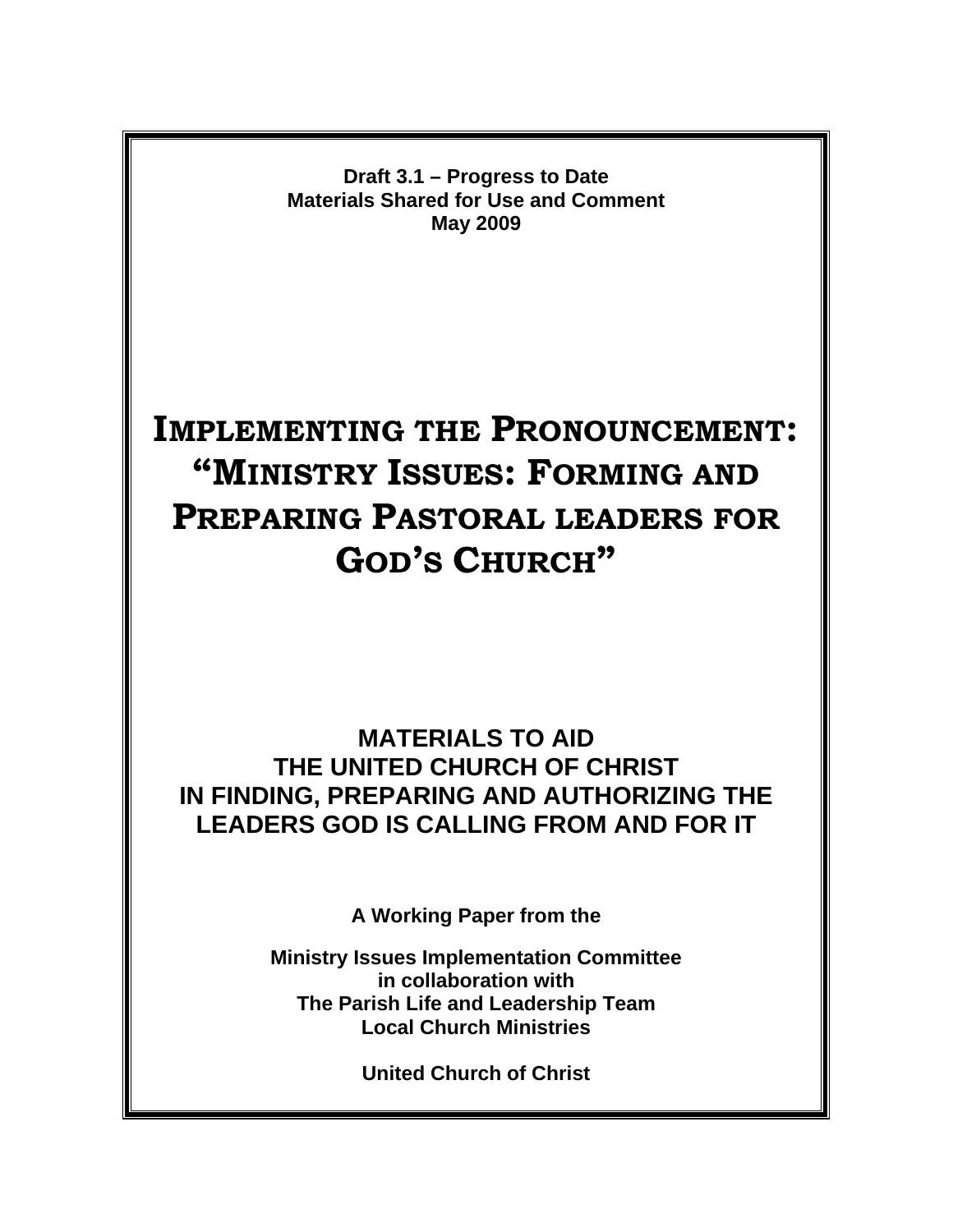| $\mathbf{1}$   |                                                                     |                |
|----------------|---------------------------------------------------------------------|----------------|
| $\overline{2}$ |                                                                     |                |
| $\overline{3}$ |                                                                     |                |
| $\overline{4}$ |                                                                     |                |
| 5              | <b>TABLE OF CONTENTS</b>                                            |                |
| 6              |                                                                     |                |
| $\tau$         |                                                                     |                |
| 8              | Letter of Introduction and Invitation                               | $\overline{4}$ |
| 9              |                                                                     |                |
| 10             | Response Form                                                       | 5              |
| 11             |                                                                     |                |
| 12             | The Ministry Issues Project: A Narrative Overview                   | 6              |
| 13<br>14       | Core Understandings                                                 | 10             |
| 15             |                                                                     |                |
| 16             |                                                                     |                |
| 17             | The Marks of Faithful and Effective Authorized Ministers            | 12             |
| 18             | Introduction, Background, Use, Application                          | 13             |
| 19             | The Marks                                                           | 17             |
| 20             |                                                                     |                |
| 21             |                                                                     |                |
| 22             | The First Movement                                                  | 22             |
| 23             | The Call to Authorized Ministry in the United Church of Christ      | 23             |
| 24             | Creating a "Culture of Call" in the Local Church                    | 27             |
| 25             |                                                                     |                |
| 26             |                                                                     |                |
| 27             | The Second Movement                                                 | 29             |
| 28             | A Narrative Summary of the New "In Care":                           |                |
| 29             | A Covenant of Discernment and Formation                             | 31             |
| 30             | <b>Understanding and Practicing Discernment</b>                     | 36             |
| 31             | <b>Local Church Ministry Discernment Committee</b>                  | 45             |
| 32             | Advisor in Discernment<br>Covenanting for Discernment and Formation | 48<br>50       |
| 33<br>34       |                                                                     |                |
| 35             | Assessment of Persons Seeking Authorization                         |                |
| 36             | Introduction                                                        | 57             |
| 37             | Initial Assessment and Shaping an Educational Plan                  | 61             |
| 38             | <b>On-Going Assessment</b>                                          | 78             |
| 39             | Assessment for Authorization: Ordination                            | 82             |
| 40             |                                                                     |                |
| 41             | Licensed Ministry in the United Church of Christ                    |                |
| 42             | UCC Constitutional Provisions with Proposed Amendments              | 85             |
| 43             | Definition and Commentary                                           | 87             |
| 44             | Preparation for Licensed Ministry                                   | 90             |
| 45             | Assessment for Authorization: Licensure                             | 92             |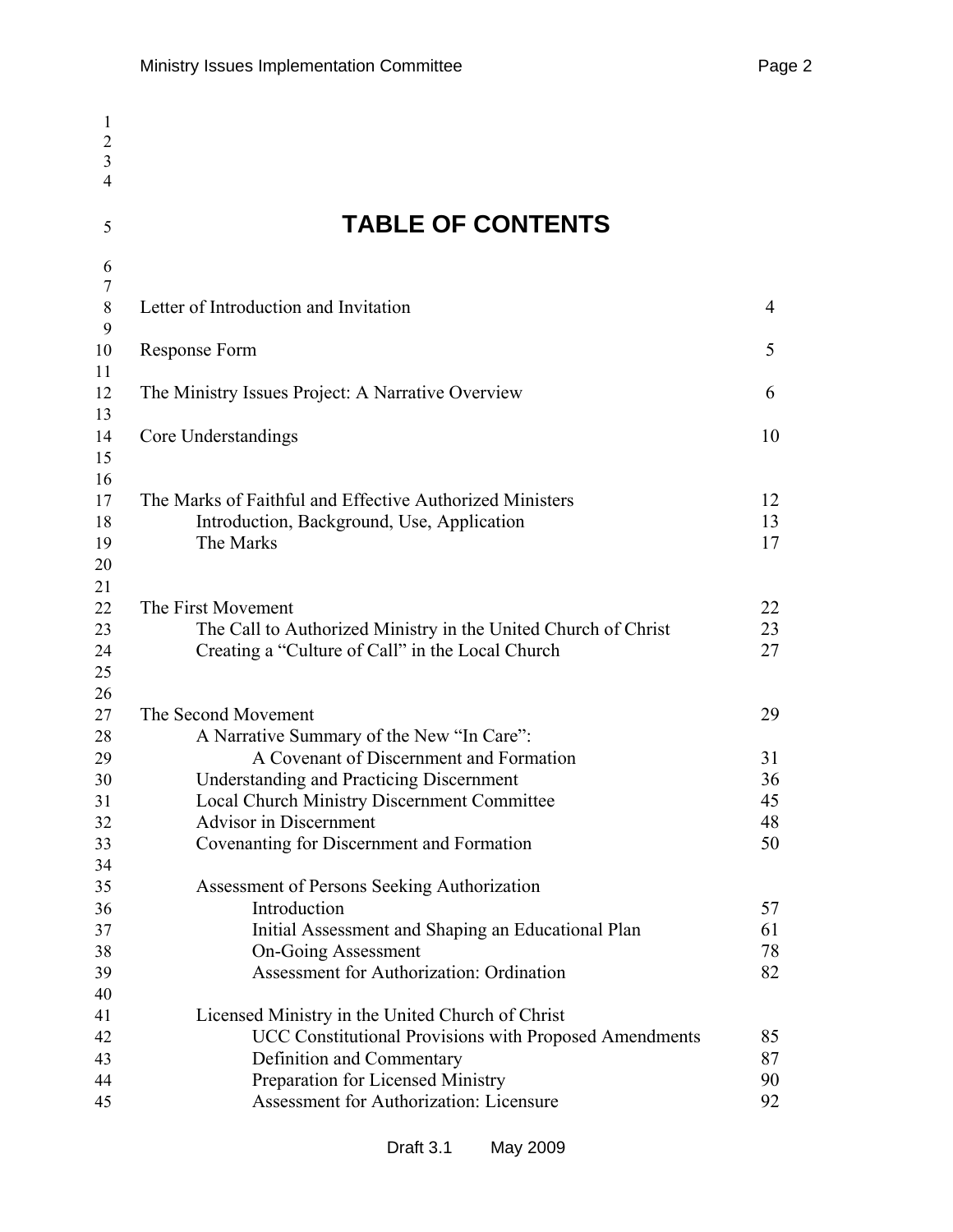| $\mathbf{1}$   | The Third Movement                                                                       | 95  |
|----------------|------------------------------------------------------------------------------------------|-----|
| $\overline{2}$ | Standing of Authorized Ministers of the United Church of Christ                          |     |
| 3              | as a Covenant Relationship                                                               | 96  |
| $\overline{4}$ | Use of the Marks for Authorized Ministers, Post-Authorization                            | 99  |
| 5              | Renewal of License                                                                       | 101 |
| 6              |                                                                                          |     |
| $\sqrt{ }$     |                                                                                          |     |
| $\,8\,$        | <b>Resources for All Movements</b>                                                       | 102 |
| 9              | Authorized Ministry of the United Church of Christ                                       | 103 |
| 10             | <b>UCC</b> Identity Formation                                                            | 104 |
| 11             | Developing Formative Practices in the United Church of Christ,                           |     |
| 12             | with Appendix "On Formation"                                                             | 112 |
| 13             | Meeting Communities New to Committee on Ministry Members                                 | 125 |
| 14<br>15       |                                                                                          |     |
| 16             | Appendices                                                                               |     |
| 17             | A. Sample Chart for Recording Assessment Results                                         | 130 |
| 18             | B. Sample Chart for Correlating Educational History with Marks                           |     |
| 19             | for "Knowledge and Skills for Ministry"                                                  | 139 |
| 20             | C. Sample Chart for Correlating the Marks with Educational Content                       | 142 |
| 21             | D. Resources for Assessment of Persons                                                   | 149 |
| 22             | E. Resources for Designing and Assessing Mentoring Programs                              | 160 |
| 23             | F. Resources for Designing and Assessing                                                 |     |
| 24             | <b>Regional Educational Programs</b>                                                     | 162 |
| 25             | G. Resources for Assessing College and Seminary Programs                                 | 168 |
| 26             |                                                                                          |     |
| 27             |                                                                                          |     |
| 28             | <b>Resources to Come</b>                                                                 |     |
| 29             |                                                                                          |     |
| 30             | Items will be added to this draft as they are ready for review and testing. Currently in |     |
| 31             | process or under consideration are sections to address at least the following:           |     |
| 32             | assessment for commissioning,<br>٠                                                       |     |
| 33             | resources for Committees on the Ministry meeting persons with disabilities, and          |     |
| 34             | suggestions for organizing Committees on Ministry and managing the work load.            |     |
| 35             |                                                                                          |     |
| 36             | Materials in this current draft are in various stages of development; some have had much |     |
| 37             | more refinement than others. As the work continues, readers share suggestions, and new   |     |
| 38             | ideas are incorporated, changes will be made.                                            |     |
| 39             |                                                                                          |     |
| 40             | We are sure there are more subjects needing attention; please let us know if you have a  |     |
| 41             | particular request or concern.                                                           |     |
| 42             |                                                                                          |     |
| 43             | Thank you for sharing this project with us and all in the United Church of Christ.       |     |
| 44             | -- The Implementation Committee                                                          |     |
| 45             |                                                                                          |     |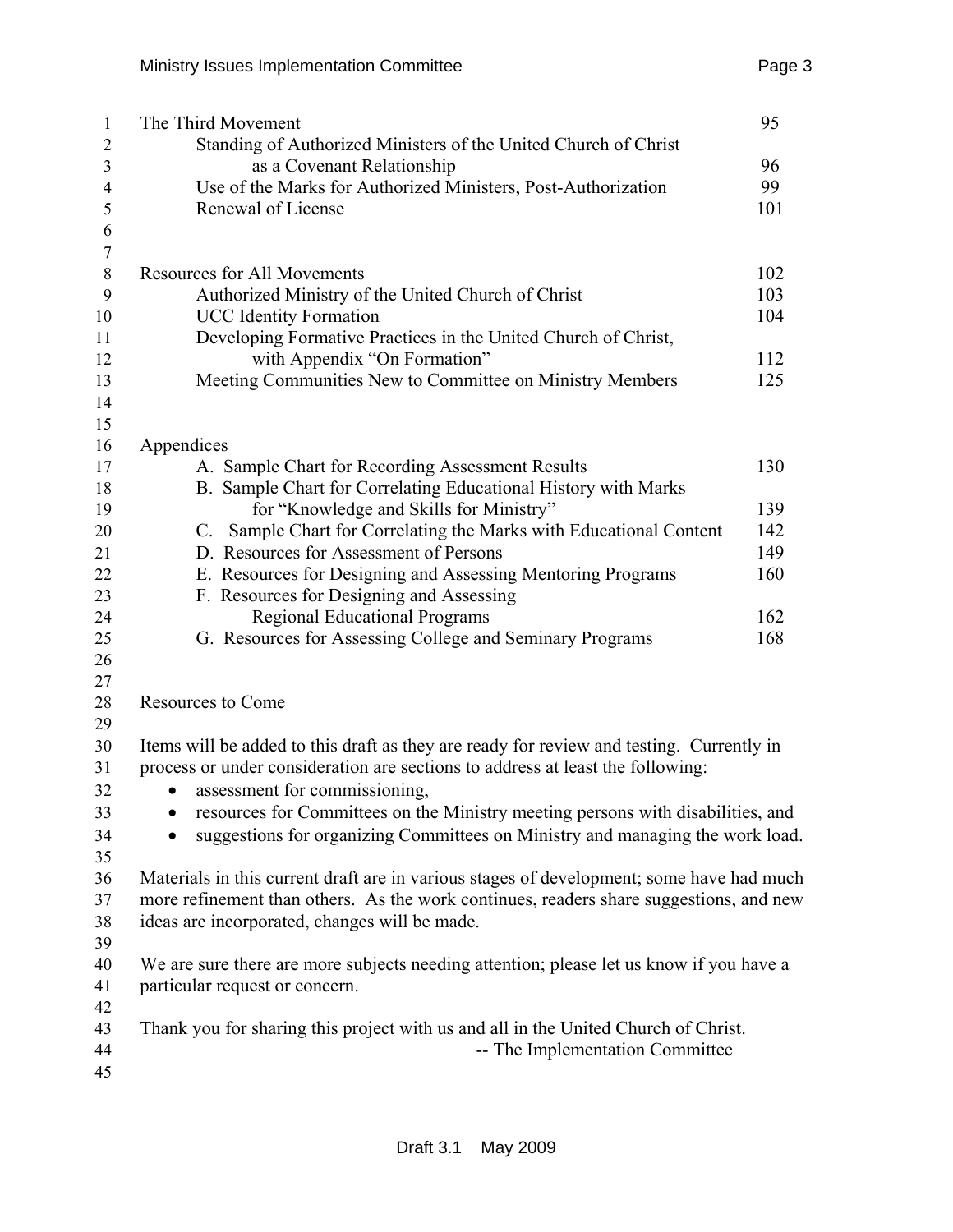1 October 20, 2008

- 
- 2
- 3 For three years now the Ministry Issues Implmentation Committee has been at work to
- 4 provide resources and tools for the United Church of Christ to test as it lives into the
- 5 commitments made in adopting the General Synod 25 Pronouncement, "Ministry Issues:
- 6 Forming and Preparing Pastoral Leaders for God's Church." In February, 2007, a 7 Ministry Issues Draft was circulated in the church for comment and response. We are
- 8 grateful for the suggestions received and for the ways in which many in the UCC are
- 
- 9 contributing to the welfare of all.

10 This current draft uses some of the materials from 2007, but is greatly expanded to 11 address many of the issues raised for the committee's attention by the pronouncement

12 itself or by responders to the earlier materials. We hope that you will read and use these

13 materials as you participate in calling, preparing, and supporting leaders for the United

14 Church of Christ. We invite you to let us know what works well, what needs more

15 attention, what you suggest as improvements. Start where you are – with new Members

16 in Discernment, with currently authorized ministers, with persons seeking privilege of

17 call, with communities new to the UCC. Try the things which seem appropriate to your

18 setting and community. Build on your own experience as well as the materials offered

19 here. Share your experiences and suggestions.

20 This draft will be revised from time to time as new materials are written and current

21 drafts improved. It will continue to be available with the Parish Life and Leadership 22 Team resources at UCC.org.

23 Some of the commitments of the Pronouncement require changes in the ministry

24 provisions of the Constitution and Bylaws of the United Church of Christ. To

25 accomplish this, recommended amendments will be presented to General Synod 27 in

26 2009. If adopted by the Synod, the Constitutional amendments will be forwarded to the

27 Conferences for ratification.

28 We look forward to hearing from you and to continuing to work with you as together we 29 strive to respond to God's call to the United Church of Christ in this time.

- 30
	-
	- 33

31 Ministry Issues Implementation Committee 32 Marti Baumer, Chair

- 34 Committee Members ((April 2009)
	- 35 Henrietta Andrews 36 Lee Barrett 37 Barbara Blodgett 38 Phil Campbell 39 Kathy Clark 40 Sheldon Culver 41 Rita Fiero 42 Michelle Hintz 43 Veronica Jefferson 44 Kekapa Lee 45 Rosemary 46 McCombs Maxey 47 Holly MillerShank 48 Marvin Morgan 49 Esther 50 Rendón-Thompson 51 Bruce Saunkeah 52 Richard Sparrow 53 Misipouena Tagaloa 54 Richard Weis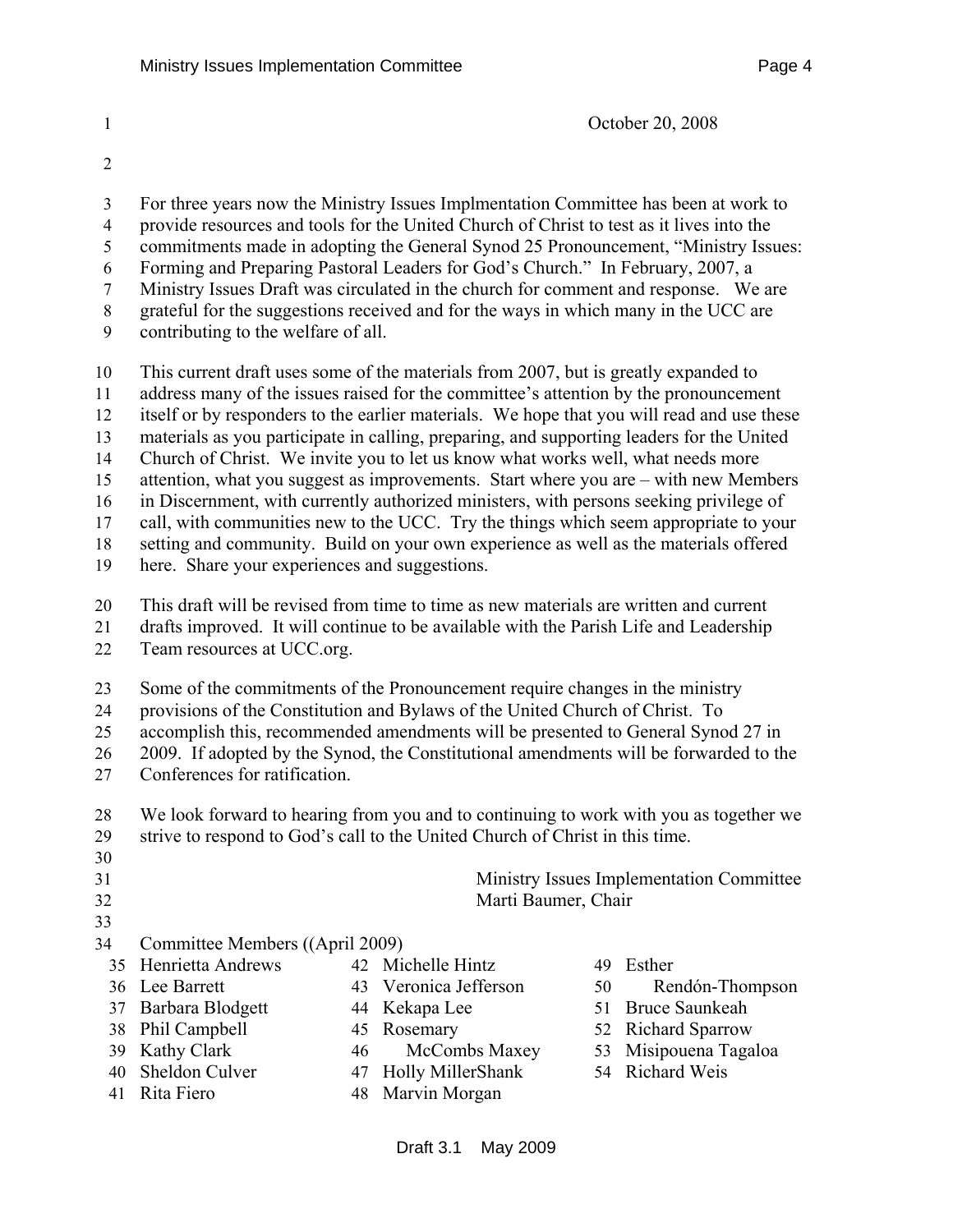| 1<br>$\overline{2}$<br>3                           | <b>Response Form</b><br><b>Ministry Issues Draft 3.0</b><br>October 2008                                                                                                       |
|----------------------------------------------------|--------------------------------------------------------------------------------------------------------------------------------------------------------------------------------|
| $\overline{4}$<br>5                                |                                                                                                                                                                                |
| 6<br>$\tau$                                        |                                                                                                                                                                                |
| $8\,$<br>$\boldsymbol{9}$                          | Group/Person Responding<br><u>Croup</u> /Person Responding                                                                                                                     |
| 10<br>11                                           |                                                                                                                                                                                |
| 12<br>13<br>14<br>15<br>16<br>17<br>18             | Brief Description of your Experience/Situation                                                                                                                                 |
| 19<br>20<br>21<br>22<br>23<br>24<br>25<br>26<br>27 | What works, seems helpful                                                                                                                                                      |
| 28<br>29<br>30<br>31<br>32<br>33<br>34<br>35<br>36 | What is problematic, and why.                                                                                                                                                  |
| 37<br>38<br>39<br>40<br>41<br>42<br>43             | Suggestions for new materials                                                                                                                                                  |
| 44<br>45                                           | Please use this format and respond to Ministry Implementation Committee, Parish Life<br>and Leadership, Team, United Church of Christ via email or snail mail. And, thank you! |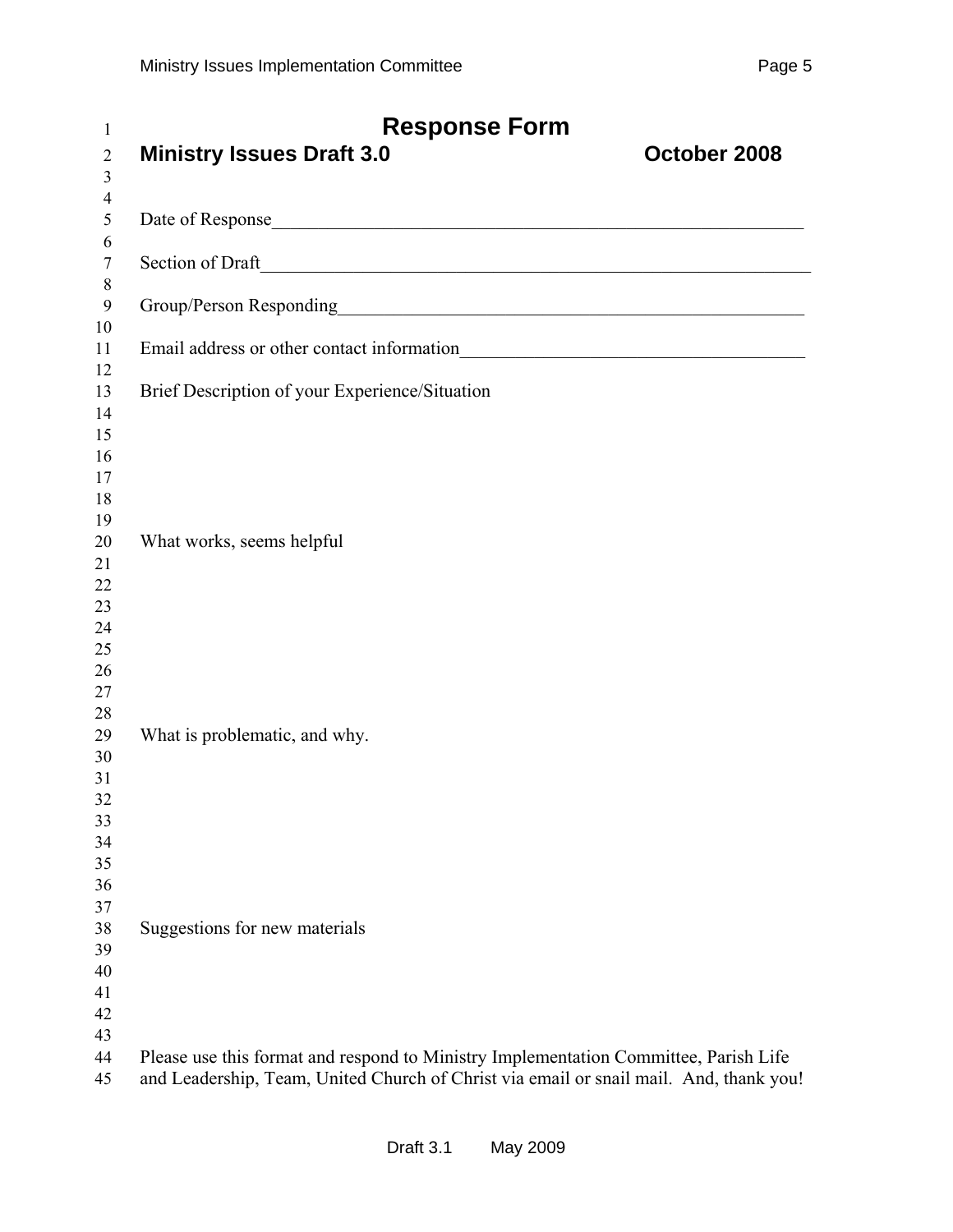1 2 3

5 6

# <sup>4</sup>**The Ministry Issues Project: A Narrative Overview**

7 The Ministry Issues Project encompasses the authorized ministries of the United Church of Christ 8 – licensed, commissioned, ordained – and the varied processes involved in calling, preparing, 9 authorizing, and maintaining covenant for those ministries and with those ministers. The work is 10 based upon the Pronouncement adopted by General Synod 25, "Ministry Issues: Forming and

11 Preparing Pastoral Leaders for God's Church."

12 Since the Ministry Issues Implementation Committee developed and tested its initial drafts within 13 the Church (February 2007), a set of "Marks of Faithful and Effective Authorized Ministers of the 14 United Church of Christ" has emerged. This set of "Marks," to be further tested and refined, is 15 expected to guide the movements related to authorizing ministers for the Church, from the 16 beginnings of a possible call through one's "retirement." These Marks will be used variously as 17 guides for discernment of call, preparation and formation for ministry, the determination and act 18 of authorization, continuing personal assessment and guidance, and the continuing covenantal 19 relationship of authorized ministers and the Church. They will serve as suggestions and marks 20 along the way with the understanding that no one will ever be "finished" or "complete." They are<br>21 to be understood and applied variously as Associations, local churches, and members carefully 21 to be understood and applied variously as Associations, local churches, and members carefully 22 consider the differing forms of ministerial authorization and the diverse settings, communities, 23 traditions, theologies, and other characteristics of the UCC.

24 The following "movements" indicate a progression from one stage to another, even as many 25 characteristics of each movement continue through all. The "Marks" are guides continually along 26 the way. Discernment continues, with times of greater or lesser intensity. The use of particular 27 assessment tools, such as the portfolio, continues. The practice of assessment to inform 28 discernment and decision continues, though it may well change in character and design. The 29 covenantal relationships among members and various settings of the church certainly continue, 30 again with variations; and all is, finally and always, dependent upon our continuing relationship 31 to the living, speaking God known in Jesus Christ.

32 1. **The first movement** of the Ministry Issues Project is the recognition and encouragement 33 of a lively Culture of Call within the church, based upon the convictions that all God's 34 people are called to ministry and that the church requires leaders who bring particular 35 gifts and who are called by God and the church to particular service within the church. 36 The discernment of a call to ministry is communal, involving at least the member who 37 may be called, the local church, and the Association. It may well include persons 38 representing educational settings and others, such as family and friends. Discernment of 39 call is ongoing and open-ended, requiring continuing attention throughout preparation 40 for, and service in, ministry.

- 41 Background and tools among these materials:
- 42 The Call to Authorized Ministry in the United Church of Christ
- 43 o A Biblical Understanding of "Call"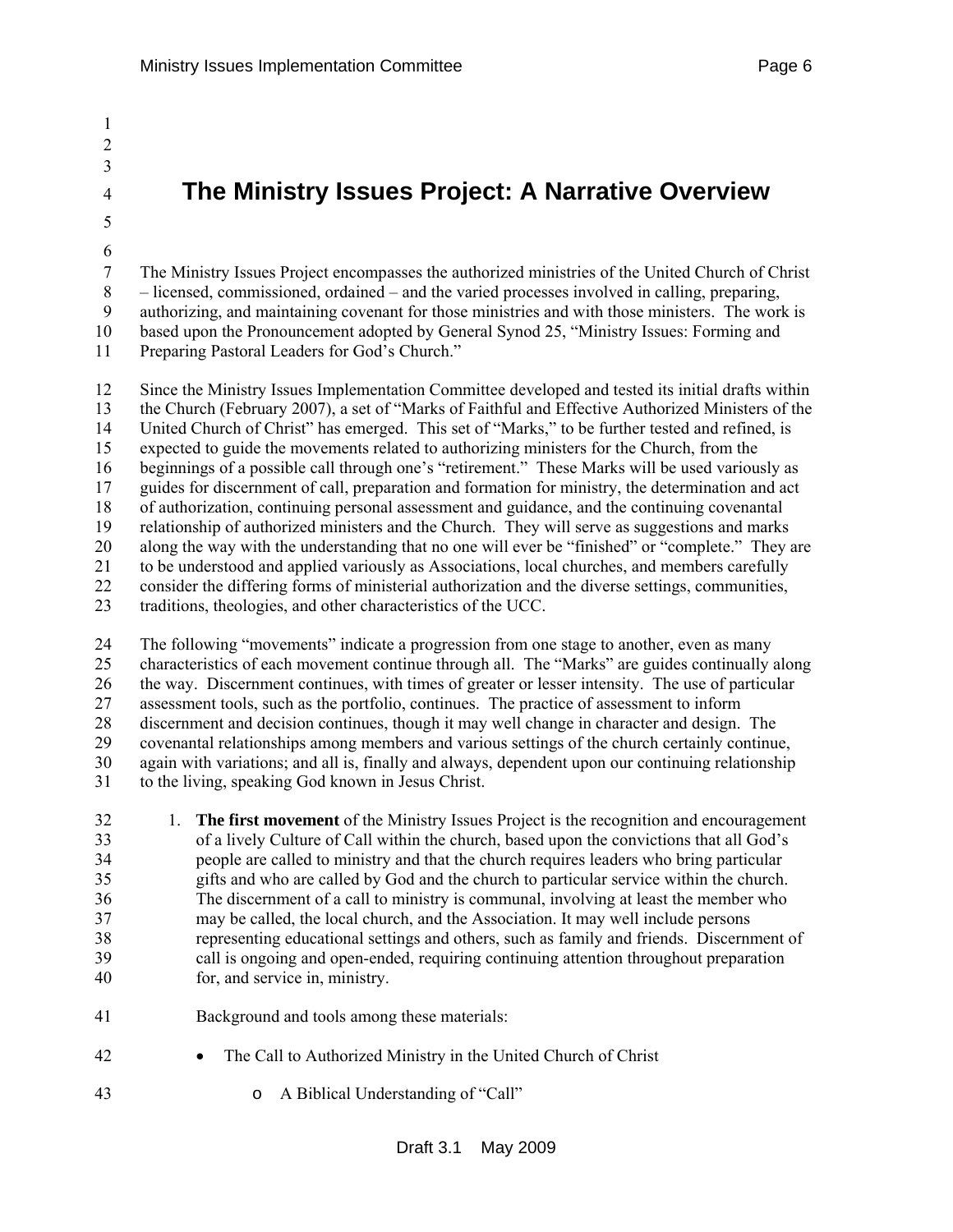| $\mathbf{1}$                                |    | Call to Ministry in the United Church of Christ<br>O                                                                                                                                                                                                                                                                                                                                                                                                                                                                                                                                                                                                                |
|---------------------------------------------|----|---------------------------------------------------------------------------------------------------------------------------------------------------------------------------------------------------------------------------------------------------------------------------------------------------------------------------------------------------------------------------------------------------------------------------------------------------------------------------------------------------------------------------------------------------------------------------------------------------------------------------------------------------------------------|
| $\overline{2}$                              |    | Who is Called? How?<br>O                                                                                                                                                                                                                                                                                                                                                                                                                                                                                                                                                                                                                                            |
| 3                                           |    | New Relationships, New responsibilities<br>O                                                                                                                                                                                                                                                                                                                                                                                                                                                                                                                                                                                                                        |
| 4                                           |    | Creating a "Culture of Call" in the Local Church                                                                                                                                                                                                                                                                                                                                                                                                                                                                                                                                                                                                                    |
| 5<br>6<br>7<br>$8\,$<br>9<br>10<br>11<br>12 | 2. | The second movement of the project provides for the preparation and formation for<br>ministry of members who are called to authorization as licensed, commissioned, or<br>ordained ministers of the United Church of Christ. Preparation is understood to include<br>continuing discernment of the particulars of one's call and thus is open-ended with<br>decision points along the way. Associations of the United Church of Christ are charged<br>with the responsibility of authorizing ministers on behalf of the entire Church and will<br>maintain and faithfully fulfill that role as the leading partner in the Covenant of<br>Discernment and Formation. |
| 13                                          |    | Background and tools among these materials:                                                                                                                                                                                                                                                                                                                                                                                                                                                                                                                                                                                                                         |
| 14<br>15                                    |    | A Narrative Summary of the New "In Care": A Covenant of Discernment and<br>Formation                                                                                                                                                                                                                                                                                                                                                                                                                                                                                                                                                                                |
| 16                                          |    | <b>Understanding and Practicing Discernment</b><br>$\circ$                                                                                                                                                                                                                                                                                                                                                                                                                                                                                                                                                                                                          |
| 17<br>18                                    |    | Local Church Ministry Discernment Committee with a Member in<br>O<br>Discernment                                                                                                                                                                                                                                                                                                                                                                                                                                                                                                                                                                                    |
| 19                                          |    | Advisor in Discernment<br>$\circ$                                                                                                                                                                                                                                                                                                                                                                                                                                                                                                                                                                                                                                   |
| 20                                          |    | Covenanting for Discernment and Formation<br>O                                                                                                                                                                                                                                                                                                                                                                                                                                                                                                                                                                                                                      |
| 21                                          |    | Assessment of Persons Seeking Authorization                                                                                                                                                                                                                                                                                                                                                                                                                                                                                                                                                                                                                         |
| 22                                          |    | Introduction<br>$\circ$                                                                                                                                                                                                                                                                                                                                                                                                                                                                                                                                                                                                                                             |
| 23<br>24                                    |    | Assessing a Member in Discernment's Gifts, Needs and Circumstances and<br>O<br>Shaping an Educational and Formational Plan                                                                                                                                                                                                                                                                                                                                                                                                                                                                                                                                          |
| 25<br>26                                    |    | On-Going Assessment of a Member in Discernment While in an Educational<br>O<br>Program                                                                                                                                                                                                                                                                                                                                                                                                                                                                                                                                                                              |
| 27                                          |    | Assessment for Authorization: Ordination<br>O                                                                                                                                                                                                                                                                                                                                                                                                                                                                                                                                                                                                                       |
| 28                                          |    | Licensed Ministry in the United Church of Christ<br>O                                                                                                                                                                                                                                                                                                                                                                                                                                                                                                                                                                                                               |
| 29                                          |    | Resources for Assessing College and Seminary Programs                                                                                                                                                                                                                                                                                                                                                                                                                                                                                                                                                                                                               |
| 30<br>31<br>32<br>33                        | 3. | The third movement of the project recognizes that all authorized ministers are in<br>continuing covenant with the Church through a Local Church and an Association<br>(Covenant of Ministerial Standing). They are participants in these mutually accountable<br>relationships with one another as well as with those formally representing particular                                                                                                                                                                                                                                                                                                              |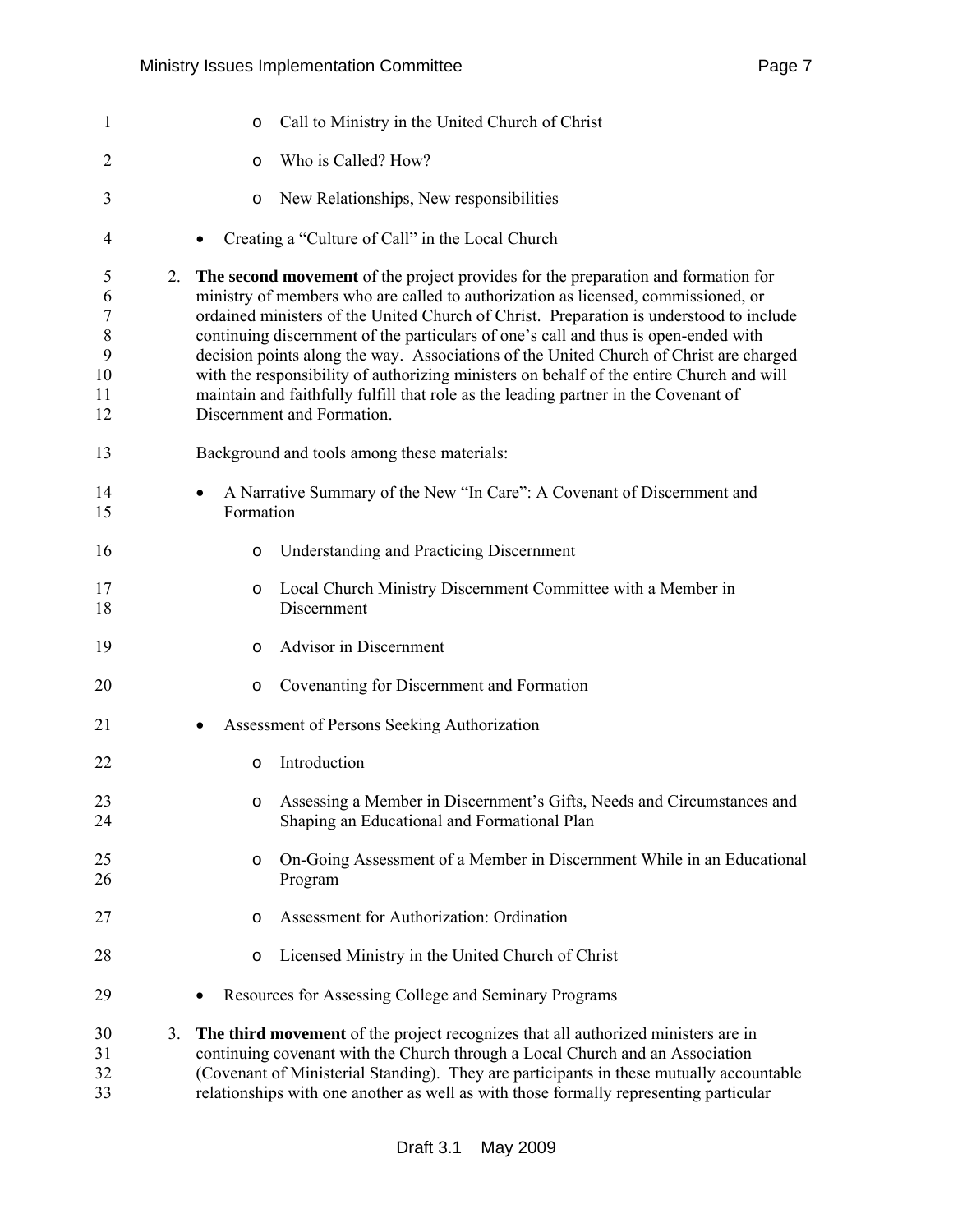- 1 settings of the Church. The Marks become a basis for guiding the continuing 2 discernment of call, the relationships and responsibilities, the formative practices, and the 3 continuing education of the minister as well as the participation, support and encour-4 agement of the Church.
- 5 Background and tools among these materials
- 6 Ministerial Standing as a Covenantal Relationship
- 7 Using the Marks for Authorized Ministers, Post-Authorization
- 8 Renewal of License

9 Several particular concerns were included in the general considerations leading to adoption of the 10 Ministry Issues Pronouncement at General Synod 25 (2005). They included the needs and 11 diversity of the Church requiring full recognition of multiple paths of preparation for authorized

12 ministry, the character of the covenantal responsibilities of authorized ministers and the United 13 Church of Christ, and the understanding and practice of Licensed Ministry.

14 In response to the concern for multiple paths of preparation, Associations are asked to determine 15 readiness for authorization not on the basis of the particular educational program the candidate

16 has completed, but upon the candidate's readiness for that authorization. The Marks and a set of

17 tools to assist in assessment with persons and in assessment of educational programs are offered

- 18 as guides to help accomplish this task.
- 19 In response to the concern for the covenantal responsibilities of authorized ministers and the
- 20 Church, the Implementation Committee offers the concept of ministerial standing as an ongoing
- 21 covenant of mutual accountability among the minister, the Association, and the local church, with
- 22 the Marks guiding consideration of what it means to be an authorized minister of the United

23 Church of Christ and what it is that the Church needs to be and to do in support of those

24 ministers. The Committee also offers guidance on what might be included in the preparation and

25 formation of authorized ministers in their understanding of and relationship to the UCC.

- 26 And, in response to the concern for licensed ministry, the Committee proposes that the UCC Con-27 stitution read:
- 28 A Licensed Minister of the United Church of Christ is one of its members whom God has
- 29 called and who has been recognized and authorized by an Association to perform
- 30 specified duties in a designated Local Church or within that Association, mainly
- 31 preaching and conducting services of worship, for a designated time under the
- 32 supervision and guidance of that Association. The license may be renewed.

33 A licensed minister may seek ordination if there is such a call acknowledged by the minister, the

- 34 Local Church, and the Association and achieving readiness for ordination. At the same time,
- 35 some persons are called to licensed ministry and not to ordination and are to be given full
- 36 recognition and regard as licensed ministers. A proposed amendment to the constitution changes
- 37 "Voting membership in that Association may be granted," to "Voting membership in that

38 Association is granted," to recognize the full responsibility and relationship of licensed ministers

39 and the Church.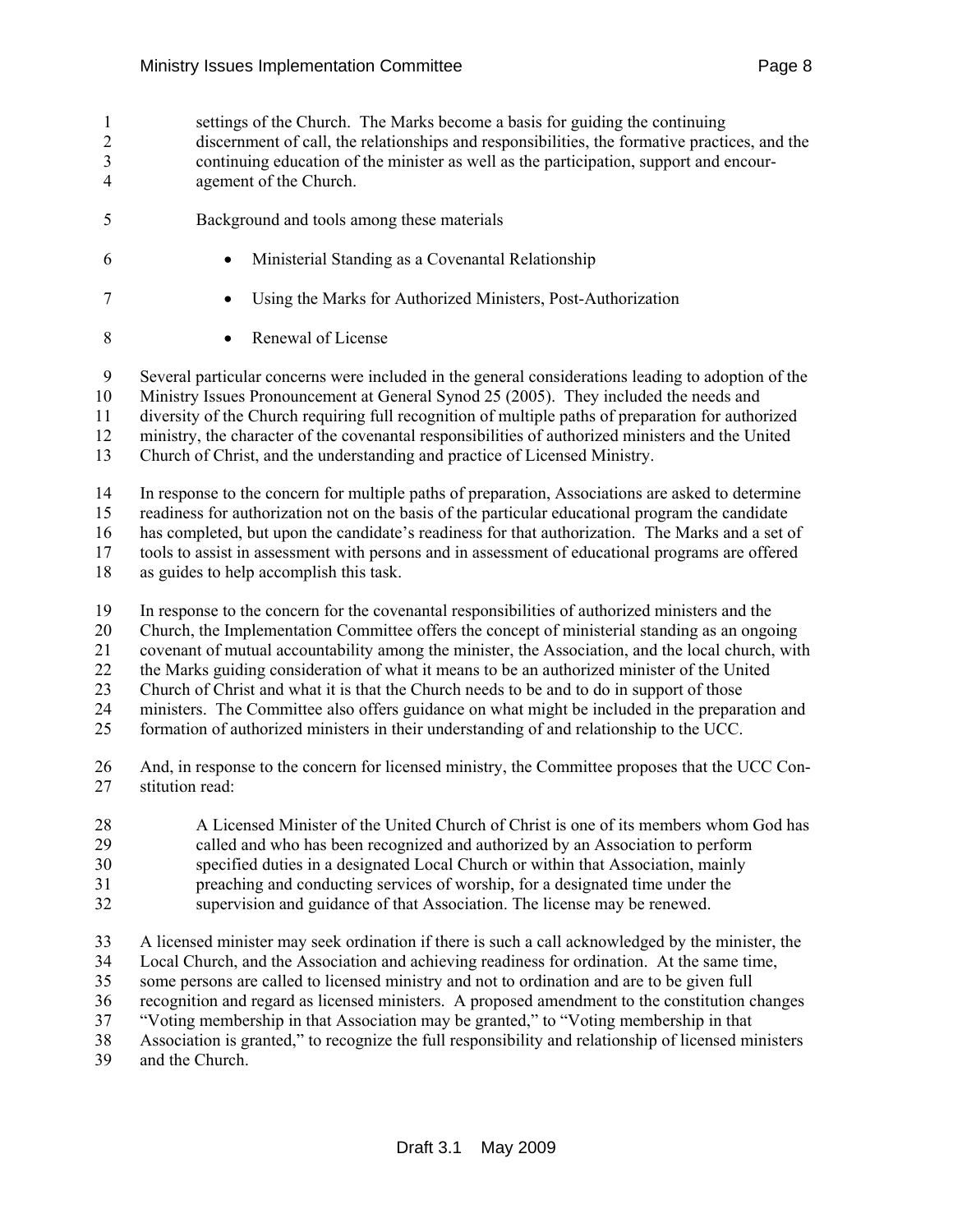#### Ministry Issues Implementation Committee **Page 9** Page 9

- 1 Throughout the Ministry Issues Project to date, major attention has been given to licensed and
- 2 ordained ministries. However, the Implementation Committee always includes commissioned
- 3 ministry when referring to the authorized ministries of the United Church of Christ. The
- 4 provisions for call, discernment, covenants of discernment and formation, authorization itself, and
- 5 continuing covenants with authorized ministers apply equally to all forms of authorized ministry.
- 6 Work still to be done includes identifying in more particular ways the use of the Marks and other
- 7 tools in relationship to commissioned ministry and ministers (as well as to each of the other au-8 thorized ministries).
- 
- 9
- 10
- 11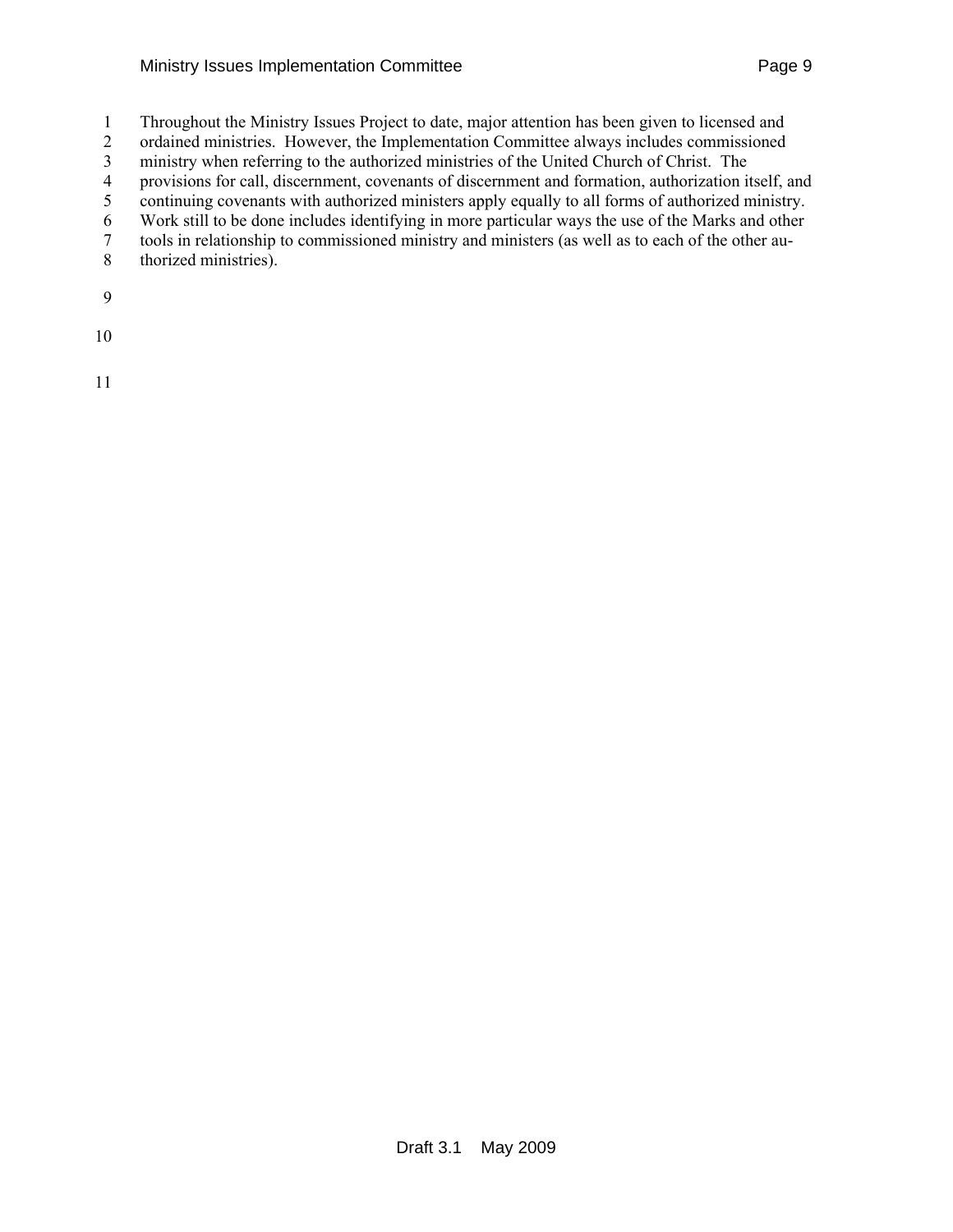| 1<br>2               | <b>CORE UNDERSTANDINGS</b>                                                                                                                                                                                      |
|----------------------|-----------------------------------------------------------------------------------------------------------------------------------------------------------------------------------------------------------------|
| 3                    |                                                                                                                                                                                                                 |
| 4                    | I. Call to Ministry (The First Movement)                                                                                                                                                                        |
| 5<br>6<br>7          | The United Church of Christ and all its members are called by God to be ministers,<br>$\mathbf{1}$<br>serving in God's mission in and to this world.                                                            |
| 8<br>9<br>10         | Faithful discernment of and response to God's call to ministry involves both individuals<br>2.<br>and the church itself. Such discernment and response is an on-going practice.                                 |
| 11<br>12<br>13<br>14 | 3. Some members are called by God and the United Church of Christ to serve on the<br>Church's behalf as authorized (ordained, commissioned, or licensed) ministers as the<br>UCC participates in God's mission. |
| 15<br>16<br>17       | II. Call to Authorized Ministry (Ordination, Commissioning,<br>Licensing) in the United Church of Christ (The Second<br><b>Movement</b> )                                                                       |

- 18 18 1. When a member's call leads to consideration of authorized ministry, the Church and that 19 member together seek to discern God's particular call to that person. Such discernment 20 and response is an ongoing practice.
- 22 2. The primary question guiding discernment is, "To what ministry is this person called?" 23 And then, "Does this ministry require authorization? If so, what form of authorization?"
- 25 3. The particular program of formation and preparation for possible authorization of that 26 member is determined by the Committee on Ministry, in consultation with the member 27 and the Local Church, according to the needs of the UCC, the gifts of the person, and the 28 "Marks of Faithful and Effective Authorized Ministers of the United Church of Christ." 29 It is anticipated that a seminary degree program will continue to be the preferred primary 30 educational process for most potential candidates for ordination.
- 32 4. As the member who is called prepares for possible authorization, discernment continues 33 within a covenant among the person, the Association (through its Committee on 34 Ministry) representing the UCC, and the Local Church.
- 36 5. The Covenant of Discernment and Formation replaces the current UCC practice of a 37 "Student In Care." A Covenant of Discernment and Formation is the process to be 38 followed for all forms of authorization.
- 40

39

21

24

31

35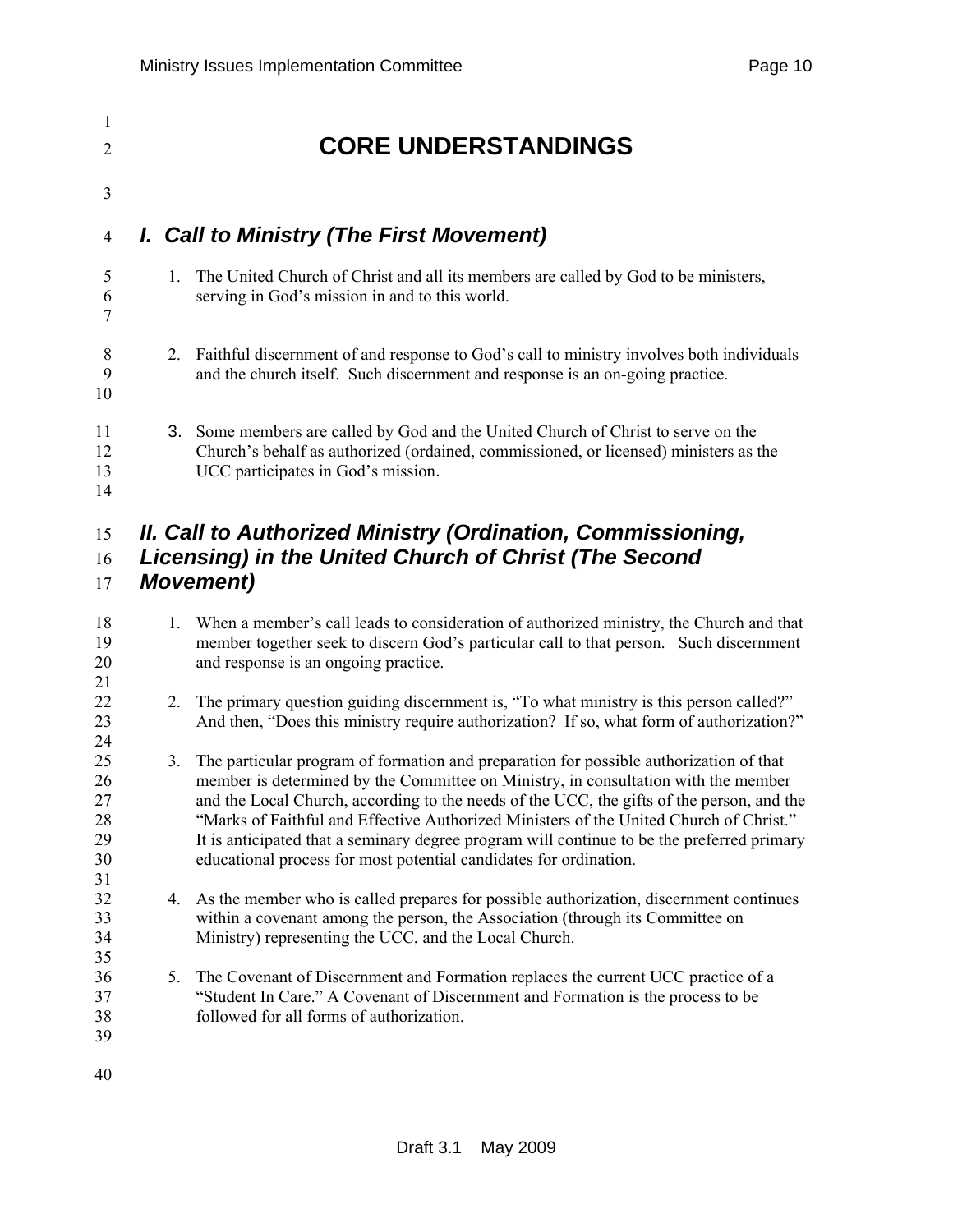## 1 *III. Readiness for Authorization (The Second Movement)*

2 1. Throughout the time of Discernment and Formation, the Committee on Ministry, in 3 continuing conversation with the member and the Local Church, engages in discerning 4 the member's call, determines an appropriate and effective program of preparation for 5 that member, and assesses progress toward readiness for authorization. 6 7 2. In determining readiness for authorization, the Committee on Ministry focuses on the 8 potential candidate's qualifications for that particular authorization rather than on the 9 completion of one particular educational process. This determination is guided by the 10 "Marks of Faithful and Effective Authorized Ministers of the United Church of Christ" 11 and the needs of the Church. 12 13 3. Each authorization (licensing, commissioning, and ordination) is defined by the UCC 14 Constitution and Bylaws. 15 16 4. The Association determines whether and when to proceed to authorization on behalf of 17 the United Church of Christ. 18

## 19 *IV. Authorized Ministerial Standing in the United Church of*  20 *Christ (The Third Movement)*

- 21 1. Ministerial Standing in the United Church of Christ is a covenant of an Association, an 22 authorized minister, a local church and the calling body (if other than a local church).
- 23 23 2. The Covenant of Ministerial Standing is guided by the Constitution and Bylaws of the 24 United Church of Christ, the "Marks of Faithful and Effective Authorized Ministers of 25 the United Church of Christ," and the policies of the Association.
- 26 3. All the covenant partners are responsible to each and all of the other partners.
- 27 4. All Covenants of Ministerial Standing include, but are not limited to, appropriate support 28 of the minister, faithfulness of all to the United Church of Christ, and the continuing 29 discernment of call and formation for ministry.
- 30

# 31 *V. UCC Identity and Authorized Ministry (All Movements)*

| 32<br>33<br>34 | 1. All authorized ministers of the United Church of Christ, commissioned, licensed, or<br>ordained, serve on behalf of the whole United Church of Christ.                                                                                                       |
|----------------|-----------------------------------------------------------------------------------------------------------------------------------------------------------------------------------------------------------------------------------------------------------------|
| 35<br>36<br>37 | 2. UCC identity and relationships are a fundamental component of the call to, the<br>preparation for, and the practice of authorized ministry.                                                                                                                  |
| 38<br>39<br>40 | 3. The United Church of Christ is committed to fostering an environment that celebrates<br>diversity of expressions of Christian faith and promotes mutually enriching interaction of<br>various Christian cultures, theologies, spiritualities and ideologies. |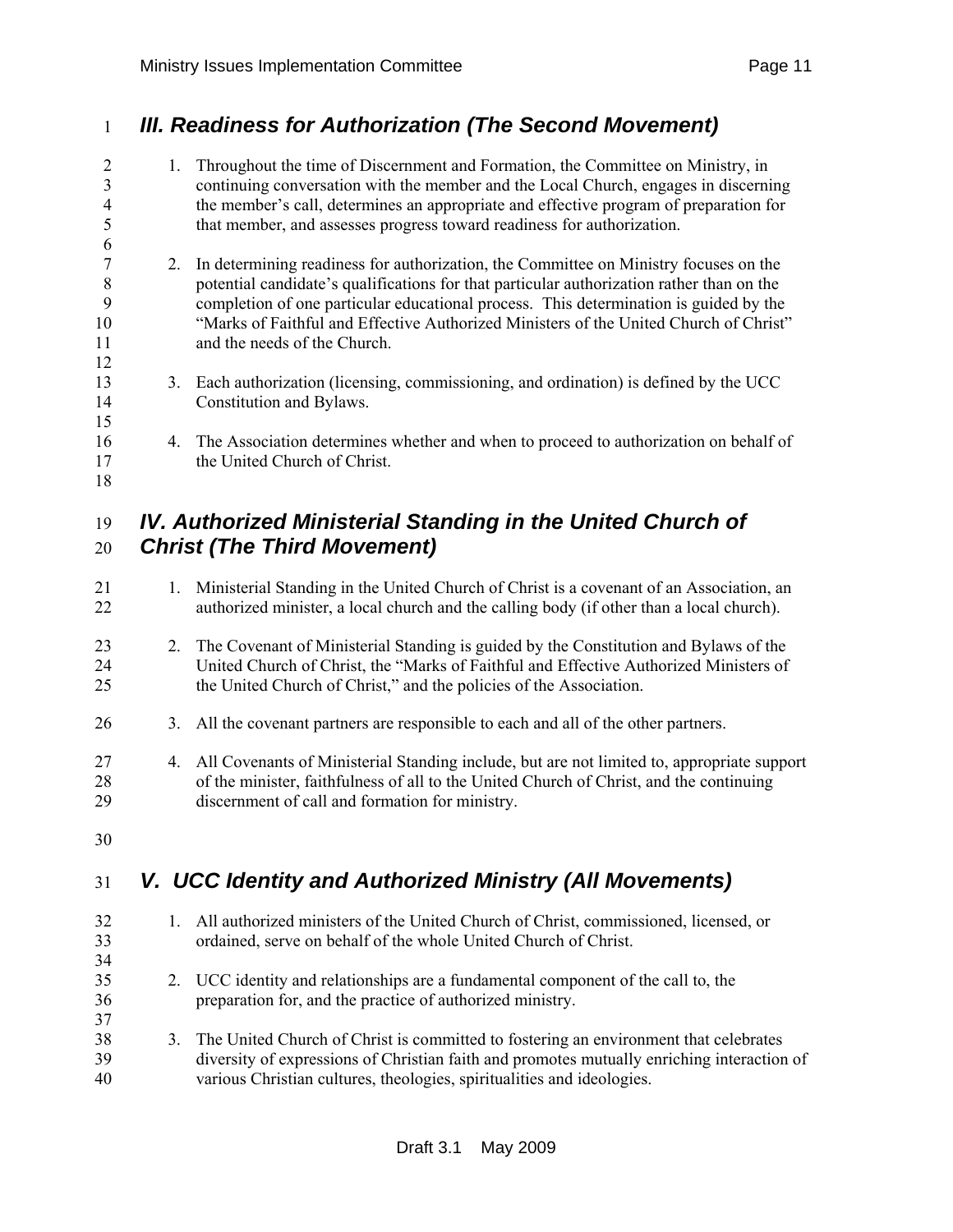| 1<br>2<br>3   | THE GUIDE IN EVERY<br><b>MOVEMENT</b>                                        |
|---------------|------------------------------------------------------------------------------|
| 4             | THE MARKS OF FAITHFUL AND                                                    |
| 5<br>6        | <b>EFFECTIVE AUTHORIZED MINISTERS</b>                                        |
| 7             | The "Marks" were revised as of April 29, 2009.                               |
| 8             | This document includes those revisions.                                      |
| 9<br>10<br>11 |                                                                              |
| 12            | <b>Introduction</b>                                                          |
| 13            | <b>Background Information</b>                                                |
| 14            | <b>Using the Marks</b>                                                       |
| 15<br>16      | Applying the Marks in Relation to Commissioning, Licensure<br>and Ordination |
| 17            |                                                                              |
| 18            |                                                                              |
| 19            | The Marks of Faithful and Effective Authorized Ministers                     |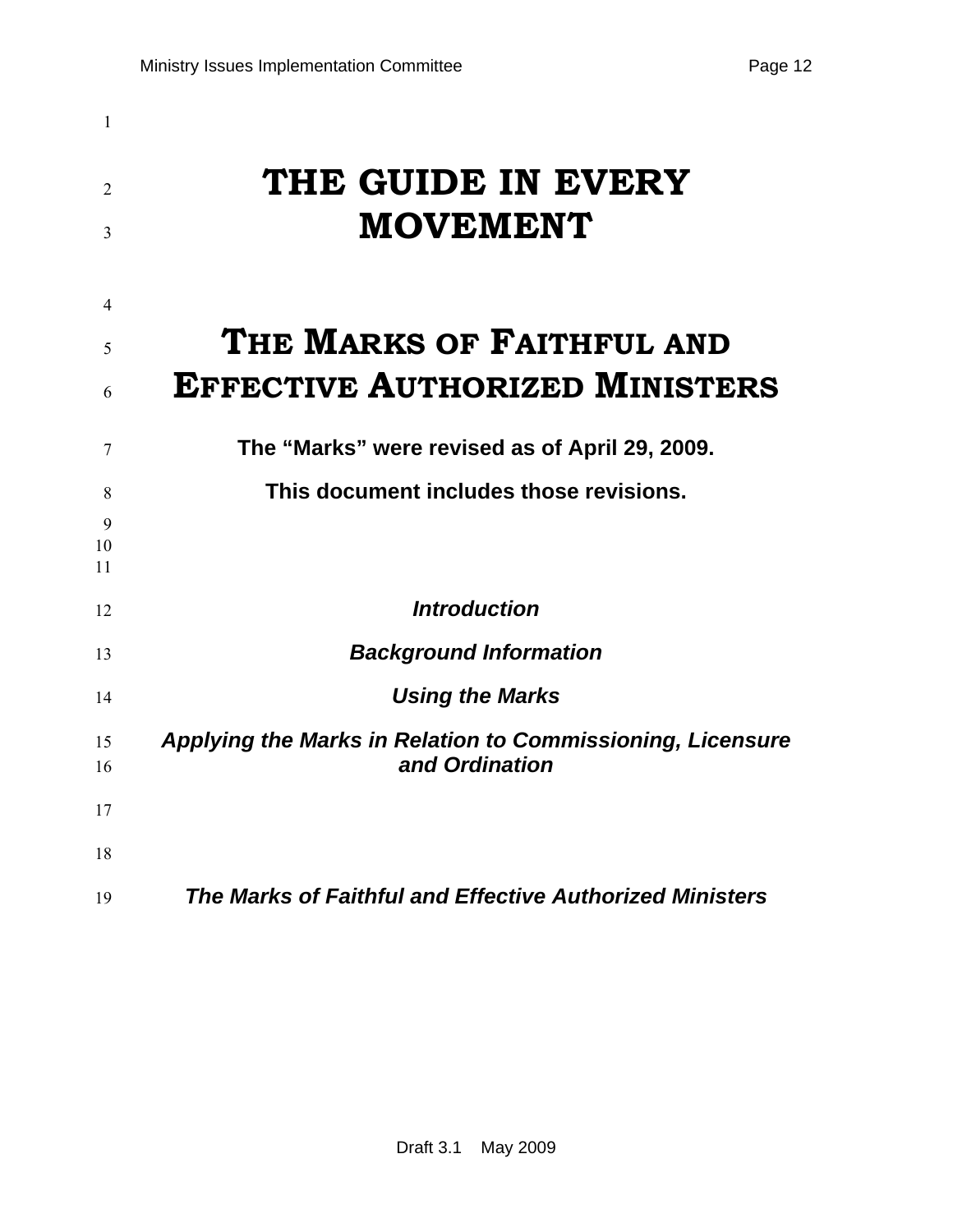# <sup>1</sup>**THE MARKS OF FAITHFUL AND EFFECTIVE**  <sup>2</sup>**AUTHORIZED MINISTERS**

### 3 *Introduction*

4 The "Marks of Faithful and Effective Authorized Ministers of the United Church of Christ" is a

5 tool intended for the United Church of Christ to use in many settings as together the Church seeks

6 to provide faithful leadership for the Church in God's mission. This tool is based upon the

7 wisdom of the whole church gathered through the ongoing work of the Ministry Issues 8 Implementation Committee in regard to the Pronouncement adopted by General Synod 25,

9 "Ministry Issues: Forming and Preparing Pastoral Leaders for God's Church." Based on

10 materials and feedback shared with the committee from many persons and groups in many

11 settings of the church, these Marks reflect much of what the church as a whole sees as

12 characteristic of faithful and effective ministry in these times.

13 The "Marks of Faithful and Effective Authorized Ministers in the United Church of Christ" is a 14 framework for the work that we do as a church in calling, preparing, authorizing, and remaining 15 in continuing covenant with commissioned, licensed and ordained ministers in all settings in the 16 UCC. Associations, local churches, other settings of the Church, and individual members are 17 invited and urged to review this tool and to use it. The Marks will be interpreted variously in the 18 particular contexts in which they are used. For instance, interpretation will vary among the three 19 authorized ministries themselves (see further below), among differing theological or ecclesial 20 traditions, and in different locations. No one is ever expected to have completed or finished the 21 Marks; ministry, as life, is a continuing journey of transformation.

- 22 The Marks may be used in any number of ways. Examples of such uses include but are not lim-<br>23 ited to the following: ited to, the following:
- 24 to generate conversation regarding effective authorized ministry in the United Church of 25 Christ (for example, as part of an adult education class or by a local church Pastoral 26 Relations Committee);
- 27 as a guide for discernment groups in local churches as they meet with a member who may 28 be called to ministry;
- 29 for self-assessment by prospective and authorized ministers;
- 30 by Association Committees on the Ministry as they work with both Members in Dis-31 cernment and authorized ministers;
- 32 to guide the planning for continuing education by authorized ministers, and by others.

## 33 *Background Information*

34 In July, 2005, the twenty-fifth General Synod of the United Church of Christ, meeting in Atlanta, 35 Georgia, adopted the pronouncement "Ministry Issues: Forming and Preparing Pastoral Leaders 36 for God's Church." In the pronouncement's Statement of Christian Conviction the Synod af-37 firmed "that our baptism calls us all to minister in Christ's name. Within the church, some are 38 called to particular leadership roles in order to 'equip the saints for the work of ministry' (Ephe-39 sians 4:12, NRSV)." The forms of authorized ministry within the United Church of Christ are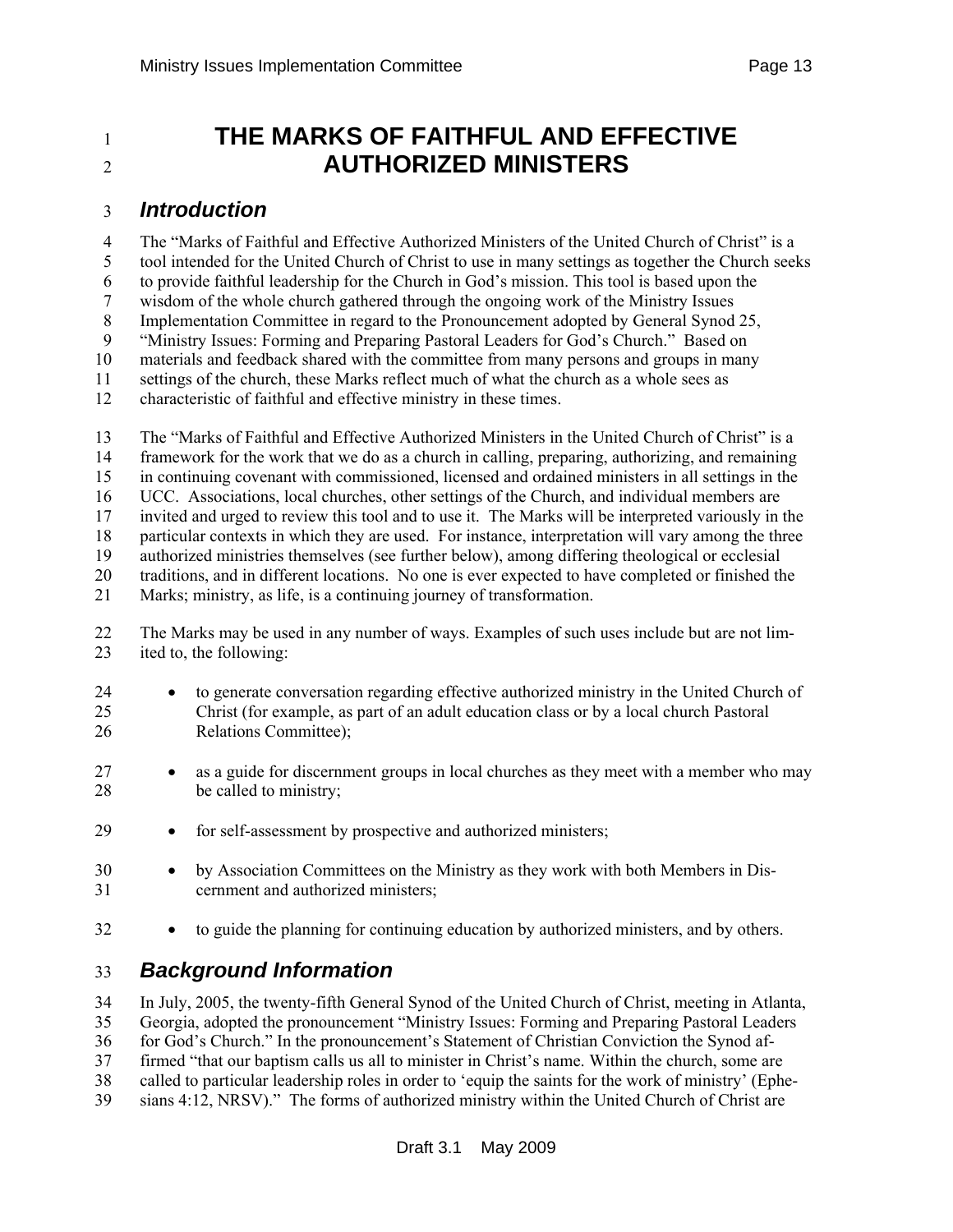1 commissioning, licensure, and ordination.Each of these forms of authorized ministry requires

2 formation and preparation, as well as ongoing covenantal accountability, appropriate to the needs

3 of the church. In the United Church of Christ, Associations, through their Committees on Minis-4 try, have primary responsibility for forming, preparing, assessing, authorizing, and remaining in

5 covenantal relationship with commissioned, licensed and ordained UCC ministers.

## 6 *Using the Marks*

7 The Marks of Faithful and Effective Authorized Ministers are intended to be used for all forms of 8 authorization: commissioned, licensed and ordained. They are organized into four main catego-9 ries: Spiritual Foundation for Ministry, UCC Identity for Ministry, Personal and Professional For-10 mation for Ministry, and Knowledge and Skills for Ministry. These Marks will be most helpful to 11 Committees on the Ministry when they use them developmentally, that is, throughout their rela-12 tionship with Members in Discernment and formation, rather than saving their consideration for 13 the end of the process. They are also intended to be used in conversation with authorized minis-14 ters as part of their continuing covenant with the church through the Association Committee on 15 the Ministry. When used throughout the relationship, the Marks become an effective tool for 16 helping to identify areas where growth is needed.

17 Committees on the Ministry are encouraged to apply the Marks dynamically in their work with 18 the persons whom they accompany. No single individual will exhibit all of these Marks fully or 19 equally well. Indeed, even at the end of a lifetime as an authorized minister, no individual will ex-20 hibit all of these Marks fully or equally well. Moreover, the patterns of strength and weakness in<br>21 relation to the Marks will differ from one individual to the next. Thus committees should expect 21 relation to the Marks will differ from one individual to the next. Thus committees should expect 22 individuals to show different profiles of strength and weakness in relation to the Marks, and 23 should use the Marks in ways that promote realistic assessment and encourage continuing devel-24 opment. Committees are also encouraged to adapt the substance of the Marks into the idioms of 25 particular cultural communities as appropriate for their setting, as well as to the particularities of 26 each minister's call, whether it be licensed, ordained or commissioned ministry.

## 27 *Applying the Marks in Relation to Commissioning, Licensure or*  28 *Ordination*

29 Although the Marks of Faithful and Effective Authorized Ministers are characteristics of good 30 authorized ministry in the United Church of Christ in all three of its forms, they characterize the 31 three forms (commissioned, licensed, ordained) differently. That the Marks can characterize all 32 three forms of authorized ministry is due to the essential parity and theological identity of the 33 three forms. That the Marks characterize them differently is due to the different definitions of 34 commissioned, ordained and licensed ministry as set forth in the Constitution of the United 35 Church of Christ.

36 Thus in using the Marks of Faithful and Effective Authorized Ministers, Associations, Commit-37 tees on the Ministry, local churches, individual ministers, and Members in Discernment must nec-38 essarily keep in mind the form of authorization for which a person is preparing or holds, and read 39 the Marks through the lens of the constitutional definition of that form of authorization. The de-40 termination of the degree to which a member needs to manifest particular Marks before s/he is 41 judged ready for authorization or is judged to be acting consistently with the authorization s/he 42 holds is always a matter of judgment by the person, committee or other group involved. This is 43 not an exact science, but is a discernment grounded in the knowledge and wisdom of God's 44 people concerning the ministries of God's church. Nevertheless, thinking of the definition of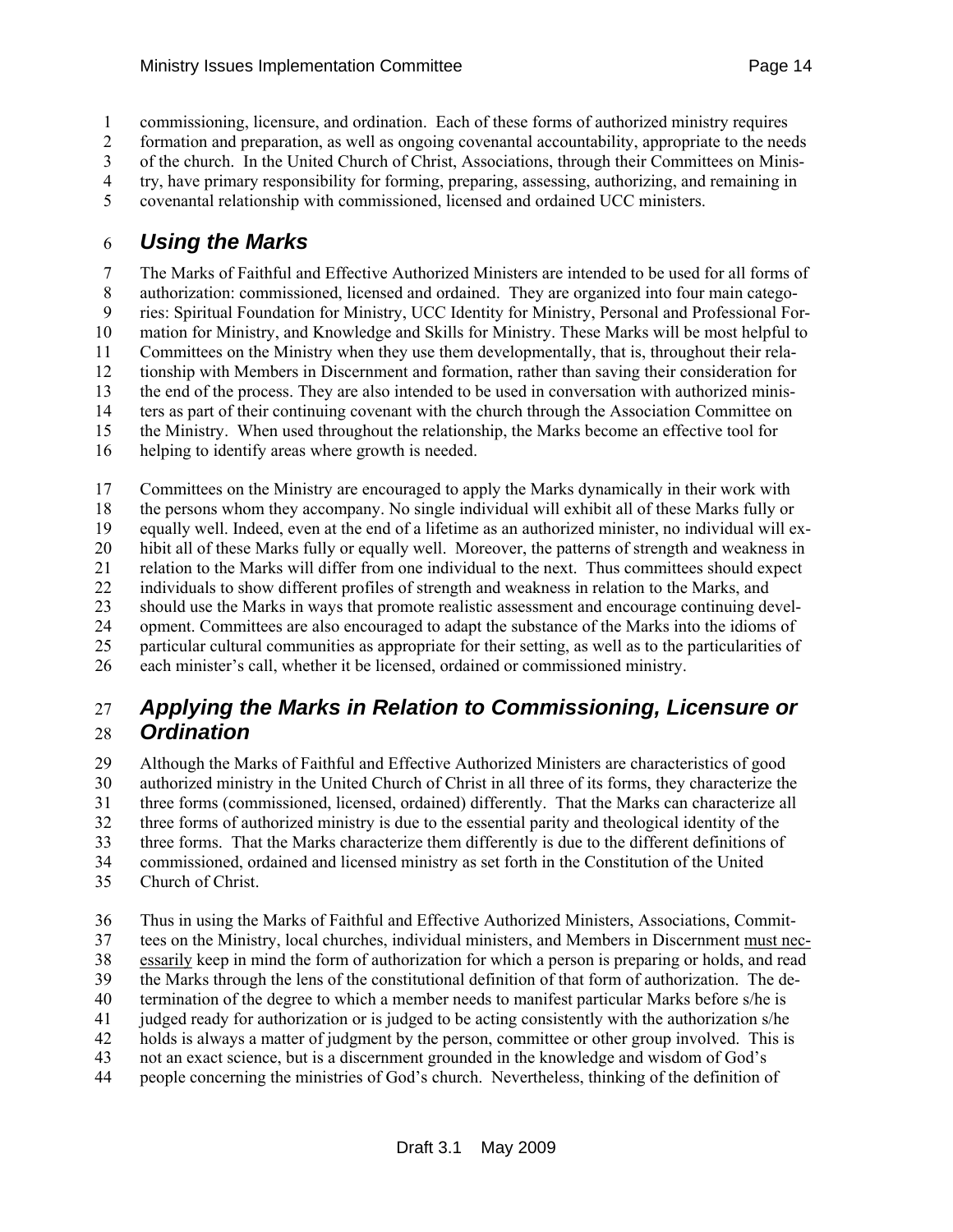- <span id="page-14-0"></span>1 each form of authorization, and reading the Marks through these lenses can give individuals and
- 2 committees a sense of direction in making such judgments.
- 3 The Constitution currently defines commissioned ministry in this way:
- 4 A Commissioned Minister in the United Church of Christ is one of its lay mem-5 bers who has been called by God and commissioned for a specific church-related  $6 \qquad \qquad \text{ministry.}^1$  $6 \qquad \qquad \text{ministry.}^1$

7 When reading the Marks through this lens, it becomes important to take account of the responsi-8 bilities of the "specific church-related ministry" for which a member is being, or has been, com-9 missioned. Not every Mark may be relevant to the specific work for which the member is com-10 missioned, and thus not every Mark need be considered in relation to that individual. For the 11 Marks that are relevant, the degrees to which the commissioned minister will need to manifest 12 them would also be determined by the nature of the work to which s/he is called. Since different 13 ministers are commissioned to different ministries, necessarily there will even be variation from 14 one individual to the next in judgments about which Marks apply and the degree to which they 15 should be manifested.

- 16 The Constitution currently defines licensed ministry in this way:
- 17 A Licensed Minister of the United Church of Christ is one of its lay members
- 18 whom God has called and who has been recognized and authorized by an Asso-
- 19 ciation to perform specified duties in a designated Local Church or within that
- 20 Association, mainly preaching and conducting services of worship, for a desig-
- [2](#page-14-0)1 nated time under the supervision and guidance of that Association.<sup>2</sup>

22 As with commissioned ministry, reading the Marks through the lens of the definition of licensed 23 ministry suggests that the particular set of duties for which the member is licensed (foreseen as 24 preaching and worship leadership, but not always limited to that), the particular context in which 25 those duties are performed, and the degree of supervision and guidance deemed appropriate are 26 the crucial factors here. Depending on those factors it is possible that, as with commissioned 27 ministry, not all of the Marks will be judged relevant for consideration. Similarly, the degree to 28 which the relevant Marks need to be manifested will be determined by these same factors that 29 define licensed ministry. For example, a licensed minister who serves as an occasional supply 30 preacher within an Association will not need to manifest Marks related to aspects of 31 administering a congregation to the same degree that s/he will need to manifest Marks relating to 32 preaching and worship leadership.

- 33 The Constitution currently defines ordained ministry in this way:
- 34 An Ordained Minister of the United Church of Christ is one of its members who 35 has been called by God and ordained to preach and teach the gospel, to adminis-

l

<sup>&</sup>lt;sup>1</sup> Constitution of the United Church of Christ, Article 6, §23.

<sup>&</sup>lt;sup>2</sup> Constitution of the United Church of Christ, Article 6, §30.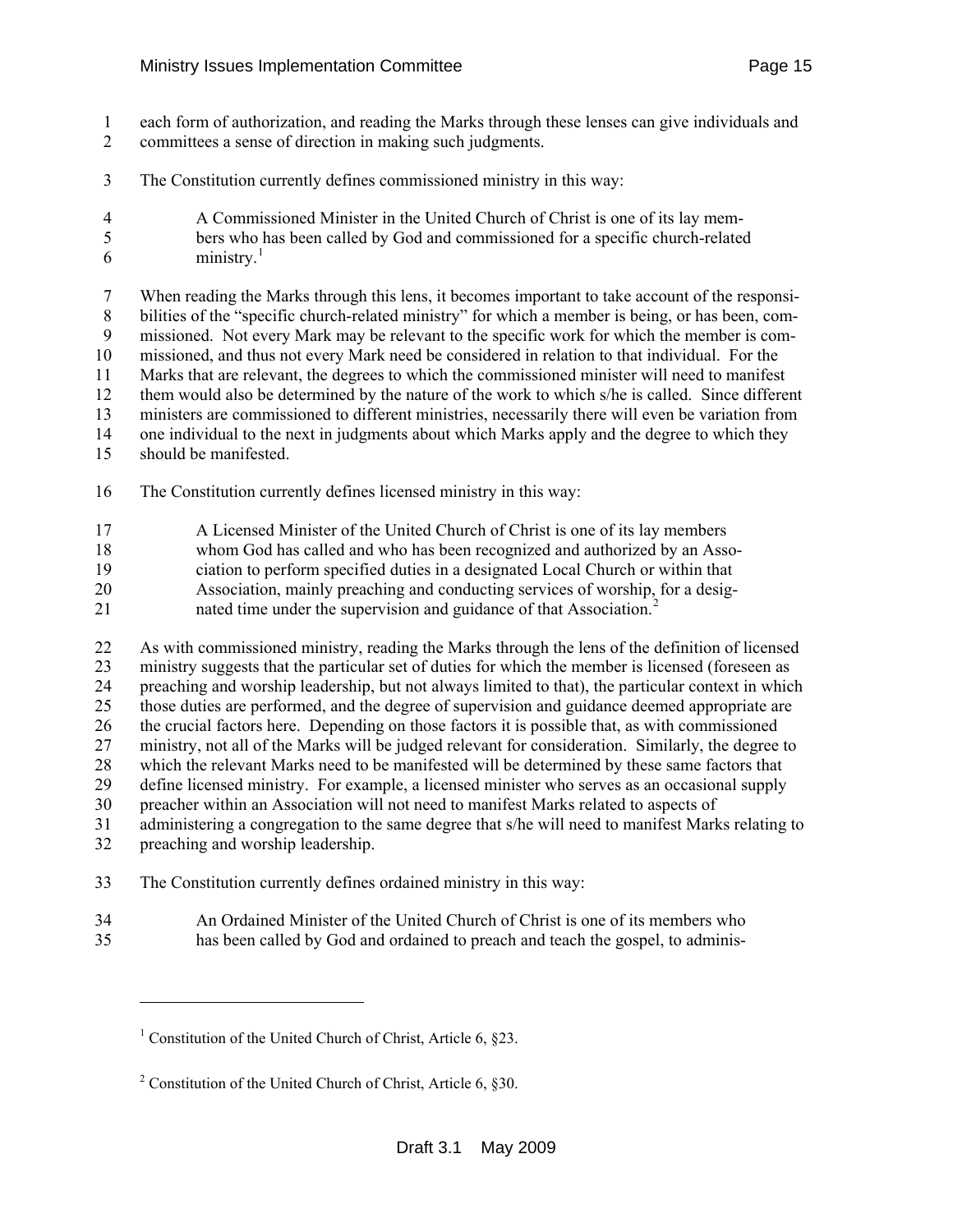- <span id="page-15-0"></span>1 ter the sacraments and rites of the Church, and to exercise pastoral care and lead-2 ership. $3 \cdot$  $3 \cdot$
- 3 Ordained ministry is focused on a set of responsibilities that are as broad as the scope of the
- 4 Marks themselves. Moreover, although it is always exercised in specific contexts and with sets of
- 5 duties particular to those contexts, this form is not defined by a specific sub-set of those responsi-
- 6 bilities, nor by a particular location. Thus it seems most likely that, when individuals and com-
- 7 mittees read the Marks through the lens of this definition, they will conclude that all of the Marks
- 8 need to be taken into consideration. It also seems likely they will conclude that variations in the 9 degrees to which persons should manifest the Marks will be defined more by the varying profiles
- 10 of individual gifts and frailties than by the definition of the ministry being authorized.
- 11

-

- 12 PLEASE NOTE: The Marks themselves were revised by the Ministry Issues Implementation
- 13 Committee as of April 29, 2009, reflecting feedback received and other learning since mid-2008.
- 14 The Marks following are the revised wording.

<sup>&</sup>lt;sup>3</sup> Constitution of the United Church of Christ, Article 6, §23.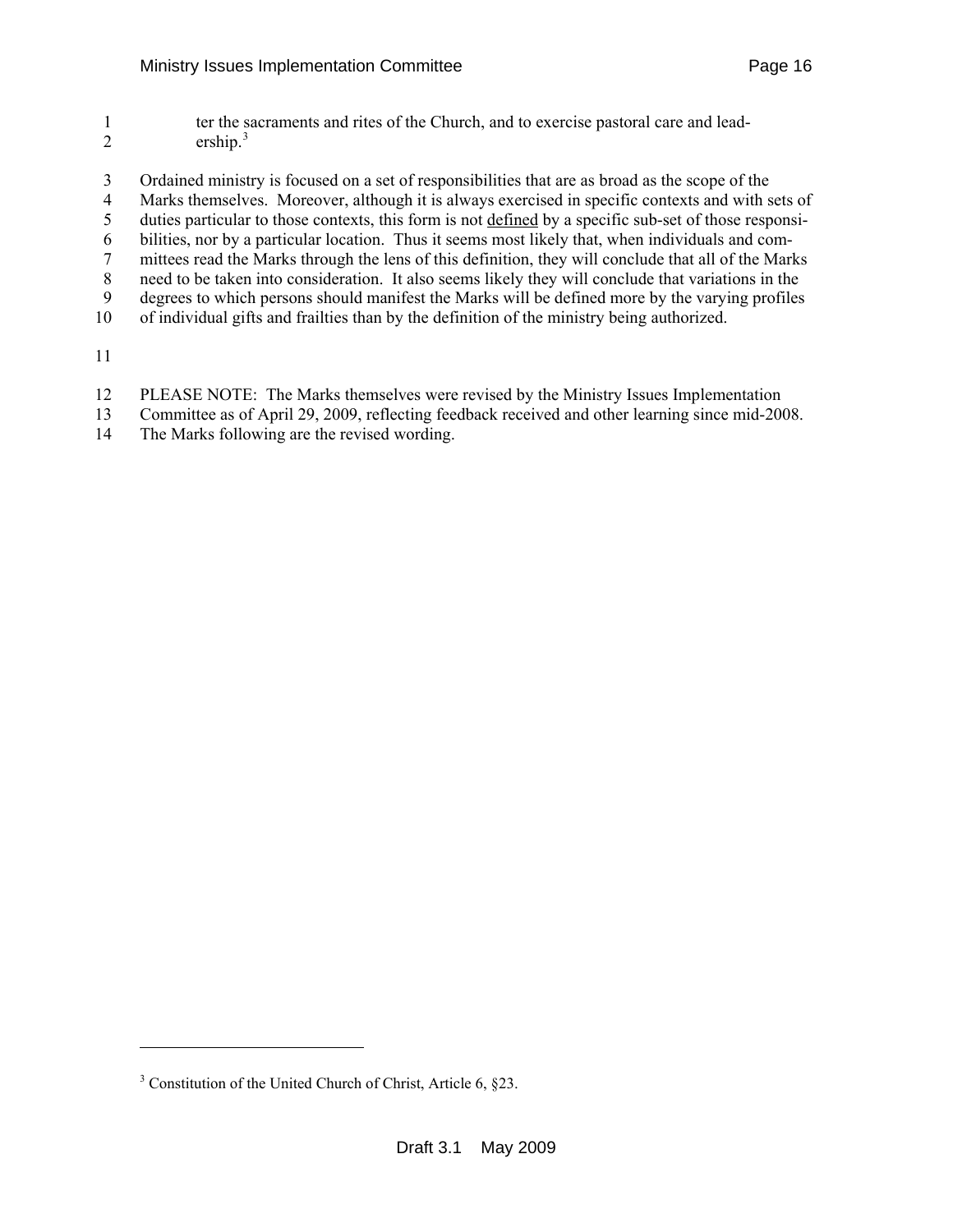| 1                   |    | THE MARKS OF FAITHFUL AND EFFECTIVE                                                                                                                                              |
|---------------------|----|----------------------------------------------------------------------------------------------------------------------------------------------------------------------------------|
| $\overline{2}$<br>3 |    | <b>AUTHORIZED MINISTERS OF THE UNITED CHURCH OF</b><br><b>CHRIST</b> (Revised, April 2009)                                                                                       |
| 4                   |    | <b>SPIRITUAL FOUNDATION FOR MINISTRY</b>                                                                                                                                         |
| 5<br>6              |    | 1. A lived faith showing love of God, trust in Jesus, and openness to the Holy Spirit.                                                                                           |
| 7<br>8              | 2. | Devotion to the word of God as revealed through scripture and Christian traditions.                                                                                              |
| 9<br>10             | 3. | Commitment to life-long spiritual growth and practice, individually and in community.                                                                                            |
| 11<br>12            | 4. | A sense of being called by God and the community to authorized ministry in the church.                                                                                           |
| 13<br>14            | 5. | Openness to continuing discernment of one's call in community.                                                                                                                   |
| 15                  |    | <b>UCC IDENTITY FOR MINISTRY</b>                                                                                                                                                 |
| 16<br>17            | 1. | Acknowledgment of Jesus Christ as sole Head of the Church.                                                                                                                       |
| 18<br>19<br>20      | 2. | A passion for the oneness of the body of Christ as expressed through commitment to<br>ecumenism, justice, and the full embrace of all persons in the radical hospitality of God. |
| 21<br>22            | 3. | Active membership in a local church of the United Church of Christ.                                                                                                              |
| 23<br>24<br>25      | 4. | An understanding of the concept of covenant and how it informs the nature, purpose, and<br>polity of the United Church of Christ.                                                |
| 26<br>27<br>28      | 5. | A willingness to live in the covenants of mutual accountability that characterize<br>authorized ministry in the United Church of Christ.                                         |
| 29<br>30            | 6. | Ongoing demonstration of commitment to the United Church of Christ.                                                                                                              |
| 31<br>32            | 7. | Stewardship of resources, including financial support of the church in all of its settings.                                                                                      |
| 33<br>34            | 8. | Participation in the various settings of the United Church of Christ, including the<br>conference/association and local church.                                                  |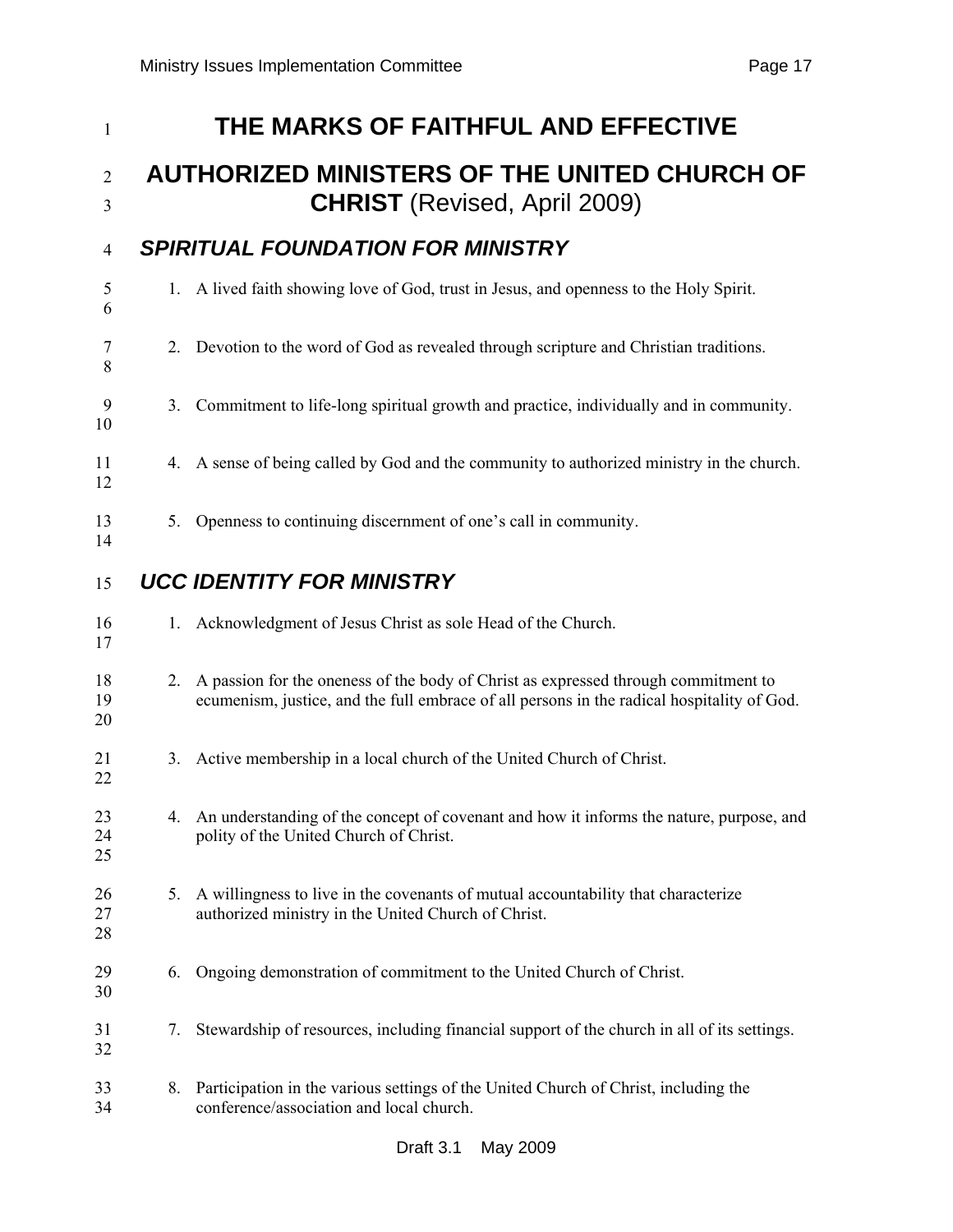| $\mathbf{1}$                                            | The ability:             |                                                                                                                                                                                                                                                                       |
|---------------------------------------------------------|--------------------------|-----------------------------------------------------------------------------------------------------------------------------------------------------------------------------------------------------------------------------------------------------------------------|
| $\overline{2}$<br>$\mathfrak{Z}$<br>$\overline{4}$<br>5 |                          | 9. to articulate diverse histories that comprise the United Church of Christ, to situate them<br>in the broader evolution of faith traditions and to relate them to the theology, polity, and<br>practices of the Member's local church, association, and conference. |
| 6<br>7<br>$8\,$<br>9                                    |                          | 10. to explain and work within the current polity of the UCC and its denominational<br>structure, and to describe the covenantal relationships among the General Synod, national<br>setting, conferences, associations, and local congregations of the UCC.           |
| 10<br>11<br>12<br>13                                    |                          | 11. to share key elements of the UCC's statement of faith, constitution with its preamble, and<br>bylaws regarding the governance, mission, and theologies of the UCC and their<br>implications for the life of the church.                                           |
| 14<br>15<br>16                                          |                          | 12. to articulate the UCC's commitment to being a united and uniting, multiracial and<br>multicultural, open and affirming, accessible to all and just peace church.                                                                                                  |
| 17<br>18<br>19                                          |                          | 13. to envision how the UCC in its various settings may respond to religious, social,<br>economic, and political trends, changing demographics, and other emerging factors.                                                                                           |
| 20<br>21<br>22                                          |                          | 14. to use and promote the informational and educational resources available through UCC<br>publications and websites.                                                                                                                                                |
| 23                                                      |                          | PERSONAL AND PROFESSIONAL FORMATION FOR MINISTRY                                                                                                                                                                                                                      |
| 24<br>25                                                | 1.                       | A healthy sense of self as shaped by God, community, and personal experience.                                                                                                                                                                                         |
| 26<br>27<br>28                                          | 2.                       | A sense of theological identity and authority, while being responsive to the opinions and<br>values of others, including those whom the Member will serve.                                                                                                            |
| 29<br>30<br>31                                          | 3.                       | A healthy awareness of strengths, weaknesses and limits, and assumption of<br>responsibility for one's body, mind and spirit.                                                                                                                                         |
| 32<br>33<br>34                                          | 4.                       | Knowledge and observance of personal and professional boundaries in interpersonal,<br>congregational, and community settings.                                                                                                                                         |
| 35<br>36<br>37<br>38                                    | 5.<br>6.<br>The ability: | A commitment to continuing education, professional development, and life-long learning.<br>Demonstrated moral maturity, including integrity in personal and public life and<br>responsibility to self, family, church, and community.                                 |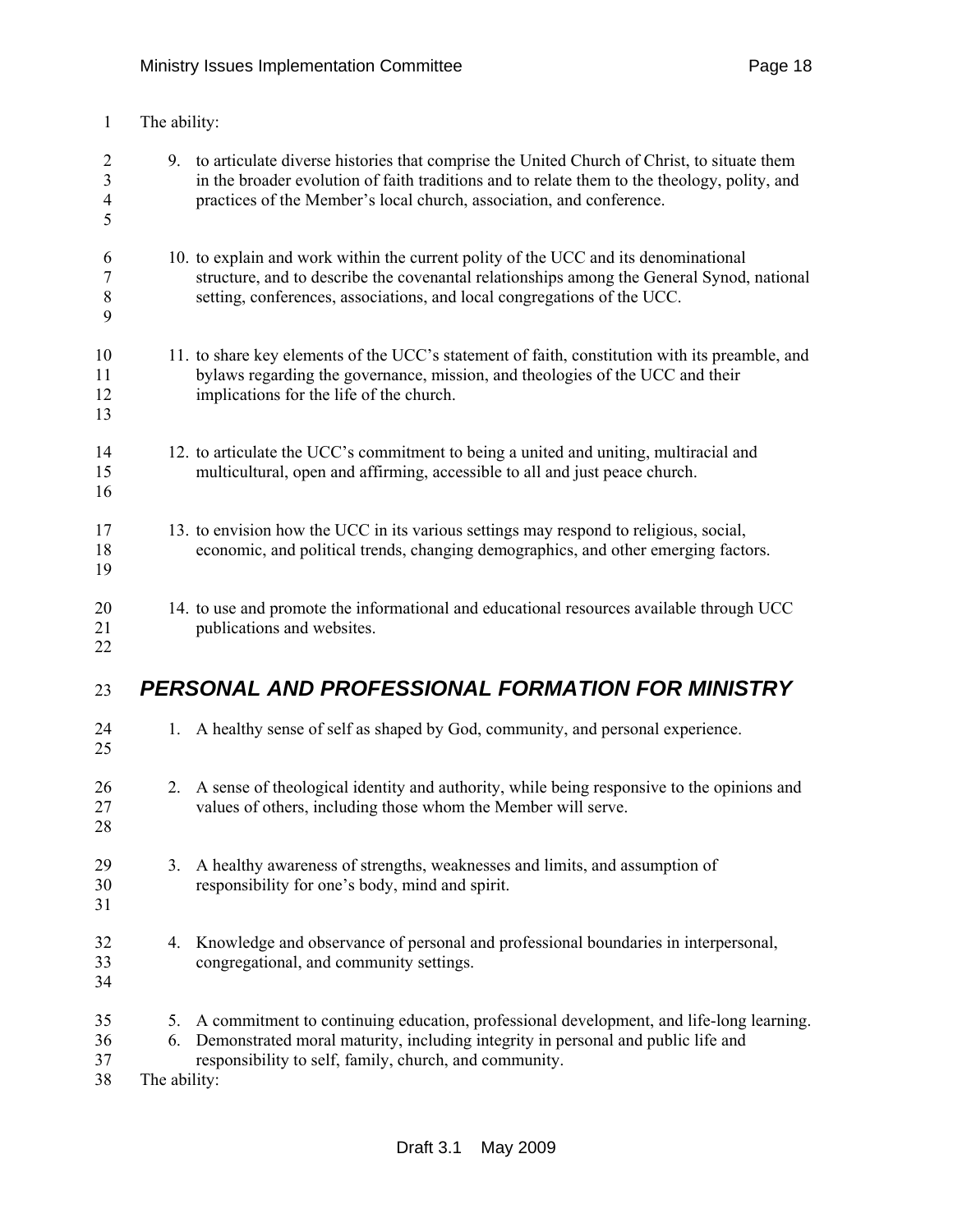### Ministry Issues Implementation Committee **Page 19** Page 19

| 1<br>$\overline{2}$  |              | 7. to affirm the identities of others, including others very unlike oneself.                                                                                                                                                         |
|----------------------|--------------|--------------------------------------------------------------------------------------------------------------------------------------------------------------------------------------------------------------------------------------|
| 3<br>4               | 8.           | to engage in self-reflection and to seek and use feedback from others appropriately.                                                                                                                                                 |
| 5<br>6<br>7          | 9.           | to engage productively in public discourse, expecting to grow and be transformed<br>through the exchange of viewpoints.                                                                                                              |
| 8<br>9               |              | 10. to take initiative in leadership, and to frame and test a vision in community.                                                                                                                                                   |
| 10<br>11             |              | 11. to listen empathically, communicate appropriately, and keep appropriate confidences.                                                                                                                                             |
| 12<br>13<br>14       |              | 12. to function as part of a team, to give and receive supervision, and to mutually equip and<br>motivate the community of faith.                                                                                                    |
| 15<br>16<br>17       |              | 13. to be resourceful and adaptable, and know where to locate additional resources and seek<br>consultation when needed.                                                                                                             |
| 18<br>19<br>20<br>21 |              | 14. to accept and promote diversity, to inspire others to do so, and to minister in a<br>multicultural and multiracial, open and affirming, just peace, accessible to all, united and<br>uniting church.                             |
| 22                   |              | <b>KNOWLEDGE AND SKILLS FOR MINISTRY</b>                                                                                                                                                                                             |
| 23                   |              | <b>General Knowledge and Skills</b>                                                                                                                                                                                                  |
| 24                   | The Ability: |                                                                                                                                                                                                                                      |
| 25<br>26             |              | to understand and appreciate a variety of perspectives of life.                                                                                                                                                                      |
| 27<br>28<br>29<br>30 | 2.           | to understand the profound differences that physical, psychological, gender identity,<br>sexual orientation, age, class, cultural, religious, racial, and ethnic factors make in the<br>ways that human beings experience the world. |
| 31<br>32<br>33       | 3.           | to comprehend the impact of historical change upon the thoughts, feelings, and actions of<br>individuals and societies.                                                                                                              |

- 34 4. to perceive how a person's perspectives and interests shape communication, and to 35 appreciate the virtues and limitations of those perspectives and interests.
- 36<br>37 5. to grasp and evaluate the justifications that people give for their opinions.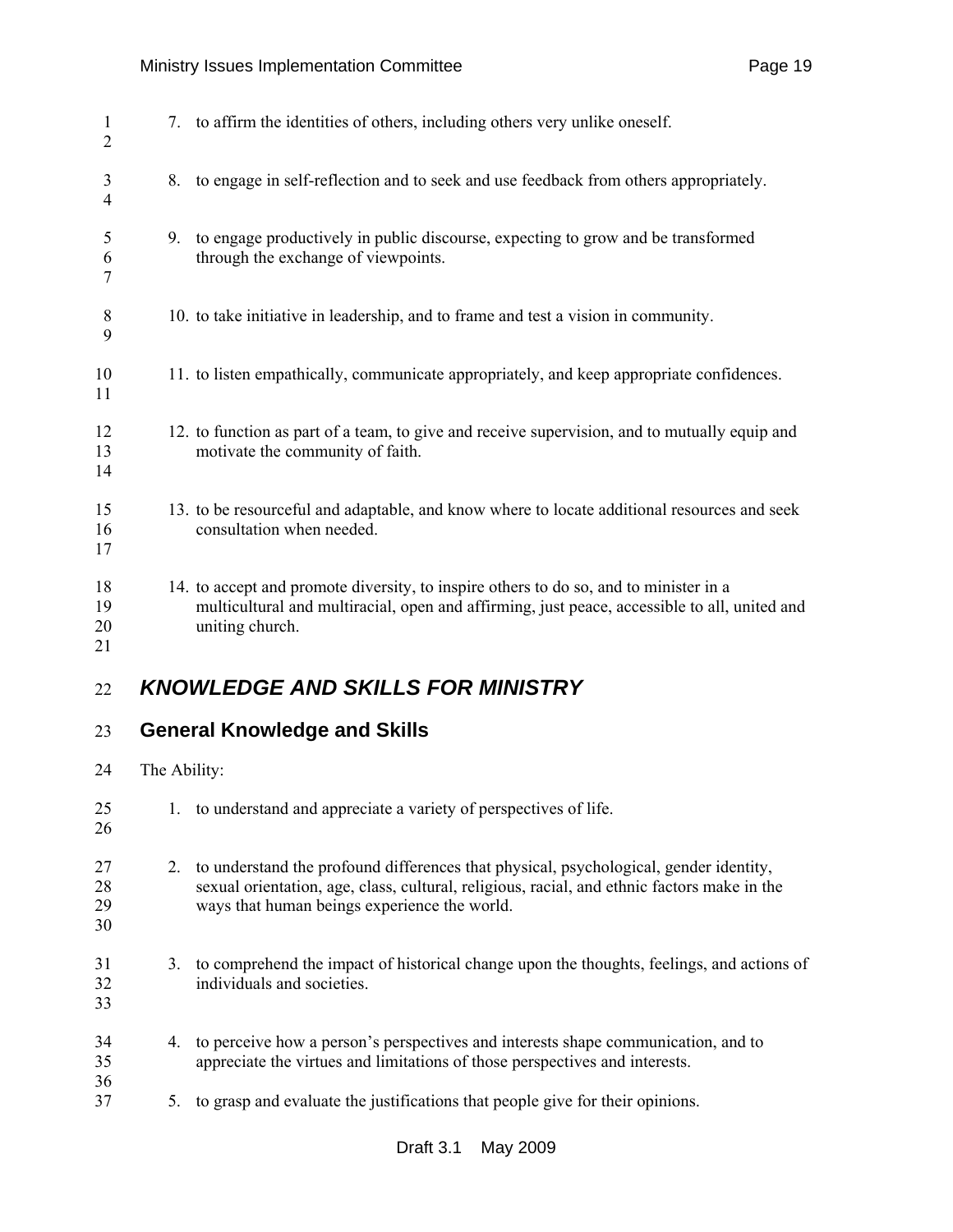| $\mathbf{1}$                                            |    |                                                                                                                                                                                                                                                        |
|---------------------------------------------------------|----|--------------------------------------------------------------------------------------------------------------------------------------------------------------------------------------------------------------------------------------------------------|
| $\overline{2}$<br>$\overline{3}$<br>$\overline{4}$<br>5 |    | to apply basic concepts of psychology to the understanding of oneself, others, and human<br>6.<br>interactions.<br>to appreciate the importance of symbols and images in human culture(s).<br>7.                                                       |
| 6<br>$\tau$                                             |    | 8.<br>to understand various meanings and purposes of the arts.                                                                                                                                                                                         |
| 8<br>9<br>10                                            |    | to analyze social, political, environmental, and economic dynamics, using the tools of the<br>9.<br>social and natural sciences.                                                                                                                       |
| 11<br>12                                                |    | 10. to use respectfully and relationally a basic knowledge of specific human cultures.                                                                                                                                                                 |
| 13<br>14                                                |    | 11. to communicate clearly and effectively with appropriate media and technologies.                                                                                                                                                                    |
| 15                                                      |    | Knowledge and Skills Specific to Authorized Ministry                                                                                                                                                                                                   |
| 16<br>17                                                | 1. | A thorough knowledge of, and personal engagement with, the Bible.                                                                                                                                                                                      |
| 18<br>19<br>20<br>21                                    | 2. | Skill with methods of biblical interpretation, including the historic interpretive traditions of<br>the church and contemporary methods, particularly those from historically<br>underrepresented communities.                                         |
| 22<br>23<br>24<br>25                                    | 3. | A deepening familiarity with the global history of the Christian churches through the ages<br>and across cultures, including the newest Christian populations, and an understanding of<br>the evolution of Christian communities in the United States. |
| 26<br>27<br>28<br>29                                    |    | 4. A deepening familiarity with contemporary theological ways of thinking and with the rich<br>and varied theological heritages, creeds, liturgies, and spiritual practices of the Christian<br>churches.                                              |
| 30<br>31                                                | 5. | An understanding of other religions and their foundational documents.                                                                                                                                                                                  |
| 32                                                      |    | The ability:                                                                                                                                                                                                                                           |
| 33<br>34<br>35                                          | 6. | to articulate a theological understanding of authorized ministry, and to relate it to the<br>practice of ministry.                                                                                                                                     |
| 36<br>37                                                | 7. | to analyze, evaluate, and integrate the biblical, historical, theological, and pastoral<br>disciplines and practices in ways that contribute to fruitful and faithful Christian ministry.                                                              |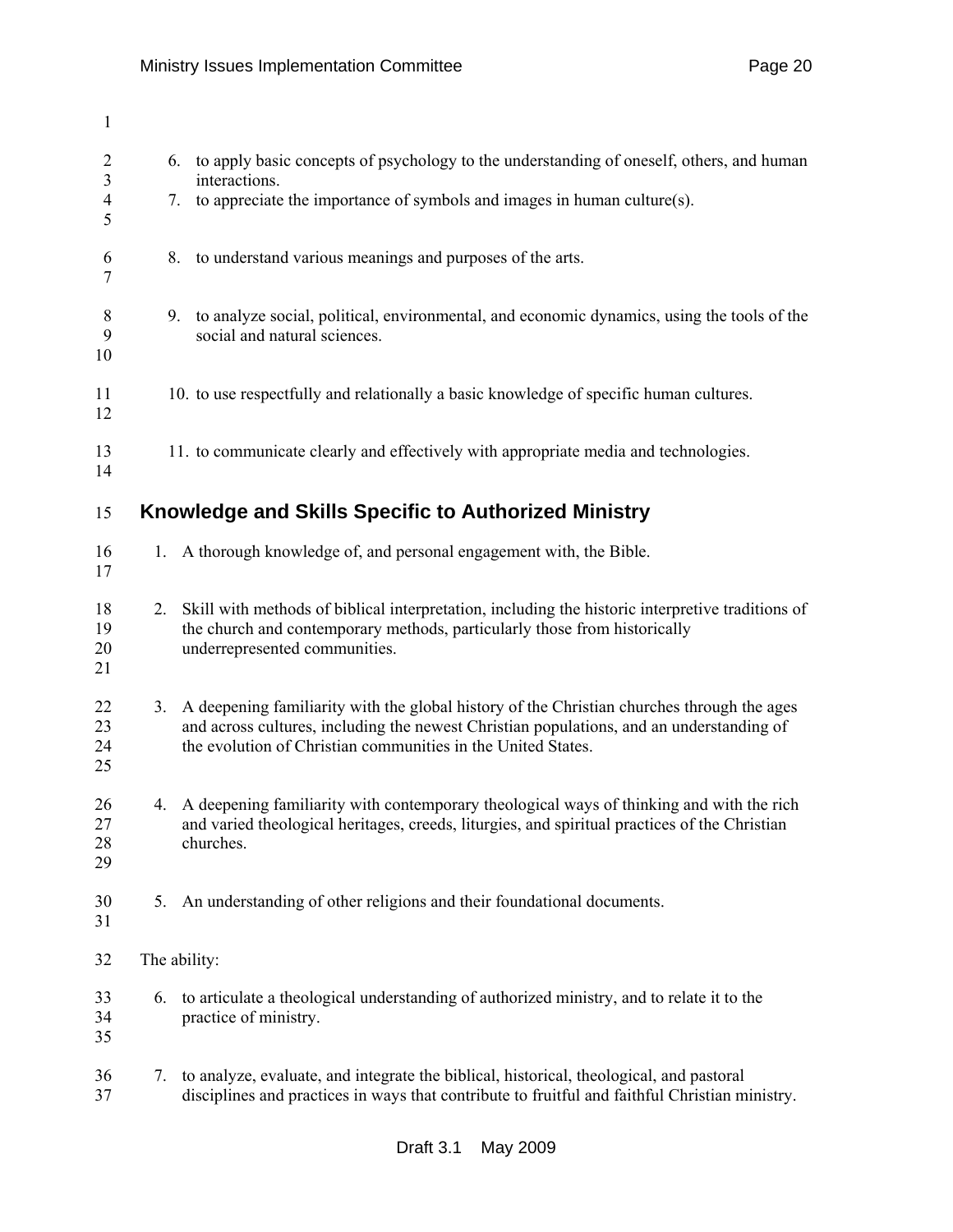| $\mathbf{1}$                                       |                                                                                                                                                                                                                    |
|----------------------------------------------------|--------------------------------------------------------------------------------------------------------------------------------------------------------------------------------------------------------------------|
| $\overline{2}$<br>$\overline{3}$<br>$\overline{4}$ | 8. to understand the nature, use, and misuse of power and authority, and to exercise them<br>appropriately and effectively in authorized ministry.                                                                 |
| 5<br>6                                             | 9. to engage in community leadership that is collaborative and transformative.                                                                                                                                     |
| 7<br>8                                             | 10. to engage in respectful ecumenical and interfaith dialogue.                                                                                                                                                    |
| 9<br>10<br>11                                      | 11. to celebrate the unique features of local faith communities while encouraging them to be<br>receptive to perspectives from the broader church and world.                                                       |
| 12<br>13<br>14                                     | 12. to appreciate, practice, and pass on traditions of faith while interpreting them in light of the<br>context of a diverse and changing world.                                                                   |
| 15<br>16<br>17                                     | 13. to adapt the practices of ministry to the unique social, cultural, environmental and<br>ecclesiastical aspects of particular settings.                                                                         |
| 18<br>19<br>20                                     | 14. to discern God's mission in the world and, in response, to lead ministries of compassion,<br>nurture, justice, and proclamation that support fullness of life for all people.                                  |
| 21<br>22<br>23<br>24                               | 15. to preach the good news, lead worship and participate in the sacraments in a manner<br>faithful to the broader Christian heritage and appropriate to the characteristics of a specific<br>culture and setting. |
| 25<br>26<br>27                                     | 16. to provide effective and appropriate pastoral care and Christian education, and to equip and<br>motivate others to share in these ministries.                                                                  |
| 28<br>29<br>30                                     | 17. to organize and implement programs, administer the operations of a complex organization,<br>and initiate change when appropriate.                                                                              |
| 31<br>32<br>33                                     | 18. to read the contexts of a community's ministry and creatively lead that community through<br>change or conflict.                                                                                               |
| 34<br>35<br>36                                     | 19. to lead and encourage ministries of evangelism, service, stewardship and social<br>transformation.                                                                                                             |
| 37<br>38                                           | 20. to understand and participate in the financial administration of the church and other<br>religious organizations.                                                                                              |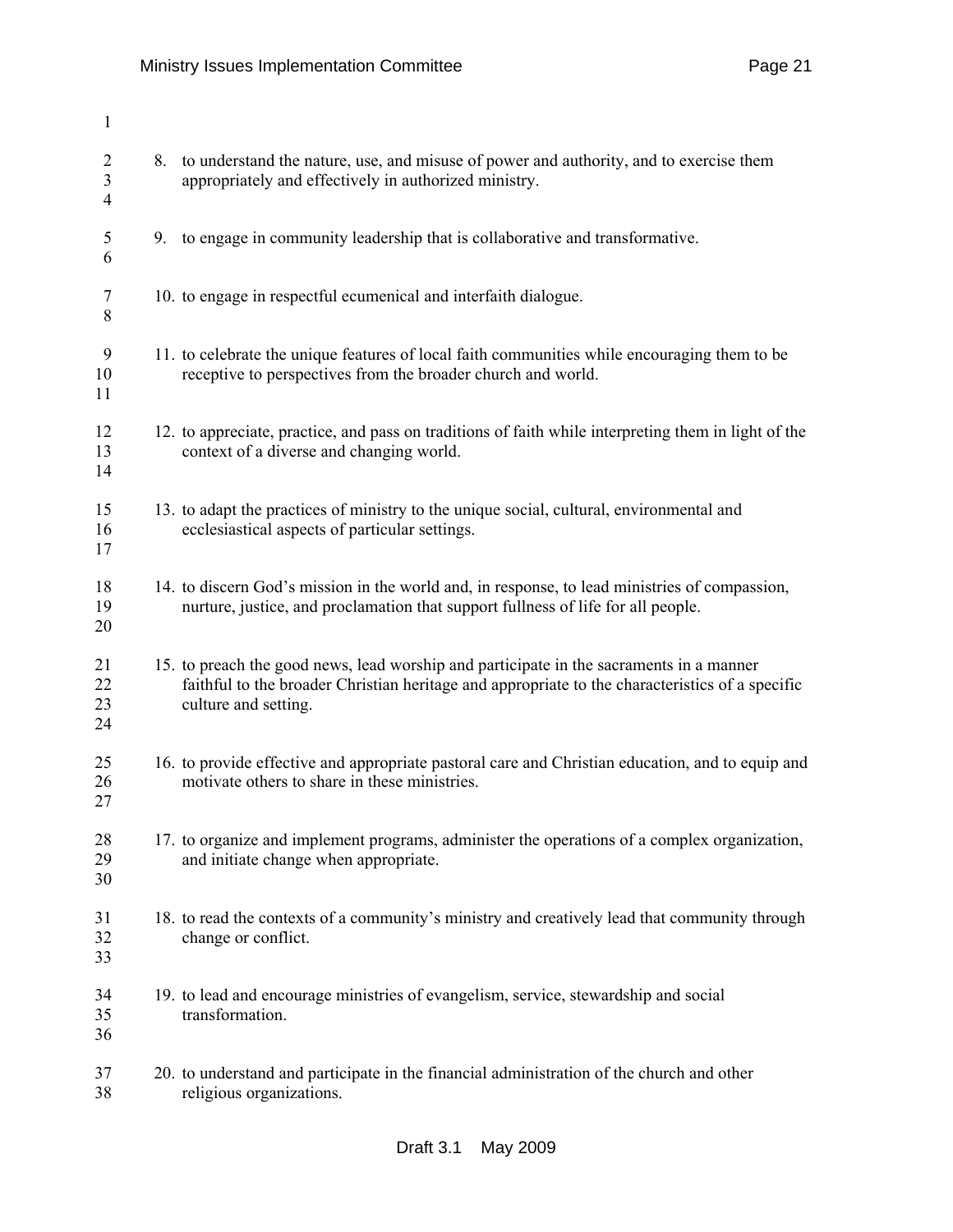| 1              | THE FIRST MOVEMENT                                                                                                                                   |
|----------------|------------------------------------------------------------------------------------------------------------------------------------------------------|
| $\overline{2}$ | THE RECOGNITION AND                                                                                                                                  |
| 3              | <b>ENCOURAGEMENT OF A LIVELY</b>                                                                                                                     |
| 4              | <b>CULTURE OF CALL</b>                                                                                                                               |
| 5              |                                                                                                                                                      |
| 6              | <b>CORE UNDERSTANDINGS</b>                                                                                                                           |
| 7              | I. Call to Ministry (The First Movement)                                                                                                             |
| 8<br>9<br>10   | The United Church of Christ and all its members are called by God to be ministers,<br>$\mathbf{1}$<br>serving in God's mission in and to this world. |
| 11             | $\Gamma$ , $11.2.1$ , $11.1$ , $11.1$ , $11.1$ , $11.1$ , $11.1$ , $11.1$ , $11.1$ , $11.1$ , $11.1$ , $11.1$ , $11.1$                               |

- 11 2. Faithful discernment of and response to God's call to ministry involves both individuals 12 and the church itself. Such discernment and response is an on-going practice. 13
- 14 3. Some members are called by God and the United Church of Christ to serve on the 15 Church's behalf as authorized (ordained, commissioned, or licensed) ministers as the 16 UCC participates in God's mission. 17
- 18 *V. UCC Identity and Authorized Ministry (All Movements)*

| 19<br>20 | $\mathbf{L}$ | All authorized ministers of the United Church of Christ, commissioned, licensed, or<br>ordained, serve on behalf of the whole United Church of Christ. |
|----------|--------------|--------------------------------------------------------------------------------------------------------------------------------------------------------|
| 21       |              |                                                                                                                                                        |
| 22       |              | 2. UCC identity and relationships are a fundamental component of the call to, the                                                                      |
| 23       |              | preparation for, and the practice of authorized ministry.                                                                                              |
| 24       |              |                                                                                                                                                        |
| 25       |              | 3. The United Church of Christ is committed to fostering an environment that celebrates                                                                |
| 26       |              | diversity of expressions of Christian faith and promotes mutually enriching interaction of                                                             |
| 27       |              | various Christian cultures, theologies, spiritualities and ideologies                                                                                  |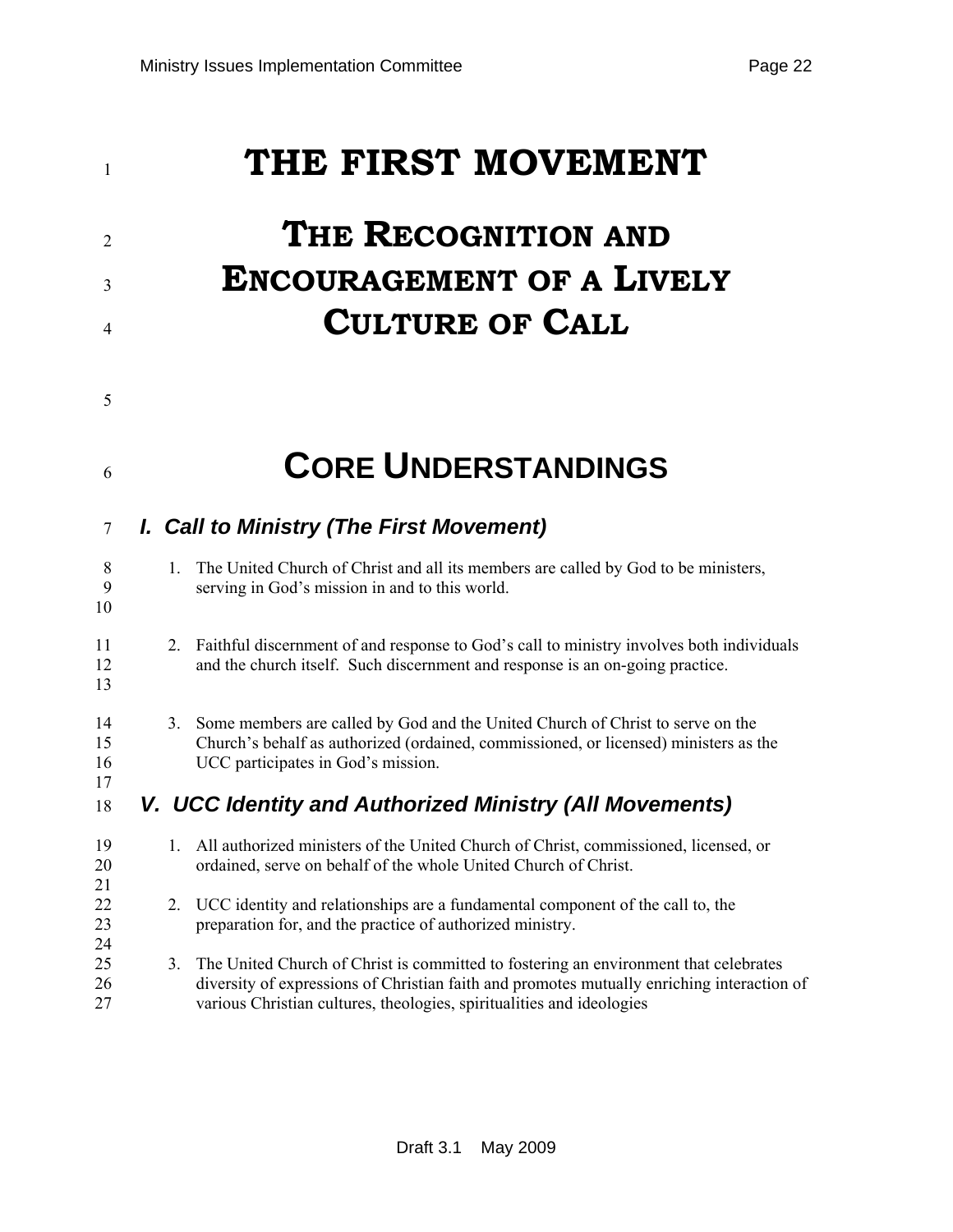#### <span id="page-22-0"></span><sup>1</sup>**THE CALL TO AUTHORIZED MINISTRY IN THE UNITED CHURCH OF CHRIST[4](#page-22-0)**  $\mathcal{L}$

## 3 *A Biblical Understanding of "Call"*

4 The experience of God intentionally reaching out to the human family with guidance, warning, 5 comfort, direction and inspiration is foundational to the biblical narrative. The nature of this 6 reaching out, this "call," is varied, unpredictable, and directed to both individuals and 7 communities, who each and together must discern its intent. All authorized and lay ministries in 8 the United Church of Christ assume the faithful are called by God to service, witness, and fully 9 engaged discipleship in the world.

10 In both the Hebrew Scriptures and the New Testament, ours is a God who calls each of God's 11 people to faithfulness: "'Fear not, for I have redeemed you; I have called you by name, you are 12 mine.'" (Isaiah 43:1); "No longer do I call you servants, for the servant does not know what his 13 master is doing; but I have called you friends, for all that I have heard from my Father I have 14 made known to you." (John 15:15); "He is the mediator of a new covenant, so that those who are 15 called may receive the promised eternal inheritance." (Hebrews 9:15).

16 While scripture makes clear that God's call to faithfulness comes to all disciples, the biblical

17 witness affirms that some are called to respond to that call in specific ways: "And his gifts were

18 that some should be apostles, some prophets, some evangelists, some pastors and teachers."

19 (Ephesians 4:11) To Jeremiah God says, "Before I formed you in the womb, I knew you, and

20 before you were born I consecrated you; I appointed you a prophet to the nations." (Jeremiah 1:5)

21 The call is related to the context as God calls Esther "for such a time as this." (Esther 4:13-17) A

22 sense of such call is the critical foundation, inspiration and ongoing guide to all who consider,

23 prepare for and become authorized for ministry in the United Church of Christ

## 24 *Call to Ministry in the United Church of Christ*

25 The United Church of Christ seeks to respond faithfully to the call of God to participate in God's 26 mission in this world. We claim that reality and relationship in our UCC Constitution:

- 27 The United Church of Christ recognizes that God calls the whole Church and
- 28 every member to participate in and extend the ministry of Jesus Christ by wit-<br>29 every messing to the Gospel in church and society. The United Church of Christ seek
- nessing to the Gospel in church and society. The United Church of Christ seeks
- 30 to undergird the ministry of its members by nurturing faith, calling forth gifts,
- 31 and equipping members for Christian service. (Paragraph 20, 2005 edition)
- 32 In the United Church of Christ Statement of Faith we testify that we experience God as active and 33 God's call as life-giving and life-shaping:
- 34 "You call the worlds into being," *we affirm.*
- 35 *And later we add:*

l

- 36 You call us into your church
- 37 to accept the cost and joy of discipleship,

<sup>&</sup>lt;sup>4</sup> From Ministry Issues, Draft Two, February 2007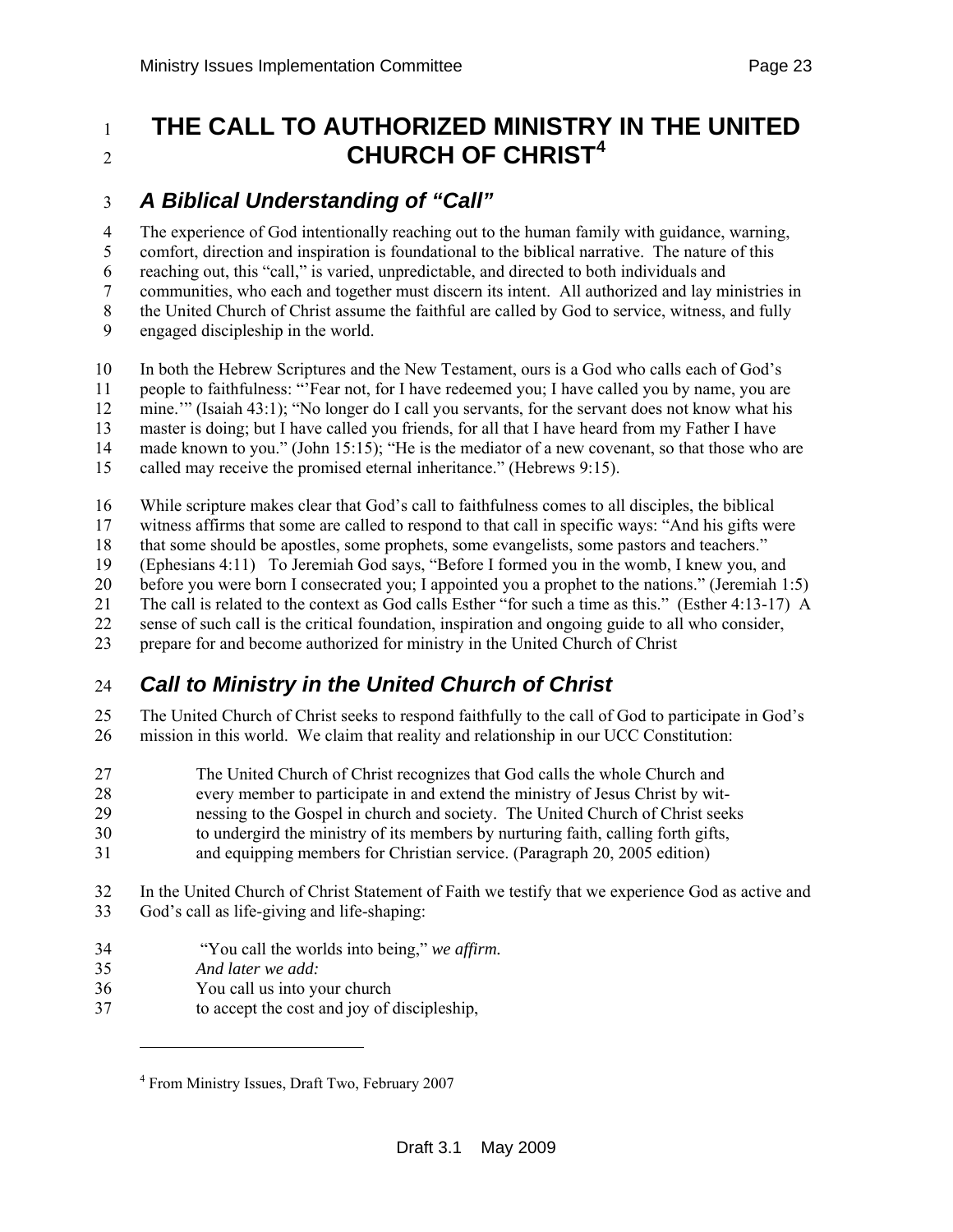- 1 to be your servants in the service of others,
- 2 to proclaim the Gospel to all the world
- 3 and resist the powers of evil,
- 4 to share in Christ's baptism and eat at his table,
- 5 to join him in his passion and victory.
- 6 (UCC Statement of Faith as a Doxology, 1981)

# 7 *Who is called? How?*

8 God's call comes to every Christian. God's call comes in various voices, at various times, 9 inviting, challenging, urging persons and communities to respond faithfully. That call is, at the 10 same time, both an invitation to and the gift of the possibility or potential to respond. From 11 ancient times as recorded in the Hebrew Scriptures, God is heard "calling" individuals and 12 communities to serve God in various ways. People in all walks of life, at various stages of life, 13 and in all times hear God's Spirit inviting or urging or even commanding them to respond 14 obediently. God is known and active as creator, judge, redeemer, and God's people are called to 15 participate in God's activity in this world. The call is not always clearly understood. The 16 response is often a mixture of faith and fear; but the tradition continues. God calls us to be God's 17 people in whatever time and place God chooses.

18 Individual Christians and the whole Christian Church continue to hear God's call. We, too,

19 respond in mixed ways. Sometimes we find it difficult to determine whether the call we hear is

20 from God, from ourselves, or from other powers. Sometimes we find it difficult to understand the character of a faithful response. Sometimes we lack the courage or openness to proceed in new

21 character of a faithful response. Sometimes we lack the courage or openness to proceed in new

22 directions or even to stay faithfully in place. When we hear and respond, it is God's grace at

23 work within us. Every Christian is "called" to ministry, to participate in God's work in the world.

24 God speaks, and persons hear, in various ways. God speaks through Scripture, through friends 25 and family, through teachers, through enemies, through silence, through nature, through art, 26 through the Christ, and infinitely more. This holy experience is often intensely personal, perhaps 27 also private. It may be overwhelmingly powerful or mildly confusing. Later testimony may 28 express the experience with "I know," or "I knew," words of certainty and conviction. Or 29 individuals may look to others in the community of faith to help them to listen, hear, and 30 understand what it is that God is saying. Time is a factor. When God is ready, the persons or

31 community being called may find themselves doggedly pursued and unable to resist. The

32 knowledge of God's leading is real, often on multiple levels, and commands response.

33 Persons are also called, as God speaks to us, through and by the particular gifts they have. The 34 New Testament reminds us in more than one place that the Spirit gives gifts, that the gifts are 35 varied, and that the gifts are given to individuals for the life of the whole community. Indeed, 36 one's "secret" and individual/personal call may be verbalized by another who recognizes God's 37 call in the individual's gifts. The observation that "You'd make a good . . ." or the invitation 38 suggesting "Have you ever thought about . . . ?" is often the Spirit's calling through that 39 recognition. Particular ministries, whatever their character and context, require particular gifts 40 and the reality of such gifts is, itself, also God's call.

41 The Church strives to be faithful to God's mission in this world. As it is both the Body of Christ 42 and a human community, the Church requires leaders who themselves are called by Christ into

43 the Church and who are also called by both Christ and the Church to become authorized

44 ministers. Their particular role and work is to "equip the saints for the work of ministry." These

45 persons are called in this four-fold sense: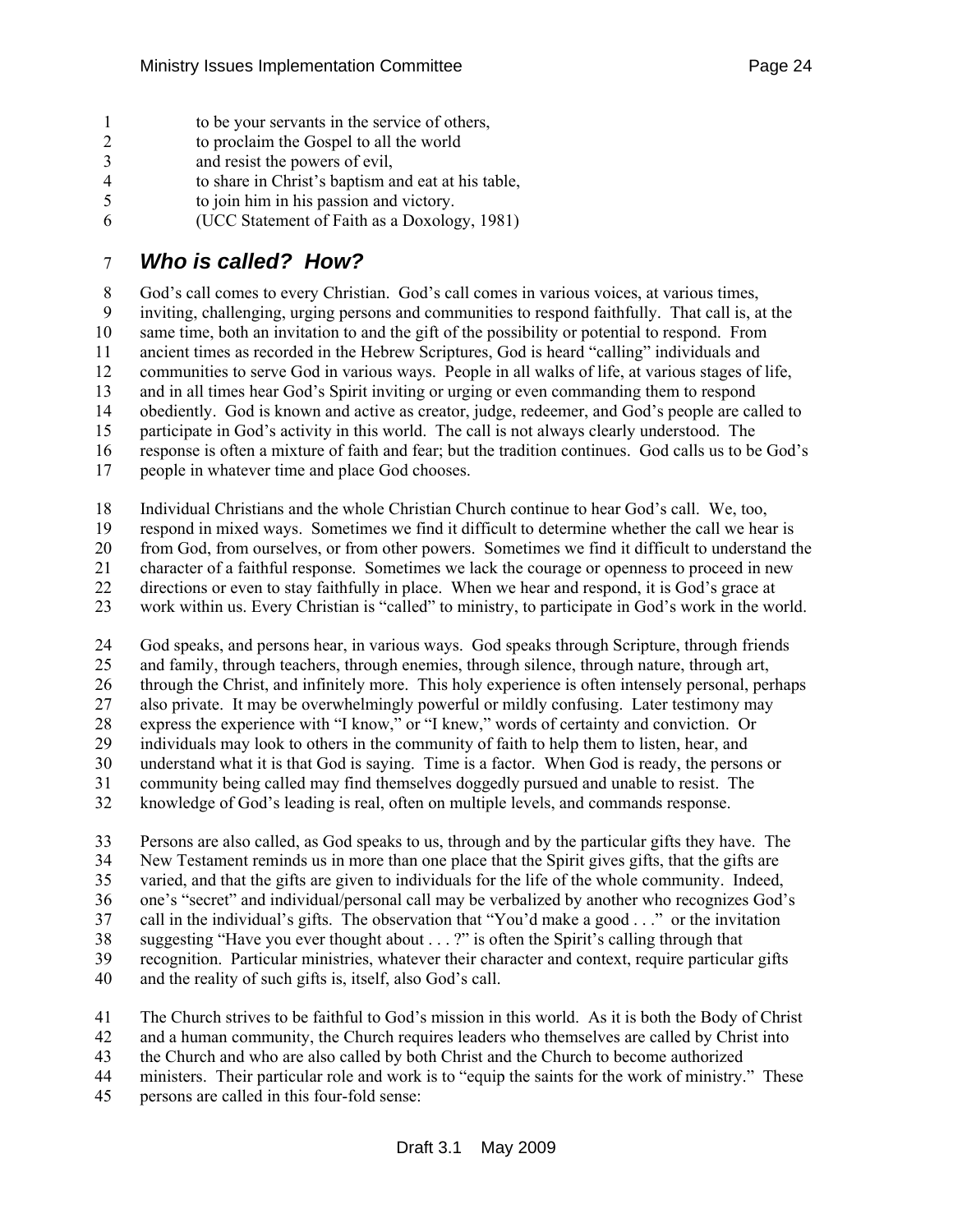- <span id="page-24-0"></span>1 1. They are members of the Church who are called in their baptisms and membership 2 promises to be a member of the Body of Christ in ministry in and to God's world; 3 2. They are persons of faith who know God in their individual experience and hear God's 4 particular call to them;
- 

l

5 3. They are persons whose gifts are those required by the Church in order for it to be that 6 which God calls and commands it to be; and finally

*4.* They are persons called by the Church as it, too, responds to God's call to mission*. [5](#page-24-0)* 7

8 When all these facets of God's call are heard in the community, the Church proceeds toward

9 authorizing such persons for ministry in and on behalf of the United Church of Christ. In the

10 United Church of Christ, authorization is by ordination, commissioning, or licensure.

## 11 *New Relationships, New Responsibilities*

12 Once the call is heard and recognized, the person is in a new relationship with God, and, 13 therefore, with all that God loves. In the sacrament of baptism the one being baptized now 14 belongs to Christ and Christ's church; that one is "called." In the rite of confirmation and in other 15 liturgies of uniting with a congregation, the individual is "called" yet again and invited to respond 16 faithfully. In countless ways, formal and informal, we are called by God again and again and all 17 of life becomes a process of continuing to respond. When a person is authorized by ordination, 18 commissioning or licensure within the United Church of Christ, the Church and the person enter 19 an ongoing covenant of mutual accountability and responsibility in service to God's mission*.*  20 As persons experience God's call, the Church and its members must be continually listening and

21 sharing their experiences and understandings. Often we have interpreted being "called to 22 ministry" only in terms of the Church's authorized ministries. We have not honored the 23 importance of witnessing to Christ in the many ways we encounter God's world. Nor have we 24 recognized the many forms of work and participation in the world which God may be using to 25 bring new life to humanity and all creation. The tradition of the Protestant reformers, based upon 26 their reading of the New Testament and claimed by the United Church of Christ, affirms the 27 vocation of the whole body, of all members, of the "priesthood of all believers." All Christians 28 are called to ministry. The issue for discernment is to *what* ministry is this person, or is this 29 community, called at this time. By the power of the Spirit we are graced to hear the particulars of 30 the call and to respond. We almost never do that alone.

31 Typically many participants, individuals and communities, are involved in the process of one 32 person being called to ministry. However, in the United Church of Christ, Congregations and 33 Associations have particular responsibility for authorization itself and, therefore, must assume 34 primary roles and work together in accompanying persons who may be called to such ministries. 35 All participants are required to be faithful to Christ, to the whole Church, and to one another in 36 this endeavor. As they listen together for God's call, they will keep in mind these dimensions of 37 the call to authorized ministry:

<sup>5</sup> See *The Purpose of the Church and Its Ministry*, by H. Richard Niebuhr, c. 1956.)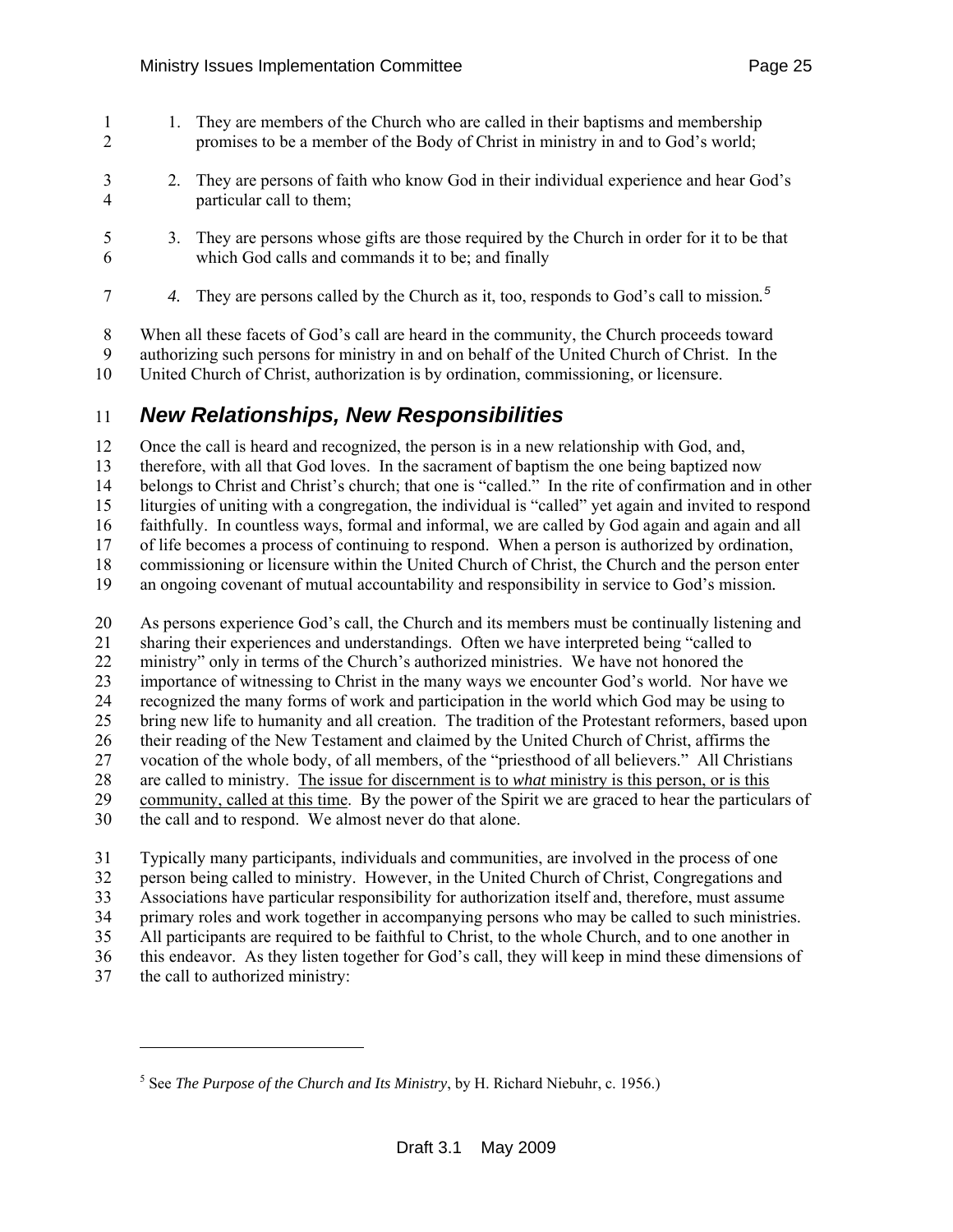1 1. *Call occurs in many ways, many circumstances, and many seasons of life.* Jeremiah and 2 Samuel were called by God at an early age, but it is not assumed that a call to authorized 3 ministry must be heard from youth. Paul's transformation in Acts 9 is a pivotal 4 illustration of the about-face which call can precipitate after an initial path through life 5 has already begun. Peter and Andrew were busy "casting a net into the sea," and James 6 and John were "mending their nets" when Jesus called to them and they chose to follow. 7 (Matthew 4:18-22). The changing nature of ministry in the church, and the need for 8 leaders who are experienced in varied ways, will demand that both Members and 9 Committees on Ministry be open to calls which come in nontraditional and unexpected 10 life circumstances.

- 11 2. C*all is not a single moment, but a continuing openness to hearing God's direction.*  12 Those preparing for authorized ministry and those already authorized must recognize that 13 vital and engaged spiritual leadership requires attentiveness to the ongoing nature of call. 14 Long after his conversion and initial call, Paul continued to listen for new direction: "A 15 vision appeared to Paul in the night… and when he had seen the vision, immediately we 16 sought to go on into Macedonia, concluding that God had called us to preach the gospel 17 to them." (Acts 16:9-10) Discernment of call is a perpetual task for those who lead in the 18 church; processes of preparation and formation and the everyday practice of authorized 19 ministry to and within the United Church of Christ may lead to unexpected results and 20 changes of course.
- 21 3. *Call to authorized ministry is discerned with others.* The UCC is committed to shared 22 and accountable leadership in the church, beginning with the understanding of call 23 outlined in these documents. Members considering authorized ministry, those in a formal 24 process of preparation, and those already authorized, must be in consistent relationship 25 and regular conversation with Committees on Ministry, local church leaders, trusted 26 guides, mentors, teachers and supervisors in order to follow the biblical example of 27 communal discernment of call. "Fight the good fight of faith; take hold of the eternal life 28 to which you were called when you made the good confession in the presence of many 29 witnesses." (1 Timothy 6:12) The community of faith participates in the call of God 30 when Matthias is called to discipleship following Jesus' resurrection. (Acts 1:15-26) 31 While personal reflection and decision-making is a key component of discernment of 32 call, from the earliest days of the Christian church through to the last edition of the 33 Manual on Ministry, personal call is shaped and confirmed in the community of those 34 representing the church in which ministry is to be practiced.
- 35 It is critical that those preparing for and practicing authorized ministry in the United Church of

36 Christ affirm that God's personal call is ongoing and unpredictable, that discernment of call in

37 community may lead to unexpected results and varied tasks, and that one must always be able and

38 willing to articulate one's evolving understanding of call for those served by that ministry.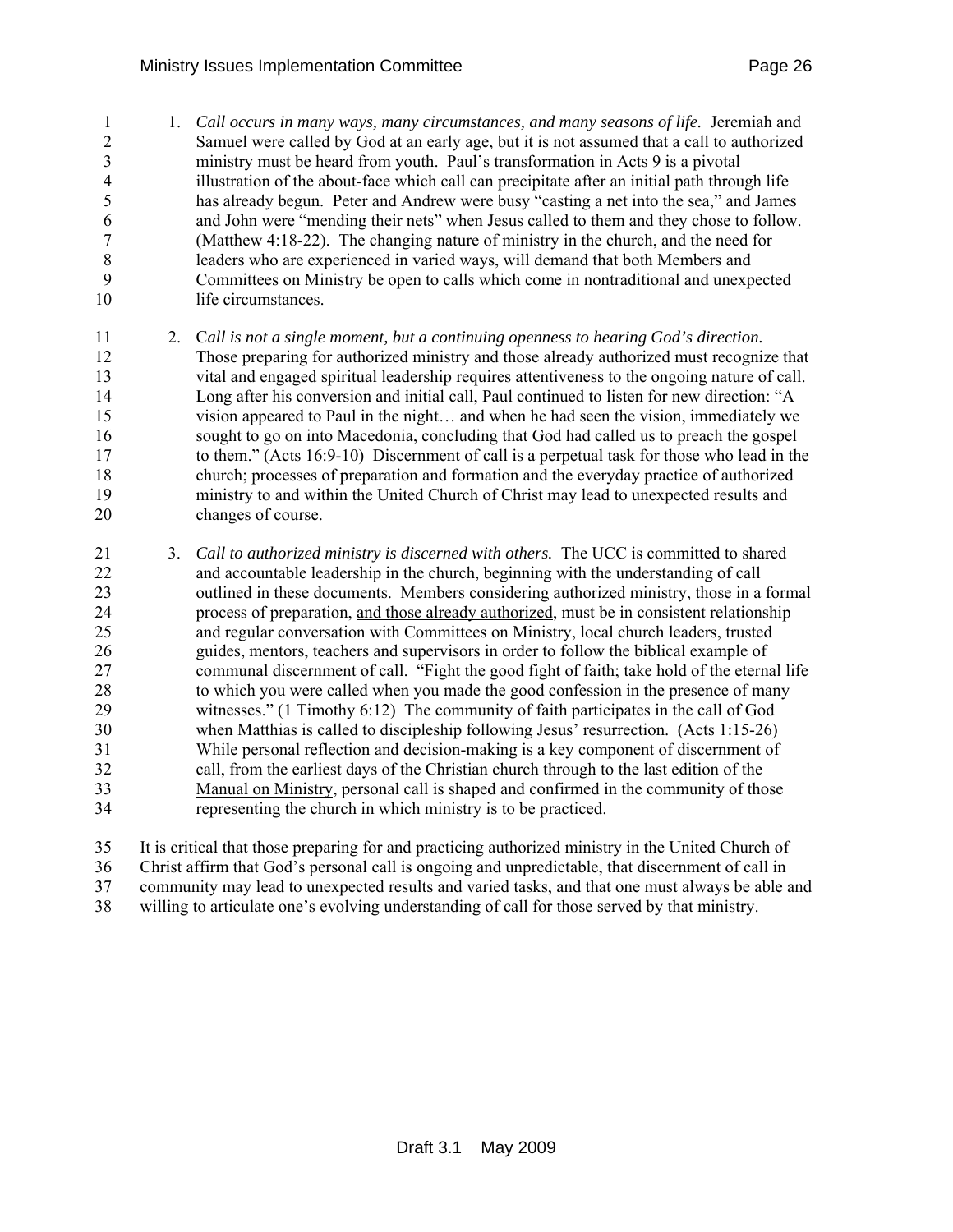# <sup>1</sup>**CREATING A "CULTURE OF CALL" IN THE LOCAL**  2<sup>2</sup>**CHURCH**

3 The effectiveness, faithfulness and vitality of the United Church of Christ begin in the local

4 church with the partnership between committed laity and capable and well-prepared clergy. Most

5 every authorized minister in the UCC can point to a member of the clergy who inspired and

6 influenced them at some point in their journey, perhaps who even encouraged them to consider a

7 vocation as an authorized minister.

8 As many search committees of local churches can confirm, the number of available and qualified

9 candidates for pastoral positions has diminished in the last generation, and the trend promises to

10 continue. This is often more pronounced for congregations with smaller membership and/or

11 outside metropolitan areas, but the trend is evident throughout the church. As current clergy

12 retire, there are fewer younger professionals to replace them. In 2006 the Wesley Theological

13 Seminary conducted a study of leadership in mainline Protestant denominations over the previous

14 decade, and the results are illustrative. Ministers younger than 35 represented only seven percent

15 of these denominations supply of pastors, while those between the ages of 35 and 54 comprise 52

16 percent of the supply, and those 55 and older, 41 percent [citation on record]

17 Especially for the United Church of Christ, the challenges of a dwindling supply of pastoral

18 leaders must be met in the context of every local congregation, in which faith is first formed and

19 nurtured in young people. Congregations which are ably equipped to speak the language of call<br>20 and to take intentional steps to nurture and identify future leaders will contribute to the health and

and to take intentional steps to nurture and identify future leaders will contribute to the health and

21 vitality of their own communities and the wider denomination.

22 At the heart of the understanding of Christian ministry in the United Church of Christ is the 23 theological conviction that God calls *all* disciples to serve, and equips and empowers them to do 24 so not only as active members of local congregations, but in their work and witness in daily life, 25 wherever that may take them. For some the call to Christian ministry may be to a ministry in the 26 church requiring specific education, formation and, perhaps, authorization. The vitality of the 27 whole church depends upon identifying, nurturing and empowering those who may feel such a 28 call to pursue ordained, commissioned or licensed ministry. The *culture of call* in each local 29 church is the ongoing commitment of that congregation to identify and nurture future leaders of 30 the church, long before they reach the point of connection with Committees on Ministry.

31 No matter the size or circumstance of a congregation, there are some fundamental characteristics 32 which reflect a living culture of call:

- 33 Belief in the priesthood of all believers and the call that comes to every disciple is 34 regularly expressed and acted out through the language, worship, and established 35 relationships within the congregation.
- 36 There is an intergenerational approach to the ministries of the local congregation, and 37 youth and young adults are invited and enabled to be involved in the work and mission of 38 the church. The church has an identifiable mission which provides opportunity for 39 meaningful involvement.
- 40 The congregation as a whole is connected to the life of the wider church, including a 41 familiarity with the process by which members may move into intentional forms of 42 vocational ministry.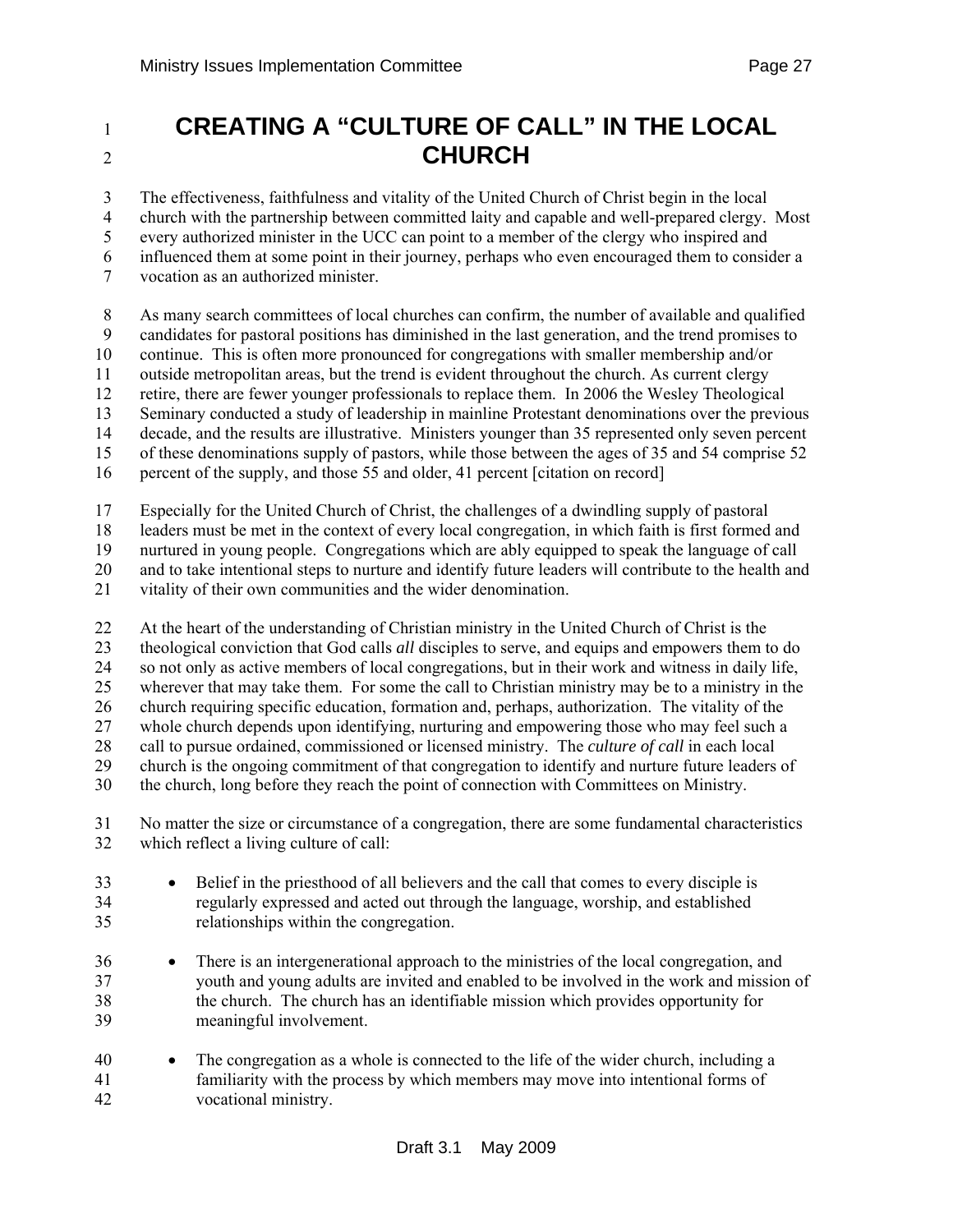1 • The pastor and the congregation are aware of the needs for future leadership and 2 committed to identify and nurture—in any number of ways—such leaders from within

3 their membership, on behalf of both the local church and the wider church. 4 Depending on a congregation's setting and circumstances, mentoring, internships, and residency 5 programs may be helpful tools for developmentally appropriate exploration of call and practice of 6 ministry. Churches in college towns or with seminaries nearby may be able to invite and support 7 students at various stages of discernment. Some congregations have partnered with others to 8 support a student minister, and others have developed youth programs which keep the option of a 9 career in ministry consistently present. 10 It is not only congregations in geographic proximity to colleges and seminaries that can develop a 11 culture of call, however. Indeed, congregations that may be farther away from traditional sources 12 of education and preparation have a particular opportunity and challenge to identify, raise up and 13 support those in their congregations who manifest potential for authorized ministry. In 14 implementing the Ministry Issues pronouncement, the United Church of Christ is developing 15 innovative paths of preparation and a variety of resources to equip leaders for the church. Every 16 local church holds both potential future church leaders in its midst, and the capacity to make their 17 identification, nurture and support part of their ongoing mission and witness. A productive 18 culture of call can be expressed through a variety of simple practices, including: 19 • Helping persons of all ages, but especially the young, recognize they are already 20 ministers 21 • Developing eyes to see individuals with potential for ministry 22 • Providing appropriate opportunities for persons to engage in leadership 23 • Recognizing that language is world-creating, and choosing to use the language of call in 24 the varied settings of the church 25 • Making the most of potentially transformative experiences like mission trips 26 • Avoiding negative stereotypes of careers in ministry (overemphasis on low pay, long 27 hours, etc.) and providing affirmative support for active and retired authorized ministers 28 • Encouraging and supporting members in Association and Conference activities, including 29 service on Committees on Ministry 30 • Engaging in one-on-one conversations between clergy and members about the possibility 31 of ministry. 32 • Inviting ordained, licensed, and commissioned ministers in the congregation to tell their 33 own stories of call 34 • Giving explicit descriptions and invitations from the pulpit 35 • Highlighting authorized ministers who have been raised up in a congregation 36 • Being aware of and supporting seminary education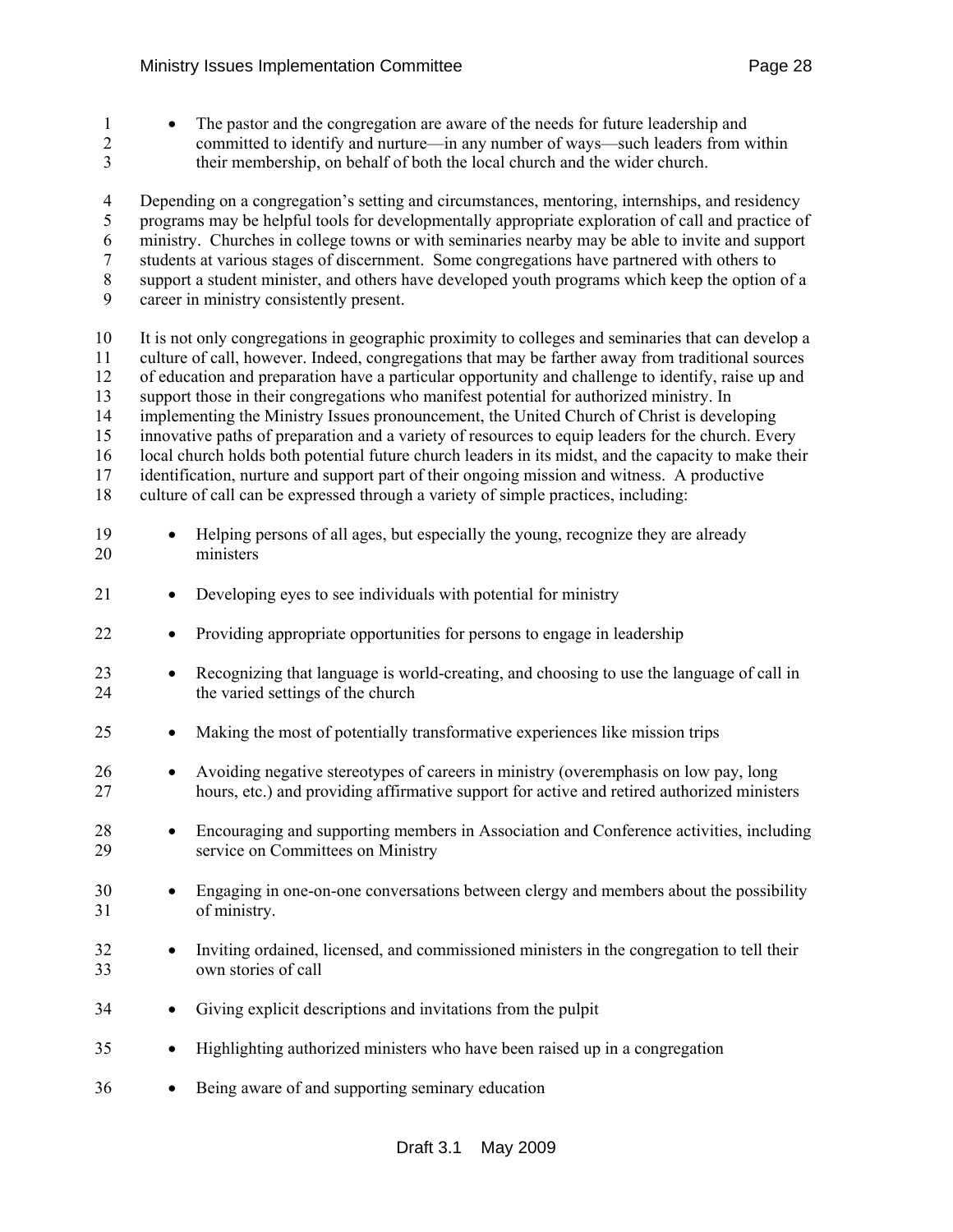# 1

# <sup>2</sup>**THE SECOND MOVEMENT**

6

7

15

18

29

# <sup>3</sup>**THE PREPARATION AND FORMATION**  <sup>4</sup>**FOR MINISTRY OF MEMBERS WHO ARE**  <sup>5</sup>**CALLED TO AUTHORIZED MINISTRIES**

# <sup>8</sup>**Core Understandings**

# 9 *II. Call to Authorized Ministry (Ordination, Commissioning,*  10 *Licensing) in the United Church of Christ (The Second*

### 11 *Movement)*

12 1. When a member's call leads to consideration of authorized ministry, the Church and that 13 member together seek to discern God's particular call to that person. Such discernment 14 and response is an ongoing practice.

### 16 2. The primary question guiding discernment is, "To what ministry is this person called?" 17 And then, "Does this ministry require authorization? If so, what form of authorization?"

- 19 3. The particular program of formation and preparation for possible authorization of that 20 member is determined by the Committee on Ministry, in consultation with the member 21 and the Local Church, according to the needs of the UCC, the gifts of the person, and the 22 "Marks of Faithful and Effective Authorized Ministers of the United Church of Christ." 23 It is anticipated that a seminary degree program will continue to be the preferred primary 24 educational process for most potential candidates for ordination. 25
- 26 4. As the member who is called prepares for possible authorization, discernment continues 27 within a covenant among the person, the Association (through its Committee on 28 Ministry) representing the UCC, and the Local Church.
- 30 5. The Covenant of Discernment and Formation replaces the current UCC practice of a 31 "Student In Care." A Covenant of Discernment and Formation is the process to be 32 followed for all forms of authorization. 33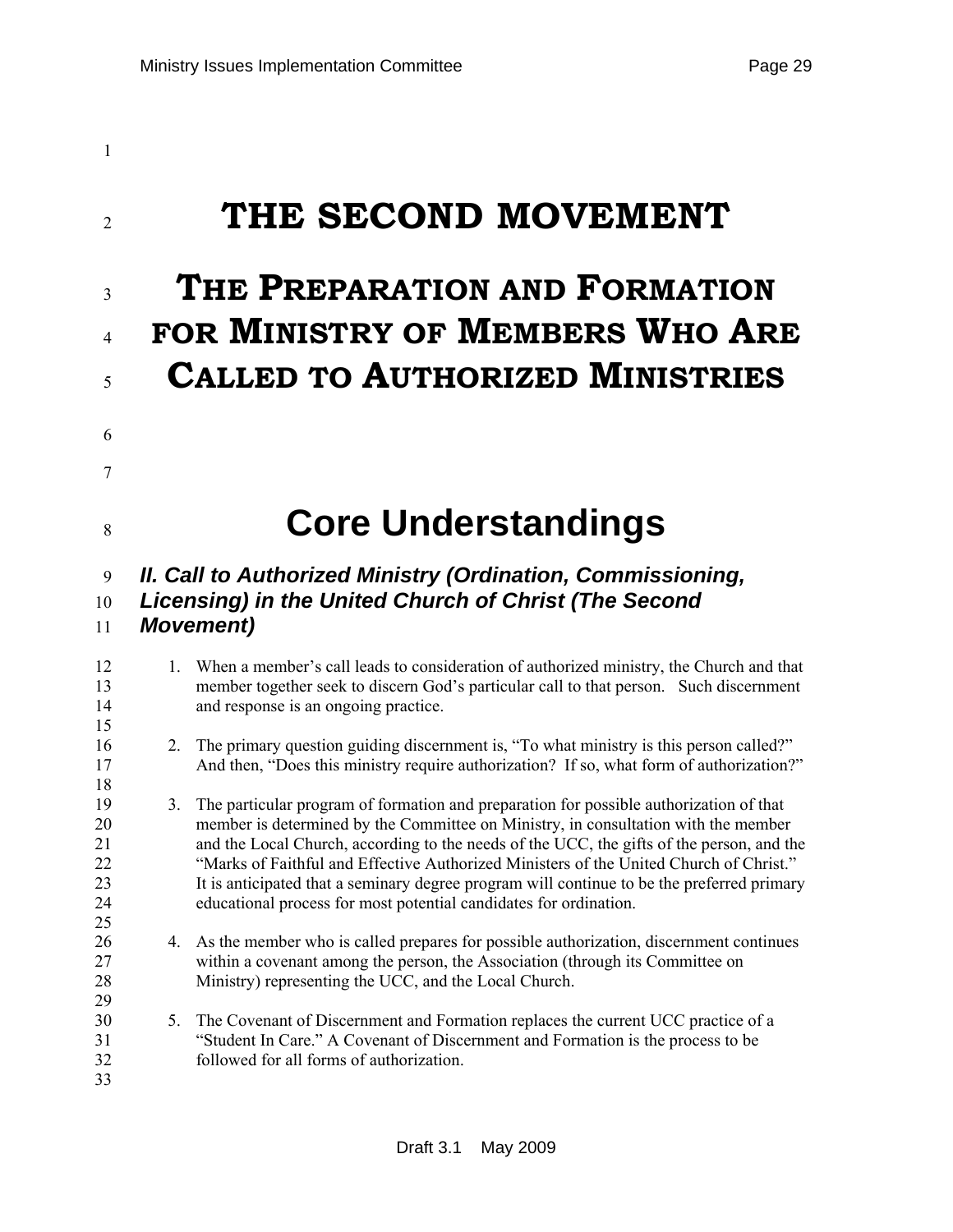# 1 *III. Readiness for Authorization (The Second Movement)*

| $\overline{2}$<br>$\mathfrak{Z}$<br>4<br>5 |    | 1. Throughout the time of Discernment and Formation, the Committee on Ministry, in<br>continuing conversation with the member and the Local Church, engages in discerning<br>the member's call, determines an appropriate and effective program of preparation for<br>that member, and assesses progress toward readiness for authorization. |
|--------------------------------------------|----|----------------------------------------------------------------------------------------------------------------------------------------------------------------------------------------------------------------------------------------------------------------------------------------------------------------------------------------------|
| 6                                          |    |                                                                                                                                                                                                                                                                                                                                              |
| $\boldsymbol{7}$<br>$8\,$                  | 2. | In determining readiness for authorization, the Committee on Ministry focuses on the<br>potential candidate's qualifications for that particular authorization rather than on the                                                                                                                                                            |
| 9                                          |    | completion of one particular educational process. This determination is guided by the                                                                                                                                                                                                                                                        |
| 10                                         |    | "Marks of Faithful and Effective Authorized Ministers of the United Church of Christ"                                                                                                                                                                                                                                                        |
| 11                                         |    | and the needs of the Church.                                                                                                                                                                                                                                                                                                                 |
| 12                                         |    |                                                                                                                                                                                                                                                                                                                                              |
| 13                                         | 3. | Each authorization (licensing, commissioning, ordination) is defined by the UCC                                                                                                                                                                                                                                                              |
| 14<br>15                                   |    | Constitution and Bylaws.                                                                                                                                                                                                                                                                                                                     |
| 16                                         |    | 4. The Association determines whether and when to proceed to authorization on behalf of                                                                                                                                                                                                                                                      |
| 17                                         |    | the United Church of Christ.                                                                                                                                                                                                                                                                                                                 |
| 18                                         |    |                                                                                                                                                                                                                                                                                                                                              |
|                                            |    |                                                                                                                                                                                                                                                                                                                                              |
| 19                                         |    | V. UCC Identity and Authorized Ministry (All Movements)                                                                                                                                                                                                                                                                                      |
| 20                                         | 1. | All authorized ministers of the United Church of Christ, commissioned, licensed, or                                                                                                                                                                                                                                                          |
| 21                                         |    | ordained, serve on behalf of the whole United Church of Christ.                                                                                                                                                                                                                                                                              |
| 22                                         |    |                                                                                                                                                                                                                                                                                                                                              |
| 23                                         | 2. | UCC identity and relationships are a fundamental component of the call to, the                                                                                                                                                                                                                                                               |
| 24                                         |    | preparation for, and the practice of authorized ministry.                                                                                                                                                                                                                                                                                    |
| 25                                         |    |                                                                                                                                                                                                                                                                                                                                              |
| 26                                         | 3. | The United Church of Christ is committed to fostering an environment that celebrates                                                                                                                                                                                                                                                         |
| 27                                         |    | diversity of expressions of Christian faith and promotes mutually enriching interaction of                                                                                                                                                                                                                                                   |
| 28                                         |    | various Christian cultures, theologies, spiritualities and ideologies.                                                                                                                                                                                                                                                                       |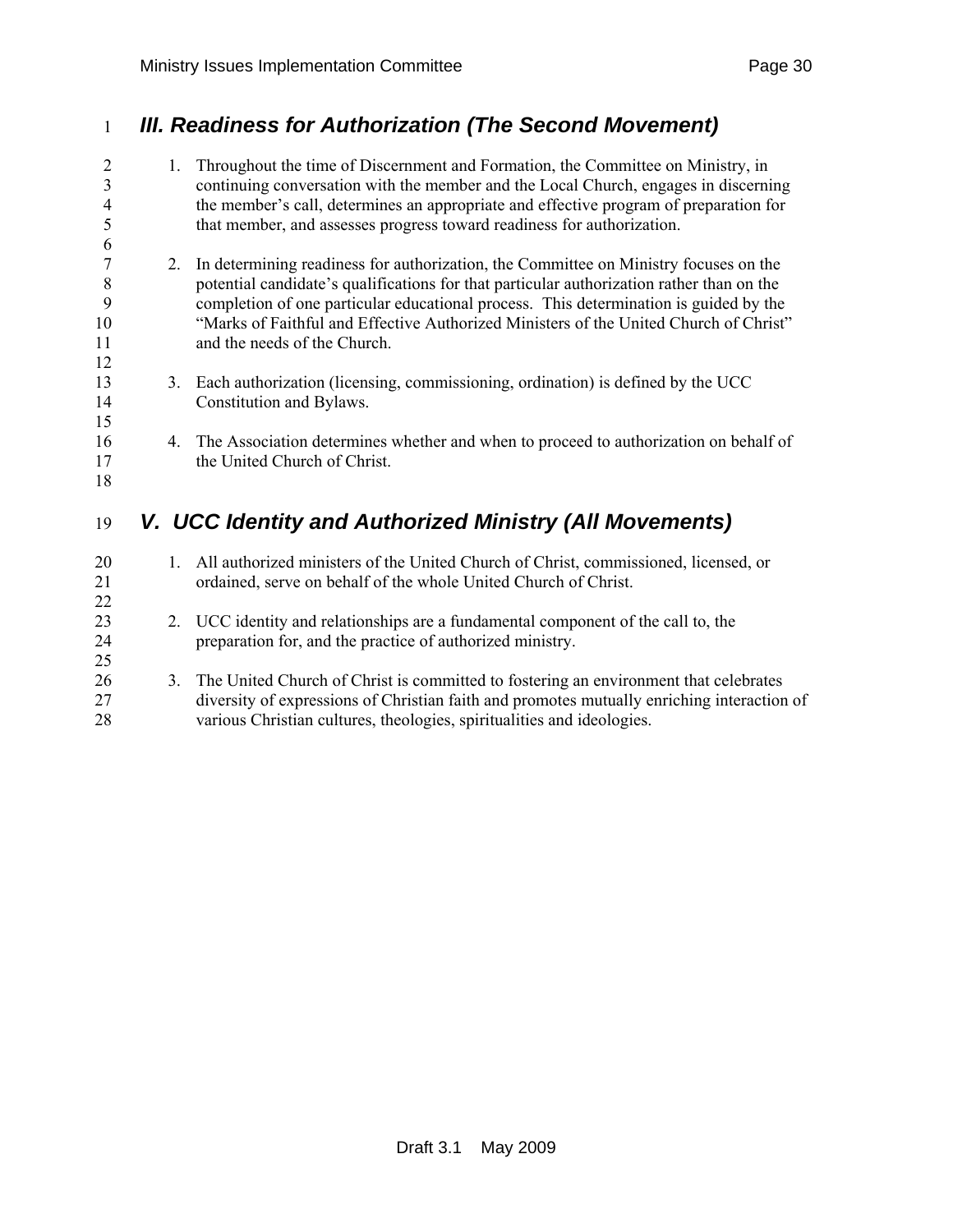# <span id="page-30-0"></span><sup>1</sup>**A NARRATIVE SUMMARY OF THE NEW "IN CARE": A COVENANT OF DISCERNMENT AND FORMATION[6](#page-30-0)** <sup>2</sup>

## 3 *History and Background*

4 For some time, "student in care of an Association" has referred to both the designation and the 5 process through which a candidate for ministry has been in covenant with the authorizing body of 6 an Association during his or her period of preparation. As the most recent edition of the Manual 7 on Ministry indicates, the purpose of this relationship is "to provide support, counsel, and 8 assistance to the student during the time of the student's academic preparation for the ordained 9 ministry." [Section 2, page 1] The Ministry Issue Pronouncement adopted by the 25th General 10 Synod in 2005, recognizing the changing needs of the wider church and the variety of 11 circumstances in which those considering authorized ministry may find themselves, demands 12 reevaluation of the traditional in care model.

## 13 *A New Model for Discernment and Formation*

14 A new model for responsible nurture of those considering authorized ministry—a "Covenant of 15 Discernment and Formation"—will address three particular areas of concern in the current model. 16 First, though the present Manual clearly defines the in care relationship as one existing between 17 the person in care, the local church in which he or she is a member, and the Association, in 18 practice the current model does not meaningfully engage the local church in shared nurture or 19 accountability, beyond initial recommendation to the Committee on Ministry, usually at the 20 initiative of the person in care. A new model must create true partnership with the local 21 congregation in the nurture of potential candidates for ministry.

22 Secondly, the present in care model assumes the person in care, prior to coming to a Committee 23 on Ministry to be brought in care, "has been called by God and…. is preparing for the ordained 24 Christian ministry." [Section 2, page 1] The call to ministry in the in care process is assumed, as 25 is the person's trajectory toward ordained Christian ministry, in many cases to the local church 26 setting. The new model maintains that discernment of call is itself the primary task throughout 27 this covenantal relationship, not just during the initial phase. The task of ongoing discernment 28 will expand the responsibility, training and focus of mentors, advisors, and Association 29 committees; necessarily involve the local congregation in an ongoing intentional relationship in 30 which recognition and differentiation of call can be explored; and require potential candidates to 31 remain open to the movement of the Spirit in evolving self-understanding of call without 32 predetermination of a particular form of ministry and, consequently, authorization.

33 A key characteristic of the "new in care" is, therefore, continuing openness to a variety of

34 outcomes, even ones that are unexpected. Clear understanding of what discernment is, and

35 provision of the necessary tools to do it among covenant partners, is fundamental to the intent of 36 the new model. Within this process of discernment and formation all covenant partners provide a

37 community of mutual accountability—which may include alternative agencies or entities in

38 which the individual may be working during this period.

l

<sup>6</sup> From Ministry Issues Draft Two, February 2007.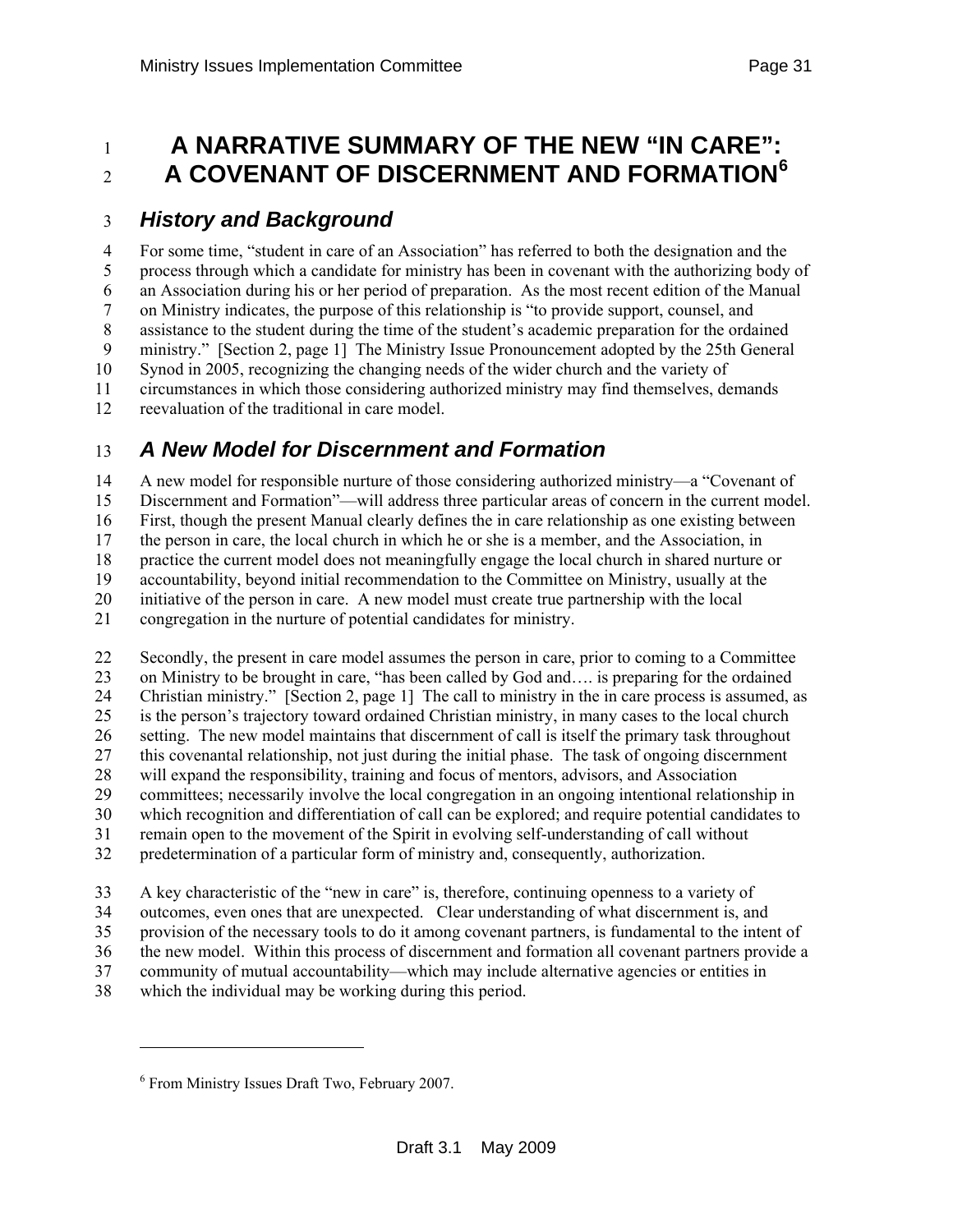1 Lastly, the present in care model assumes a guiding relationship "during the time of the student's

2 academic preparation." [Section 2, page 1] Because the Ministry Issues Pronouncement of 2005

3 clearly recognizes both a variety of valid pathways to ministry and a diversity of settings and

4 needs of the churches to be served, the traditional academic assumptions of the period of in care, 5 though still applicable to many, are no longer exclusive. The new model must be relevant and

6 meaningful for all circumstances and settings for those discerning, responding to and potentially

7 seeking authorization of a call to ministry.

# 8 *The Ministry of Nurture and Support of Members in Discernment*

9 The new model for nurture of those considering ministry in the United Church of Christ

10 necessitates changes in the traditional model of in care in four distinct areas: new terminology,

11 new focus, new process, and new understandings of the need for authorization. Foundational to

12 these changes is the fundamental conviction that the work of nurture and support of those

13 discerning a call to ministry is a ministry in and of itself; not merely guidance in meeting

- 14 practical requirements, but personal engagement, sharing of faith, and challenge and growth for
- 15 all partners in the covenant.

| From:                               | To:                                   |
|-------------------------------------|---------------------------------------|
| Applicant/Student In Care           | Member in Discernment                 |
| Preparation for Authorization       | Discernment of Call and Formation     |
| Meeting Educational Requirements    | Developing & Assessing Readiness      |
| Preparation Ending in Authorization | Ongoing Formation & Lifelong Learning |

16

17 The Manual's current terminology of "applicant" and "student in care of an Association"

18 embodies and assumes a person has a well-defined call, an academic orientation, a trajectory

19 toward ordained Christian ministry, as well as nurture in the form of meeting uniform

20 requirements on an agreed upon schedule. The new model begins from the assumption that

21 individuals come to their local congregations and then to Committees on Ministry with only a

22 clear sense of call and a desire to engage that belief with others of faith and experience in the

23 tradition. The new model, therefore, requires the individual have openness to discernment with 24 covenant partners around the nature and direction of that call — even if the vocational trajectory

25 seems clear initially. "Member in Discernment" more aptly describes the individual not only in

26 the initial phase of their relationship with a Committee on Ministry and their home congregation,

27 but throughout the process toward authorization—and beyond.

28 An opening period of discernment lasts for as long as is necessary for all three covenant partners

29 to become satisfied—through a process of mutual engagement—that the MID has a call, and that 30 call has been affirmed by all. At that point the Committee on Ministry has responsibility to

31 answer the question, "Is the Member called to ministry in and on behalf of the United Church of

32 Christ?" The Committee may discern at this point that the MID's call as a baptized Christian is

33 not to an authorized ministry. Therefore, since authorization is not required, no further

34 relationship with a Committee on Ministry is necessary — though the Committee may act as a

35 resource to the local church to help the individual find a means of acting on her or his particular 36 call.

- 37 The Committee may also discern that the MID does have a call to authorized ministry in and on
- 38 behalf of the UCC, and the work of discernment may turn to potential setting and type of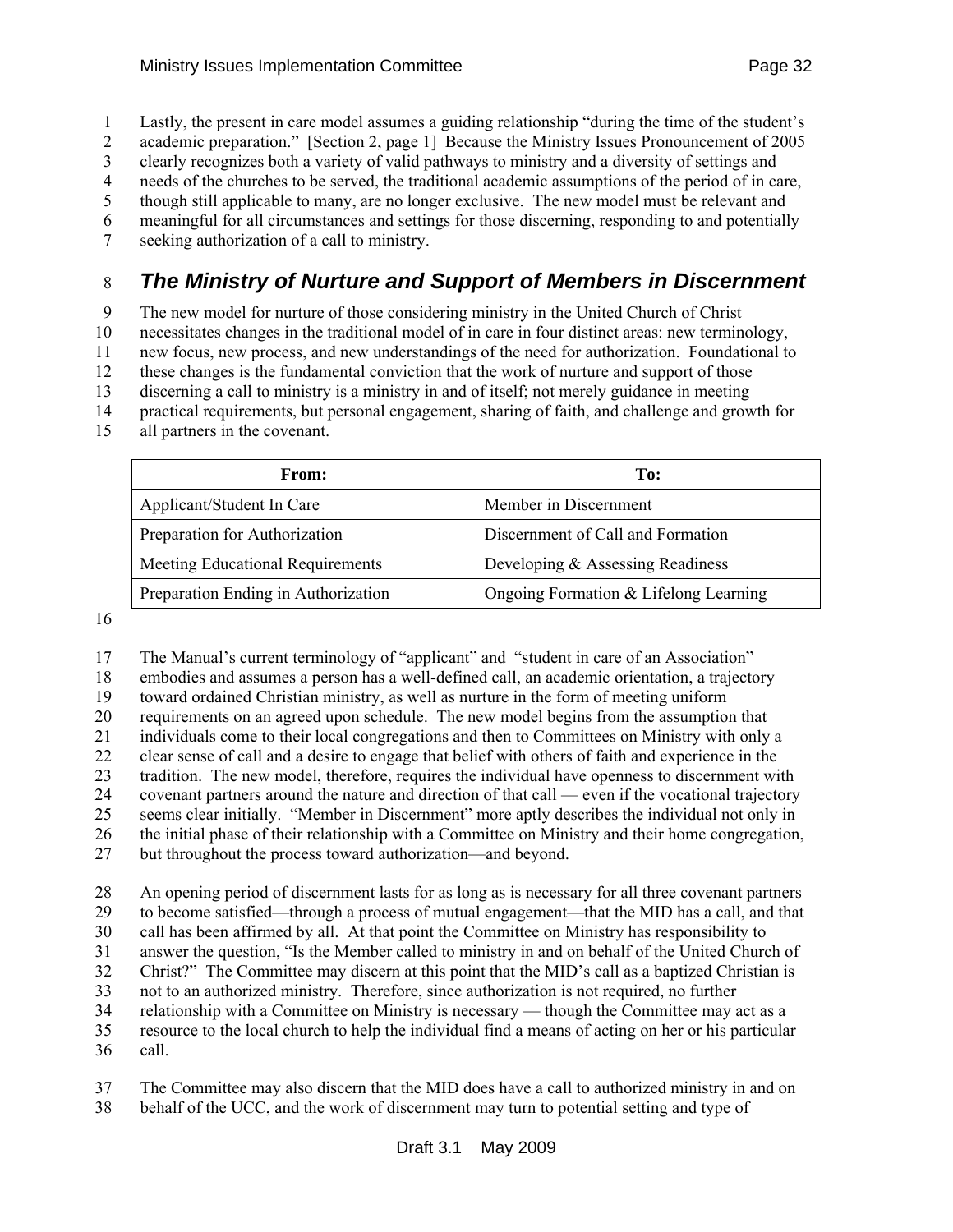1 ministry. Is it word and sacrament in a local church or other setting? Chaplaincy, missionary or

2 conference work? A ministry requiring commissioning. licensure, or ordination? Again,

3 outcome is not assumed and a period of intentional discernment is needed. This ongoing focus on

4 discernment allows for a distinctly non-linear process when appropriate, in which the Member in

5 Discernment may be led to amend initial trajectories, and, in turn, move the covenant partners to

6 revise the process best suited for preparation and possible authorization.

7 For example, if the MID, Committee on Ministry, and local congregation come to clarity on 8 setting or type of ministry, discernment may become focused on formation. A MID, guided by 9 the Committee with input and affirmation from the local congregation, might be led to establish a 10 program of mentoring, study, and nurture as is appropriate to prepare responsibly for the 11 particular form of authorized ministry. For many this preparation will be a continuation of 12 academic studies, but for others there will be more emphasis on practical experience, guidance 13 from those experienced in the specific field of ministry, and other forms of formation as are 14 deemed appropriate. Conversely, an agreed-upon path of formation might lead to experiences 15 that do not confirm assumptions of setting or type of ministry, and return the Member to 16 continued covenantal discernment of how best to respond to a call. Unlike the previous in-care 17 model, the Covenant of Discernment and Formation assumes no static trajectory toward a 18 particular outcome.

19 The new model insists that this part of the process for all MIDs include UCC identity formation,

20 including courses in UCC history, theology, polity and practice; experience in the denomination

21 at all levels; knowledge of and engagement with UCC issues; and integrity and accountability to

22 the covenants embodied in authorization to ministry within the denomination. A MID must

23 discern if the United Church of Christ is truly the denomination of his or her heart, and if the MID

24 has the capacity to help others embrace the same appreciation and enthusiasm.

25 When a MID completes the program of formation worked out in covenant with the Committee on

26 Ministry and the local congregation, that MID may request authorization, be it ordination,

27 commissioning or licensure.

28 The elements within a Covenant of Discernment and Formation are decidedly nonlinear, allowing 29 the partners in the covenant to adapt to the unique gifts and needs of the MID and the 30 communities from which they have come, and to which they may be called. Bearing in mind that 31 discernment is by definition not a sequential, predictable process, certain moments of discernment 32 can nonetheless be identified. A formal beginning, an entry point for the Covenant of 33 Discernment and Formation; a covenant of formation, in which an appropriate learning plan is 34 defined; assessment of readiness, using the collection of "Marks" provided specifically for this 35 purpose; formal authorization appropriate to the particular ministry; and an ongoing covenant of 36 mutual accountability, which the authorized minister is then bound to for the duration of 37 authorization. It is critical to understanding this new model that between beginning and the 38 ongoing covenant, the middle moments of discernment can and will occur in many permutations, 39 depending on the MID's circumstance, the needs of the community, and the collective wisdom of 40 the Committee on Ministry. Since this process is a sacred journey guided by the Holy Spirit, 41 Committees on the Ministry may wish to celebrate simple rituals that mark the Member's 42 movement through the process, such as an affirmation of Baptism, a commitment to covenant, 43 even a ritual of separation should the COM discern that the Member is not called to an authorized 44 ministry in and on behalf of the United Church of Christ. At that moment, it will be important to 45 reaffirm the call that each Christian receives in Baptism and encourage the Member to heed and 46 follow that call, with the support of their local congregation.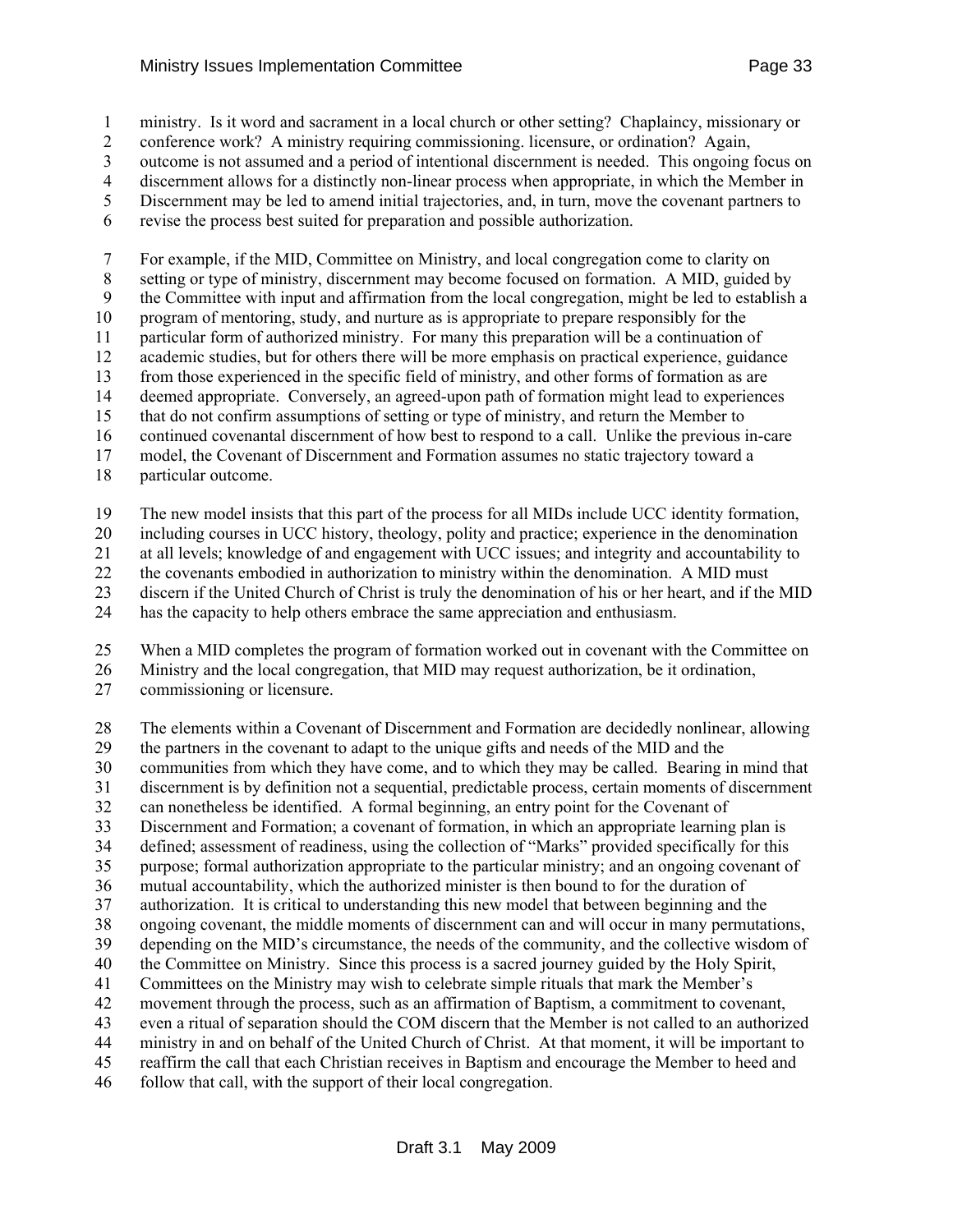# 1 *Points of Discernment in the Covenant of Discernment and*

## 2 *Formation*

3 While discernment is a fluid and ongoing process, there are some specific points that identify

4 transitions on the path of discerning a call to authorized ministry and readiness for authorization.

5 These include:

| A New Model: Covenant of Discernment and Formation                   |                                                                                                                                                                                                                                                                                                                                                                                                                                                                                                                                                                                                                                                                                |  |
|----------------------------------------------------------------------|--------------------------------------------------------------------------------------------------------------------------------------------------------------------------------------------------------------------------------------------------------------------------------------------------------------------------------------------------------------------------------------------------------------------------------------------------------------------------------------------------------------------------------------------------------------------------------------------------------------------------------------------------------------------------------|--|
| <b>Mutual Covenant</b><br>of Discernment                             | This is the entry point to the process that is agreed upon by the Member in<br>Discernment (MID), the MID's home church community and the<br>Association Committee on Ministry. NOTE: Prior to this step, the<br>church community will engage with the MID in a process of discernment<br>both about recommending the MID to the Association and their own<br>willingness to be active partners in the Covenant of Discernment and<br>Formation.                                                                                                                                                                                                                               |  |
| <b>Covenant of</b><br><b>Formation</b>                               | Prior to entering this phase, a decision is made about whether the MID's<br>call is to a form of UCC authorized ministry and what that form might be:<br>licensed, ordained, commissioned. At this point a learning plan is defined<br>including educational expectations as well as mentoring/experience and<br>an outline of other areas of ministerial readiness needing further<br>formation. A specific plan will be agreed upon by all covenantal parties.                                                                                                                                                                                                               |  |
| <b>Assessment of</b><br><b>Readiness for</b><br><b>Authorization</b> | Using the collection of "Marks of Faithful and Effective Authorized<br>Ministers," the COM, in covenant with the MID and her/his local church,<br>discerns the MID's readiness for authorization. By this point in the<br>process, the Committee on the Ministry will have used multiple tools for<br>discernment: psychological assessment, reports from such experiences as<br>field education or supervised ministry, reviews from seminaries or other<br>educational programs, reports from CPE supervisors and MID mentors,<br>feedback from the MID's church community as well as their own<br>relationship with the MID and intentional times of prayer and reflection. |  |
| <b>Authorization</b>                                                 | Pending a call from a specific body, the COM determines the MID is<br>ready for authorization. At this point, the MID becomes a Candidate for<br>Authorized Ministry. Authorization is celebrated in a rite of<br>commissioning, licensure, or ordination.                                                                                                                                                                                                                                                                                                                                                                                                                     |  |
| <b>Ongoing Covenant</b><br>of Accountability                         | ALL persons holding UCC ministerial authorization enter into this<br>covenant that includes accountability to their Association and the Wider<br>Church, agreement to engage regularly in continuing education and a<br>commitment to ongoing nurture and formation.                                                                                                                                                                                                                                                                                                                                                                                                           |  |

6

7 These phases are not necessarily linear. However, all the phases of discernment, whenever they 8 occur and for whatever duration, are significant.

# 9 *Expectations of Committees on Ministry*

10 The new model of nurturing individuals for possible authorized ministry within the UCC—the

11 Covenant of Discernment and Formation—demands much of Committees on Ministry, including: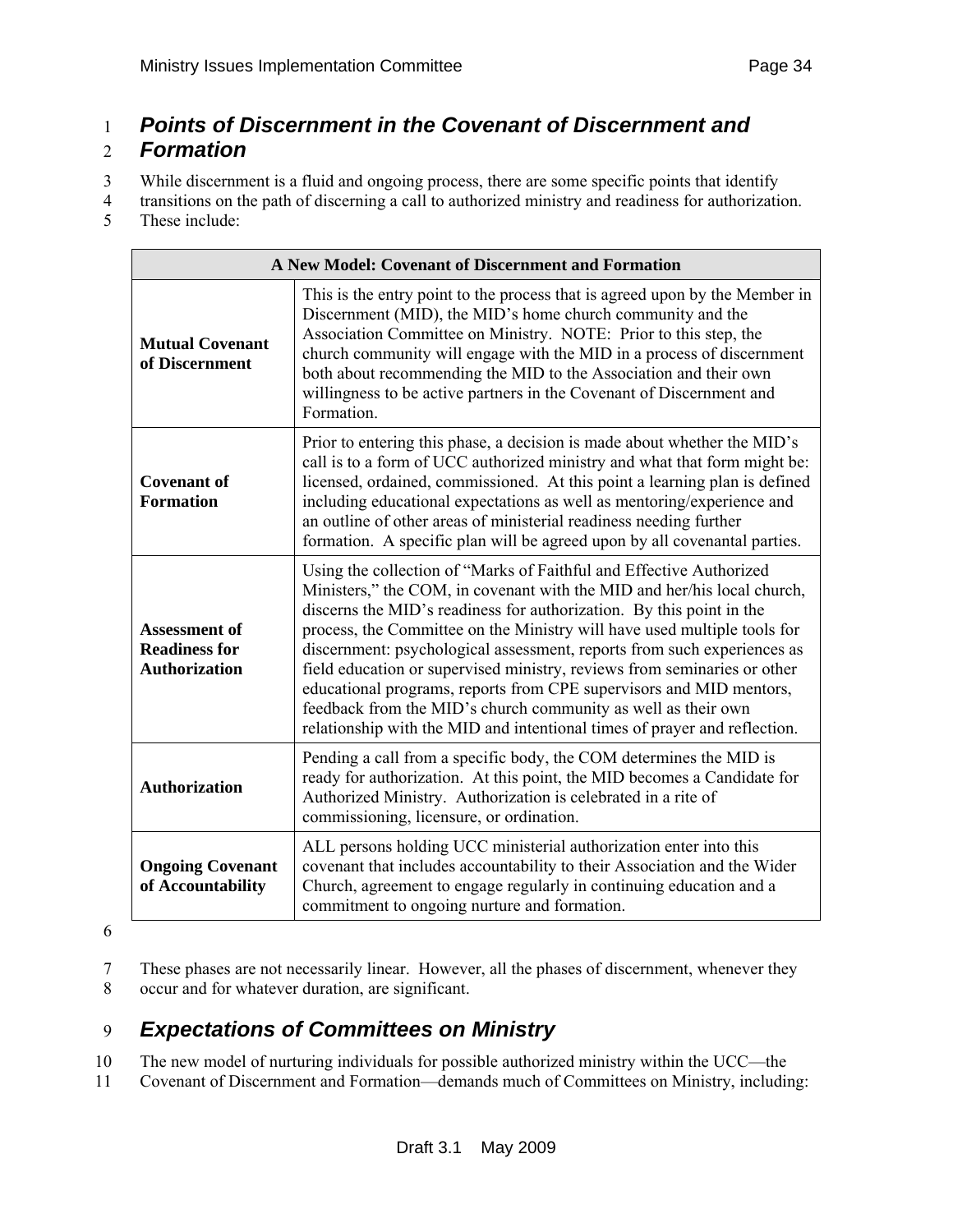| 2<br>3       | 1. | <b>Commitment</b> to and capacity for enabling formal processes of discernment, not only as a<br>Committee in its own work, but as a body tasked with enabling local congregations and<br>individuals to do the same;       |
|--------------|----|-----------------------------------------------------------------------------------------------------------------------------------------------------------------------------------------------------------------------------|
| 4            | 2. | <b>Clarity</b> about the need for and types of authorization to various ministries within the<br>denomination, and the most appropriate means of providing formation for each;                                              |
| 6            |    | 3. <b>Conviction</b> about the fundamental importance of formation about UCC identity and<br>loyalty;                                                                                                                       |
| 8<br>9<br>10 | 4. | <b>Courage</b> to put the needs of the church above the desire of the individual, particularly in<br>relation to the need for patience in discernment and the possibility of discernment leading<br>to unexpected outcomes. |

11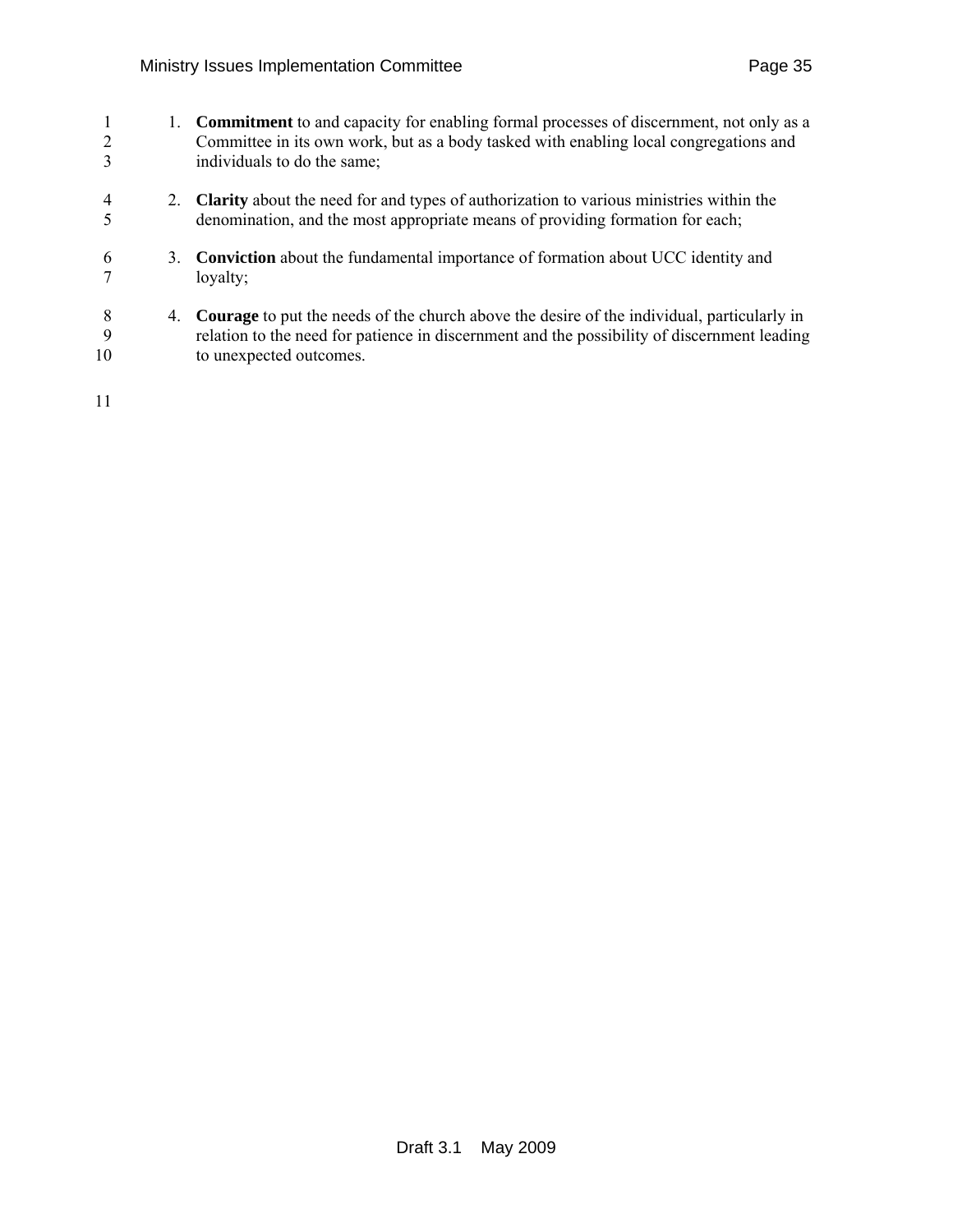# <span id="page-35-0"></span>**UNDERSTANDING AND PRACTICING DISCERNMENT[7](#page-35-0)** <sup>1</sup>

## 2 *Introduction: The Ministry of Discernment*

3 There is no dimension of Committee on the Ministry work where discernment is more essential -

4 and more difficult - than working with persons discerning a call to authorized ministry. The work

5 of a Committee on the Ministry is organized around essential and measurable expectations:

6 educational preparation, practical experiences, mentoring relationships, psychological 7 assessments, theological competence, and UCC identity formation, but discernment as to

8 readiness for ministry is not always easily quantifiable.

- 9 In light of the 2005 Ministry Issues Pronouncement, Forming and Preparing Leaders for God's
- 10 Church, this ministry has become even more important and complex. Committees on the Ministry
- 11 must listen carefully and prayerfully during this time to determine: whether they can identify
- 12 within each Member in Discernment (MID):
- 13 *1)* the stirrings and gifting of God;
- 14 *2)* the right amount and kind of preparation;
- 15 *3)* the maturity of faith and person that indicates a MID is ready to be authorized for ministry in
- 16 and on behalf of the United Church of Christ and, if ready,
- 17 *4)* for which kind of authorized ministry.
- 18 Discernment of these elements is not easily reduced to a "Requirement Check List."
- 19

l

## 20 *Core Understandings:*

21 • When a member's call leads to consideration of authorized ministry, the Church and 22 that member together seek to discern God's particular call to that person. Such 23 discernment and response is an ongoing practice. 24 • The particular program of formation and preparation for possible authorization of that 25 member is determined by the Committee on the Ministry, in consultation with the 26 member and the Local Church, according to the needs of the UCC and the gifts of the 27 person. 28 • As the member who is called prepares for possible authorization, discernment 29 continues within a covenant among the person, the Association (through its 30 Committee on Ministry) representing the UCC, and the Local Church. 31 • A Covenant of Discernment and Formation replaces the current UCC practice of a 32 "Student In Care." A Covenant of Discernment and Formation is the process to be 33 followed for all forms of authorization. 34

<sup>&</sup>lt;sup>7</sup> Revised from Ministry Issues Draft Two, February 2007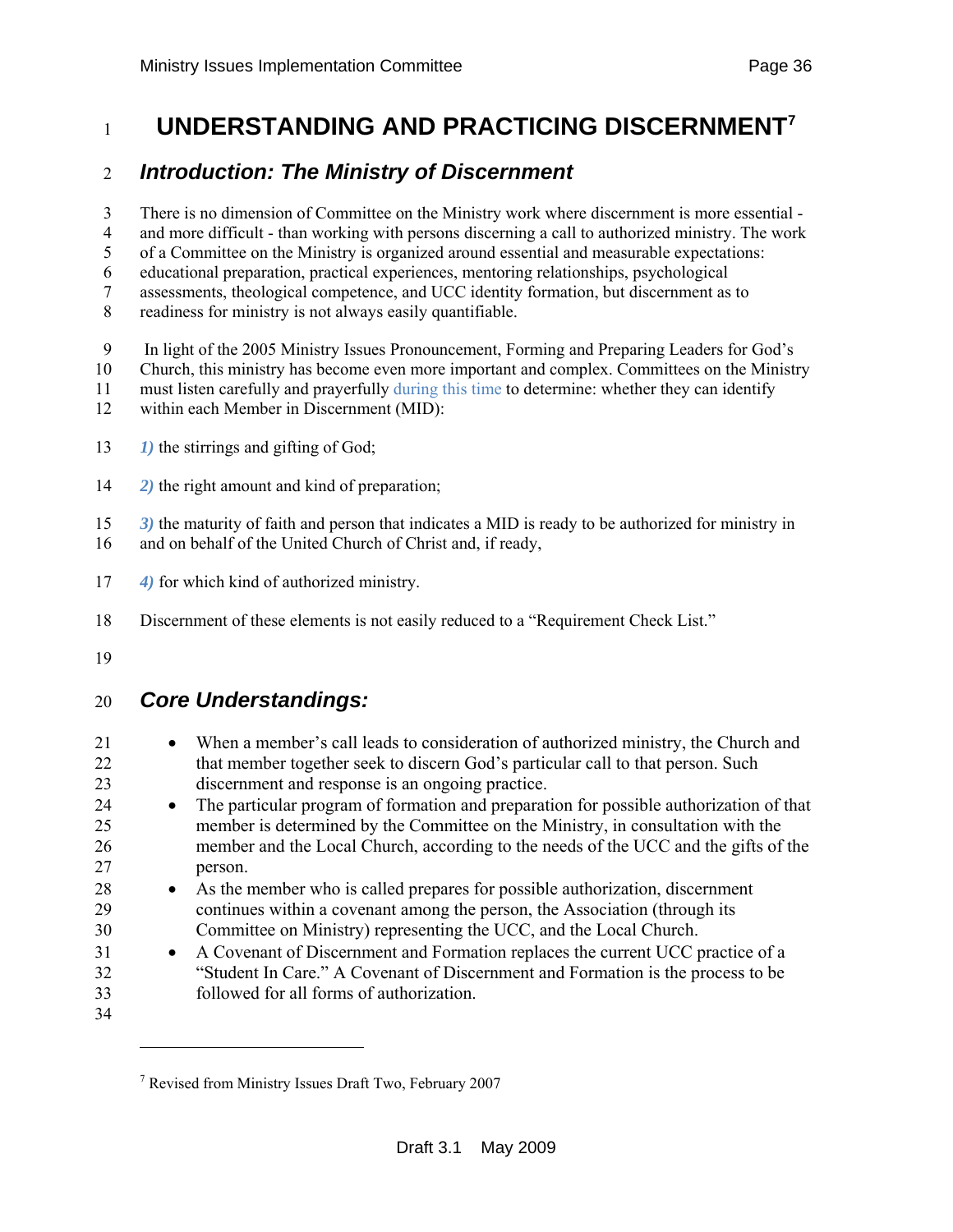1 Committees on the Ministry touch holy ground when they prayerfully seek to discern God's will

2 in their work with individuals. Each person who encounters the Committee hopes to meet on that

3 holy ground as they engage in a mutual discernment process, faithfully seeking to understand

4 God's call in their own lives.

5

## 6 *Background, Principles and Practices of Discernment*

7 Discernment is an ancient spiritual practice in the life of the church. The Hebrew word for

8 discernment, *bin*, meaning understanding and judgment, appears 247 times in the Hebrew

9 Scriptures. In the New Testament, discernment is identified as a spiritual gift given by God

10 through the Holy Spirit for the good of the whole Body of Christ (1 Corinthians 12:10).

11 Discernment is a spiritual practice used by the early church to settle fundamental disputes (Acts

12 15:1-35) and to choose and "authorize" new deacons (Acts 6:1-7). Discernment in these settings

13 happens out of concern for the common good of the community, not the good of an individual in

14 isolation.

15 A simple definition of discernment can be found in the dictionary: (1) to perceive or recognize

16 and (2) to separate one thing from another. In the New Testament there are two main Greek

17 words which are commonly translated into the English word "discern:" *Anakrino*, meaning to

18 examine or judge closely, and *diakrino*, to separate out, to investigate, to examine. Christians who

19 practice discernment carry out a particular way of perceiving and separating one thing from

20 another, which may be understood as "…the intentional practice by which a community or 21 individual seeks, recognizes and intentionally takes part in the activity of God in concrete

22 situations" (Practicing Our Faith by Dorothy Bass, ed.). Another way to describe Christian

23 discernment is simply to seek to bring our desires, our will into harmony with God's desires and

24 God's will. By contrast, discernment is not making a decision and then praying to God that what

25 has been decided is God's will.

26 Committees on the Ministry are called to practice the spiritual gift of discernment as part of their

27 own vocation. They are charged to join with the Member in Discernment and her/his home

28 congregation and faith community to discern the desire of God for that person with regard to the

29 ministry to which he or she has been called. In order to do this faithfully, members of the

30 Committee on the Ministry must first be persons who practice discernment in their own lives and

31 ministries. They must be individuals who can truly listen – listen to potential candidates and to

32 covenantal partners, listen to one another, listen to the needs of the Church and, most importantly,

33 listen for and to the voice of God.

34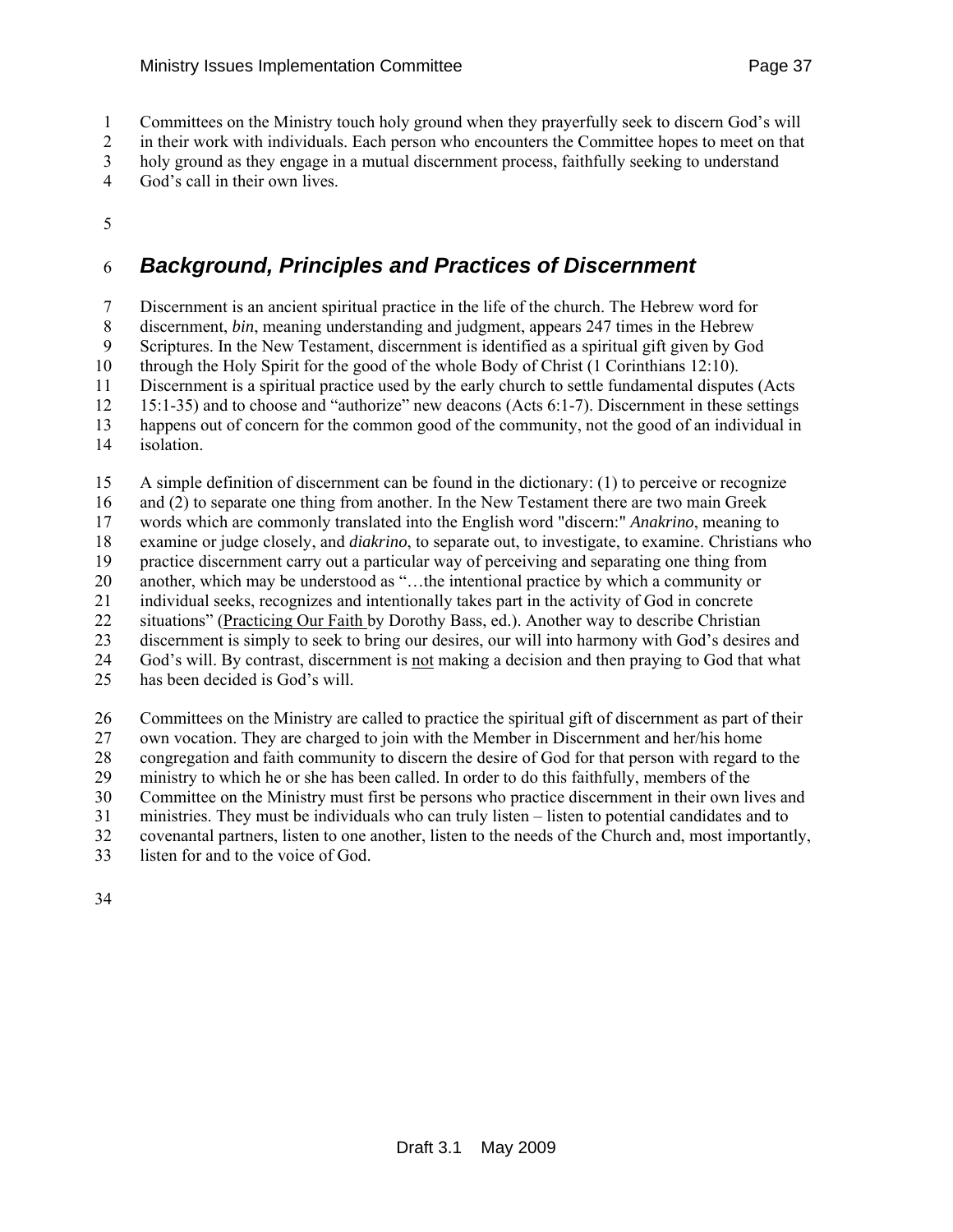## 1 *A Mutual Journey of Discernment: Words Make a Difference*

2 There are several factors that contribute to a faithful process of mutual discernment. The

3 following exercise may help a Committee on the Ministry focus on the characteristics that mark a 4 faithful process of discernment:

| Respect      | Think of a time when you were treated<br>with value and respect by others. What<br>was that like for you? How does your<br>Committee convey a sense of value and<br>respect for persons who sincerely believe<br>that God has called them to ministry in<br>the UCC?                                                                                                                                                                                                                         |
|--------------|----------------------------------------------------------------------------------------------------------------------------------------------------------------------------------------------------------------------------------------------------------------------------------------------------------------------------------------------------------------------------------------------------------------------------------------------------------------------------------------------|
| <b>Trust</b> | Think of a time when someone trusted<br>you. What was that like? What effect did<br>that have on your relationship with that<br>person or persons? How do you establish<br>trust with Members in Discernment<br>(MIDS)?                                                                                                                                                                                                                                                                      |
| Honesty      | Think of a time when either you spoke a<br>hard truth to someone else or they spoke<br>such truth to you in a way that was<br>redemptive. Relate this to another<br>Committee member. How do you<br>communicate concerns or reservations in<br>a way that is straightforward and honest?<br>How do you encourage an answering<br>honesty and openness from MIDs?                                                                                                                             |
| Sensitivity  | Think of a time that an encounter with<br>someone of a different cultural or racial<br>background or a different sexual<br>orientation or a person with a disability<br>changed you. How do you examine<br>assumptions you may have about ministry<br>within racial/ethnic communities whose<br>composition/language/cultural<br>background differ from that of the majority<br>of your Committee members? How do<br>you include members of a MID's<br>community in the discernment process? |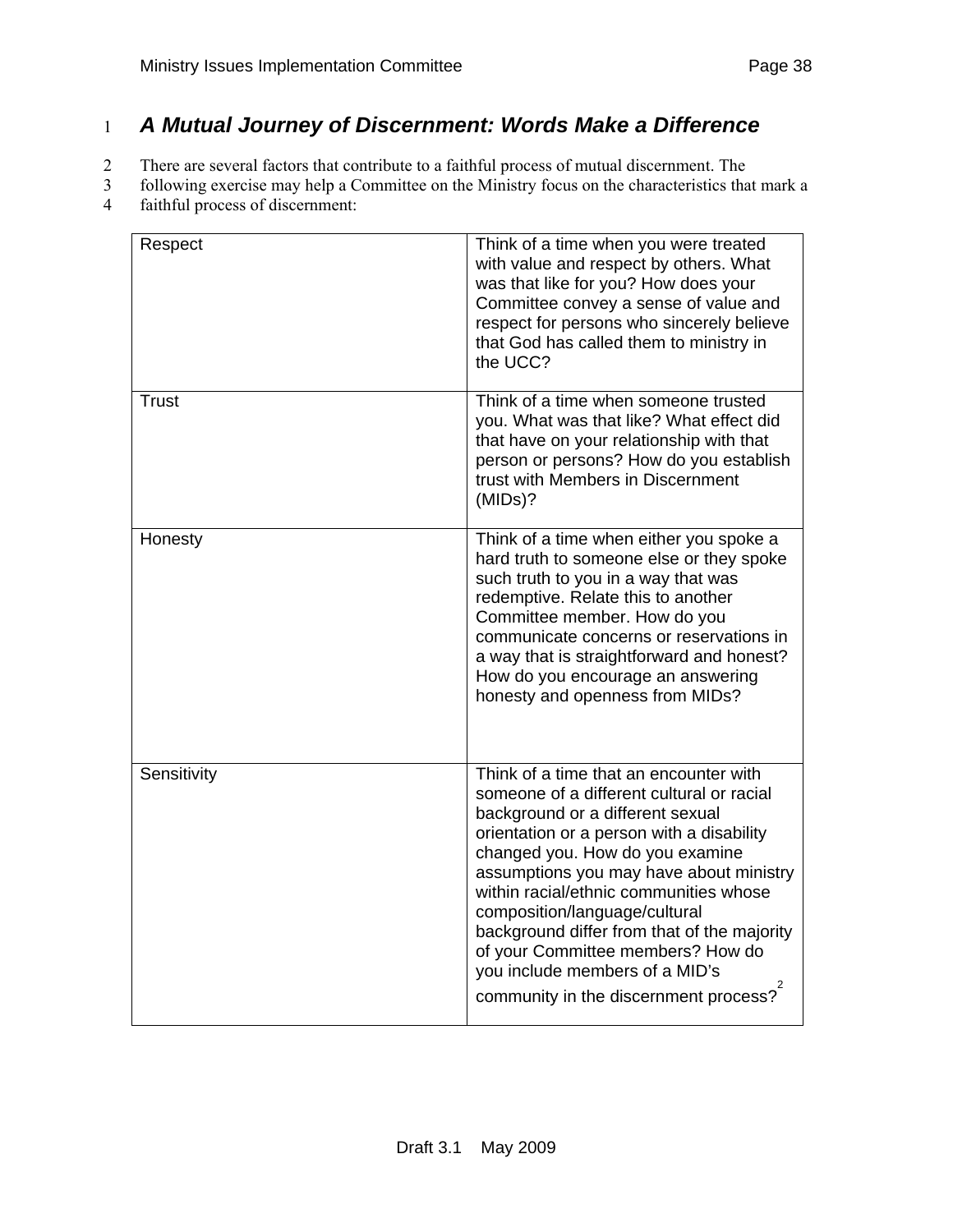|                                                          | Consistency                                                                                                                           | Think about a time when you were<br>completely clear and consistent in<br>describing and following a process or<br>project. What difference does<br>consistency make in the relationship with<br>others who are part of the project or<br>process? How do you relate to MIDs in<br>such a way that expectations are clear?<br>How does your Committee work with a<br>MID in such a way that evaluation and<br>assessment become valuable tools of<br>mutual discernment? |  |
|----------------------------------------------------------|---------------------------------------------------------------------------------------------------------------------------------------|--------------------------------------------------------------------------------------------------------------------------------------------------------------------------------------------------------------------------------------------------------------------------------------------------------------------------------------------------------------------------------------------------------------------------------------------------------------------------|--|
| 1<br>$\overline{2}$<br>3<br>4<br>5<br>$\frac{6}{7}$<br>8 | Under the Proposals for Action in the Ministry Issues Pronouncement, these words appear:<br>members of the Committee on the Ministry; | Adapt their procedures of discernment and decision-making by including members of the<br>candidate's own community in the decision-making processes, taking the time and effort to<br>educate themselves concerning the community's traditions and needs, and acknowledging the<br>validity of the community's discernment when a candidate is a member of a racial/ethnic<br>community which is not represented in significant numbers (50% or more) among the          |  |

- 9 Adapt their procedures of discernment and decision-making when a candidate is disabled so as to<br>honor that person's gifts and needs, taking the time and effort to educate themselves 10 honor that person's gifts and needs, taking the time and effort to educate themselves<br>11 appropriately and including other individuals with disabilities in the processes appropriately and including other individuals with disabilities in the processes
- 12
- 13

#### 14 *The Process*

15 Committees on the Ministry, local churches, and Members in Discernment, in fulfilling their

16 mutual ministry of discernment, will approach major decisions from the perspective of what God

17 wills for their lives and the life of the Church. Discerning God's will is greatly enhanced by the

18 following practices:

 $19 \quad \circled{e}$  Listening to God in regular times of prayer and meditation and adopting practices of prayer 20 that become part of the fabric of the group

21 \ \ Becoming comfortable with silence; avoid the feeling of needing to rush the process.

22  $\oplus$  Talking over decisions with covenantal partners (COM, MID, and the member's local church) 23 who can help one listen for God's desire;

24  $\otimes$  Working regularly with a spiritual director; for support and/or guidance/encouragement so that 25 as individuals there is a developing comfort level with the spiritual questions and seeking that 26 would be helpful in understanding the process of discernment for the church and ministry or 27 the local church.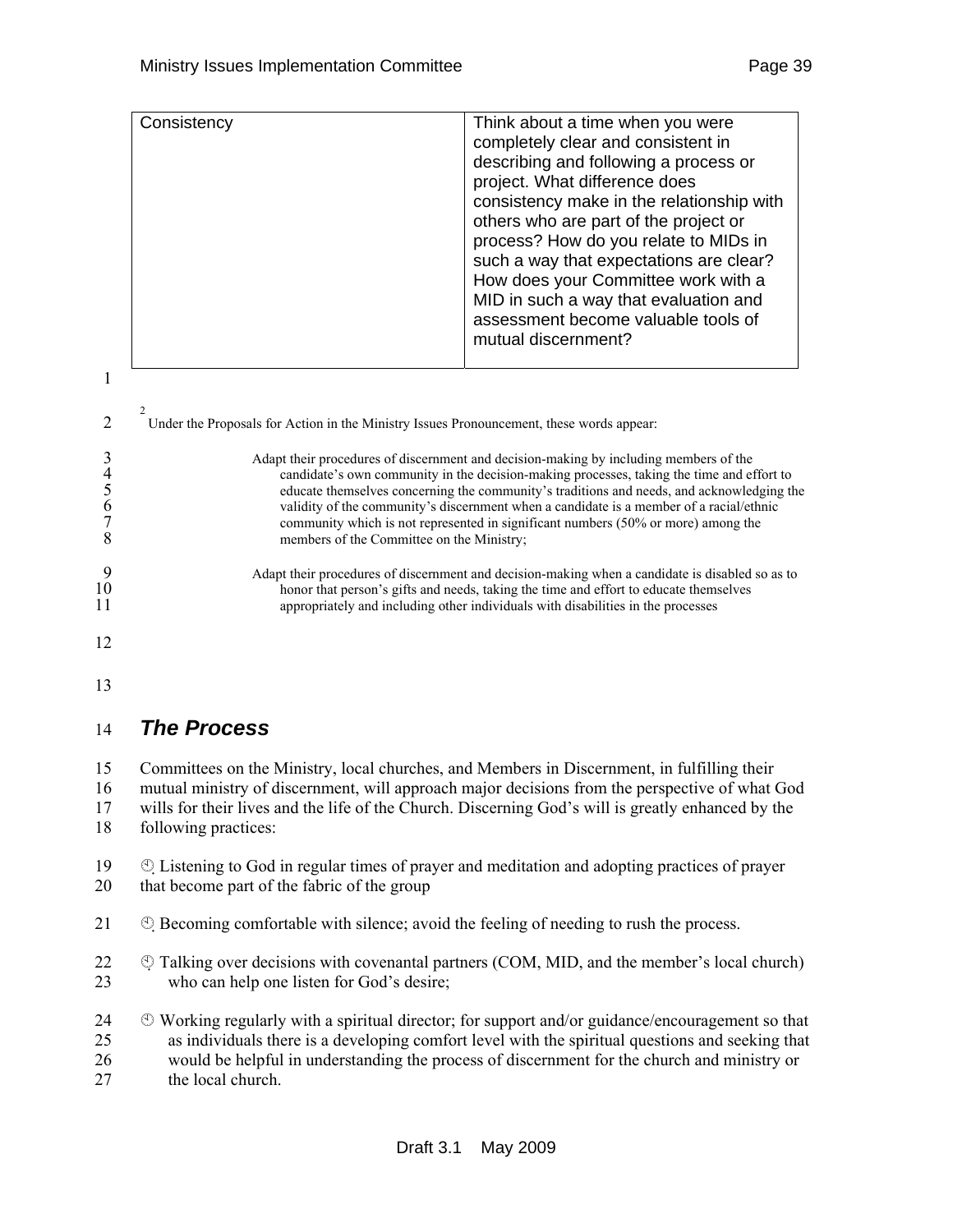<span id="page-39-0"></span>1 Discernment is a spiritual discipline rather than a mechanical process.

2

- 3 What does consensus look like in the United Church of Christ? There are a variety of traditions of 4 discernment that the UCC can draw upon as it makes this practice its own.
- 5
- 6 One approach makes use of the "movements" outlined by Ignatius of Loyola in his Spiritual 7 Exercises:<sup>[8](#page-39-0)</sup>
- 8 o Consolation: when we feel a sense of rightness, a "fit," an inner confirmation;
- 9 o Desolation: when we are confronted with an inner feeling of imbalance, unease, anxiety 10 or depression.
- 11 Ignatius also tells us that we need to keep several things in mind if we are to truly practice
- 12 discernment. These things have to do with our openness to God and our attitude when seeking
- 13 God's guidance. Three things are needed:
- 14  $\circledcirc$  Commitment to follow God and to know God's desire;
- 15  $\otimes$  An attitude of indifference a letting go of preconceived ideas and desires as to the "right" 16 outcome to truly be free to listen for begin to recognize and follow God's desire;
- $17 \quad \circled{S}$  A deep sensitivity to the ways and being of God.

18

19 Another approach is the Quaker practice of the clearness committee. A clearness committee 20 process is rooted in the convictions that each person has an "inner teacher" that can be accessed, 21 and that all are capable of growth and change. Discernment does not involve instruction or the 22 giving of advice. Rather, it includes careful listening, encouragement and the asking clarifying 23 questions. When a committee works with a member in discernment it prays to be a channel of 24 divine guidance for the member. When a committee is seeking to "become of one mind" in its 25 own decision making, it becomes the communal context for the discernment process for each 26 individual member. In either case, advanced communication is necessary. The member seeking 27 clearness writes or reports orally prior to the meeting about the issues the member is wrestling 28 with. This allows the committee to begin at a better informed place.

29

l

<sup>&</sup>lt;sup>8</sup> Ignatius of Loyola was a 15<sup>th</sup> century priest who founded the Society of Jesus. The Spiritual Exercises were a part of the discipline of the order. The Spiritual Exercises of Ignatius of Loyola are available in print from several publishers, including Paulist Press. Other writers on the practice of discernment include Dorothy Bass, ed. (*Practicing our Faith: A Way of Life for a Searching People*, 1997, Jossey Bass) and Parker Palmer (*Let Your Life Speak: Listening for the Voice of Vocation*, 1999, Jossey Bass).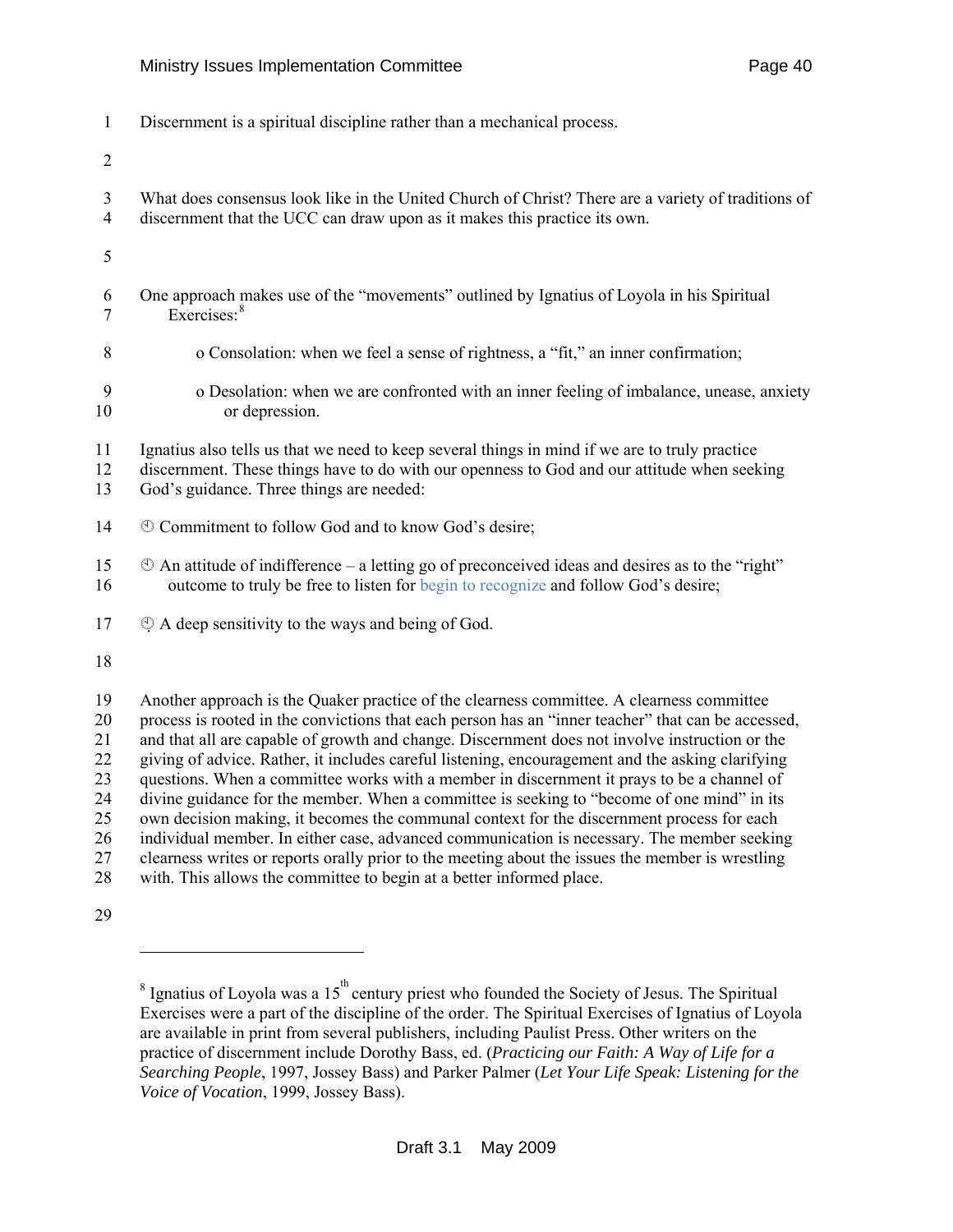#### 1 *A Clearness Committee Process*

2 The following is a description of a clearness committee process that a Committee on the Ministry

- 3 can adapt for its work with a Member in Discernment
- 4 After beginning the meeting in prayer,

5 all settle into a period of centering silence. When the member in discernment is ready, 6 s/he begins with a brief summary of the question or concern. The discipline for 7 committee members is very simple–but difficult to follow: members may not speak in 8 any way except to ask the focus person a question, an honest question. That means no 9 presenting solutions, no advice, no "Why don't you...?" no "My uncle had the same 10 problem and he...." no "I know a good book/diet/therapist that would help you a lot." 11 Nothing is allowed except honest, probing, caring, challenging, open, unloaded 12 questions! And it is crucial that these questions be asked not for the sake of the 13 questioner's curiosity but for the sake of the focus person's clarity. Caring, not curiosity, 14 is the rule for questioners. The task is to serve as a channel for the Light to help the 15 member in discernment clarify his or her inner truth...

- 16 Do not be afraid of silence in the group. In fact, value it, treasure it. The pace of questions 17 and answers should be gentle, relaxed, humane...If there is silence in the group, it does 18 not mean nothing is happening. It may very well mean the most important thing of all is 19 happening, inside of people.
- 20 Well before the end of the session...ask the member in discernment how s/he wishes to 21 proceed. This is an opportunity for the member in discernment to choose a mode of 22 seeking clarity other than questions, which have characterized the session to this point. 23 Other possibilities for seeking clarity are:
- 24 **a.** silence out of which anyone can speak...
- 25 b. silence out of which people share images which come to them as they focus on 26 the member in discernment:
- 27 c. the committee being asked to reflect on what has been said;
- 28 d. the committee being asked to affirm the member in discernment's gifts;
- 29 e. the member in discernment asking questions of the committee.
- 30 Before the session ends, the member in discernment may share any clarity reached. S/he 31 and the committee should agree on next steps. If another meeting seems right, it should 32 be scheduled at this time; additionally, how the member in discernment is engaging with 33 her/his local church and/or advisor may also be explored.
- 34 A clearness committee process works best when everyone approaches it in a prayerful 35 mood (which does not exclude playful!), affirming the reality of each person's inner 36 guidance and truth, and the Spirit's capacity to strengthen and sustain. This process 37 invites the relinquishment of the notion that we know what is best for another person and 38 the attempt, through prayerful listening and speaking, to help remove anything that 39 obscures their inner light.
- 

40 *- adapted from notes on Clearness Committees by Jan Hoffman, New England Yearly Meeting*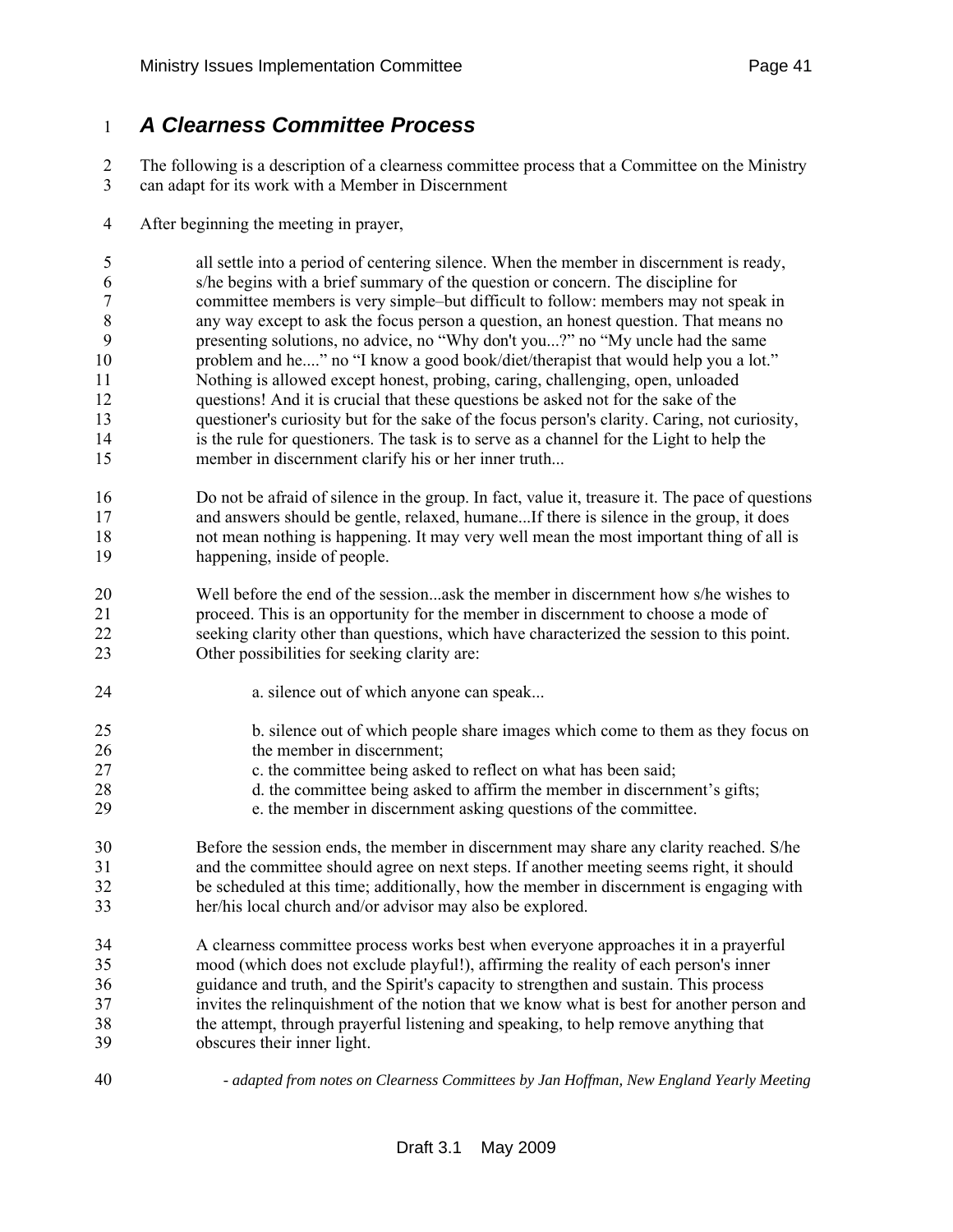#### 1

#### 2 *Marks of Faithful Discernment*

3 Sometimes, discernment is best known/recognized in retrospect, when individuals look back at 4 decisions they have made and recognize their "rightness" or "wrongness." Yet, discernment is an 5 act of faith, one in which we are called upon to trust the Holy Spirit and our opening to the 6 Spirit's stirrings and to move forward. How do we know if we have truly discerned God's desire? 7 Several criteria are listed in Practicing Our Faith, edited by Dorothy Bass:

- $8 \circ$  Fidelity to scripture and tradition: Decisions are in harmony with the essence of the scriptures 9 and our own faith traditions. This is not about adherence to dogma but rather about knowing 10 the continuity with our faith even as we await "more light and truth to break forth from God's 11 holy word" and the Still Speaking God.
- 12  $\circ$  Fruit of the Spirit: Galatians 5:22-23 points us toward this "fruit." If our decisions are in line 13 with God's desire, we should see such evidence in the lives of those involved.
- 14  $\circ$  Inner authority and peace: This is another way of speaking of Ignatius' consolation. Does the 15 decision feel "right" not only for the MID but also for the church?
- 16 \ \ Communal harmony: Has the decision led to a feeling of harmony among participants? 17 Further, has it enhanced your clarity and commitment to the Mission of God in the United 18 Church of Christ?
- 19  $\circ$  Enhancement rather than diminishment of life: Decisions should contribute to the well-being, 20 empowerment and health of those involved as opposed to contributing to diminished self-21 insight, creativity and functioning. This needs also to be viewed from the perspective of the 22 church on whose behalf we do this work. Does your decision contribute to the overall health 23 and well-being of the church or does it diminish or place the church in jeopardy?
- 24

### 25 *Application*

26 How can Committees on the Ministry, Members in Discernment, and Local Churches apply the 27 tools of discernment to their work?

- 28 First, all parties in the covenant are called upon to examine their commitment to practicing 29 discernment. They might ask the following questions:
- 30  $\Diamond$  Are we passionately committed to listening for God's desire?
- $31 \quad \circled{}$  Are we willing to follow what we believe God is calling us to do and to be faithful to the 32 needs of the church in this time and as revealed to us by the Spirit?
- 33
- 34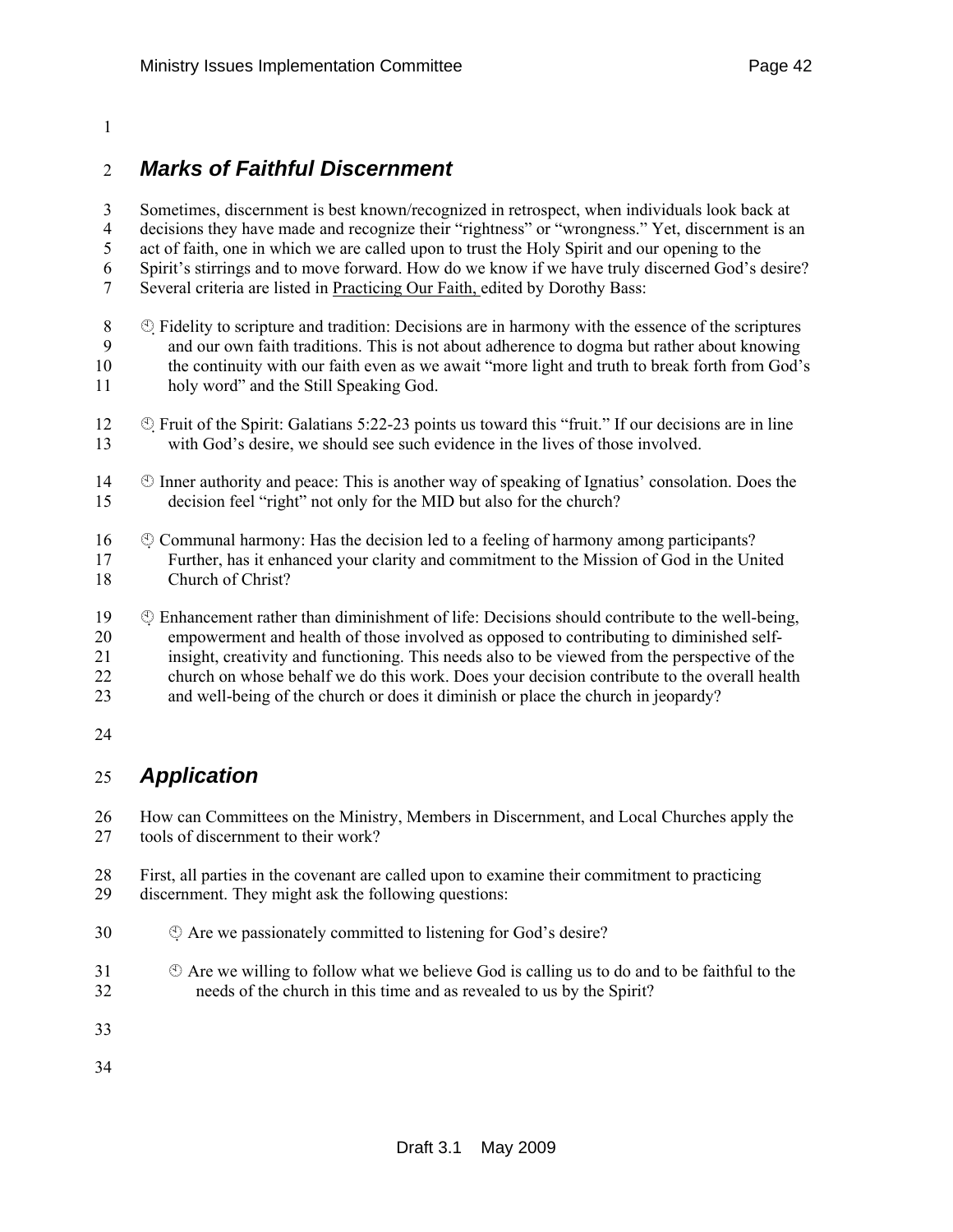#### 1 *Discernment and Consensus Decision Making*

2 The question remains as to how the committee on ministry will come to decisions after a process 3 of discernment. The approach to decision making most in keeping with discernment is consensus. 4 Consensus is not voting; it is not majority rule. Consensus is taking the time necessary for true

5 discernment.

6 Discernment is committed to each hearing the other rather than assuming consensus has been

7 achieved when it has not actually emerged. Siefert and Clinebell (*Personal Growth and Social* 

8 *Change*) warn against the "tyranny of the verbose" that can masquerade as consensus when

9 louder voices dominate. Further, the search for consensus can be thwarted by a premature

10 assertion by a dominant group member such as, "As I'm sure we all agree..," or "I know I can

11 speak for the group when I say..."

12 By contrast, discernment does not defer to dominant voices; instead, discernment creates the time

13 and space for all voices to be heard. It calls for the expenditure of the mental and spiritual effort

14 necessary for the group "to be of one mind," rather than settling for a "least common

15 denominator" compromise that may result in a conclusion that everyone begrudgingly expresses

16 willingness to live with instead of a decision that all can fully support. Consensus does not

17 require unanimity but it is committed to finding those affirmations that all can support. It means

18 arriving at a place of "knowing" and of "readiness."

19 In order to be ready to engage in consensus decision making, a Committee on Ministry is

20 encouraged to devote a session to Bible study and spiritual nurture as they seek the wisdom

21 necessary for making careful decisions. The Committee also needs to affirm that HOW decisions

22 are made is as important as making the decisions. Consensus works when there is maturity,

23 flexibility, a willingness to give way for the good of the group, to listen rather than to hold forth,

24 and to invent rather than insist. Consensus calls forth the best that is in us.

25 Prerequisites for a committee use of consensus include:

| 26       | Unity of purpose within the group.                                                              |
|----------|-------------------------------------------------------------------------------------------------|
| 27       | Equal access to power.                                                                          |
| 28       | Autonomy of the group from external hierarchical structures.                                    |
| 29       | Time for process as well as tasks.                                                              |
| 30       | Commitment to cooperation, trust, sense of community, and openness to                           |
| 31       | change.                                                                                         |
| 32<br>33 | Willingness in the group to learn and practice skills communication and,<br>facilitation skills |
| 34       |                                                                                                 |

35 For more on this understanding of consensus decision making, visit

36 <http://www.liveoakuu.org/consensus.html>.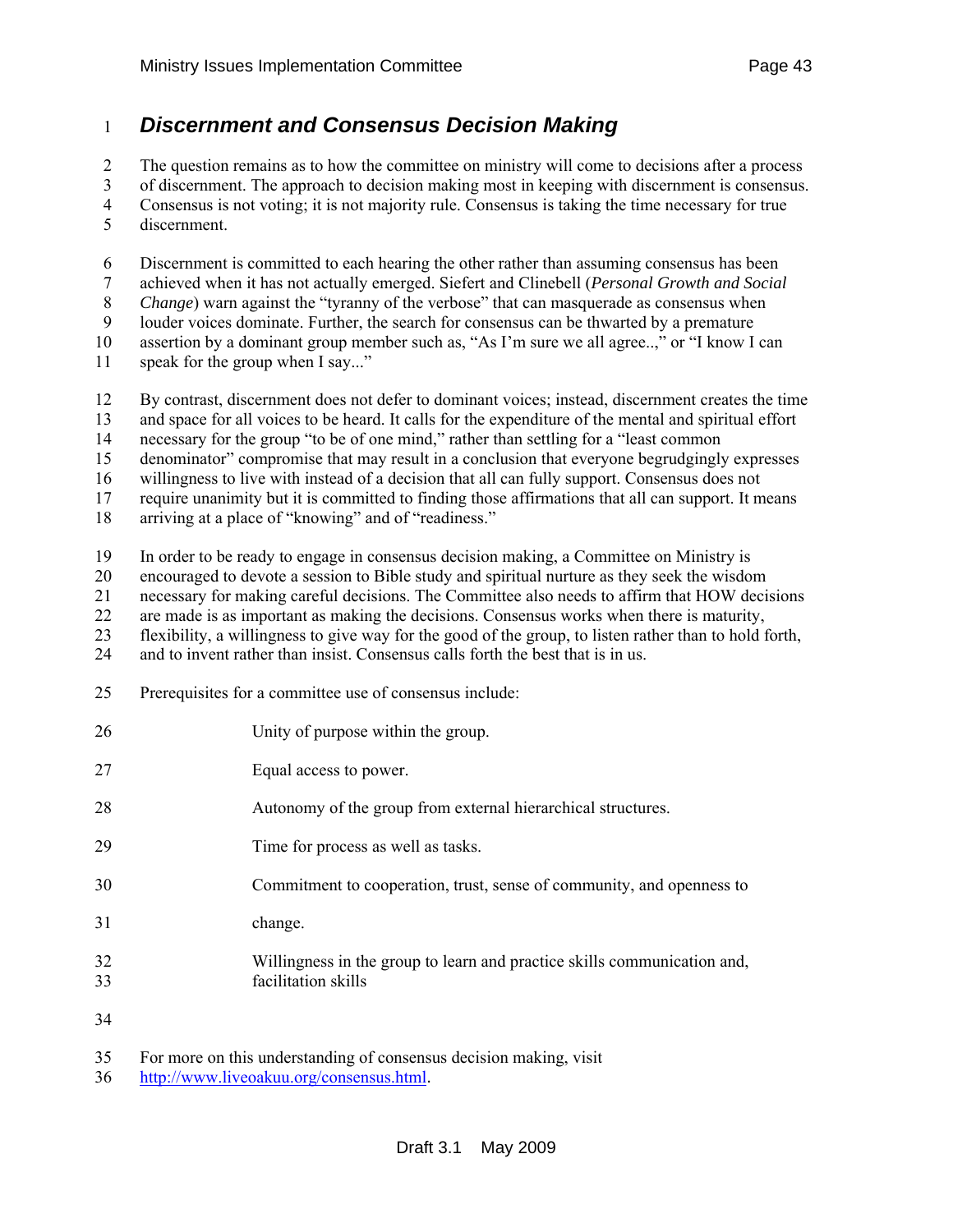# 1

## 2 *A Process for Consensus*

| 3            | (adapted from Local Church Ministries Guide for Search Committees)                                                                                                                                                                                       |
|--------------|----------------------------------------------------------------------------------------------------------------------------------------------------------------------------------------------------------------------------------------------------------|
| 4            |                                                                                                                                                                                                                                                          |
| 5<br>6       | Introduction of the information needed by the group<br>٠<br>Discussion of the material.<br>$\bullet$                                                                                                                                                     |
| 7            | The facilitator's role is critical as all voices should be heard<br>٠                                                                                                                                                                                    |
| 8<br>9<br>10 | The facilitator asks for a non-binding vote to gain a sense of where the group is<br>$\bullet$<br>in their thinking. A non-binding vote is not a decision; rather it gives the group<br>an idea as to whether they might already have reached consensus. |
| 11           | - Are all in full agreement                                                                                                                                                                                                                              |
| 12           | - Are most in agreement                                                                                                                                                                                                                                  |
| 13           | - Can those not in agreement support the majority view $-$ can they                                                                                                                                                                                      |
| 14           | live with it? If not, their thoughts should be shared                                                                                                                                                                                                    |
| 15<br>16     | - If any remain in strong opposition then the committee will have to<br>determine its response.                                                                                                                                                          |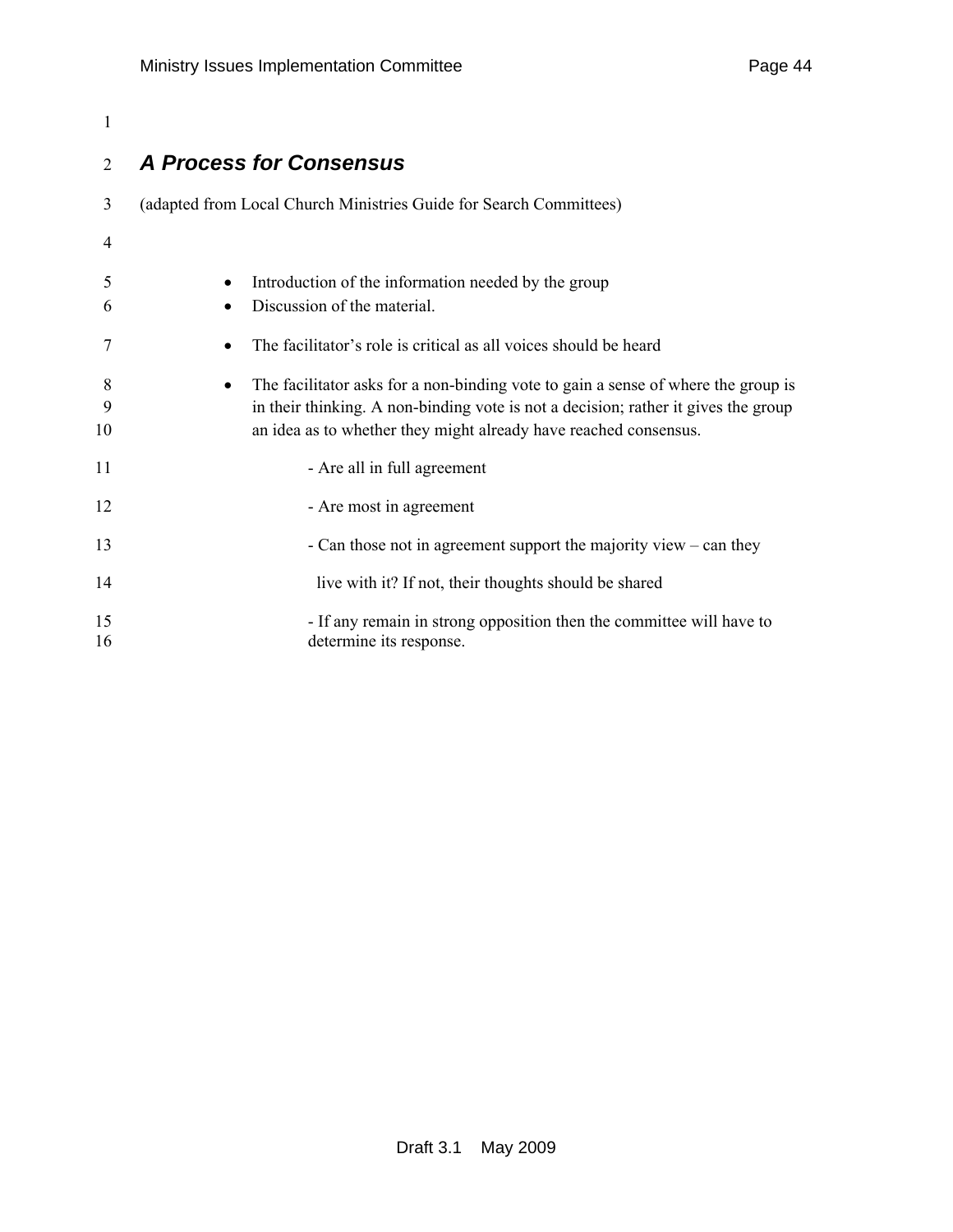# <span id="page-44-0"></span><sup>1</sup>**LOCAL CHURCH MINISTRY DISCERNMENT COMMITTEE WITH A MEMBER IN DISCERNMENT[9](#page-44-0)** <sup>2</sup>

3 This document is offered for local churches with members whose call they have nurtured and 4 who are interested in being received into a Covenant of Discernment and Formation as the initial 5 step on the path to authorization for ministry. Experience suggests that it is valuable for the well-6 being of the Member in Discernment for the church in which he or she holds membership to form 7 a *Ministry Discernment Committee* as soon as the member makes his/her interest known rather

- 8 than assigning this discernment to an existing group or committee within the church.
- 9 The *Ministry Discernment Committee* should be appointed by the governing body of a local
- 10 church whenever a member of that church is interested in being received into a covenant of
- 11 discernment and formation with the Association. This Committee (MDC) assumes responsibility,
- 12 together with the pastor, for fulfilling the steps analogous to those detailed in the current *Manual*
- 13 *on Ministry* regarding the local church's role in the in care process.
- 14 The makeup of the MDC will vary depending on the structure of a local church. One model for
- 15 composing the committee calls for 4 to 6 members; one or two chosen by the person considering

16 the covenant of discernment and formation, one or two chosen by the governing body from the

17 church's membership who exhibit maturity of faith and commitment to the Church of Jesus

18 Christ, one member of the governing body itself, and the pastor. The MDC will be trained in its

- 19 responsibilities by a representative of the Committee on the Ministry.
- 20 The MDC should meet regularly with the candidate for Member in Discernment status. The
- 21 Committee's purpose is to create a caring and exploratory environment in which the candidate
- 22 can risk testing his/her vocational aspirations. The committee represents the local congregation in
- 23 helping this individual discern the particular *gifts* for ministry which God has given the candidate;
- 24 it also provides a forum for exploring the individual's *call* to *authorized* ministry. This
- 25 exploration includes discussing the meaning of ministry in general and looking specifically at
- 26 differences between the call to authorized ministry and the baptismal call of all Christ's people.
- 27 The MDC also reviews with the candidate his/her personal history, experience in the local church,
- 28 and spiritual journey.

l

- 29 There are varieties of discernment practices among UCC congregations. Discernment will look
- 30 different in the various setting of the United Church of Christ and will reflect the multiracial and
- 31 multicultural diversity of our church. Approaches to discernment will be shaped by the culture
- 32 and tradition of the congregation as well as the specifics of the relationship the congregation has
- 33 with the member (how long the member has been part of the congregation, how s/he has
- 34 participated, etc.). [To be done: Share a variety of examples of discernment committees from a
- 35 variety of UCC congregations.]
- 36 Discernment is a way to arrive at understandings, decisions and outcomes that is different from
- 37 processes that some will have used previously. Discernment starts with the desire to become
- 38 aware of God's will. Discernment requires deep and careful listening. It involves asking questions
- 39 not in isolation but within community. It is rooted in prayer and it is comfortable with silence as
- 40 member and committee take the time needed to ponder questions and to wait for God's will to be

<sup>&</sup>lt;sup>9</sup> Adapted from the process recommended by the SW Wisconsin Association.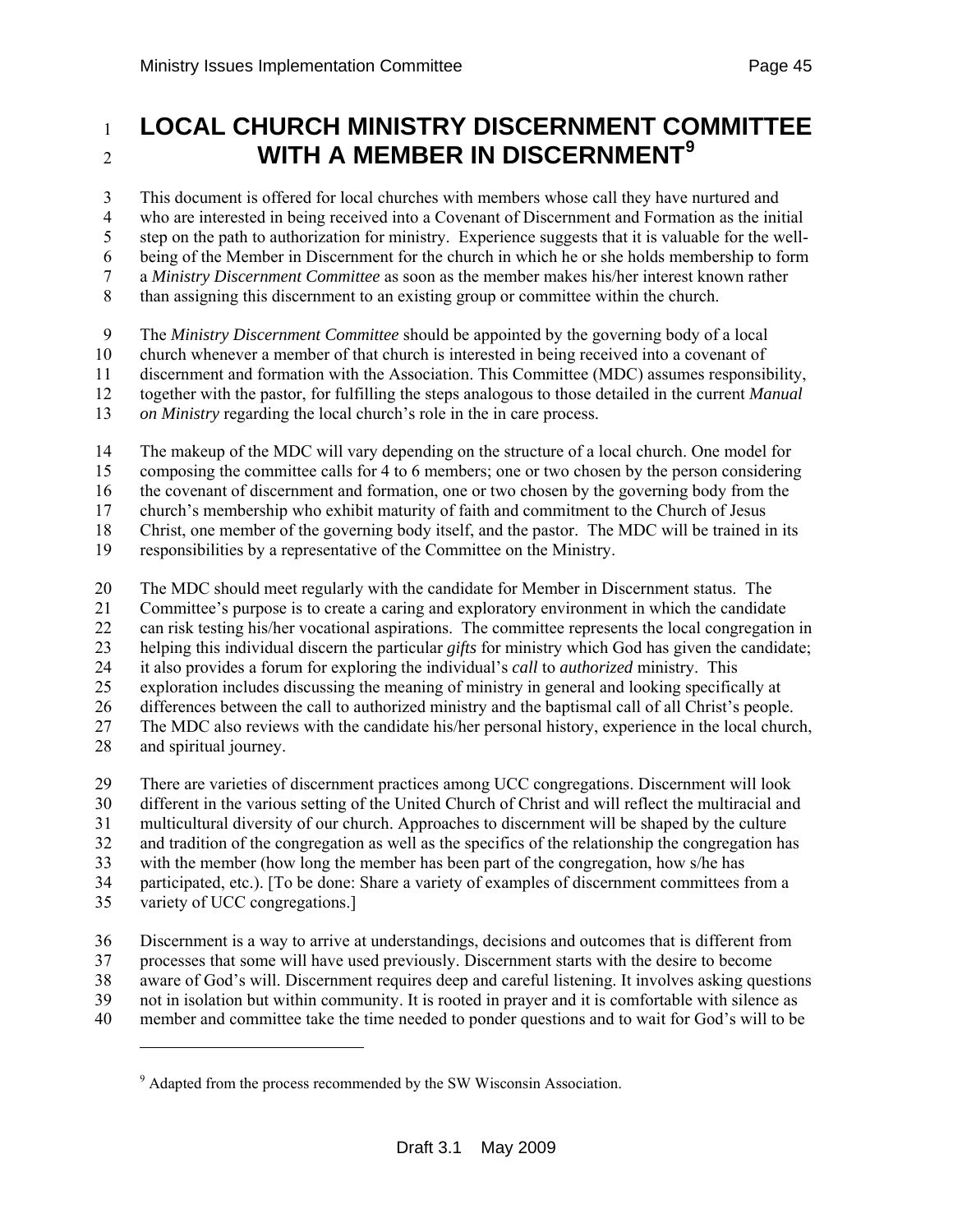1 made manifest. Member and Committee listen for God by listening to each other and by sharing 2 the silence together where God's still small voice may be heard.

- 3 Discernment requires trust in the goodwill of the covenant partners and a willingness to accept
- 4 the outcomes of the discernment process. Discernment is open to God's surprises. Discernment
- 5 calls for flexibility. A rigid format may thwart the movement of the Spirit. Discernment emerges
- 6 from a relaxed posture that is willing to allow direction to be known according to God's timeline.
- 7 Discernment rests in the joyous and supportive assurance of Emmanuel, God-with-us.
- 8 Discernment invites covenant partners into mutual sharing and unfolding awareness.

9 Within the frame of such discernment and in keeping with the traditions and practices appropriate

10 to the local church, the MDC will carry out the necessary functions analogous to those described 11 on pages 3-5 (Section 2) of the Manual on the Ministry and help the member realistically and

- 12 prayerfully examine the challenges s/he will face as s/he considers preparation for authorized
- 13 ministry. Areas of discernment to explore with the member include (the list which follows is
- 14 suggestive, not exhaustive):
- 15 The member's understanding of Christian faith and practice including beliefs about God, 16 Christ, and church, and commitments to a Christian life including worship, prayer, and 17 service.
- 18 The member's sense of call
- 19 Exploration of the member's gifts for ministry, including ways the gifts have been used 20 in and beyond the church, and how others have have understood and affirmed these gifts.
- 21 The member's understanding of her/his call to authorized ministry as distinctive from the 22 call to ministry of all God's people within the community of the church.
- 23 Exploration of licensure, commissioning and ordination, the authorized ministries of the 24 UCC. Final determination regarding authorization will entail ongoing discernment.
- 25 How the member envisions functioning as an authorized minister. Understandings of 26 faithful and effective authorized ministry.
- 27 Questions about authorized ministry. Particular challenges anticipated as the member 28 imagines fulfilling the office of an authorized minister.
- 29 Experience in conflicted situations and the member's approach to conflict.
- 30 Experiences in leadership.
- 31 Understandings of the physical and emotional stamina and maturity that are needed to 32 function effectively as an authorized minister.
- 33 Anticipated preparation for authorized ministry. Seminary? Regional Education Pro-34 grams? Mentoring? Is relocation possible?
- 35 Examination of financial realities. Preparation can be expensive. What is the initial plan 36 to finance the time of preparation and formation?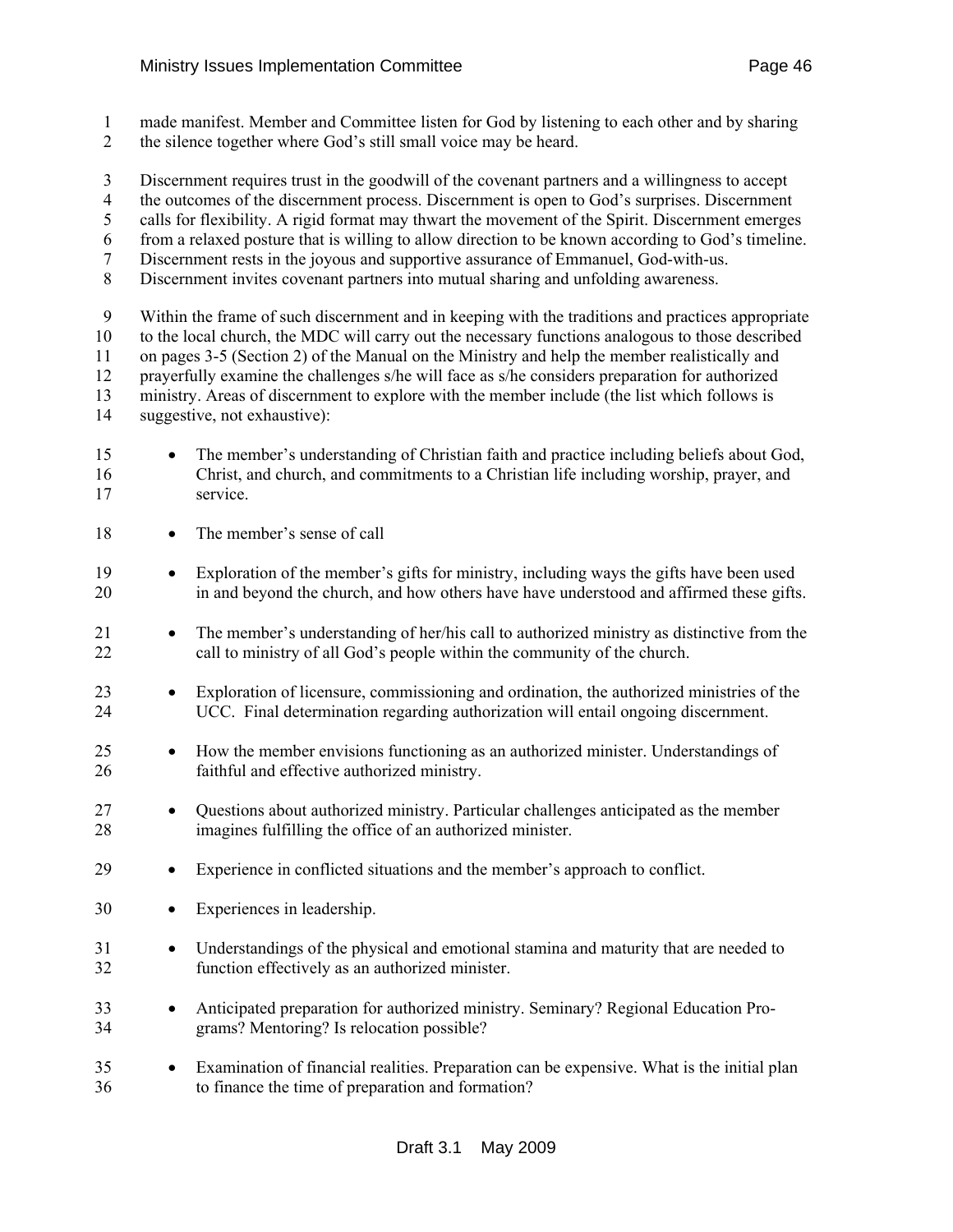- 1 Issues of employment during the time of preparation and experience and concerns with 2 balancing academic preparation and working. How might balance be achieved?
- 3 Household and relationship issues. If the member is part of a household or has a partner, 4 children, or other covenantal relationships, how do the others in the relationships feel 5 about a decision of the member to pursue authorized ministry? What does the member 6 envision regarding balance in household commitments and the maintaining of 7 relationships during the time of preparation?
- 8 Reflection on some of the authorized ministers the member admires and respects, and 9 exploration of how the member sees her/himself as similar to/different from them.
- 10 It is vital that the member and the Committee enter and continue in discernment as the open-11 ended spiritual practice that it is. No one truly knows the outcome at the beginning. Discernment 12 is a process of conversation, prayer, listening, waiting, gathering and sharing information and 13 insights, and, most especially, being open to the leading of the Holy Spirit.
- 14 At the appropriate time, if/when the MDC believes the member is ready to pursue a covenant of 15 discernment and authorization with the Association, the Committee recommends the member to 16 the governing body of the local church. The governing body will make the formal request to the 17 Association Committee on the Ministry that the member be received as Member in Discernment. 18 If the member enters into the covenant with the Association, the role of the MDC will change. 19 Because the whole discernment process can be exciting, difficult and sometimes confusing for the 20 member, it is vital that the local church and the Association seek to support the member all along 21 the way, not just at the beginning of exploration. The MDC of the local church can stand with the 22 person if/when she/he becomes discouraged, loses their way or feels put upon or disregarded by 23 "the system." MDC will both challenge and support the Member in Discernment and will serve 24 as a communication link between the member and the congregation, maintain contact with the 25 Association Committee on the Ministry, and interpret the process as the member's discernment 26 and formation continues. The MDC will play a particularly important role during times in the 27 process when decisions are called for such as a decision to recommend the member for 28 authorization or a decision that more preparation is needed, or that the covenant of discernment 29 and formation has ended without the member proceeding to authorization.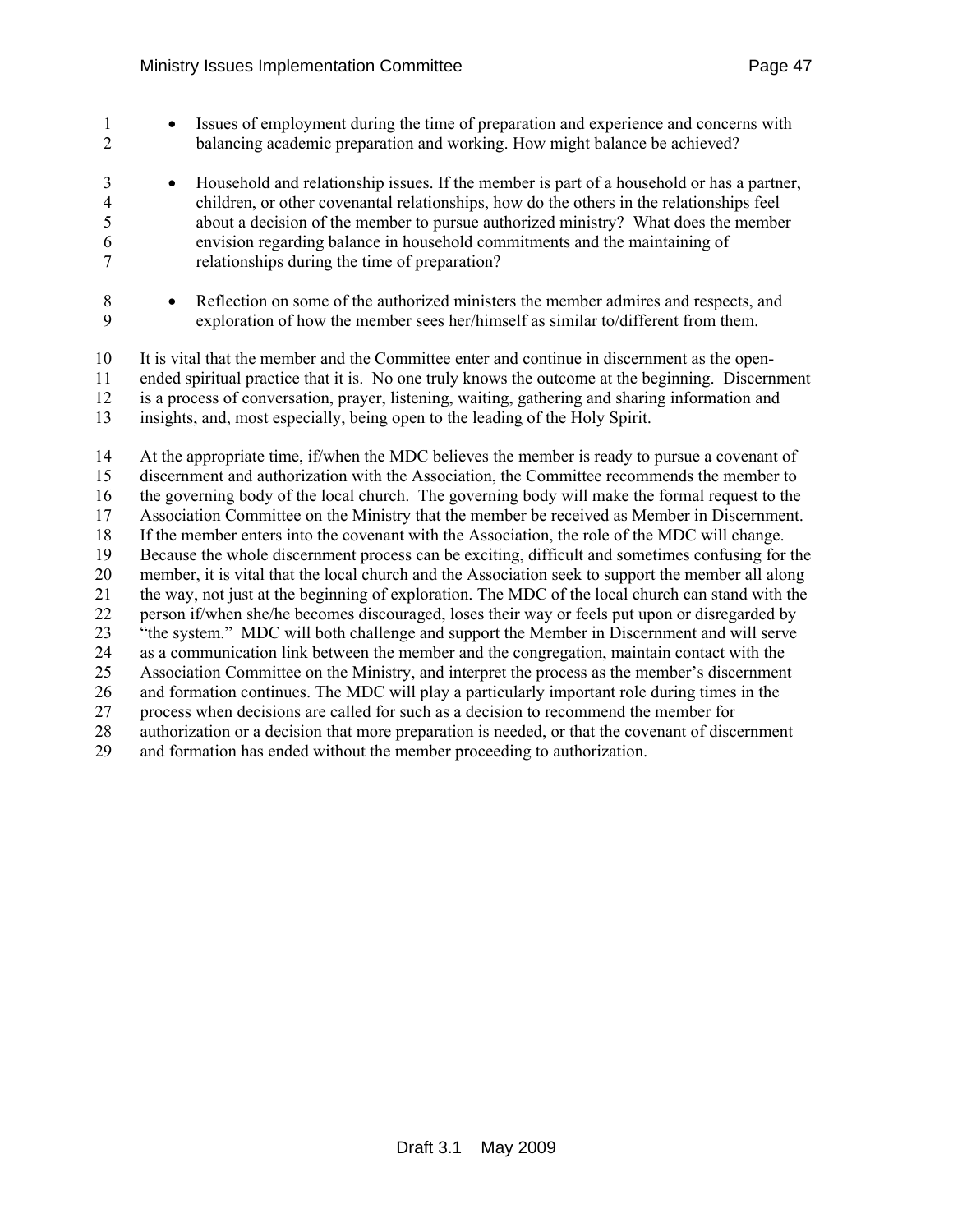# <sup>1</sup>**ADVISOR IN DISCERNMENT**

2 The Advisor-in-Discernment is appointed by the Association Committee on the Ministry and 3 serves many functions analogous to the role of the in care advisor as identified in the current 4 *Manual on Ministry.* The role of the Advisor-in-Discernment is critical in the Member-in-5 Discernment's exploration of various forms of ministry and preparation for the possibility of 6 authorized ministry. The Advisor performs several essential functions in this spiritually rich and 7 multi-dimensional process.

8 Most importantly, the Advisor serves as a trusted companion and guide on the discernment

9 journey, listening to the Member-in-Discernment's aspirations, anxieties, and uncertainties, and

10 helping to clarify the individual's sense of God's calling to a particular form of ministry. The

11 Advisor helps the Member–in-Discernment discover whether authorized ministry is the most

12 appropriate response to the individual's call, and what type of authorization (licensure,

13 commissioning, ordination) is most suited to that individual's gifts and graces. This spiritual 14 companionship involves the encouragement of the Member-in-Discernment's prayer life, habits

15 of disciplined study, participation in corporate worship, meditation, and other devotional

16 practices. The Advisor fosters an atmosphere of trust and candor in which the Member-in-

17 Discernment can raise and explore questions concerning faith, the Christian life, ministry, and the

18 church. In conversation, the Member-in-Discernment and the Advisor will discuss the Member's

19 educational plans in the broader context of the Member's spiritual and vocational formation. In an

20 ethos of mutuality, the Advisor will help the Member-in-Discernment connect theory and

- 21 practice, vocational and personal life, and study and action. In short, the Advisor serves as a
- 22 coach and counselor throughout the discernment process and the preparation for the possibility of
- 23 authorized ministry.

24 The Advisor is an essential component in the network of covenant relations between the Member-

25 in-Discernment, the Association, the Association's Committee on Ministry, and the local

26 congregation. Most centrally, the Advisor serves as a link between the Member-in-Discernment

27 and the Association's Committee on Ministry. In many ways, the Advisor represents the

28 Association and its Committee on Ministry. The Advisor embodies the church's support for the

29 Member-in-Discernment. The Advisor will help the Member in Discernment explore ways to

30 implement the recommendations of the Committee on Ministry regarding the individual's plan of

31 preparation. A crucial aspect of this advisement process is the determination of which specific

32 combination of educational opportunities (seminary courses, regional theological educational

33 programs, mentoring possibilities, etc.) will be most appropriate to the member's unique path of 34 preparation for ministry.

35 The Advisor also helps represent and interpret the Member-in-Discernment to the Association

36 and its Committee on Ministry. The Advisor helps the Member-in-Discernment clarify for the

37 Committee the ways in which the Member's educational experiences are addressing the

38 Association's requirements and recommendations concerning preparation for ministry. With the

39 possibility of preparing for authorized ministry through multiple educational experiences (not just

40 college and seminary courses), this role will become more critical and may require more intensive

41 collaborative advisement and monitoring.

# 42 *Responsibilities of the Advisor-in-Discernment:*

43 • Receive orientation from the Association regarding the advisor's role and seek ap-44 propriate training (spiritual direction, life coaching, listening skills workshops, etc.) for 45 the work of advisement.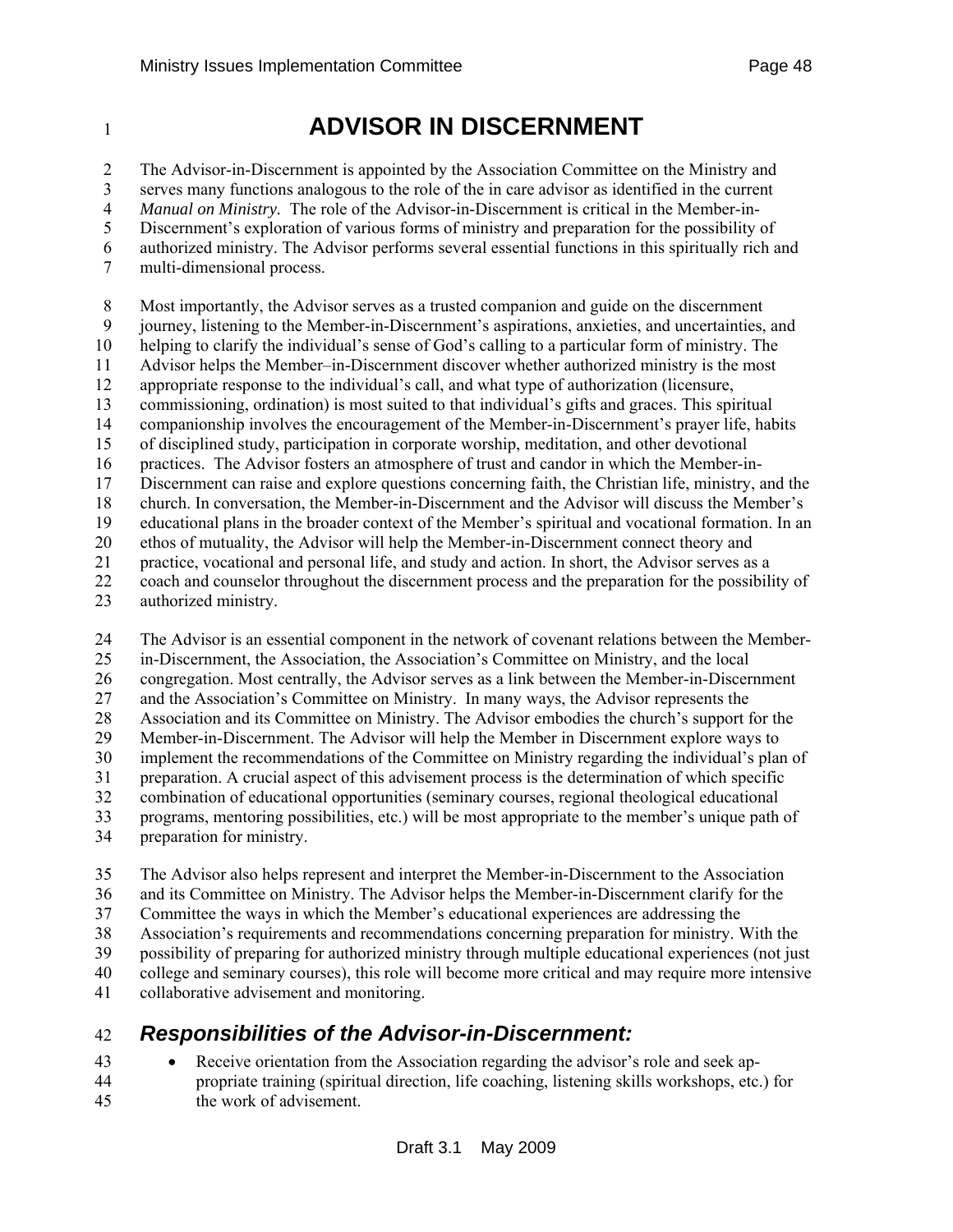| $\mathbf{1}$<br>$\overline{2}$ | $\bullet$ | Act on behalf of the Committee on Ministry with the Committee's full and current<br>knowledge of the MID's progress and the AID's practices, advice and role.                                                                            |
|--------------------------------|-----------|------------------------------------------------------------------------------------------------------------------------------------------------------------------------------------------------------------------------------------------|
| 3<br>4                         | $\bullet$ | Maintain frequent contact with the MID via e-mails, telephone calls, written<br>communication, and face-to-face meetings.                                                                                                                |
| 5                              | $\bullet$ | Offer on-going advice and counsel.                                                                                                                                                                                                       |
| 6<br>7                         | $\bullet$ | Provide guidance, in consultation with the Association's Committee on Ministry,<br>concerning course work and other educational opportunities.                                                                                           |
| 8<br>9                         | $\bullet$ | Help the Member-in-Discernment understand the expectations of the Committee on<br>Ministry concerning the individual's path of preparation for authorized ministry.                                                                      |
| 10<br>11                       |           | Help the Member-in-Discernment understand the United Church of Christ's procedures<br>for the authorization of ministries.                                                                                                               |
| 12<br>13                       | ٠         | Encourage the Member-in-Discernment to participate in the life of his/her local con-<br>gregation.                                                                                                                                       |
| 14<br>15                       | $\bullet$ | Encourage the Member-in-Discernment to be active in Association and Conference<br>activities.                                                                                                                                            |
| 16                             | $\bullet$ | Help the Member-in-Discernment secure financial support for the preparation process.                                                                                                                                                     |
| 17<br>18<br>19                 | $\bullet$ | Help the Member-in-Discernment evaluate and select appropriate educational op-<br>portunities from among the possible paths of preparation for ministry (seminary courses,<br>regional theological education programs, mentoring, etc.). |
| 20<br>21                       | ٠         | Help the Member-in-Discernment prepare the necessary documentation and reports<br>required by the Association and the broader church.                                                                                                    |
| 22<br>23                       |           | Accompany the Member-in-Discernment to meetings of the Committee on Ministry in<br>order to review progress.                                                                                                                             |
| 24                             | $\bullet$ | Foster the deepening of the Member-in-Discernment's Christian faith and life.                                                                                                                                                            |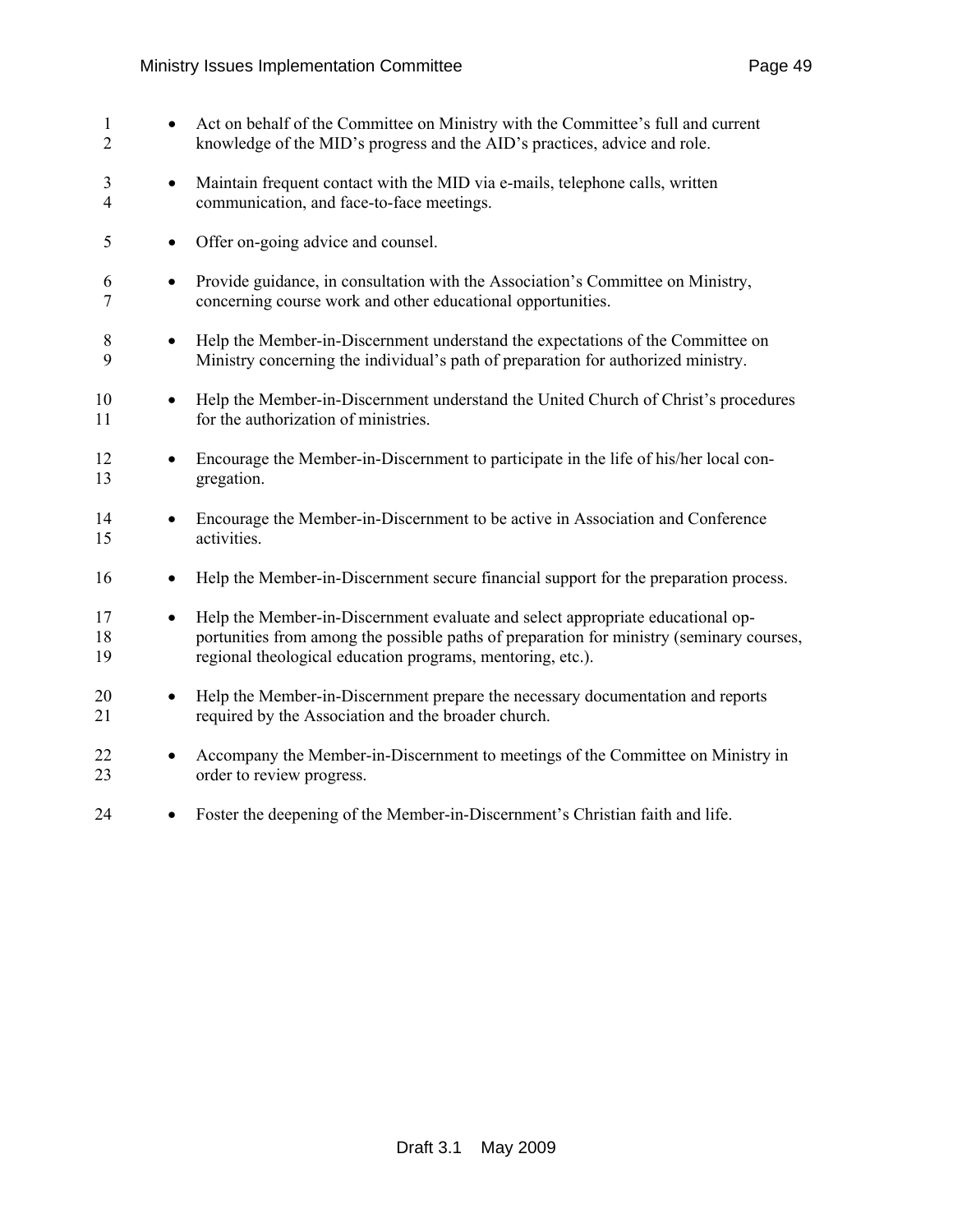#### <span id="page-49-0"></span>1

# <sup>2</sup>**COVENANTING FOR DISCERNMENT AND FORMATION**

3 A Covenant of Discernment and Formation is a commitment made ultimately by three parties, the 4 Member in Discernment, the member's local church, and the Association; the initial covenant is 5 between the member and the local church. Each party to the covenant has particular roles and 6 responsibilities within the covenant made. The member, in consultation with her/his local church 7 and Association is discerning what form her/his ministry will take and is preparing for it. The 8 member's local church is that expression of the United Church of Christ that should best know 9 the member. It recommends the member to the Association and provides the nurture and support 10 the member needs to pursue her/his path to ministry. It also provides opportunities for the 11 member to exercise her/his gifts for ministry within the life and witness of the church. The 12 Association receives the request from the local church regarding its member's desire to explore a 13 call to authorized ministry. If the Association enters into the covenant, it works with the member 14 to develop a plan of preparation for the authorization sought (licensure, commissioning, ordi-15 nation). If the member's covenant of discernment and formation continues toward authorization, 16 it is the Association that is charged, on behalf of the entire United Church of Christ, with 17 bestowing that authorization, as well as providing ongoing oversight for the ministry and 18 ministers so authorized. 19 For the local church and the Association, particular entities within these bodies carry primary

20 covenantal responsibilities. The local church is urged to appoint a special discernment

2[1](#page-49-0) committee<sup>10</sup> to work with the member that will represent the governing body and will play a

22 central role in implementing the covenant. The Association's responsibilities are primarily

23 discharged by its Committee on the Ministry. Association Committees are reminded that the

24 Ministry Issues Pronouncement of 2005 called on them to take particular care when meeting with

25 members. They were asked to:

-

#### 26 Adapt their procedures of discernment and decision-making by including mem-27 bers of the candidate's own community in the decision-making processes, taking 28 the time and effort to educate themselves concerning the community's traditions 29 and needs, and acknowledging the validity of the community's discernment when 30 a candidate is a member of a racial/ethnic community which is not represented in 31 significant numbers (50% or more) among the members of the Committee on the 32 Ministry;

33 Adapt their procedures of discernment and decision-making when a candidate is 34 disabled so as to honor that person's gifts and needs, taking the time and effort to 35 educate themselves appropriately and including other individuals with disabilities 36 in the processes

37 Along the way, others will participate in the covenant. An advisor will be appointed by the 38 Committee on the Ministry to walk with the member during discernment and preparation. The 39 member will remain in relationship with her/his pastor. S/he will interact in significant ways with 40 teachers, mentors, and/or supervisors, be they at seminary, regional educational programs,

<sup>&</sup>lt;sup>10</sup> See document on Local Church Ministry Discernment Committee, p. 45.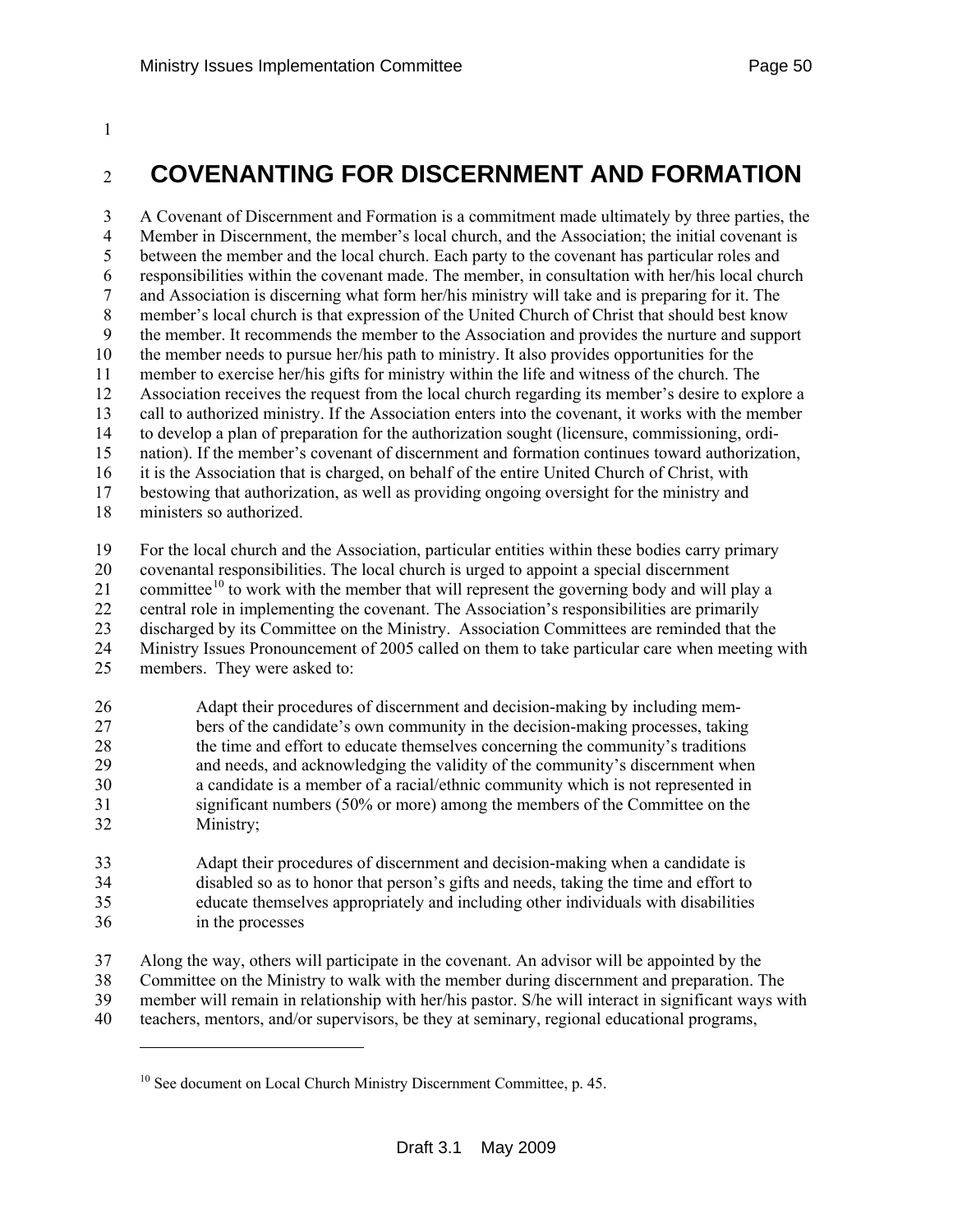- 1 individual tutorials or apprenticeships, and/or field education sites. The member will likely
- 2 develop important collegial friendships with other students or mentees who are in their own
- 3 covenants of discernment and formation. When a candidate is a member of a racial/ethnic
- 4 community which is not represented in significant numbers (50% or more) among the members
- 5 of the Committee on the Ministry, members of the candidate's own community will play a
- 6 prominent role in the covenant of discernment.
- 7 In all these covenant relationships the church affirms that God is the primary partner as together 8 church and member seek to increase the love of God and neighbor and to walk together in all
- 9 God's ways.

# 10 *Member in Discernment's Covenantal Responsibilities*

- 11 Engage in disciplines of discernment regarding a possible call to authorized ministry.
- 12 Receive the counsel of her/his local church and others regarding the possible call.
- 13 Meet with the designated body in the member's local church regarding the member's call.
- 14 Meet with the Association Committee on the Ministry.
- 15 Explore with the covenant partners what type of authorization (licensure, commissioning, 16 ordination) is the most appropriate response to the member's call.
- 17 Work with the Association to develop an educational plan for the authorized ministry 18 sought.
- 19 Engage in the study and action prescribed in the education plan.
- 20 Discern through prayer and reflection with covenant partners throughout the process.
- 21 At the appropriate time, prepare and submit documentation to the Association and be 22 interviewed by the Association regarding readiness for authorization.

## 23 *Local Church's Covenantal Responsibilities*

- 24 Interact with the member as s/he undertakes initial exploration of her/his call;
- 25 If the exploration proceeds, the local church recommends the member to the Association.
- 26 After/if the Association enters into the covenant, the local church continues to provide 27 support (including financial and spiritual) as the member engages in preparation for 28 her/his ministry.
- 29 Discern through prayer and reflection with covenant partners throughout the process.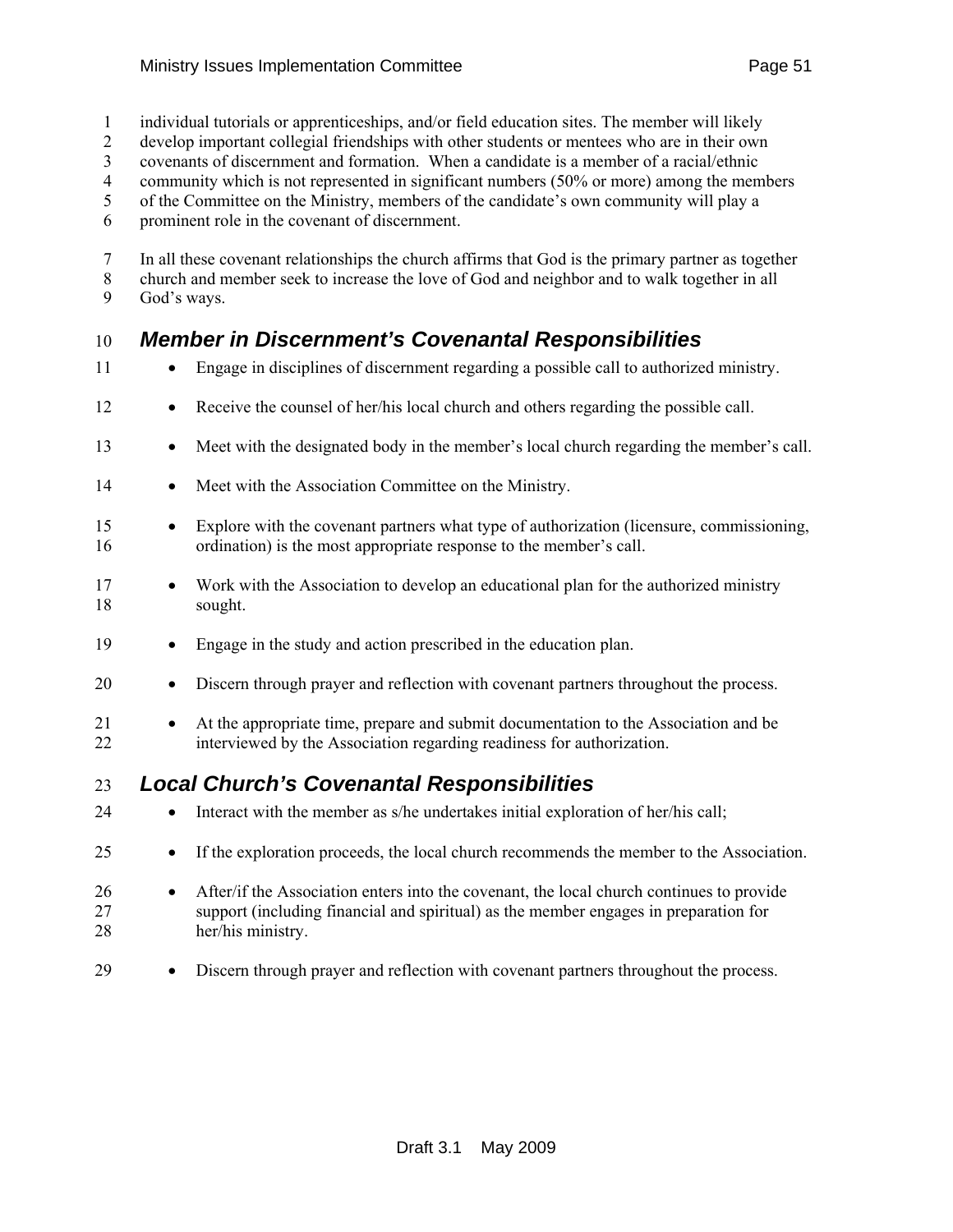## 1 *Association's Covenantal Responsibilities (primarily carried out*  2 *through the Committee on the Ministry)*  3 • Receive the recommendation and supporting materials from a local church regarding its 4 member's request to enter a covenant of discernment and formation 5 • Interview the member; if the Association enters the covenant, work with the member to 6 discern the form of authorization (licensure, commissioning, ordination) most appropriate 7 for the members call. 8 • Appoint an advisor to guide the member during the covenantal period. 9 • When a candidate is a member of a racial/ethnic community which is not represented in 10 significant numbers (50% or more) among the members of the Committee on the 11 Ministry, adapt its procedures of discernment and decision-making by including members 12 of the Member in Discernment's own community in the decision-making processes, 13 taking the time and effort to educate itself concerning the community's traditions and 14 needs, and acknowledging the validity of the member's community's discernment. 15 • When the Member in Discernment is a person with disabilities, adapts its procedures of 16 discernment and decision-making so as to honor that member's gifts and needs, taking 17 the time and effort to educate itself appropriately and including other individuals with 18 disabilities in the processes of discernment. 19 • Work with the member to develop a plan of preparation. 20 • Meet at agreed upon intervals with the member and representative of the local church to 21 review the member's progress on her/his path of preparation. 22 • Discern through prayer and reflection with covenant partners throughout the process. 23 • At the appropriate time, request appropriate documentation from member and interview 24 member to determine readiness for authorization. 25 • Decide whether to proceed with authorization in covenant with the member, her/his local 26 church and, when appropriate, the member's particular community. 27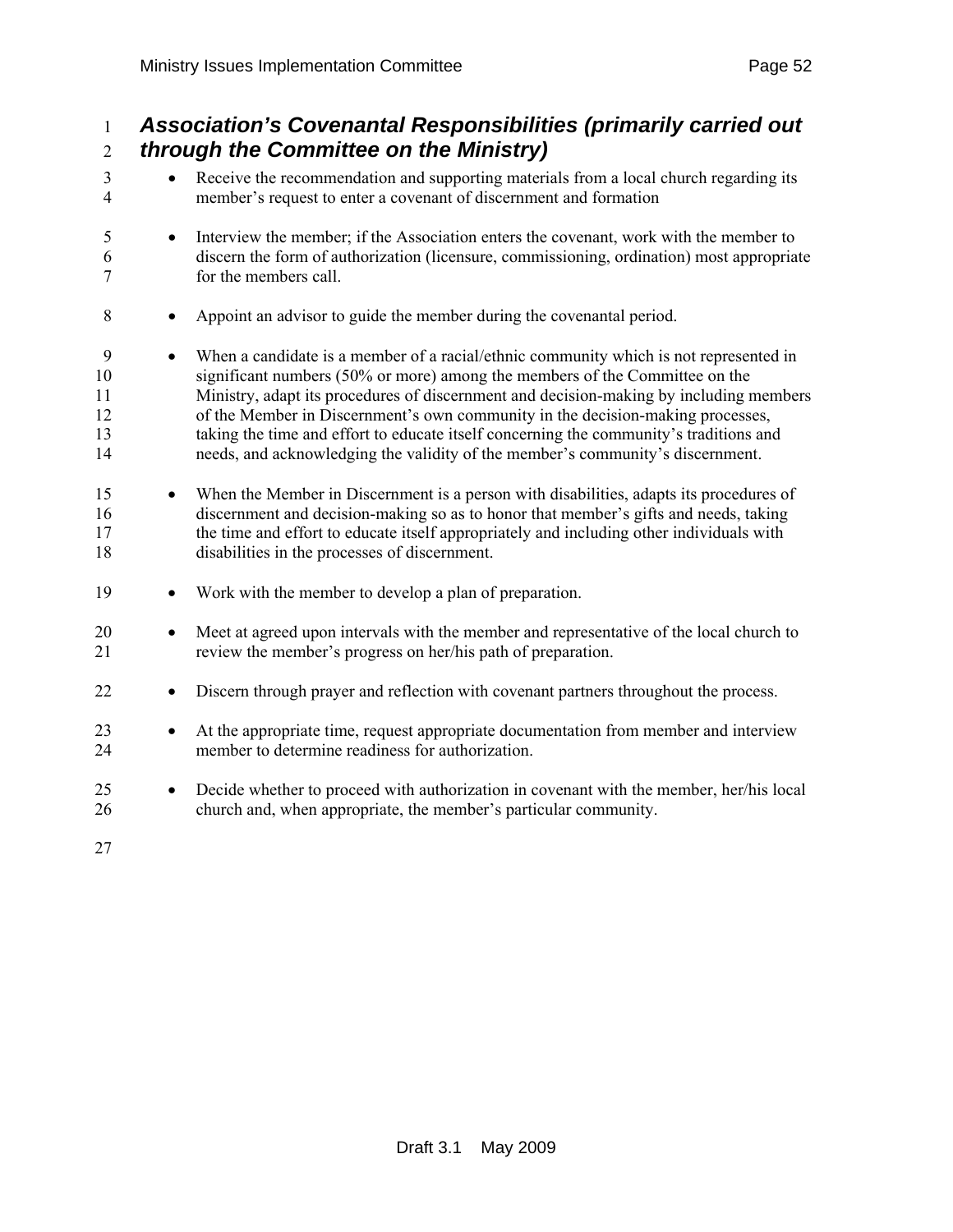## <span id="page-52-0"></span>1 *A Service Recognizing the beginning of a Covenant of Discernment and Formation[1](#page-52-0)1* <sup>2</sup>

- 3 4 \_\_\_\_\_\_\_\_\_\_\_\_\_ United of Christ, after carefully considering the call to explore authorized 5 ministry of <u>equests</u> respectfully requests that the **Equation** Association 6 receive \_\_\_\_\_\_\_\_\_\_\_\_\_\_\_\_\_\_ as a Member in Discernment of this Association, according to the 7 faith and order of the United Church of Christ
- 8 Association Representative
- 9 The recognition of the establishment of a Covenant of Discernment and Formation is the way an
- 10 Association affirms the process of a member responding to God's call to explore authorized
- 11 ministry and to explore it in covenant community with her/his local church and the Association. 12 The Association celebrates this covenant with (member) and
- 13 \_\_\_\_\_\_\_ (church).
- 14 (To the member) Your intention to prepare yourself for authorized ministry will require diligent
- 15 and prayerful work. This Association, through its committee on the ministry, joins with your
- 16 local church in promising to assist you in your pilgrimage of education and formation. With you,
- 17 we seek the guidance of the Holy Spirit as the future opens before all of us in this covenant. We
- 18 invite you to call upon the Association wherever we may be helpful to you in your preparation
- 19 and formation.
- 20 Vows

l

- 21 *Association Representative addressing the Member in Discernment*
- 22 As you enter into this covenant with (church) and this Association, do you promise
- 23 to seek the guidance of the congregation and Association, to receive support of both, and to
- 24 communicate regularly with each?
- 25 I do with the help of God.
- 26 *Association Representative addressing the local church representative*
- 27 As a representative of \_\_\_\_\_\_\_\_\_\_\_ (church) entering into this covenant of discernment and
- 28 formation with one of your members and with this Association, do you promise on behalf of your
- 29 congregation to encourage your member in her/his preparation for authorized ministry,
- 30 undergirding her/him with prayer, support and nurture?
- 31 We do with the help of God.
- 32 *Association Representative addressing a representative of the Committee on the Ministry*

<sup>&</sup>lt;sup>11</sup>Adapted from *Book of Worship* service recognizing In Care relationship. The Ministry Issues Implementation Committee anticipates that, as the project moves forward, new liturgies will be created and offered to the Church.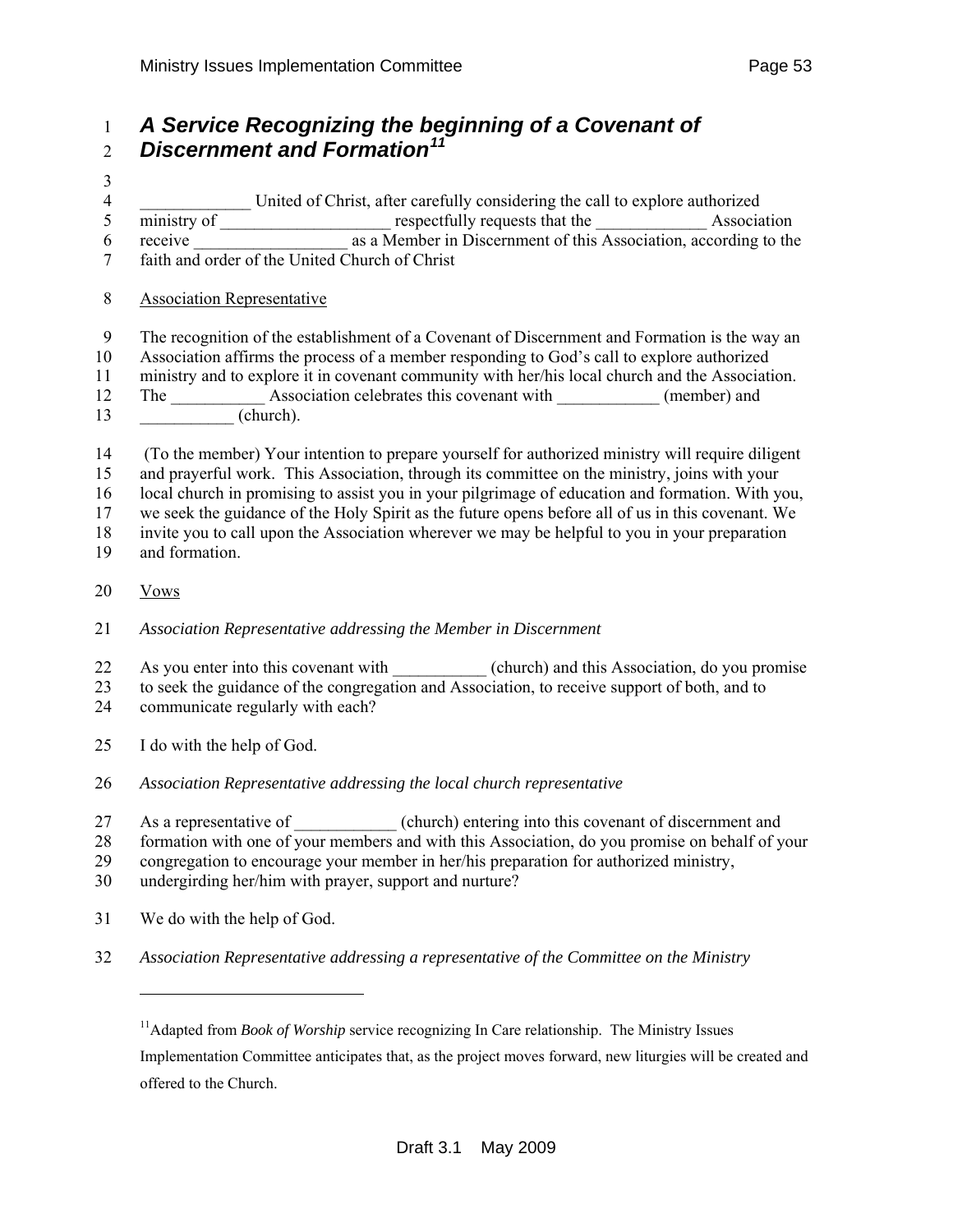- 1 As a representative of this Association's Committee on the Ministry, do you promise to faithfully
- 2 engage in this covenant with (member) and (church)? Will you be
- 3 generous with your counsel, supportive of the member's preparation, honest in your feedback,
- 4 and diligent in your assessing the readiness of this Member in Discernment for authorized
- 5 ministry?
- 6 We will with the help of God.
- 7 *Association Representative addressing the Member in Discernment's advisor*
- 8 As advisor of this Member in Discernment, do you join this covenant, pledging to support, guide,
- 9 and walk alongside this member as s/he continues the pilgrimage of education and formation,
- 10 maintaining regular contact both with her/him and the Association's Committee on the Ministry?
- 11 I do with the help of God.
- 12 *Association Representative addressing the members of the Association*
- 13 Do you the ministers and delegates of this Association confirm the covenant made this day
- 14 among this Association, (church) and (Member in Discernment)? Do
- 15 you offer encouragement for this Member in Discernment, and will you pledge to sustain her/him
- 16 in the continued preparation for authorized ministry in the church of Jesus Christ, to pray for
- 17 her/him and to recognize this special covenant into which s/he enters with her/his congregation
- 18 and this Association?
- 19 We do and we will with praise the thanksgiving to God.
- 20 Prayer
- 21 Enter, O God, into this covenant made today. Pour out your Holy Spirit on this Association,
- 22 congregation and (member), that the promises we have made today will bear the
- 23 fruit of ministry in your name, ministry of the whole people of God and ministry of those au-
- 24 thorized for specific callings. Equip (member) to be diligent in her/his discernment
- 25 and preparation and (church) and this Association to be faithful in offering
- 26 encouragement and guidance. May our mutual ministry manifest mighty and gentle works of
- 27 justice, compassion and peace, service in the service of others, and a witness to your realm that
- 28 has no end. Blessing and honor, glory and power, be unto you, Amen.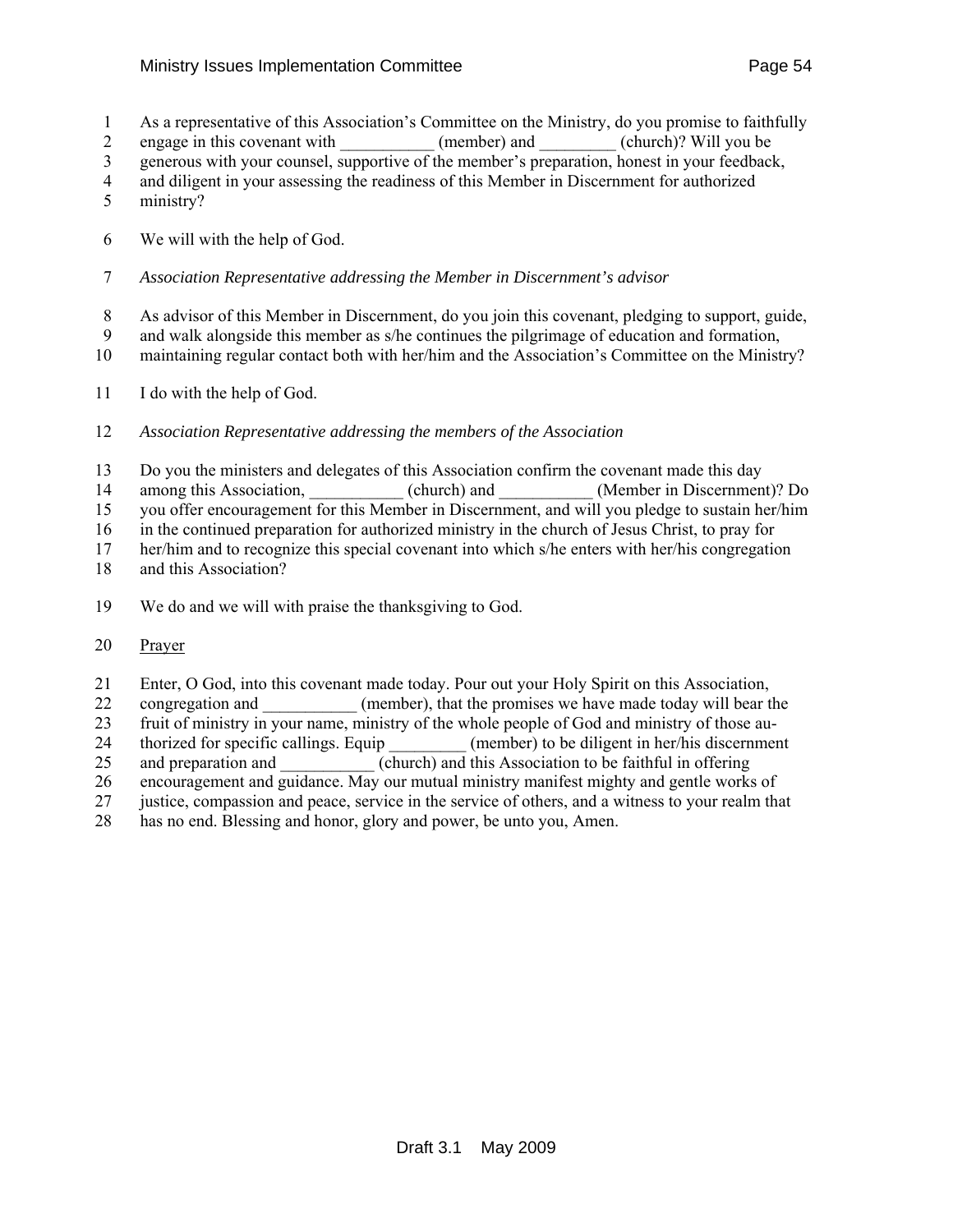|         |                                                                     | A COVENANT OF DISCERNMENT AND FORMATION                                             |
|---------|---------------------------------------------------------------------|-------------------------------------------------------------------------------------|
|         |                                                                     |                                                                                     |
|         | <b>LOCAL CHURCH</b>                                                 |                                                                                     |
|         |                                                                     |                                                                                     |
| support |                                                                     | (Church)                                                                            |
|         |                                                                     |                                                                                     |
|         |                                                                     |                                                                                     |
|         |                                                                     | period of discernment and formation as s/he explores a call to authorized ministry. |
|         |                                                                     | We covenant with him/her and the __________________ Association of the United       |
|         | Church of Christ as a sign of our mutual ministry in Christ's name. |                                                                                     |
|         | Moderator                                                           | Date                                                                                |
|         |                                                                     |                                                                                     |
|         |                                                                     |                                                                                     |
|         |                                                                     |                                                                                     |
|         | <b>ASSOCIATION</b>                                                  |                                                                                     |
|         |                                                                     | We the members of ______________________ Association of the United Church of        |
|         | Christ, covenant with the people of                                 |                                                                                     |
|         |                                                                     |                                                                                     |
|         | (Church)                                                            |                                                                                     |
|         |                                                                     |                                                                                     |
|         |                                                                     |                                                                                     |
|         | to explore a call to authorized ministry in the United of           |                                                                                     |
|         |                                                                     |                                                                                     |
|         |                                                                     | Christ. We will develop an educational plan with _____________<br>(member) and      |
|         |                                                                     | accompany her/him as s/he engages in a path of preparation and formation. We        |
|         |                                                                     | will provide counsel and support and will meet with the member at appropriate       |
|         |                                                                     | intervals to discern readiness for the authorized ministry sought. When the         |
|         | to the faith and order of the United Church of Christ.              | (member) is ready, we will authorize her/him for ministry according                 |
|         |                                                                     |                                                                                     |
|         | We covenant with him/her and the __                                 | (Church)                                                                            |
|         | as a sign of our mutual ministry in Christ's name.                  |                                                                                     |
|         |                                                                     |                                                                                     |
|         | <b>Association Moderator</b>                                        | Date                                                                                |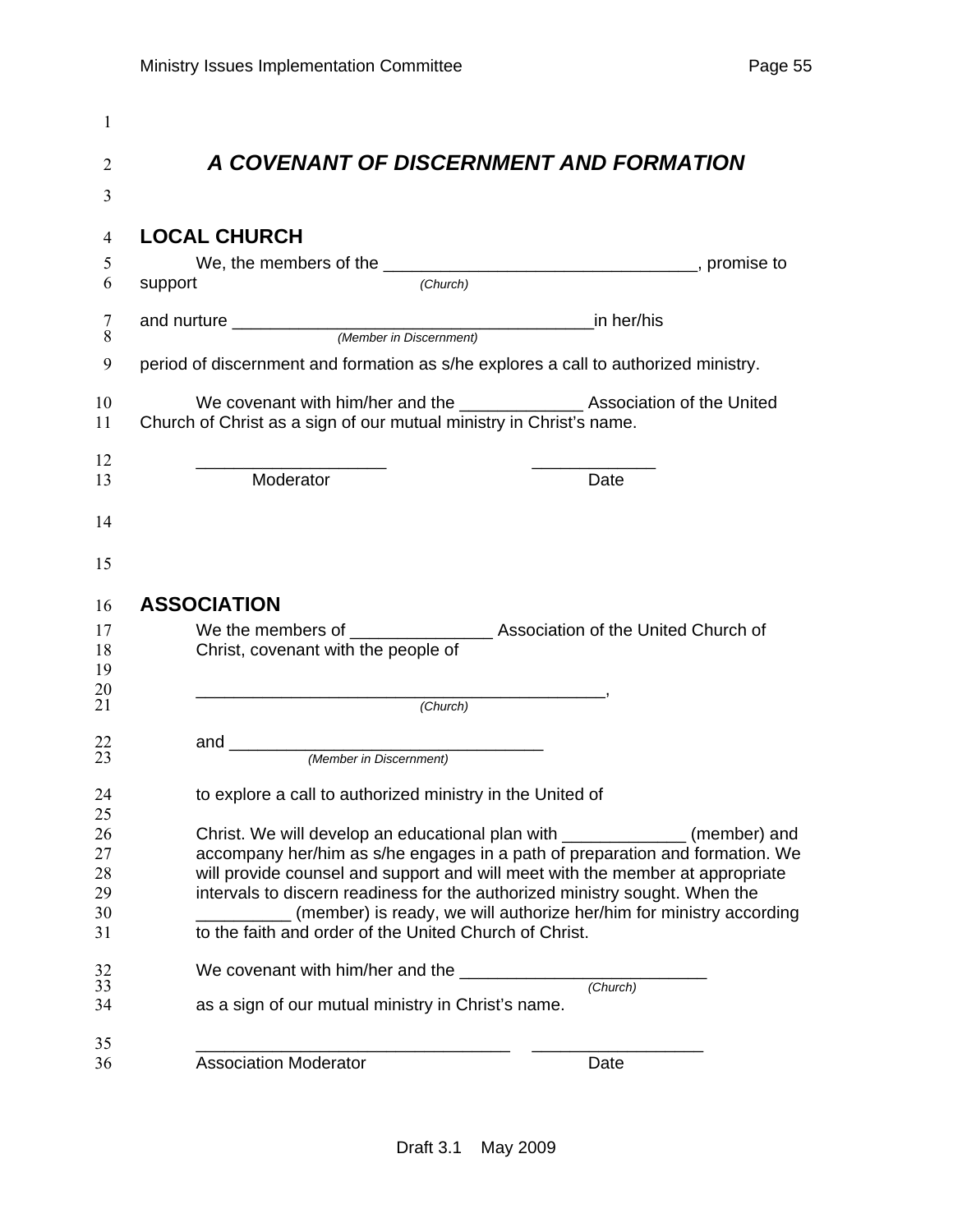## **MEMBER IN DISCERNMENT**

| $\overline{2}$ |                                                                                                |                       |
|----------------|------------------------------------------------------------------------------------------------|-----------------------|
| $\overline{3}$ | discern with my covenant partners my call to ministry, including exploration regarding         |                       |
| $\overline{4}$ | which form of authorized ministry may be the most appropriate response to my call. I will      |                       |
| 5              | engage in the educational plan and formative practices developed with the Association          |                       |
| 6              | that will prepare me for this calling. During this time I will continue to participate with my |                       |
| $\tau$         | Local Church, contributing to its life and witness as possible and appropriate. I will         |                       |
| 8              | maintain contact with the Association Committee on the Ministry and provide materials          |                       |
| 9              | as requested that reflect my progress.                                                         |                       |
|                |                                                                                                |                       |
| 10             |                                                                                                |                       |
| 11             | I covenant with (Church) and the (Association)                                                 |                       |
| 12             | as a sign of our mutual ministry in Christ's name.                                             |                       |
|                |                                                                                                |                       |
| 13             |                                                                                                |                       |
| 14             | Member in Discernment                                                                          | Date                  |
|                |                                                                                                |                       |
| 15             |                                                                                                |                       |
|                |                                                                                                |                       |
| 16             |                                                                                                |                       |
|                |                                                                                                |                       |
|                |                                                                                                |                       |
| 17             | <u>REPORTS REQUIRED:</u>                                                                       |                       |
|                | <b>TO ASSOCIATION</b>                                                                          |                       |
| 18             |                                                                                                |                       |
| 19             | <u>1, ___________________________________</u>                                                  | <b>will meet with</b> |
| 20             | (Member in Discernment)                                                                        |                       |
| 21             | and submit reports as necessary and agreed upon to the ____________                            |                       |
| 22             | Association Committee on the Ministry.                                                         |                       |
|                |                                                                                                |                       |
| 23             |                                                                                                |                       |
|                |                                                                                                |                       |
| 24             | <b>TO LOCAL CHURCH</b>                                                                         |                       |
|                |                                                                                                |                       |
| 25<br>26       |                                                                                                |                       |
| 27             | submit reports as necessary and agreed upon to the Ministry Discernment                        |                       |
|                |                                                                                                |                       |
| 28             | Committee of my local church.                                                                  |                       |
|                |                                                                                                |                       |
| 29             |                                                                                                |                       |
| 30             | Member in Discernment                                                                          | Date                  |
|                |                                                                                                |                       |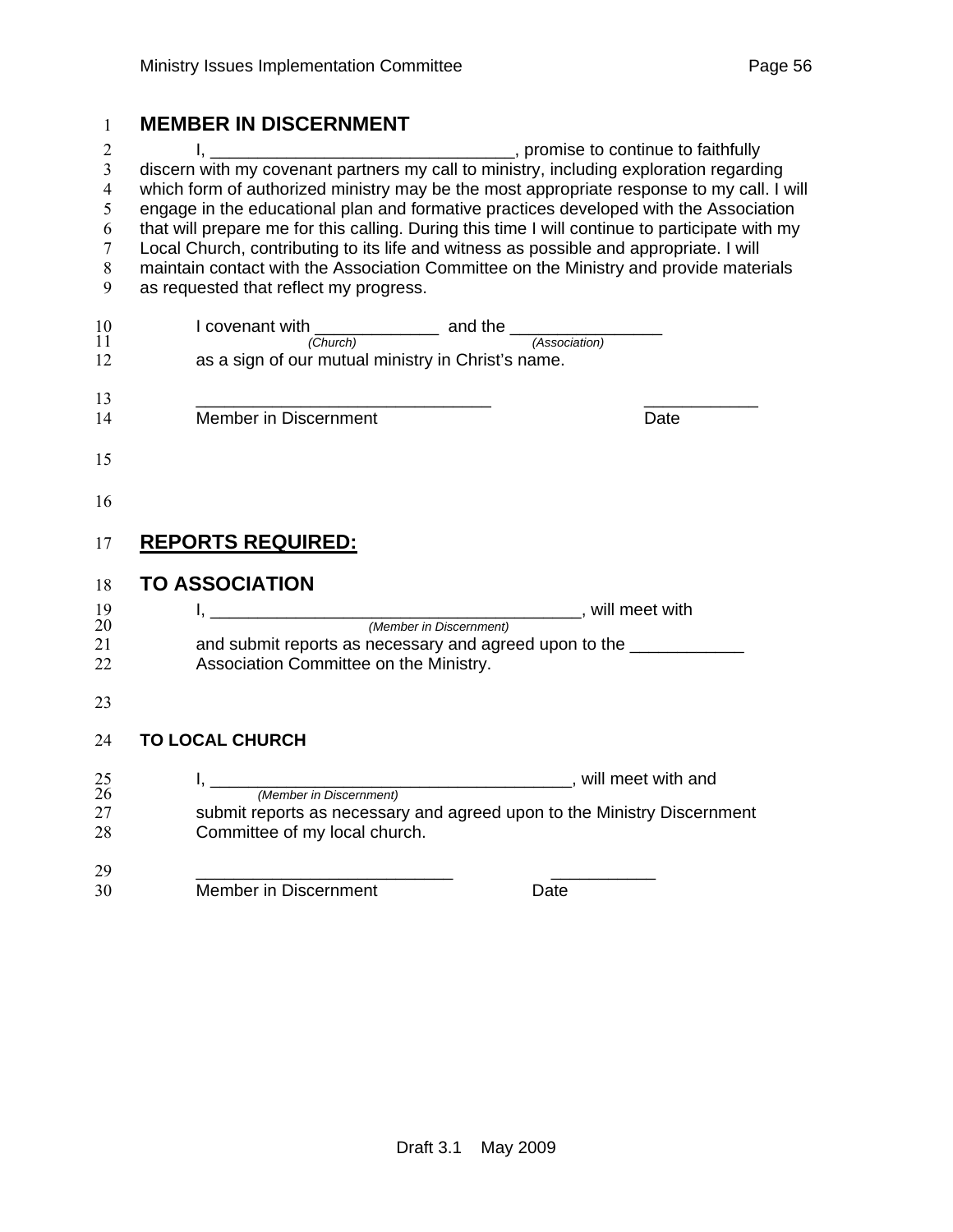<sup>1</sup>**ASSESSMENT OF PERSONS SEEKING**  2 **AUTHORIZATION** 3 <sup>4</sup>**INTRODUCTION**  5 Through the pronouncement of the twenty-fifth General Synod on Ministry Issues the Spirit calls 6 us to shift focus **from** a particular educational path by which persons move toward ordination **to** 7 the persons preparing for authorization themselves. Thus Committees on Ministry are asked to 8 look at persons who covenant with them in a process of discernment through the lens of the 9 Marks of Faithful and Effective Authorized Ministers, asking the question, "Does this person 10 display the characteristics of someone who is ready for authorization?" This focuses concern on 11 whether persons coming for authorization have reached a state of readiness for the particular form 12 of authorization through which they will serve the United Church of Christ as it goes about God's 13 mission in the world regardless of the process of preparation which they followed. 14 This change in focus offers Committees on Ministry more than a mechanism for providing 15 equitable assessment of persons with diverse backgrounds of preparation for authorization. It 16 actually opens the door for Committees on Ministry to carry out more effectively their ministry of 17 discernment on behalf of the whole church. The resources that follow are intended to offer

18 committees practical approaches to this vital ministry of assessing persons' readiness for

19 authorized ministry in and on behalf of the whole church.

## 20 *BASIC PRINCIPLES*

21 Before discussing the specific processes of assessing readiness it might be useful to reflect on the 22 overall approach that will best serve Committees on Ministry in their role on behalf of the whole 23 church. Here are some basic principles to keep in mind.

- 24 1. **Assess the readiness of Members in Discernment at every step along your journey**  25 **with them rather than saving it for some big "event" at the end.** This will allow you 26 to engage the assessment task in manageable portions, and will promote persons' 27 development more effectively because you and they will be in conversation about their 28 gifts and growing edges all along the way.
- 29 2. **Assess a member only in relation to those Marks where it is timely to do so.** For 30 example, assessment of some Marks under spiritual and personal formation might happen 31 effectively at almost any point in your journey with a Member in Discernment. On the 32 other hand, it makes no sense to assess a person in relation to Marks having to do with 33 knowledge and skill in Biblical studies until they have done the necessary study to gain 34 that knowledge and skill.
- 35 3. **Assess how a member manifests the Marks of Faithful and Effective Authorized**  36 **Ministers in relation to actual ministry.** The Marks have been written with a focus on 37 what is actually important to ministry. You are encouraged to look for their manifestation 38 in ways that have to do with actual ministry. For example, assess a person's abilities in 39 Biblical studies by asking to hear a sermon or see them teach a Bible study class. If you 40 take this approach, you will be assessing their readiness based on what the future 41 recipients of their ministry will experience. Committees will also find that every member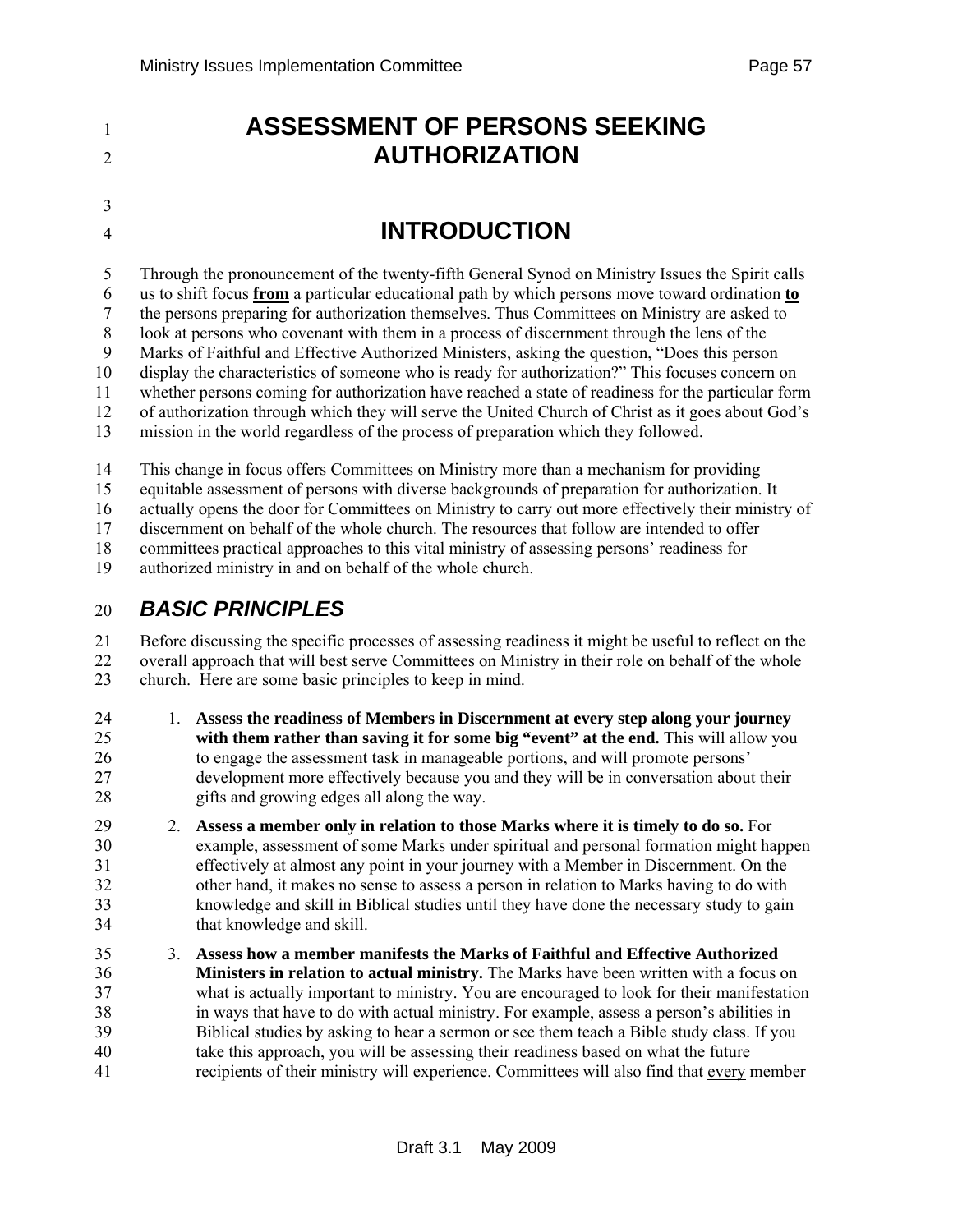<span id="page-57-0"></span>1 of the committee can contribute to effective evaluation because it will be based on the 2 experience of good ministry, not simply technical expertise. 3 4. **Gather knowledge and judgment from other persons and communities who have**  4 **knowledge of the Member in Discernment.** You are not alone in this ministry, so you 5 need not rely only on your own knowledge and experience. However, when seeking the 6 knowledge and judgment of others, you will always want to share the Marks of faithful 7 and effective authorized ministers with them. By doing so you will equip them to share 8 with you the information that you need because they will know the questions you are 9 asking. Remember also the importance of drawing members of a member's cultural 10 community into your process of discernment, and of learning yourself about the situation, 11 needs and perspectives of distinct cultural communities in order to undergird wise  $j$  iudgments about particular members' manifestation of the Marks.<sup>[12](#page-57-0)</sup> 13 5. **Apply the Marks dynamically.** No single individual will exhibit all of these Marks 14 equally well. No single minister who is currently ordained exhibits all of these Marks 15 equally well. Instead, you should expect individuals to show different profiles of strength 16 and weakness in relation to the Marks, and should use the Marks in ways that promote 17 realistic assessment and encourage continuing development. 18 6. **It will be most useful to think of the Marks of Faithful and Effective Authorized**  19 **Ministers as characteristics that a Member in Discernment might be expected to**  20 **display with varying degrees of consistency or depth**, rather than as things that a 21 person displays either entirely or not at all. So for each Mark or set of Marks a committee 22 will find it more helpful to ask "How consistently does this person display this 23 characteristic?" rather than "Does this person display this characteristic – yes or no?" 24 7. **Make your aim the promotion of growth.** Your goal should be to have the Member in 25 Discernment ready for authorization, but do not authorize the person until they are truly 26 ready. This means applying the Marks developmentally, as a set of standards by which to 27 measure where growth is needed. 28 8. **Let the decision when someone is ready for authorization emerge out of a process of**  29 **mutual discernment of degrees of readiness and need for growth that is fed by these**  30 **assessments.** This process will serve the church equally by promoting greatest growth l

 $12$  Remembering in particular these points from the Proposals for Action in the pronouncement: **In addition, Conferences and Associations are called upon to:**  c. Adapt their procedures of discernment and decision-making by including

members of the candidate's own community in the decision-making processes, taking the time and effort to educate themselves concerning the community's traditions and needs, and acknowledging the validity of the community's discernment when a candidate is a member of a racial/ethnic community which is not represented in significant numbers (50% or more) among the members of the Committee on the Ministry;

d. Adapt their procedures of discernment and decision-making when a candidate is disabled so as to honor that person's gifts and needs, taking the time and effort to educate themselves appropriately and including other individuals with disabilities in the processes;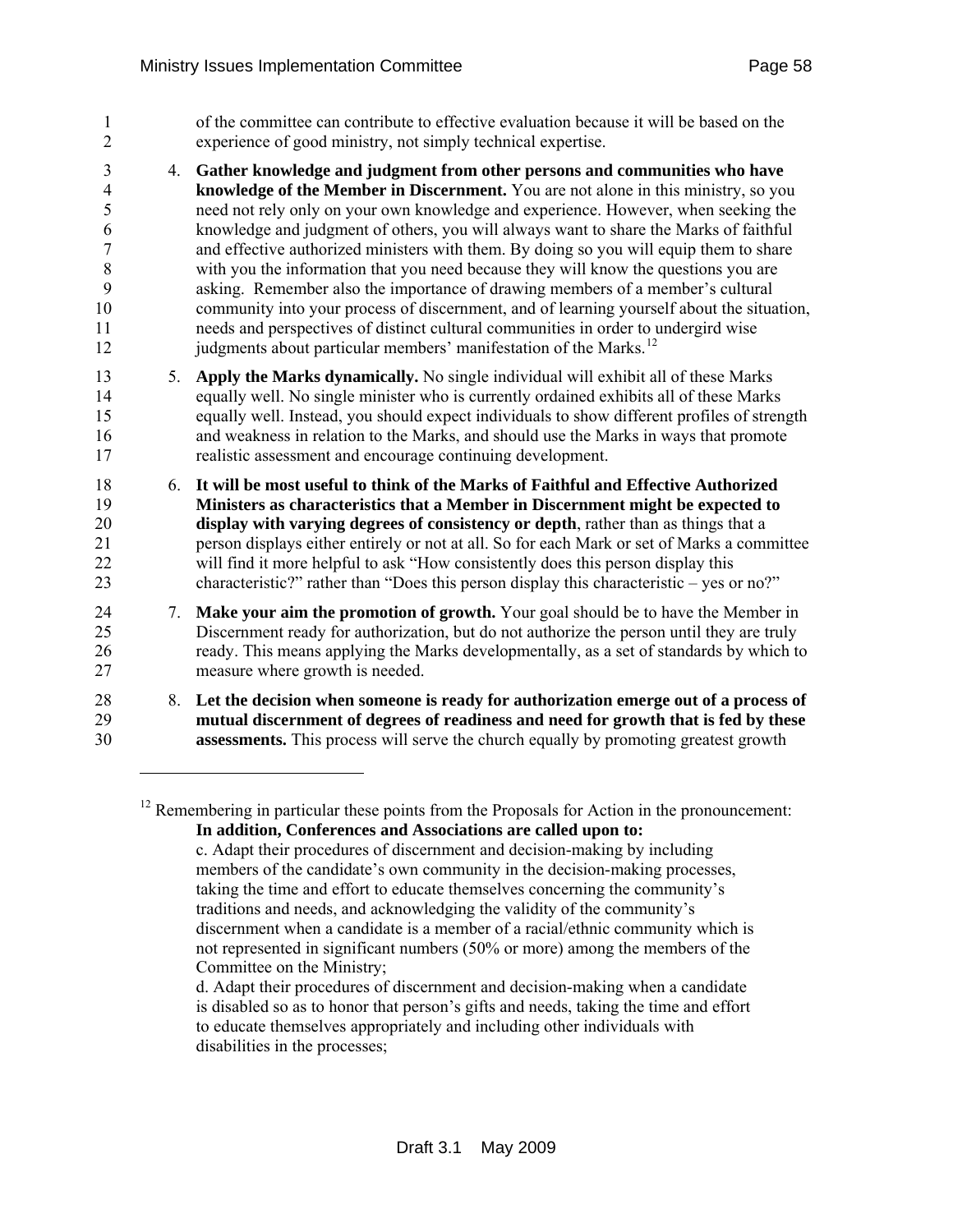1 among those whom God calls to lead it, and greatest clarity about when they are truly 2 ready to take up that ministry. Note that the decision is always a judgment by the 3 Association and its committee based on their collective experience and wisdom. The 4 Marks help frame that judgment more clearly and carefully. They do not remove the 5 need for it.

## 6 *OVERVIEW OF ASSESSMENT IN THE PERIOD OF*  7 *DISCERNMENT AND FORMATION*

8 Assessment is an important dimension of a Committee on Ministry's work with Members in 9 Discernment throughout your process within them. It proceeds in three distinct phases, however, 10 each with its own purpose and dynamics. Initial assessment takes place at the beginning of your 11 relationship with a Member in Discernment, and helps set the agenda for your work together 12 throughout the relationship. On-going assessment takes place annually as long as the member 13 remains in a discernment relationship with your committee. These two phases are the same for 14 all three forms of authorized ministry and should contribute to the discernment of the member's 15 particular call, as well as to your judgment about the member's readiness for ministry. The third 16 phase, assessment for authorization, is differentiated by the type of initial authorization that may 17 be conferred. It grounds the decision about that authorization, and lays a foundation for 18 continuing assessment in a covenant relationship of accountability post-authorization. The 19 following three sections guide you concretely through the steps in each of the three phases.

#### 20 **Initial Assessment**

21 Initial assessment is an extensive process of evaluation in relation to the Marks of Faithful and

22 Effective Authorized Ministers that serves the purpose of identifying the gifts and developmental

23 needs the Member in Discernment brings into the process of mutual exploration of call and

24 appropriate forms of authorization. Initial assessment will be focused in terms of the

25 Committee's and the Member in Discernment's initial sense about the form of authorization to

26 which the member may be called (ordained, licensed, commissioned), applying the Marks of

27 Faithful and Effective Authorized Ministers through the lens of the constitutional definition of the

28 relevant form of authorization.

29 Insofar as the member's gifts are reflective of God's call to her or him, initial assessment

30 provides important information in the process of mutual discernment of God's call to the

31 member. It also provides a clear definition of the needs for growth that should be addressed

32 before the member would be ready for authorization. When combined with your assessment of

33 the various educational options available for the Member in Discernment, this definition of needs

34 informs the educational and formational plan that you and the member will develop to guide the

35 member's preparation.

#### 36 **On-going Assessment**

37 On-going assessment is a manageable process of annual review that allows the Committee to 38 monitor the member's development in relation to the Marks of Faithful and Effective Authorized 39 Ministers as s/he progresses through the educational and formational plan. These annual reviews 40 permit you to adjust the member's educational and formational plan as needed, and provide more 41 information for your on-going process of discernment of call and readiness to take up the call. 42 On-going assessment, by tracking the evolving picture of the Member in Discernment's gifts for

43 ministry, should contribute to your mutual discernment of the ministry to which the member is

44 called, whether that needs authorization by the Association, and the most appropriate form of

45 authorization for it.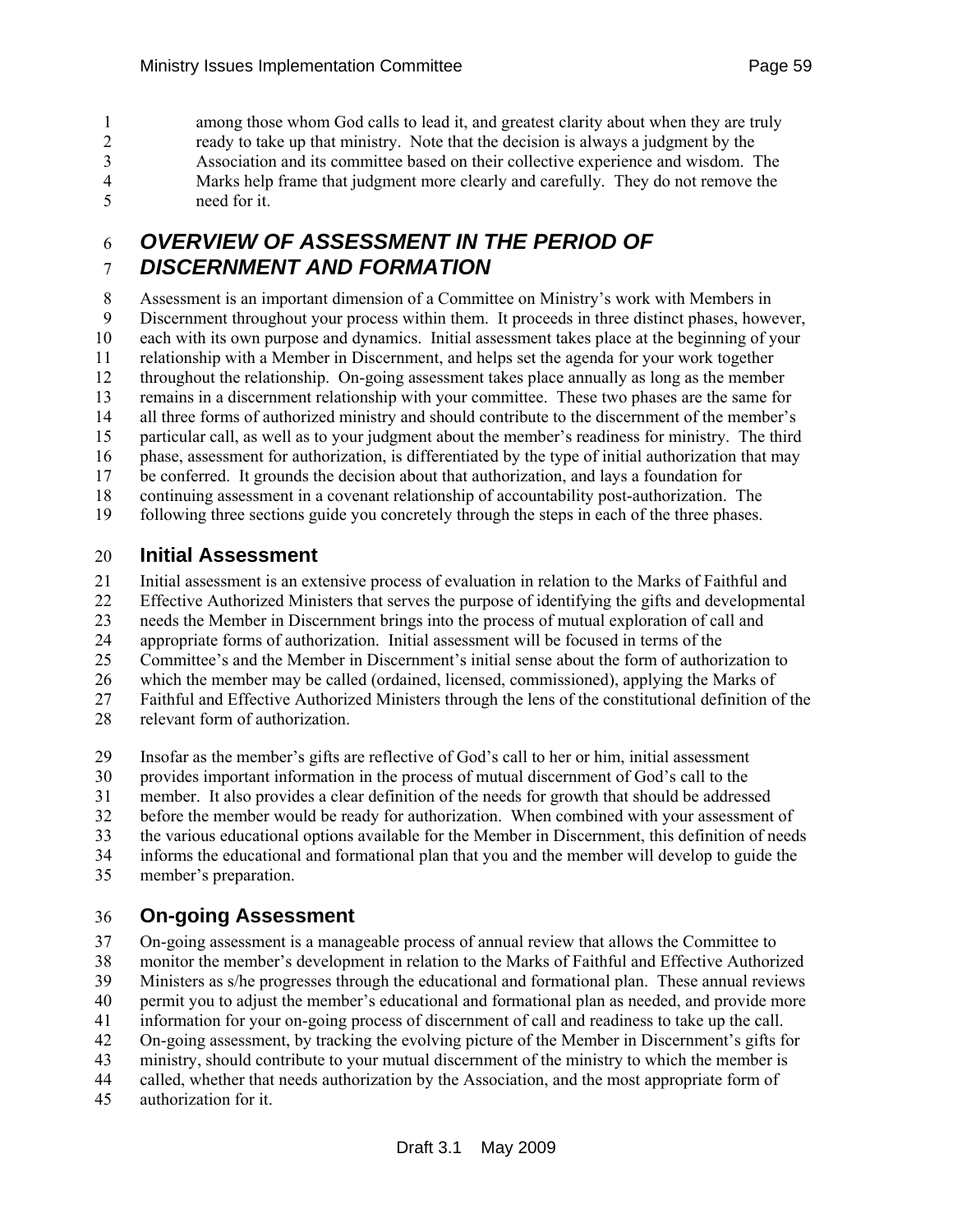#### 1 **Assessment for Authorization**

- 2 A summative assessment for authorization builds on and reviews your committee's history of
- 3 assessment of the Member in Discernment from initial assessment through every on-going
- 4 assessment. It assesses the member's performance in terms of the Marks of Faithful and
- 5 Effective Authorized Ministers from a more holistic and integrated perspective. Its purpose is to
- 6 ground your final decision whether to proceed with authorization, and if you proceed to
- 7 authorization, to set an initial agenda for the member's continuing growth and development.
- 8 This stage of assessment is differentiated according to the form of authorization sought. The
- 9 processes of assessment for authorization for licensure, ordination and commissioning have much
- 10 in common. However, differentiation at this stage is appropriate because of the differences
- 11 between the three forms, and the different application of the Marks of Faithful and Effective
- 12 Authorized Ministers needed for each. By this stage in your journey with a Member in
- 13 Discernment you and s/he should have substantial clarity about the form of authorization that is
- 14 appropriate to the member's call, so an assessment focused in terms of that particular form makes
- 15 good sense.

16

- 17 The following diagram illustrates these three phases of assessment, as well as the fourth phase
- 18 that follows initial authorization.

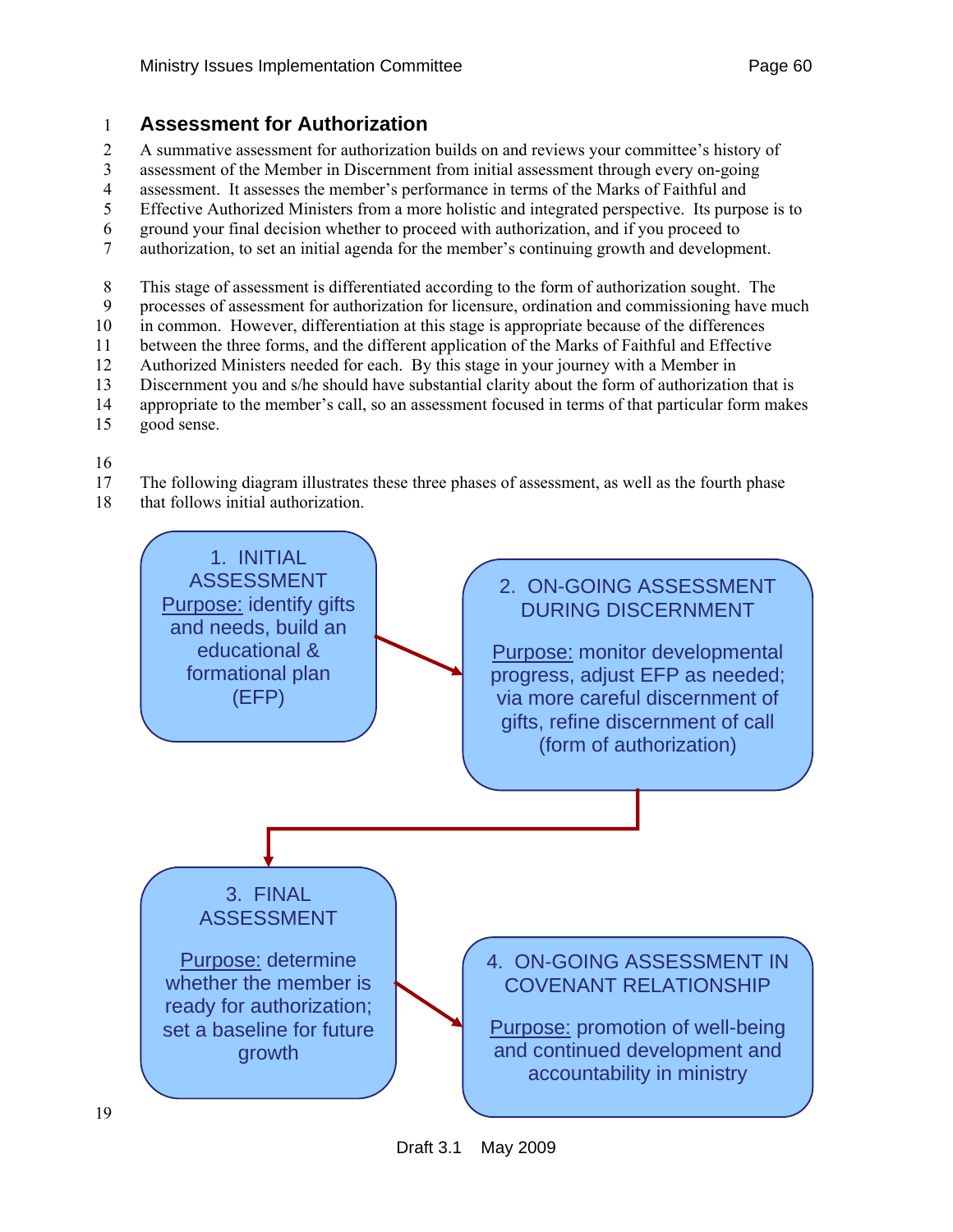# <span id="page-60-0"></span>**INITIAL ASSESSMENT:** <sup>2</sup>**ASSESSING A MEMBER IN DISCERNMENT'S GIFTS,**  <sup>3</sup>**NEEDS AND CIRCUMSTANCES AND SHAPING AN**  <sup>4</sup>**EDUCATIONAL AND FORMATIONAL PLAN**

### 5 *INTRODUCTION*

l

6 Each Member in Discernment who comes before your Committee on the Ministry is a unique 7 individual with particular gifts, needs, life history and current circumstances. To best prepare 8 them for the ministry in and on behalf of the United Church of Christ to which God calls them, 9 your committee will want to define an educational and formational plan tailored to the needs of 10 the church as well as to the particular gifts, needs and circumstances of each Member in 11 Discernment. This is true even for members whose preparation for authorized ministry will take 12 place mostly within a single type of educational program (i.e., a seminary program, a regional 13 educational program, or a program centered on mentored practice). For example, a member who 14 is new to the United Church of Christ may prosper in a seminary program, but need more 15 extensive mentoring than is available at most seminaries.

16 Initial assessment serves the goal of identifying those areas where the Member in Discernment 17 already has the knowledge, skills, practices and personal dispositions needed for authorized 18 ministry, and those areas where they need to engage in formal work of preparation. When 19 combined with your assessment of educational programs available to the member, it will allow<br>20 you to develop an individual and formational plan for the Member in Discernment. This plan you to develop an individual and formational plan for the Member in Discernment. This plan 21 guides the member's work of preparation, and structures your committee's evaluation of the 22 member's emerging readiness for authorization in a manageable rolling process as s/he completes 23 each step in the plan. This allows for mid-course refinements in the plan and grounds your final 24 assessment for authorization in a history of careful discernment of the member's readiness to 25 assume authorized ministry. $^{13}$  $^{13}$  $^{13}$ 

- 26 Initial assessment has two dimensions, broadly speaking.
- 27 1. One dimension relates to the Marks of Faithful and Effective Authorized Ministers, 28 applied through the lens of the constitutional definitions of the forms of authorized 29 ministry. The result of this assessment should show your Committee and the Member in 30 Discernment where s/he is already well-prepared for authorized ministry, and where s/he 31 needs further education and formation to be a faithful and effective minister.
- 32 2. The other dimension looks at the Member in Discernment's life circumstances. This 33 assessment will help you and the member settle on the best educational and formational 34 options for nurturing the member toward readiness for authorized ministry.
- 35 This section will describe how to do this, identify some further resources, and conclude with three 36 stories of initial assessment. The following diagram illustrates this total process.

 $<sup>13</sup>$  Note that the processes of initial assessment and developing an individual educational and formational</sup> plan should become part of the stage in the current "in care" process called "Initial Processing by the Association Committee on the Ministry" (*MOM*, section 2, p. 5) although integrating this work will occasion a significant revision of that stage.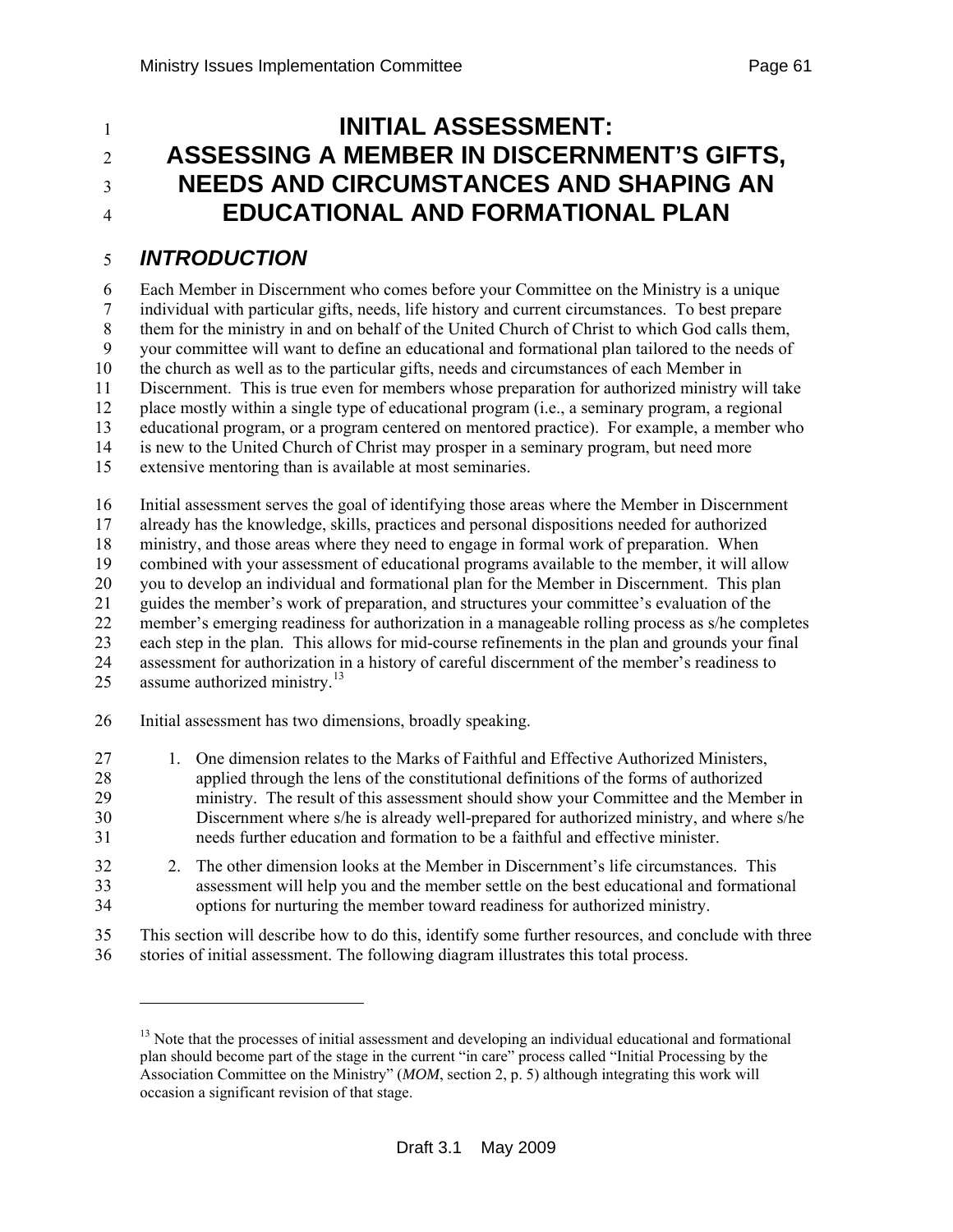



2

3

# 4 *ASSESSMENT OF GIFTS AND NEEDS and HOW THAT LEADS*  5 *TO A PLAN*

6 The initial assessment of a Member in Discernment's gifts and needs that should inform the 7 educational and formational plan your Committee develops with that member to prepare her/him 8 for authorized ministry begins with "The Marks of Faithful and Effective Authorized Ministers." 9 These Marks are organized in five broad categories. These are:

- 10 Spiritual Foundation for Ministry
- 11 UCC Identity for Ministry
- 12 Personal and Professional Formation for Ministry
- 13 Knowledge and Skills for Ministry: General Knowledge and Skills
- 14 Knowledge and Skills for Ministry: Knowledge and Skills Specific to Authorized 15 Ministry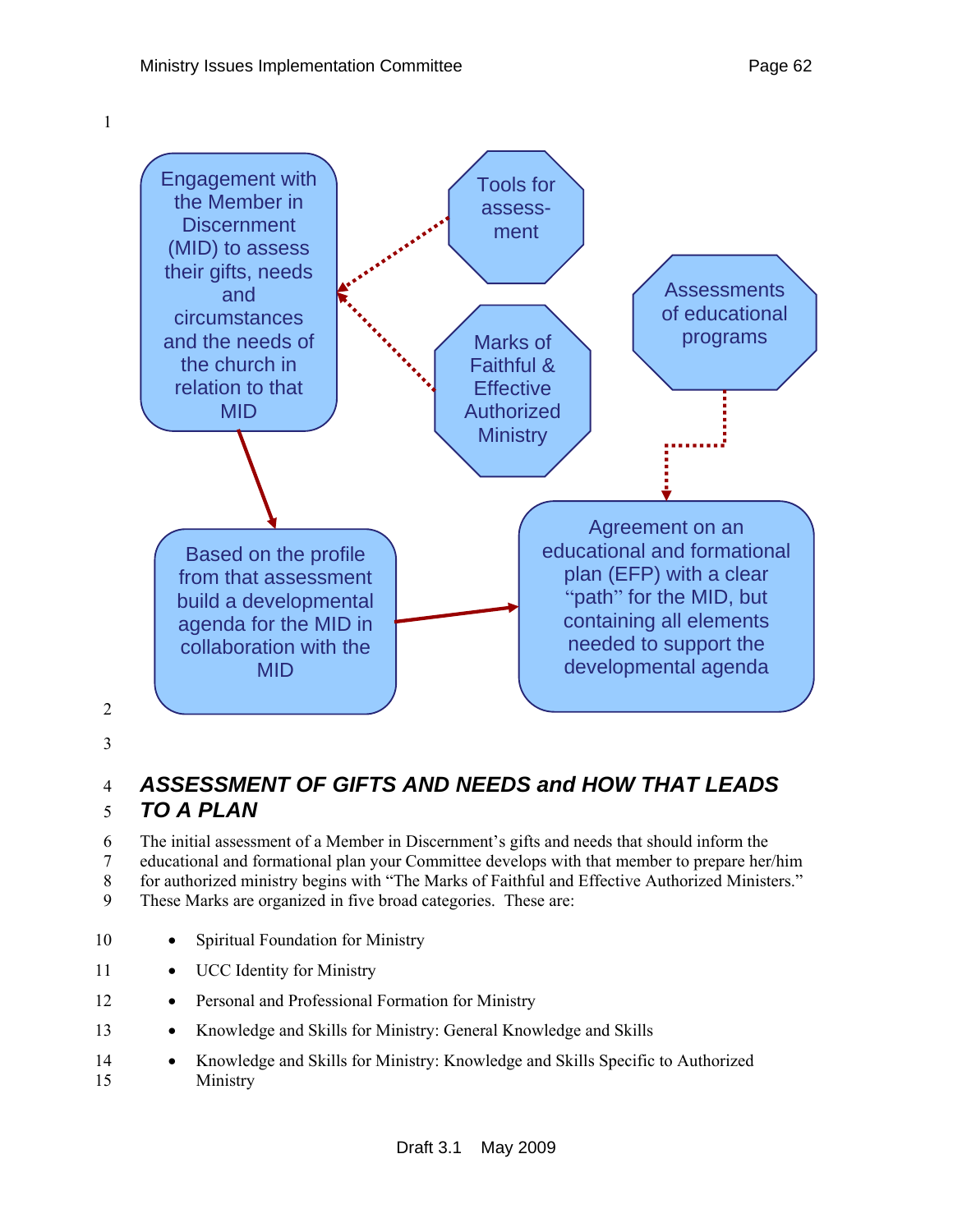1 In each of these areas a Member in Discernment eventually needs to have particular knowledge,

2 particular skills, and a particular character in order to be ready for authorization. However, the

3 approach you take to assessing knowledge, skill and character varies, depending on which section

4 of the Marks you are looking at. The guidance that follows describes some approaches for doing 5 an initial assessment in each of these areas, drawing especially on the various tools for assessment

6 described in Appendix D of these resources. This is followed by ways to turn that assessment

7 into a plan of specific educational and formational experiences to prepare your Member in

8 Discernment for authorization.

9 For ease of description the approaches to assessing each group of the Marks will be discussed

10 separately. However, just as there are relationships and connections among the various groups of

11 Marks, so the approaches to assessing them will overlap and connect. You may want to think of

12 this assessment, not as four separate steps, but as in integrated package. The latter approach will

13 probably save a certain amount of duplication.

14 The time of initial assessment is the occasion to set patterns of mutuality and history-building that

15 should characterize this shared process of discernment that you and the Member in Discernment

16 are beginning. In each section there will be forms of self-assessment that you will ask the

17 Member in Discernment to do, forms of assessment of the member that you will ask others to

18 engage in, and forms of assessment of the member that you will engage in as a committee. You 19 will want to compile all of these materials into a portfolio about the Member in Discernment and

20 share and discuss the contents of that portfolio with the member as you make decisions together

21 about plan for that member's educational and formational path toward authorization. (See

22 Appendix D for more on the "Use of Portfolios.")

23 As you go through the assessment process you will be invited to keep a written record using

24 charts such as those found in Appendix A. Keeping this kind of record of each assessment

25 session is important to charting the member's progress, and will make the work of final

26 assessment much easier.

27 This process of initial assessment should lead to a two-part picture of the Member in

28 Discernment's readiness for authorization. For a number of Marks you may discover that the

29 member already has attained a level that is sufficient for authorization. These are gifts that you 30 can celebrate from the outset. For other Marks it will be clear that the member needs further

31 work before they will be ready. These then become the focus of your work with the member to

32 see that s/he finds the educational and formational experiences needed to promote the growth that

33 will lead to readiness for authorization.

34 The diagram on the next page offers a more detailed picture of the flow of the process of initial

35 assessment, and its relation to the on-going assessment phases and assessment for authorization

36 phases.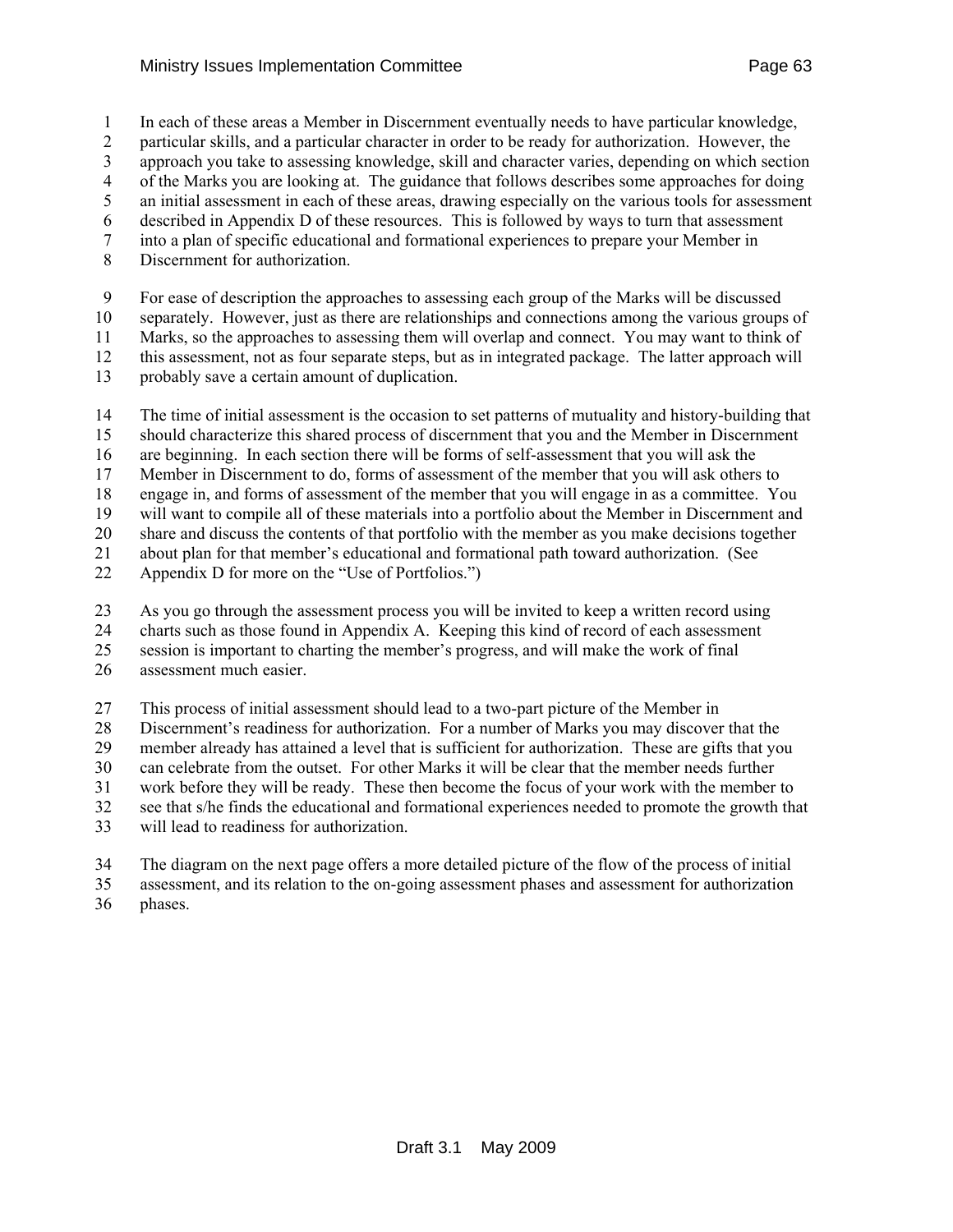



1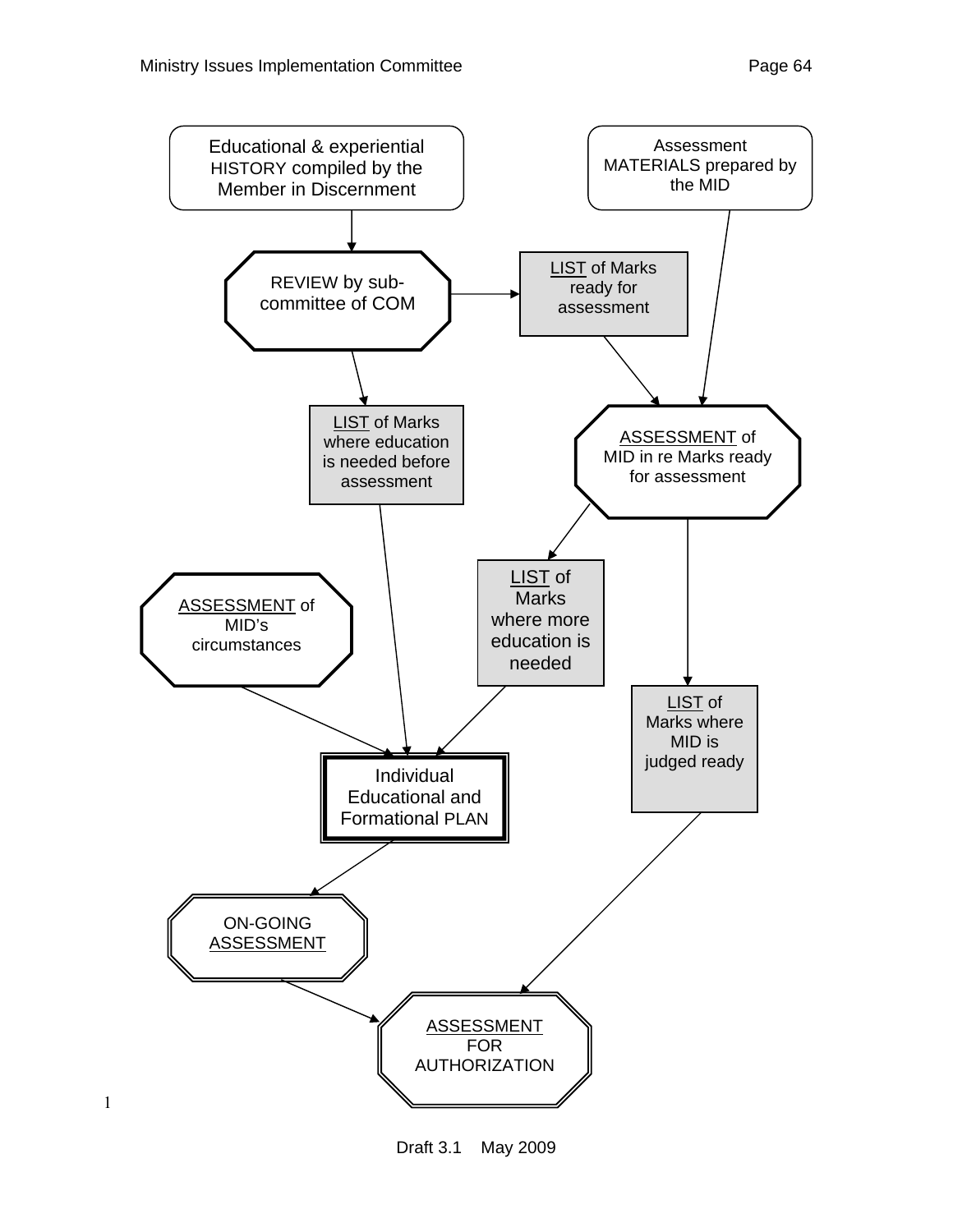#### 1 **Assessing Knowledge and Skills for Ministry**

2 We begin with the two sections on "Knowledge and Skills for Ministry." The knowledge, skills

3 and character described in these two sections are things that typically persons are able to acquire

4 through formal educational processes. Some may be acquired by self-study. Some may also be

5 acquired through practical experience. Indeed, some are best acquired in this way.

6 Throughout your Committee on the Ministry's work with a Member in Discernment your focus

7 ought to be on what this individual actually knows and can do and on what sort of person they

8 are. However, when you are doing an initial assessment of the Member in Discernment for the

9 purpose of defining an educational and formational plan, for many of these knowledge and skills

10 categories, it will be most efficient to begin by looking first at the member's educational and

11 experiential history. This lets you identify the areas where immediate assessment of the 12 member's actual knowledge and abilities makes sense, and those where that should wait until

- 13 after a program of study.
- 14 In compiling an educational and experiential history for a Member in Discernment here are the 15 basic things to look for:
- 16 What is the member's history of leadership in the church (or other contexts), noting 17 especially any prior service as an authorized minister.
- 18 Do they have a high school diploma?
- 19 Do they have any education beyond high school? What courses? What concentration of 20 subjects? What degrees?
- 21 What, if any, Conference-based educational programs has the Member in Discernment 22 completed or studied in (e.g., a lay academy)? What were the contents of those 23 programs?
- 24 What, if any, structured United Church of Christ training programs has the Member in 25 Discernment completed? What were the contents of those programs?
- 26 What formal, but perhaps non-academic educational or training programs has the 27 Member in Discernment completed through her or his work site or for professional or 28 technical certification? What were the contents of those programs?
- 29 Are there other educational or training programs which the Member has completed? 30 What are they? What sorts of knowledge, skills, or understandings did they nurture?
- 31 Ask the Member in Discernment to compile for you his or her educational and experiential 32 history, including these elements and documentation:
- 33 1. Identification of all the educational credentials and programs s/he has 34 received/completed/participated in;
- 35 2. For each academic degree or certificate received above the high school level, an official 36 transcript (sent to you from the educational institution), along with full course titles and – 37 so far as possible – course descriptions for each course that appears on the transcript(s);
- 38 3. For each non-academic program taken or credential received, appropriate documentation 39 of the member's participation, and some description of the content of the educational 40 experience;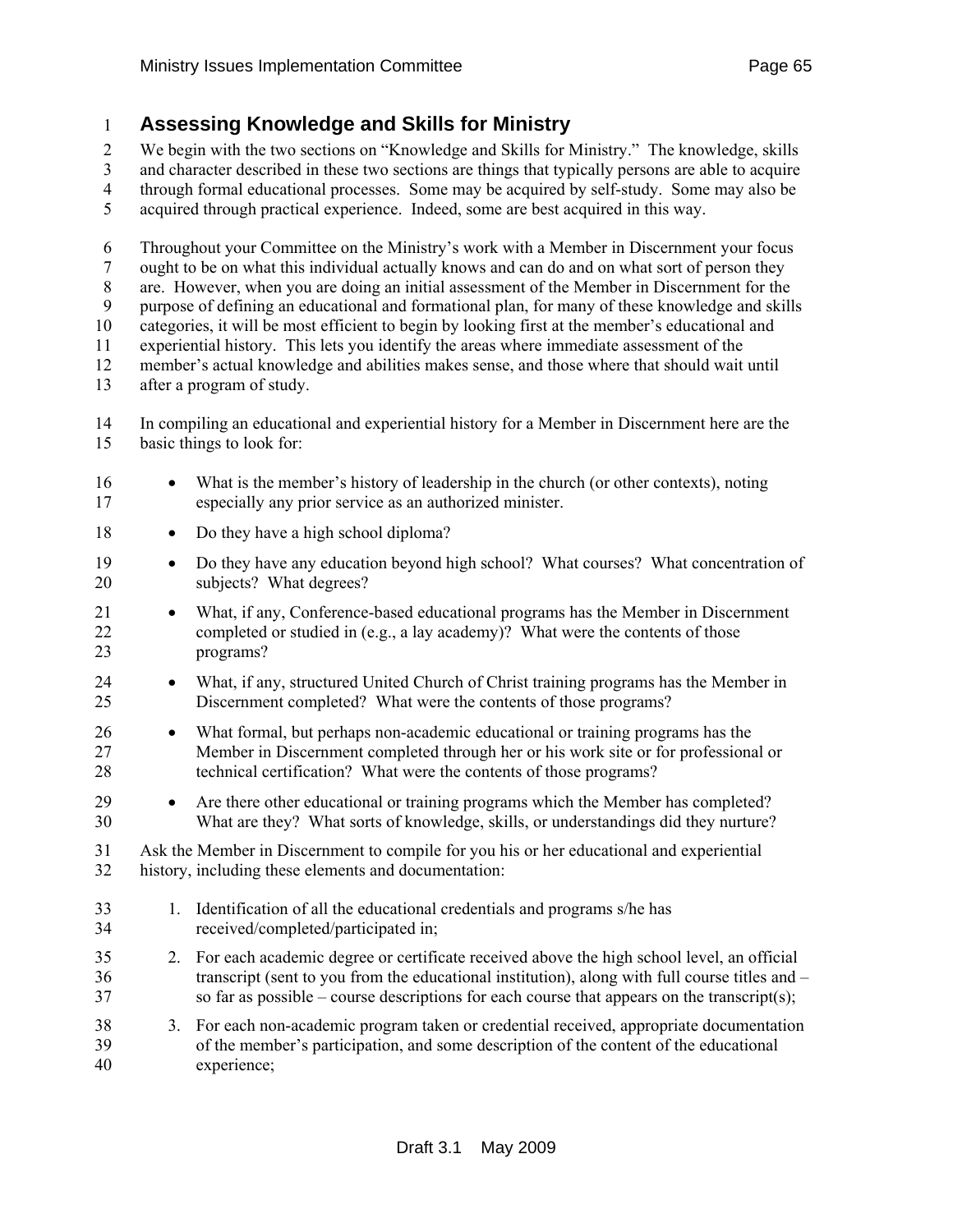1 4. A narrative description of experiences of leadership in the church or other contexts. This 2 narrative may be written or oral, but if oral, it should be recorded and the recording added 3 to the member's portfolio.

4 Note that for individuals whose formal study occurred years ago, it may not always be possible 5 for them to obtain every piece of information in this list. In that case, just work with can be 6 obtained. With the information contained in the Member in Discernment's educational and 7 experiential history, you will be able to identify two things:

- 
- 8 Those areas of knowledge, skill and character where the Member in Discernment seems 9 to have had sufficient educational experience to make it worth the effort to conduct a 10 direct personal assessment of the state of their knowledge, skill or character in relation to 11 the Marks of Faithful and Effective Authorized Ministers;
- 12 Those areas of knowledge, skill and character where the Member in Discernment has had 13 relatively little education or experience so that there is little point in assessing their 14 individual performance just now. Move to identifying educational work they need to do.

15 Here is a simple procedure you can use to correlate educational experiences with the Marks of 16 Faithful and Effective Ministers.

- 17 1. Make a table using the Marks listed in the categories called, "General Knowledge and 18 Skills," and "Knowledge and Skills Specific to Authorized Ministry." Leave space after 19 each Mark to write down the course(s), programs, and/or experiences from the member's 20 history that you think might have covered the knowledge or skill identified in this Mark. 21 (See Appendix B for a sample of such a chart.)
- 22 2. For each Mark go through the information from the member's educational and 23 experiential history looking for courses, programs, and experiences that seem to you – 24 based on the titles and/or descriptions – perhaps to have covered that Mark. Note also 25 what kind of course or program that was (e.g., a 3-credit graduate course, a lay academy 26 course, an afternoon workshop, a period of time in a leadership role) so you have some 27 general idea of the depth of knowledge and skill possibly acquired.
- 28 3. Once you have gone through every Mark in your list and identified the courses and 29 programs that are relevant to each, you are ready to make two lists. The first list includes 30 all those Marks where you think that the member's history has given them enough of a 31 foundation that you think it is worthwhile to assess their performance personally. The 32 second list includes all those Marks where you think that there is not enough of a 33 foundation in the member's previous history to make it worthwhile to assess them 34 personally until they have completed further study.
- 35 Here are several rules of thumb that may give you a few short cuts within this process:
- 36 A Member in Discernment who has only a high school diploma or who has a bachelor's 37 degree that contains very few or no courses in subjects such as literature, history, 38 philosophy, the arts, sociology, and the like, may very well need formal educational work 39 in the areas related to "General Knowledge and Skills." If the MID has substantial life 40 experience (e.g., they are over forty years of age), it will be worth it to conduct a personal 41 assessment for them in relation to some of the Marks in "General Knowledge and Skills" 42 (specifically items 1, 2, 3, 4, 5, and 11) since these can often be acquired as a matter of 43 life experience. These can be assessed as part of the process described below for 44 assessing "Knowledge and Skills for Ministry," or as part of the process for assessing 45 "Personal and Professional Formation for Ministry." Marks 6, 7, 8, 9 and 10 in this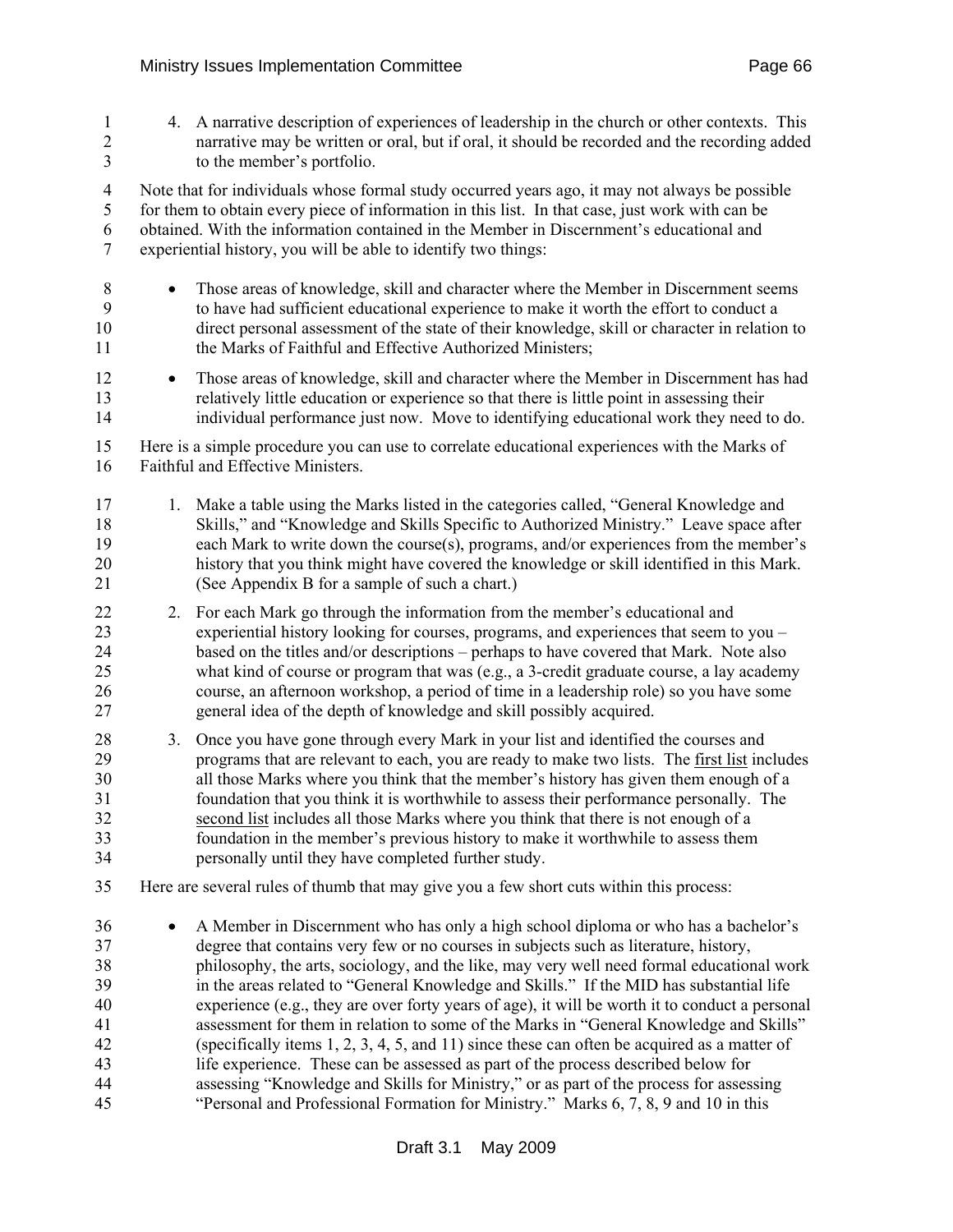- 1 section are more likely to require formal study in the social sciences, arts and humanities 2 to acquire.
- 3 A MID with a bachelor's degree with a reasonable number of courses in subjects such as 4 literature, history, philosophy, the arts, sociology, and the like is probably ready for 5 personal assessment in relation to "General Knowledge and Skills" right now. See below 6 for how to do this.
- 7 A MID with no formal graduate theological study or lay school of theology work, and 8 little leadership experience will most probably need formal educational work related to 9 all or nearly all of the areas related to "Knowledge and Skills Specific to Authorized 10 Ministry." You can proceed to the section below on how to consider the best form of 11 educational program given the life circumstances of the Member in Discernment and the 12 needs of the church.
- 13 A MID who has completed an appropriate college degree and has completed graduate 14 theological study, but not a Master of Divinity degree, will most probably need only 15 specific formal educational work in particular areas to acquire the remaining knowledge 16 and skills identified in areas related to "Knowledge and Skills Specific to Authorized 17 Ministry." For such a Member you will want to do personal assessment now for those 18 Marks where they have already done study. A Member who has previously served some 19 years as a licensed minister, and is now coming for ordination, depending on the nature<br>20 of his or her preparation and subsequent service, may be in a parallel situation. 20 of his or her preparation and subsequent service, may be in a parallel situation.

21 Your work so far should generate two lists. One is the list of the Marks where the Member in 22 Discernment has had educational or life experiences that give her or him enough preparation that 23 it is worthwhile at this beginning stage to personally assess his or her knowledge, skills, practices 24 and dispositions. This process will be described below. The other list contains those Marks 25 where the Member in Discernment has had no prior preparation so that educational work is 26 needed before further assessment. Hold this list for the time being. You will add to it based on 27 the rest of your initial assessment work.

28 Now turn to the list of Marks for which the Member in Discernment's previous educational

- 29 experiences have provided reasonable preparation. To determine the member's level of
- 30 achievement in relation to these Marks you should organize a series of assessment activities.
- 31 These will be drawn from those described in detail in Appendix D. In practice you will want to
- 32 coordinate and combine the activities used for assessing "Knowledge and Skills for Ministry"
- 33 with those for Marks from other sections (described below).

34 The Marks pertaining to "Knowledge and Skills for Ministry" will be most helpfully assessed by 35 letters of reference from instructors, discussion of student papers and projects, discussion of case 36 studies, and observing the student engaging in the practice of ministry. To solicit letters of 37 reference look at your chart that correlates the courses and programs the MID has taken with the 38 Marks. Then ask for letters from the instructors of those courses that directly address the 39 student's achievement of those specific Marks. For some courses the most helpful thing might be 40 for the student to share copies of a term paper or project with you for discussion. Especially for 41 the Marks pertaining to "Knowledge and Skills Specific to Authorized Ministry," discussion of 42 case studies and the observation of the student's ministerial practice will be helpful assessment 43 activities. Look at the Marks you need to assess in this section and see which ones relate to each 44 other in the actual practice of ministry. Depending on what those are you can select a scenario 45 from ministerial practice to explore with the member, or perhaps if it is right for the combination 46 of Marks you want to assess ask the member to write and preach a sermon for you, or write and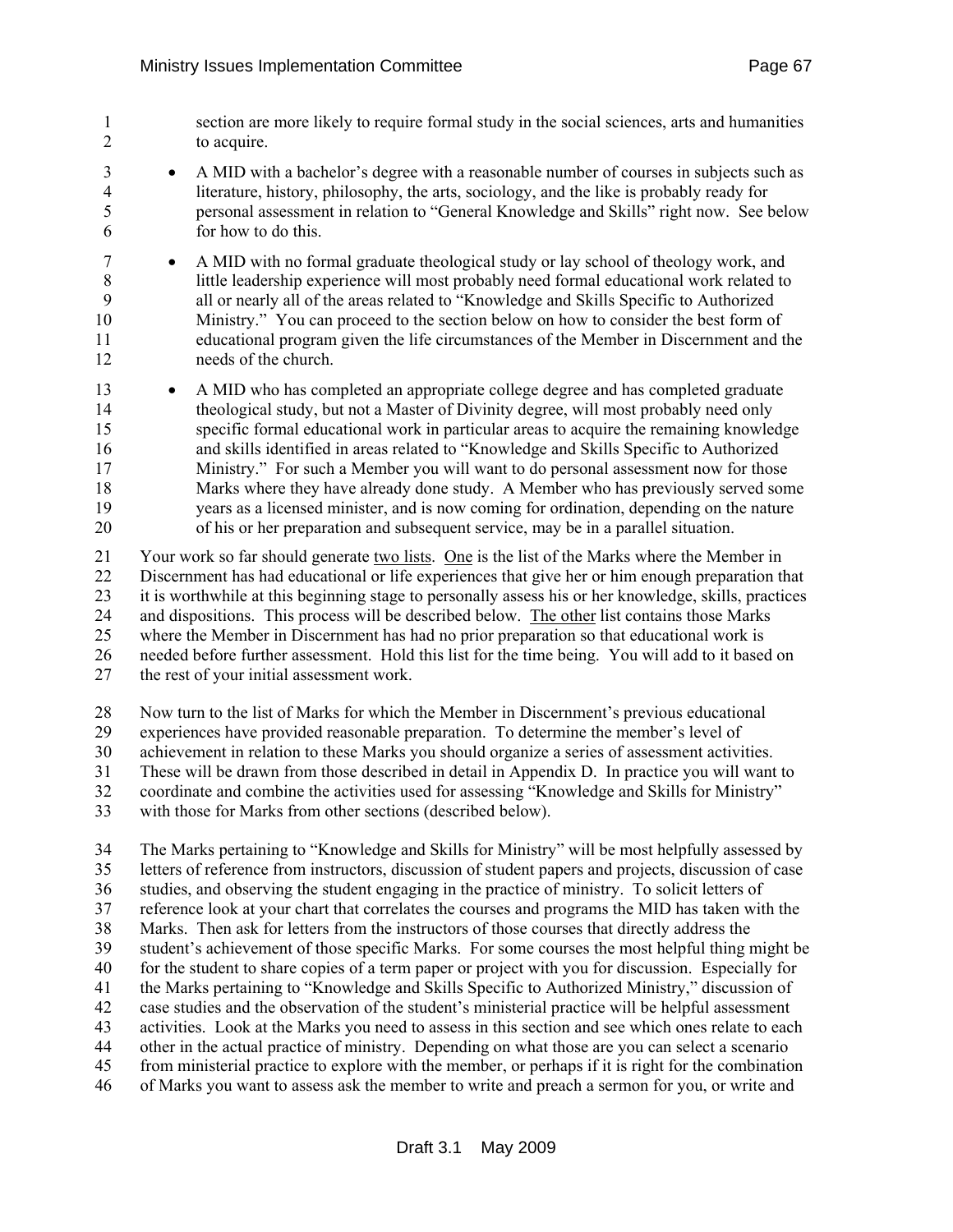- 1 lead a worship service, and then discuss that activity with the member. These approaches will be
- 2 especially important where the member's learning has come through experience in leadership.
- 3 Whatever the combination of assessment activities you use, you want to record your judgment of
- 4 the degree to which the Member in Discernment displays this Mark. Use a chart such as the one
- 5 found in Appendix A for this purpose. Add to it whatever notes or comments you think will be a
- 6 helpful part of the record. For those Marks where you are satisfied with the member's level of
- 7 achievement, there is no need for further educational work. You can celebrate the member's
- 8 achievements that have brought them this far on the way. Moreover, you have completed your
- 9 assessment of the member in relation to these Marks for the time being. Ordinarily, you will not 10 need to assess these things again until you come to the final assessment for authorization. Those
- 11 Marks where you are not satisfied with the member's performance should be added to the list of
- 12 Marks for which the member needs further education.
- 13 Now you have a list of the specific areas in which you judge your Member in Discernment needs
- 14 further preparation to develop the knowledge and skills needed for authorized ministry. This can
- 15 be turned into a list of courses or other forms of study using the list in Appendix C that correlates
- 16 the various Marks with educational subjects that would cover the needed knowledge and skills.
- 17 Later, after we have described assessment of needs in the three other areas of the Marks of
- 18 Faithful and Effective Authorized Ministers, and have discussed other factors that should weigh
- 19 in your planning as well, we will offer some ideas about how to turn this into an individual
- 20 educational and formational plan.

## 21 **Assessing UCC Identity for Ministry**

- 22 Initial assessment of a Member in Discernment in relation to the Marks pertaining to "UCC
- 23 Identity for Ministry" should also begin with the member's educational and experiential history.
- 24 You want to ask the member to compile for you the same kinds of information as for the educa-
- 25 tional and experiential history relating to "Knowledge and Skills for Ministry." However, in this
- 26 case you want to ask only about courses, programs and workshops pertaining to the history, theol-
- 27 ogy, polity, life and resources of the United Church of Christ. (For more possibilities see
- 28 Resources, UCC Identity Formation.)
- 29 If the member has not had appropriate course work in the history, theology and polity of the
- 30 United Church of Christ, it is highly unlikely that s/he would meet the Marks in this section
- 31 sufficiently well to satisfy you that s/he is ready for authorization. If s/he has not taken such
- 32 courses, you should simply plan on including these as a requirement in the member's educational
- 33 and formational plan. Of course these may be at a seminary, in a regional educational program or
- 34 part of a mentoring program, depending on other factors that we will consider later.
- 35 At the same time there are Marks of "UCC Identity for Ministry" that cannot simply be learned in
- 36 a course, and are more complex than the ability to express certain knowledge. Thus, even if it is
- 37 clear that the member will need to engage in formal study of UCC history, theology and polity,
- 38 you will want to engage in some direct, personal assessment at this stage to determine the
- 39 member's degree of progress in relation to the Marks in this section.
- 40 The most useful means of assessment here are likely to be these:
- 41 Ask the member to write a statement of theological beliefs: specifically including his or 42 her understanding of the nature of God, the nature of the church, and the nature of 43 covenant, and then discuss that statement with them. Alternatively you may ask the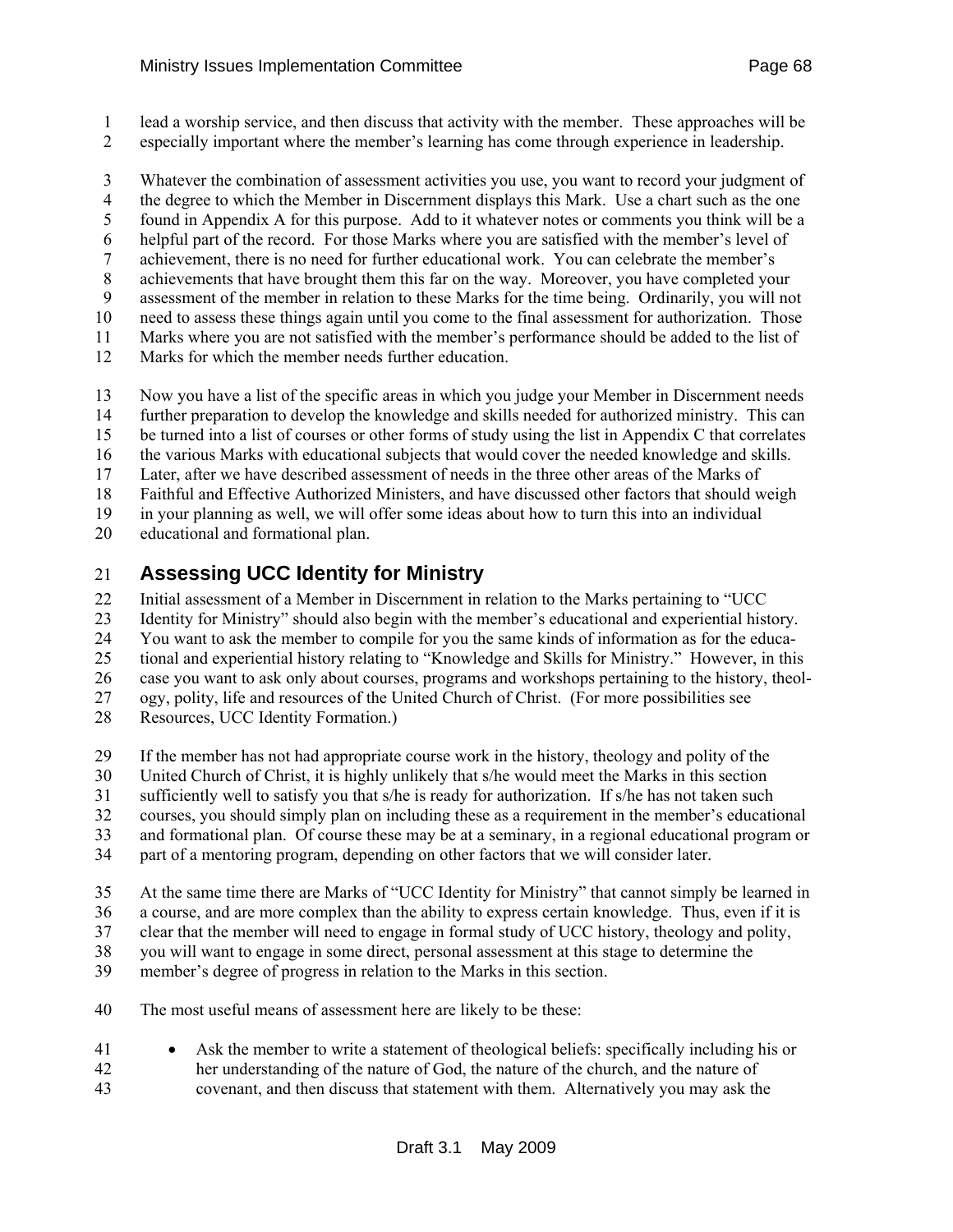1 member to tell you this orally. In that case record the statement and include the recording 2 in the member's portfolio.

- 3 Ask the member to write the story of her or his history of church participation, including 4 participation in the United Church of Christ, but also including the story of participation 5 in any other denominations, and then discuss this with the member. Alternatively you 6 may ask the member to tell you this orally. In that case record the statement and include 7 the recording in the member's portfolio.
- 8 Seek references from the member's pastor, and leaders of the member's congregation 9 asking specifically for their assessment in relation to the Marks of "UCC Identity for 10 Ministry."

11 If the member has already had formal educational work in UCC history, theology and polity, you 12 can also ask to seek references from the instructors of those courses/programs/workshops. You 13 might also ask the member whether there are term papers or projects that would display his or her 14 achievement in relation to the Marks and discuss those with him or her. Finally, discussion of a

15 suitable case study or case studies in terms of UCC history, theology and polity would be another

16 good way to assess the member's progress in relation to these Marks.

17 In the end you want to record your judgments from this assessment in the same way suggested in 18 the previous section, on a chart such as that found in Appendix A. Again you should identify

19 those Marks where you think the member has achieved a satisfactory degree of progress, and

20 those where you think further work is indicated. For those where progress is already satisfactory,

21 no activities need to be added to the educational and formational plan, and you are pretty much

22 finished with assessment of these Marks until final assessment for authorization. Celebrate these

23 gifts that the Member in Discernment brings into the process with you. Those Marks where

24 further work is needed should be added to your growing list of areas where the Member in

25 Discernment needs further preparation.

## 26 **Assessing Spiritual Foundation for Ministry**

27 An educational and experiential history gives no short cut to assessing the spiritual formation of a

28 Member in Discernment. From the outset of your relationship with a Member in Discernment

29 this aspect of her or his development will need to be the focus of assessment activities that help

30 you see the member clearly in relation to the Marks of "Spiritual Foundation for Ministry."

31 On the one hand, your assessment here should be based on your understanding of how the

32 Member in Discernment sees him- or herself, and on the other hand, how they are seen by others.

33 Requesting several kinds of narratives are a useful way to gain a picture of the member's self-

34 understanding. First, you might have the member write a spiritual autobiography, emphasizing

35 significant transitions and developments in their spiritual life, and the persons, events and other

36 factors that have shaped them spiritually. Asking the member for a detailed, written self-

37 assessment of her or his spiritual formation in relation to the Marks of "Spiritual Foundation for

38 Ministry" would also be useful. Perhaps a narrative about the place of God in the member's life,

- 39 the practices s/he engages in to nurture life in the Spirit, the member's prayer life and spiritual
- 40 authorities would be useful as well. In some cases these narratives will be better communicated
- 41 to you orally. In such cases record the narratives and keep the recording in the member's

42 portfolio. With any of these narratives that you ask of a Member in Discernment, you then want

43 to discuss it with them before coming to a judgment of where s/he stands in relation to the Marks.

- 44 You will also want to know how others see the spiritual formation of the Member in
- 45 Discernment. The obvious device for obtaining this information is the solicitation of references.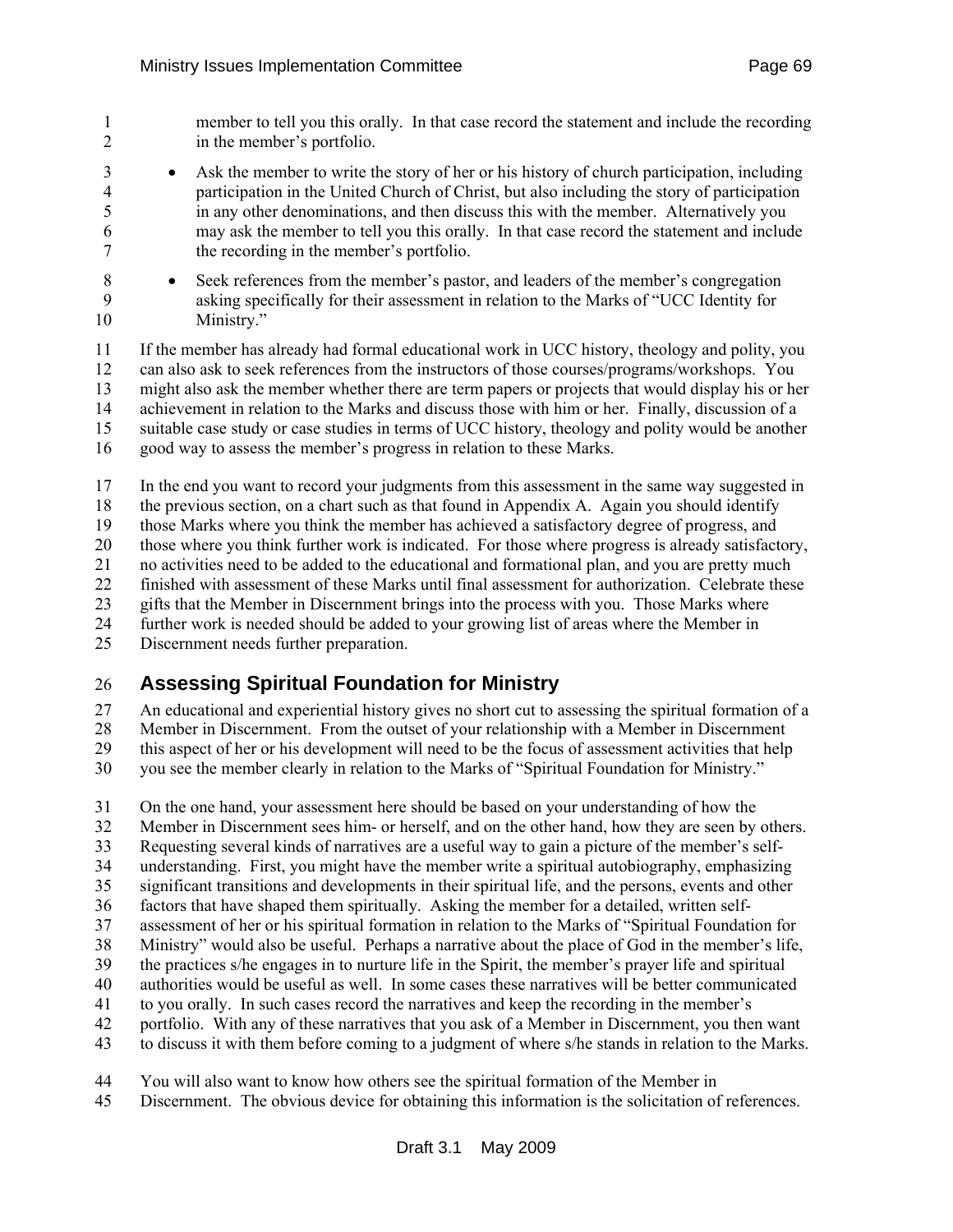1 Here again it is important that you not ask just for general references, but ask for persons'

2 assessment of the Member in Discernment in relation to the specific Marks for "Spiritual

3 Foundation for Ministry." Best practice would seek references from a wide variety of persons

4 who know the member in different life settings. This would include the member's pastor, lay

5 leaders of her or his congregation, congregants who know the member well, co-workers, and 6 friends.

7 When you put together the results of your discussion with the member of his or her narratives 8 with the information from the references, you should have a good basis for making judgments 9 about the degree to which the member displays each of the Marks of "Spiritual Foundation for 10 Ministry." Record these on a progress chart such as that found in Appendix A. You can 11 celebrate with the member those Marks where you are satisfied that the member already shows a 12 level suitable for authorization. In the ordinary course of events you will not need to devote 13 attention to these until you review everything at final assessment for authorization. Those Marks 14 where you believe that the member needs to develop further before authorization should be added 15 to the list of Marks that the member's educational and formational plan needs to address.

## 16 **Assessing Personal and Professional Formation for Ministry**

17 Although development of a number of the characteristics identified in the Marks relating to 18 "Personal and Professional Formation for Ministry" can be promoted by formal educational 19 experiences (in particular numbers 2, 3, 5, 8, 9, 10, 13, 14), the primary approach to assessing a 20 Member in Discernment in relation to the Marks of "Personal and Professional Formation for 21 Ministry" will be similar to that for Marks of "Spiritual Foundation for Ministry." Before 22 embarking on that assessment, however, it makes good sense to review the member's educational 23 and experiential history that you took as part of your assessment process for the Marks of 24 "Knowledge and Skills for Ministry." If any of the Marks of "Personal and Professional 25 Formation for Ministry" appear to have been addressed by the member's prior education and 26 experiences, you will want to be sure to pay particular attention to those in your assessment 27 activities for this section. You will want to think of three streams of information flowing into this 28 assessment: self-assessment and information provided by the Member in Discernment, 29 assessment of the member by others, and discussion with the member of leadership situations that

30 will let you see these Marks on display.

31 From the Member in Discernment you would do well to ask for several kinds of narratives. You

32 will certainly want to receive an autobiographical statement that focuses on influential persons

33 and experiences in the member's life. Also ask the member to assess her- or himself in relation to

34 the Marks of "Personal and Professional Formation for Ministry." In some cases these narratives

35 will be better communicated to you orally. In such cases record the narratives and keep the

- 36 recording in the member's portfolio. Whatever their format, you should then discuss these
- 37 statements with the member.

38 From others you should certainly seek references, asking each referee to assess the member in

39 relation to the Marks of "Personal and Professional Formation for Ministry." Ask these

40 references from a variety of people who know the Member in Discernment in different ways. In

41 particular, think of seeking references from the member's pastor(s), co-congregants, co-workers,

42 friends, and, perhaps, family. This is also the part of your assessment of the Member in

43 Discernment where psychological inventories are particularly helpful. See the section on this in

44 Appendix D for details. Ideally, you want to make arrangements for such assessments with a

45 ministry development center that is a member of the Ministry Development Council. These

- 46 centers have great experience and expertise focused on ministry, and will gladly consult with you
- 47 about the most helpful forms of assessment for you and your Members in Discernment.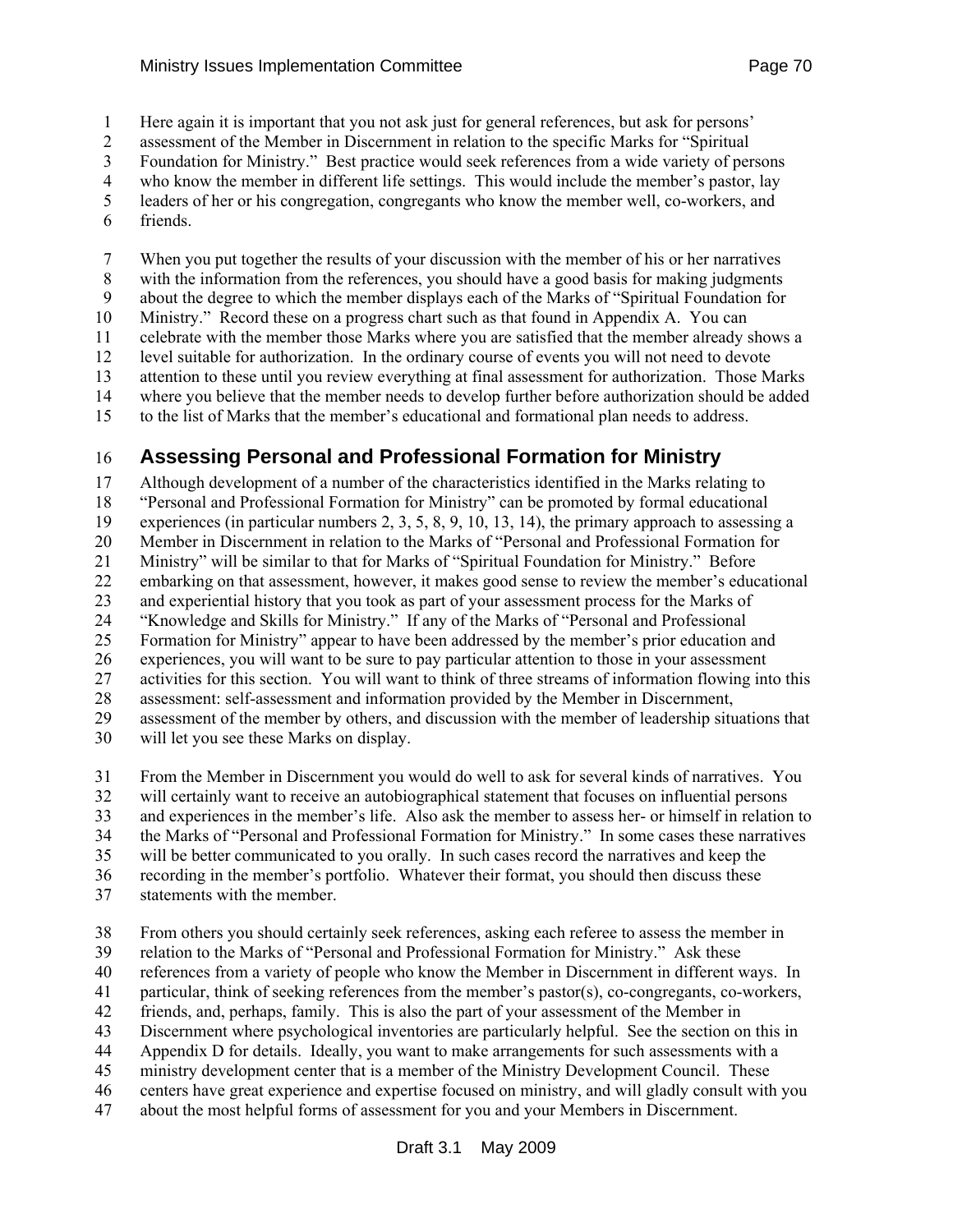- 1 Finally, this is another place where sharing case studies of incidents in pastoral leadership with
- 2 the Member in Discernment and asking him or her to reflect on how s/he would analyze and
- 3 approach this if s/he were in the leadership role. Another useful approach would be to ask the
- 4 member to write or tell you a story or stories of an occasion when s/he exercised leadership
- 5 effectively and to evaluate their performance in that incident, indicating both what s/he believes
- 6 was done well and what could have been done better. If you invite the member to tell this orally, 7 be sure to record it and include the recording in the member's portfolio. Again, you will want to
- 
- 8 discuss these accounts with the Member in Discernment.

9 These three streams of information should come together to provide you a solid basis for judging

10 the degree to which the Member in Discernment displays each of the Marks of "Personal and

11 Professional Formation for Ministry." Record these judgments on a chart such as that found in

12 Appendix A. Celebrate those Marks where you believe that the Member in Discernment has

13 already attained a level needed for authorization, and add those where you think more

14 development is needed to the list you have been compiling.

## 15 *ASSESSMENT OF CIRCUMSTANCES*

16 The object of the process of discernment and preparation for ministry is to provide the United

17 Church of Christ with all the leaders whom God calls to ministry in and on behalf of the U.C.C.,

18 and to ensure that those leaders whom God calls are prepared as fully as possible for the

19 ministries for which they are authorized. From your assessment work so far you should have a

20 complete list of the areas where you think further work is needed by the Member in Discernment<br>21 with whom you are engaged. This signals the content of the work (the "what") that the member

with whom you are engaged. This signals the content of the work (the "what") that the member

22 needs to do to be fully prepared for the work to which God calls them. Before making an actual

23 plan for that work, however, there are a few other factors to consider. These factors will help you 24 determine the best way for that work to be done (the "how"). In general, these factors have to do

25 with the member's life circumstances.

26 Here are some questions you should consider for each Member in Discernment as you carry out 27 the initial assessment for the purpose of developing their educational plan.

- 28 1. If the MID has a bachelor's degree or its equivalent, is it a degree from an accredited 29 undergraduate institution or institutions? 30 2. If the MID does not have a completed bachelor's degree, but some college study and 31 substantial life experience or on-the-job training, does your state/region have a university 32 that specializes in assessing such experience and training for the purpose of granting it 33 college credit? Can the MID connect with this institution, and establish thereby a basis 34 for seminary admission? 35 3. If he or she does not have a bachelor's degree, has she or he done enough college study to 36 gain admission at a seminary that will accept applications from students without a 37 finished undergraduate program?
- 38 4. If you think the MID needs to study in areas that are best found in a college, rather than a 39 seminary, context (e.g., study of world civilizations), is there a community college or 40 undergraduate institution that offers what the MID needs that is accessible to the MID?
- 41 5. Can the MID go to seminary, i.e., can he or she move to the campus of a suitable 42 seminary, or is there a suitable school to which she or he can commute effectively, or is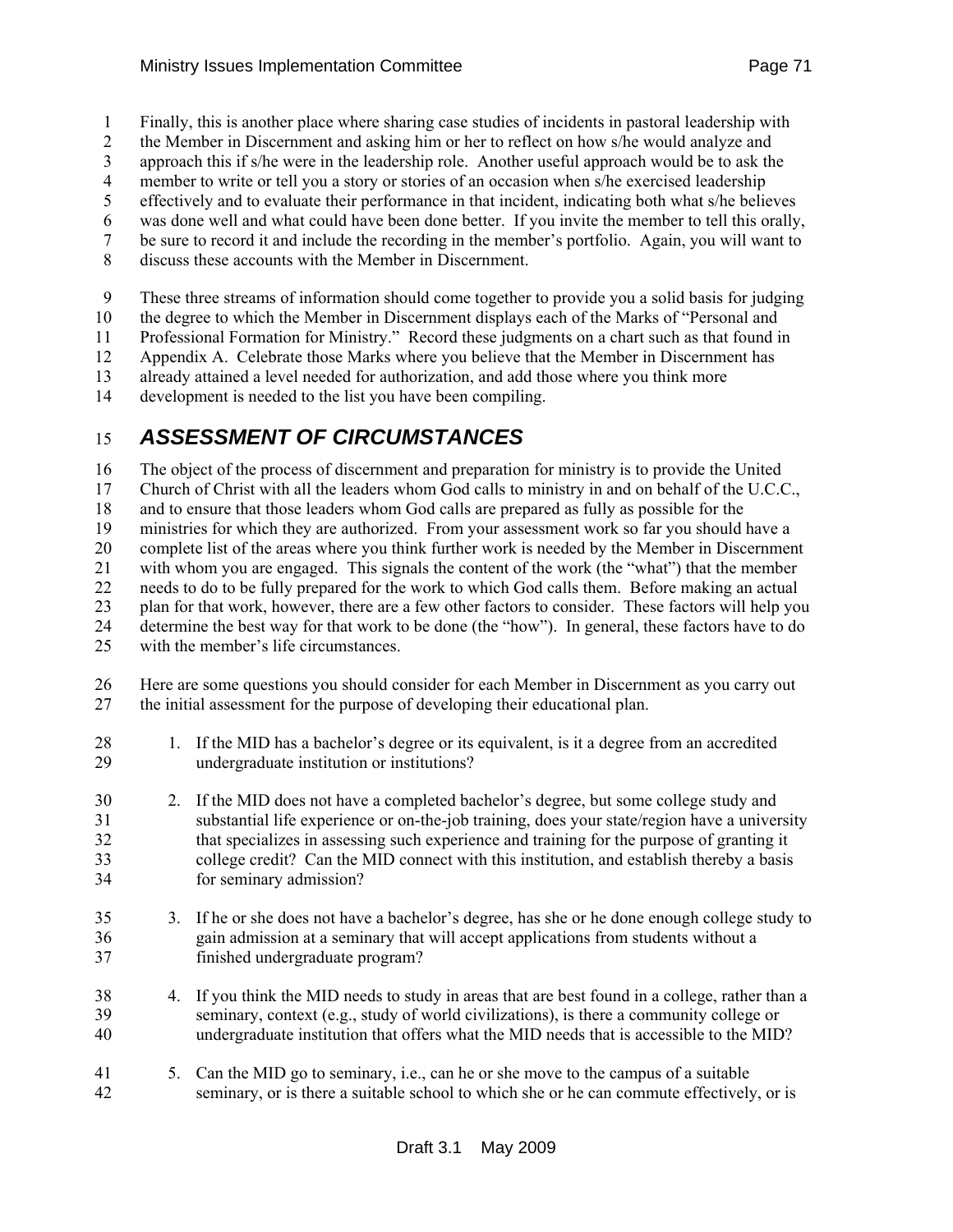| 1<br>$\overline{2}$<br>3<br>4 |    | there a suitable seminary with an M.Div. degree that he or she can obtain through<br>distance education? If at first glance the answer to this question seems to be "no," does<br>that answer change with some additional research of the options, or with concrete support<br>for the MID from your Association or other source (e.g., financial aid)? |  |
|-------------------------------|----|---------------------------------------------------------------------------------------------------------------------------------------------------------------------------------------------------------------------------------------------------------------------------------------------------------------------------------------------------------|--|
| 5<br>6<br>7                   | 6. | How long can the church wait for the MID to go through a process of preparation before<br>taking up his or her ministry, or is there an urgent need in the church for their ministry<br>now – before even completing preparation?                                                                                                                       |  |
| 8<br>9<br>10                  | 7. | How does the MID's nearness to retirement age, or how does some other similar factor,<br>affect the balance between the number of years she or he will spend in preparation and<br>the number of years she or he will spend in ministry after authorization?                                                                                            |  |
| 11<br>12<br>13                | 8. | Of the available options for educational programs, including available seminaries,<br>regional educational programs and mentoring programs, which will be the most culturally<br>effective preparation for this particular MID?                                                                                                                         |  |
| 14<br>15<br>16                | 9. | If the MID has already done some other theological or graduate education, and going to<br>seminary is the most appropriate way to complete his or her preparation for authorization,<br>which option makes the most sense:                                                                                                                              |  |
| 17                            |    | completing the M.Div.,<br>a.                                                                                                                                                                                                                                                                                                                            |  |
| 18                            |    | completing a different (and shorter) theological masters degree,<br>b.                                                                                                                                                                                                                                                                                  |  |
| 19<br>20                      |    | completing specific courses designed to complement the work she or he has<br>$c_{\cdot}$<br>already done?                                                                                                                                                                                                                                               |  |

21 These questions highlight factors that you will want to weigh as you develop an educational and 22 formational plan for each Member in Discernment with whom you journey. There is no formula 23 whereby certain answers always mean that a MID must follow a particular educational path. 24 Instead you need to consider these factors as you strive to best meet the needs of the churches for 25 which you are responsible so that they are served by the best leaders possible.

## 26 *TURNING ALL THIS INTO AN EDUCATIONAL AND*  27 *FORMATIONAL PLAN*

28 A simple way to think about how all this information comes together in a plan is to see all this 29 assessment work as providing your Committee on the Ministry with two kinds of information and 30 guidance. Your assessment of the Member in Discernment's gifts and needs tells you what the 31 member needs to learn and develop. Your assessment of their life circumstances helps you define 32 the educational contexts within which s/he should do that learning and development.

33 Your aim here is to develop, together with the Member in Discernment, an individual educational 34 and formational plan that will identify the various activities required for the member to 35 experience the growth you believe is needed for authorization. The plan should be put in writing 36 and should organize into a clear schedule the Marks that are to be addressed, the educational and 37 formational content that needs to be learned, and the specific educational contexts in which that 38 learning should happen. The purpose of such a plan is both to give the member clear guidance 39 about what they need to do, and to give you a clear structure for monitoring and assessing the 40 member's progress.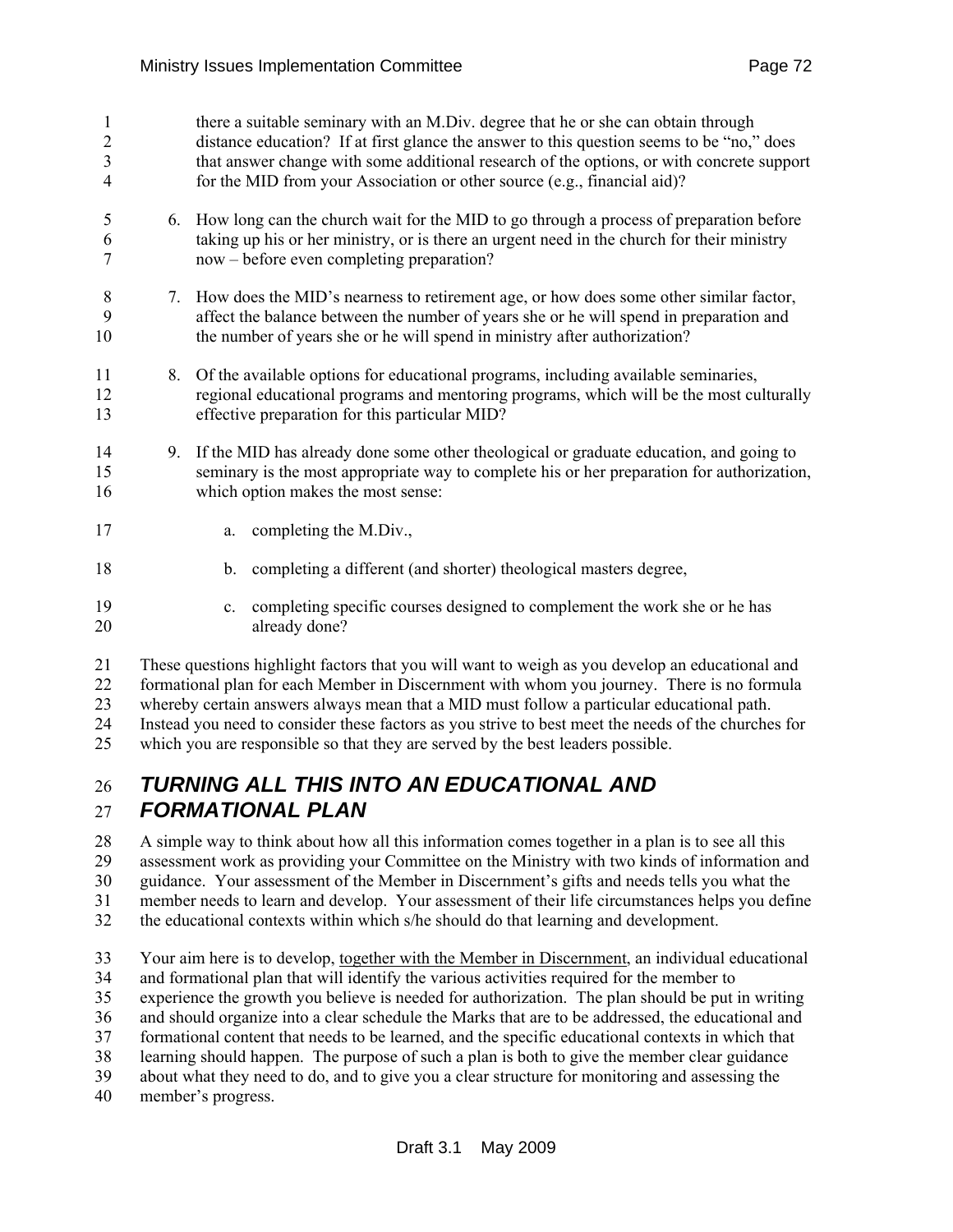1 The list of Marks where you believe the Member in Discernment needs further growth before

2 authorization is your starting point for defining the "what" of their educational and formational

3 plan. In Appendix C you will find a table that correlates the "Marks of Faithful and Effective

4 Authorized Ministers" with educational and formational experiences that enable a member to 5 develop the knowledge, skills and dispositions indicated. This allows you to translate the list of

6 Marks on which the member needs to work into a list educational content and experiences. Once

7 you have done that translation you have the beginnings of your educational plan.

8 In order to turn this list of needed educational content and experiences you need to draw on 9 another body of information. This is your knowledge of available and effective colleges,

10 seminaries, regional educational programs and mentoring programs. The sections of this

11 document that offer guidance on assessing the quality and character of colleges and seminaries,

12 assessing the quality and character of regional educational programs, and assessing the quality

13 and character of mentoring programs will give you some good ways to develop and refine this

14 knowledge of programs available to your members. As you start out in this approach to working

15 with Members in Discernment it may not feel to you as though you have much knowledge of

16 educational programs, but over time, as you follow some of the practices described in the sections

17 on assessing programs, you will find that your committee builds up quite a collective memory and

18 expertise in this. Indeed, you probably already have more than you are immediately conscious of 19 based on your experience with previous persons "in care" and their experiences of colleges,

20 seminaries and other educational programs.

21 Deciding the best combination of educational and formational contexts in which a member might 22 accomplish goals of his or her educational and formational plan is not a neat, formulaic process. 23 In many cases, the result will look much like what you have been accustomed to up until now. 24 The member will be going to seminary (and before that college) to study for an M.Div. degree, 25 and the critical questions will be: which seminary is the best choice for that individual, and what 26 else should s/he do in order to be best prepared for authorization. In some other cases, the 27 educational and formational plan will be more of a composite although a particular educational 28 program (seminary, regional educational program or mentoring program) will be at its core. In 29 some other cases, the plan will probably be very much *ad hoc*. Nevertheless, there are some 30 useful rules of thumb that can guide you through the decision-making process.

- 31 1. If the Member in Discernment has no college degree, or has a college degree that lacks 32 courses in the humanities, social sciences and the arts, then the plan will probably need to 33 include some college courses in those areas, or their equivalent. These topics are not 34 typically covered in regional educational or mentoring programs. However, such courses 35 would be readily available at most community colleges, and therefore are usually 36 accessible for the member. So in this instance the plan will probably include a few 37 college courses.
- 38 2. If the Member in Discernment needs to do work related to most of the Marks for 39 "Knowledge and Skills Specific to Authorized Ministry," then s/he most probably needs 40 to do educational work equivalent to a seminary M.Div. degree (whether by going to 41 seminary or through some other program). Note that in some circumstances some 42 seminary M.A. degrees may cover enough of what is needed.
- 43 3. If the Member in Discernment needs to do work related only to a portion of the Marks for 44 "Knowledge and Skills Specific to Authorized Ministry," then s/he most probably needs 45 only specific courses of study, whether taken at a seminary, in a regional educational 46 program or through mentoring.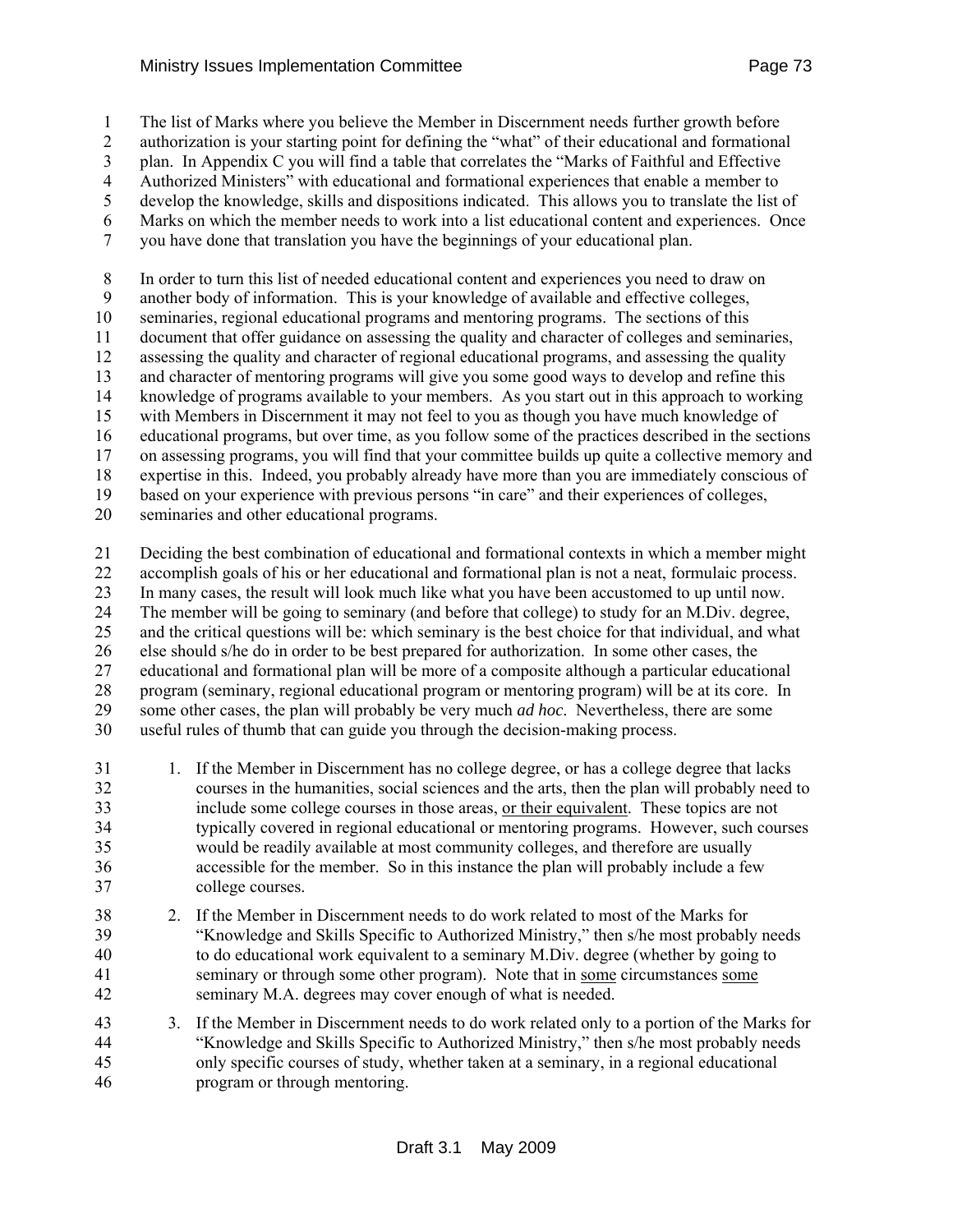- 1 4. If the Member in Discernment is going to be going to seminary to do a M.Div. degree, 2 but needs significant work in Marks related to "Spiritual Foundation for Ministry," "UCC 3 Identity for Ministry," and/or "Personal and Professional Formation for Ministry," be 4 aware that seminary M.Div. programs will vary widely in the degree to which they attend 5 to such matters. In this case you will need to take care to make specific provisions in the 6 member's educational and formational plan for activities that ensure the member is 7 supported in the needed growth in these areas.
- 8 5. In general, as long as the member can get to a college and seminary, can gain admittance 9 to the necessary programs of study, can afford that education, will have a reasonable 10 number of years of service after graduation, finds the schools culturally appropriate, and 11 the church does not have an urgent and immediate need for his or her ministry, sending 12 the Member in Discernment to do the study they need at college and seminary is the 13 preferred approach. The educational resources for students at such institutions are 14 usually greater than are available in most regional educational programs or in mentoring 15 programs. The resources for collaboration with your committee in terms of guiding the 16 member and tailoring a program to her or his needs, and assessing his or her progress will 17 also be quite substantial. The section of these resources describing assessment of col-18 leges and seminaries will offer your Committee some guidance on how to relate 19 effectively to these schools in ways that support your MID's development. For these 20 members the educational and formational plan will consist centrally of enrollment in one 21 or more educational institutions for particular degree programs. The rest of the plan may 22 include guidance about particular courses to take and instructions about activities to seek 23 out and engage in order to fully address all the educational and formational needs you 24 and the MID have identified.
- 25 6. In any event keep before yourself these three questions:
- 26 What does this program that we are thinking of as the core of the member's plan do well? 27 How good a match is that for this member's educational/formational needs and 28 circumstances?
- 29 What do we need to add to the plan to supplement this program where it is not sufficient 30 for the member's needs to be well prepared for leading the church?

31 At the same time, you must remember that all the conditions identified in the section on 32 "Assessment of Circumstances" (see above) need to be taken seriously as well. You will have 33 Members in Discernment where simply packing them off to college and seminary is not the 34 answer to their needs. For example, circumstances may genuinely prevent them from attending 35 the relevant educational institution. Or the education and formation they need to be effective 36 authorized ministers in the contexts where they are likely to be called cannot be gained at college 37 and seminary. In many of these cases matters of age, distance to educational institutions, and the 38 cultural appropriateness of available educational programs will probably loom large. Here you 39 will need to be more creative and individual. You should not be afraid to ask for help from 40 resource persons among Conference, national UCC, college and seminary staff, and in the 41 member's own cultural community. In each of these cases, the educational and formational plan 42 you develop with the MID will be much more highly individualized, and may literally be a longer 43 document because you will need to develop it in much greater detail. As the church's educational 44 institutions continue to progress toward becoming more truly multiracial and multicultural, and in 45 distributing their education at a distance, there may be more and more resources available for 46 your work with Members in Discernment who need such highly individualized plans.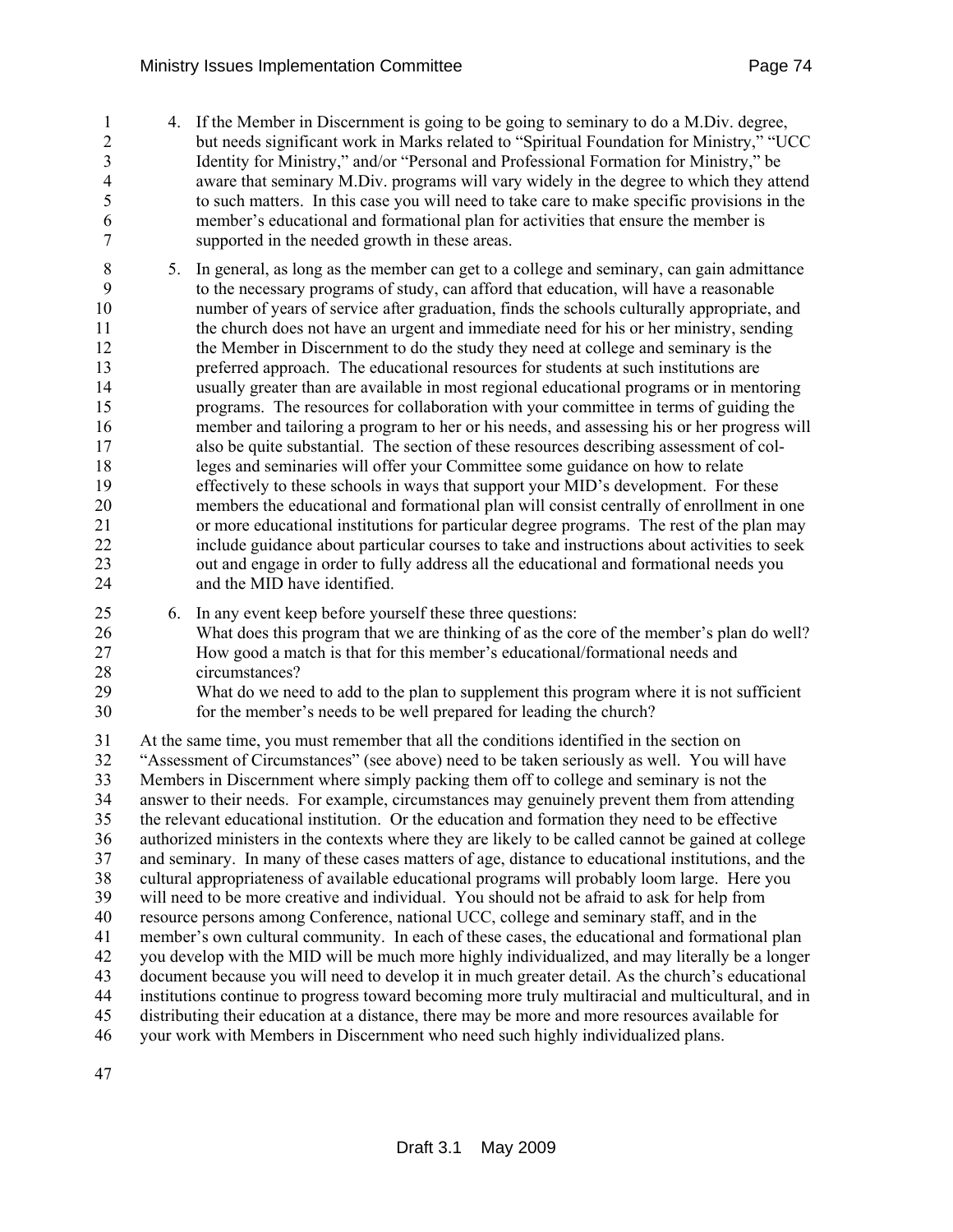### 1 *RESOURCES*

2 The faculty and staff of the seven seminaries of the United Church of Christ provide a helpful 3 source of consultants on assessment and the design of educational and formational plans. The 4 office of the academic dean at any of the seven seminaries is a good contact point if you would 5 like to find someone to help you with your process. The colleges of the United Church of Christ 6 are another good source of resource persons, especially those colleges that offer a Masters degree 7 in theology. Again the office of the academic dean is a good contact point. Local colleges and 8 universities, especially those that specialize in serving adult learners returning to college from the 9 work force, are often a good source of resource persons on doing assessment. However, they 10 may well not have much, if any, background in assessment related to the church and theological 11 matters. 12 There is also a great host of literature on assessment coming out of academic contexts. Here are

- 13 three works that may prove useful if you want to delve into the details of this (although you can 14 do well at the process described here without this). Remember that these are written for academic 15 contexts, and thus may need some "translation" for your purposes.
- 16 Whitaker, Urban. *Assessing Learning: Standards, Principles, and Procedures.* Council for Adult 17 and Experiential Learning, 2006.
- 18 Moran, Joseph J. *Assessing Adult Learning: A Guide for Practitioners*. Professional Practices in 19 Adult Education and Human Resource Development Series. Krieger Publishing, 2001.
- 20 Merriam, Sharan B., editor. *The New Update on Adult Learning Theory*. New Directions for 21 Adult and Continuing Education Series. Jossey-Bass, 2001.
- 22

### 23 *STORIES OF ASSESSMENT AT WORK IN THE DEVELOPMENT*  24 *OF INDIVIDUAL EDUCATIONAL AND FORMATIONAL PLANS*

25 Here are some stories of how all these factors come into play in actual cases. We hope this will 26 give you a more concrete sense of how this works.

### 27 **Case Study A:**

28 T.J.B. retired from the Coast Guard after 20 years of military service. With pension and benefits 29 package that were adequate, T.J. returned to Ames, Iowa where T.J. had grown up. After two 30 years of retirement, regular attendance and membership at the local United Church of Christ and 31 some regional lay schools courses, T.J. talked to the pastor and consistory about a path to 32 ordination and possible missionary work in some underserved region. After some time in

- 33 discernment, the congregation, consistory and pastor recommended T.J. to the Association's
- 
- 34 Committee on Ministry as a Member in Discernment.
- 35 The Committee on Ministry met with T.J. B. and conducted a get-acquainted session. Pleased
- 36 with their conversation, they encouraged T.J. to be active in the Association and Conference
- 37 during their season of discernment. They selected a mentor from the Committee on Ministry.
- 38 They asked T.J. B. to provide a brief chronological overview of his life experiences and a return
- 39 visit.
- 40 This is what the committee on ministry learned from the overview of T.J's life experiences.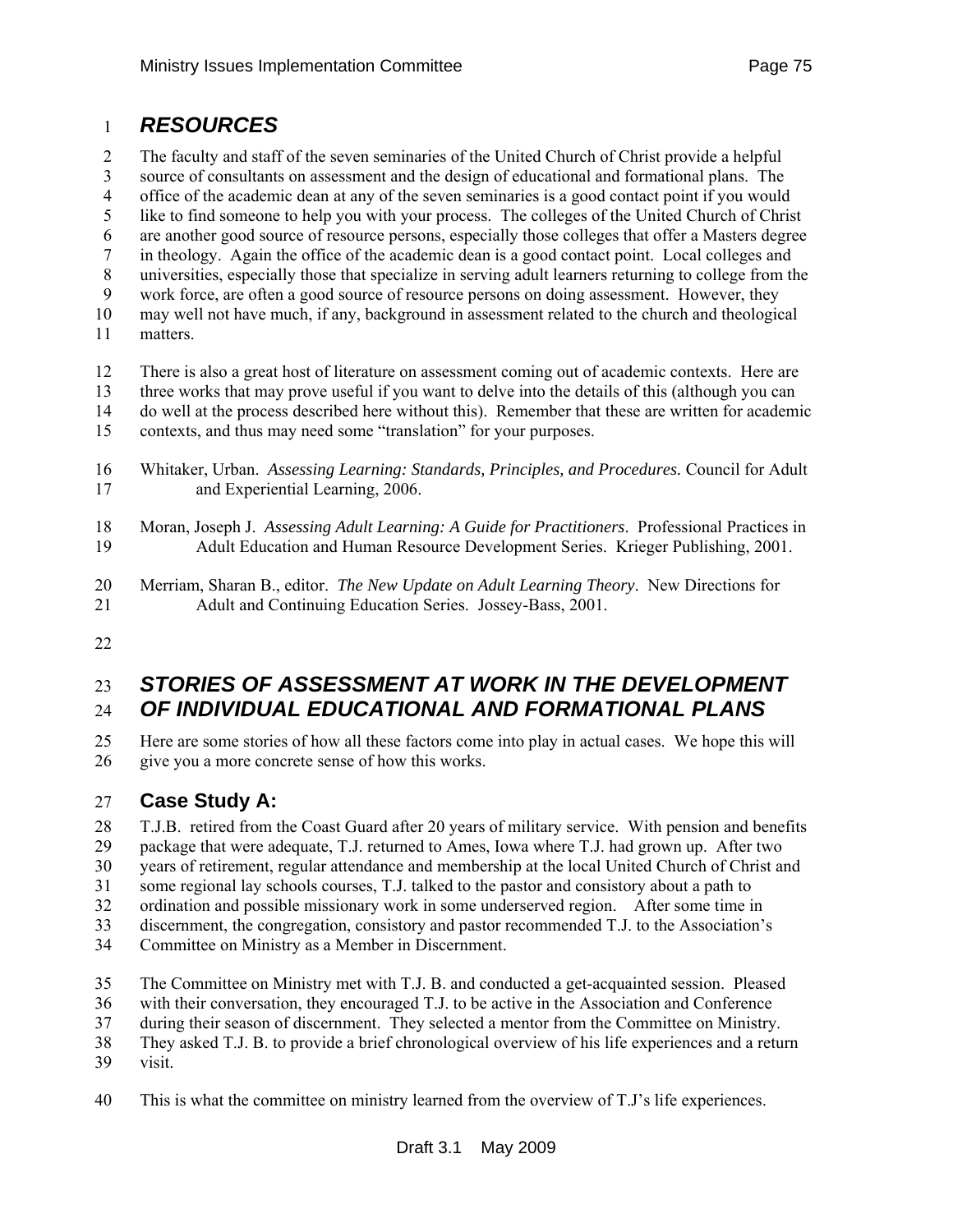- 1 TJB grew up in Ames, Iowa attending a United Church of Christ Church, going through
- 2 confirmation and all the activities of church until T.J.B. went off a UCC-related college and
- 3 earned a liberal arts degree. Subsequently he joined the Coast Guard. T.J. attended UCC
- 4 churches when they were available, Presbyterian and Lutheran churches when they weren't. He
- 5 had been to General Synod a few times and toured the national headquarters in NYC and
- 6 Cleveland.
- 7 In college, T.J. had taken survey courses in the Old and New Testaments, religious ethics, and 8 humanities courses in church and society and human sexuality. Of course, that was 25 years ago.
- 9 In the Coast Guard, T.J.B. advanced through the ranks. He taught life skills to those joining the
- 10 Coast Guard. T.J. took courses every year in leadership, diversity training, first aid, and CPR,
- 11 and he kept up with new rules and regulations for the mounds of paperwork. T.J. attended church
- 12 as often as possible without elected responsibilities.
- 13 At the regional school, T.J. took what was offered: UCC History and Polity, Bible courses on 14 Beatitudes, the epistles, and Advent and Lenten lectionary courses.
- 15 The Committee on Ministry and the Member in Discernment met throughout the year, watched
- 16 T.J. as T.J. became active in the Association. They worked with T.J. on a portfolio of
- 17 experiences and an Individual Education Plan.
- 18 T.J. B's IEP:
- 19 Attend two years of seminary at one of the UCC-related seminaries which would include
- 20 appropriate psychological testing and boundary training.
- 21 \*Serve an internship in the Association (near Ames)
- 22 \*Teach in the regional lay ministry school
- 23 \*Seek a call in the Association.
- 24 \*Scholarship Aid would be contingent on T.J. B. wanting to come back to the Association to seek 25 a call.

### 26 **Case Study B:**

- 27 Pat and Jan Farmer, a young adult couple, run a small truck gardening business with their
- 28 extended family. Pat and Jan use the computer and internet for advertising, marketing,
- 29 contracting, licensing and bookkeeping.
- 30 As early as their teens, Pat and Jan were called on to fill in for the vacationing pastors in area
- 31 UCC and Lutheran churches. When their UCC church was between pastors, Pat and Jan took
- 32 turns leading worship and helped the church conduct business. After the second interim, Jan and
- 33 Pat presented themselves to the local church as wanting to be licensed or ordained pastors.
- 34 After considerable time of discernment, visits from the Conference minister, and the Committee
- 35 on Ministry, the church agreed to support this couple during their discernment period. The
- 36 church recommended them to the Committee on Ministry as Members in Discernment.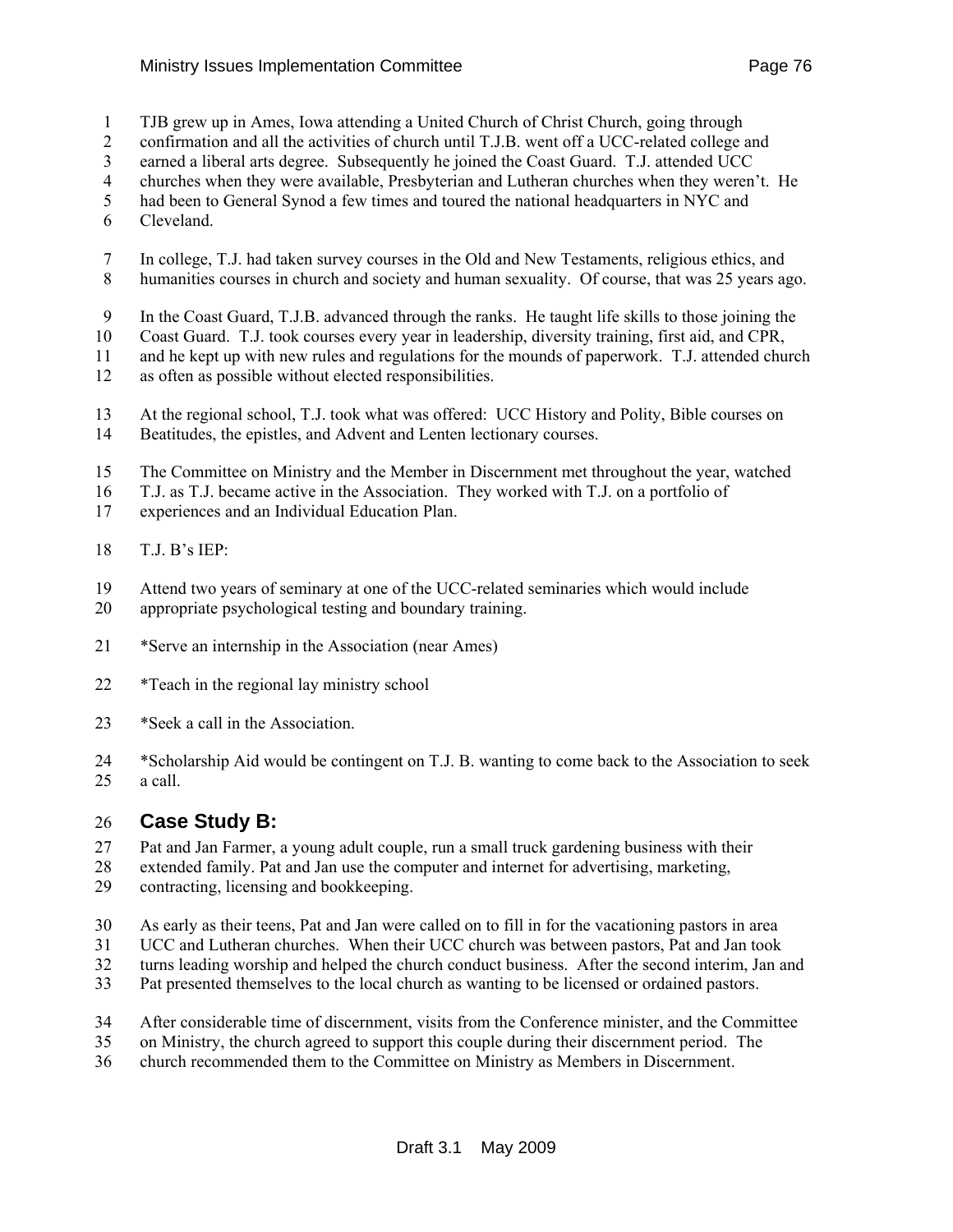- 1 The Committee on Ministry and Jan and Pat agreed that they would seek licensure as a path to
- 2 ordination. They covenanted to follow the following Individual Education Plan.
- 3 Four settled UCC pastors in the 100 mile radius of the couple agreed to serve as mentors over a 2
- 4 year period: preaching, church administration for a small church, visitation in the home and
- 5 hospital, working with youth.
- 6 They agreed to take online courses for two from UCC-related seminaries on UCC History and
- 7 Polity, Survey of Hebrew and New Testament scriptures, and other courses their mentors and 8 regional lay school did not offer.
- 9 The regional lay school was 100 miles away and so Pat and Jan agreed to alternate between the 10 two of them attending.
- 11 They agreed to a conversation with a psychologist, not for testing, but for assessing healthy
- 12 relationships and boundaries, as well as view "A Sacred Trust" videos.
- 13 They were encouraged to take an active role in the Association.

### 14 **Case Study C:**

- 15 James Forrest is a licensed supply pastor serving small churches on an American Indian
- 16 reservation for the past 10 years. Having grown up in the culture of his native nation and tutored
- 17 by a Catholic priest on how to conduct services, his ministry was to serve his people. He cannot
- 18 afford to move away to go to school. School must come to him.
- 19 James' life experiences were as a recovering addict, an addictions counselor, and a native
- 20 language teacher. He participated in community empowerment activities and attended Catholic
- 21 led bible studies. He also was active in spiritual and cultural activities of his nation, well-
- 22 respected and appreciated by his people.
- 23 A three-way covenant was negotiated between the Council for American Indian Ministry, the
- 24 Association and James Forrest.
- 25 An Individual Education Plan was created for James Forrest.
- 26 The Council for American Indian Ministry would seek and provide funding for James to attend
- 27 culturally-relevant educational events for three years. These would include meetings of
- 28 ecumenical Indian groups, National Congress of the American Indian meetings, and Indian
- 29 Health Service programs. These would be less than 5 days away from home over a three year
- 30 period.
- 31 The Association would provide funds and transportation for Association meetings and training 32 events over a three year period.
- 33 Three mentors, two of them from the native community, would be selected and tutored to be
- 34 mentors and they would mentor James through culturally relevant ways to conduct wakes and
- 35 funerals, provide counseling to families, and to work with at-risk youth.
- 36 The mentor from the Committee on Ministry would make regular visits with James to verbally
- 37 review the meetings attended and the lessons learned. James will meet with the Committee on
- 38 Ministry annual to report his progress.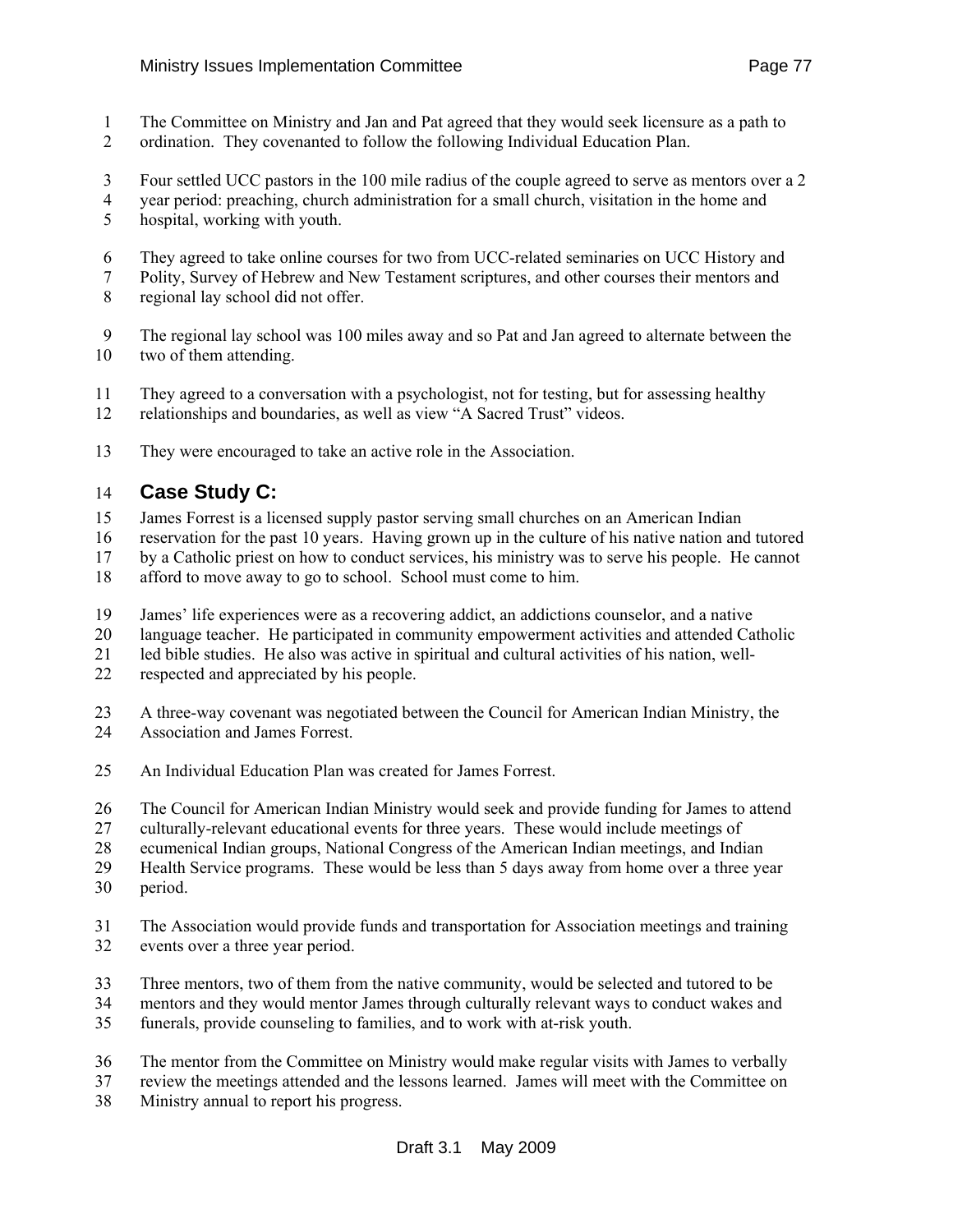### 1 **ON-GOING ASSESSMENT OF A MEMBER IN** <sup>2</sup>**DISCERNMENT WHILE IN AN EDUCATIONAL PROGRAM**

### 3 *INTRODUCTION*

4 On-going assessment refers to the periodic assessment of the progress toward authorization a 5 Member in Discernment makes as s/he pursues the tasks in the individual educational and 6 formational plan developed in the process of initial assessment. On-going assessment is a less 7 extensive and targeted annual process that should be part of every Annual Review (*MOM*, section 8 2, pp. 10-11) that the Committee on the Ministry, or its authorized representative(s), conduct with 9 the Member in Discernment. This annual on-going assessment allows you to do several things:

- 10 to monitor a member's development as s/he works through the agreed educational and 11 formational experiences in preparation for possible authorization;
- 12 to make mid-course adjustments in the member's educational and formational plan to 13 maximize the member's growth during the process of preparation;
- 14 to contribute by a more refined and on-going discernment of gifts for ministry to your 15 continuing discernment of the appropriateness of authorization, as well as of the most 16 appropriate form of authorization, for this Member in Discernment;
- 17 to compile a history of assessment that creates a solid foundation for the final assessment 18 and decision for authorization.

19 Effective on-going assessment presupposes that your Committee will ask each Member in 20 Discernment in your care to provide you in advance of the meeting for her or his Annual Review 21 with certain specified materials. It also presupposes that you will spend a good amount of time 22 discussing those materials with the member and reaching a mutual assessment of his or her 23 progress in relation to the Marks of Faithful and Effective Authorized Ministers. This is an 24 occasion for celebrating the progress made, for affirming or revising the member's educational 25 and formational plan to ensure that s/he receives the best possible preparation, and for continuing 26 discernment of the nature of the call the member has received.

## 27 *The On-Going Assessment in the Context of Annual Review*

28 Remember that on-going assessment of a Member in Discernment is a targeted process. You are 29 not assessing the member in relation to all of the "Marks of Faithful and Effective Authorized 30 Ministers." You will focus on those Marks that set the agenda for the past year's work in the 31 member's educational and formational plan. Those Marks where you judge the member to have 32 already reached a satisfactory level need not concern you greatly, and it is premature to assess the 33 member's achievement of Marks for which the educational and formational work is in the future. 34 However, it does make sense to keep the Marks of "Spiritual Foundation for Ministry," and of 35 "Personal and Professional Formation for Ministry" always in view. Your attention to these need 36 not be as intense as in initial assessment unless they were part of the past year's learning agenda.

- 37 The best combination of assessment resources that you need to use will probably vary from year
- 38 to year based on the Marks on which you are focusing. So it would be good to consult the full
- 39 range of options discussed in Appendix D in addition to considering the proposals here. You may
- 40 find the differentiation of approaches to assessment among the different sets of Marks in the
- 41 instructions for initial assessment a helpful guide in determining which resources to use for
- 42 particular Marks now.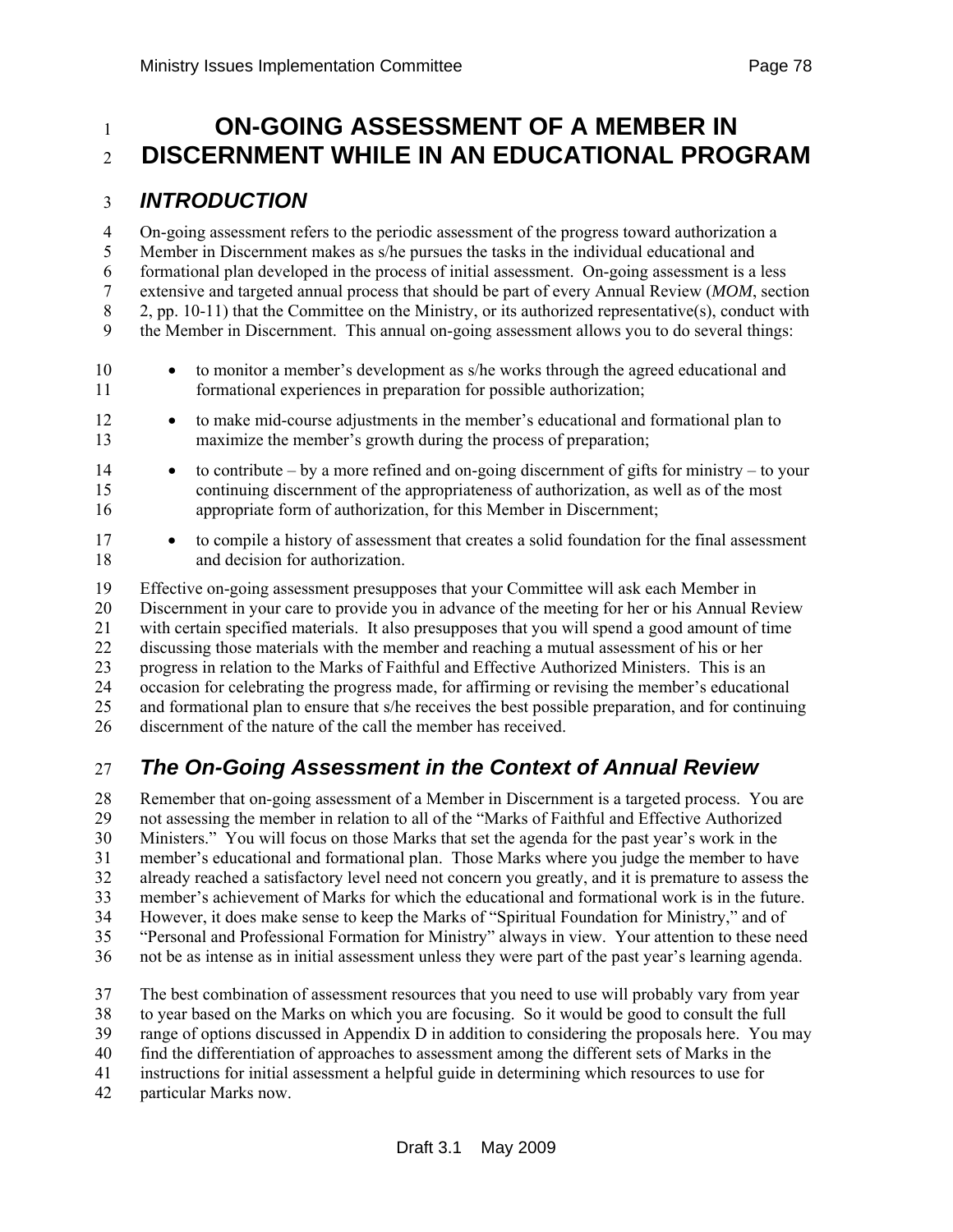1 For your assessment of the member's work on the educational and formational plan you will 2 certainly want to ask for the member's written self-assessment of their progress in relation to the 3 Marks that set the year's agenda. You will certainly also want references from instructors, 4 supervisors and others who worked with the member during the year, and those references should 5 address specifically the Marks engaged by the work they did with the member. Beyond this you 6 are most likely to want to see various forms of information from the member's educational 7 program (see Appendix D for a fuller discussion). Depending on the nature of the program and 8 the year's work, these would include transcripts, evaluations of the student in course work, 9 evaluations of his or her supervised practice of ministry, various annual and summative 10 assessment processes, and – if the member completed a unit of Clinical Pastoral Education (CPE) 11 – CPE evaluations. Especially in the middle and later years of the student's educational and 12 formational plan (such as the last two thirds of full-time seminary education), you will probably 13 find it fruitful to send the member a case study in pastoral leadership and ask for an analysis of it

- 14 from various perspectives.
- 15 You want to receive all of these materials in advance of the Annual Review meeting, which then
- 16 should include a discussion with the member of this information about the member's progress in
- 17 relation to the Marks. The results of your mutual assessment of progress should be recorded on a
- 18 progress chart such as that found in Appendix A. That and all the written materials should go
- 19 into the member's portfolio.
- 20 If you want to keep the Marks for "Spiritual Foundation for Ministry," and "Personal and
- 21 Professional Formation for Ministry" in view annually, even when they are not in the year's
- 22 learning agenda, then you will want to seek additional assessment information. From the
- 23 Member in Discernment you can ask for her or his assessment of how s/he stands in relation to
- 24 those Marks. You can also ask for brief narratives concerning the member's spiritual life and
- 25 practices during the last year, the member's emotional and relational life, and/or any experiences
- 26 of significant impact on the member's life during the last year and how s/he responded. To this
- 27 you should add references that speak to the member's conduct and disposition in relation to the
- 28 Marks in these areas. These materials should then also become a subject of discussion with the 29 member during the Annual Review. Your judgments about the degree to which the member is
- 30 displaying each of these Marks should be recorded on a progress chart, and that record should be
- 31 added to the member's portfolio.
- 32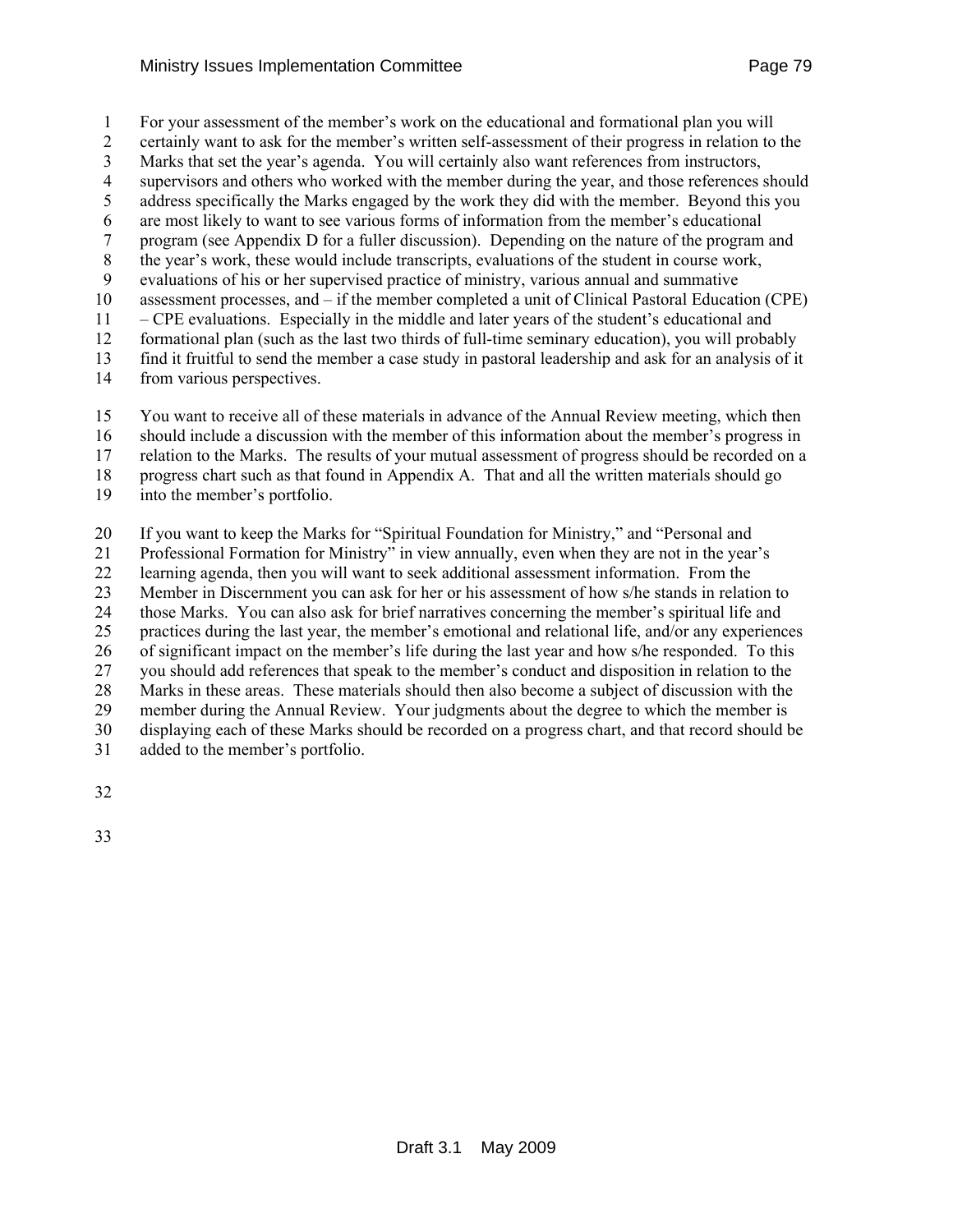## 1 *STORIES OF ON-GOING ASSESSMENT AT WORK*

2 Here are some stories of how on-going assessment plays in actual cases. We hope this will give 3 you a more concrete sense of how this works.

### 4 **Case Study A:**

5 T.J.B. retired Coast Guard member now fulltime seminary student and Association's Member in

6 Discernment is closely adhering to his IEP, except for meeting periodically with his assigned

7 mentor and the Committee on the Ministry. Because the Committee has a balance of clergy and

8 lay persons, and at present, the chairperson is a new lay leader, T.J.B. finds her persistent 9 questioning and invitations to meet regularly annoying and intrusive. He is excelling in all of his

10 classes, having hired someone to tutor him in Greek. As recommended by the Committee on the

11 Ministry, he serves on an Associational planning committee, voluntarily teaches biblical studies

12 (Old Testament Prophets and the Gospel of Mark) at the regional lay ministry school and as time

13 and finances allow he attends lectures by prominent, progressive, biblical scholars. He always

14 volunteers to preach at the Association and Conference annual meetings.

15 The Committee on the Ministry see T.J.B. in his various public roles, but for quite some time he

16 has been unable to attend the Committee on the Ministry meetings as requested. He had been curt

17 with the lay leader, the chairperson of the Committee on the Ministry, when she called to invite

18 T.J.B. to their last meeting. The chairperson had heard that he was aggressive and self-promoting

19 at the Associational meetings. The Committee noted that physically his appearance had changed,

20 notably his weight gain and paled coloring. Since these observations and hearsay are not covered 21 in the "check list from the new manual" they moved on to address what they could and should,

22 but didn't call him to accountability.

23 The Committee on the Ministry used the "check list from the new manual" to mark the

24 knowledge and skills area where they thought T.J.B. had done well in the public arena. The

25 chairperson and his assigned mentor sent him a supportive letter and a summation of their

26 assessment and asked him to call them when he was ready to meet with them.

### 27 **Case Study B:**

28 Pat and Jan Farmer, a young adult couple in rural America, are Members in Discernment with an

29 Association Committee on the Ministry. Pat, Jan and the Committee are struggling with their

30 agreed upon IEP that prepared them for licensure and toward ordination. Being licensed pastors

31 at their local church, meeting with mentors, going to the regional lay school, and taking online

32 courses, plus running a small truck farm was too much! It seemed everything that could go

33 wrong, in fact, did. The Committee members knew the circumstances also since a member of Pat

34 and Jan's church served on the Committee on the Ministry.

35 A more protracted IEP was negotiated and some expectations were modified. More at-home

36 reading, listening to assigned podcasts, time on the UCC website and [www.textweek.com](http://www.textweek.com/) were

37 recommended. The four mentors, Pat and Jan would "chat" on the internet or telephone once-a-

38 month. Pat and Jan would continue to alternate attending the regional lay school.

39 The Committee on the Ministry agreed to hold their meetings periodically at the church where

40 Jan and Pat served and at least some Committee members would attend the morning worship

41 service to assess the relevant Marks of Faithful and Effective Authorized Ministers.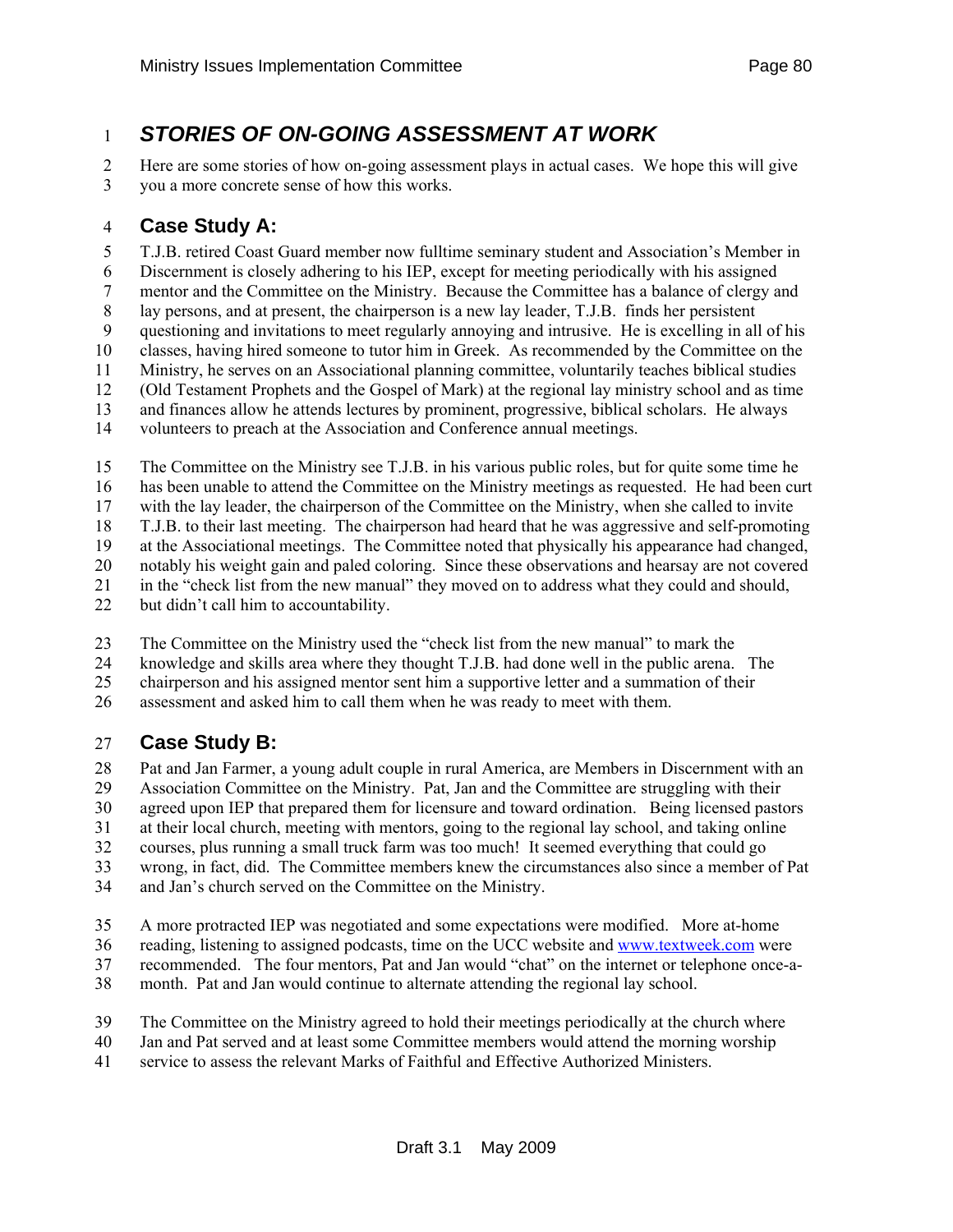### 1 **Case Study C:**

- 2 Felecia Francis Franklin had been a member of another denomination for all of her childhood and
- 3 young adult life. She was into her third year of seminary when she learned of the United Church
- 4 of Christ's General Synod support for Marriage Equality. Felecia immediately joined the nearby
- 5 UCC congregation. Seeing her enthusiasm, warmth, and readiness, they commended her to the
- 6 Association Committee on the Ministry.

7 The Committee on the Ministry quickly met with her and put together a portfolio of Felecia's

8 Marks of Faithful and Effective Authorized Ministers. Since they had not seen her in her

9 preparatory stages, the Committee gave her two options for her last semester of seminary. One

10 was shadowing a UCC pastor who was in a church near the seminary. The pastor would also

11 mentor Felecia and give her opportunities to work with the youth and occasionally preach. The

12 second option was to conduct a short–term book study sponsored by the UCC church at the

- 13 shelter for battered and abused spouses. She chose the latter.
- 14 With Felecia's knowledge and permission, certain members of the Committee on the Ministry
- 15 accepted assignments to drop in on the book study, have lunch with her at the seminary, and one
- 16 person agreed to talk with Felecia's former pastor and former regional director to verify her level
- 17 of participation.
- 18 Among the Committee, they were able to gather enough information to make informed decisions
- 19 about her Marks of Faithful and Effective Authorized Ministers.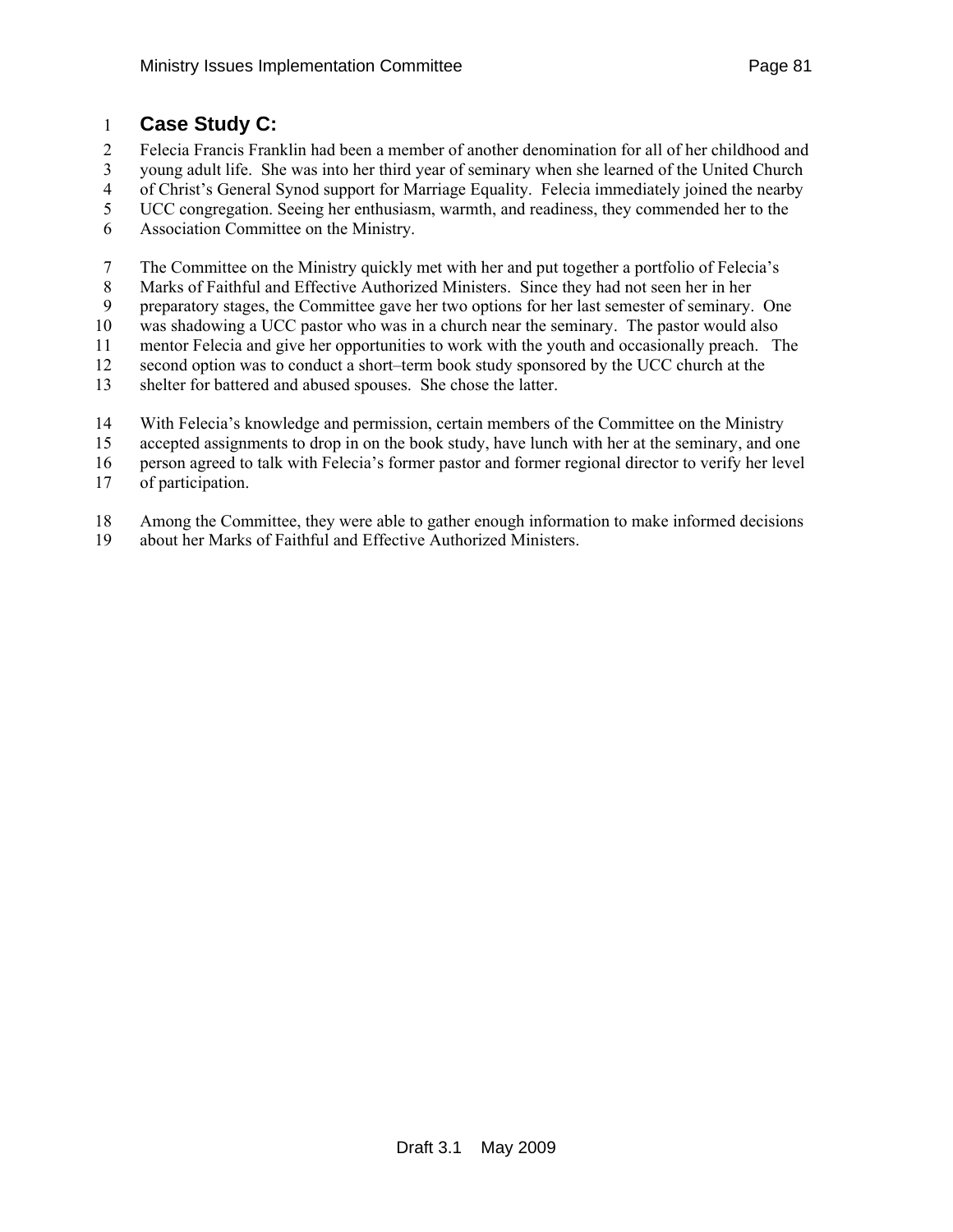# <sup>1</sup>**ASSESSMENT FOR AUTHORIZATION: ORDINATION**

2

## 3 *INTRODUCTION*

4 The Member in Discernment with whom you are working has completed the educational and 5 formational plan you laid out as a result of the initial assessment process. At each annual on-6 going assessment you have held with the member, s/he has shown steady progress, and you have 7 grown in your conviction that the ministry to which God is calling them is one requiring 8 authorization in and on behalf of the United Church of Christ. Further, you are convinced that the 9 ministry to which God has called this member is one requiring the authorization of ordination. 10 What now?

11 You have reached the stage of assessment for ordination. While this is a major moment of 12 assessment, you and the member should be reaching it with a firm foundation from the processes 13 of initial and on-going assessment. If these processes have worked well, then you ought to be 14 arriving at this point with considerable clarity of mind that the member is called to ordained 15 ministry and is ready for ordination. This will be a time of celebration and affirmation of the gifts 16 the member brings to the ministry of God's church, even as the assessment is still rigorous and

17 careful. It is a time also for clarity about the member's needs for continuing learning so that they

18 continue to grow and develop beyond ordination.

19 Concerns from the outset or that emerged along the way should have been surfaced and dealt with 20 appropriately before this point. The presence at this stage of serious concerns about whether the 21 member is called to ordained ministry, or whether they are ready for ordained ministry may be a 22 sign that there is important educational and formational work yet to be done. If that is the case, 23 you should consider a careful review of your assessment of the member in the light of each one of 24 the Marks of Faithful and Effective Authorized Ministers to try to identify the source of your 25 uneasiness, and determine whether to proceed with final assessment or to extend the discernment 26 period.

## 27 *A PRELUDE TO ASSESSMENT FOR AUTHORIZATION*

28 There are actually two steps here. The first is a regular Annual Review on-going assessment 29 covering the results of steps in the member's educational and formational plan completed since 30 the previous Annual Review. If this raises no concerns, and satisfactory progress was made in 31 relation to the Marks concerned, then you and the member are ready to proceed to assessment for 32 authorization. If this last on-going assessment raises concerns that are sufficient to make 33 assessment for authorization and ordination unwise at this moment, then this should result in a 34 modification of the educational and formational plan and an extension of the discernment period 35 so that the member can make the necessary progress toward readiness for ordination.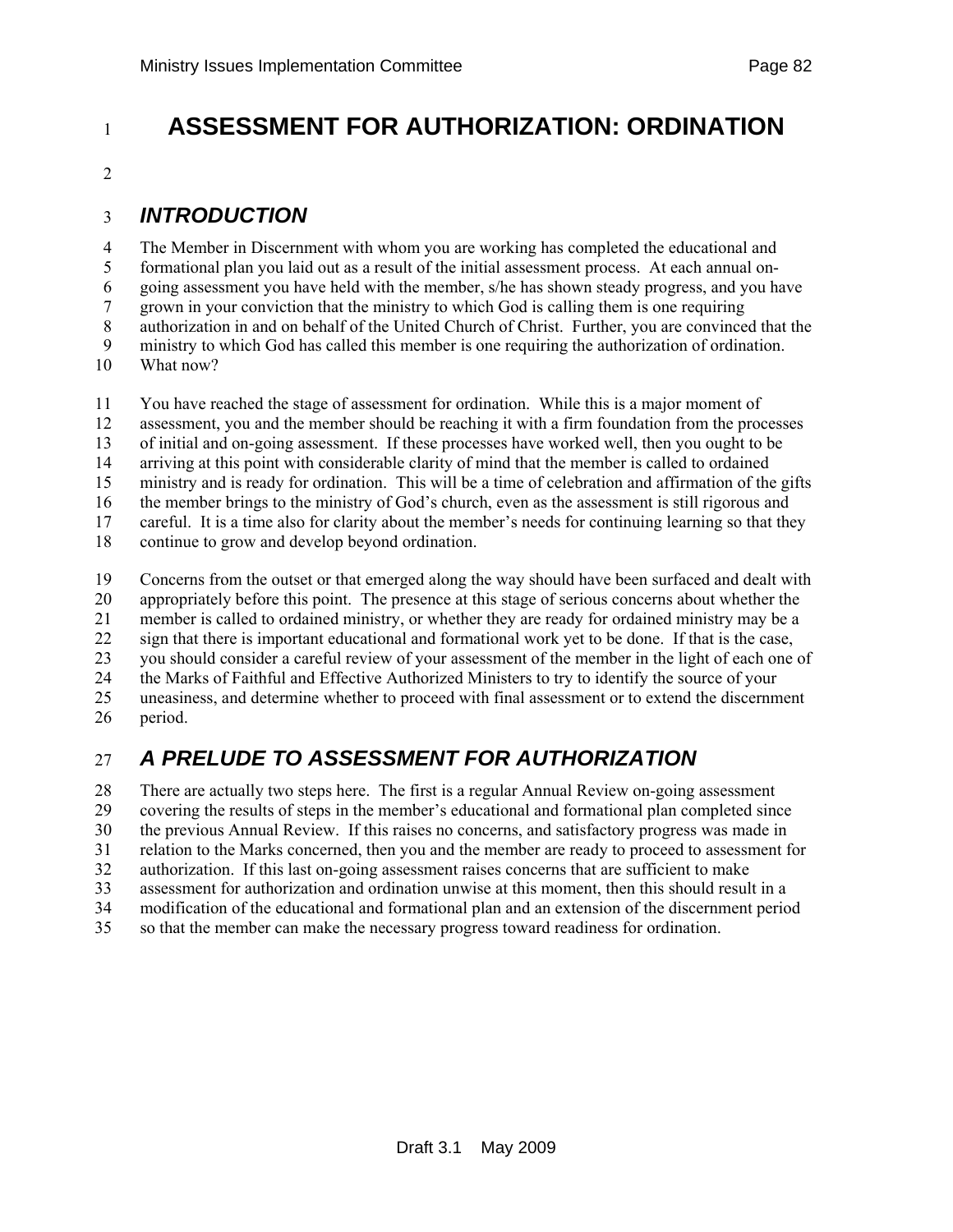## <span id="page-82-0"></span>*THE PROCESS OF ASSESSMENT ITSELF[14](#page-82-0)* <sup>1</sup>

2 Assessment for ordination takes a global look at the Member in Discernment, but builds on an 3 extensive foundation. Its purposes are three:

| $\overline{4}$<br>5<br>6         | by review of the history of piece by piece assessment with this Member in Discernment<br>$\bullet$<br>to substantiate the judgment that authorization is appropriate and that the member is<br>ready for authorization;                                                                                                                                                                                                                                                                                                        |  |  |
|----------------------------------|--------------------------------------------------------------------------------------------------------------------------------------------------------------------------------------------------------------------------------------------------------------------------------------------------------------------------------------------------------------------------------------------------------------------------------------------------------------------------------------------------------------------------------|--|--|
| $\tau$<br>$8\,$<br>9             | by a fresh assessment that examines the member's performance and readiness holistically<br>$\bullet$<br>to confirm the judgment that authorization is appropriate and that the member is ready for<br>authorization;                                                                                                                                                                                                                                                                                                           |  |  |
| 10<br>11<br>12                   | to provide clarity about the member's gifts for ministry and growing edges for the sake of<br>$\bullet$<br>supporting the member's wise choices about discernment of call to a specific ministry,<br>and for the sake of identifying areas for future learning and development.                                                                                                                                                                                                                                                |  |  |
| 13<br>14<br>15<br>16<br>17<br>18 | The process includes two major sources of information. First, the portfolio of the Member in<br>Discernment coming for final assessment should contain records of the judgments of initial<br>assessment and on-going assessments. These are the pieces out of which a composite picture can<br>be developed of those "Marks of Faithful and Effective Authorized Ministers" that the member<br>displays strongly and those that are in need of further growth. Review this picture as a<br>committee, asking three questions: |  |  |
| 19<br>20                         | Is this picture of strengths and weaknesses in relation to the Marks of Faithful and<br>Effective Authorized Ministers sufficient for ordination?                                                                                                                                                                                                                                                                                                                                                                              |  |  |
| 21                               | What do we particularly want to affirm and celebrate with this member?<br>$\bullet$                                                                                                                                                                                                                                                                                                                                                                                                                                            |  |  |
| 22                               | Which, if any, of the areas for growth should the member be addressing post-ordination?<br>$\bullet$                                                                                                                                                                                                                                                                                                                                                                                                                           |  |  |
| 23<br>24<br>25<br>26<br>27       | Second, it is important to confirm the picture you have from your past experience with the<br>Member in Discernment by a new assessment in relation to the Marks of Faithful and Effective<br>Authorized Ministers based on more holistic assessment mechanisms. This will look a good deal<br>like the process outlined in the current <i>Manual on Ministry</i> (section 3) for the ordination<br>examination.                                                                                                               |  |  |
| 28                               | Ask the Member in Discernment to provide you with the following written documents:                                                                                                                                                                                                                                                                                                                                                                                                                                             |  |  |
| 29                               | a self-assessment in relation to the Marks of Faithful and Effective Authorized Ministers;<br>$\bullet$                                                                                                                                                                                                                                                                                                                                                                                                                        |  |  |
| 30<br>31<br>32                   | a worship service that s/he has designed, and the sermon (to be) preached in it along with<br>$\bullet$<br>a description of the congregation for which it is intended and the aims of the service and<br>sermon in relation to that congregation;                                                                                                                                                                                                                                                                              |  |  |
| 33                               | an analysis of a case study in pastoral leadership that you have provided;<br>$\bullet$                                                                                                                                                                                                                                                                                                                                                                                                                                        |  |  |
| 34                               | an ordination paper (as currently defined in $MOM$ , section 3, pp. 4-5).<br>$\bullet$                                                                                                                                                                                                                                                                                                                                                                                                                                         |  |  |
|                                  |                                                                                                                                                                                                                                                                                                                                                                                                                                                                                                                                |  |  |

<sup>&</sup>lt;sup>14</sup> Note to the reader. This process would more or less replace the current process called "Ordination" Examination" on pp. 6-10 of *MOM*, section 3.

l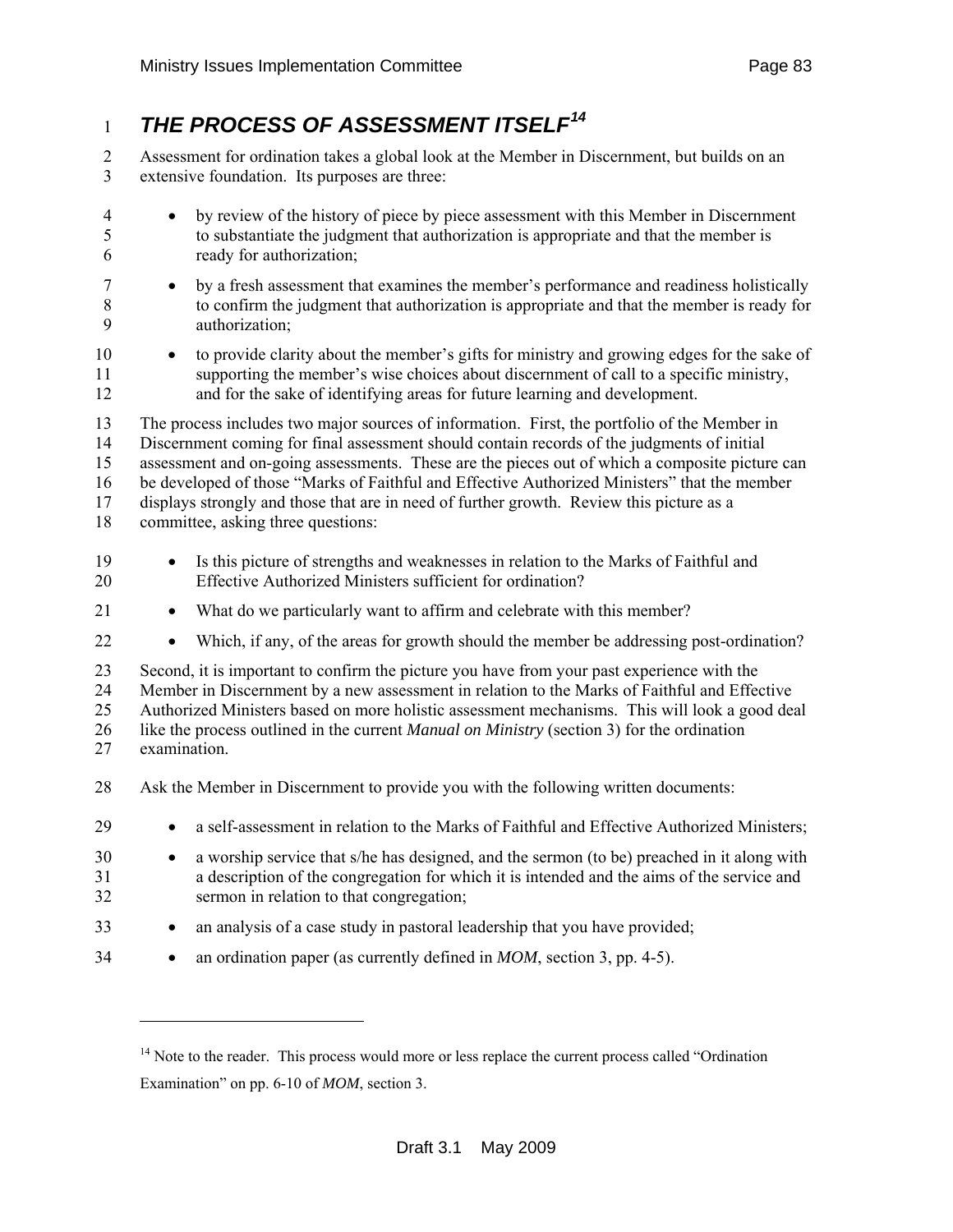#### Ministry Issues Implementation Committee **Page 84** Page 84

1 In addition, obtain a final set of references for the Member in Discernment. You may also wish

2 to ask the Member in Discernment to take a second round of psychological assessments as a way

3 to measure progress in areas of "Personal and Professional Formation" since the assessments

4 done in the initial assessment stage. For more information on this process see the section on

5 initial assessment, or consult Appendix D.

6 When you meet with the Member in Discernment for final assessment have him or her preach the 7 sermon to the committee. Then discuss all of the written materials with the Member in

8 Discernment. On the basis of that discussion review each of the Marks of Faithful and Effective

9 Authorized Ministers and make a final judgment about the degree to which the Member in 10 Discernment displays each. Record this on a chart such as that shown in Appendix A. Review

11 this assessment asking the following questions:

- 12 How does this compare to the picture that emerged from initial and on-going assessment?
- 13 Is the total picture of strengths and weaknesses in relation to the Marks of Faithful and 14 Effective Authorized Ministers sufficient for ordination?
- 15 What do we particularly want to affirm and celebrate with this member?
- 16 Which, if any, of the areas for growth should the member be addressing post-ordination?

17 The result should lead you to a faithful decision about ordination and some good advice for the

18 new ordinand about possibilities for future growth that s/he should pursue through continuing

19 education and other forms of professional development.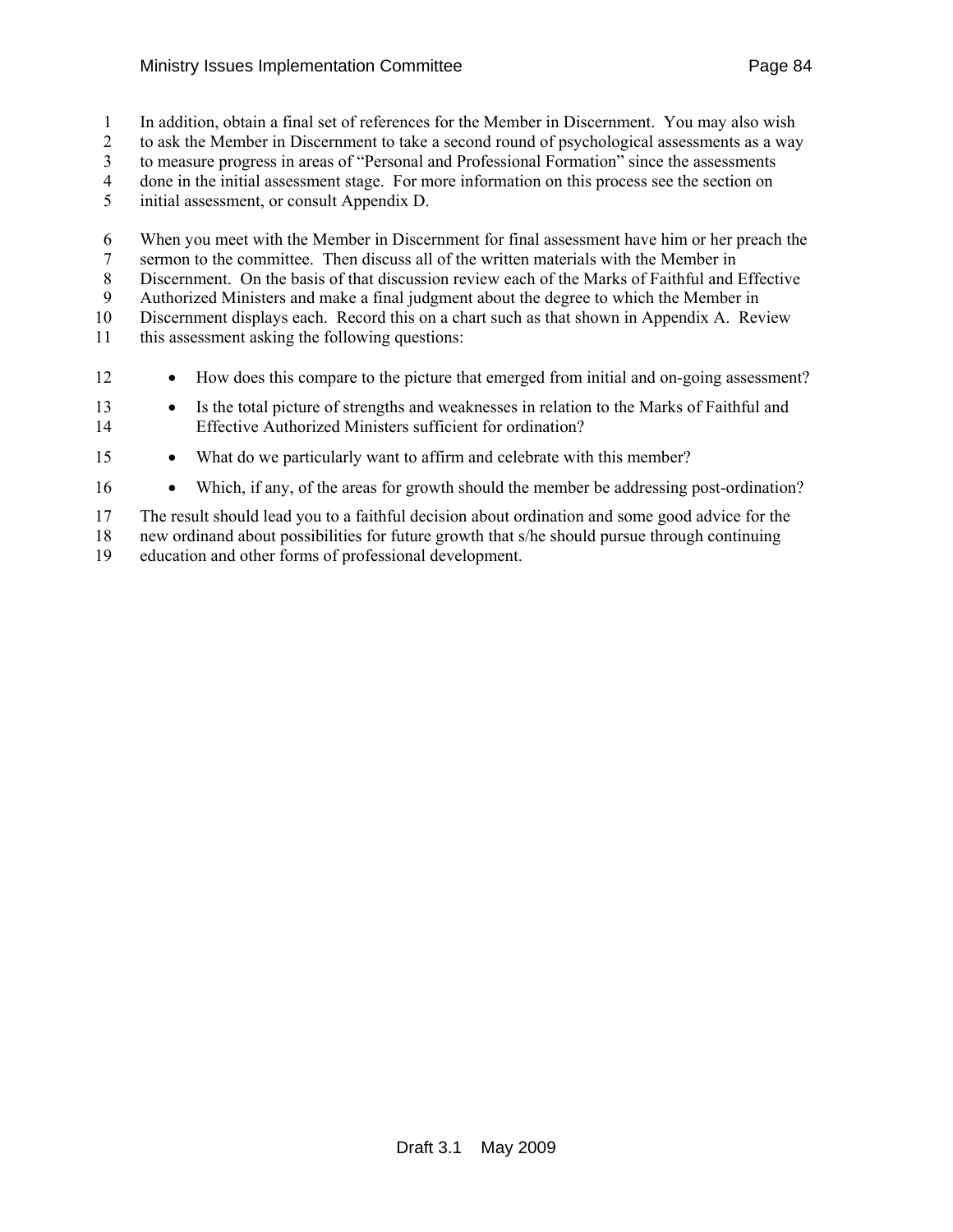| $\mathbf{1}$                                                     | <b>LICENSED MINISTRY</b>                                                                                                                                                                                                                                                                                                                                                                                                                                                                                                                                  |
|------------------------------------------------------------------|-----------------------------------------------------------------------------------------------------------------------------------------------------------------------------------------------------------------------------------------------------------------------------------------------------------------------------------------------------------------------------------------------------------------------------------------------------------------------------------------------------------------------------------------------------------|
| 2                                                                | IN THE UNITED CHURCH OF CHRIST                                                                                                                                                                                                                                                                                                                                                                                                                                                                                                                            |
| 3                                                                |                                                                                                                                                                                                                                                                                                                                                                                                                                                                                                                                                           |
| $\overline{4}$                                                   | <b>UCC Constitution Provisions, with Proposed Amendments</b>                                                                                                                                                                                                                                                                                                                                                                                                                                                                                              |
| 5                                                                | (Sections to be revised are underlined; proposed wording is in italics)                                                                                                                                                                                                                                                                                                                                                                                                                                                                                   |
| 6<br>$\boldsymbol{7}$<br>$\,8\,$<br>$\boldsymbol{9}$<br>10<br>11 | 29 28 Licensing is the act whereby the United Church of Christ through an Association, in<br>cooperation with a person and a Local Church of the United Church of Christ, recognizes and<br>authorizes that member whom God has called to perform specified duties in a designated Local<br>Church or within that Association, mainly preaching and conducting services of worship, for a<br>designated time under the supervision and guidance of that Association. The license may be<br>renewed. Voting membership in that Association may be granted. |
| 12<br>13<br>14                                                   | within a covenant of mutual accountability that includes appropriate supervision and<br>guidance of that Association. The license may be renewed. Voting membership in that<br>Association is granted.                                                                                                                                                                                                                                                                                                                                                    |
| 15<br>16<br>17<br>18<br>19                                       | 29 A Licensed Minister of the United Church of Christ is one of its lay members whom God<br>30.<br>has called and who has been recognized and authorized by an Association to perform specified<br>duties in a designated Local Church or within that Association, mainly preaching and conducting<br>services of worship, for a designated time under the supervision and guidance of that<br>Association. The license may be renewed.                                                                                                                   |
| 20                                                               | Delete "lay" to read: "one of its members. "                                                                                                                                                                                                                                                                                                                                                                                                                                                                                                              |
| 21<br>22                                                         | within a covenant of mutual accountability that includes appropriate supervision and<br>guidance of that Association.                                                                                                                                                                                                                                                                                                                                                                                                                                     |
| 23<br>24                                                         | 151 A person seeking recognition and authorization as a Licensed Minister applies through his or<br>her Local Church to the Association in which that church is a member.                                                                                                                                                                                                                                                                                                                                                                                 |
| 25                                                               |                                                                                                                                                                                                                                                                                                                                                                                                                                                                                                                                                           |
| 26<br>27<br>28                                                   | 141 A Member in Discernment seeking recognition and authorization as a Licensed<br>Minister applies with his or her Local Church to the Association of which that church is a<br>member.                                                                                                                                                                                                                                                                                                                                                                  |
| 29                                                               |                                                                                                                                                                                                                                                                                                                                                                                                                                                                                                                                                           |
| 30<br>31<br>32<br>33<br>34<br>35                                 | 152 The Committee on the Ministry of the Association examines the applicant with respect to<br>Christian faith, character, ability to do the work expected, and knowledge of the history, polity,<br>and practices of the United Church of Christ. If the applicant is found to be qualified, a license is<br>granted by the Association for not more than one year at a time to serve in a designated Local<br>Church or within that Association. Following a review by the Committee on the Ministry, the<br>license may be renewed.                    |
|                                                                  |                                                                                                                                                                                                                                                                                                                                                                                                                                                                                                                                                           |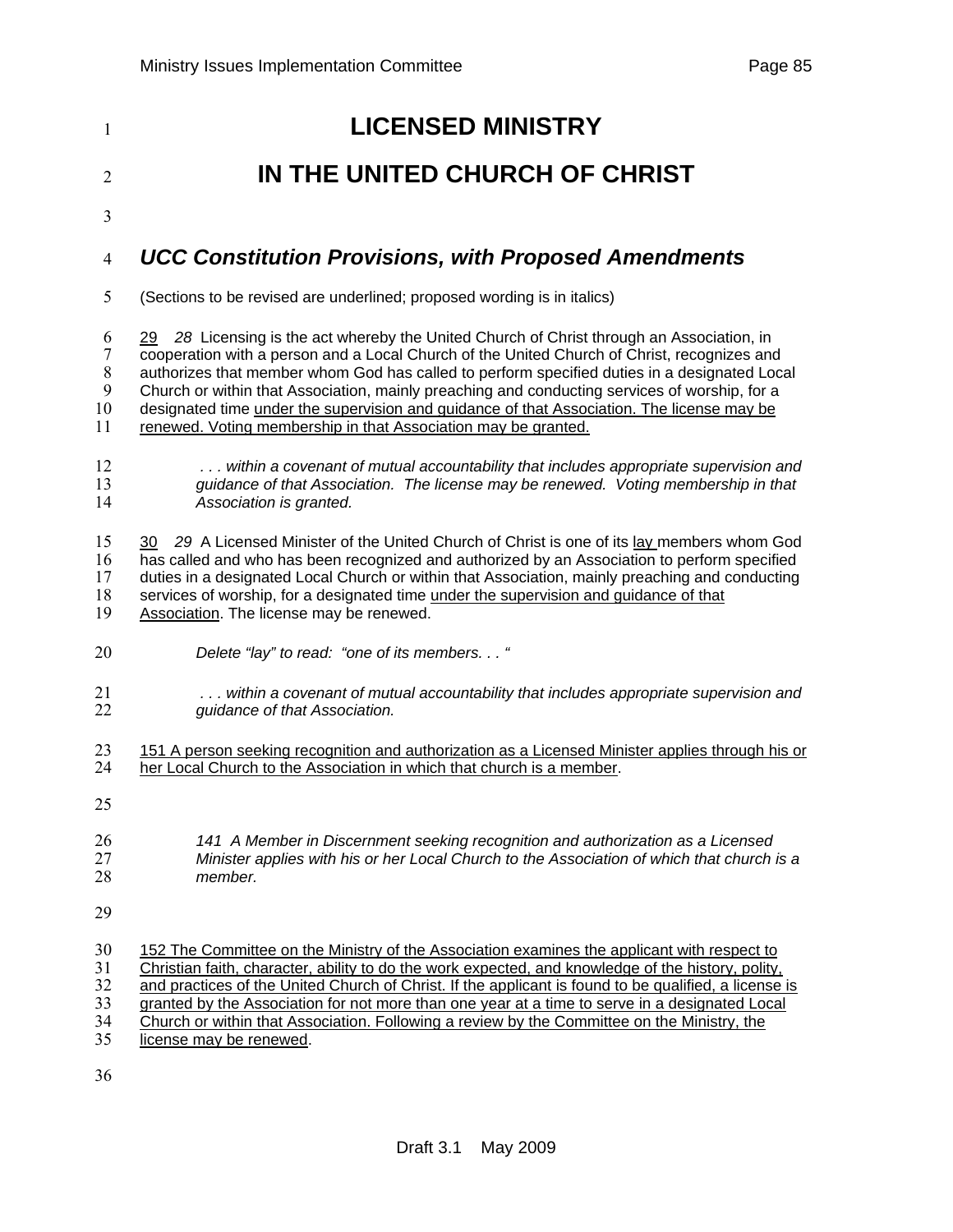| 1<br>$\overline{c}$<br>3<br>$\overline{4}$<br>5<br>6<br>$\overline{7}$<br>$\,$ $\,$<br>9 | 142 The Committee on the Ministry of the Association examines the Member in<br>Discernment with respect to Christian faith, character, ability to do the work expected,<br>preparation to meet the responsibilities of the office, educational and theological<br>attainments, and knowledge of the history, polity, and practices of the United Church of<br>Christ. If the applicant is found to be qualified, a license is granted by the Association for<br>not more than one year to serve in a designated Local Church or within that Association.<br>Following a review by the Committee on the Ministry, the license may be renewed<br>annually for two more years after which the Association may grant the license for a time<br>determined to be appropriate. |
|------------------------------------------------------------------------------------------|--------------------------------------------------------------------------------------------------------------------------------------------------------------------------------------------------------------------------------------------------------------------------------------------------------------------------------------------------------------------------------------------------------------------------------------------------------------------------------------------------------------------------------------------------------------------------------------------------------------------------------------------------------------------------------------------------------------------------------------------------------------------------|
| 10                                                                                       |                                                                                                                                                                                                                                                                                                                                                                                                                                                                                                                                                                                                                                                                                                                                                                          |
| 11                                                                                       |                                                                                                                                                                                                                                                                                                                                                                                                                                                                                                                                                                                                                                                                                                                                                                          |
| 12<br>13<br>14                                                                           | 153 In special cases and at the request of the Local Church which the person serves, the<br>Association may grant the Licensed Minister the right to administer the sacraments and rites of<br>the Church for this Local Church.                                                                                                                                                                                                                                                                                                                                                                                                                                                                                                                                         |
| 15                                                                                       |                                                                                                                                                                                                                                                                                                                                                                                                                                                                                                                                                                                                                                                                                                                                                                          |
| 16<br>17<br>18                                                                           | 143 At the request of the Local Church which the person serves, the Association may<br>grant the Licensed Minister the right to administer the sacraments and rites of the Church<br>for this Local Church.                                                                                                                                                                                                                                                                                                                                                                                                                                                                                                                                                              |
| 19                                                                                       |                                                                                                                                                                                                                                                                                                                                                                                                                                                                                                                                                                                                                                                                                                                                                                          |
| 20<br>21<br>22<br>23                                                                     | 154 144 A Licensed Minister is listed separately from Ordained Ministers and from<br>Commissioned Ministers on the rolls of the Association which has licensed him or her. A Licensed<br>Minister is eligible for service only in the category of laymen or laywomen for all positions referred<br>to in the Bylaws.                                                                                                                                                                                                                                                                                                                                                                                                                                                     |
| 24                                                                                       |                                                                                                                                                                                                                                                                                                                                                                                                                                                                                                                                                                                                                                                                                                                                                                          |
| 25                                                                                       | service only in lay categories                                                                                                                                                                                                                                                                                                                                                                                                                                                                                                                                                                                                                                                                                                                                           |
| 26                                                                                       |                                                                                                                                                                                                                                                                                                                                                                                                                                                                                                                                                                                                                                                                                                                                                                          |
| 27                                                                                       |                                                                                                                                                                                                                                                                                                                                                                                                                                                                                                                                                                                                                                                                                                                                                                          |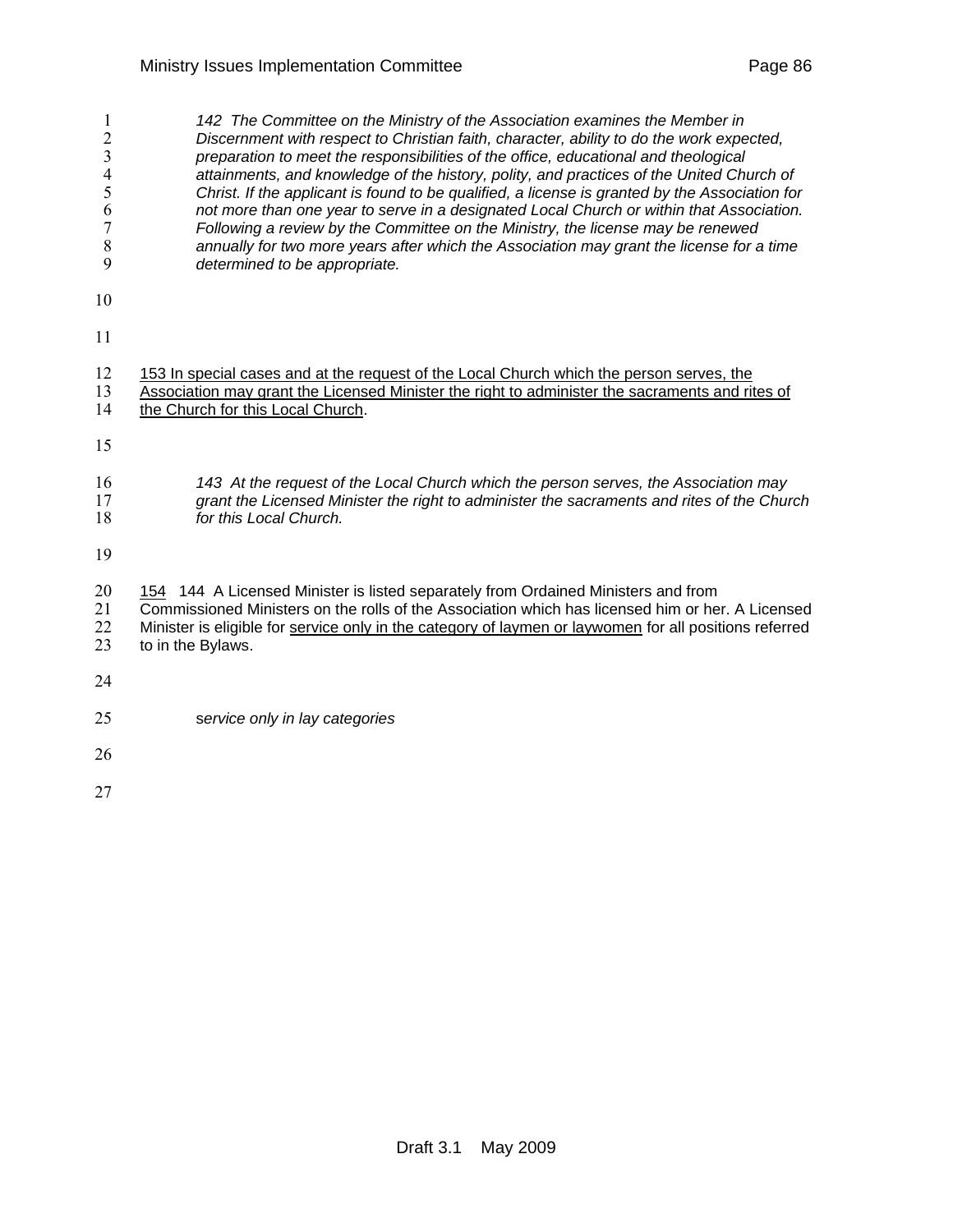## <sup>1</sup>**LICENSED MINISTRY: DEFINITION AND COMMENTARY**

2

3 Licensed Ministry is an authorized ministry of the United Church of Christ for a particular time, 4 in a particular place, and in covenant with an Association (which both authorizes that ministry 5 and offers appropriate supervision and/or guidance) and the congregation extending the call. As 6 an authorized ministry of the UCC, licensed ministry exists to meet the needs of the Church for 7 faithful and effective leadership and Licensed Ministers serve primarily, though not exclusively, 8 as pastors of local churches. Since a license may be renewed, a minister may remain licensed for 9 as long as the Association, the congregation, and the Licensed Minister choose to continue in that 10 covenant. Licensed Ministers who, in the judgment of the Association Committee on Ministry 11 and in their own discernment, may be called to ordination may prepare for that ministry while 12 licensed and serving.

13 A member of the UCC called to be licensed proceeds with the Church through the same

14 movements of call, preparation and authorization, and continuing covenant as other authorized

15 ministers. The local church and the Association join in the discernment of call and in

16 determining appropriate plans and activities of preparation and formation, as well as in all the

17 other movements. Assessment of gifts and needs is done with the Marks of Faithful and Effective 18 Authorized Ministers of the UCC as the guide, while considering the particular context and needs

19 of the setting to which the member is called and the opportunity beyond initial authorization for

20 continuing education and formation in ministry.

21 The supervision and guidance of the Licensed Minister by the Association is shaped by the needs

22 of the local church, the calling body if other than the local church, the United Church of Christ,

23 and the minister. In the case of a Licensed Minister who is preparing for ordination, that

24 supervision and guidance will also be shaped by the plan of preparation which is in place. When

25 the minister is not preparing for ordination but has achieved appropriate understanding,

26 experience, knowledge, and skills for ministry in accord with the Marks, supervision and

27 guidance take a different form, similar to the covenant among the Association and its other

- 28 authorized ministers.
- 29 Licensed Ministers can be called to varied settings of ministry, including but not limited to the 30 following:
- 31 Pastoral leadership for a local church, including the ministry of word and sacrament, church 32 administration, and other pastoral duties as outlined in the call by the local church and 33 authorized by the Association.
- 34 Supply preaching in local churches needing someone to lead worship only on occasion 35 (usually when the installed pastor is away or the church is between installed pastors).
- 36 Special assignments within the Association which require authorization to perform pastoral 37 functions
- 38
- 39 As an authorized ministry of the United Church of Christ, licensure follows discernment, call,

40 formation, and demonstration of readiness. It has its own integrity, delineated in the particular

41 call of the individual and in the covenant among the Licensed Minister, the local church, and the

42 Association. A license is initially granted for a limited period, usually one year, at the end of

43 which it may be renewed. After three or more years of annual review, the license may be granted

44 for the duration of that call.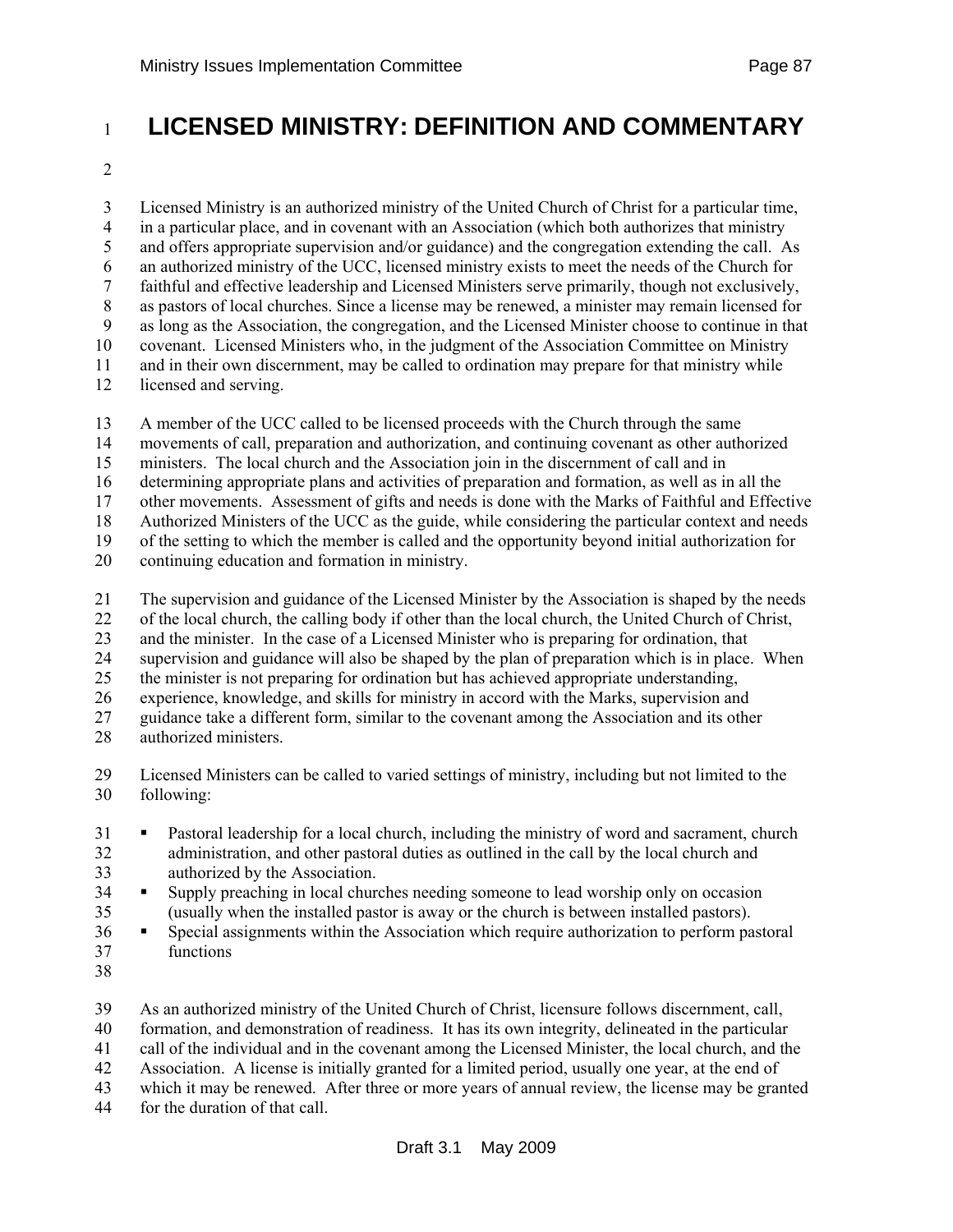#### 1

### 2 *Particular Responsibilities of the Committee on Ministry*

3 The Committee on Ministry on behalf of the Association:

4 Joins in covenant with the Member in Discernment for licensure by making an initial 5 assessment of the member's gifts, needs and circumstances (see section on "Initial 6 Assessment), developing an individual educational and formational plan for the member, 7 providing appropriate support – including annual reviews at which on-going assessment is 8 carried out (see section on "On-Going Assessment"), guiding the building of a portfolio, and 9 discerning a call;

- 10 Reviews the request for licensure by receiving the call from the local church, interviewing the 11 candidate (with his/her portfolio), asking the candidate to demonstrate his or her marks of 12 readiness for licensure, and making sure boundary training, psychological testing (if 13 necessary), and background checks are done or will be done in a timely manner;
- 14 Grants standing and recognition to the Licensed Minister and covenants to work with the 15 person during her/his tenure in the association;
- 16 Provides supervision or guidance, as appropriate for the individual and the context of the 17 ministry, to the licensed minister for the duration of the call.
- 18 Throughout its work, is particularly attentive to the needs of persons and faith communities 19 not represented among the majority of COM members and to the need of COM members to 20 be welcoming. (See Additional Resources of this draft, "When a Committee on Ministry 21 Meets Communities and Individuals not Currently Represented among the Majority of 22 Committee Members")
- 23

24

## 25 *Movement of Licensed Ministers*

26 A license is not "transferred" from one setting to another. When a member who has been 27 licensed is called to a new ministry, a license may be granted for the new call. An Association 28 may choose to include Licensed Ministers, or persons who are approved for licensure, as 29 candidates to serve as pastor in a local church within that Association. The Office of Parish Life 30 and Leadership will provide a profile form for such persons to complete and keep on file with 31 their Association and Conference. If the Association has such a policy, the profile of a Licensed 32 Minister or Member approved for licensure may be submitted to search committees with the 33 approval of the potential candidate.

34

35 If an individual who has served as a Licensed Minister in one Association hears a potential call to 36 ministry in another Association, that Association may "recognize" the individual's call, formation 37 for ministry, and experience as a Licensed Minister as witnessed in the person's portfolio (see 38 below). Each Association determines whether and how such a person may seek a call within its 39 bounds. If the Association determines that the person is called to licensed ministry within its 40 boundaries, and if the person's call, formation, and experience demonstrate the person's readiness 41 for licensure to the satisfaction of that Association, the Association may proceed to license the 42 person.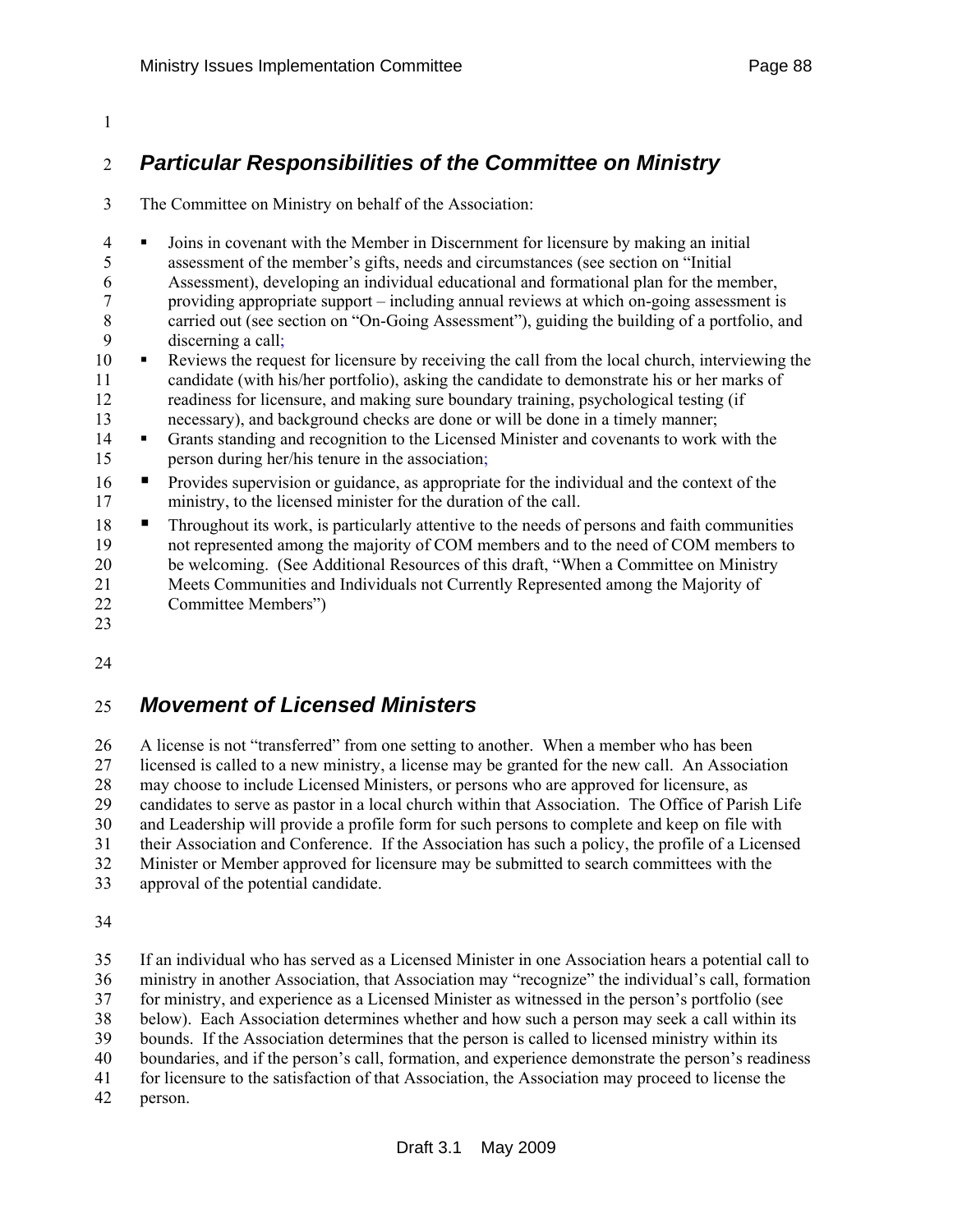#### 1

### 2 *From Licensure to Ordination*

3 Licensure may be granted to an individual called to licensed ministry by God and the Church and 4 the person may serve for the duration of that call, seeking no other authorization. Or, licensure 5 can be granted to a Member in Discernment who is preparing for ordained ministry while serving 6 as a Licensed Minister. Seminary students, students in mentorship, and students in regional 7 educational programs, for example, can be licensed to be the pastor of a local church while 8 preparing for ordination. In such cases, the student's ministry is one element of her/his path of 9 preparation and will be the focus of disciplined reflection by the student and supervisor(s).

10

11 Experiences of licensed ministry provide a rich resource for those preparing for ordination. The 12 individual's plan of preparation, approved and monitored by the Association, will provide for 13 disciplined, rigorous, guided reflection on the practice of ministry, including, for example, the 14 relationship of theological and Biblical understandings, the use of related disciplines (such as 15 sociology, psychology), the communication of the Gospel in particular communities, and 16 expressions of faith. It will also include opportunities to grow in those areas identified through 17 the Marks as requiring attention before authorization. Years of service alone do not necessarily 18 prepare one for ordination; years of service including an intentional plan of preparation faithfully 19 pursued offer a rich opportunity. As with all forms of authorized ministry and all members called 20 to such, the key questions to be asked include: To what ministry is this member called? Is this 21 member adequately prepared to take these particular vows and enter this continuing covenant 22 with the UCC?

23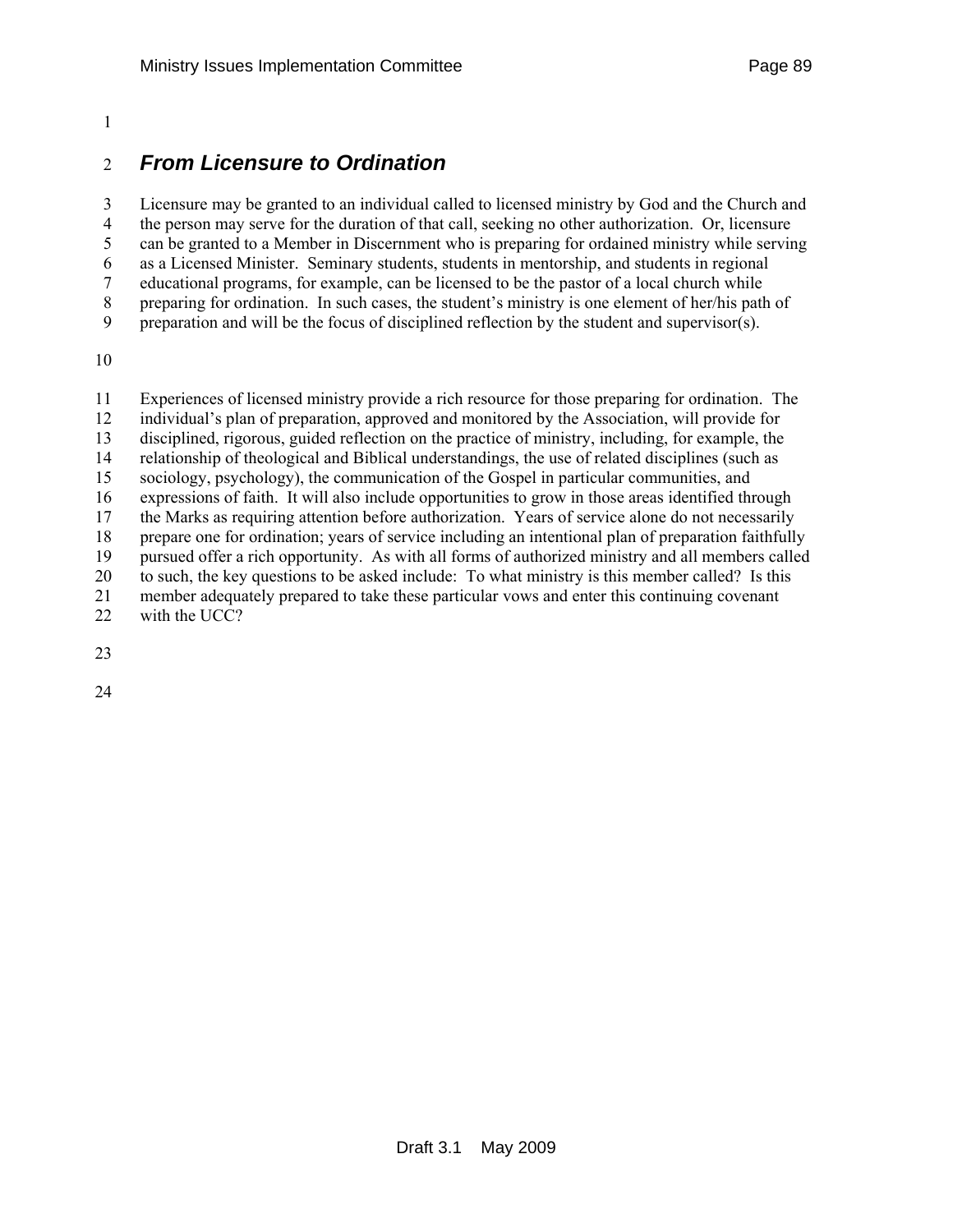# <sup>1</sup>**Preparation for Licensed Ministry**

2

3 Preparation for licensed ministry of the United Church of Christ requires the same care as 4 preparation for any authorized ministry. The Committee on Ministry and the Member in 5 Discernment will enter into the process of initial assessment and agree upon an individualized 6 plan of education and formation (see section on "Initial Assessment," pp. xx-xx). The Committee 7 will take care that the plan is balanced appropriately between responsiveness to the particular 8 circumstances of the Member, including the nature of his or her call, and those of the community 9 in which ministry is likely to take place. It will also be clear and consistent with the qualities 10 expected of all Licensed Ministers, as guided by the Marks of Faithful and Effective Authorized 11 Ministers of the United Church of Christ.

- 12 In most circumstances, those admitted to a program of preparation for licensed ministry study 13 will have:
- 14 1. High School Diploma or equivalency
- 15 2. Membership and active participation in a United Church of Christ congregation for at 16 least one year
- 17 3. Written recommendation of a local UCC church pastor
- 18 4. Written recommendation of local UCC church lay leadership
- 19 5. Statement of one's faith journey (which may be presented orally and may include 20 participation of the MID's faith community sharing testimonies about the MID's faith 21 journey)
- 22

23 The Member's individual educational and formational plan will be related to the Member's 24 geographic, cultural, social and economic context, as well as those of the community in which 25 licensed ministry is likely to occur. Following the process of initial assessment (see section on 26 "Initial Assessment," pp. xx-xx), this individual educational and formational plan is developed by 27 the Committee on Ministry in consultation with the Member and the local church. and the plan 28 may use, as is appropriate, regional training programs, college courses, continuing education 29 offerings, seminary coursework, mentoring, self-directed and directed study, internships, and 30 other opportunities which enable the member to reasonably attain the desired outcomes, and to 31 demonstrate the corresponding Marks of Faithful and Effective Authorized Ministers of the 32 United Church of Christ as they apply to licensed ministry.

33 Particularly for those preparing for licensed ministry and those so authorized (but useful and 34 recommended for MID's and all authorized ministers), the creation and maintenance of a 35 "portfolio" is strongly urged as a means of documenting preparation for and experience in 36 licensed ministry (see section on "The Use of Portfolios" in Appendix D, pp. 159 - 161). Unlike 37 a ministerial profile, which is a standardized document kept on file with a Member's Conference, 38 a licensed ministry portfolio remains in the possession of the Member and is used in various 39 ways, including as a means of introduction to other Committees on Ministry with whom the 40 Licensed Minister may interact. Contents of such portfolios will be quite individual, but may 41 include illustrations and documentation used in the initial process of authorization; evaluations by 42 supervisors, local church leaders, and members of Committees on Ministry; sermons, 43 correspondence, journals and reflections as appropriate; stories, art work, and any other materials 44 the Member or Licensed Minister believes best describes their call to, preparation for, and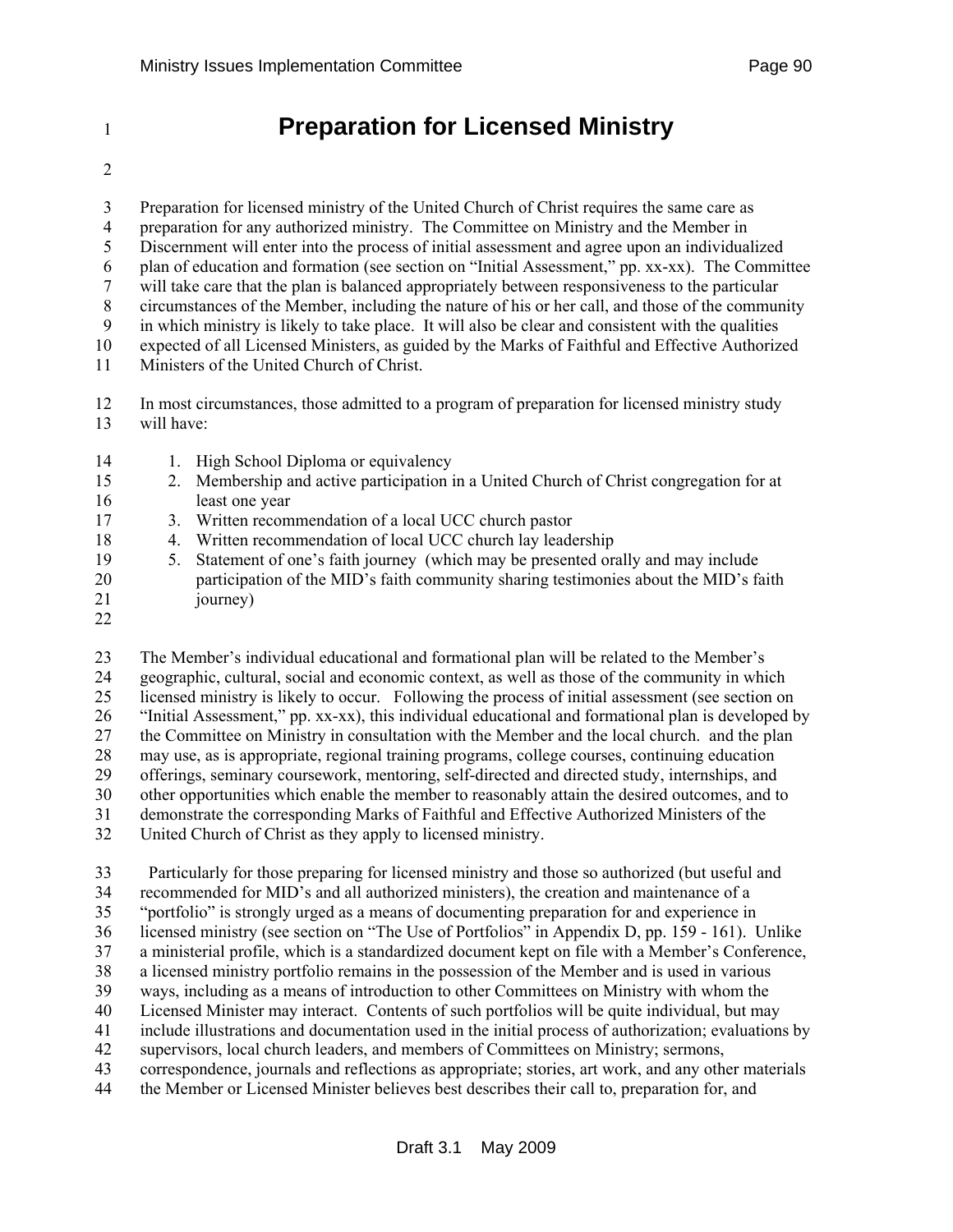#### Ministry Issues Implementation Committee **Page 91** American Ministry Page 91

- 1 experience in licensed ministry. Portfolio contents are organized and presented in relationship to
- 2 the Marks of Faithful and Effective Authorized Ministers of the United Church of Christ.
- 3 The Member in Discernment preparing for licensure will proceed through the time of discernment
- 4 and formation with the Committee on Ministry, moving through initial and ongoing assessment
- 5 (see sections on Initial Assessment and Ongoing Assessment, pp. xx-xx), engaging in prayerful
- 6 consideration of call to ministry, and developing their gifts and skills for ministry in the United
- 7 Church of Christ. The particular focus will be upon those Marks the Committee has determined
- 8 most significant for the particular ministry to which this Member may be called or most 9 significant for this Member to address. When the Committee discerns that the Member may be
- 10 ready, the Committee will proceed with the Member to Assessment for Authorization: Licensure.
- 11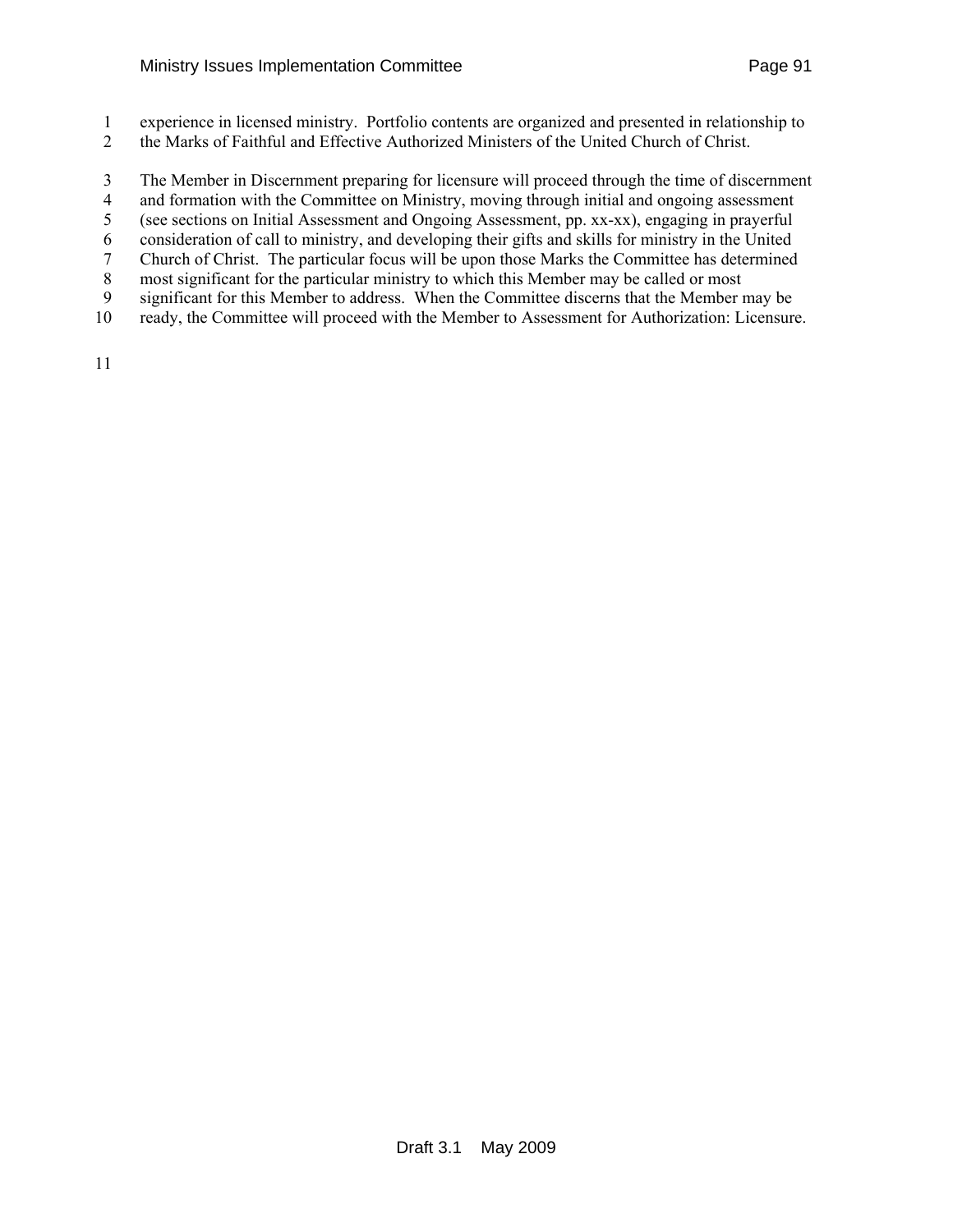# <sup>1</sup>**ASSESSMENT FOR AUTHORIZATION: LICENSURE**

2

3 The Member in Discernment with whom your committee is working has completed the

4 educational and formational plan you created as a result of the initial assessment process. (See

5 guides to initial and on-going assessment.) At each annual ongoing assessment the Member has

6 shown progress and you and the Member continue to discern a call to licensed ministry. Perhaps

7 there is a local church also convinced that God is calling this person to licensed ministry in their

8 midst. You believe that this is an appropriate moment to determine whether to authorize the

9 Member as a Licensed Minister of the United Church of Christ.

10 Ideally by now you have been in a Covenant of Discernment and Formation with the Member for

11 two or more years. If previous assessment and the individual educational and formational plan

12 have been done carefully and faithfully by all the parties, you are arriving at this moment with

13 some clarity about the Member's call and readiness. It may be that you have not had such an

14 extended relationship. If there is significant doubt as to the readiness of the Member, you will

15 need to consider carefully whether to proceed with a full assessment for authorization at this time. 16 In any case, you will want to review your procedures and develop a time line and expectations to

17 be followed so that all involved can proceed with confidence that they are moving together.

18 This is a time to gather the relevant materials which provide witness to the Member's readiness

19 for licensing. These materials should include dates to which they apply and dates when they were 20 prepared. It is important that those dates provide both a historical and a contemporary picture of

21 the Member and are not all 20 years ago, nor all this year, for instance. These materials will

22 include many or all of the following:

- 23 The Member's Portfolio (which may include many of the items listed below, see section 24 on Portfolios)
- 25 Reports of previous assessments with the Committee on Ministry (include, if relevant and 26 possible, assessments done by other UCC Associations or other church bodies)
- 27 Documentation of formal education
- 28 Documentation (written, oral recordings, personal testimony by the individual and other 29 responsible and knowledgeable persons) of other educational and life experiences related 30 to particular Marks of Faithful and Effective Authorized Ministers of the United Church 31 of Christ
- 32 Testimony of the person's Christian faith and call to ministry, from the individual and 33 from others within the community of faith
- 34 Testimony of the person's gifts for licensed ministry
- 35 Assessments of the person's knowledge, experience, strengths, weaknesses, and 36 development related to the Marks
- 37 One or more case studies prepared by the Member which demonstrate particular Marks as 38 understood and engaged by the Member
- 39 Sermons, lesson plans, or liturgies
- 40 Evidence of satisfactory, and recent, completion of Boundary Training
- 41 Psychological Assessment
- 42 Background check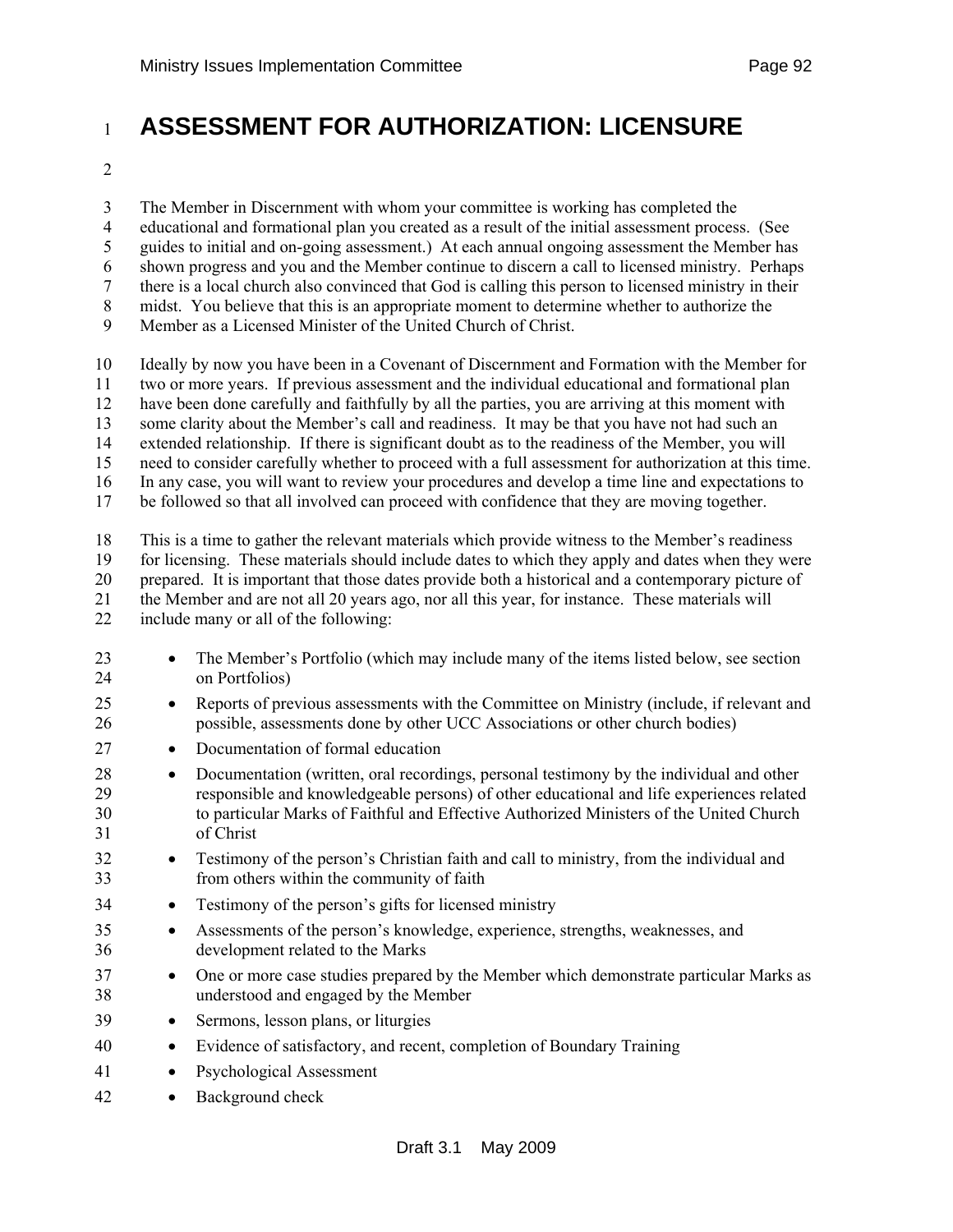1 Your Committee will want to take some time considering these documents in relation to the

2 Marks most pertinent to the particular ministry to which the individual may be licensed. For

3 instance, most Licensed Ministers are called to serve as pastors in a local church and so the Marks 4 related to the ability to lead worship and to preach faithfully and effectively, to offer appropriate

5 pastoral care, and to represent knowledgeably the United Church of Christ in that place will

6 require particular attention. At the same time, a Licensed Minister is called to a particular time

7 and place and so may not require the same extent of formal education as a Commissioned

8 Minister, for instance. All authorized ministers must be persons open to transformation through

9 disciplined learning and responsible participation in covenanted community where their growth

10 may be nurtured. All must be persons of some spiritual maturity and of personal integrity. All

11 must be committed to the mission of God and to the United Church of Christ.

12 In addition to the various kinds of data suggested above, a conversation occurs with the Member,

13 who may be accompanied by one or more persons from his or her faith community, and the

14 Committee. The purpose of the conversation is to provide the Committee and the Member

15 opportunity to continue to discern the Member's call to licensed ministry and actual readiness for

16 that authorization. The documentation and testimony will be discussed. The Member may

17 preach and/or lead worship, present a case study, or make an oral statement. The conversation

18 will be guided by the chair, according to an agenda previously shared with the Member.

19 Some Associations may require an Ecclesiastical Council in order to authorize licensing. Should

20 this be your practice, it is vital that your Committee and the Member be very comfortable with the

21 format, the expectations of the participants, and preparedness of the Member so that no one finds

22 the Council to be demeaning for any person in any way whatsoever. (The same should be true for

23 all encounters of individuals with your Committee on Ministry.) Many Associations authorize

24 the Committee on Ministry to authorize Licensed Ministers on its behalf, according to well-

25 prepared, adopted policies and procedures. Adopting the Manual on Ministry, or the Manual with

26 additions or amendments, or sections of the Manual, as Association policy and then entrusting the

27 work to the Committee on Ministry is appropriate.

28 Following the conversation for authorization, your Committee on Ministry will take time by itself

29 to discern whether this is the moment to license this Member. The Committee will need to do

30 this carefully, considering the call of God to the church and to this person, the needs of the church

31 (including the particular setting currently desiring to call this person), the gifts and readiness of

32 the person in relationship to the Marks of Faithful and Effective Authorized Ministers of the

33 United Church of Christ and the needs of the particular setting, and the possibilities for the

34 person's growth in ministry while serving as a Licensed Minister.

### 35 The decision may be

- 36 "Yes, this person is called to licensed ministry in this time and place with these 37 provisions for supervision and/or guidance," 38 • "Yes, this member will be licensed at this time, with the expectation that particular Marks
- 39 will be addressed before the license may be renewed and with suggested provisions for 40 that to happen."
- 41 "No, the Member will not be licensed at this time but a plan of continued discernment 42 and of education and formation will be initiated or continued."
- 43 "No, we do not discern that this Member is called to this licensed ministry." This "no" 44 will include shared observations about the ways in which participants in the conversation 45 discern that God is calling this Member."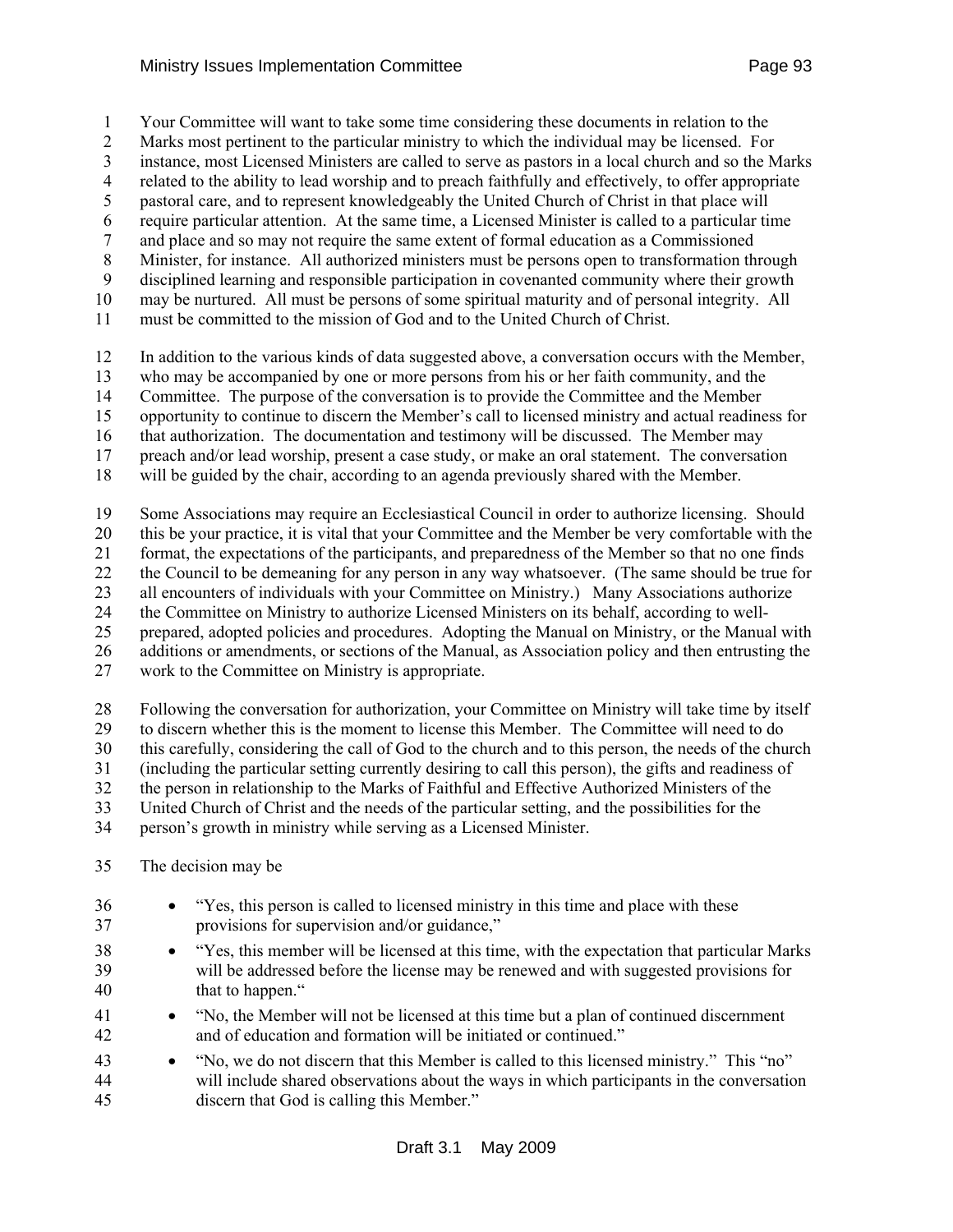1 • Or, some other response faithful to the discernment of the group.

2 If the decision is to license the Member at this time, your Committee will join the Member and

3 the local church in preparing to recognize and celebrate this authorization of ministry in and on

4 behalf of the United Church of Christ with an appropriate service of recognition and (if

5 appropriate) installation. You now also enter a new covenant with the Licensed Minister in

6 which all parties are responsible to each other for the authorized ministries of the United Church

7 of Christ, for the care of its ministers and members, and for particular provisions in relationship to

8 this ministry.

9 Ideally the Committee, the local faith community representatives and the Member will have

10 reached a consensus. Sometimes persons and communities honestly differ in their discernment.

11 While the Association is responsible on behalf of the United Church of Christ to make the

12 determination concerning authorization, in covenant with members and other settings of the

13 Church we listen and speak respectfully, honestly, and hopefully together, knowing that "God is

14 still speaking." Appropriate confidences must be kept. None of us can speak for the other

15 without that one's agreement. Committee members must not assume too much for themselves

16 but speak and act only on behalf of the Committee as has been agreed. Your Committee will

17 want to do all that it can faithfully do to be sure that all the parties have access to appropriate 18 pastoral care and to remain in faithful covenant with the individuals and communities involved.

19 From time to time, Associations are asked to license an individual quickly to meet a pressing and 20 particular need, often of a local church. When such is the case, your Committee will want to 21 proceed with care, even if with haste, and not be pressed into a truly unwise decision. Try to be 22 sure that all parties understand the seriousness of authorizing ministry on behalf of the United 23 Church of Christ as well as the particular considerations involved. You will want to have some 24 confidence about the person's spiritual and personal formation as well as UCC identity before 25 granting any license. And, should you be convinced that it is right and appropriate to grant a 26 license in such a situation, you might do so for a period shorter than one year to provide for 27 mandated, continuing attention to all the considerations involved. Faithful follow up is,

28 obviously, imperative.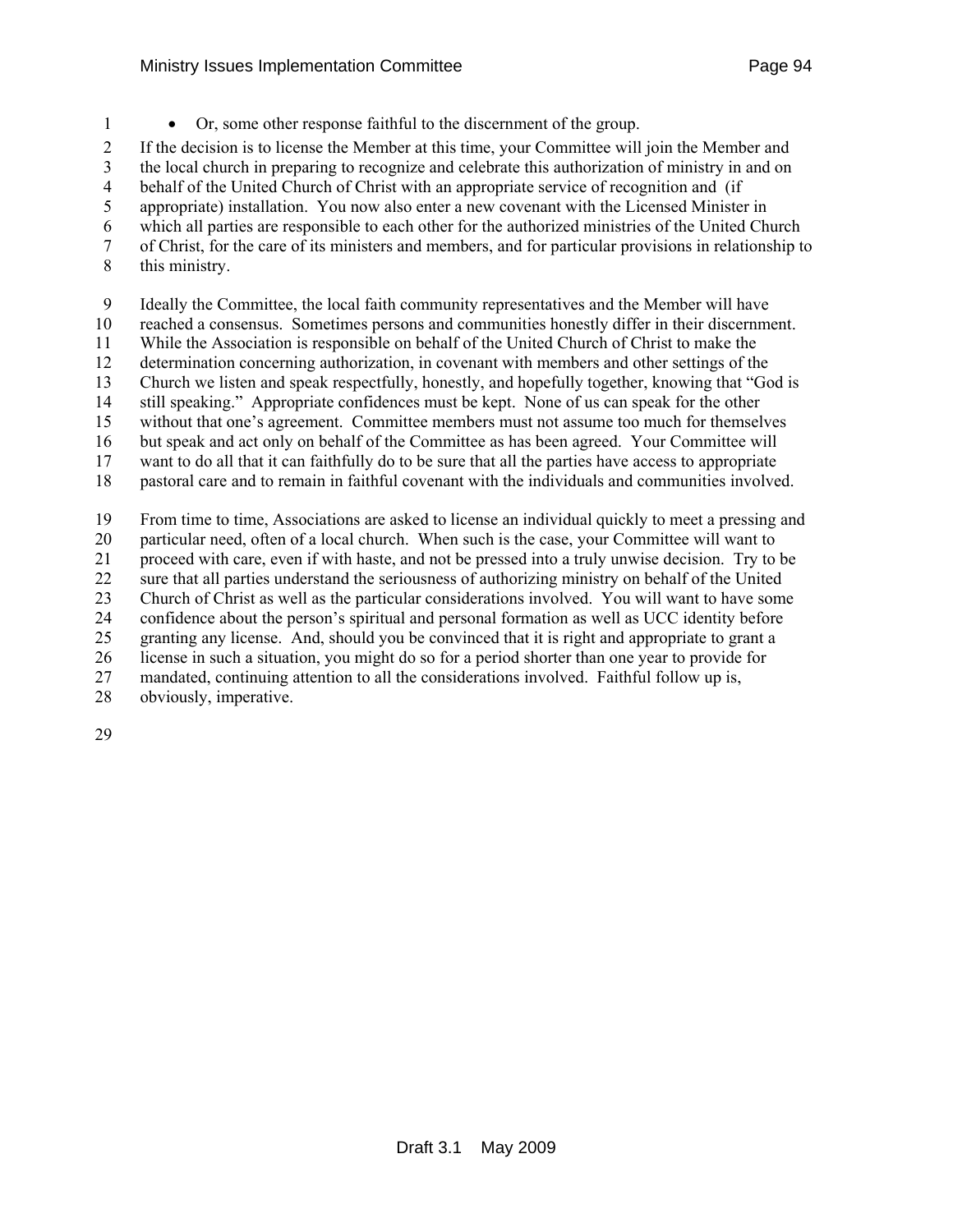| $\mathbf{1}$        |    |                                                                                                                                                                                                                                                              |
|---------------------|----|--------------------------------------------------------------------------------------------------------------------------------------------------------------------------------------------------------------------------------------------------------------|
| $\overline{2}$      |    | THE THIRD MOVEMENT                                                                                                                                                                                                                                           |
| 3                   |    |                                                                                                                                                                                                                                                              |
| 4                   |    | <b>CONTINUING COVENANT WITH THE</b>                                                                                                                                                                                                                          |
| 5                   |    | <b>CHURCH</b>                                                                                                                                                                                                                                                |
| 6                   |    |                                                                                                                                                                                                                                                              |
| $\overline{7}$<br>8 |    | IV. Authorized Ministerial Standing in the United Church of<br><b>Christ (The Third Movement)</b>                                                                                                                                                            |
| 9<br>10             | 1. | Ministerial Standing in the United Church of Christ is a covenant of an Association, an<br>authorized minister, a local church and the calling body (if other than a local church).                                                                          |
| 11<br>12<br>13      |    | 2. The Covenant of Ministerial Standing is guided by the Constitution and Bylaws of the<br>United Church of Christ, the "Marks of Faithful and Effective Authorized Ministers of<br>the United Church of Christ," and the policies of the Association.       |
| 14                  | 3. | All the covenant partners are responsible to each and all of the other partners.                                                                                                                                                                             |
| 15<br>16<br>17      |    | 4. All Covenants of Ministerial Standing include, but are not limited to, appropriate support<br>of the minister, faithfulness of all to the United Church of Christ, and the continuing<br>discernment of call and formation for ministry.                  |
| 18                  |    |                                                                                                                                                                                                                                                              |
| 19                  |    | V. UCC Identity and Authorized Ministry (All Movements)                                                                                                                                                                                                      |
| 20<br>21<br>22      | 1. | All authorized ministers of the United Church of Christ, commissioned, licensed, or<br>ordained, serve on behalf of the whole United Church of Christ.                                                                                                       |
| 23<br>24<br>25      | 2. | UCC identity and relationships are a fundamental component of the call to, the<br>preparation for, and the practice of authorized ministry.                                                                                                                  |
| 26<br>27<br>28      | 3. | The United Church of Christ is committed to fostering an environment that celebrates<br>diversity of expressions of Christian faith and promotes mutually enriching interaction of<br>various Christian cultures, theologies, spiritualities and ideologies. |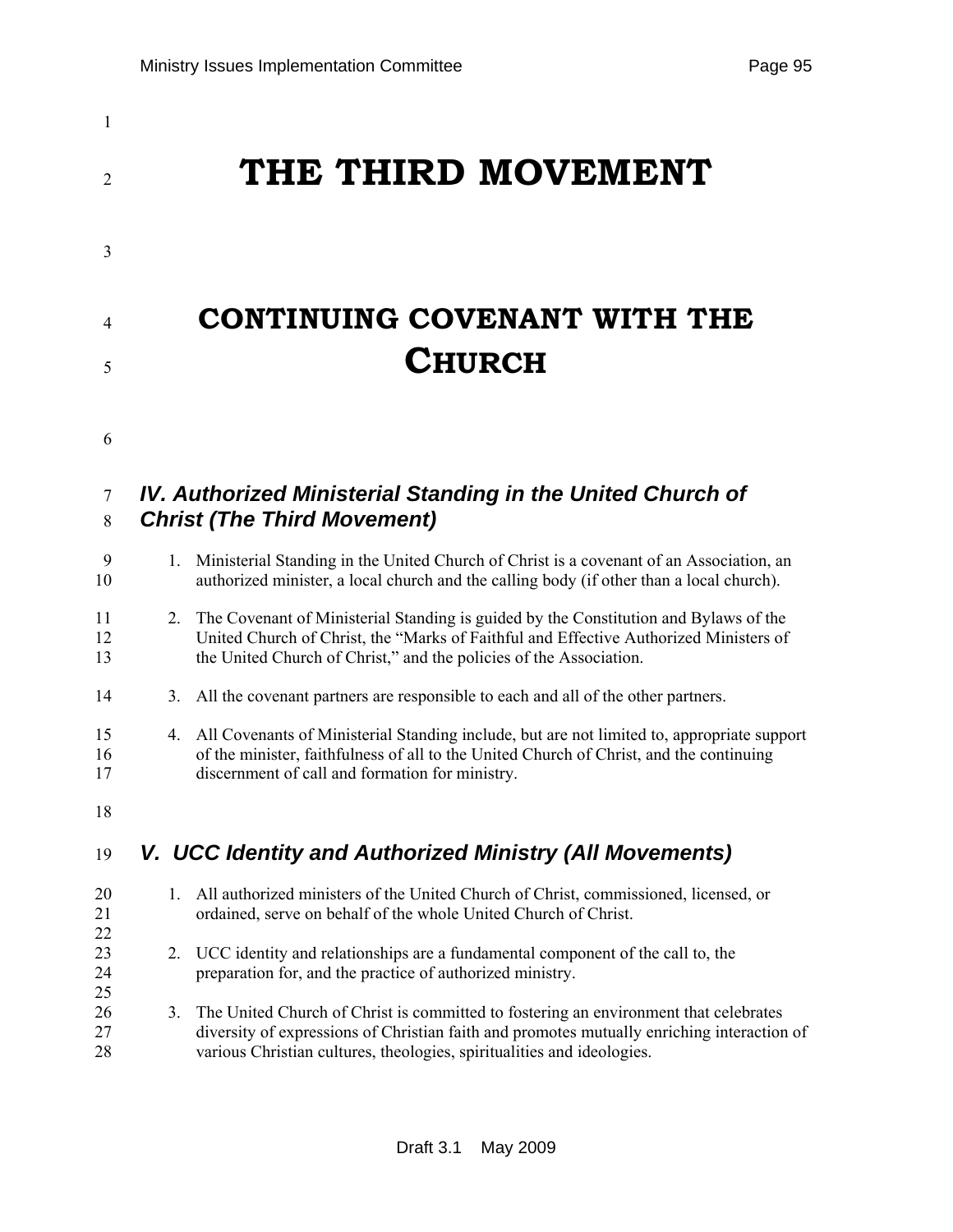## <sup>1</sup>**STANDING OF AUTHORIZED MINISTERS OF THE**  <sup>2</sup>**UNITED CHURCH OF CHRIST AS A COVENANTAL**  <sup>3</sup>**RELATIONSHIP**

4

5 The United Church of Christ understands itself to be a covenantal community, called into being 6 by God. In formative documents of predecessor bodies, in the UCC Statement of Faith, and in 7 the UCC Constitution and Bylaws, covenant is one of the basic understandings of the way in 8 which the United Church of Christ is formed, with Jesus Christ as its head, and charged to live its 9 common life. Other images of the church, including its identity as the body of Christ and as an 10 instrument of God's mission, also embody extremely important aspects of the character of the 11 Church's being. Covenant is about our relationships; it is how we live together. The UCC 12 Constitution frames these covenantal relationships in relationship to the various settings or 13 "expressions" of the church. (See also, *United Church of Christ Manual on Church, Perspectives*  14 *and Procedures for Association and Local Church Covenantal Partners*, Draft 2, January 1, 15 2005.)

16 The idea of living in covenant is based in the Scriptures. The New Testament tells of the 17 covenant offered by Christ, a covenant into which his followers are called to live "in Christ." It is 18 a way of experiencing God's gift of new life and human participation in receiving and living that 19 gift in Christ's name. Within the traditions of the Old Testament Scriptures, God is experienced 20 repeatedly proclaiming, "I am your God; you are my people." Such a relationship is life-giving 21 as it provides exodus from slavery, gift of land, home-coming, identity. Within that primary, 22 covenantal, life-giving relationship offered by this faithful God, all Christians find themselves in 23 covenant with one another. The United Church of Christ and its forebears have long claimed that 24 understanding as foundational to its common life. Covenant, whether formal or informal, honors 25 the relationship of individuals to God, the relationship of communities to God, and the 26 relationships of individuals and communities to one another. Covenant means that all parties are 27 regarded and treated with integrity because of the gift of life given each by God. Covenant means 28 that all parties care for the others, again because of the life given each by God. As God offers 29 God's self in covenant pledge for the life of humanity and creation, so God's people respond by 30 accepting that relationship and sharing it with one another and all creation. So we enter into 31 covenantal relationships with one another, not really knowing what the future of the relationship 32 will bring other than walking faithfully together in the name of Christ and in trusting God's

33 faithfulness.

34 As all expressions of the United Church of Christ live in covenant with one another, all members 35 of the United Church of Christ live in this covenant community called into being by God in Jesus 36 Christ. Such a covenant requires that each covenant partner, whether an individual person or a 37 community, bring the integrity of that one's being into the relationship. In order to be a 38 "partner," each must bring and maintain individual identity, integrity, and responsibility – often 39 called "autonomy." The covenant community expects that all will keep their word and yet knows 40 that the community may also be a place of healing when any fail. Each partner binds one's self to 41 the other in this called community, honoring the being both of the other and of the self, and 42 striving to walk together in the way of Jesus Christ, wherever that may lead.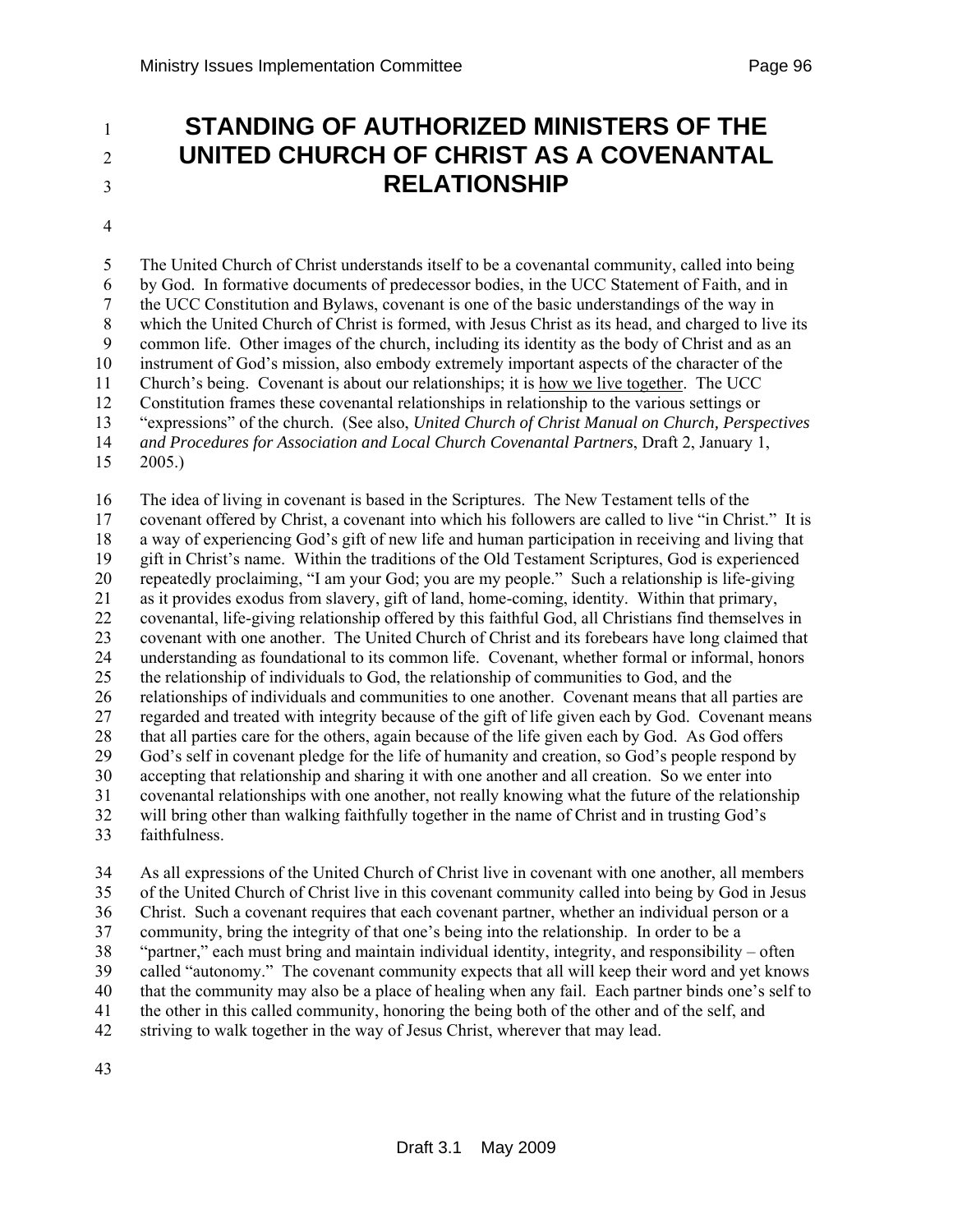#### Ministry Issues Implementation Committee **Page 97** Ninistry Issues Page 97

- 1 Covenant partners each have integrity as given life and called by God and each, therefore,
- 2 requires appropriate respect. God is the primary partner, giving life and love, calling persons and
- 3 communities to follow the Christ and to join God in loving this world. God's steadfast love,
- 4 shown forth in creation, documented in scripture, found uniquely in Jesus of Nazareth, and
- 5 offered to all, becomes the primary character as well as purpose of this covenanted community.
- 6 That love is without limit, reaching out, always, to and through UCC covenanted communities
- 7 into God's world.
- 8 Covenantal relationships are open-ended at the same time they are binding. They are living,
- 9 dynamic and personal. A covenant belongs to all the covenant partners and the covenant partners
- 10 all belong to one other. The covenant community and all its members depend upon the
- 11 faithfulness of God and of each other, upon forgiveness and the possibility of newness.
- 12 It is within this covenantal character of the United Church of Christ that authorized ministers
- 13 (commissioned, licensed, ordained) serve as ministers representing the UCC, as leaders of
- 14 communities, as persons charged to minister in the name of Jesus Christ on behalf of the UCC.
- 15 The ongoing relationship of authorized ministers to the Church is called "ministerial standing."
- 16 While the responsibility to determine the ministerial standing of each individual minister in the
- 17 United Church of Christ belongs to the Associations (or Conferences acting as Associations), the
- 18 particular terms of the Covenant of Ministerial Standing are drawn from the definitions and
- 19 expectations of authorized ministry in each of its three forms. The beginning and ending of each
- 20 Covenant will usually be celebrated liturgically.
- 21 Authorized ministers live in multiple covenantal relationships, including their own local church,
- 22 the calling body (which may be their congregation or an agency or organization), the Association,
- 23 and the Conference. The Ministry Issues Implementation Committee recommends that all
- 24 authorized ministers be voting members of their Association and Conference as one of the marks
- 25 and responsibilities of the covenantal relationship.
- 26 The covenantal nature of authorized ministerial standing shapes its life and characteristics.
- 27 Authorized ministry exists to serve the leadership needs of the church; it is the church's ministry,
- 28 and so authorized ministers and the church are accountable to one another. Each authorized
- 29 minister is a person in covenant with a setting or "expression" of the church (e.g., Association),
- 30 which is itself a covenant community. There is always the risk of the covenants of ministerial
- 31 standing becoming very impersonal and, therefore losing an important mark of their character –
- 32 since the setting is represented, usually, by a committee with rotating membership or, perhaps, by
- 33 a staff person with a large portfolio of responsibilities, or even simply by documents of policy 34 and procedures. The relationship can become formal, dogmatic, faceless. On the other hand, it is
- 35 also possible that the relationship may become only personal, focusing so completely on an
- 36 individual that the responsibility to the church and its mission is lost.
- 37 Partners in a Covenant of Ministerial Standing might want to consider together the following 38 questions: How do authorized ministers relate to the Association? How do they relate to one 39 another? How does the Association support and encourage them? What are the mutual
- 40 responsibilities and what gifts might each expect to receive from and within the community?
- 41 What gifts will each offer? How? How are persons nurtured to realize and live their full gifts as
- 42 children of God, called into the ministry of the Church? How are they asked to care for other
- 43 covenant partners? To care for the community and for its mission? How are they to be faithful
- 44 within the several covenants, personal and ecclesial, within which they live? The particular
- 45 patterns of Covenants of Ministerial Standing surely will vary with geography, call, kinds of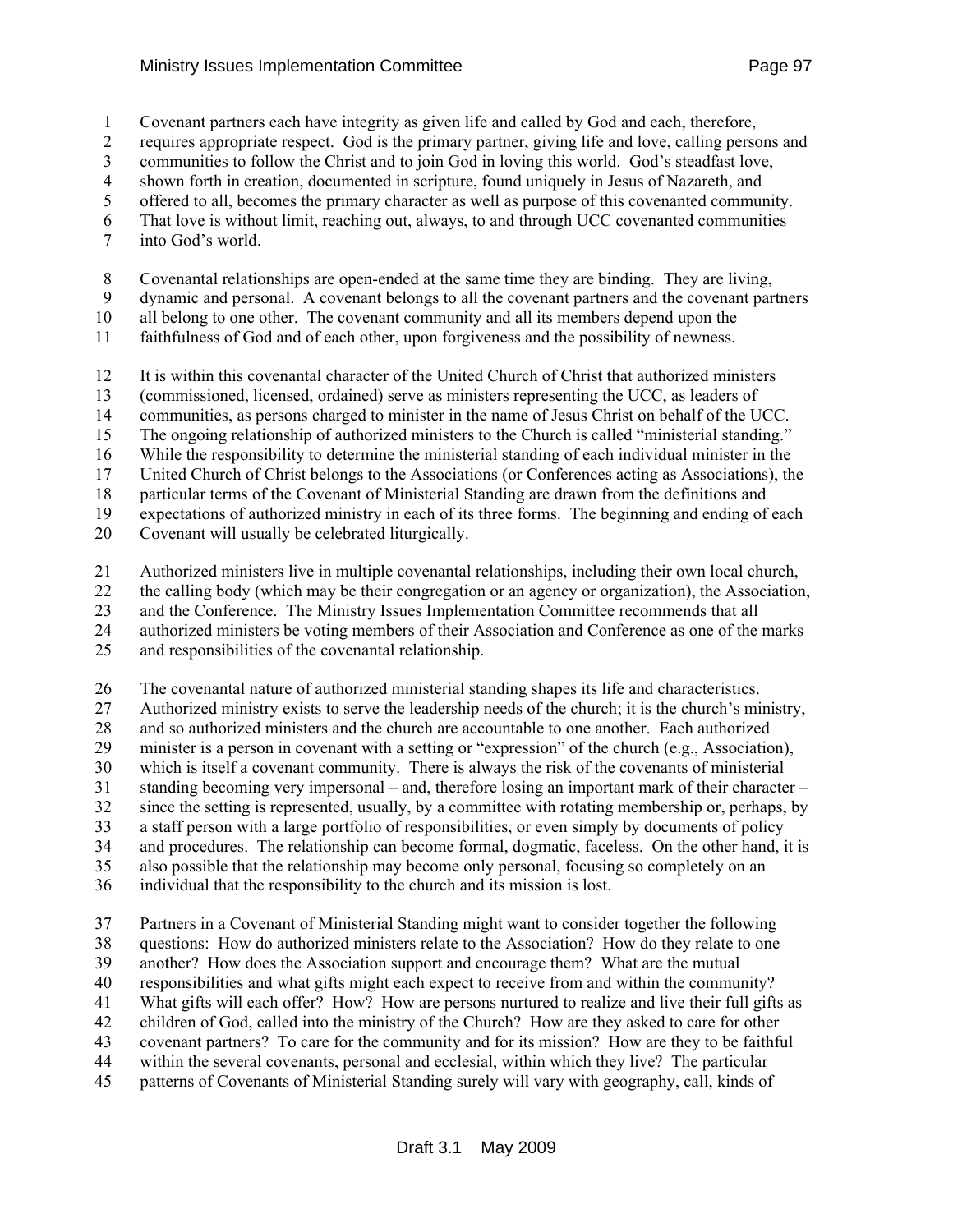- 1 ministries, and other particulars. But for the covenant to be real, all partners must faithfully offer 2 themselves to the others, even knowing the risks and vulnerability of that posture.
- 3 As in all covenantal relationships, all partners share responsibility for the Covenant of Ministerial
- 4 Standing. All partners honor the others in community; being present to and for one another,
- 5 paying respectful attention to the others' needs and joys and sorrows; offering and receiving
- 6 counsel and correction, assistance, and encouragement; joining together in response to God's call
- 7 to the United Church of Christ. Such care requires time, commitment and active participation on
- 8 the part of each partner, whether an individual person or a community/setting of the church. The
- 9 covenant partners live together, finally, only by relying upon God's grace and sharing that with
- 10 one another and the world.
- 11 Within these Covenants of Ministerial Standing of the United Church of Christ, Associations,
- 12 local churches, and authorized ministers look to one another to be appropriately responsible for
- 13 their own ministries, relationships and actions; to continue to be attentive to discernment of call
- 14 and formation for ministry; to be actively supporting one another in ministry; to be accountable to
- 15 one another as agreed together; to care for the whole United Church of Christ; to respond to
- 16 God's call to each and all. The covenantal relationships will be lived in formal and informal
- 17 ways, including worship, prayer, meetings, conversation groups, continuing education, mission
- 18 outreach, pastoral care, regular reviews, and much more. The covenant partners will be
- 19 accountable to one another, trusting the Spirit of Christ to flow through all.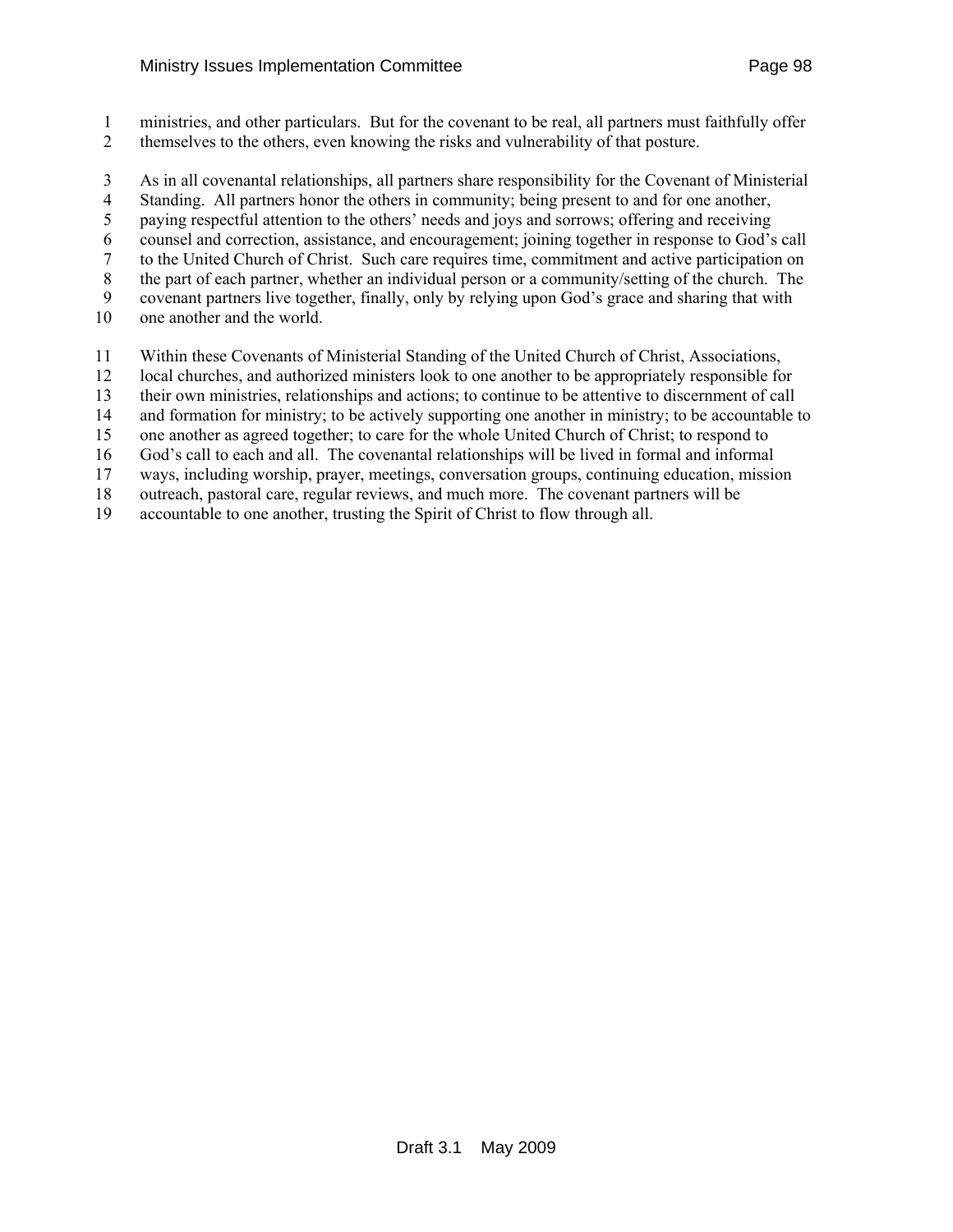# 1 **USING MARKS FOR AUTHORIZED MINISTERS POST-**2 **AUTHORIZATION**

3 The Marks for Faithful and Effective Authorized Ministers in the United Church of Christ is a 4 document designed to assist in leadership development from the moment of initial entry in 5 exploring a call to authorized ministry through the span of one's career. Every authorized 6 minister will seek to continue to learn and to grow spiritually, personally, and professionally. 7 This continuing process will be nurtured by the development of "formative practices" such as 8 maintaining disciplines of prayer and study, regularly seeking wise counsel, being an active 9 member of a faith community committed to discerning and following God's call. Every setting of 10 the church will want to encourage and support such development not only for the benefit of the 11 minister but to strengthen the church's faithfulness as it responds to God's call.

12 This document suggests some of the ways in which the Marks for Faithful and Effective Author-

13 ized Ministers can be used after the point of authorization. The basic purpose is not to ask,

14 "What's wrong with this person?" but rather, "What do the Marks show about this person in

15 ministry? Where are there opportunities for growth and development? Which Marks show

16 strengths to be utilized or weaknesses to be addressed, given the needs of the church, the context

17 of the minister's service, and the gifts and hopes of the minister? What do they say about the

18 minister's particular call at this time?" What practices might enhance this minister's gifts for the

19 life of God's church and world?

20 **Communal Assessment**: The Marks can be a helpful piece for shaping a conversation around

21 ministry within the context of one's place of call. Whether this be a dialogue with a Pastoral

22 Relations Committee, a Peer Review Committee, a Periodic Review, Fitness Review or another

23 form of communal assessment, the Marks can help to demonstrate areas of strength and or sub-

24 sets of a particular ministry which may merit additional attention.

25 **Self-Assessment**: God's call upon our lives is dynamic rather than static. There may be times 26 when one feels God call to a new and different direction. Using the Marks during these times may 27 help to discern whether one's call is to a new ministry setting, to a new call within authorized 28 ministry, or simply to reassess where one is in the current placement. The Marks may also serve 29 as a conversation partner when one is discerning the call to retirement from active ministry.

30 **Continuing Education**: As part of both communal and self-assessment the Marks may help 31 authorized ministers seek out and explore various forms of continuing education as a result of 32 their discernment on where their ministry is heading and what skills or characteristics may need 33 strengthening for the minister to be faithful and effective in the current or future setting. The 34 Marks can also be a helpful way for Associations or Committees on Ministry to select educational 35 events, whether it be a speaker for and annual meeting or a book-of-the-month that all ministers 36 with authorization are encouraged to participate in because there is a an obvious place for

37 continued learning for the majority of the ministers as revealed by the Marks.

38 **Profile**: The Marks will become a valuable tool not only in the act of assessment, both communal

39 and individually, they will also assist authorized ministers in updating their profiles for

40 circulation. It is the expectation of the Ministry Issues committee that the UCC profile will be

41 reshaped to reflect the work done on the Marks.

42 **Call Process**: By design, using the Marks of Faithful and Effective Authorized ministers is a fluid 43 and evolving process of gauging one's growth in several different areas. Conversation on this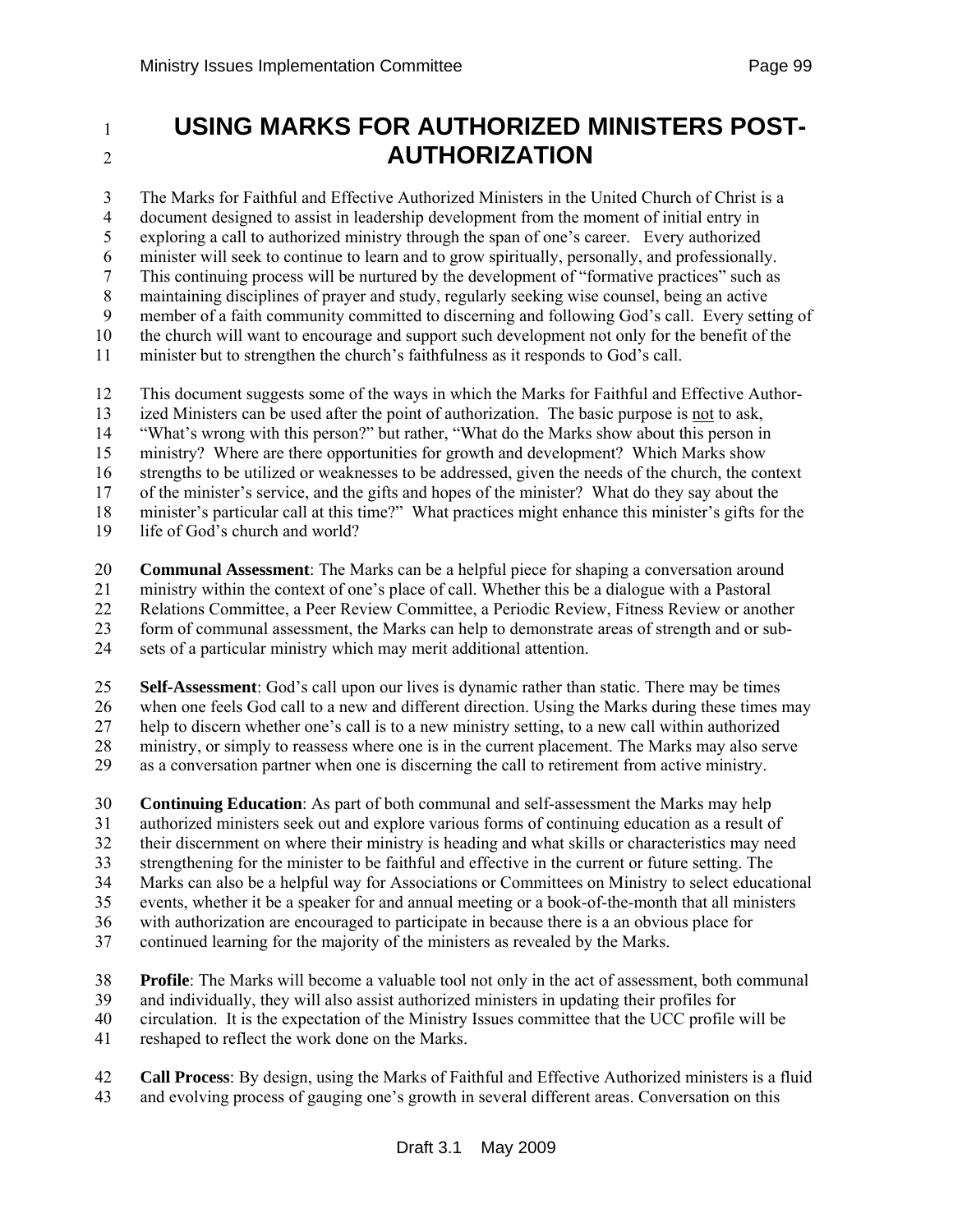- 1 growth process, like the sharing of one's faith journey, may be a positive way of engaging with
- 2 Committees on Ministry, Area Conference Ministers and Mentors in seeking out possible initial
- 3 calls for the MID at the point of authorization, as well as for discerning that a call is concluding
- 4 and that a new call (and what that call might be) is to be accepted at any time after authorization.
- 5 **Ministerial Standing**: Committees on Ministry will be very familiar using Marks with their
- 6 Members in Discernment. The Marks can also be an effective document when interviewing an
- 7 authorized minister for standing in an Association / Conference, including not only those seeking
- 8 transfer of standing from other Associations within the United Church of Christ but also for those
- 9 seeking privilege of call from other denominations. Here the Marks are a guide for the interview
- 10 and may become a basis for further conversations in the future.
- 11 **Coaching / Peer Relationships**: Many authorized ministers in the United Church of Christ are
- 12 currently involved in one or more of various forms of communal accountability. This may be a
- 13 self-selected group of authorized ministers (UCC or ecumenical) or a more formal program such
- 14 as new minister groups or interim minister groups which are sponsored by seminaries and
- 15 Conferences throughout the denomination. Whether these groups are two or twelve people the
- 16 Marks can be a way to check in with each other on joys and challenges of ministry and
- 17 encouraging one another to grow in areas of their work.
- 18 Note: The Ministry Issues Implementation Committee requested Dr. Joretta L. Marshall,
- 19 Professor of Pastoral Theology and Pastoral Care and Counseling at Brite Divinity School to
- 20 prepare a paper on "formation" for ministry in the United Church of Christ. Dr. Marshall's paper,
- 21 "Formative Practices" with an appendix, "On Formation" follows in the Additional Resources
- 22 this document.
- 23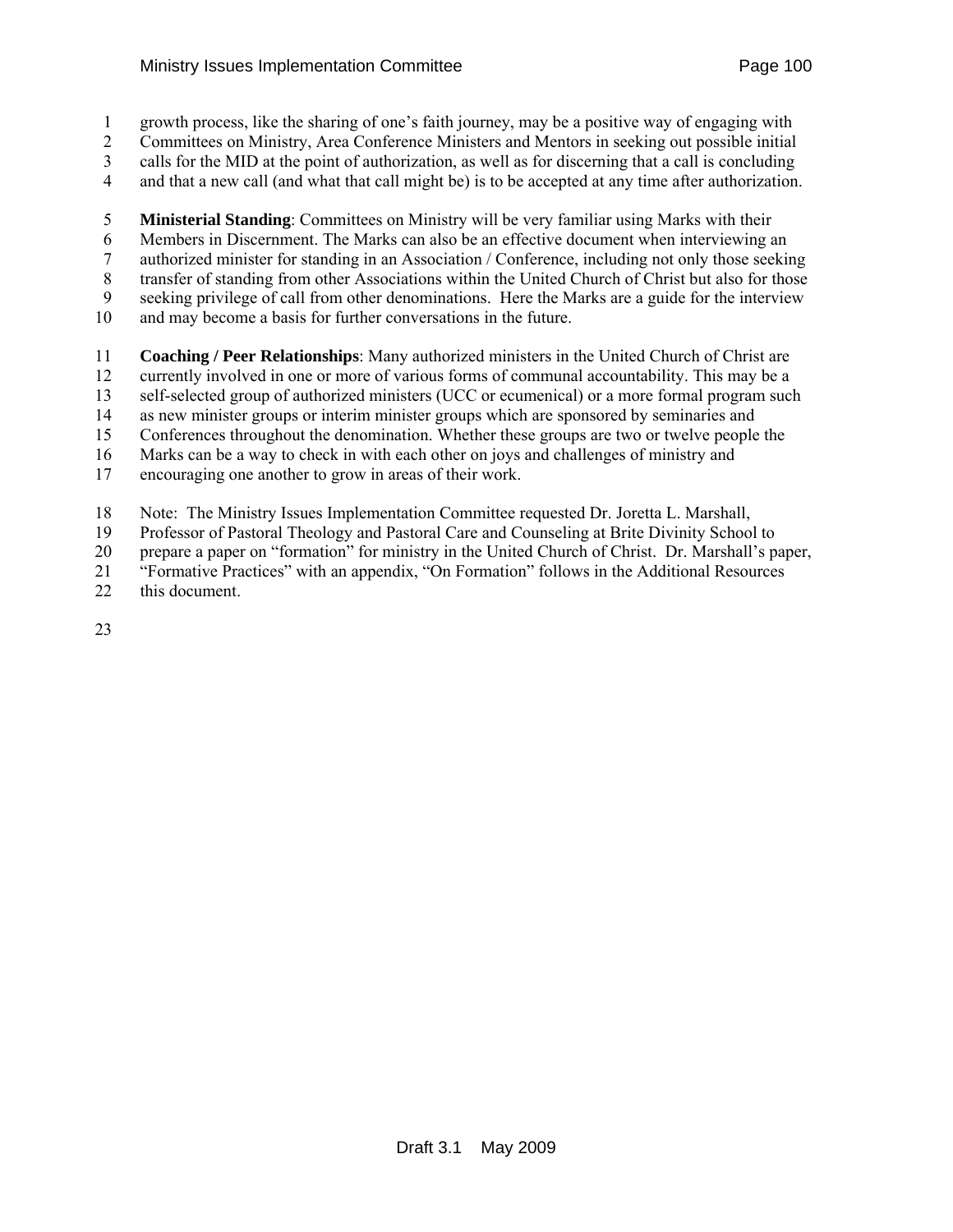# 1 **RENEWAL OF LICENSE**

2

3 Since licensed ministry is authorized for a particular period of time, initially one year, your 4 Committee on Ministry needs a procedure to follow when renewal of the license is requested by 5 the calling body. Your procedure should include the time in advance of expiration by which 6 application must be made, the documentation or testimony required to show how the covenant 7 has been lived by the Licensed Minister, the calling body, and others; whether or not a face to 8 face meeting with your Committee is expected and, if so, its purpose and the preparation required. 9 Your Committee may follow procedures similar to those presented in the sections on Assessment 10 and in the Use of the Marks following authorization. Again, the purpose is to discern to what 11 ministry this person is called (by God and the church) and whether that ministry requires 12 authorization, as well as the ways in which this person demonstrates faithful service and 13 appropriate growth in relationship to the Marks and to the particular context of service. An 14 Ecclesiastical Council is not expected to convene for the purpose of renewing a license.

15 The renewal of the license is the initiation or continuation of a covenant of mutual accountability

16 with the Licensed Minister and the local church which includes appropriate supervision and/or

17 guidance by the Association. If, in the discernment of your Committee, the local church, and the

18 Licensed Minister, it is appropriate, after three years you may grant a license for a period longer

19 than one year, even for the duration of the call to this particular ministry For a long-experienced,

20 faithful and effective Licensed Minister, the continuing covenant may be very similar to the

21 covenant among the Association and all its Commissioned and Ordained Ministers in relationship<br>22 to mutual accountability and expectations. to mutual accountability and expectations.

23 Should the Licensed Minister also be a Member in Discernment for Ordination or

24 Commissioning, the assessment for the renewal of license and the ongoing assessment relating to

25 preparation and formation for the new authorization may be, but are not necessarily, related.

26 Since licensing and ordination, particularly, are so closely related, many of the same issues will

27 be raised, especially if service as a Licensed Minister is considered a major portion of the

28 person's path of preparation toward ordination. However, great care needs to be taken in such a<br>29 case. Do the same members of your Committee act in both instances? If not, do you have

case. Do the same members of your Committee act in both instances? If not, do you have

30 separate or joint procedures? Do not expect the minister to duplicate efforts for you, if at all

31 possible. Provide for the appropriate sharing of materials and experiences. Also take care as to 32 when the issue of license renewal is under discernment and when it is not. Be open and fair with

33 one another and the minister. Speak clearly with one another and with the minister so as to avoid

34 mixed messages, confusion, and frustration. When Committee membership rotates, new

35 members require training, history, and relevant information so as to be current and helpful. Good

36 written records and documentation carefully maintained are, always, mandatory.

37 In those rare instances when the Committee discerns that the license is not to be renewed, honest, 38 clear, and fair communication is the first requirement. Appropriate pastoral care for all parties 39 must be offered. Helpful suggestions as to what the next steps might be should be shared, though 40 they might be difficult for anyone feeling rejected to accept. In such cases, the Association will 41 need to be diligent in being faithful to the local faith community, the individual, and the United 42 Church of Christ. Remember, service as a member of the Committee on Ministry is considered, 43 itself, to be a ministry. May God be gracious to us all.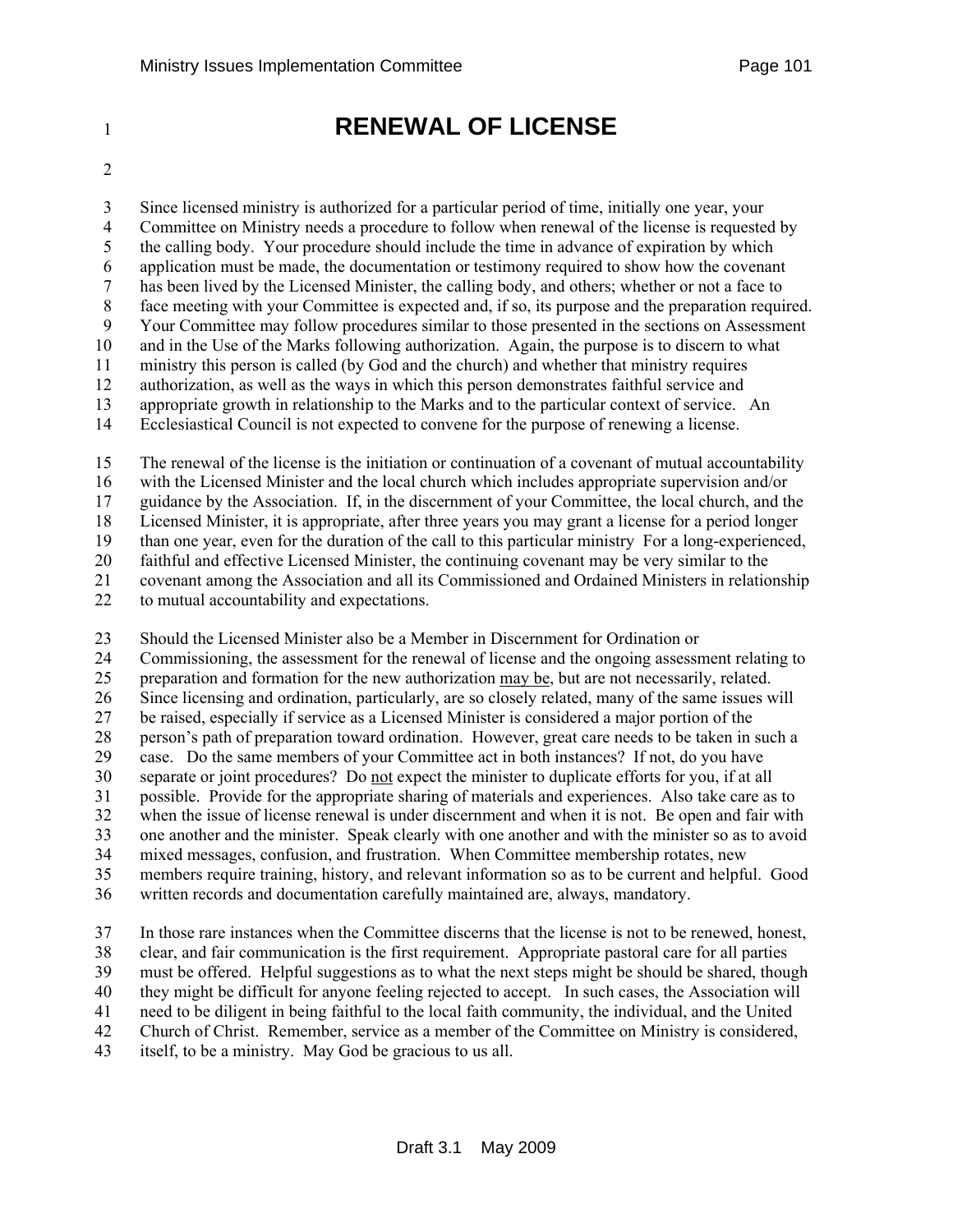| 1        | <b>RESOURCES FOR ALL</b>                                           |
|----------|--------------------------------------------------------------------|
| 2        | <b>MOVEMENTS</b>                                                   |
| 3        |                                                                    |
| 4        |                                                                    |
| 5        |                                                                    |
| 6        | Authorized Ministry of the United Church of Christ                 |
| 7        |                                                                    |
| 8        | <b>UCC Identity Formation</b>                                      |
| 9        |                                                                    |
| 10       | Developing Formative Practices in the United Church of             |
| 11       | Christ, with Appendix: On Formation                                |
| 12       |                                                                    |
| 13<br>14 | Meeting Communities New to Committee on Ministry<br><b>Members</b> |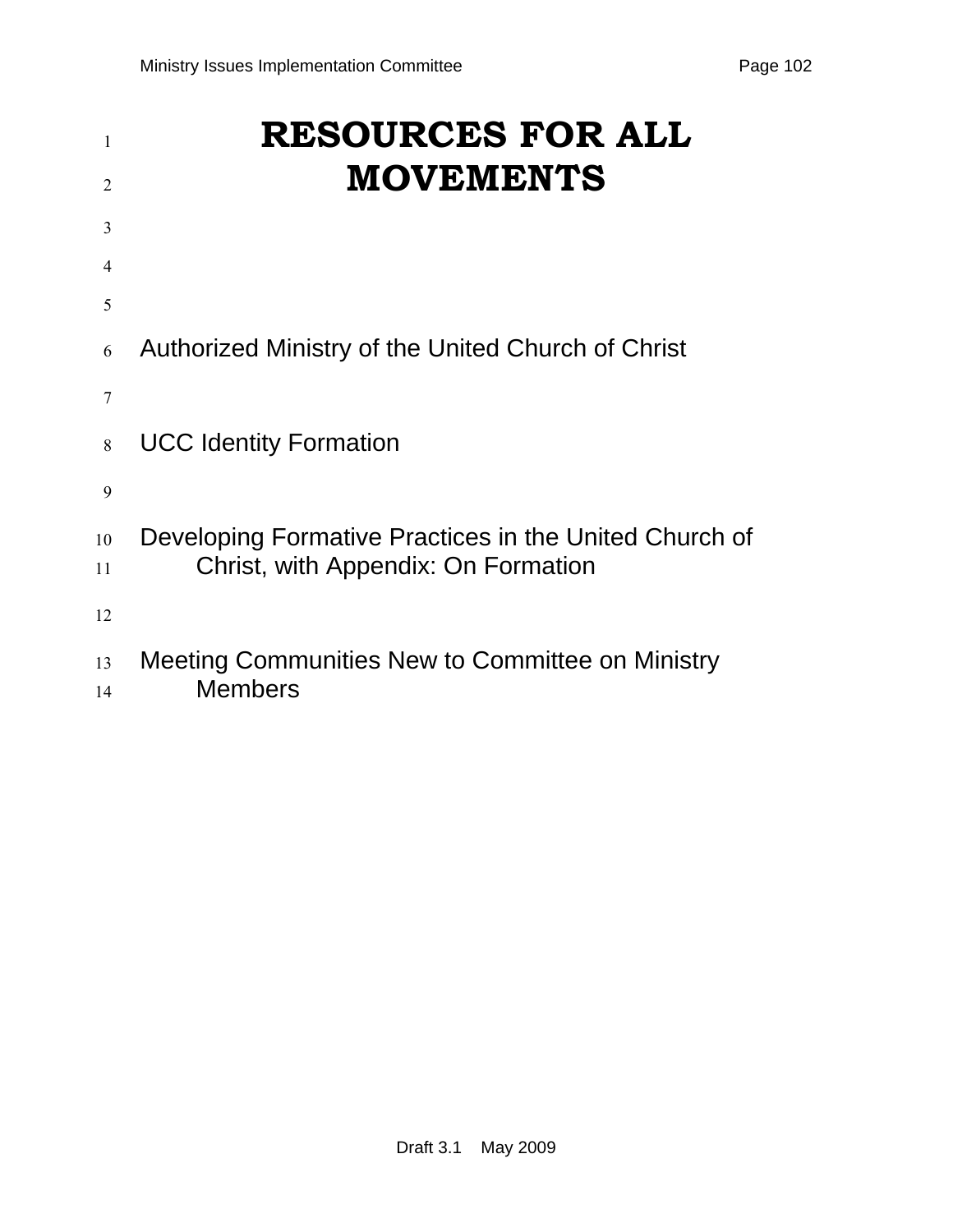# <sup>1</sup>**AUTHORIZED MINISTRY OF THE UNITED CHURCH OF**  <sup>2</sup>**CHRIST**

3

4 The Constitution of the United Church of Christ asserts: "God calls the whole Church and every 5 member to participate in and extend the ministry of Jesus Christ." The ministry of the Church 6 and all its members exists in order to pursue the mission of Christ in the world. In their baptism, 7 all Christians are called to be ministers of Christ, pledged to participate in Christ's mission in the 8 world. This consecration of all Christians to the sharing of Christ's work in the world is the 9 essential meaning of "the priesthood of all believers."

10 In addition to this baptismal calling of all believers, the United Church of Christ also "recognizes 11 that God calls certain of its members to various forms of ministry in and on behalf of the Church 12 for which ecclesiastical authorization is required," to provide leadership for the ordering of its 13 common life. Authorization is the designation and consecration of certain individuals for 14 particular leadership in and on behalf of the United Church of Christ. Authorization identifies 15 certain persons who are to have particular responsibilities for at least one of the following 16 functions: ensuring the unity, good order, and continuity of the Church; calling the Church to 17 faithfulness to God's mission; representing the Church and its commitments to justice and peace 18 in society; ensuring the integrity of theological and sacramental traditions; encouraging and 19 equipping God's people for the work of ministry; and serving others in and on behalf of the 20 Church. These ministries of leadership take place in and/or are undertaken on behalf of particular 21 faith communities, while they also are activities of and for the whole Church.

22 Authorization involves the shared, communally covenanted nature of certain ministries. This

23 shared, covenanted nature involves a preparatory and on-going process of discernment,

24 formation, and decision; the acquisition and enhancement of relevant knowledge and skills; a rite

25 or service of initiation into the form of authorized ministry; and an on-going relationship of

26 covenantal accountability between an individual and settings of the Church. In other words,

27 processes of preparation and on-going development, an initiatory rite, and communal

28 accountability typify all forms of authorized ministry. The responsibility for all authorized

29 ministries of leadership is covenantally shared by the individual, a local faith community, and the

30 broader Church.

31 The United Church of Christ recognizes three forms of authorized ministry: licensed ministry,

32 commissioned ministry, and ordained ministry.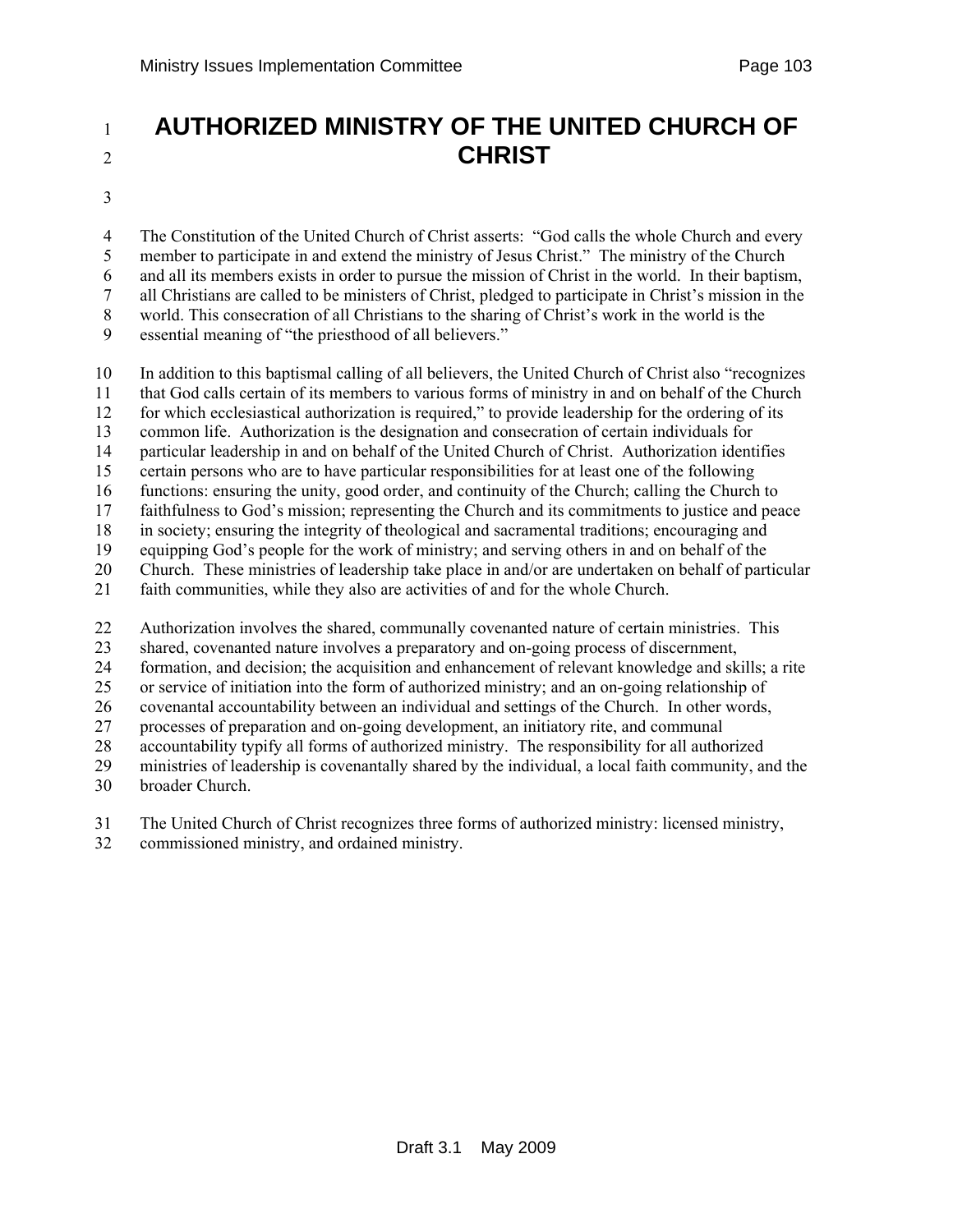$\mathcal{L}$ 

7

10

# <span id="page-103-0"></span>**UCC IDENTITY FORMATION<sup>[15](#page-103-0)</sup>**

### 3 *Core Understandings*

### 4 **V. UCC Identity and Authorized Ministry (All Movements)**

- 5 1. All authorized ministers of the United Church of Christ, commissioned, licensed, or 6 ordained, serve on behalf of the whole United Church of Christ.
- 8 2. UCC identity and relationships are a fundamental component of the call to, the 9 preparation for, and the practice of authorized ministry.
- 11 3. The United Church of Christ is committed to fostering an environment that celebrates 12 diversity of expressions of Christian faith and promotes mutually enriching interaction of 13 various Christian cultures, theologies, spiritualities and ideologies.

### 14 *Elaboration*

15 Part of the covenant of discernment and formation process for Members in Discernment, the 16 Committee on the Ministry, and those sharing in that journey is the need to discern a call for a 17 particular individual into a particular denomination, the United Church of Christ. Profound 18 knowledge, commitment, and engagement with the UCC are essential parts of the formation 19 process for any Member in Discernment for authorized ministry. Attaining a sufficient level of 20 knowledge, commitment and engagement is not possible without the support of a larger 21 community. Gaining a stronger sense of denominational formation cannot be accomplished solely 22 through independent study or on-line communication. There is a deeper, richer shared experience 23 of the church that is necessary for authorization to serve the church. 24 When a MID first expresses desire to pursue authorized ministry in the United Church of Christ it

25 may be helpful for the individual, peers, faith communities, Committees on Ministry, and partners

26 in discernment to discuss the initial faith journey of the MID and how that journey relates to the 27 United Church of Christ. This is an on-going process which would relate to materials

28 highlighting call, discernment and paths to authorized ministry. However, it may be helpful to

29 highlight how one's faith journey is shaped by or could be better informed by an understanding of

30 UCC identity.

 $\overline{a}$ 

31 In addition, the materials included in this section will be instrumental during a MID's period of

32 discernment and formation and also serve as useful tools for engaging with the life of the United

33 Church of Christ after authorization has taken place. These materials will serve to enhance one's

- 34 experience throughout their ongoing covenant of mutual accountability and responsibility in
- 35 service to God's mission.

<sup>&</sup>lt;sup>15</sup> Except for Core Understanding V.3., this material is from Ministry Issues Draft Two, February 2007.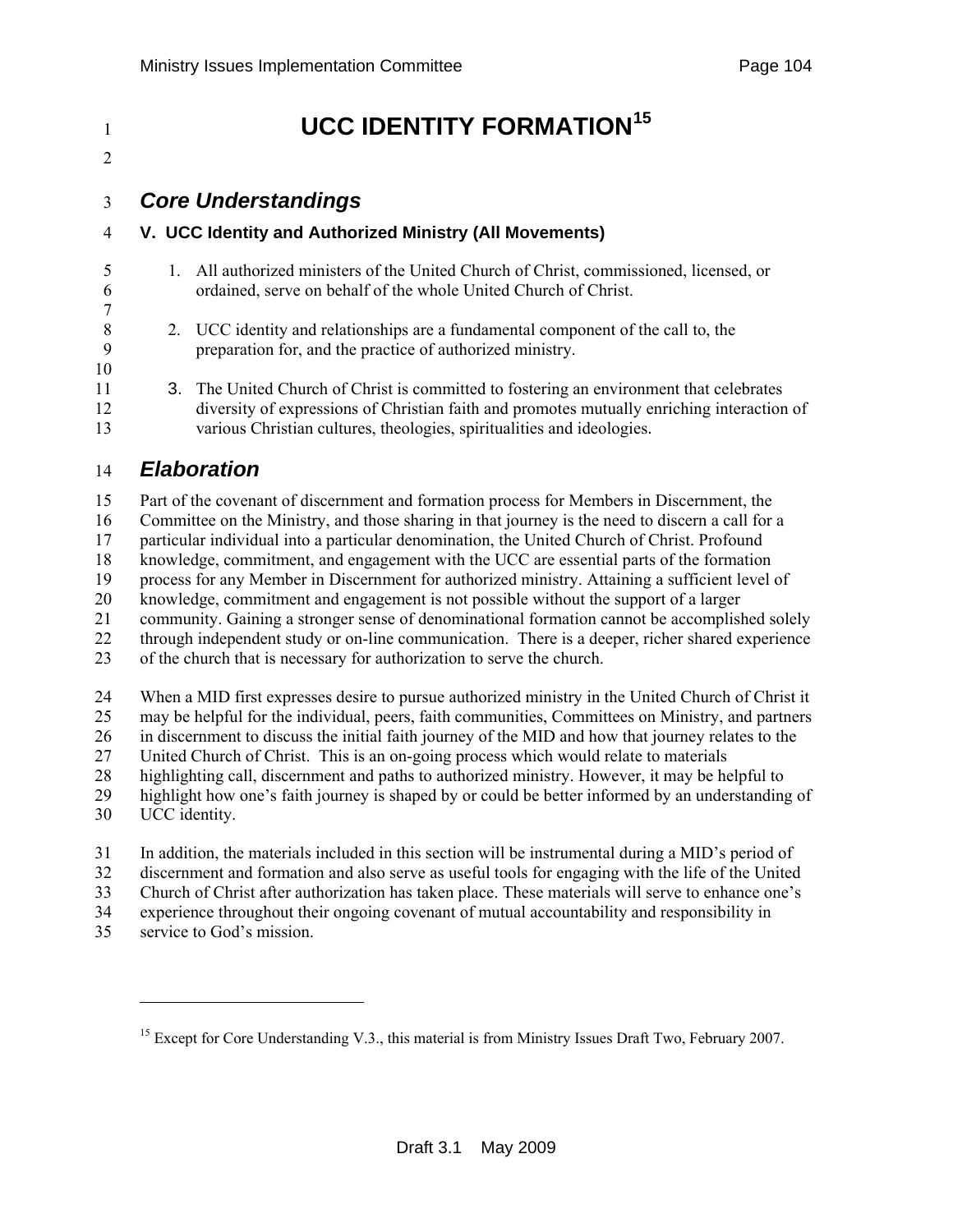1 UCC identity is also a critical element in the conversations of Committees on Ministry with

2 persons who are seeking Privilege of Call within the United Church of Christ. While those

3 persons may or may not be in a formal Covenant of Discernment and Formation with a COM,

4 Committees will want to use these same tools with those individuals, adapted as appropriate for 5 each situation.

### 6 *Basic Principles*

- 7 **United Church of Christ Formation**: Local Churches, COMs, and other partners in the 8 Covenant of Discernment and Formation will want to spend time reflecting on the UCC 9 Statement of Faith and the second paragraph of the Preamble to the UCC Constitution 10 with Members in Discernment or persons seeking Privilege of Call. Topics such as 11 covenant, diversity, mission, as well as General Synod actions relating to identity and the 12 commitment of the denomination to become a Multi-racial, Multi-cultural, Accessible to 13 All, Open and Affirming, Just Peace Church will also be helpful in shaping discussions.
- 14 **United Church of Christ in Context**: Since the United Church of Christ does not exist 15 in isolation, Members in Discernment and those accompanying them in the discernment 16 process should demonstrate and understand the United Church of Christ within the 17 context of the larger religious community. Members in Discernment should be able to 18 express a working knowledge of world religions besides Christianity and also 19 demonstrate an understanding of the ecumenical relationships to which the UCC is 20 bound.
- 21 **Courage to love the UCC:** Courage to love the UCC, while not synonymous with 22 subscribing to a doctrine of the UCC, could include dialogue / reflections with peers, 23 faith communities, COMs and mentors on covenant, significant firsts of the UCC and its 24 predecessor denominations, or value and respect for the diversity of the UCC and the 25 body of Christ. This, as with each of the areas covered under UCC Identity, is not a once 26 and done conversation as it requires engagement on many levels throughout the 27 discernment and formation process as well as after authorization takes place.
- 28 **Histories, theologies, polities and practices:** The United Church of Christ is formed 29 through the long and varied histories, theologies, polities and practices of several 30 forbearer denominations and local contexts. It is important to understand that while many 31 resources exist documenting and describing the histories, theologies, polities and 32 practices of the United Church of Christ there is no universal "whole" to describe the 33 UCC in each of its local expressions. MIDs as well as partners in discernment may find 34 the materials listed below helpful resources in understanding the UCC but should 35 remember that simply using one resource or resources from only one setting of the church 36 will not adequately explain the variety of expressions within the United Church of Christ. 37 Emphasis on understanding the local history, theology, polity and practices of the UCC 38 within one's local church, Association, and Conference and how those ideas fit into the 39 larger context of the United Church of Christ is encouraged.
- 40 **Experiencing UCC in various settings and communities:** Because the authorized 41 ministers represent the United Church of Christ, it is imperative that MIDs learn and 42 understand the various dimensions of this denomination. The United Church of Christ 43 often refers to different expressions of the church including: the National Setting, 44 Conference /Association Setting, and the Local Congregation of the wider Church. A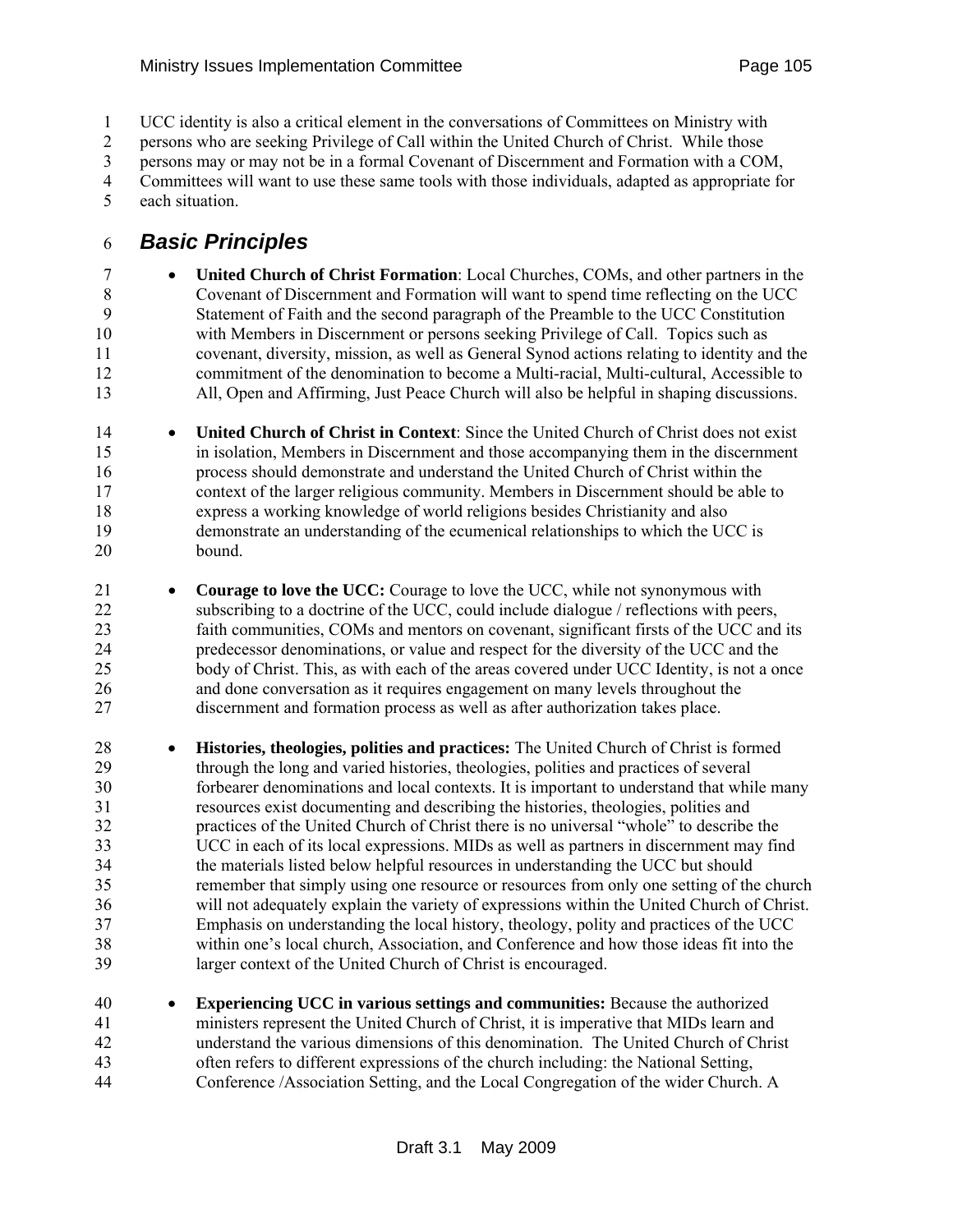1 Member in Discernment must experience these general aspects of the life of the church 2 including involvement in events and / or personal contact when and where possible.

- 3 **Knowledge of / engagement with current UCC practices:** The United Church of Christ 4 is continually growing and changing in each of its settings. Mentors, peers, and COMs 5 can assist Members in Discernment in keeping up with relevant materials from the UCC 6 by providing access to and / or information about General Synod, National Setting 7 Materials, Conference and Association Resources and current activities of the local 8 congregation of which the MID is a member.
- 9 **Being a teacher / interpreter of UCC identity in various settings**: Having a firm grasp 10 on the histories, theologies, polities and practices of the United Church of Christ will 11 enable a Member in Discernment to be a better teacher and interpreter of how the UCC 12 fits into a larger Ecumenical / Interfaith / and Secular context.
- 13 **Faithfulness to the United Church of Christ:** The essential covenantal agreement, 14 spirit, and praxis within the UCC afford great freedom to the clergy to use their gifts and 15 serve in the myriad of ways in which they believe they are called. While there are some 16 differences among the three authorized ministries, every authorization for ministry is 17 related in some way to the whole church and not just to a local setting. Thus each 18 includes mutual accountability to and respect from and for denominational structure and 19 polity. Members in Discernment should be committed to active participation in the 20 United Church of Christ beyond the local congregation (Association, Conference, 21 National Setting, etc).

## 22 *Resources for Cultivating UCC Identity*

23 The polity and covenantal relationship of the United Church of Christ understands that God is 24 present and works through individuals and communities in their context. Therefore, the materials 25 and suggestions included in this resource are by no means designed to be exhaustive or 26 prescribed. They are guidelines intended not to create a dogma or universal understanding of the 27 United Church of Christ but rather to serve as tools for Members in Discernment and their 28 partners in engaging in the life and history of the United Church of Christ.

### 29 **Histories, theologies, polities and practices:**

- 30 Polity Classes with historical and present concepts of governance, journeys of polity 31 development of the antecedents of the UCC leading to the current denominational 32 structure and implications for program development, stewardship, finances, and 33 sustainability
- 34 Historical development and sociology of faith systems in the United States in order to 35 contextualize the presence of the UCC
- 36 UCC History /Theology books, including those published by Pilgrim Press
- 37 Reference and source materials as published in the bibliography of the UCC Polity 38 Teachers Network
- 39 UCC Book of Worship
- 40 Worship Ways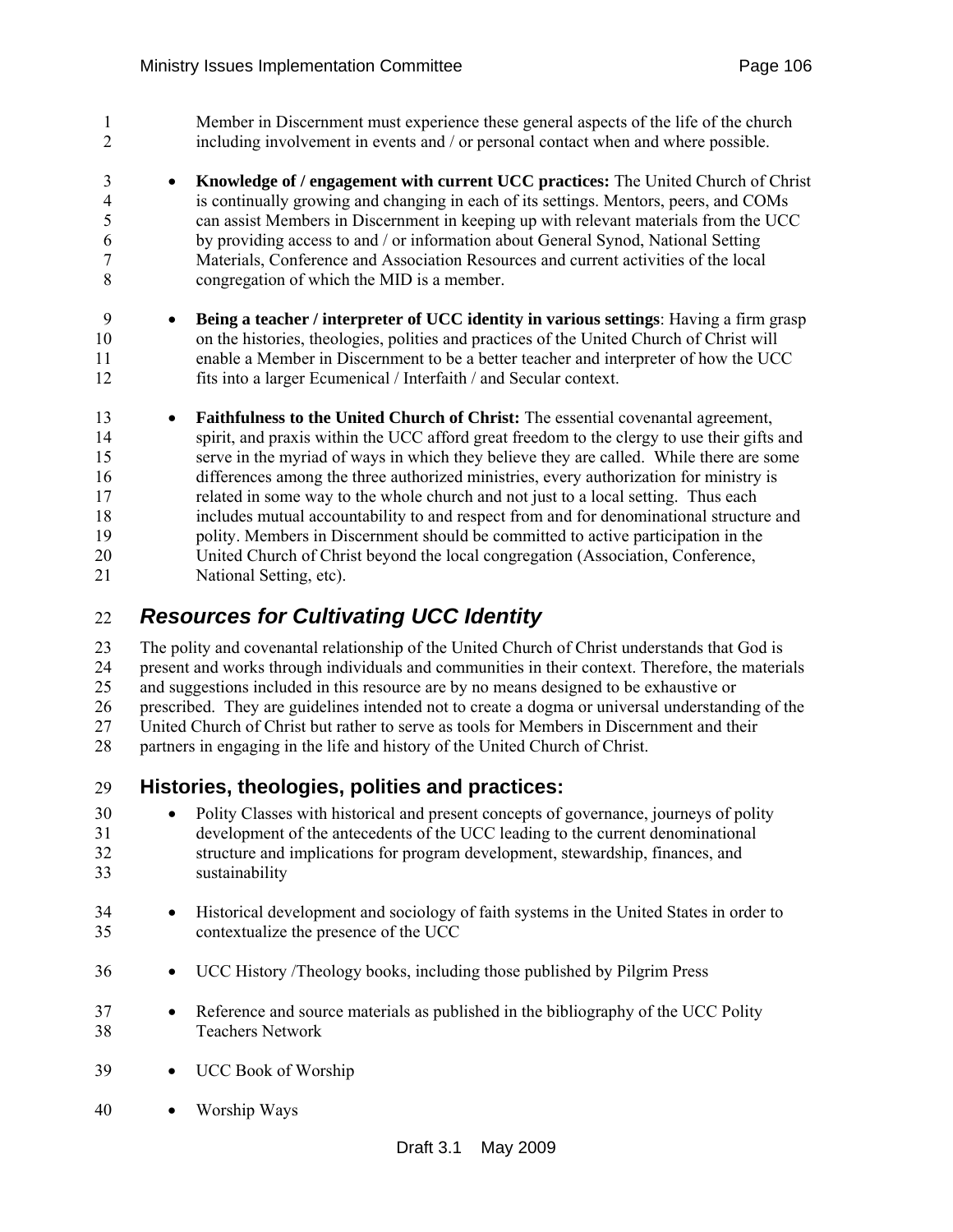| $\mathbf{1}$        | $\bullet$                                                                                                                                                              | Histories and profiles of a sampling of local congregations                                                                                                                                                                                                                     |  |  |  |  |
|---------------------|------------------------------------------------------------------------------------------------------------------------------------------------------------------------|---------------------------------------------------------------------------------------------------------------------------------------------------------------------------------------------------------------------------------------------------------------------------------|--|--|--|--|
| $\overline{2}$<br>3 | Theological materials from multiple cultural contexts within the UCC, (i.e. Native<br>$\bullet$<br>American texts, African-American theologians, Mercersburg Theology) |                                                                                                                                                                                                                                                                                 |  |  |  |  |
| 4                   | <b>Interfaith and Ecumenical Context for the UCC:</b>                                                                                                                  |                                                                                                                                                                                                                                                                                 |  |  |  |  |
| 5<br>6<br>7<br>8    | $\bullet$                                                                                                                                                              | Foundational Ecumenical Documents including but not limited to: Baptism, Eucharist,<br>and Ministry (World Council of Churches); The COCU Consensus (Churches Uniting in<br>Christ); Formula of Agreement, and the Christian Church (Disciples of Christ) – UCC<br>Partnership. |  |  |  |  |
| 9                   | $\bullet$                                                                                                                                                              | United and Uniting Church Materials                                                                                                                                                                                                                                             |  |  |  |  |
| 10                  |                                                                                                                                                                        | <b>Interfaith Materials</b>                                                                                                                                                                                                                                                     |  |  |  |  |
| 11<br>12            |                                                                                                                                                                        | <b>Experiencing the UCC in various settings and communities:</b><br>The National Setting of the UCC                                                                                                                                                                             |  |  |  |  |
| 13                  | $\circ$                                                                                                                                                                | General Synod and the Executive Council                                                                                                                                                                                                                                         |  |  |  |  |
| 14                  | $\circ$                                                                                                                                                                | Covenanted Ministries of the United Church of Christ                                                                                                                                                                                                                            |  |  |  |  |
| 15                  | $\circ$                                                                                                                                                                | Conferences of the UCC Insurance Board                                                                                                                                                                                                                                          |  |  |  |  |
| 16                  | $\circ$                                                                                                                                                                | <b>UCC Pension Boards</b>                                                                                                                                                                                                                                                       |  |  |  |  |
| 17                  | $\circ$                                                                                                                                                                | <b>UCC</b> Foundation                                                                                                                                                                                                                                                           |  |  |  |  |
| 18<br>19            | $\circ$                                                                                                                                                                | Offices of UCC Covenanted, Associated, and Affiliated Ministries in Cleveland,<br>Indianapolis, Washington DC, North Carolina (Franklinton Center), New York                                                                                                                    |  |  |  |  |
| 20                  | $\circ$                                                                                                                                                                | Other Bodies as listed in the current UCC Constitution and By-laws                                                                                                                                                                                                              |  |  |  |  |
| 21                  |                                                                                                                                                                        | Specialized Ministries of the UCC: Meeting leadership, attending events:                                                                                                                                                                                                        |  |  |  |  |
| 22                  | O                                                                                                                                                                      | Council for Racial and Ethnic Ministries (COREM)                                                                                                                                                                                                                                |  |  |  |  |
| 23                  | O                                                                                                                                                                      | Council of for Hispanic Ministries (CHM)                                                                                                                                                                                                                                        |  |  |  |  |
| 24                  | O                                                                                                                                                                      | Council for American Indian Ministries (CAIM)                                                                                                                                                                                                                                   |  |  |  |  |
| 25                  | O                                                                                                                                                                      | Pacific Islander and Asian American Ministries (PAAM)                                                                                                                                                                                                                           |  |  |  |  |
| 26                  | O                                                                                                                                                                      | United Black Christians (UBC)                                                                                                                                                                                                                                                   |  |  |  |  |
| 27                  | O                                                                                                                                                                      | Ministers for Racial, Social, and Economic Justice (MRSEJ)                                                                                                                                                                                                                      |  |  |  |  |
| 28                  | O                                                                                                                                                                      | UCC Coalition for Lesbian/Gay/Bisexual/Transgender Concerns                                                                                                                                                                                                                     |  |  |  |  |
| 29                  | $\circ$                                                                                                                                                                | <b>UCC Disabilities Ministries</b>                                                                                                                                                                                                                                              |  |  |  |  |
|                     |                                                                                                                                                                        |                                                                                                                                                                                                                                                                                 |  |  |  |  |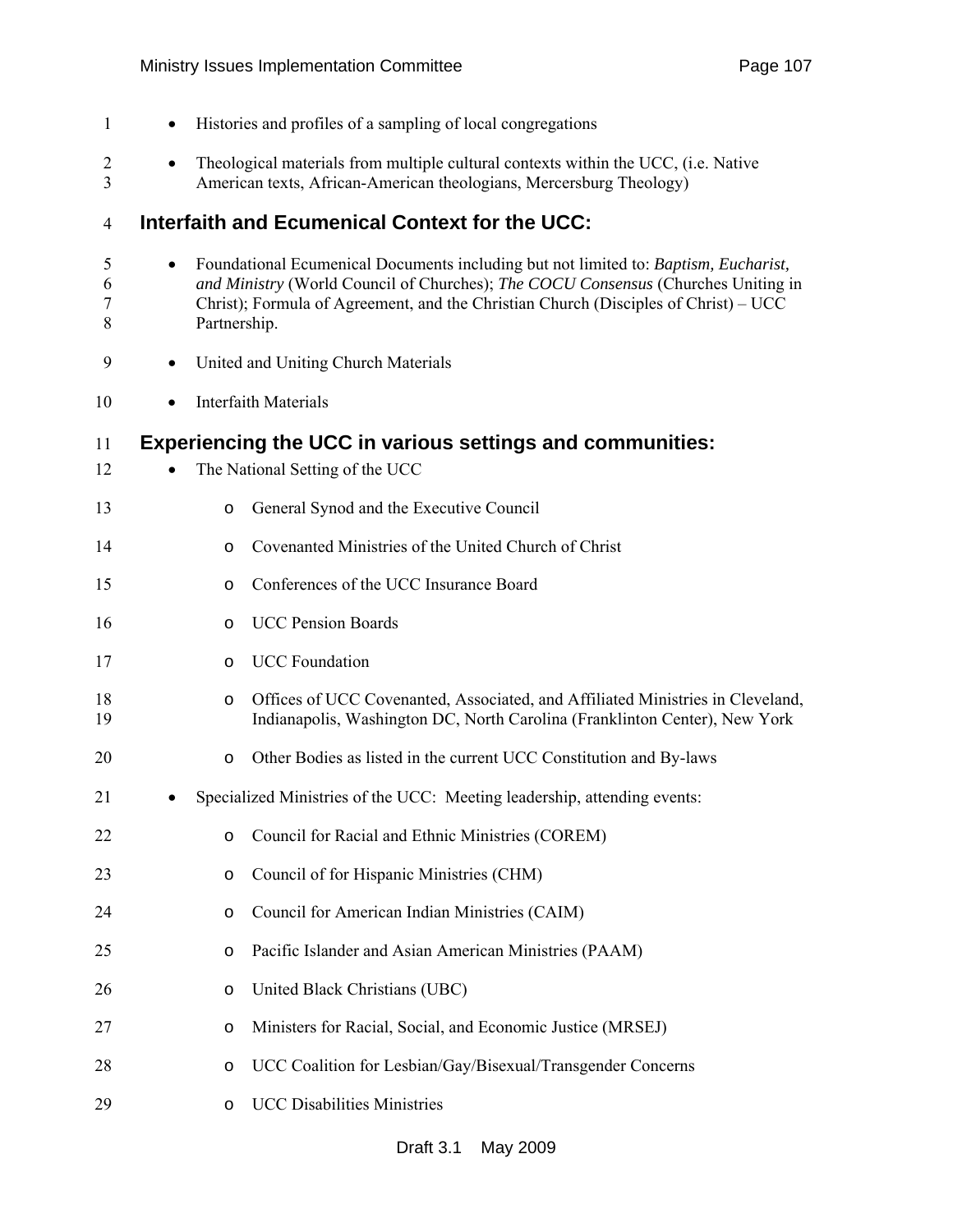| $\mathbf{1}$   |   | $\circ$ | Council for Health and Human Service Ministries         |
|----------------|---|---------|---------------------------------------------------------|
| $\overline{2}$ | ٠ |         | Distinct networks within the UCC                        |
| 3              |   | O       | 20/30 Clergy                                            |
| 4              |   | $\circ$ | <b>Musicians Network</b>                                |
| 5              |   | $\circ$ | <b>Church Educators Network</b>                         |
| 6              |   | O       | <b>Confessing Christ</b>                                |
| 7              |   | O       | Order of Corpus Christi                                 |
| 8              |   | O       | <b>Biblical Witness Fellowship</b>                      |
| 9              |   | O       | Christians for Justice Action                           |
| 10             | ٠ |         | National and Regional events                            |
| 11             |   | $\circ$ | Women's Gatherings                                      |
| 12             |   | O       | Men's Gatherings                                        |
| 13             |   | O       | Seminarian's Conferences                                |
| 14             |   | $\circ$ | National Youth Event                                    |
| 15             |   | $\circ$ | <b>Regional Youth Events</b>                            |
| 16             |   |         | UCC Related Agencies and Academic Settings              |
| 17             |   | O       | <b>CHHSM Ministries</b>                                 |
| 18             |   | O       | Seminaries of the UCC & Historically Related Seminaries |
| 19             |   | O       | Members of the Council for Higher Education             |
| 20             |   | O       | AMA Colleges and Universities                           |
| 21             |   | O       | Lay Study Centers                                       |
| 22             |   | O       | <b>Campus Ministries</b>                                |
| 23             |   |         | The Conference                                          |
| 24             |   | O       | <b>Conference Educational Events</b>                    |
| 25             |   | O       | Conference Board of Directors Meetings                  |
| 26             |   | $\circ$ | <b>Conference Annual Meetings</b>                       |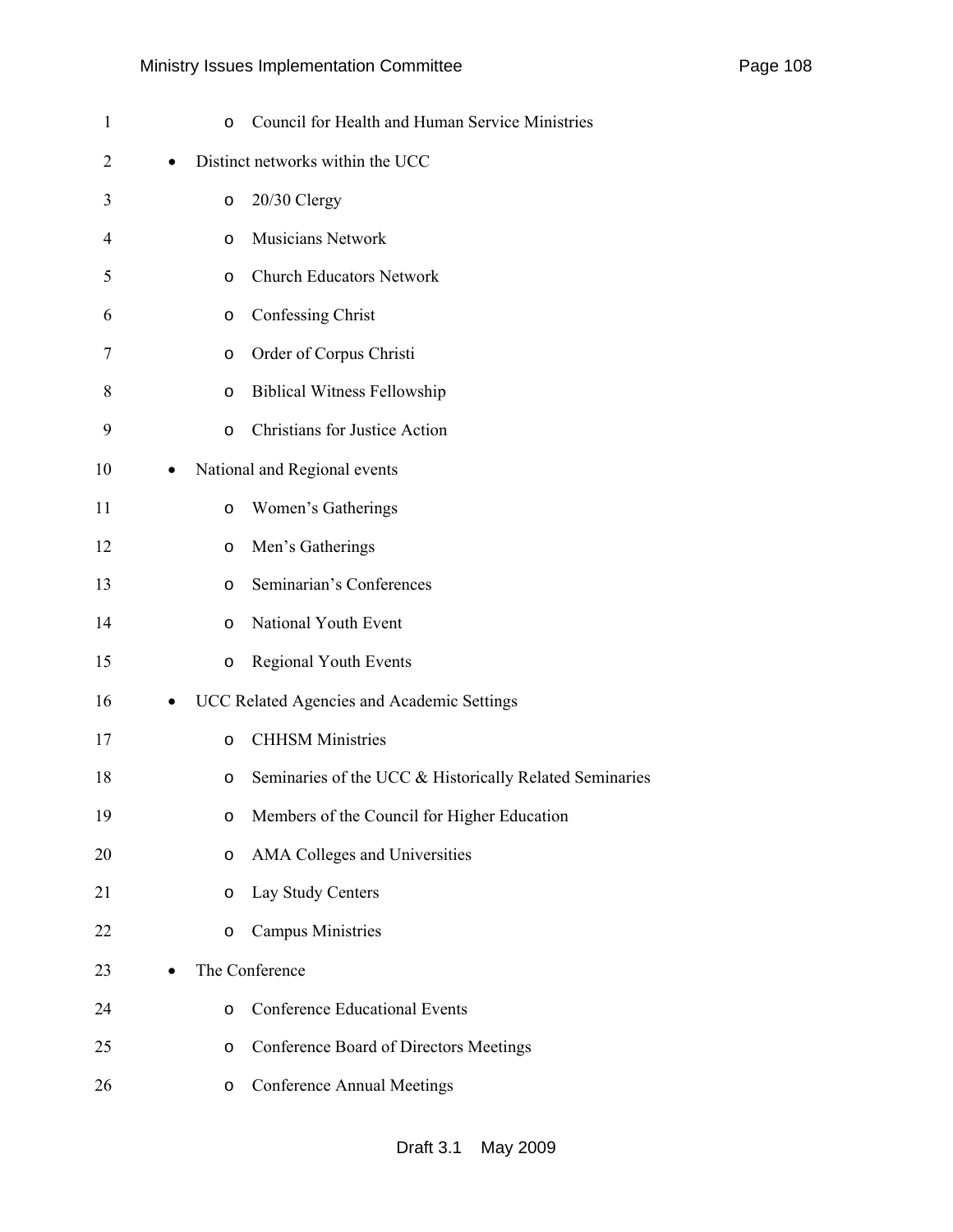| Page 109 |  |
|----------|--|
|          |  |

| 1        | Conference Websites and Newsletters<br>O                                                                                                                  |
|----------|-----------------------------------------------------------------------------------------------------------------------------------------------------------|
| 2        | <b>Conference Partnerships</b><br>O                                                                                                                       |
| 3        | Conference Committees and Initiatives<br>$\circ$                                                                                                          |
| 4        | The Association                                                                                                                                           |
| 5        | <b>Association Meetings</b><br>O                                                                                                                          |
| 6        | <b>Association Educational Events</b><br>$\circ$                                                                                                          |
| 7        | <b>Association Council / Board Meetings</b><br>O                                                                                                          |
| 8        | Annual visits with Committee on the Ministry<br>$\circ$                                                                                                   |
| 9        | Association newsletters / mailings<br>O                                                                                                                   |
| 10       | <b>Association Committees</b><br>$\circ$                                                                                                                  |
| 11       | Local Congregation<br>٠                                                                                                                                   |
| 12       | Local Church Worship<br>$\circ$                                                                                                                           |
| 13       | Mission Statements for local churches<br>$\circ$                                                                                                          |
| 14       | <b>Local Church Events</b><br>$\circ$                                                                                                                     |
| 15       | Local Church Special Worship Services<br>O                                                                                                                |
| 16       | Local Church Websites / Newsletters<br>$\circ$                                                                                                            |
| 17       | <b>Local Church Annual Meetings</b><br>O                                                                                                                  |
| 18<br>19 | Local Church Governing Bodies (Consistory, Church Council, Elders, Deacons,<br>O<br>Church and Ministry, Spiritual Council etc)                           |
| 20       | Knowledge of / engagement with current UCC practices:                                                                                                     |
| 21<br>22 | Responses by Conferences, Associations, local congregations and individuals to General<br>Synod resolutions, pronouncements, proclamations, etc.          |
| 23<br>24 | Impact of prophetic activities such as the Still Speaking Initiative, Common Global<br>$\bullet$<br>Ministries, etc.                                      |
| 25<br>26 | Forecasting of how the UCC may respond/react to faith, social, economic, and political<br>٠<br>trends; changing demographics, and other emerging factors. |
| 27       | New models for ministerial formation and pastoral services                                                                                                |
| 28       | UCC National Staff- including convocations, national gatherings, regional events<br>٠                                                                     |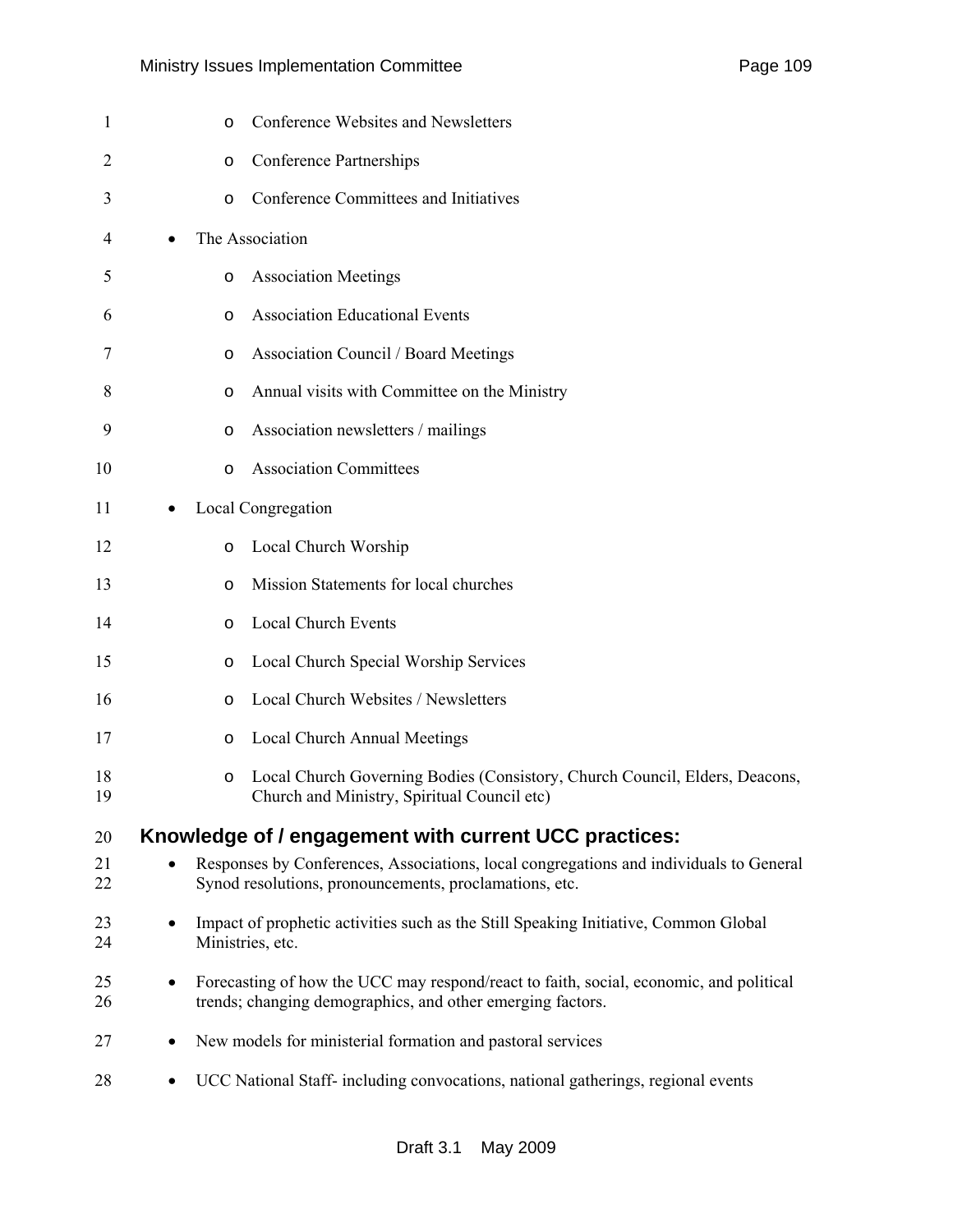#### Ministry Issues Implementation Committee **Page 110** Page 110

| 1              | Materials from Covenanted Ministries<br>٠                                                                                                                                                            |
|----------------|------------------------------------------------------------------------------------------------------------------------------------------------------------------------------------------------------|
| $\overline{2}$ | UCC Website and related sites (i.e. Still Speaking, Take Action, etc)<br>$\bullet$                                                                                                                   |
| 3              | UCC Desk Calendar and the Calendar of Prayer<br>$\bullet$                                                                                                                                            |
| 4              | <b>UC</b> News<br>$\bullet$                                                                                                                                                                          |
| 5<br>6         | Stewardship and Financial Sustainability (i.e. OCWM, Neighbors in Need, One Great<br>$\bullet$<br>Hour of Sharing, Christmas Fund, Strengthen the Church, etc)                                       |
| 7              | National All Church Mailings<br>$\bullet$                                                                                                                                                            |
| 8              | Conference Staff, UCNews Wrap, Monthly Mailings, Board and Annual Meetings<br>٠                                                                                                                      |
| 9              | Association Officers and Meetings<br>$\bullet$                                                                                                                                                       |
| 10<br>11       | Representatives to Covenantal Ministries Boards of Directors and other UCC Bodies and<br>$\bullet$<br>Ministries                                                                                     |
| 12             | <b>UCC Related Websites</b><br>$\bullet$                                                                                                                                                             |
| 13             | Seminaries-Seminars, continuing education, lectures<br>$\bullet$                                                                                                                                     |
| 14             | Being a teacher / interpreter of UCC identity in various settings:                                                                                                                                   |
| 15             | <b>Common Global Ministries</b><br>٠                                                                                                                                                                 |
| 16             | <b>Conference Partnerships</b><br>٠                                                                                                                                                                  |
| 17             | Christian Church (Disciples of Christ) Relationship<br>$\bullet$                                                                                                                                     |
| 18             | Formal UCC Ecumenical & Interfaith Partnerships<br>$\bullet$                                                                                                                                         |
| 19             | Councils of Churches (World, National, Regional, Local)<br>٠                                                                                                                                         |
| 20             | Campus Ministries in universities and colleges                                                                                                                                                       |
| 21             | <b>Outdoor Ministries</b>                                                                                                                                                                            |
| 22             | Local Interfaith and Ecumenical Settings                                                                                                                                                             |
| 23             | Local / Regional Advocacy Groups<br>$\bullet$                                                                                                                                                        |
| 24<br>25<br>26 | Preamble to The Constitution of the United Church of Christ, Para-<br>graph 2:<br>The United Church of Christ acknowledges as its sole Head, Jesus Christ, Son of God and Savior.                    |
| 27<br>28       | It acknowledges as kindred in Christ all who share in this confession. It looks to the Word of God<br>in the Scriptures and to the presence and power of the Holy Spirit to prosper its creative and |

28 in the Scriptures, and to the presence and power of the Holy Spirit, to prosper its creative and redemptive work in the world. It claims as its own the faith of the historic Church expressed in redemptive work in the world. It claims as its own the faith of the historic Church expressed in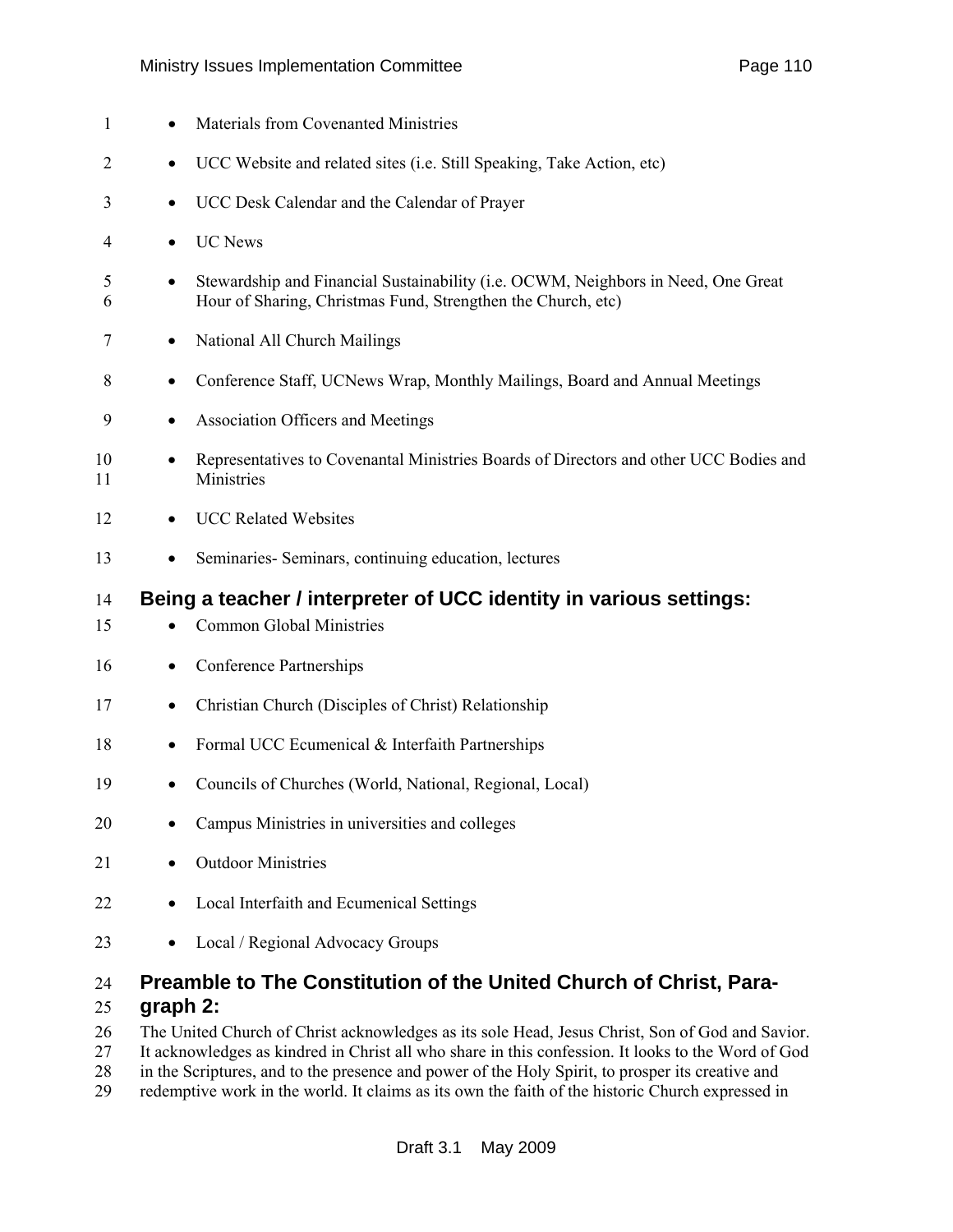- 1 the ancient creeds and reclaimed in the basic insights of the Protestant Reformers. It affirms the
- 2 responsibility of the Church in each generation to make this faith its own in reality of worship, in
- 3 honesty of thought and expression, and in purity of heart before God. In accordance with the
- 4 teaching of our Lord and the practice prevailing among evangelical Christians, it recognizes two
- 5 Sacraments: Baptism and the Lord's Supper or Holy Communion.

#### 6 **United Church of Christ Statement of Faith in the form of a doxology**

7 We believe in you, O God, Eternal Spirit, God of our Savior Jesus Christ and our God, and to

- 8 your deeds we testify:
- 9 You call the worlds into being, create persons in your own image, and set before each one the 10 ways of life and death.
- 11 You seek in holy love to save all people from aimlessness and sin.
- 12 You judge people and nations by your righteous will declared through prophets and apostles.
- 13 In Jesus Christ, the man of Nazareth, our crucified and risen Savior, you have come to us and
- 14 shared our common lot, conquering sin and death and reconciling the world to yourself.
- 15 You bestow upon us your Holy Spirit, creating and renewing the church of Jesus Christ, binding 16 in covenant faithful people of all ages, tongues, and races.
- 17 You call us into your church to accept the cost and joy of discipleship, to be your servants in the
- 18 service of others, to proclaim the gospel to all the world and resist the powers of evil, to share in
- 19 Christ's baptism and eat at his table, to join him in his passion and victory.
- 20 You promise to all who trust you forgiveness of sins and fullness of grace, courage in the struggle
- 21 for justice and peace, your presence in trial and rejoicing, and eternal life in your realm which has
- 22 no end.
- 23 Blessing and honor, glory and power be unto you.
- 24 Amen.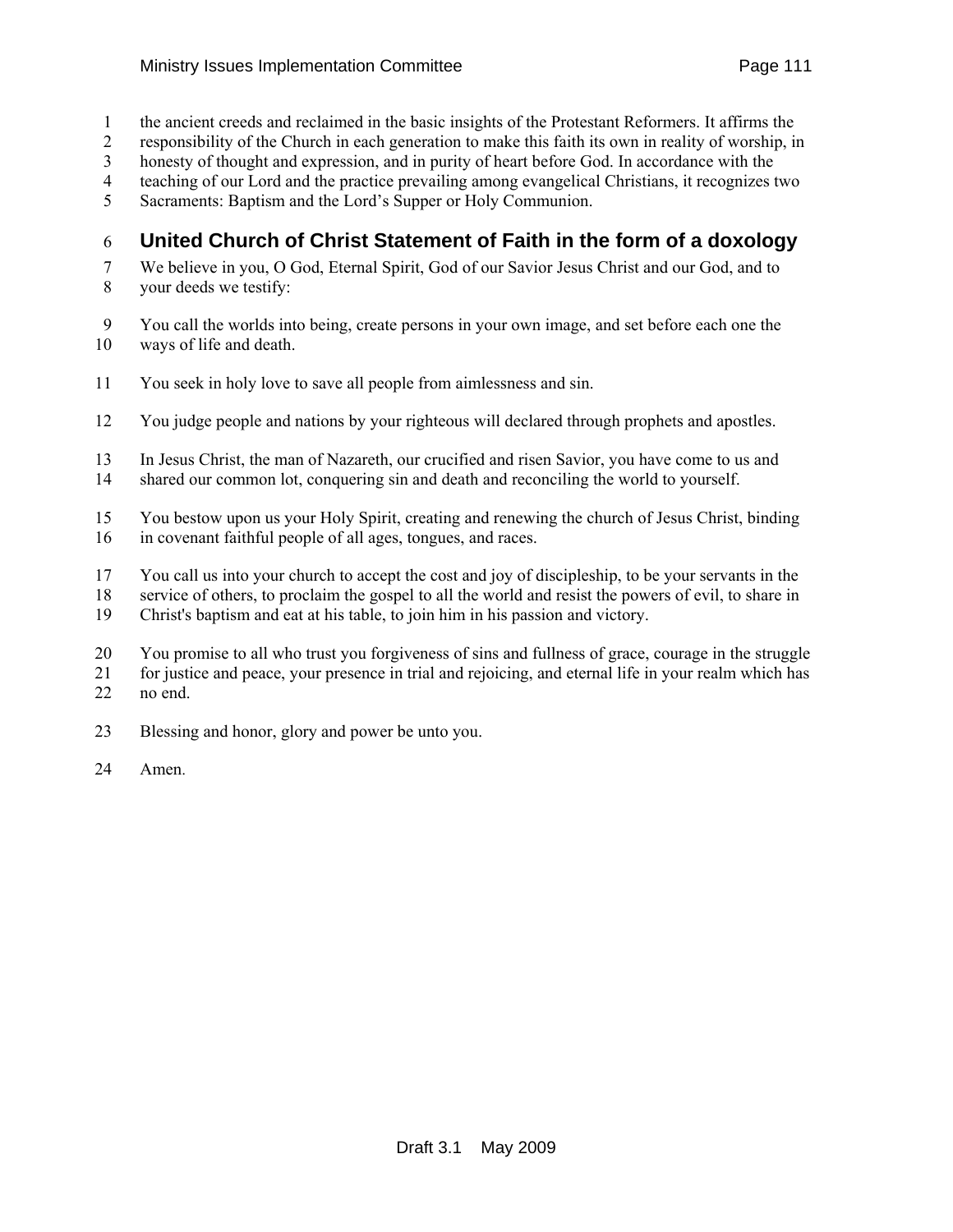#### <span id="page-111-0"></span><sup>1</sup>**DEVELOPING FORMATIVE PRACTICES FOR**  <sup>2</sup>**AUTHORIZED MINISTRY IN THE UNITED CHURCH OF CHRIST[16](#page-111-0)** <sup>3</sup> 4 5 *Joretta L. Marshall*  6 7 Randy has worked in a mid-level corporate position for over 15 years. Down-sizing has led to a 8 shift in his position from full-time to part-time. At the same time, Randy has become more 9 involved in a United Church of Christ congregation and begins to feel a "call" into ministry. He 10 seeks out a pastoral mentor and begins to consider what this call means for his life. At 55, he feels 11 he cannot afford to attend seminary or take on the debt load that seminary would require and he is 12 compelled to begin "serving." Hence, he ventures into another path of preparation. Randy is not 13 clear whether he will move toward chaplaincy, social justice work, or leadership in a small 14 congregation. He understands himself to be bi-vocational at the moment and has lots of questions 15 about the next steps. Partners on the journey – his family, pastoral mentor, congregation, 16 association and conference leaders, and others – wonder how best to help shape and form the 17 deeper commitments, disciplines, and skills required for those who lead as authorized ministers. 18 The journey Randy and his partners face in vocational discernment is best met by an intentional 19 and coherent development of formative practices. Formation has become a more significant word 20 in Protestant theological education during the last decade.<sup>[1](#page-111-0)7</sup> It seems apparent that in the United 21 Church of Christ, like other mainline Protestant movements in America, formation has been

- 22 assumed as a part of one's spiritual journey rather than articulated as a primary concern for those
- 23 preparing for leadership. <sup>[1](#page-111-0)8</sup>

-

 $17$  See the Appendix of this paper for a brief statement on "formation."

18See, for example, the work of: Daniel L. Johnson and Charles Hambrick-Stowe, eds., *Theology and Identity: Traditions, Movements, and Polity in the United Church of Christ*, (Cleveland: United Church Press, 1990) and Charles A. Maxfield, *A Pilgrim People: A History of the United Church of Christ and its Antecedents* (Cortland, NY: Maxfield Brooks, 2005).

<sup>&</sup>lt;sup>16</sup> Written at the request of the Ministry Issues Implementation Committee, June 2008.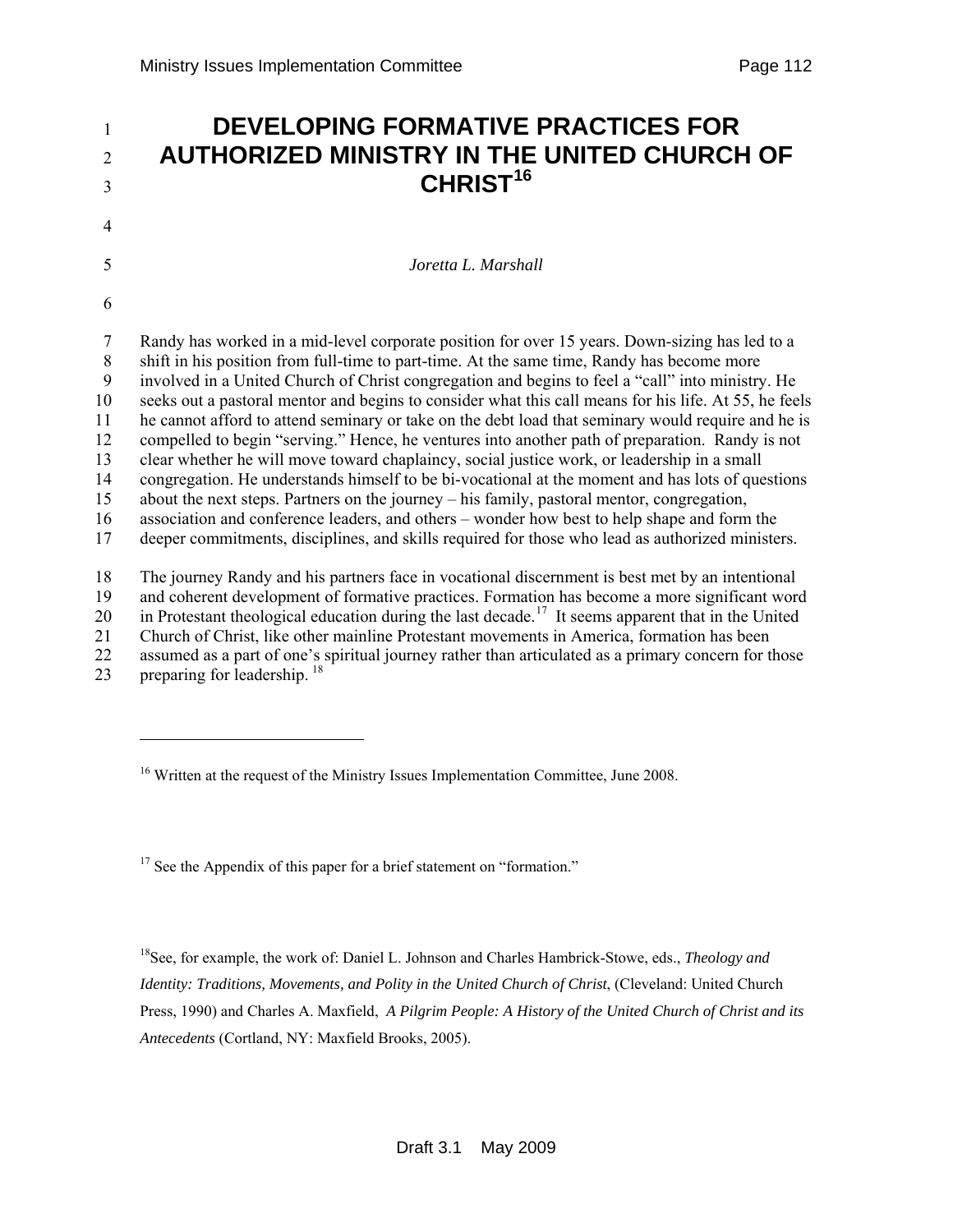- <span id="page-112-0"></span>1 Formative practices are intentional disciplines developed by authorized ministers, those preparing
- 2 for authorization, their partners on the journey, and the church that assist in the development of
- 3 patterns of living and being that sustain and nurture a deepened capacity for faithful leadership.<sup>[1](#page-112-0)9</sup> 4 In this sense, formative practices are life-long disciplines that change shape and texture over time,
- 
- 5 but are a constant presence in the life of those called to leadership in the church.

6 This paper notes, first, that a focus on formative practices provides a dynamic way to imagine

7 alternative paths and structures, dependent on variables such as educational context, vocational

8 direction, individual experience, and more. Second, a brief look at the distinctiveness and

9 interconnectedness of personal, spiritual, and professional formation will provide a way to reflect

10 on questions and concerns pertinent to shaping integrative leaders for the church and its ministries

11 in the  $21<sup>st</sup>$  century. The paper will conclude with some suggestions about the importance of

12 having partners in formative practices and the accountability structures that can enhance

13 vocational identity.

1

## 14 *Context and Formative Practices*

15 The concept of formation suggests that there is a purpose and endpoint toward which practices

16 are shaped. However, concentrating on the end of a process can unnecessarily limit conversations

17 and imaginations. Shifting the language to focus on formative practices reflects the continual,

18 unfolding, and ever-evolving nature of the process of formation. This more dynamic

19 understanding (rather than a linear developmental model) avoids some of the temptation to think

20 that formation can be contained in one process or one educational endeavor. Formative practices

21 recognize that the complexity of the human condition invites us always to continue to examine

22 who we are called to be at any moment in time.<sup>[20](#page-112-0)</sup>

 $20$  In a research study by McKenna, Yost, and Boyd, there is clear indication that the most significant leadership development for pastors occurs in the midst of ministry and not before. Focusing on the ongoing development of pastors is an essential component of formation. See, Robert McKenna, Paul Yost, and Tanya Boyd, "Leadership Development and Clergy: Understanding the Events and Lessons that Shape Pastoral Leaders*,*" *Journal of Psychology and Theology,* 35/3 (2007), 179-189.

 $19$ I will use several words – ministerial, pastoral, and authorized minister – in a rather interchangeable fashion. These words suggest the telos, or direction, of formative practices. In other words, the formative practices talked about here are those that help nurture persons called to leadership in the ministry of the church. The word "pastoral" or "ministerial" is not understood to be confined to ordained ministers who serve local congregations in leadership. Instead, the terms suggest the theological and communal nature of leadership which these persons provide in the context of church or community, whether lay or ordained. The word connotes that pastoral leaders reflect theologically about their roles and functions in ministry, and that their vocational identities are integrally linked to the traditions and faith communities in which they participate. See also, Joretta L. Marshall, "Toward the Development of a Pastoral Soul: Reflections on Identity and Theological Education," *Pastoral Psychology,* 43/1 (September 1994), 11-28.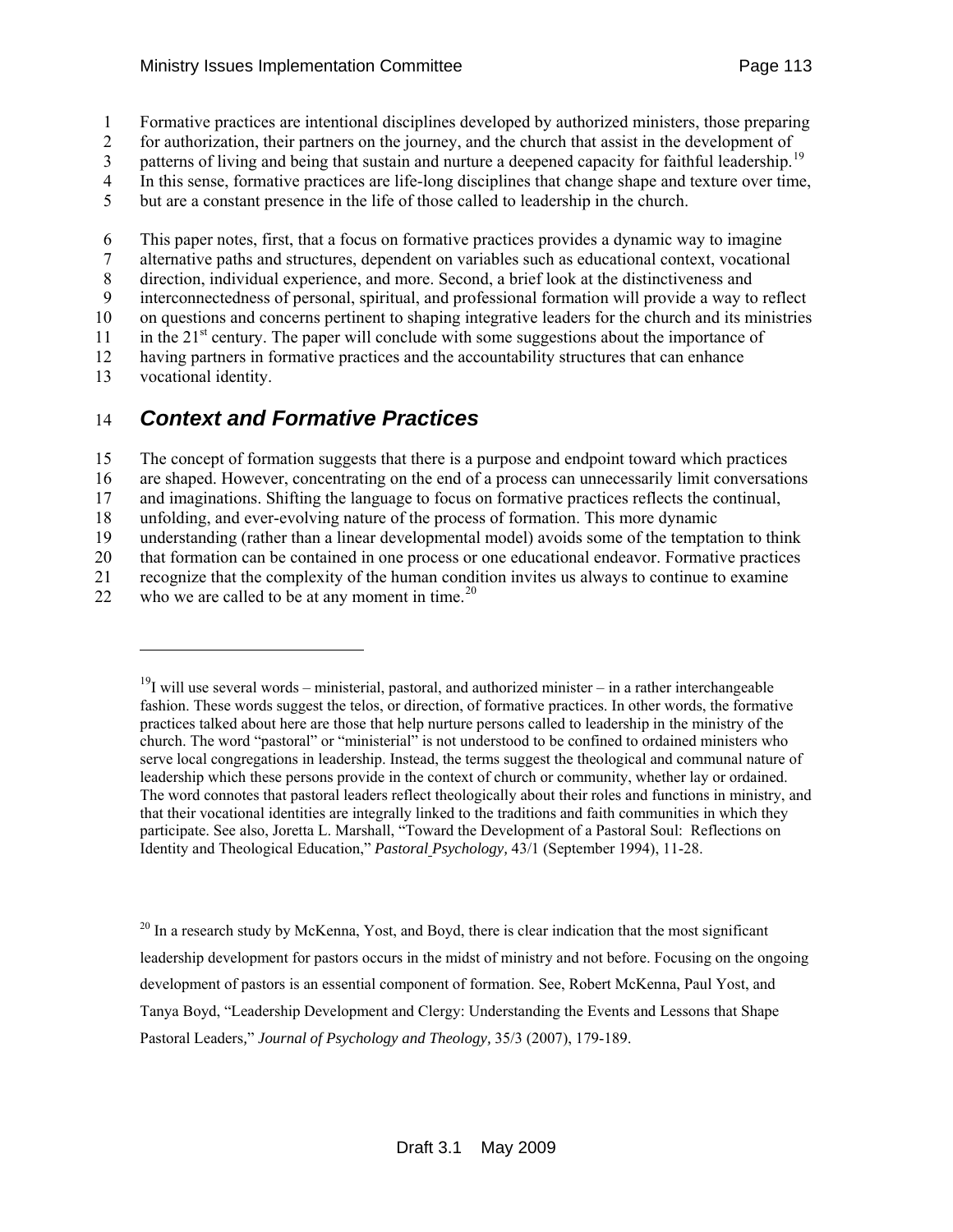<span id="page-113-0"></span>1 The focus on practices has also seen a renewal in much the same way as the concept of formation.

2 Practices are defined by Dorothy Bass as "constituent elements within a way of life that is

3 responsive to and illuminated by God's active presence for the life of the world."<sup>[21](#page-113-0)</sup> Conversations

4 about formation ask, "what process can we create that will achieve our goal of formation?" The 5 question is broadened when considering formative practices and becomes, "what formative

6 practices can persons and communities intentionally engage in that will deepen understandings of

7 vocational identity, open persons to the ongoing experiences of God's activity in the world, and

8 develop the commensurate skills necessary for authorized ministry?"

9 Attending to the contexts that shape formative practices is central to their development.

10 Contextual realities such as an authorized minister's social location (geography, economics, race,

11 ethnicity, education, gender, age, etc.) as well as the particular ministry which one serves and

12 how that ministry is connected to the United Church of Christ inform the concrete formative

13 practices that are developed. Any development of formative practices must also connect with the

14 context of one's life experiences and journey prior to considering ministry. Similarly, the context

15 of a particular ecclesial understanding of the nature of the church and ministerial leadership, its

16 form and function, ought to be reflected in the creation of formative practices of a particular

17 denomination.

l

18 Given this latter notion, the United Church of Christ offers clues into what might be important to

19 consider in developing formative practices within the training of its ministerial leadership. For

20 example, the theological anthropology that grounds the denomination rests in deep affirmation of

21 the richness and importance of diversity in human life. As a result, any attention to formation has

22 to always rest in a prior commitment to examine the particularities and contextual realities of

23 diversity in ministry contexts and individual leadership. This is so not simply because diversity is

24 real in our world; rather it is true theologically because the denomination understands attention to

25 diversity and particularity to represent and embody God's activity in the world.

26 For this reason, formative practices must embody multiple approaches and multiple avenues 27 toward authorized ministry. The formation of a Euro-American military chaplain whose 28 congregation includes military women and men in combat from all walks of life might be quite 29 different from the formation of an African-American theological educator for a seminary related 30 to the United Church of Christ or for a pastoral leader in a Hispanic congregation in rural Iowa. 31 Formative practices constructed in the context of the UCC ought to hold together theologically 32 across cultural differences while, at the same time, taking seriously the particularity of context 33 and the need for flexibility. The underlying tension this creates adds richness to the particularities 34 of formative practices.

35 Finally, as noted earlier, there is a temptation to focus on the end result of formation rather than 36 the practices that support one in a life-long process of openness to shaping and forming. It is not

37 that the end result of formation is not important; indeed, one wants to have some sense of the

38 telos toward which formation is moving. At the same time, it is impossible to suggest where the 39 movement of God will end in a particular human creature, in a ministry context, or in the church

<sup>&</sup>lt;sup>21</sup> Dorothy Bass, "Introduction," in *Practicing Theology: Beliefs and Practices in Christian Life*, Miroslav Volf and Dorothy Bass, eds., (Grand Rapids: William B. Eerdmans Publishing, 2002), 3.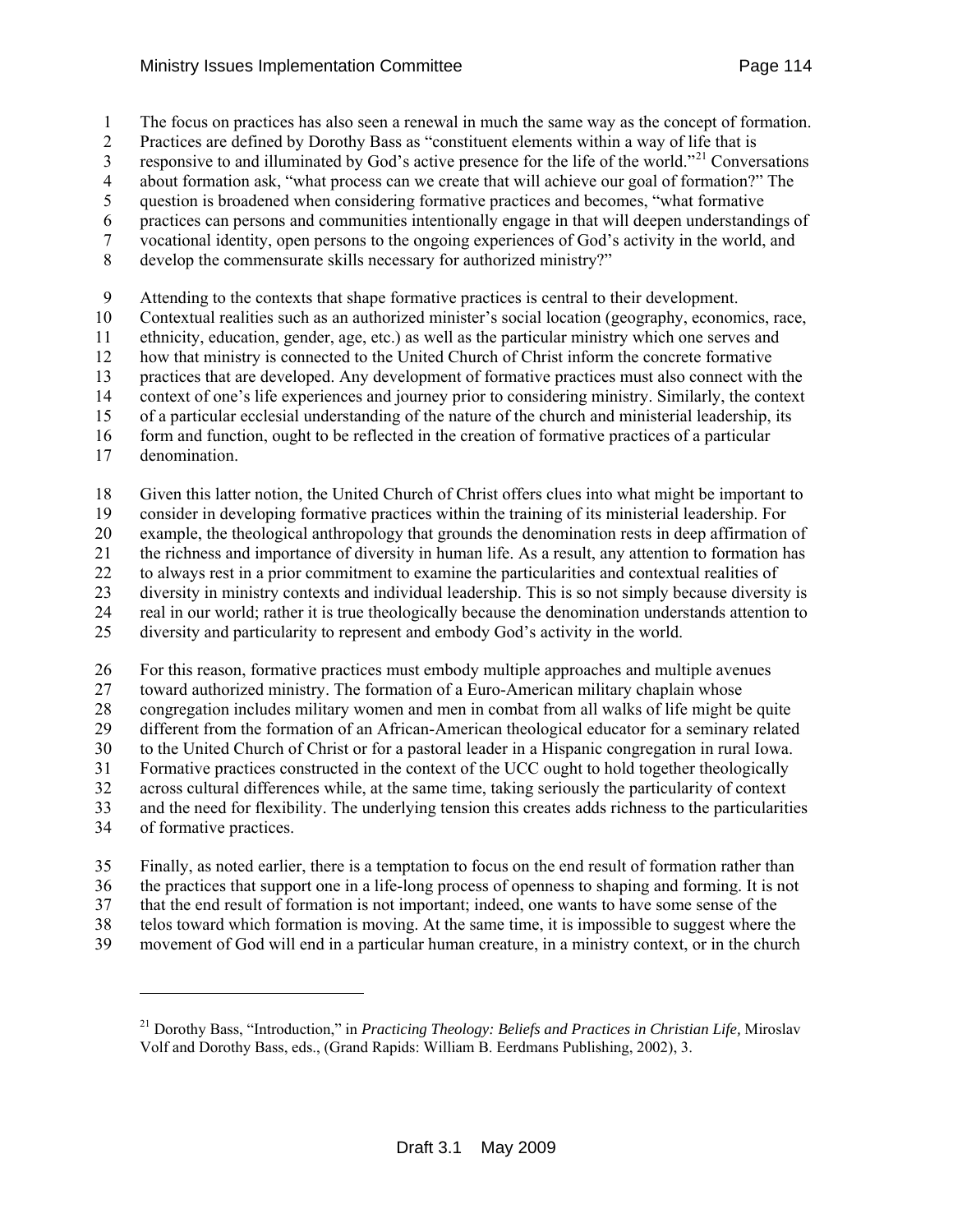- <span id="page-114-0"></span>1 at large. Since God is still speaking, formation must always be open-ended and it cannot be
- 2 contained only in formal or informal theological education.

#### 3 *Personal, Spiritual, and Professional Formative Practices*

4 What formative practices are important in shaping ministerial leadership for the United Church of

5 Christ in the  $21<sup>st</sup>$  century? What kinds of questions and curiosities might assist the UCC in

6 imagining formative practices that are diverse and responsive to multiple contexts and

7 communities? The move toward an integrative model of formative practices that supports the

8 lifelong journey of openness and growth in personal, spiritual, and professional "knowledge,

9 skills, dispositions, and habits" (language from Foster and colleagues) provides a framework for

10 vocational development and education.<sup>[2](#page-114-0)2</sup> Five claims shape this understanding of formative

11 practices.

 $\overline{a}$ 

12 First, formative practices are not limited to formalized educational settings, although they ought

13 to be part of these contexts in particular ways. The focus is on developing intentional, ongoing

14 and sustainable lifelong formative practices for vocational identity that deepen personal, spiritual,

15 and professional development. Attending to these broad categories (personal, spiritual, and

16 professional) helps construct wholistic visions of authorized ministers over the lifetime of one's

17 vocation, not simply while one is in formal settings of education.

18 Second, and related to this, formative practices need to engage the whole person of the pastoral or

19 ministerial leader and not simply the "spiritual" aspects. For example, to focus only on the

20 spiritual aspects of one's being neglects the intersection of other aspects of vocational identity

21 such as personal or professional development. The hope is that persons craft practices that engage

22 them in their fullness as human beings and do not limit formative practices to one aspect of

23 ministerial identity or split identities between the spirit, the body and the mind. For this reason, 24 what follows invites a consideration of personal, spiritual and professional development as

25 integral to vocational identity.

26 Third, I draw upon words like "integration" and "wholeness" to talk about the goal of formative

27 practices for authorized ministers. While these words speak of my own theological commitments,

28 I believe they offer a valuable over-arching goal without foreclosing the possibilities of various

29 paths toward integration. What I mean by integration is that the internal world and commitments

30 of ministerial leaders ought to align with various activities in the community and the church.

31 Likewise, the work of the pastoral leader ought to reflect the particularity of context and

32 denominational commitments not simply for the sake of feeling good about one's self or for the

<sup>&</sup>lt;sup>22</sup> For a deeper understanding of formation as a part of theological education, see: Charles R. Foster, Lisa E. Dahill, Lawrence A. Golemon, and Barbara Wang Tolentino, *Educating Clergy: Teaching Practices and Pastoral Imagination,* (San Francisco: Jossey Bass, 2006).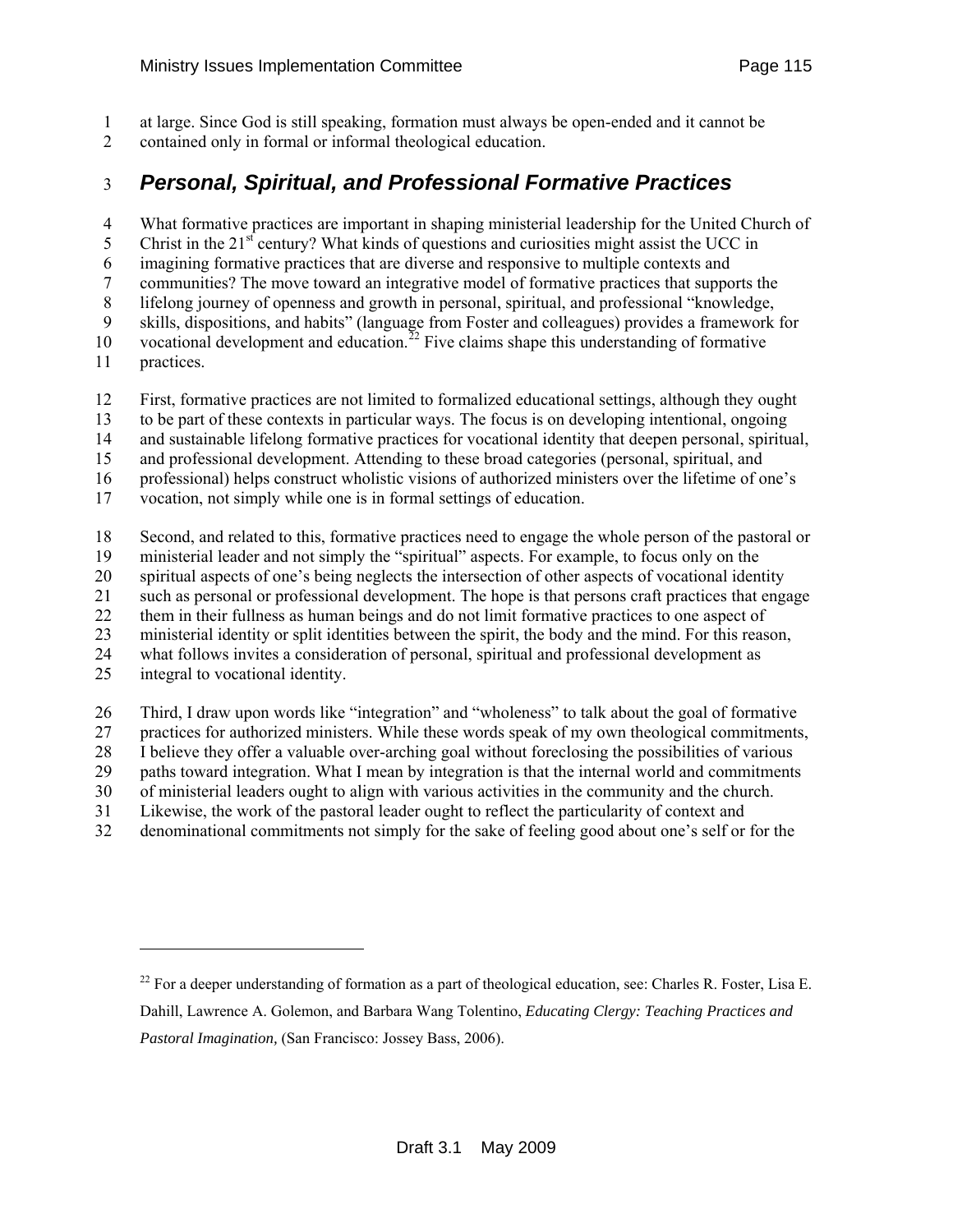<span id="page-115-0"></span>1 sake of loyalty, but for the sake of moving the community toward justice and the embodiment of

- 2 the realm of God.<sup>[23](#page-115-0)</sup>
- 3 Fourth, attending to formative practices is not the job of individuals or committees; rather it is the

4 gift of the community. Carroll notes in his study how pastoral leaders are shapers of the culture

 $\frac{1}{2}$  and community around them.<sup>[24](#page-115-0)</sup> In similar ways, it should be understood that the best formative

6 practices are not isolative, but communal. How the community participates in the formative

- 7 practices of authorized ministers provides structures of accountability and context. More will be
- 8 said about this in the last section of this paper.

9 Finally, it seems helpful to move toward curiosities and imaginative questions that assist in

10 developing intentional formative practices rather than focusing prematurely on specific plans or

11 activities. Curiosities and questions can engage persons and their supportive network to identify

12 aspects of vocational identity that might need more attention than others. These kinds of

13 questions can help at two levels: 1) assessment of strengths and vulnerabilities in someone's

14 journey as they take on leadership in the church; and 2) the development of an intentional plan for

15 life-long formation (that is reviewed, revised, and renewed periodically). A brief look, then, at

16 each of the three aspects identified in this paper offers a vision for how one might reflect on

17 formative practices from different vantage points, as well as on the integration of the three into a

18 wholeness for ministry.

 $\overline{a}$ 

# 19 *Personal Formative Practices*

20 Too often, attention to personal formative practices is placed at the end of conversations about

21 ministerial education. By placing them first in this paper I am not suggesting that they are more

22 important; the placement is only an indication of my understanding that human beings are called

23 into ministry and they bring with them a personhood that has already been engaged in a formative

24 process of some kind. Personhood is critical to the authorized ministry's sense of leadership,

25 participation in the community, and connection to others.

26 It is important to note that I am less concerned with psychological understandings of the pastoral

27 leader at this point and more interested in asking questions that open up conversations about how

*Exploring the Inner Landscape of a Teacher's Life,* (San Francisco: Jossey Bass, 1998).

24 See: Jackson Carroll, *God's Potters: Pastoral Leadership and the Shaping of Congregations,* (Grand Rapids: William B. Eerdmans, 2006).

<sup>23</sup>This is similar to the notion of the undivided life developed by Parker Palmer, *Courage to Teach:*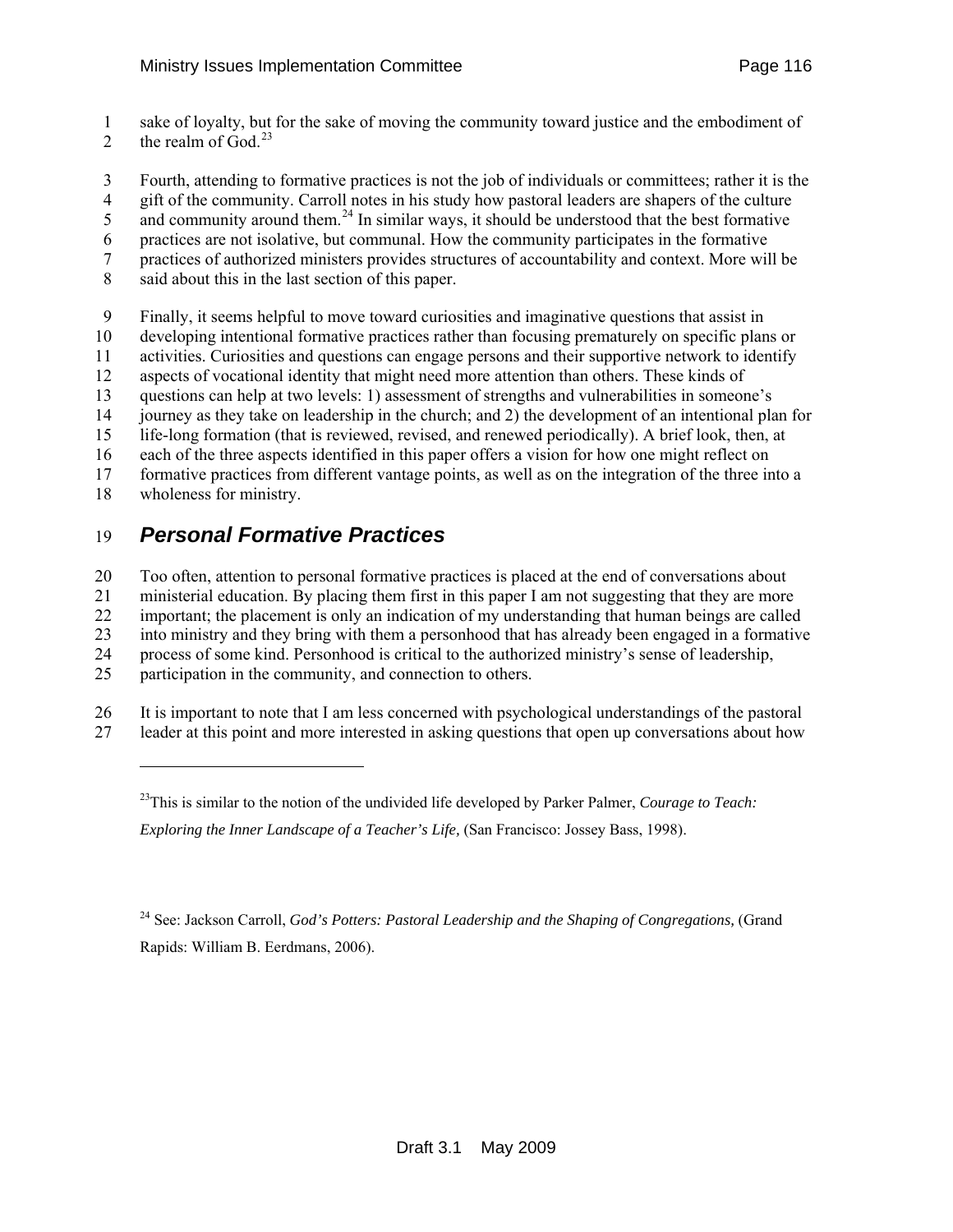#### <span id="page-116-0"></span>Ministry Issues Implementation Committee **Page 117** Page 117

1 one's sense of personhood participates in the shaping and forming of one's sense of ministerial

[2](#page-116-0) leadership. As some suggest, "Who you are" is more important than "what you do."<sup>25</sup> Hence, the

3 following questions are the kind that sparks my curiosity about those engaged in paths of

4 authorized ministry: <sup>[26](#page-116-0)</sup>

| 5  | $\circ$ | Where and how has this person experienced God's activity in her or his personal            |
|----|---------|--------------------------------------------------------------------------------------------|
| 6  |         | life and how does that connect with a deepened sense of call? <sup>27</sup> What practices |
|    |         | and disciplined ways of reflecting continue to assist this person in discernment           |
| 8  |         | about vocational call? What partners join this person in this discernment?                 |
| 9  | $\circ$ | What understandings have shaped this person's sense of who they are in the                 |
| 10 |         | world and how does that have an impact on their understanding of ministry?                 |
| 11 |         | What practices in her or his life in the church have enhanced their sense of well-         |
| 12 |         | being or fullness of discipleship?                                                         |
| 13 | $\circ$ | What practices in this person's life enhance a sense of ministry as articulated in         |
| 14 |         | the "marks of faithful and effective authorized ministers" and what tends to get in        |
| 15 |         | the way of the development of that identity? What formative practices might a              |
| 16 |         | person engage in that would enhance self-awareness and self-understanding?                 |
| 17 | $\circ$ | What ongoing practices in this person's life engage them in the task of examining          |
| 18 |         | their personal way of being and its impact on their ministry (i.e., personal self-         |
| 19 |         | examination, honest confrontation and affirmation through support group, family,           |
| 20 |         | pastoral counselor, etc.)? How does this person attend to care for self, soul, body,       |
| 21 |         | relationships and mind at personal levels?                                                 |
| 22 | $\circ$ | What practices and experiences enhance multicultural and intercultural                     |
| 23 |         | perspectives and understandings of the world? How might this person grow in                |
| 24 |         | self-awareness of the influence of social location on her or his personal and              |
| 25 |         | theological perspectives? $2^{28}$                                                         |
|    |         |                                                                                            |

<sup>25</sup> See McKenna, Yost, and Boyd, 185.

 $\overline{a}$ 

 $26$  These questions are not to be understood as limiting or exhaustive, but as invitations to think about formative practices with an intentional heart.

 $^{27}$  I find the work of Dorothy Bass and Craig Dykstra (along with others in this particular text) helpful as they raise questions about practices that are a "way of life shaped by a positive response to God," See Volf and Bass, eds., *Practicing Theology,* (Grand Rapids: William B. Eerdmans, 2002), 15-16.

 $28$  Colleagues at McCormick Seminary offer a helpful focus on "multi-cultural" understandings of personhood that are insightful. See David V. Esterline and Ogbu U. Kalu, eds., *Shaping Beloved Community: Multicultural Theological Education,* (Louisville: Westminster John Knox, 2006).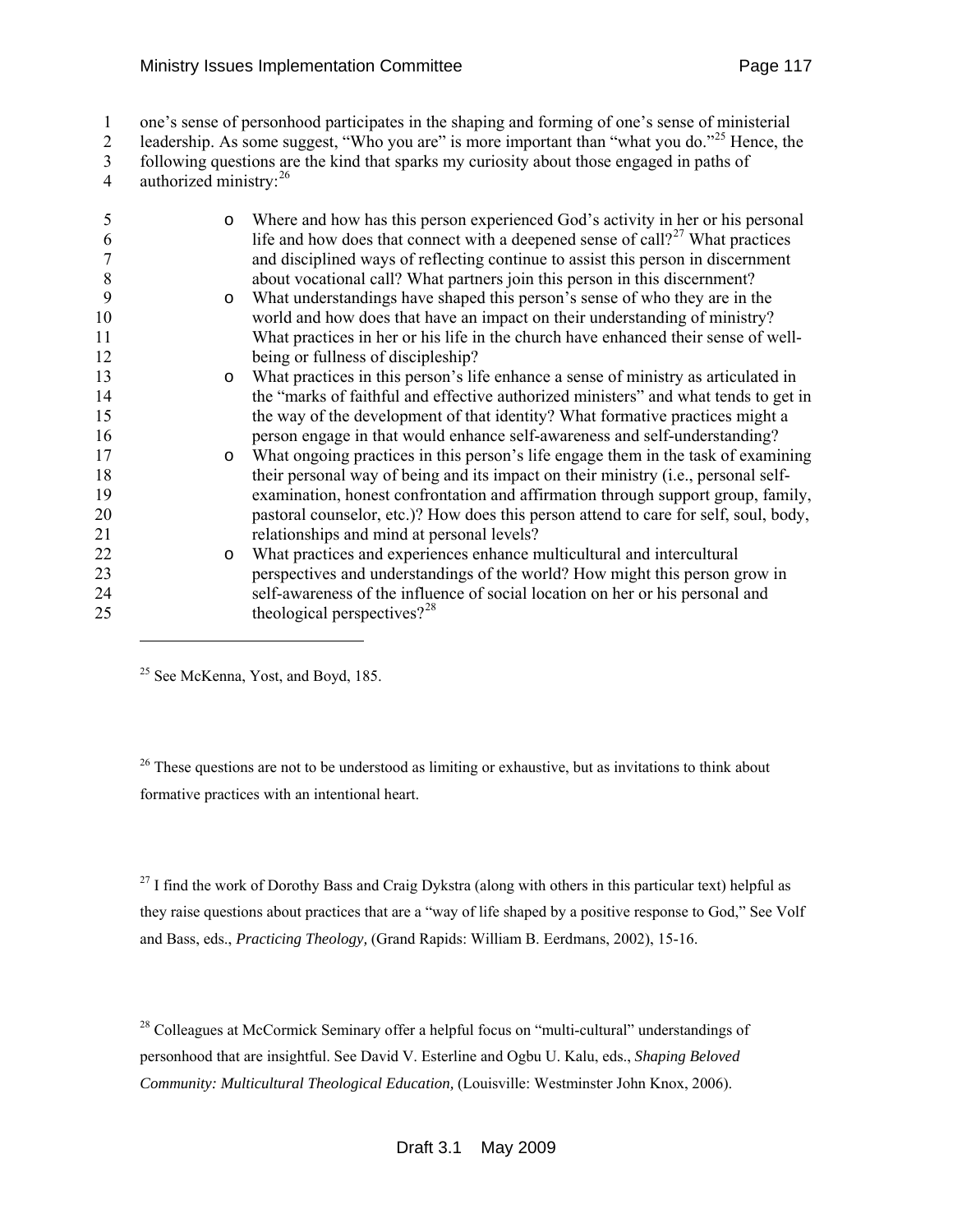<span id="page-117-0"></span>1 o What about this person's life seems congruent with the particular beliefs and values of the UCC tradition? Where are there tensions or incongruities? How 2 values of the UCC tradition? Where are there tensions or incongruities? How will 3 those be addressed in the context of ongoing formative practices? 4

#### 5 *Spiritual Formative Practices*

6 An intentional focus on formative practices that deepen and enhance one's spirituality is essential

7 in ministerial leadership. Spiritual practices are distinct, yet inter-related, to practices that

8 enhance one's personal sense of well-being. For example, working with a spiritual director who

9 focuses on how God's spirit is being experienced in a particular situation can contribute to the

10 personal development of an individual.

11 Again, in developing a plan for spiritual formative practices, a set of questions can guide thinking 12 about how best to proceed:

| 13 | $\circ$ | What habits of faith support and challenge this person's spiritual resilience?                     |
|----|---------|----------------------------------------------------------------------------------------------------|
| 14 | $\circ$ | How does this person intentionally attend to the content of spirituality and not just seek a       |
| 15 |         | "feeling" of spirituality?                                                                         |
| 16 | $\circ$ | Are there indigenous practices that have shaped this person's spiritual life? How might            |
| 17 |         | those practices be supported and nurtured? How might they become part of a person's                |
| 18 |         | intentional and disciplined formative life journey? What parts of a previous journey               |
| 19 |         | might need to be grieved or let go of?                                                             |
| 20 | $\circ$ | How does this person's connection with community engage spiritual formative                        |
| 21 |         | practices? <sup>29</sup>                                                                           |
| 22 | $\circ$ | Two questions seem helpful in pastoral authority and identity: "Who are we called to be            |
| 23 |         | as persons and communities of faith? What are we to do with this call? <sup>30</sup> How does this |
| 24 |         | person invite reflection on these questions in her or his spiritual life?                          |
| 25 | $\circ$ | What is particular to the UCC about spirituality and how does this fit with, or create             |
| 26 |         | tensions in the spiritual imagination of this ministerial leader?                                  |
| 27 |         |                                                                                                    |
|    |         |                                                                                                    |

### 28 *Professional Formative Practices*

l

29 To be a "professional" in our culture suggests certain understandings and norms. Professionals, 30 for example, possess a body of knowledge that they have studied, wrestled with, and engage in 31 continuously in ways distinct from the general population. Professionals have skills and ways of

<sup>29</sup> Carroll's study notes, in particular, that the lack of spiritual practices results in a negative impact on the effectiveness of religious leadership.

30 For a helpful understanding of pastoral identity and authority, see: Jill Crainshaw, *Keep the Call: Leading the Congregation without Losing your Soul,* (Nashville: Abingdon Press, 2007).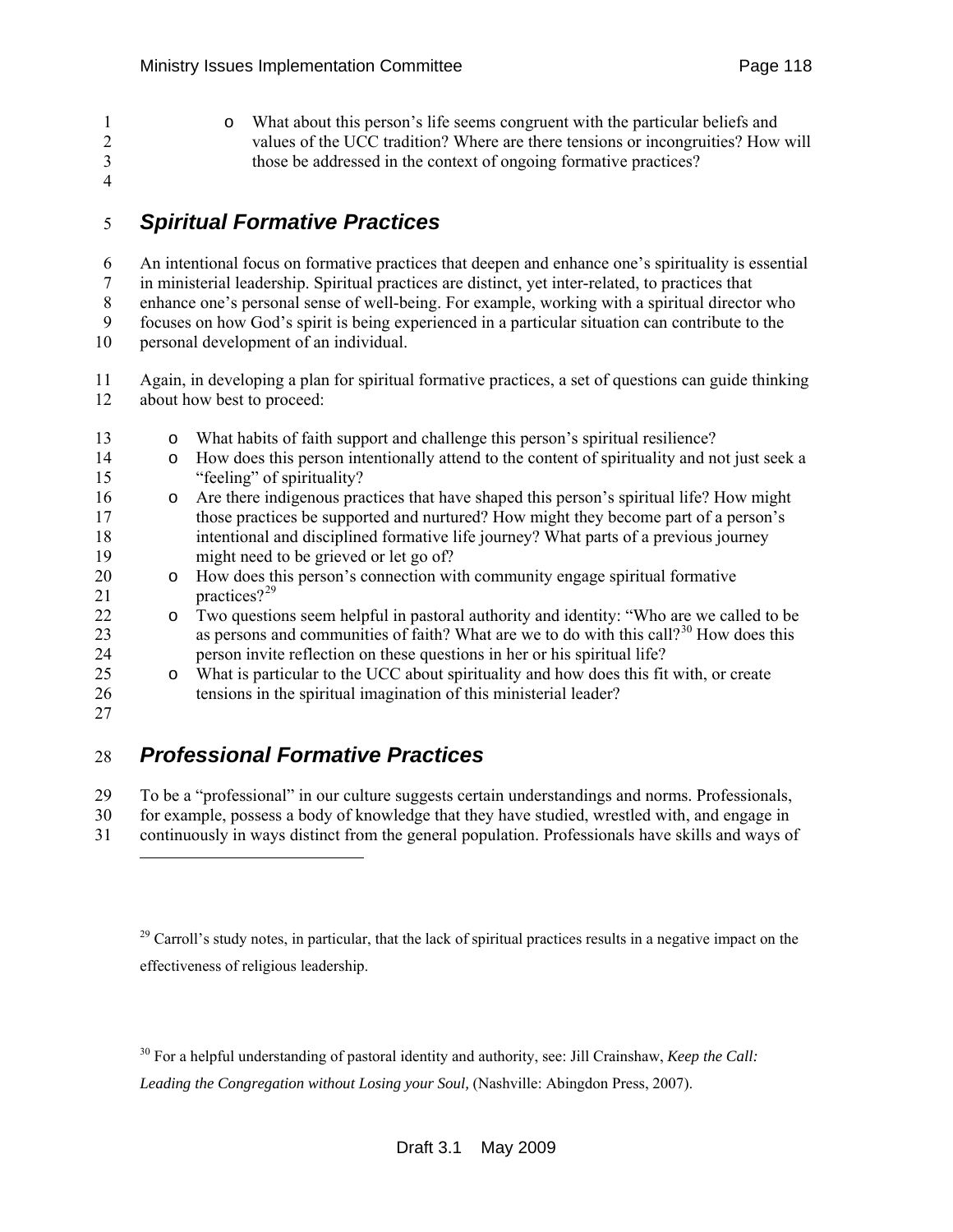- <span id="page-118-0"></span>1 thinking that mark the signs of their professional identities. Similarly, professionals have codes of
- 2 ethics, colleagues and peers who have similar self-understandings and serve as critical
- 3 conversation partners.

4 Many would argue that ministry is a way of life and not a profession. I would argue that ministry 5 is a vocation that connects one to a professional community. Ministry is a way of life only in-so-6 far as one's function in the role of pastoral leader in a community engages one differently than 7 others. The danger is that when pastoral leaders think that ministry is a way of life that knows no 8 boundaries, they become dangerous to themselves and others.<sup>[31](#page-118-0)</sup> Hence, the questions and 9 curiosities I bring to formative practices for professional life reflect my own theological 10 commitment to a way of being that is guided by principles and norms for the profession of 11 ministry. Questions that are helpful include: 12 o How are persons practicing and cultivating the desire for lifelong learning? What 13 formative practices might encourage an intentional engagement with reflecting, 14 questioning, and wrestling with the development of ongoing knowledge? 15 o How does this person engender theological curiosity? How do they remain open to the 16 God who is still speaking to and through faith communities and how do they hone their 17 theological leadership in these contexts? What disciplined practices (educational and 18 otherwise) encourage this person to ask theological questions?<sup>[32](#page-118-0)</sup> 19 o How are understandings of the profession of ministry dependent on one's previous 20 religious heritage, experiences, and realities? What is the difference between someone 21 who has entered a denomination later in life and someone who grew up in the 22 denomination? What do they hold in common and what does each need differently as 23 they come to terms with the theological dispositions of a particular culture called the 24 UCC? 25 o What practices enhance an ethical perspective on the pastoral and ministerial role? How does this pastoral leader reflect on the gifts and potential problems with pastoral 26 does this pastoral leader reflect on the gifts and potential problems with pastoral 27 authority? What formative practices might be developed that create an ongoing 28 conversation within the collegium of pastoral leaders with attention to ethical

29 understandings and behaviors in pastoral leadership in various forms of ministry?<sup>[3](#page-118-0)3</sup>

 $31$  In particular, it is helpful to note the connections here with clergy who cross boundaries with parishioners in multiple ways such as borrowing money from parishioners, inappropriate sexual contact, participating in gossip, and other activities harmful to the community of faith.

 $32$ See Crainshaw, 67, 70

-

<sup>33</sup> For an illustration of articulating clear norms in ministerial practice see Victor J. Klimoski, Kevin J. O'Neil, and Katarina M. Schuth, *Educating Leaders for Ministry: Issues and Responses,* (Collegeville, MN: Liturgical Press, 2005) 48ff.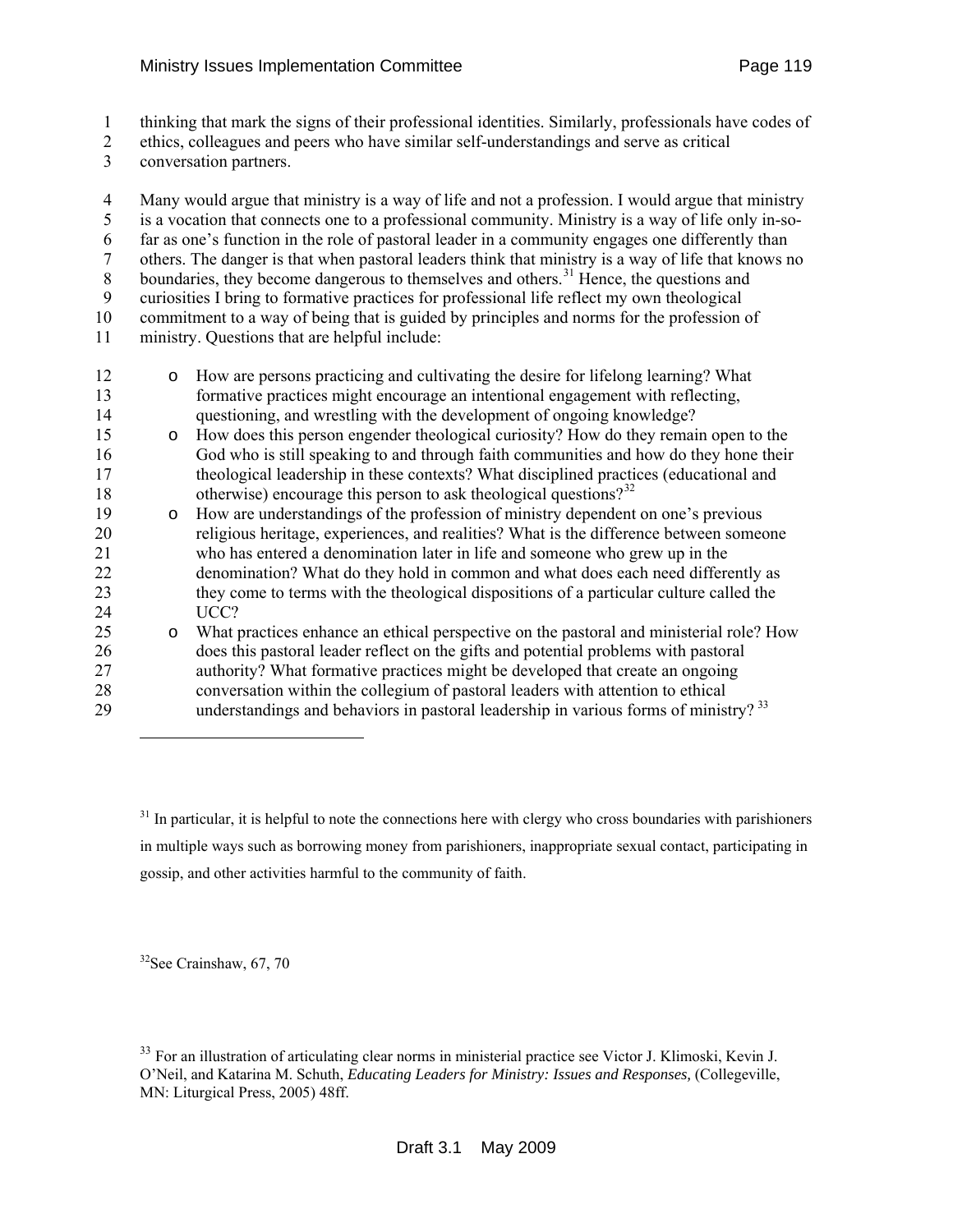- 
- <span id="page-119-0"></span>1 o What formative practices assist in the ongoing reflection of pastoral leaders in their role<br>2 as "public theologians?" as "public theologians?"
- 3

#### 4 *Reflections and Implications For Developing Intentional*  5 *Formative Practices*

6 Individuals engaged as authorized ministers have ultimate responsibility, of course, for

7 developing formative practices that are concrete and particular for their own journeys. However,

8 formative practices at their best are not individualistic or isolative practices. Hence, the way in

9 which others participate in the development of intentional formative practices and the

10 accountability structures that surround those practices are important to the work of integration

11 and wholeness. Joanne Lindstrom from McCormick Seminary, in a chapter entitled, "The

12 Formation of Ministerial Authority and Identity: Cross-Cultural Experiential Education," suggests 13 that supervisor/mentors, community, students, and the seminary have a role to play in developing

14 a ministerial identity.<sup>[34](#page-119-0)</sup>

l

15 If formative practices are to be critical to the ongoing vocational development and growth of

16 authorized ministers for the United Church of Christ, it will be important to develop coherent and

17 flexible models for the future. Whatever models are created, enlisting and engaging the various

18 partners in the formative processes will be essential to any coherency and depth that is sustained.

19 For example, reflecting on the roles of supervisors and mentors in disciplined reflection and

20 discernment can assist in crafting formative practices for individuals that are sustainable,

21 connected to others, and reflective.

22 Similarly, it is important to reflect on the role of communities of faith and congregations, as well 23 as other contextual places of ministry and to discern how best to engage them in the formative 24 processes for those in ministry in their midst. Accountability at this level requires not so much a 25 "reporting in" or marking off a checklist of practices of disciplines as it does a sustained and 26 engaged conversation within the community about how best to enhance the formative practices of 27 those in ministerial leadership. At the same time, this is not a one-way street; the conversations 28 ought also to assist communities and contexts in self-reflection about what it means to be a 29 community that engages and nurtures formative practices for itself and for others.

30 The denomination, of course, also has a stake in the quality and shape of the formative practices

31 of its membership, lay and ordained. Reflecting on what makes the UCC particular and distinct in

32 the midst of a culture that does not lack for alternatives of faith or perspective can guide the

33 denomination and its embodied representatives in modeling ongoing formative practices as well

34 as engaging and nurturing systems and structures of support for the processes of others.

<sup>34</sup> See Joanne Lindstrom, "The Formation of Ministerial Authority and Identity: Cross-Cultural Experiential Education," in *Shaping Beloved Community: Multicultural Theological Education*, David Esterline and Ogbu U. Kalu, eds., (Louisville: Westminster John Knox Press, 2006), 199-210.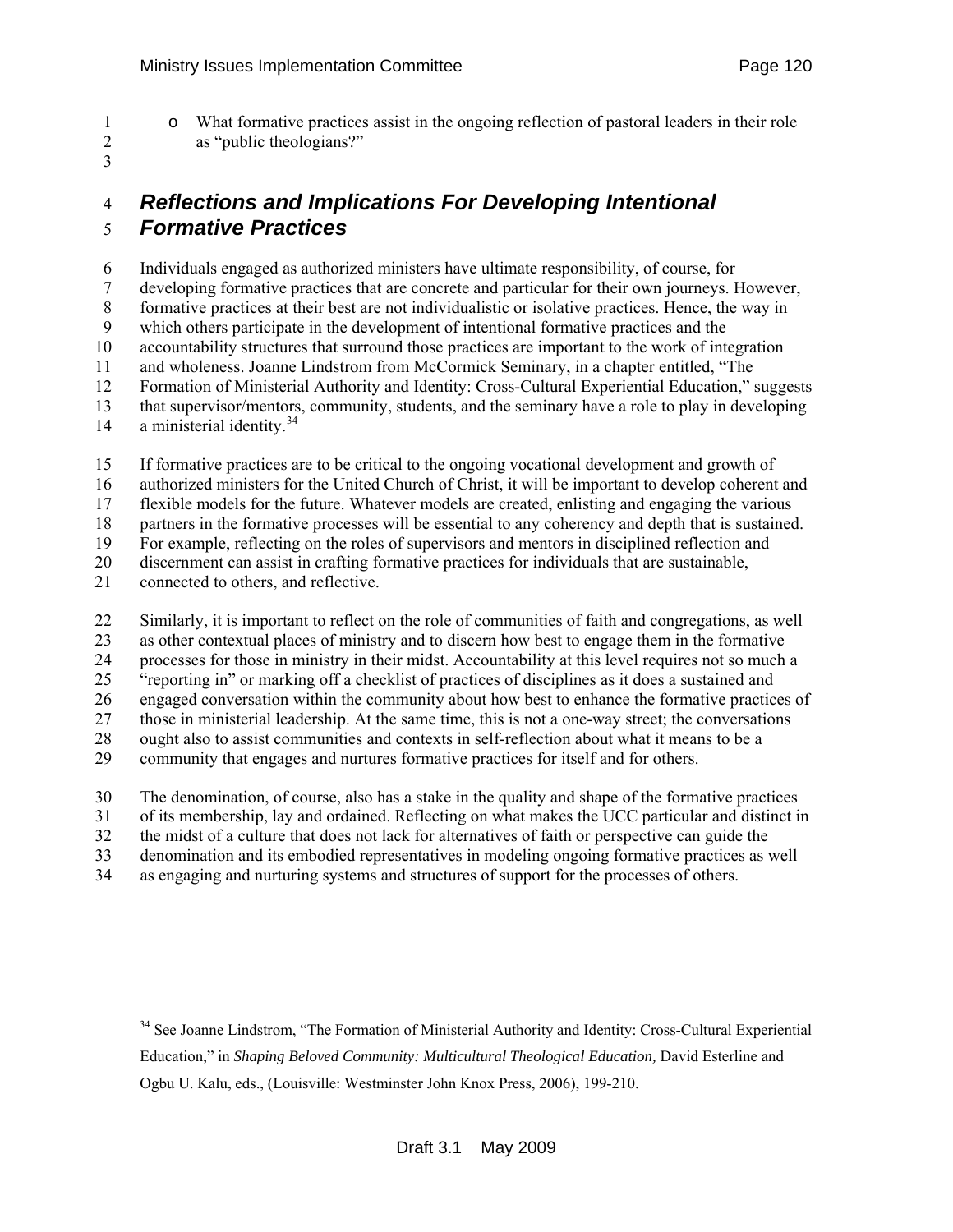#### <span id="page-120-0"></span>1 *Conclusion*

2 The development of formative practices is not a plan that is created one time. Instead, formative 3 practices change shape and texture over time as the seasons of authorized ministry and the life of 4 the person engaged in that ministry change. In the process of creating formative practices that 5 continue to deepen vocational identity and that assist in developing patterns of living and 6 leadership that can be sustained and nurtured it is important to discern how best to review and re-7 visit formative practices over time. In some seasons, a focus on personal formative practices may 8 be more important than other areas of a ministerial leader's life. Formation is not a once-for-all or 9 everything-fits-all process; rather it is an invitation to think about how one develops reflective 10 moments over time to stop, assess, and develop new formative practices in a particular moment.

11

# 12 **Appendix: On Formation**

13

-

14 The word "formation" is a word with a rich history in the context of the church. Unfortunately, 15 the word has often been narrowly associated with a structured way of shaping clergy from Roman 16 Catholic traditions into their roles as pastoral leaders. Protestants have witnessed a resurgence of 17 attention to formation as is witnessed in the formal educational standards which most seminaries 18 follow. Attention to formation has captured the imagination of many in denominational structures 19 who are engaged in nurturing leadership for the church.<sup>[35](#page-120-0)</sup>

20 In a far-reaching project sponsored by the Carnegie Foundation, Charles R. Foster, Lisa E. Dahill, 21 Lawrence A. Golemon, and Barbara Wang Tolentino engaged in a qualitative study on the

22 education of clergy in the United States.<sup>[36](#page-120-0)</sup> While the focus of this particular project was on

<sup>36</sup> The qualitative research team "conducted a comprehensive review of literature on Jewish and Christian clergy education; created survey instruments and conducted a survey of faculty, students, and alumni and alumnae from a cross-section of eighteen Jewish and Christian seminaries; interviewed faculty, students, and administrators; observed classes; participated in the life of the community at ten of the eighteen seminaries; and contributed questions to a survey sent to half of all United States and Canadian seminary educators . . . ", Charles R. Foster, Lisa E. Dahill, and Lawrence A. Golemon, and Barbara Wang Tolentino, *Educating Clergy: Teaching Practices and Pastoral Imagination,* (San Francisco: Jossey Bass, 2006), 15.

<sup>&</sup>lt;sup>35</sup> One can look at the standards set forth by the Association for Theological Schools and see that formation in multiple ways has taken a more prominent role. See, for example, ATS Standard 4.2.1, where it is noted that ministerial degree programs should "provide opportunities for formational experiences through which students may grow in those personal qualities essential for the practice of ministry, namely, emotional maturity, personal faith, moral integrity, and social concern."

http://www.ats.edu/Accrediting/documents/standards/05GeneralStandards.pdf, accessed July 2008/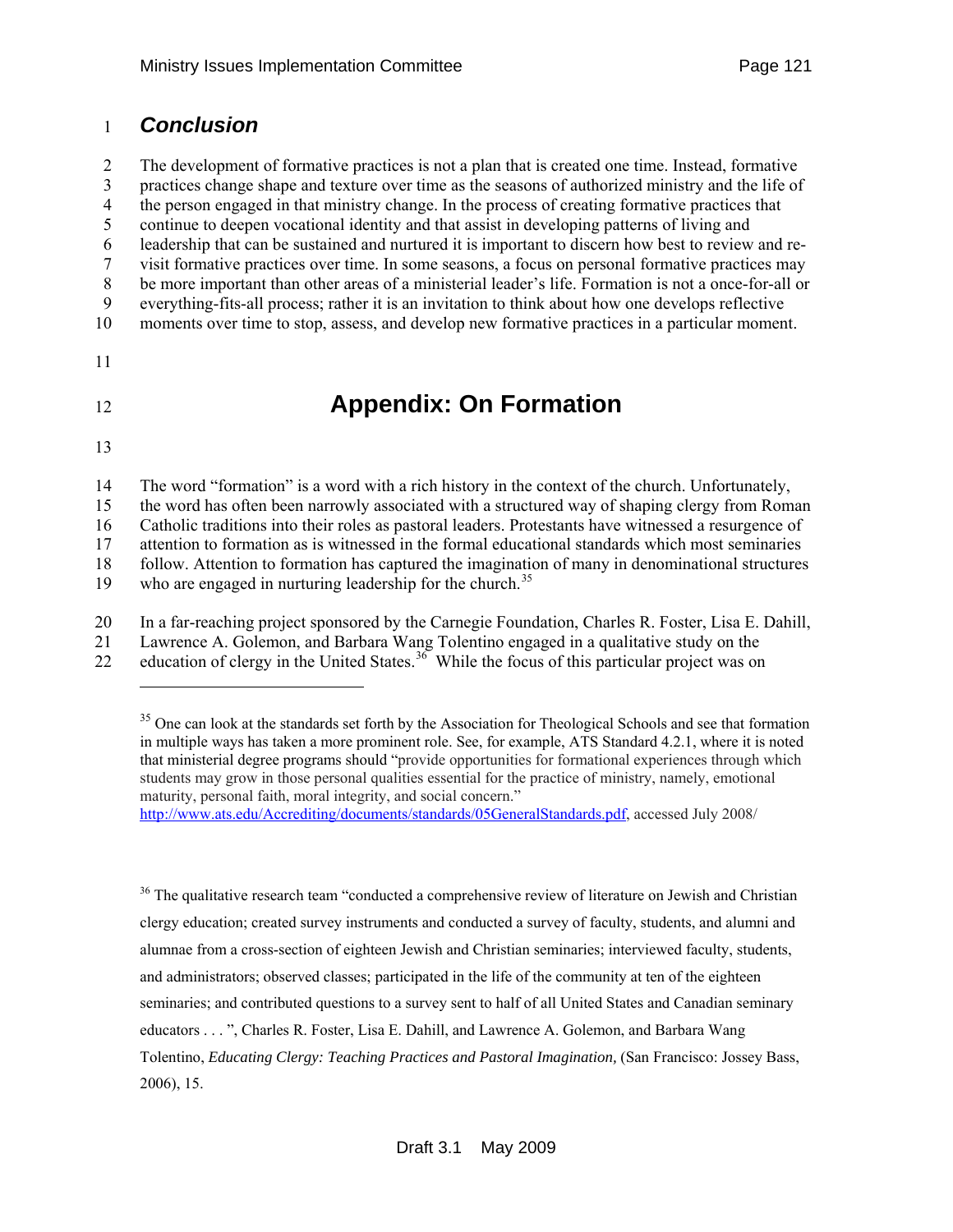#### <span id="page-121-0"></span>Ministry Issues Implementation Committee **Page 122**

1 formal training, the implications for ministerial education along multiple paths are persuasive.

2 The team uncovered four important pedagogical practices that inform formal theological

3 educators: Pedagogies of formation, interpretation, contextualization, and performance. In

4 *Educating Clergy,* Foster and his colleagues suggest that pedagogical practices of formation,

5 "focus on *forming* in students the knowledge, skills, dispositions, and habits needed for such

6 activities as 'gathering the community in prayer and worship,' and 'facilitating discussion and

7 expression of feelings."<sup>[37](#page-121-0)</sup>

8 In examining formative pedagogical approaches in theological education, the team identified 9 three pedagogical strategies "intended to lead the student to practice the presence of God, practice

10 holiness, and practice religious leadership."<sup>[38](#page-121-0)</sup> Foster and his colleagues noted that pedagogies of

11 formation "foster the professional identity and integrity that functions as a lens or framework

12 through which students view and appropriate the knowledge and skills associated with the work

13 of the profession."<sup>[39](#page-121-0)</sup> What is intriguing about the work of this collaborative is their attention to

14 formation and its connection to spirituality, holiness, and particular practices of religious

15 leadership. Again, the work has implications for anyone engaged in the nurturance of religious

16 leadership.

 $\overline{\phantom{a}}$ 

17 The team noted that there are multiple models of "formation" in formal theological education

18 with a range of structures. Some are highly structured, with formal experiences and curriculum

19 from the beginning of one's seminary life until the conclusion that shape and form a particular

20 kind of pastoral leader. On the other hand, some institutions are wary of their role as "formative

21 agents" in the life of students and assume that the church ought to be responsible for this part of

22 ministerial education and not the seminary or divinity school. In the middle, of course, are many 23 institutions that recognize the importance of formation and may have ways to address formation

24 through formal and informal avenues without over-structuring it into the curriculum.

25 Perhaps one of the most instructive footnotes in *Educating Clergy* is found on page 125 where the

26 authors note the diversity of the content attached to "formation". As they suggest, many "Roman

27 Catholic schools use the term to encompass the entire program of priestly development. Thus

28 they speak of academic, pastoral, spiritual, and human formation as the four key elements of their

<sup>37</sup>Foster, Dahill, Golemon and Tolentino, 68.

<sup>38</sup>Foster, Dahill, Golemon and Tolentino, 103 and following.

<sup>39</sup>Foster, Dahill, Golemon and Tolentino, 101.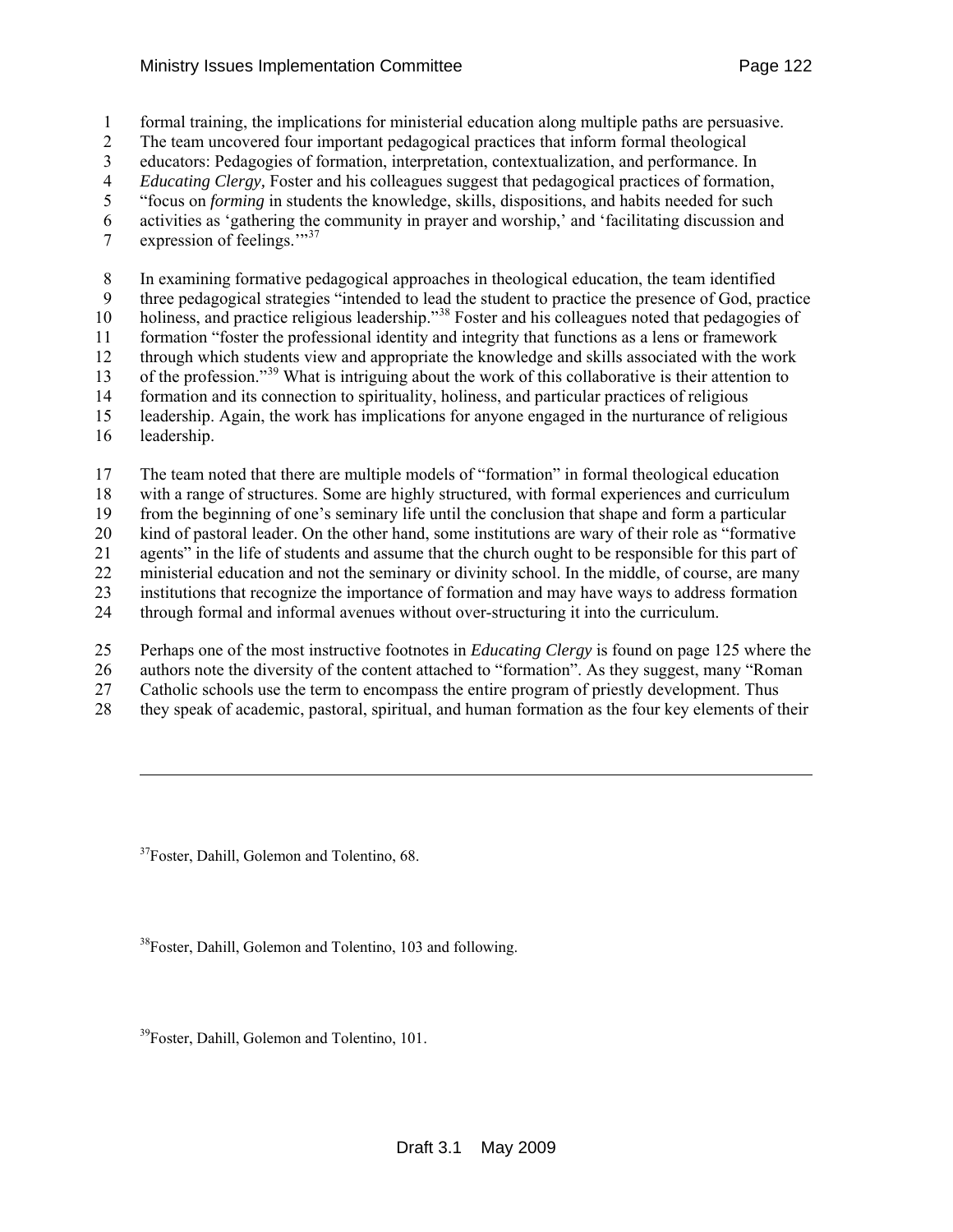- <span id="page-122-0"></span>1 programs."<sup>[4](#page-122-0)0</sup> Non-Catholic seminaries may approach theological education this way; but are
- 2 more likely to speak of "pastoral formation" as a way of talking about identity or "spiritual
- 3 formation" referring to the formation of the spirit rather than an all-encompassing understanding
- [4](#page-122-0) of that is multi-layered. $41$

5 The authors also note that few are satisfied with the word formation and its complexity. They 6 identify three overall categories of objections: 1) an implication that students are "passive and 7 more or less infinitely malleable, plastic to the will or power of some superior shaping force;" 2) 8 a concern about "spiritual formation" and who is responsible for this in seminary education 9 including questions of hierarchy, potential abuses of power, competency and training; and, 3) an 10 assumption that a "preordained pattern or 'form' exists to which the most diverse human 11 sensibilities and vocations and personalities must somehow be 'conformed. $1^{3/42}$  $1^{3/42}$  $1^{3/42}$  These concerns 12 are present in many involved in the education of ministerial leaders. While the word formation 13 does raise concern, instead of simply throwing out the word another option is to clarify the scope, 14 content, and telos (or goal) of formation in ministerial leadership.

15 When focusing the conversation around scope, content, and telos, what becomes clear is that

16 understandings about formation for ministerial leadership rest on at least two theological

17 commitments: 1) a theological anthropology that grounds understandings of the human creature

18 and complementary notions of particularity, change and growth, alongside, 2) an ecclesial 19 understanding of the nature of ministerial leadership, its form and function. Hence, ultimately, the

20 theological commitments of a particular denomination ought to be reflected in understandings

21 about formation.

22 From within the United Church of Christ, the various tracks into ministry, the breadth of ministry

23 settings and contexts, and the particularities of individuals who are called into ministry make it 24 impossible to design one "formation" program to fit all persons in all types of ministry. The

 $\overline{a}$ 

40 For an extremely insightful examination of this model, see Victor J. Klimoski, Kevin J. O'Neil, Katarina M. Schuth, *Educating Leaders for Ministry: Issues and Responses,* (Collegeville, MN: Liturgical Press, 2005). Their insight into formation includes attention to the four aspects of theological education including, one's heritage (e.g., racial, ethnic, age, religion), socio-cultural background (e.g., place of origin, economic status), educational background (e.g., natural abilities, openness to learning, learning styles or problems, educational background), and ecclesial understanding (e.g., deeply rooted or recently converted to faith, theological perspective).

41Foster, Dahill, Golemon and Tolentino, 125.

42 Foster, Dahill, Golemon and Tolentino*,* 126.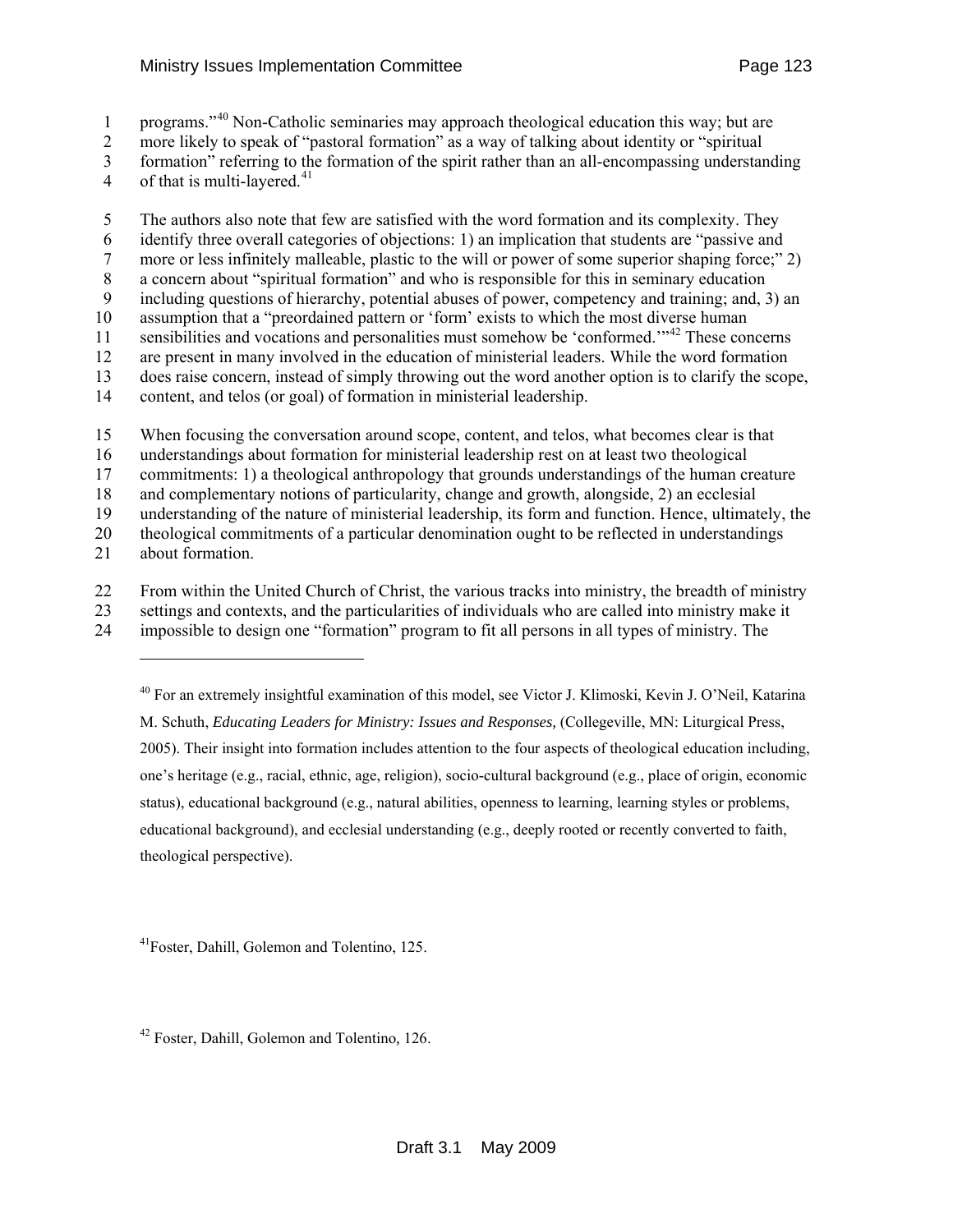#### <span id="page-123-0"></span>Ministry Issues Implementation Committee **Page 124** Page 124

1 "authorized ministry" of the United Church of Christ extends to multiple settings with complex

2 realities. Jackson Carroll, in *God's Potters*, talks about ministry as an "occupation in flux." By

3 this he means to suggest that in contemporary culture there is diversity in even reflecting on what

4 kind "occupation" or profession ministry is. He suggests there are three models: Pastoral

5 leadership as an office, ordained ministry as a profession, and ministry as a calling (drawing in

6 particular upon some of H. Richard Niebuhr). $<sup>4</sup>$  $<sup>4</sup>$  $<sup>4</sup>$ </sup>

7 As an outsider to the UCC, my own hunch is that this tradition historically rested more on the 8 latter of these three and less on the first two. However, like many mainline denominations there is 9 a growing awareness of diversity and multiplicity in ways that call us into a future that honors 10 and values God's activity in diverse ways. What this suggests, is that ministry – or the one who 11 serves in ministry – can never be overly identified with one path or one venue; rather ministry 12 expands toward the particularity of individuals and communities. Hence, formation must have 13 multiple approaches and multiple avenues.

14 There is a tendency in much of post-liberal Protestantism to focus only on "spiritual" formation 15 rather than on the interconnected aspects of the whole person (spiritual, professional, ethical, and 16 personal). Once again, from the documents provided, I am led to believe that the UCC is moving 17 toward an integrated and multi-dimensional model for theological anthropology and formation 18 rather than focusing only on one aspect. I am concerned that formation attends to various aspects 19 of human identity and their relationship and influence on vocational identity.<sup>[4](#page-123-0)4</sup> Additionally, 20 formation is not the sole property of those who are ordained; rather formation occurs in the 21 context of the church and its communities. It is possible, for example, to reflect on the formation

22 of communities.

23 Finally, what is noted in the previous paper can be repeated: there is a temptation in ministerial 24 leadership to focus on the end result of formation rather than the practices that support one in a 25 life-long process of openness to shaping and forming. It is not that the end result of formation is 26 not important; indeed, one wants to have some sense of the telos toward which formation is 27 moving. At the same time, it is impossible to suggest where the movement of God will end in a 28 particular human creature, in a ministry context, or in the church at large. Since God is still 29 speaking, formation must always be open-ended; it cannot be accomplished in formal or informal 30 theological education.

31

l

<sup>44</sup> This may feel close to the Roman Catholic model in some ways. However, I suggest it is the content of theology around ministry and human personhood that makes for a particular impact on the content of formation for those within the United Church of Christ.

<sup>43</sup> Jackson W. Carroll, *God's Potters: Pastoral Leadership and the Shaping of Congregations,* (Grand Rapids, MI: William B. Eerdmans, 2006), 16 and following.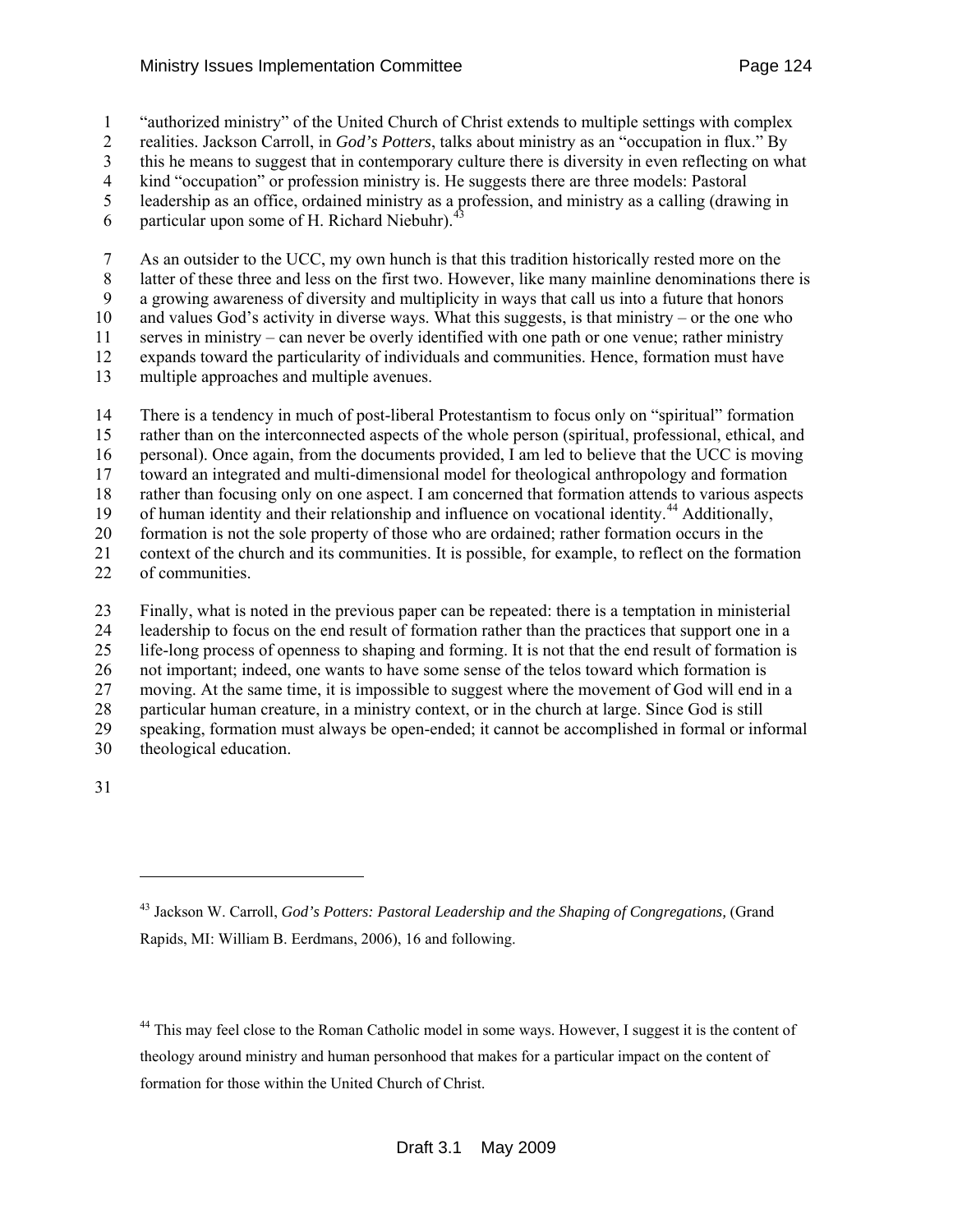# <span id="page-124-0"></span><sup>1</sup>**MEETING COMMUNITIES NEW TO THE COMMITTEE ON**  <sup>2</sup>**THE MINISTRY**

#### 3 **When a Committee on the Ministry Meets Communities and**  4 **Individuals not Currently Represented among the Majority of Committee Members[4](#page-124-0)5** <sup>5</sup>

#### 6 *Preface*

7 The Pronouncement adopted by General Synod 25, "Ministry Issues: Forming and Preparing 8 Pastoral Leaders for God's Church" called the attention of the whole church to the importance of 9 improving the ways in which we receive one another within the UCC's call and commitment to 10 being a "multi-racial, multi-cultural, open and affirming, uniting and uniting, accessible to all, 11 just peace church." The Ministry Issues Implementation Committee knows that many within the 12 UCC are striving to be more faithful in honoring all persons and communities because we truly 13 desire to welcome all. The Implementation Committee is developing all its materials for testing 14 with that same commitment.

15 In addition to the drafts which directly address issues of call, discernment and assessment,

16 preparation and formation, and ongoing Covenants of Standing for authorized ministries, the

17 Committee offers here the first of what is anticipated to be a series of commentaries with

18 observations and suggestions for procedures on the part of Committees on Ministry and others

19 who carry responsibilities for representing the United Church of Christ. Readers are asked to

20 respond to this draft with suggestions for changes or additions and for additional topics to be

21 explored. Please share your experience and your wisdom for the benefit of all.

22

#### 23 *Introduction*

24 Increasingly, individuals and churches seeking authorization from the Committee on Ministry 25 have characteristics that may not be shared by a majority of people in the Conference or on the

26 Committee. They may:

-

27 • be from a different ethnic/cultural group; 28 • be conversant in a primary language other than English; 29 • be a recent immigrant to the USA; 30 • be a licensed minister who is seeking ordination following new guidelines; 31 • be younger, from a new generation; 32 • be laypeople representing a congregation with primary experience of a very different 33 polity with differing expectations of authorization;

<sup>45</sup> The initial draft of this section was prepared at the request of the Ministry Issues Implementation Committee by Dorothy Lester.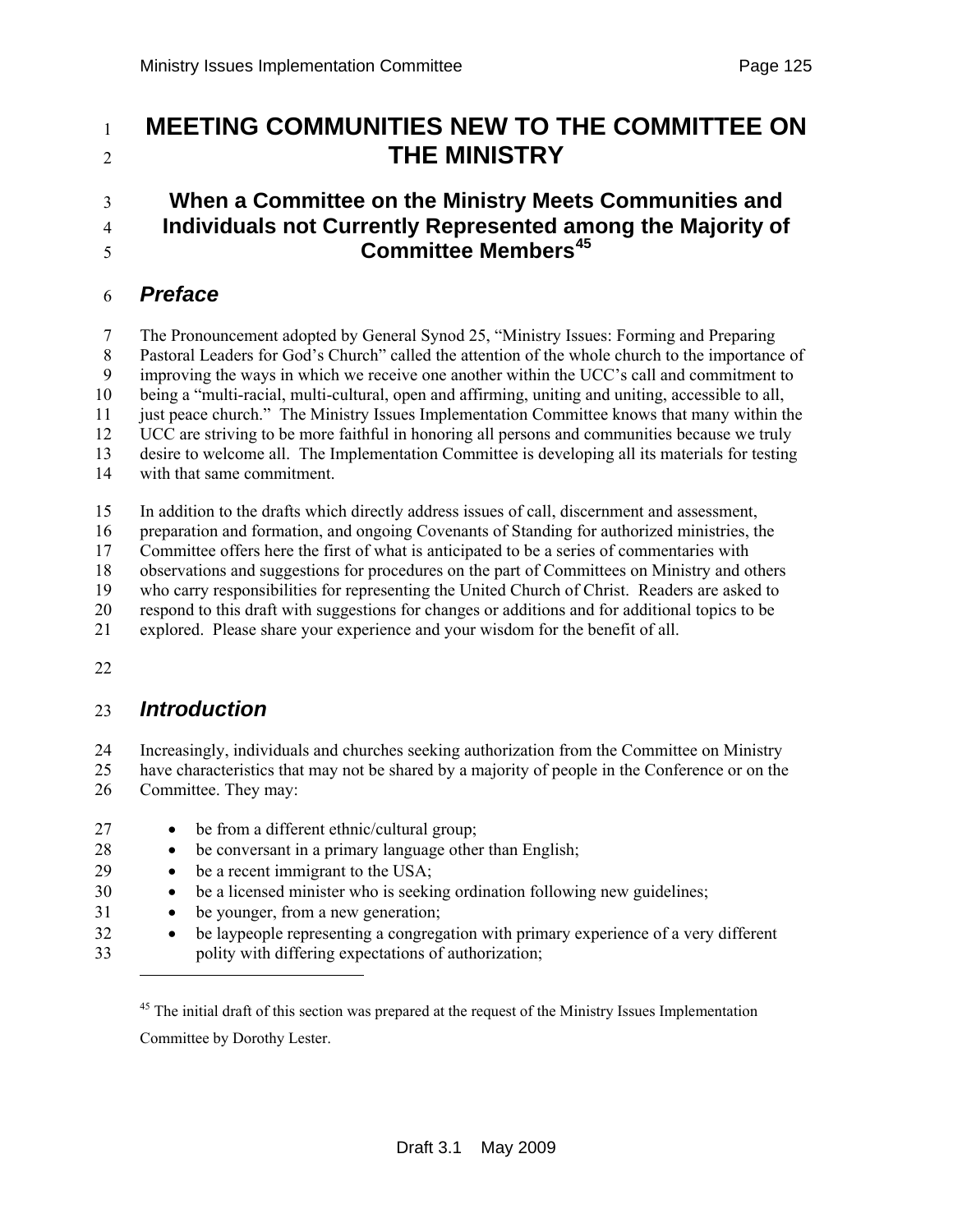- 1 be gay, lesbian, bisexual, or transgender individuals;
- 2 be individuals experiencing opposition to their ordination because of their gender, age, or 3 sexual orientation.
- 4
- 5 Any of these situations can make both Committee on Ministry members and Members in
- 6 Discernment feel awkward, uncomfortable, even fearful. Members in Discernment may also face
- 7 anxiety about unfair treatment, hostility or alienation, whether perceived or actual.
- 8

# 9 *Addressing Needs of Committee, Member, Community*

10 There are two aspects of dealing with underrepresented Members in Discernment: the needs of 11 the Committee on Ministry and the needs of the Members in Discernment (and, often, of the 12 MID's community). The needs of the Church are best served when these aspects are faithfully 13 addressed. The Committee may need to confer with others to understand issues related to the 14 candidacy. Members in Discernment need to feel that they are going to be heard and treated fairly 15 by the Committee on Ministry, especially when no one on the Committee on Ministry shares their 16 experience. While it is a false assumption that any one person can represent a whole group, an 17 advisor, support person, or translator may be helpful both to provide support and assistance for 18 the Member in Discernment, and to provide needed information for the Committee. Members in 19 Discernment are more likely to feel that they will be treated fairly if more than one member of the 20 Committee shares their situation.

21 Committees on Ministry should be sensitive to the diminished feeling people have when invited 22 to serve on the Committee because they represent a particular group rather than for their God-23 given gifts and developed skills. As members of Committees on Ministry are nominated, care 24 needs to be taken to include people who represent the breadth of the Association so that by the 25 time Members in Discernment meet with the Committee, all its members will have become 26 acclimated to the norms of the Committee on Ministry, and the Committee will have experienced 27 their gifts and skills.

28 Nominating Committees likely will need to be trained to broaden the membership on the

29 Committee on Ministry. However, early preparation may not be possible when an ethnic group

- 30 new to the community seeks to be accepted as a local church of the UCC or brings a pastor for
- 31 authorization.

32 Conversations with Members in Discernment before they meet with the Committee on Ministry 33 are essential in determining their comfort in meeting with the Committee. Individuals are 34 different in their desire to be trailblazers. They may be happy to be the first and have pride in 35 standing alone. Some will want to be better and do more than expected because they feel they 36 represent a group and don't want to let the group down. Others may feel intimidated and, in turn, 37 try to intimidate the Committee on Ministry by demanding special treatment to right the wrongs 38 of the past. In a few, anger at previous treatment may spill out on the Committee. This is less 39 likely to be seen as appropriate when committee members share their backgrounds. Some will 40 want to discuss their differences, and others will want to focus on the similarities of all God's 41 children. The Committee on Ministry will be better able to treat all Members in Discernment 42 equally if the Committee on Ministry has determined how to apply guidelines fairly and has 43 worked to understand the experiences of the individuals coming to the Committee for 44 authorization.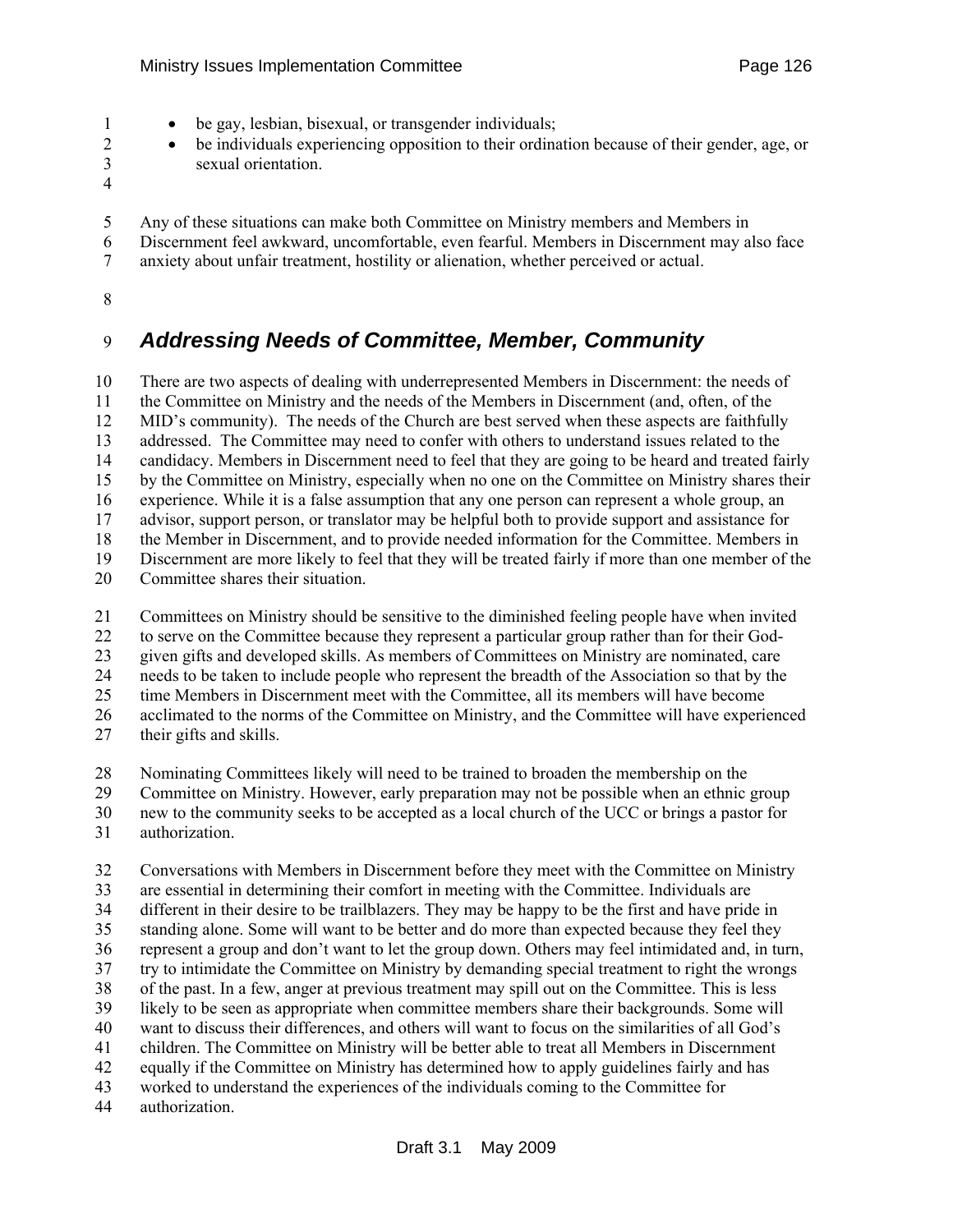1 The Committee on the Ministry may wish to confer with the MID's community directly to hear

2 from them their expectations of the Member and of the Committee. The Committee will seek to

3 be sensitive to communal values that bind together communities of under-represented individuals.

- 4 In addition to having members on the Committee that reflect the candidate's community, the 5 Committee should also welcome these encounters as teaching and learning opportunities for
- 
- 6 everyone involved in the process.
- 7

# 8 *Distinguishing between Cultural and Theological Beliefs*

9 Each Committee on Ministry makes decisions on behalf of the whole United Church of Christ.

10 Cultural practices within the UCC-USA are varied, and they may be represented in the

11 Committee on Ministry in ways that are unconscious. Cultural practices may be presented as

12 theological certainties on issues such as child baptism, use of wine in communion or of alcohol

13 generally, or acceptable sexual practices for religious leaders. Before Members in Discernment

14 come to the Committee on Ministry, talk about practices and have theological discussions about

15 the cultural impact on beliefs represented in the Committee on Ministry.

16 Take time for Committee on Ministry members to understand the beliefs of the United Church of

17 Christ that underlie the guidelines for Committees on Ministry. These discussions, prior to

18 meeting with Members in Discernment, will prepare the Committee for discussions with

19 Members in Discernment from various backgrounds. Leave room for the Holy Spirit to infuse the

20 thoughts of Committee members as the Committee meets with Members in Discernment.

21 While the United Church of Christ is often identified as a "liberal" or "progressive"

22 denomination, in reality there is a wide diversity of theological beliefs among UCC local

23 churches and pastors. Understanding this will help in welcoming pastors and churches with

24 beliefs at the far ends of the spectrum. Determine that pastors and churches are appreciative of

25 the stances of the United Church of Christ and can affirm being part of the United Church of

26 Christ.

27 Be prepared to talk with members in discernment about how their own cultural experiences have

28 shaped their theological and spiritual development. Discuss ways the Committee can encourage

29 practices to continue or help the Member in Discernment mourn the loss of practices that no

30 longer seem appropriate.

31 Keep in mind the fullness of oral and written tradition as cultures vary in the way meaning is

32 conveyed. Sometimes there is tension, but often there is richness in communicating both orally

33 and visually. One without the other may be incomplete.

34

# 35 *Difficulties in Accepting Committee on Ministry Procedures*

36 The process for authorization in the UCC, while well thought out and reasonable to Committee on

37 Ministry members, may have little meaning for Members in Discernment. Because some

38 immigrant churches still are churches of a denomination back home (sometimes described as the

39 "mother church"), they may come to the USA expecting to be welcomed because our shared roots

- 40 go to the same predecessor bodies. If a pastor comes to the USA through appointment or approval
- 41 by the mother church, there may be no perceived need for authorization through a UCC process.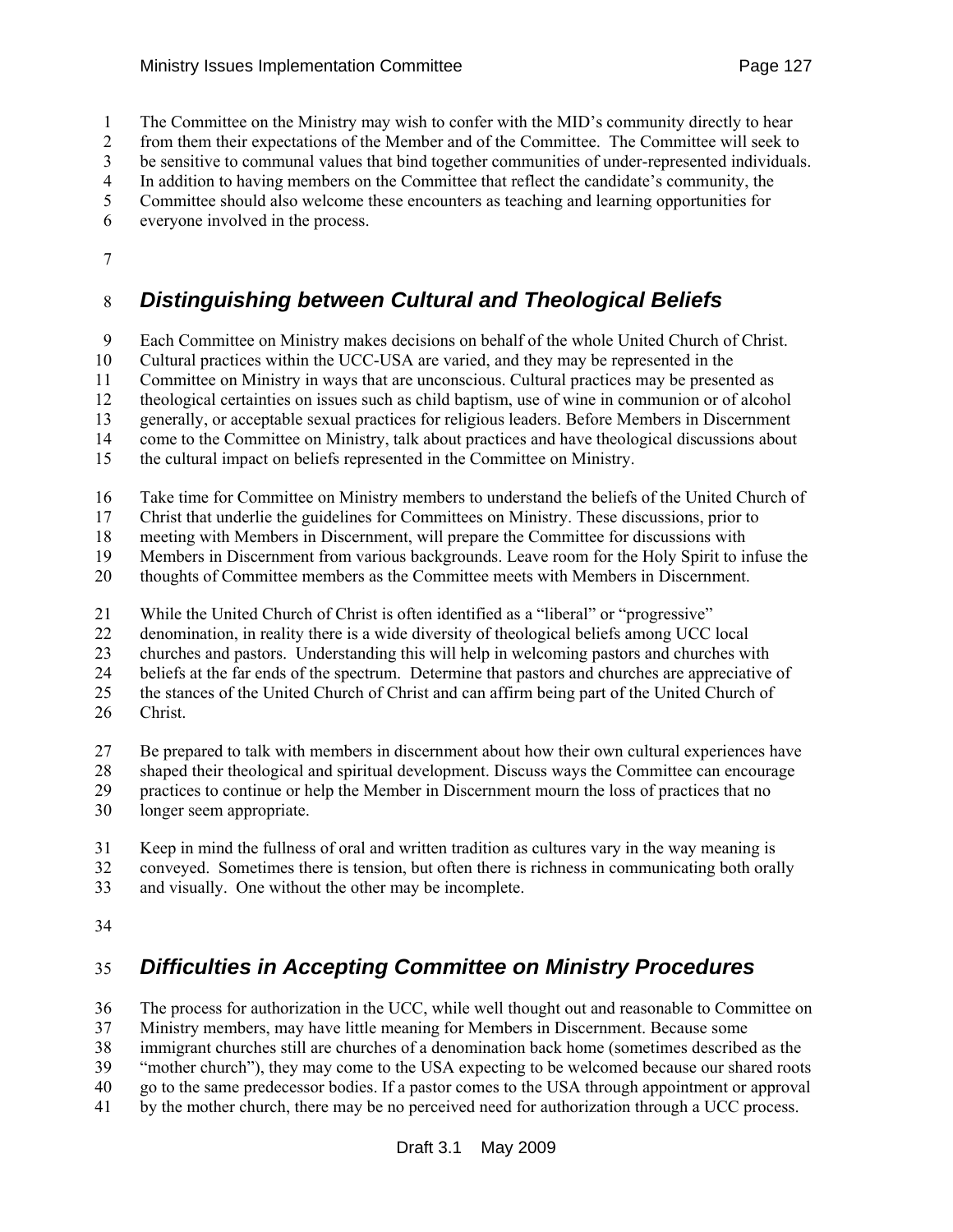1 For some from these cultures, the rules, guidelines, and steps that the Committee on Ministry

2 holds dear are unanticipated and meaningless. They may also seem unnecessarily restrictive to

3 young adults or others who have gone against their culture or moved to a new denomination to

4 respond to God's call to ministry. It is likely that more time will be required for meaningful 5 conversations as all involved learn to know one another and each other's ways better. Ignoring

6 differences may lead to damaging misunderstandings; concluding too quickly may mean missing

7 out on gifts God is offering to all through one another.

8 Sometimes, too, it is difficult for newcomers to the UCC to understand that different Associations 9 often follow different procedures. When they hear of the practices of one UCC setting, they may 10 well expect an identical or closely similar experience in another, yet may find something quite 11 different. UCC members will need both to listen carefully and to speak humbly and honestly as 12 communities and individuals come to know one another to discern what their relationships and 13 roles might be. Sensitivity to, and appreciation for, oral and written traditions and wisdom 14 continues to be very important.

15 Churches that have been the center of a community where everyone knows everyone else and

16 where the pastor is related to most villagers may not understand or appreciate the need to be

17 legally incorporated entities with bylaws and written procedures. Pastors may come from a

18 Pacific Island culture where they are pastor by virtue of their royalty, and house, car, and meals 19 are provided by the villagers/parishioners/relatives. A call agreement would be unnecessary in

20 that culture, as would be plans for retirement, provision for health care benefits and keeping

21 financial records, which Committees on Ministry expect.

22 In some churches and cultures, standard concepts may not have the same connotation as in the

23 UCC-USA. For example, in some cultures, church membership is more complex than it is in the

24 average UCC-USA local church. A large worshiping congregation may have standards for

25 membership that admit only a few members. It is the responsibility of the Committee on Ministry

26 to discover such differences.

27 When immigrant churches seek to relate to the UCC-USA, there may be individuals who, because

28 of language skill or personal experience in the home country, become mentors for the immigrant

29 churches. Because of their ability to speak the language of the immigrants, they will be the

30 Committee on Ministry's best contact person with the congregation. However, Committee on

31 Ministry language and procedures may be as foreign to these mentors as the immigrant language

32 and culture are to Committee on Ministry members. As soon as the Conference or Association

33 sees mentors emerging, the Committee on Ministry should start training the mentors about

34 procedures. If this does not occur, later the Committee on Ministry may find that misinformation

35 has been transmitted and correcting that information is difficult.

36

# 37 *"Offering an Extravagant Welcome"*

38 While the United Church of Christ identifies itself as a welcoming church, the Committee on

39 Ministry atmosphere may not be welcoming for people from cultures where business is only

40 begun after protocols (such as formal greeting speeches) are completed or after a meal is shared

41 or conversations of ancestors and relatives have made connections.

42 Committee on Ministry expectations and procedures for authorization may give the appearance of

43 keeping or pushing Members in Discernment out rather than welcoming them in. By making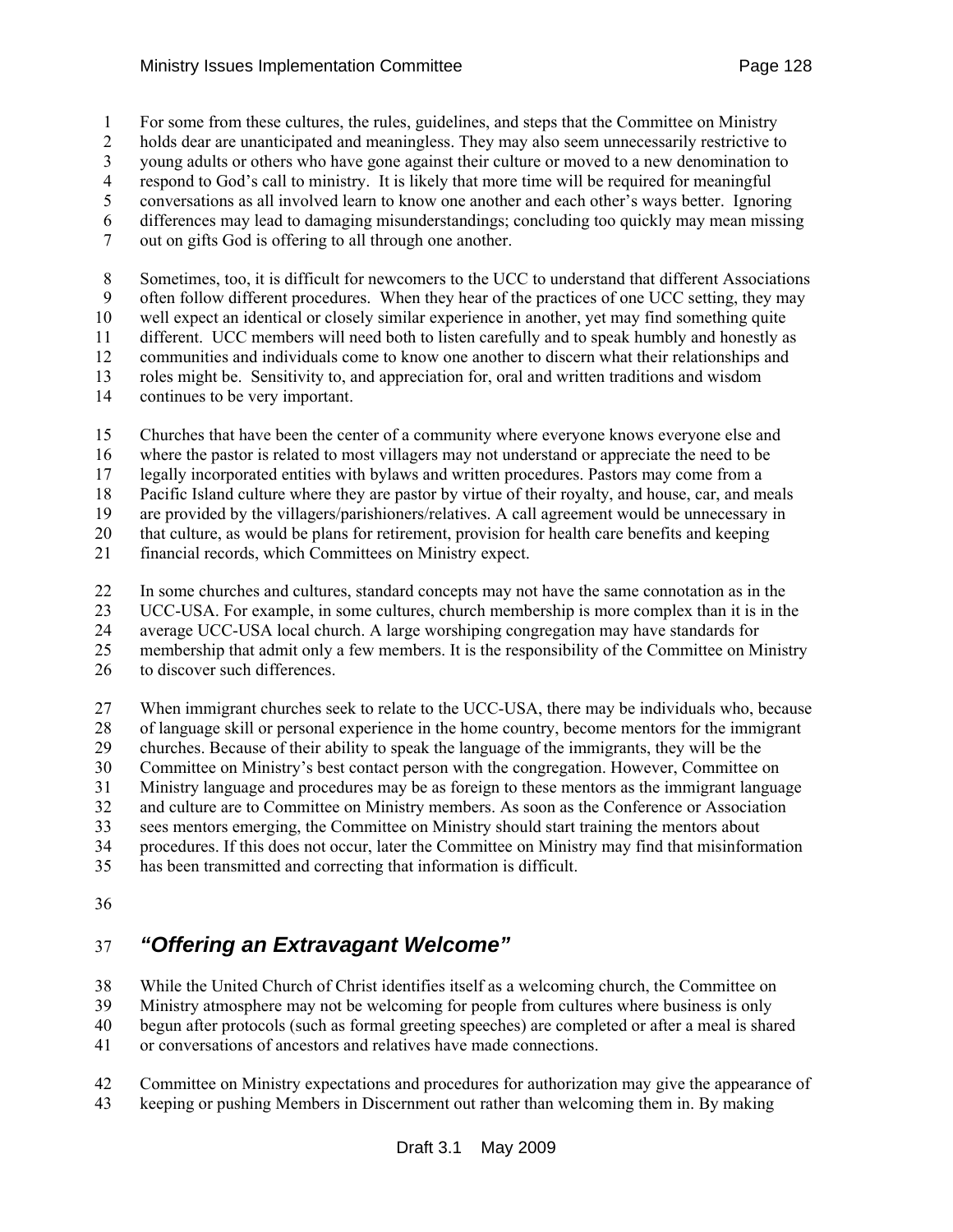- 1 seemingly small gestures of welcome, the Committee may be in a better position to have its 2 actions accepted. Consider these and think of others: 3 • Before meeting together, learn about appropriateness of welcoming hugs, handshakes, 4 and other gestures. 5 • Pray and read the Bible together. 6 • Meet in a more welcoming place than around a conference table in a conference room. 7 Don't assume, either, that sitting in a large open circle makes everyone feel welcome. 8 • If the Committee is meeting prior to the arrival of the Members in Discernment, take a 9 break to greet them outside the formal meeting space so all can come into the meeting 10 space together. 11 • Share food and conversation prior to discussing business, making sure some of the food 12 is comfort food for everyone. 13 • Determine whether the level of serious conversation usually held in the Committee on 14 Ministry is appropriate for the Members in Discernment. It can be either too formal or too 15 informal, depending on cultural expectations. 16 • Avoid humor, which is very cultural. In some cultures, laughter is a sign of nervousness 17 or embarrassment. 18 • Be prepared to accept and offer small gifts. 19 • Participate in worship services and ceremonies in churches to understand their practices. 20 • Be alert to the use of color for special occasions. A color in one culture that represents 21 life may represent death in another. Ask before preparing bulletins and announcements of 22 ecclesiastical councils and worship services. On special occasions in some churches, 23 leaders wear white. Instructions for worship leaders to "wear red," may be confusing. 24 • Understand that certain numbers in some culture represent negative aspects of life, and 25 even death. If worship services or welcoming ceremonies take place in another church's 26 worship space, inquire about an appropriate number of candles or other symbols on the 27 altar and elsewhere in the worship center. 28 29 Committees on Ministry are often where Members in Discernment first encounter the wider 30 United Church of Christ. The Committee has both the responsibility to uphold expectations and 31 responsibilities of authorized ministry in the UCC in order to meet the Church's needs in service
- 32 to God's mission and the opportunity to extend God's extravagant welcome. Good preparation,
- 33 understanding, and openness can help the Committee on Ministry as it invites Members in
- 34 Discernment to move with them toward justice and God's realm.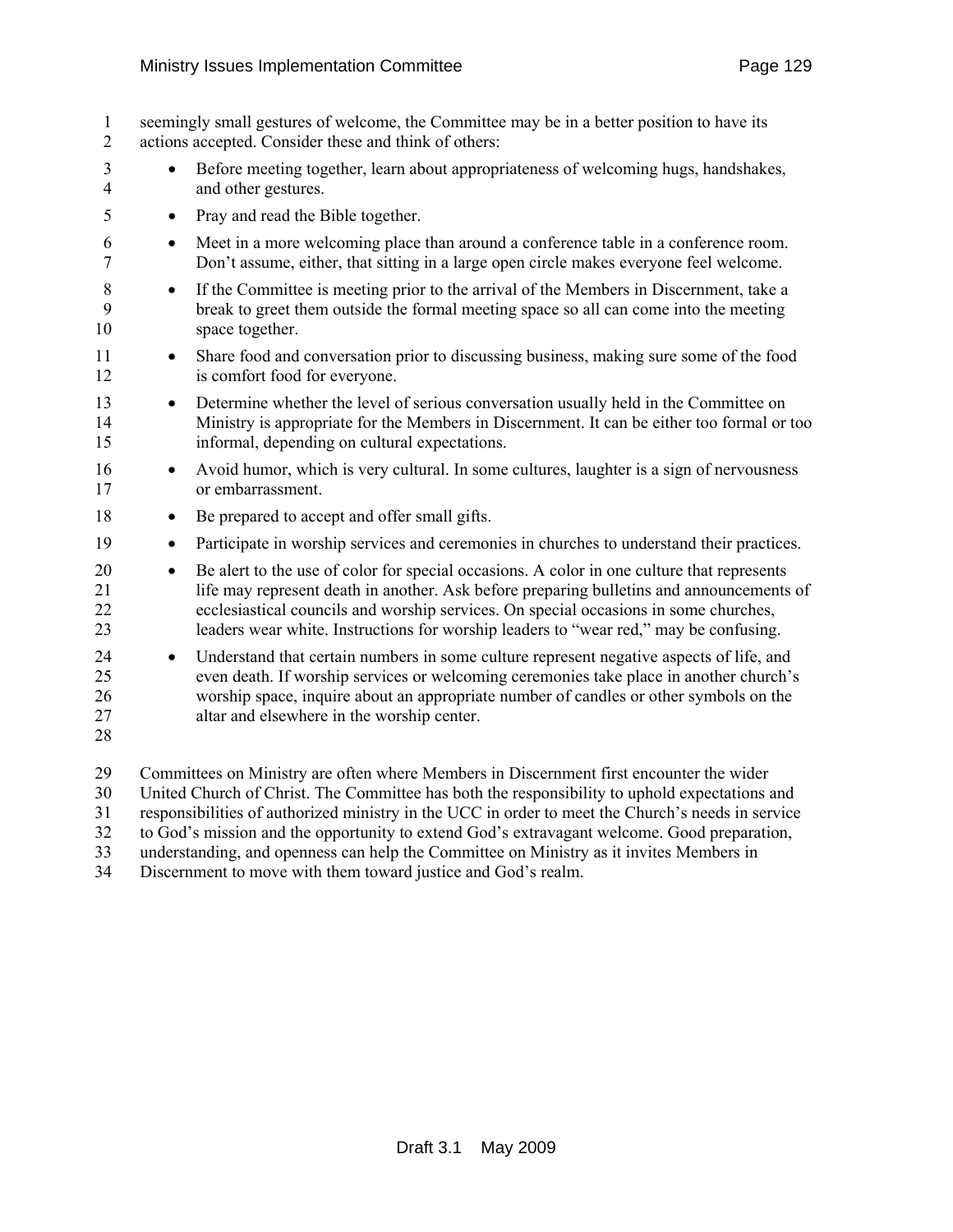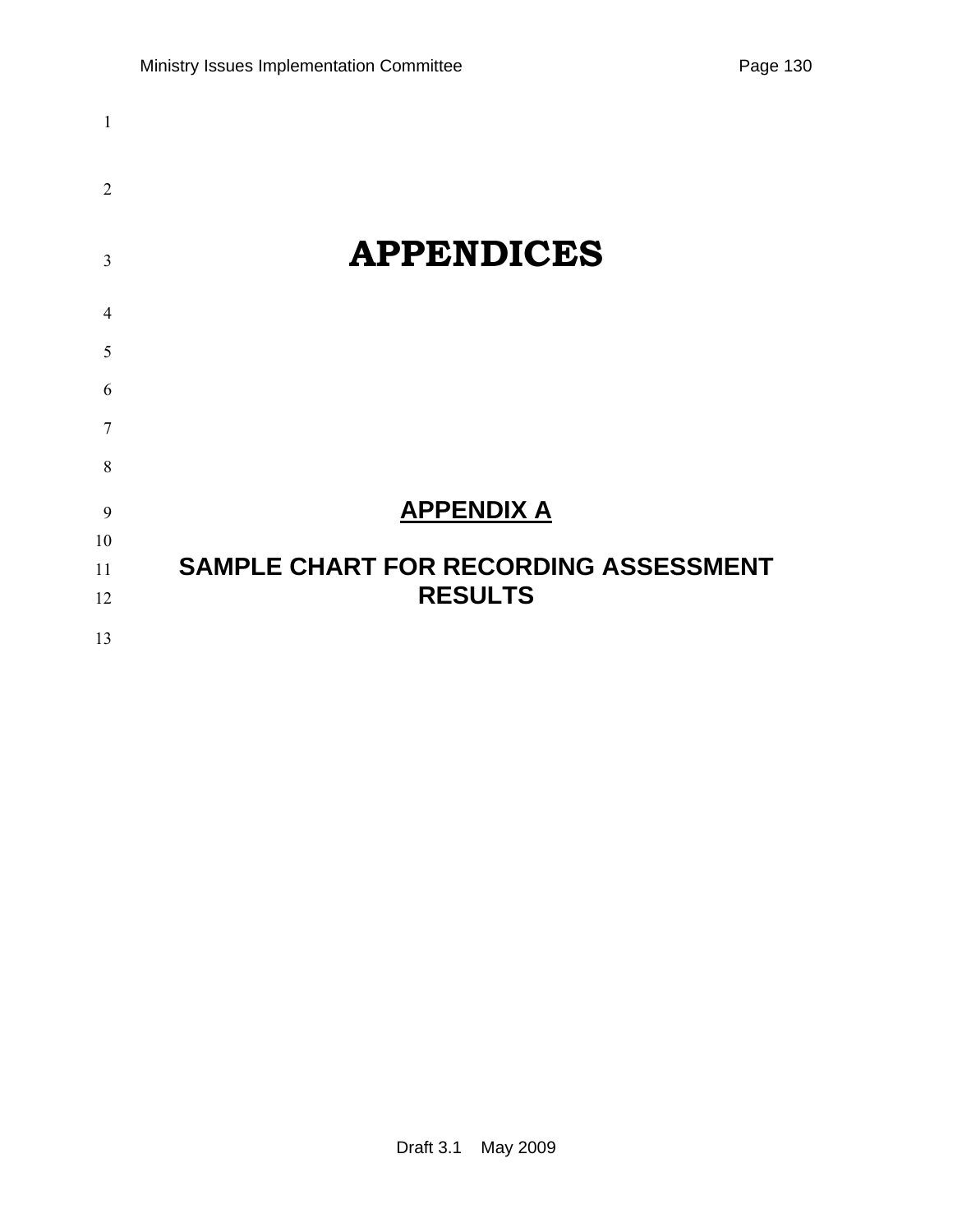1 **Directions:** Place a check mark in the column that most accurately reflects one's competencies and capacities for each characteristic at this time.

2 Use the column for Notes for further explication or to record the basis on which the assessment was made (e.g., self-assessment, review of

3 transcripts, letter of reference, case study, direct observation, etc.). Remember, this is a developmental assessment tool and not a test. No

4 individual is expected to demonstrate full expertise in all areas. (Note: Wording of the "Marks" was revised as below as of April 29, 2009.)

5

| <b>SPIRITUAL FOUNDATION FOR MINISTRY</b>                                                             | $N_{0}$<br><b>Progress</b><br>Evident | <b>Occasional</b><br>or<br><b>Beginning</b> | Periodic<br>or<br><b>Moderate</b> | <b>Consistent</b><br>or<br>Deep        | <b>Notes</b> |
|------------------------------------------------------------------------------------------------------|---------------------------------------|---------------------------------------------|-----------------------------------|----------------------------------------|--------------|
| A lived faith, showing love of God, trust in Jesus<br>1.<br>Christ, and openness to the Holy Spirit. |                                       |                                             |                                   |                                        |              |
| A devotion to the word of God as revealed through<br>2.<br>scripture and the Christian traditions.   |                                       |                                             |                                   |                                        |              |
| Commitment to life-long spiritual growth and<br>3.<br>practice, individually and in community        |                                       |                                             |                                   |                                        |              |
| A sense of being called by God and the community<br>4.<br>to authorized ministry in the church.      |                                       |                                             |                                   |                                        |              |
| Openness to continuing discernment of one's call in<br>5.<br>community.                              |                                       |                                             |                                   |                                        |              |
|                                                                                                      |                                       |                                             |                                   |                                        |              |
| <b>UCC IDENTITY FOR MINISTRY</b>                                                                     | No<br><b>Progress</b><br>Evident      | <b>Occasional</b><br>or<br><b>Beginning</b> | Periodic<br>or<br><b>Moderate</b> | <b>Consistent</b><br><b>or</b><br>Deep | <b>Notes</b> |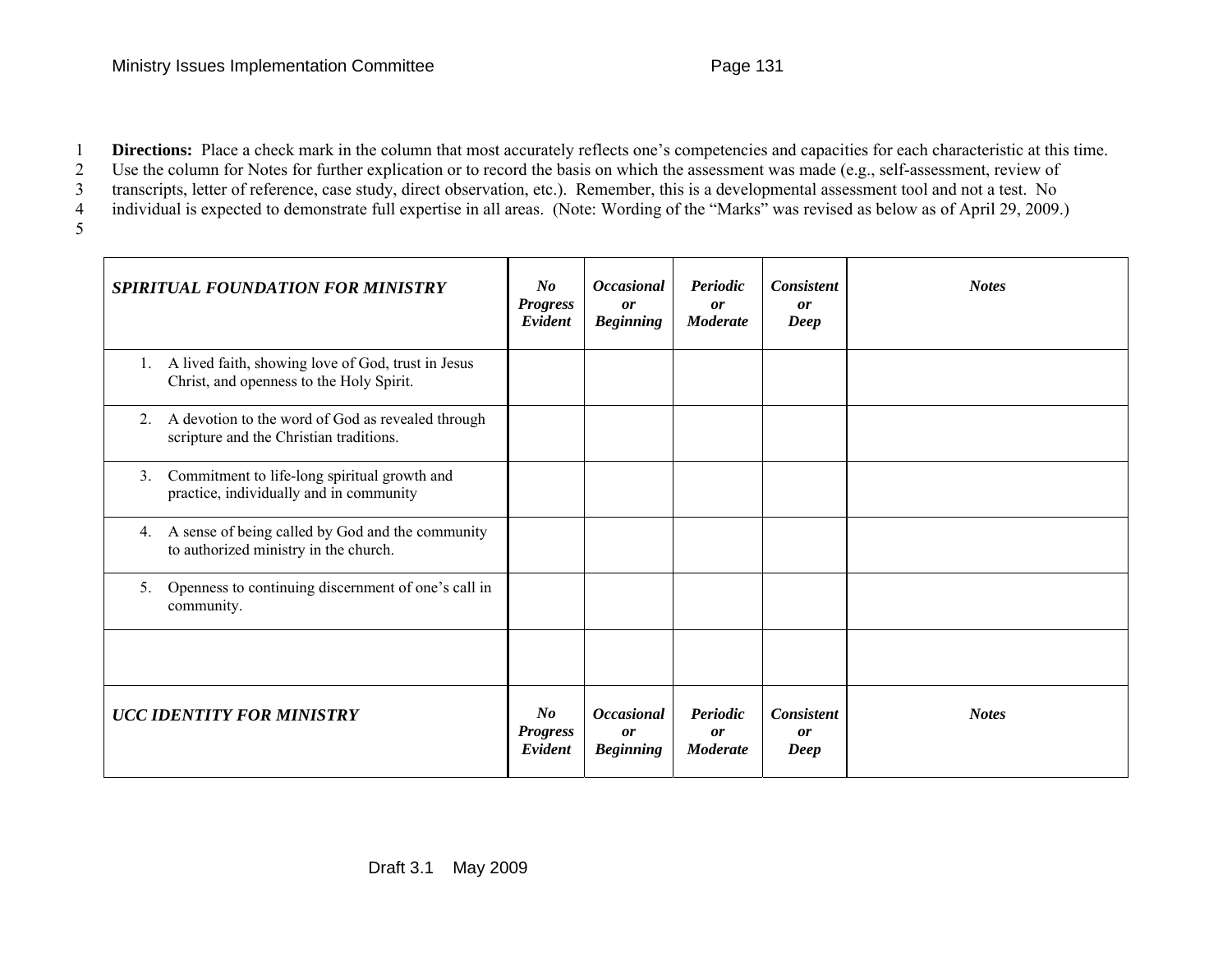|              | Acknowledgement of Jesus Christ as the sole Head<br>of the church.                                                                                                                                                                                                       |  |  |  |
|--------------|--------------------------------------------------------------------------------------------------------------------------------------------------------------------------------------------------------------------------------------------------------------------------|--|--|--|
|              | A passion for the oneness of the body of Christ as<br>expressed through commitment to ecumenism,<br>justice, and the full embrace of all persons in the<br>radical hospitality of God.                                                                                   |  |  |  |
| 3.           | Active membership in a local church of the United<br>Church of Christ.                                                                                                                                                                                                   |  |  |  |
| 4.           | An understanding of the concept of covenant and<br>how it informs the nature, purpose, and polity of the<br>United Church of Christ.                                                                                                                                     |  |  |  |
| 5.           | A willingness to live in the covenants of mutual ac-<br>countability that characterize authorized ministry in<br>the United Church of Christ.                                                                                                                            |  |  |  |
| 6.           | Ongoing demonstration of commitment to the<br>United Church of Christ                                                                                                                                                                                                    |  |  |  |
| 7.           | Stewardship of resources, including financial<br>support of the church in all of its settings.                                                                                                                                                                           |  |  |  |
| 8.           | Participation in the various settings of the United<br>Church of Christ, including the<br>conference/association and the local church.                                                                                                                                   |  |  |  |
| The Ability: |                                                                                                                                                                                                                                                                          |  |  |  |
| 9.           | to articulate diverse histories that comprise the<br>United Church of Christ, to situate them in the<br>broader evolution of faith traditions, and to relate<br>them to the theology, polity and practices of the<br>Member's local church, association, and conference. |  |  |  |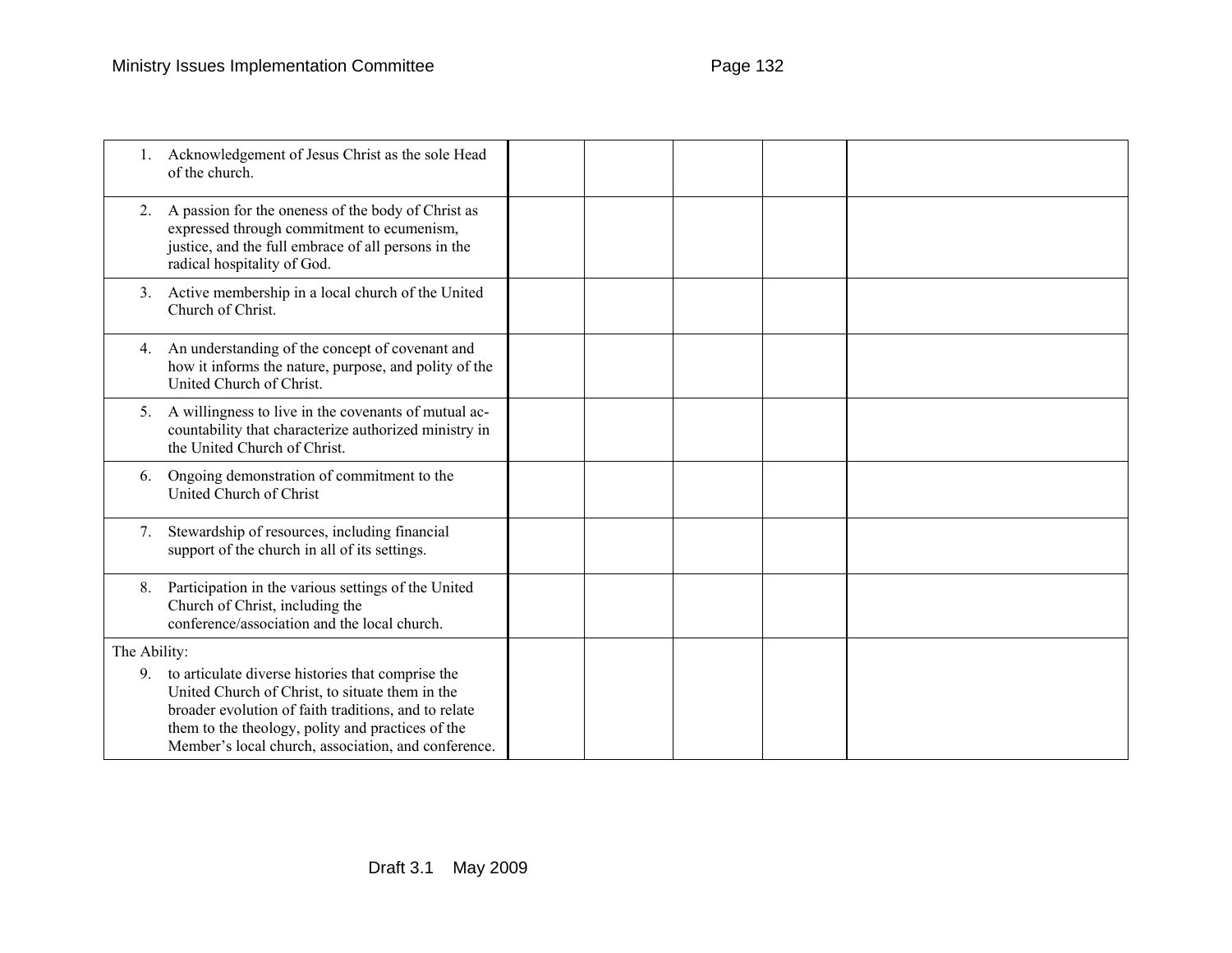| 10. to explain and work within the current polity of the<br>UCC and its denominational structure, and to de-<br>scribe the covenantal relationships among the Gen-<br>eral Synod, national setting, conferences,<br>associations and local congregations of the UCC. |                                       |                                             |                                   |                                                |              |
|----------------------------------------------------------------------------------------------------------------------------------------------------------------------------------------------------------------------------------------------------------------------|---------------------------------------|---------------------------------------------|-----------------------------------|------------------------------------------------|--------------|
| 11. to share key elements of the UCC's statement of<br>faith, constitution with its preamble, and by-laws re-<br>garding the governance, mission and theologies of<br>the UCC and their implications for the life of the<br>church.                                  |                                       |                                             |                                   |                                                |              |
| 12. to articulate the UCC's commitment to being a<br>united and uniting, multiracial and multicultural,<br>open and affirming, accessible to all and just peace<br>church.                                                                                           |                                       |                                             |                                   |                                                |              |
| 13. to envision how the UCC in its various settings may<br>respond to religious, social, economic, and political<br>trends, changing demographics, and other emerging<br>factors.                                                                                    |                                       |                                             |                                   |                                                |              |
| 14. to use and promote the informational and educa-<br>tional resources available through UCC publications<br>and websites.                                                                                                                                          |                                       |                                             |                                   |                                                |              |
|                                                                                                                                                                                                                                                                      |                                       |                                             |                                   |                                                |              |
| PERSONAL AND PROFESSIONAL FORMATION<br><b>FOR MINISTRY</b>                                                                                                                                                                                                           | $N_{0}$<br><b>Progress</b><br>Evident | <b>Occasional</b><br>or<br><b>Beginning</b> | Periodic<br>or<br><b>Moderate</b> | <b>Consistent</b><br>$\boldsymbol{or}$<br>Deep | <b>Notes</b> |
| A healthy sense of self as shaped by God, commu-<br>1.<br>nity and personal experience.                                                                                                                                                                              |                                       |                                             |                                   |                                                |              |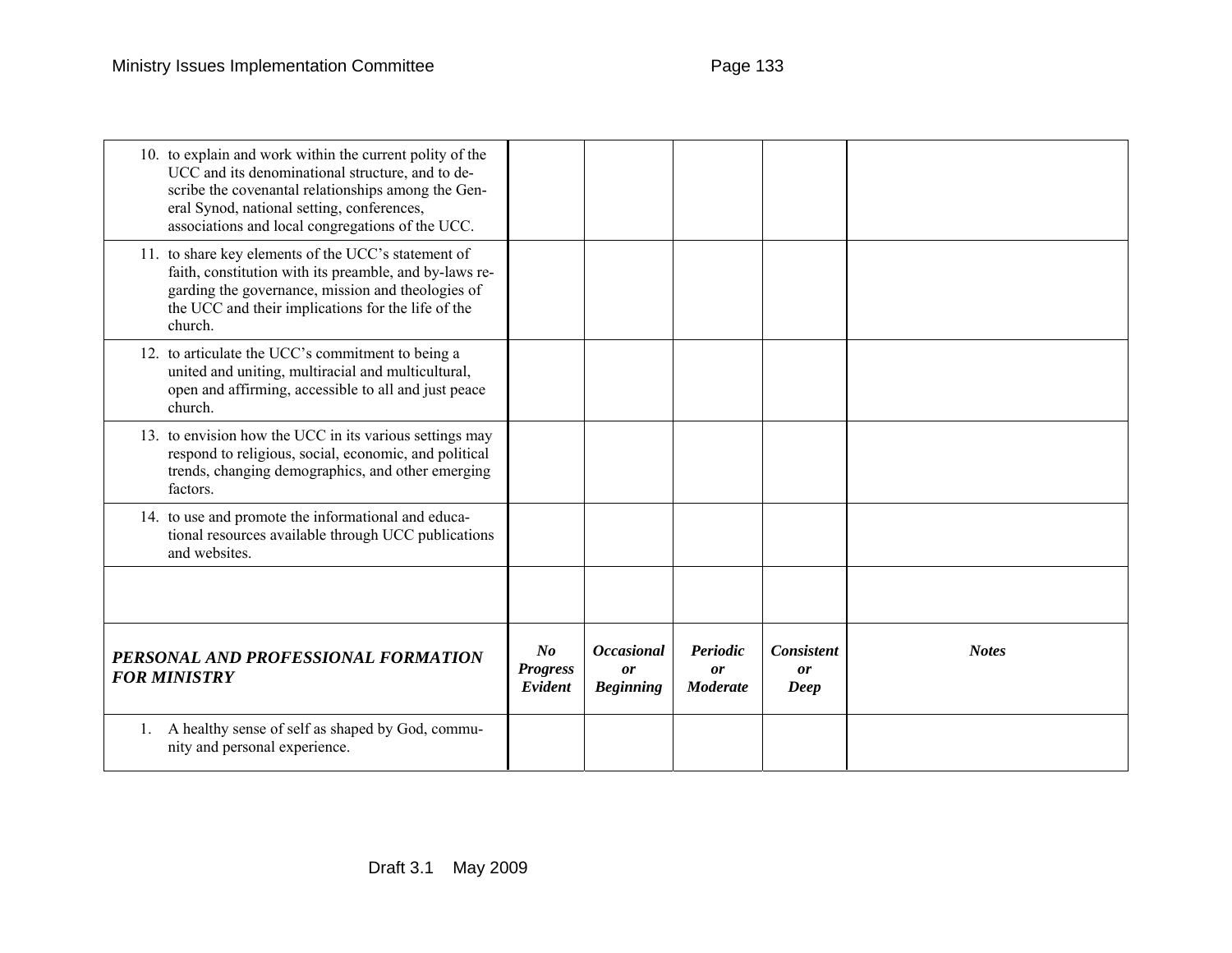| 2.             | A sense of theological identity and authority, while<br>being responsive to the opinions and values of<br>others, including those whom the Member will<br>serve. |  |  |  |
|----------------|------------------------------------------------------------------------------------------------------------------------------------------------------------------|--|--|--|
| 3 <sub>1</sub> | A healthy awareness of strengths, weaknesses and<br>limits, and assumption of responsibility for one's<br>body, mind and spirit.                                 |  |  |  |
| 4.             | Knowledge and observance of personal and<br>professional boundaries in interpersonal,<br>congregational, and community settings.                                 |  |  |  |
| 5.             | A commitment to continuing education, professional<br>development, and life-long learning                                                                        |  |  |  |
| 6.             | Demonstrated moral maturity, including integrity in<br>personal and public life and responsibility to self,<br>family, church, and community.                    |  |  |  |
| The Ability:   |                                                                                                                                                                  |  |  |  |
|                | 7. to affirm the identities of others, including others<br>very unlike oneself.                                                                                  |  |  |  |
| 8.             | to engage in self-reflection and to seek and use<br>feedback from others appropriately.                                                                          |  |  |  |
| 9 <sub>1</sub> | to engage productively in public discourse,<br>expecting to grow and be transformed through the<br>exchange of viewpoints.                                       |  |  |  |
|                | 10. to take initiative in leadership, and to frame and test<br>a vision in community.                                                                            |  |  |  |
|                | 11. to listen empathically, communicate appropriately,<br>and keep appropriate confidences.                                                                      |  |  |  |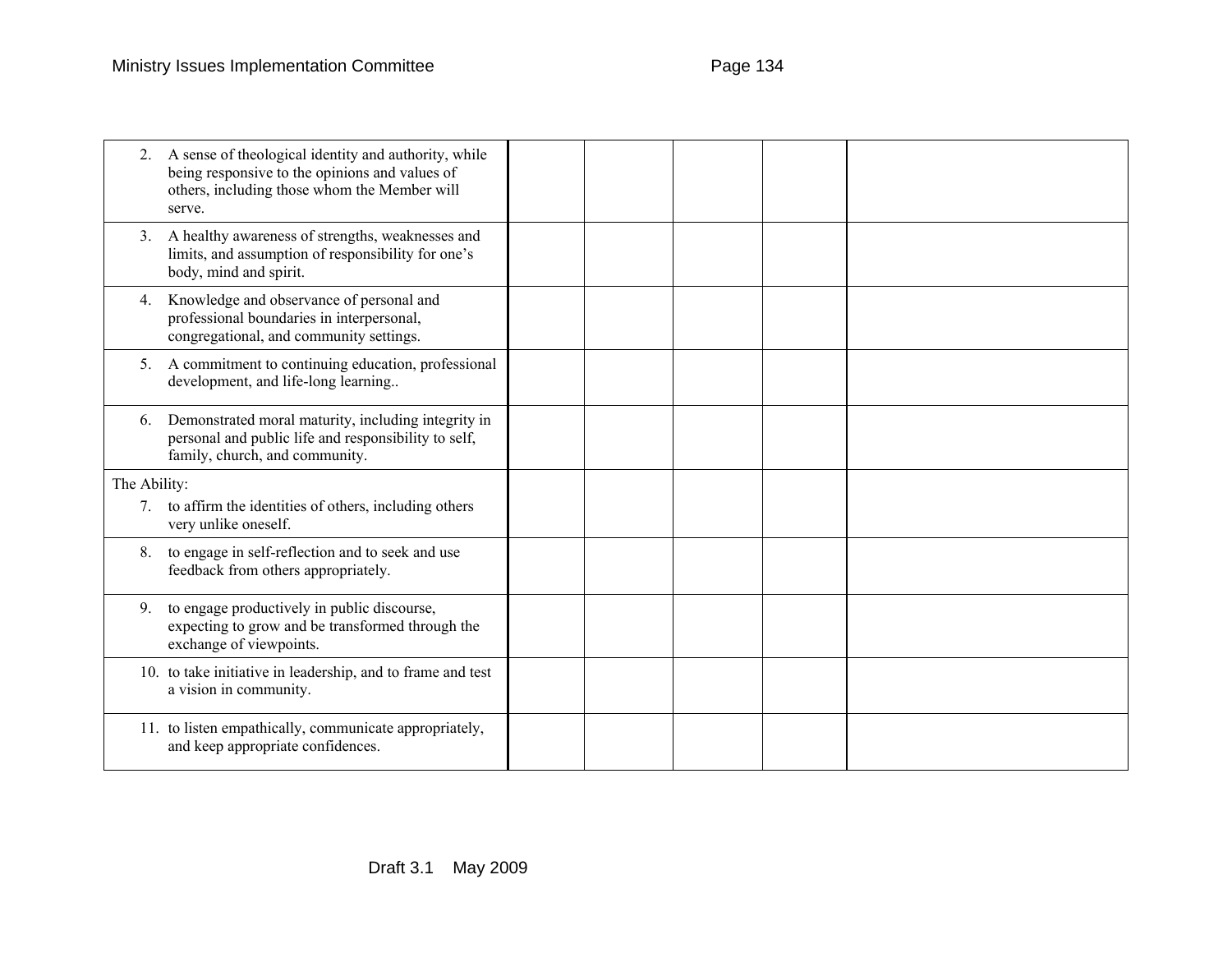| 12. to function as part of a team, to give and receive<br>supervision, and to mutually equip and motivate the<br>community of faith.                                                                                                             |                                   |                                             |                                   |                                 |              |
|--------------------------------------------------------------------------------------------------------------------------------------------------------------------------------------------------------------------------------------------------|-----------------------------------|---------------------------------------------|-----------------------------------|---------------------------------|--------------|
| 13. to be resourceful and adaptable, and know where to<br>locate additional resources and seek consultation<br>when needed.                                                                                                                      |                                   |                                             |                                   |                                 |              |
| 14. to accept and promote diversity, to inspire others to<br>do so, and to minister in a multicultural and<br>multiracial, open and affirming, just peace,<br>accessible to all, united and uniting church.                                      |                                   |                                             |                                   |                                 |              |
|                                                                                                                                                                                                                                                  |                                   |                                             |                                   |                                 |              |
| <b>KNOWLEDGE AND SKILLS FOR MINISTRY</b>                                                                                                                                                                                                         | N o<br><b>Progress</b><br>Evident | <b>Occasional</b><br>or<br><b>Beginning</b> | Periodic<br>or<br><b>Moderate</b> | <b>Consistent</b><br>or<br>Deep | <b>Notes</b> |
| General Knowledge and Skills                                                                                                                                                                                                                     |                                   |                                             |                                   |                                 |              |
| The Ability:<br>1. to understand and appreciate a variety of perspec-<br>tives on life.                                                                                                                                                          |                                   |                                             |                                   |                                 |              |
| to understand the profound differences that physical,<br>2.<br>psychological, gender identity, sexual orientation,<br>age, class, cultural, religious, racial, and ethnic<br>factors make in the ways that human beings<br>experience the world. |                                   |                                             |                                   |                                 |              |
| to comprehend the impact of historical change upon<br>3 <sub>1</sub><br>the thoughts, feelings, and actions of individuals and                                                                                                                   |                                   |                                             |                                   |                                 |              |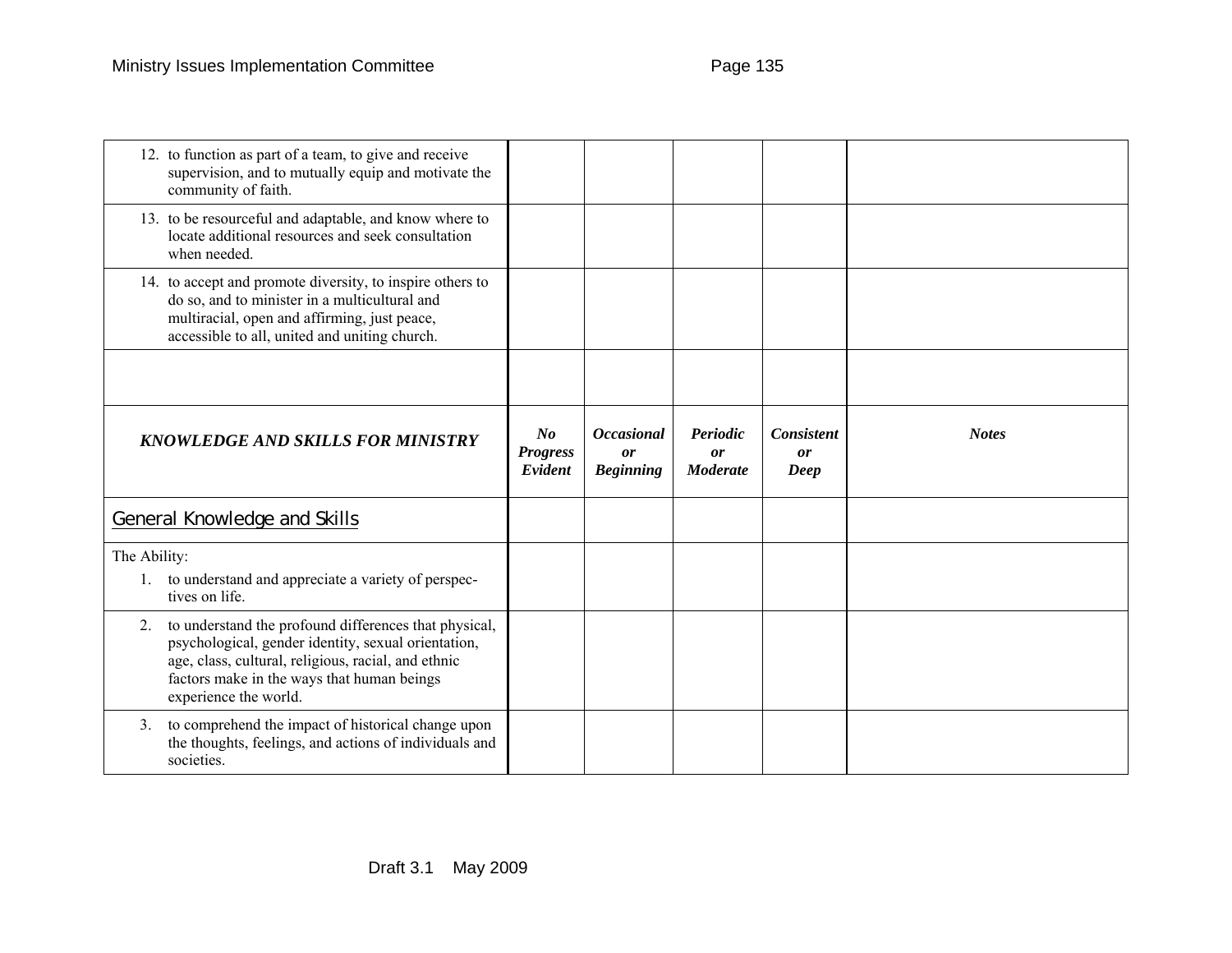| 4.                               | to perceive how a person's perspectives and interests<br>shape communication, and to appreciate the virtues<br>and limitations of those perspectives and interests.                                                 |  |  |  |
|----------------------------------|---------------------------------------------------------------------------------------------------------------------------------------------------------------------------------------------------------------------|--|--|--|
| 5.                               | to grasp and evaluate the justifications that people<br>give for their opinions.                                                                                                                                    |  |  |  |
| 6.                               | to apply basic concepts of psychology to the under-<br>standing of oneself, others, and human interactions.                                                                                                         |  |  |  |
| $7_{\scriptscriptstyle{\ddots}}$ | to appreciate the importance of symbols and images<br>in human culture(s).                                                                                                                                          |  |  |  |
| 8.                               | to understand the various meanings and purposes of<br>the arts.                                                                                                                                                     |  |  |  |
| 9.                               | to analyze social, political, and economic dynamics,<br>using the tools of the social and natural sciences.                                                                                                         |  |  |  |
|                                  | 10. to use respectfully and relationally a basic<br>knowledge of specific human cultures.                                                                                                                           |  |  |  |
|                                  | 11. to communicate clearly and effectively with<br>appropriate media and technologies.                                                                                                                              |  |  |  |
| Ministry                         | Knowledge and Skills Specific to Authorized                                                                                                                                                                         |  |  |  |
| 1.                               | A thorough knowledge of, and personal engagement<br>with, the Bible.                                                                                                                                                |  |  |  |
| 2.                               | Skill with methods of biblical interpretation, includ-<br>ing the historic interpretive traditions of the church<br>and contemporary methods, particularly those from<br>historically underrepresented communities. |  |  |  |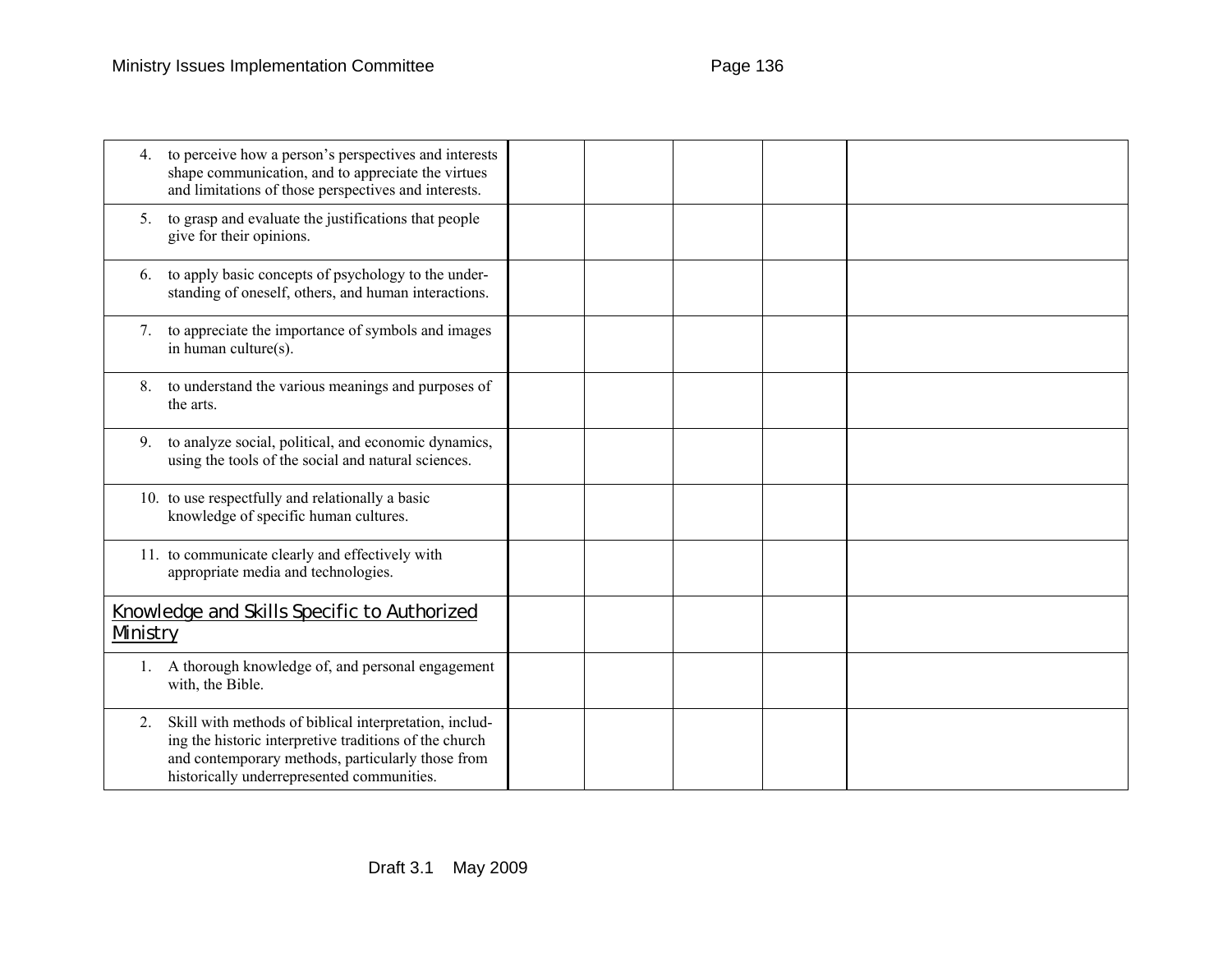| 3.           | A deepening familiarity with the global history of<br>the Christian churches through the ages and across<br>cultures, including the newest Christian populations,<br>and an understanding of the evolution of Christian<br>communities in the United States. |  |  |  |
|--------------|--------------------------------------------------------------------------------------------------------------------------------------------------------------------------------------------------------------------------------------------------------------|--|--|--|
| 4.           | A deepening familiarity with contemporary theologi-<br>cal ways of thinking and with the rich and varied<br>theological heritages, creeds, liturgies, and spiritual<br>practices of the Christian churches.                                                  |  |  |  |
| 5.           | An understanding of other religions and their<br>foundational documents.                                                                                                                                                                                     |  |  |  |
| The Ability: |                                                                                                                                                                                                                                                              |  |  |  |
|              | 6. to articulate a theological understanding of<br>authorized ministry, and to relate it to the practice of<br>ministry.                                                                                                                                     |  |  |  |
| 7.           | to analyze, evaluate, and integrate the biblical,<br>historical, theological, and pastoral disciplines and<br>practices in ways that contribute to fruitful and<br>faithful Christian ministry.                                                              |  |  |  |
| 8.           | to understand the nature, use, and misuse of power<br>and authority, and to exercise them appropriately<br>and effectively in authorized ministry.                                                                                                           |  |  |  |
| 9.           | to engage in community leadership that is<br>collaborative and transformative.                                                                                                                                                                               |  |  |  |
|              | 10. to engage in respectful ecumenical and interfaith<br>dialogue.                                                                                                                                                                                           |  |  |  |
|              | 11. to celebrate the unique features of local faith<br>communities while encouraging them to be receptive<br>to perspectives from the broader church and world.                                                                                              |  |  |  |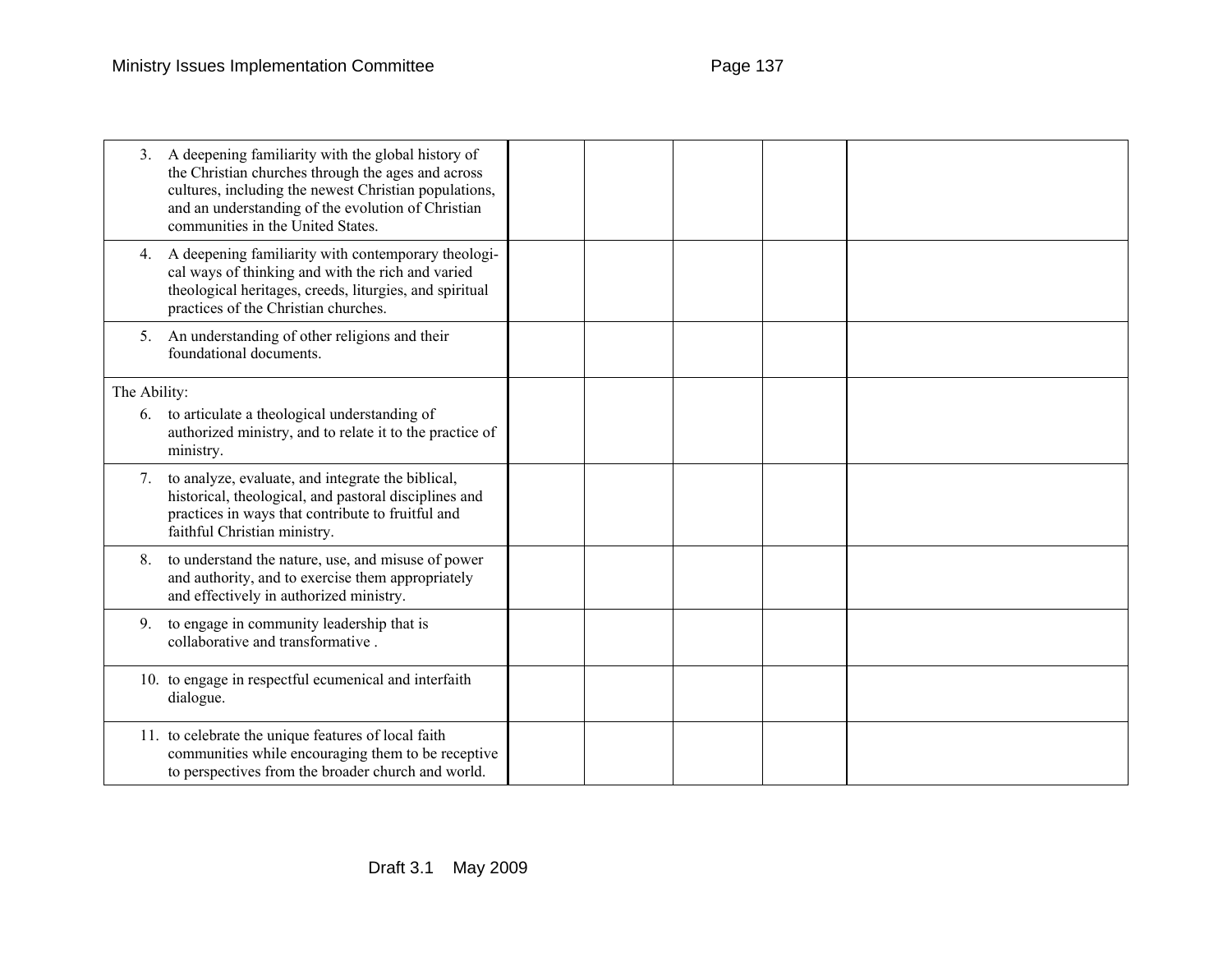| 12. to appreciate, practice, and pass on traditions of faith<br>while interpreting them in light of the context of a<br>diverse and changing world.                                                                  |  |  |  |
|----------------------------------------------------------------------------------------------------------------------------------------------------------------------------------------------------------------------|--|--|--|
| 13. to adapt the practice of ministry to the unique social,<br>cultural, environmental, and ecclesiastical aspects of<br>particular settings.                                                                        |  |  |  |
| 14. to discern God's mission in the world and, in re-<br>sponse, to lead ministries of compassion, nurture,<br>justice, and proclamation that support fullness of life<br>for all people.                            |  |  |  |
| 15. to preach the good news, lead worship and<br>participate in the sacraments in a manner faithful to<br>the broader Christian heritage and appropriate to the<br>characteristics of a specific culture and setting |  |  |  |
| 16. to provide effective and appropriate pastoral care<br>and Christian education, and to equip and motivate<br>others to share in these ministries.                                                                 |  |  |  |
| 17. to organize and implement programs, administer the<br>operations of a complex organization, and initiate<br>change when appropriate.                                                                             |  |  |  |
| 18. to read the contexts of a community's ministry and<br>creatively lead that community through change or<br>conflict.                                                                                              |  |  |  |
| 19. to lead and encourage ministries of evangelism, ser-<br>vice, stewardship, and social transformation.                                                                                                            |  |  |  |
| 20. to understand and participate in the financial admini-<br>stration of the church and other religious<br>organizations.                                                                                           |  |  |  |
|                                                                                                                                                                                                                      |  |  |  |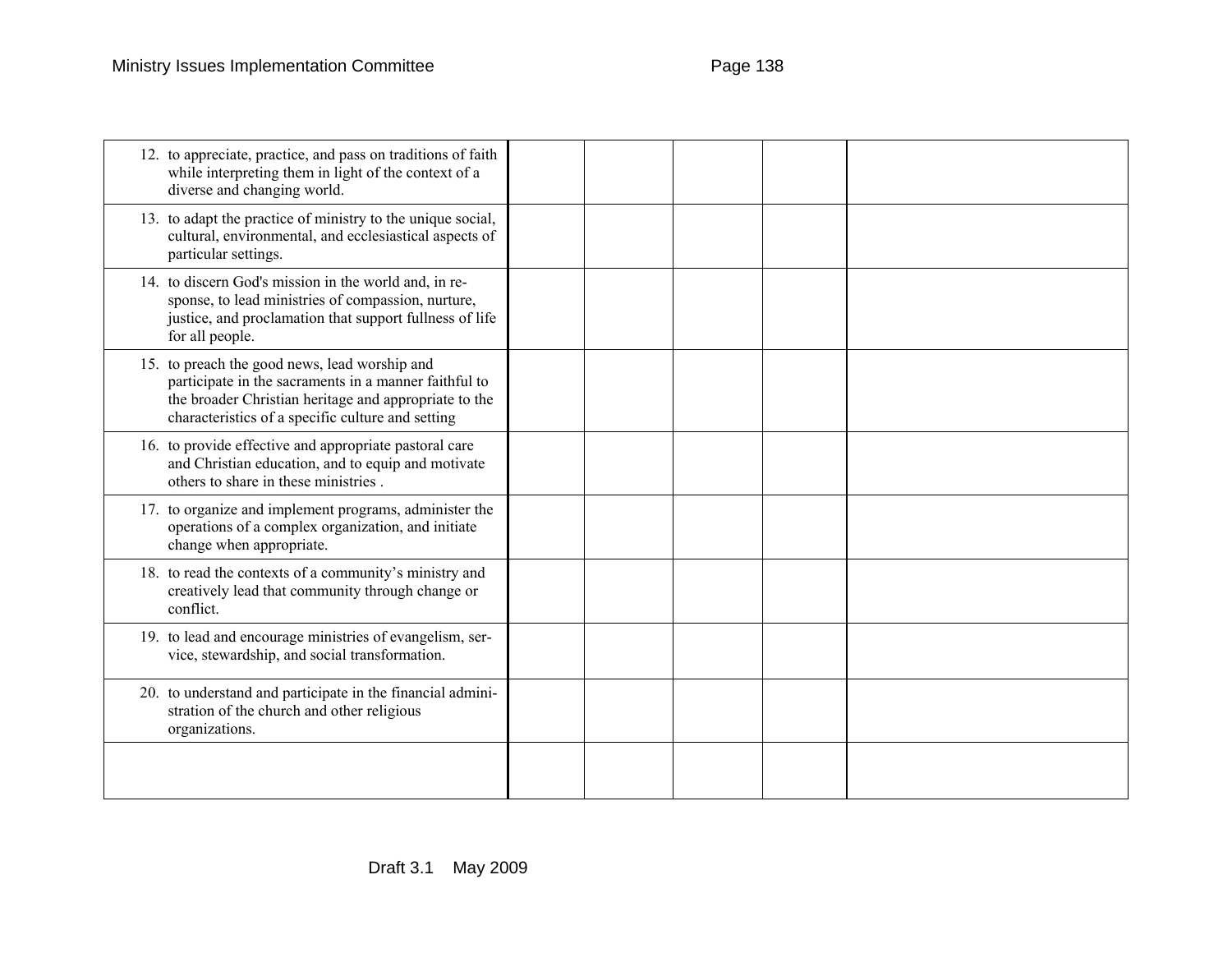# <sup>1</sup>**APPENDIX B**

# 2

# <sup>3</sup>**SAMPLE CHART FOR CORRELATING EDUCATIONAL**  <sup>4</sup>**AND EXPERIENTIAL HISTORY WITH MARKS FOR**  <sup>5</sup>**"KNOWLEDGE AND SKILLS FOR MINISTRY"**

|    | <b>KNOWLEDGE AND SKILLS</b><br><b>FOR MINISTRY</b>                                                                                                                                                                                   | Course $(s)$ or<br>Workshop(s) Taken<br>or Experience | <b>Institution or</b><br>Context | Date | <b>Amount of</b><br>Work |
|----|--------------------------------------------------------------------------------------------------------------------------------------------------------------------------------------------------------------------------------------|-------------------------------------------------------|----------------------------------|------|--------------------------|
|    | <b>General Knowledge and</b><br><b>Skills</b>                                                                                                                                                                                        |                                                       |                                  |      |                          |
|    | The Ability:                                                                                                                                                                                                                         |                                                       |                                  |      |                          |
| 1. | to understand and appreciate a vari-<br>ety of perspectives on life.                                                                                                                                                                 |                                                       |                                  |      |                          |
| 2. | to understand the profound differ-<br>ences that physical, psychological,<br>gender identity, sexual orientation,<br>age, class, cultural, racial, and ethnic<br>factors make in the ways that human<br>beings experience the world. |                                                       |                                  |      |                          |
| 3. | to comprehend the impact of histori-<br>cal change upon the thoughts, feel-<br>ings, and actions of individuals and<br>societies.                                                                                                    |                                                       |                                  |      |                          |
| 4. | to perceive how a person's perspec-<br>tives and interests shape communi-<br>cation, and to appreciate the virtues<br>and limitations of those perspectives<br>and interests.                                                        |                                                       |                                  |      |                          |
| 5. | to grasp and evaluate the justifica-<br>tions that people give for their<br>opinions.                                                                                                                                                |                                                       |                                  |      |                          |
| 6. | to apply basic concepts of psychol-<br>ogy to the understanding of oneself,<br>others, and human interactions.                                                                                                                       |                                                       |                                  |      |                          |
| 7. | to appreciate the importance of sym-<br>bols and images in human culture(s).                                                                                                                                                         |                                                       |                                  |      |                          |
| 8. | to understand the various meanings<br>and purposes of the arts.                                                                                                                                                                      |                                                       |                                  |      |                          |
| 9. | to analyze social, political, and eco-<br>nomic dynamics, using the tools of<br>the social and natural sciences.                                                                                                                     |                                                       |                                  |      |                          |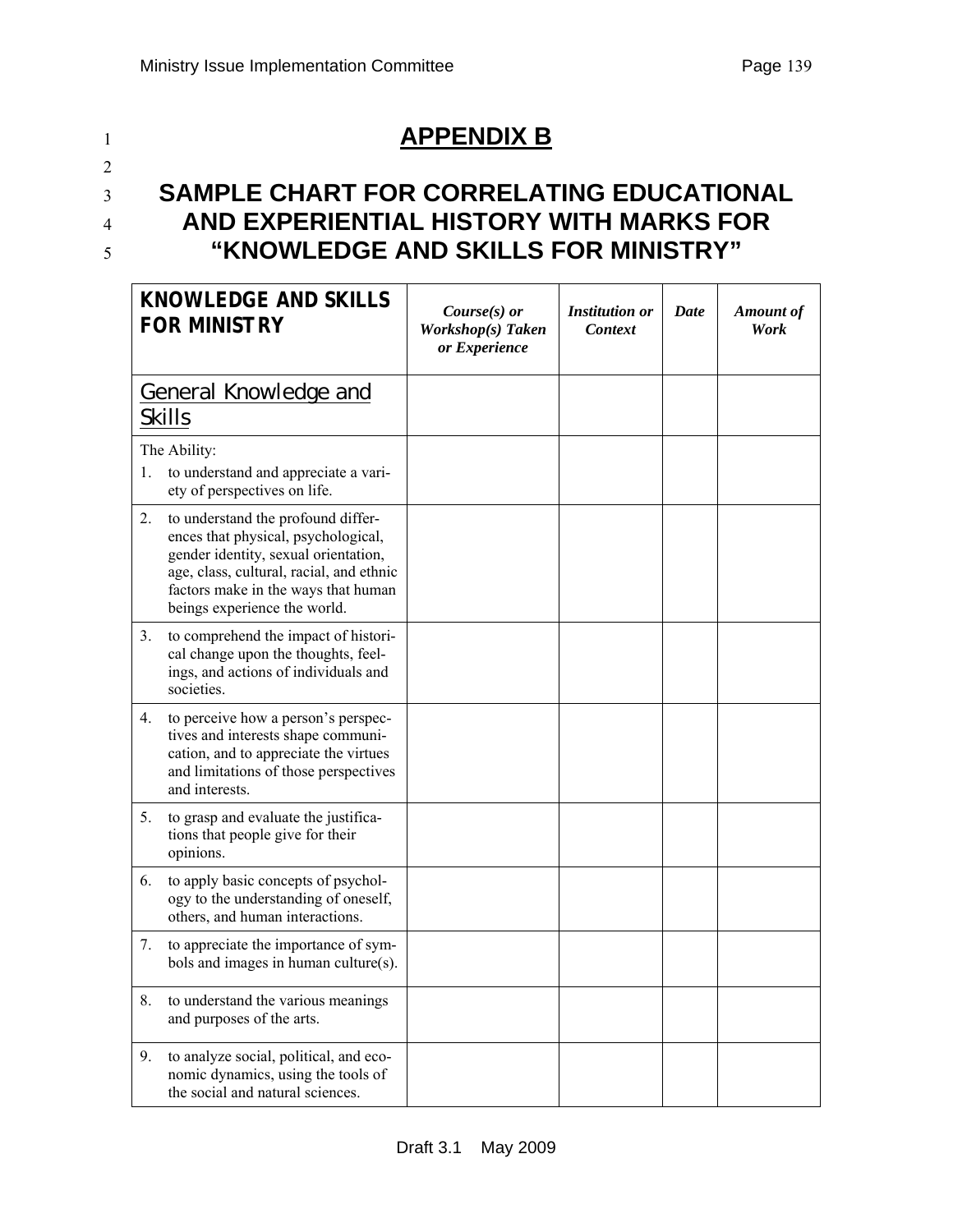| 10. to use respectfully and relationally a<br>basic knowledge of specific human<br>cultures.                                                                                                                                                                                    |  |  |
|---------------------------------------------------------------------------------------------------------------------------------------------------------------------------------------------------------------------------------------------------------------------------------|--|--|
| 11. to communicate clearly and<br>effectively with appropriate media<br>and technologies.                                                                                                                                                                                       |  |  |
| <b>Knowledge and Skills</b><br>Specific to Authorized<br>Ministry                                                                                                                                                                                                               |  |  |
| A thorough knowledge of, and per-<br>$1_{\cdot}$<br>sonal engagement with, the Bible.                                                                                                                                                                                           |  |  |
| Skill with methods of biblical inter-<br>2.<br>pretation, including the historic in-<br>terpretive traditions of the church<br>and contemporary methods, par-<br>ticularly those from historically un-<br>derrepresented communities.                                           |  |  |
| A deepening familiarity with the<br>3.<br>global history of the Christian<br>churches through the ages and<br>across cultures, including the newest<br>Christian populations, and an under-<br>standing of the evolution of Chris-<br>tian communities in the United<br>States. |  |  |
| A deepening familiarity with<br>4.<br>contemporary theological ways of<br>thinking and with the rich and varied<br>theological heritages, creeds, litur-<br>gies, and spiritual practices of the<br>Christian churches.                                                         |  |  |
| An understanding of other religions<br>5.<br>and their foundational documents.                                                                                                                                                                                                  |  |  |
| The Ability:                                                                                                                                                                                                                                                                    |  |  |
| to articulate a theological<br>6.<br>understanding of authorized<br>ministry, and to relate it to the<br>practice of ministry.                                                                                                                                                  |  |  |
| to analyze, evaluate, and integrate<br>7.<br>the biblical, historical, theological,<br>and pastoral disciplines and prac-<br>tices in ways that contribute to fruit-<br>ful and faithful Christian ministry.                                                                    |  |  |
| 8.<br>to understand the nature, use, and<br>misuse of power and authority and<br>to exercise them appropriately and<br>effectively in authorized ministry.                                                                                                                      |  |  |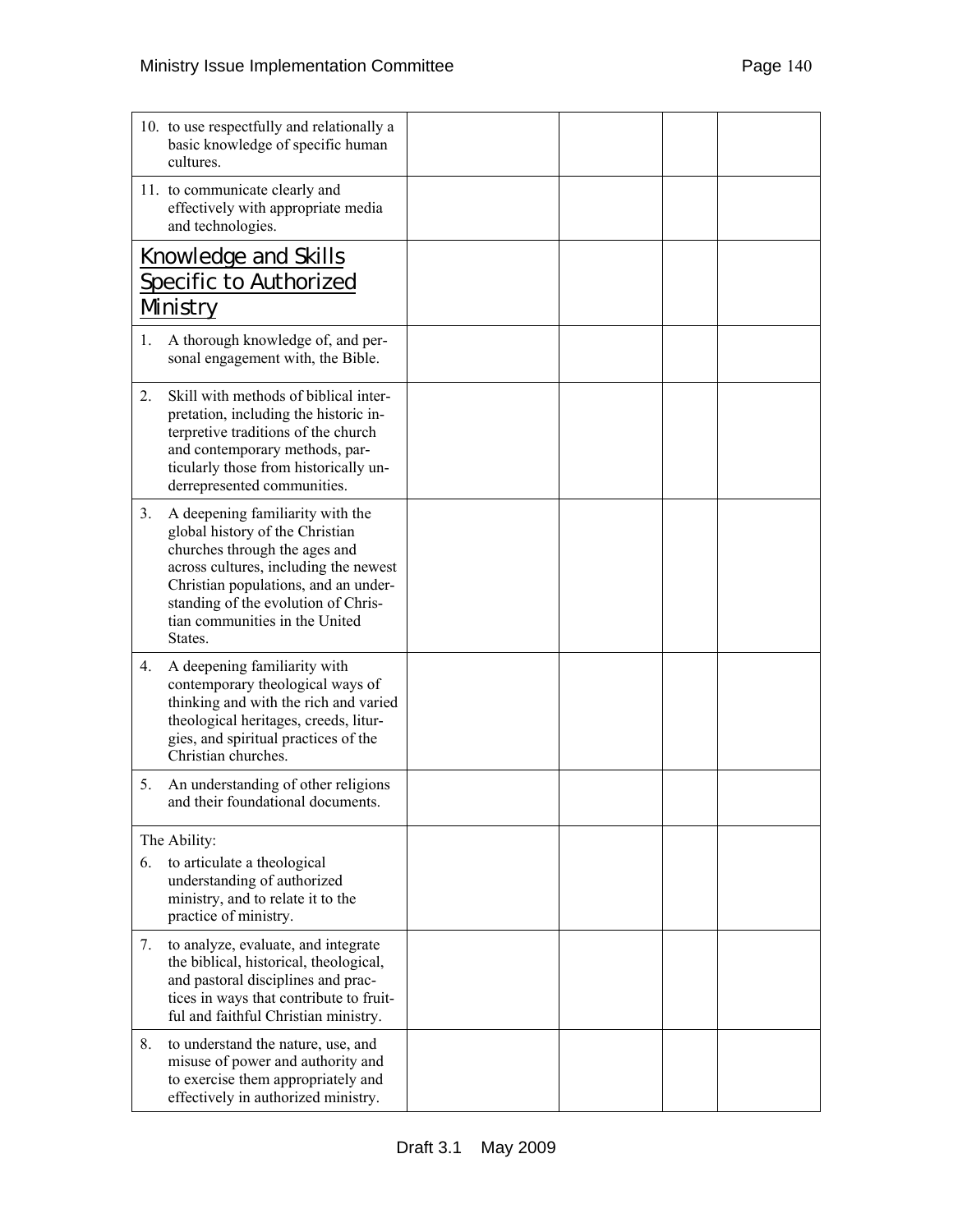| 9.<br>to engage in community leadership<br>that is collaborative and transforma-<br>tive.                                                                                                                                   |  |  |
|-----------------------------------------------------------------------------------------------------------------------------------------------------------------------------------------------------------------------------|--|--|
| 10. to engage in respectful ecumenical<br>and interfaith dialogue.                                                                                                                                                          |  |  |
| 11. to celebrate the unique features of<br>local faith communities while<br>encouraging them to be receptive to<br>perspectives from the broader<br>church and world.                                                       |  |  |
| 12. to appreciate, practice, and pass on<br>traditions of faith while interpreting<br>them in the light of the context of a<br>diverse and changing world.                                                                  |  |  |
| 13. to adapt the practice of ministry to<br>the unique social, cultural, environ-<br>mental, and ecclesiastical aspects of<br>particular settings.                                                                          |  |  |
| 14. to discern God's mission in the<br>world and, in response, to lead min-<br>istries of compassion, nurture, jus-<br>tice, and proclamation that support<br>fullness of life for all people.                              |  |  |
| 15. to preach the good news, lead<br>worship and participate in the<br>sacraments in a manner faithful to<br>the broader Christian heritage and<br>appropriate to the characteristics of a<br>specific culture and setting. |  |  |
| 16. to provide effective and appropriate<br>pastoral care and Christian educa-<br>tion, and to equip and motivate oth-<br>ers to share in these ministries.                                                                 |  |  |
| 17. to organize and implement pro-<br>grams, administer the operations of a<br>complex organization, and initiate<br>change when appropriate.                                                                               |  |  |
| 18. to read the contexts of a commu-<br>nity's ministry and creatively lead<br>that community through change or<br>conflict.                                                                                                |  |  |
| 19. to lead and encourage ministries of<br>evangelism, service, stewardship,<br>and social transformation.                                                                                                                  |  |  |
| 20. to understand and participate in the<br>financial administration of the<br>church and other religious<br>organizations.                                                                                                 |  |  |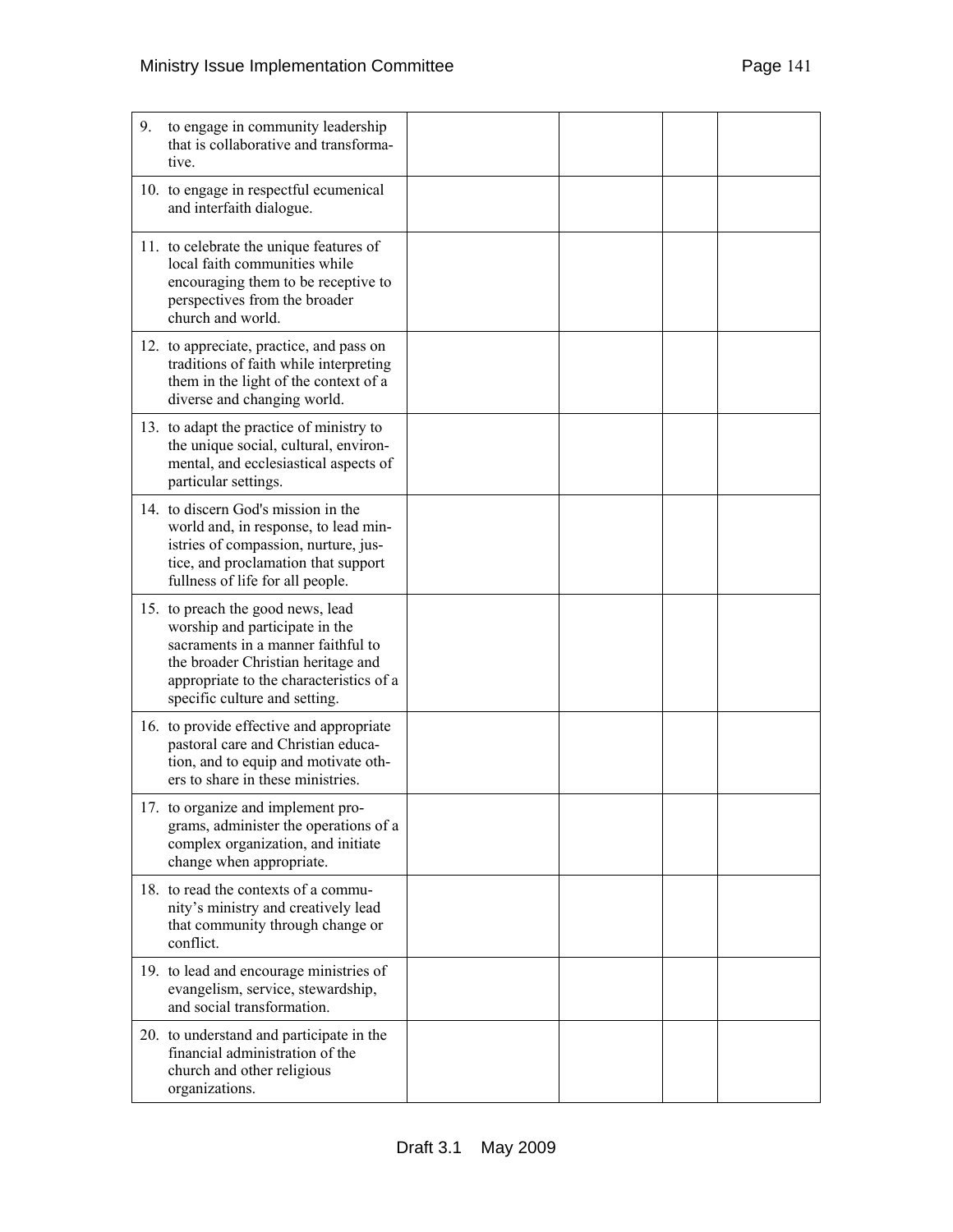# <sup>1</sup>**APPENDIX C**

# <sup>3</sup>**CHART CORRELATING THE MARKS OF FAITHFUL AND**  <sup>4</sup>**EFFECTIVE AUTHORIZED MINISTERS**  <sup>5</sup>**WITH EDUCATIONAL CONTENT**

# 6

2

7

| <b>The Marks</b>                                                                                                                                                                        | <b>Educational Content or Experiences to</b><br><b>Promote the Marks</b> |
|-----------------------------------------------------------------------------------------------------------------------------------------------------------------------------------------|--------------------------------------------------------------------------|
| SPIRITUAL FOUNDATION FOR MINISTRY                                                                                                                                                       |                                                                          |
| A lived faith showing a love of God, trust<br>1.<br>in Jesus, and openness to the Holy Spirit.                                                                                          |                                                                          |
| $2_{1}$<br>Devotion to the word of God as revealed<br>through scripture and Christian traditions.                                                                                       |                                                                          |
| 3.<br>Commitment to life-long spiritual growth<br>and practice, individually and in<br>community.                                                                                       |                                                                          |
| A sense of being called by God and the<br>4.<br>community to authorized ministry in the<br>church.                                                                                      |                                                                          |
| Openness to continuing discernment of<br>5.<br>one's call in community.                                                                                                                 |                                                                          |
|                                                                                                                                                                                         |                                                                          |
| <b>UCC IDENTITY FOR MINISTRY</b>                                                                                                                                                        |                                                                          |
| Acknowledgement of Jesus Christ as sole<br>1.<br>Head of the church.                                                                                                                    |                                                                          |
| A passion for the oneness of the body of<br>2.<br>Christ as expressed in the work of ecu-<br>menism, justice, and the full embrace of all<br>persons in the radical hospitality of God. |                                                                          |
| Active membership in a local church of the<br>3.<br>United Church of Christ.                                                                                                            |                                                                          |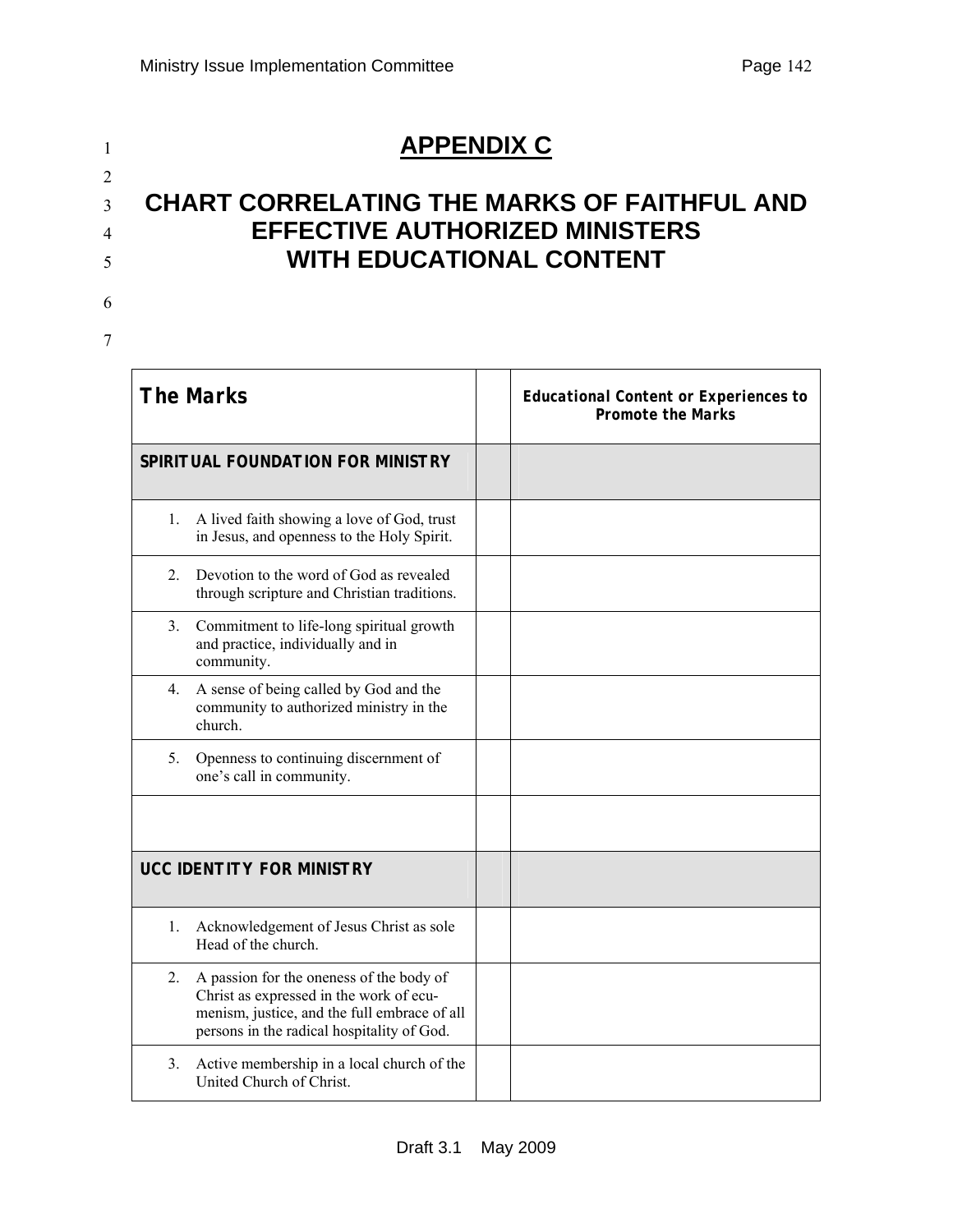| 4.             | An understanding of the concept of cove-<br>nant and how it informs the nature, pur-<br>pose, and polity of the United Church of<br>Christ.                                                                                                                                    | Courses in UCC theology and polity                                                            |
|----------------|--------------------------------------------------------------------------------------------------------------------------------------------------------------------------------------------------------------------------------------------------------------------------------|-----------------------------------------------------------------------------------------------|
| 5 <sub>1</sub> | A willingness to live in the covenants of<br>mutual accountability that characterize<br>authorized ministry in the United Church<br>of Christ.                                                                                                                                 |                                                                                               |
| 6.             | Ongoing demonstration of commitment to<br>the United Church of Christ.                                                                                                                                                                                                         | See Resources on UCC Identity                                                                 |
| 7.             | Stewardship of resources, including finan-<br>cial support of the church in all its settings.                                                                                                                                                                                  |                                                                                               |
| 8.             | Participation in the various settings of the<br>United Church of Christ, including the<br>conference/association and local church.                                                                                                                                             | See Resource on UCC Identity                                                                  |
| The Ability:   |                                                                                                                                                                                                                                                                                |                                                                                               |
| 9.             | to articulate diverse histories that comprise<br>the United Church of Christ, to situate<br>them in the broader evolution of faith<br>traditions, and to relate them to the<br>theology, polity and practices of the<br>Member's local church, association, and<br>conference. | courses in UCC history, church history                                                        |
|                | 10. to explain and work within the current pol-<br>ity of the UCC and its denominational<br>structure, and to describe the covenantal<br>relationships among the General Synod,<br>national setting, conferences, associations<br>and local congregations of the UCC.          | courses in UCC polity                                                                         |
|                | 11. to share key elements of the UCC's state-<br>ment of faith, constitution with its pream-<br>ble and by-laws regarding the governance,<br>mission and theologies of the UCC and<br>their implications for the life of the church.                                           | courses in UCC theology and polity                                                            |
|                | 12. to articulate the UCC's commitment to be-<br>ing a united and uniting, multiracial and<br>multicultural, open and affirming, accessi-<br>ble to all, and just peace church.                                                                                                | courses in UCC polity; courses in social jus-<br>tice issues related to the UCC's commitments |
|                | 13. to envision how the UCC in its various set-<br>tings may respond to religious, social, eco-<br>nomic, and political trends, changing<br>demographics, and other emerging factors.                                                                                          | See Resource on UCC Identity                                                                  |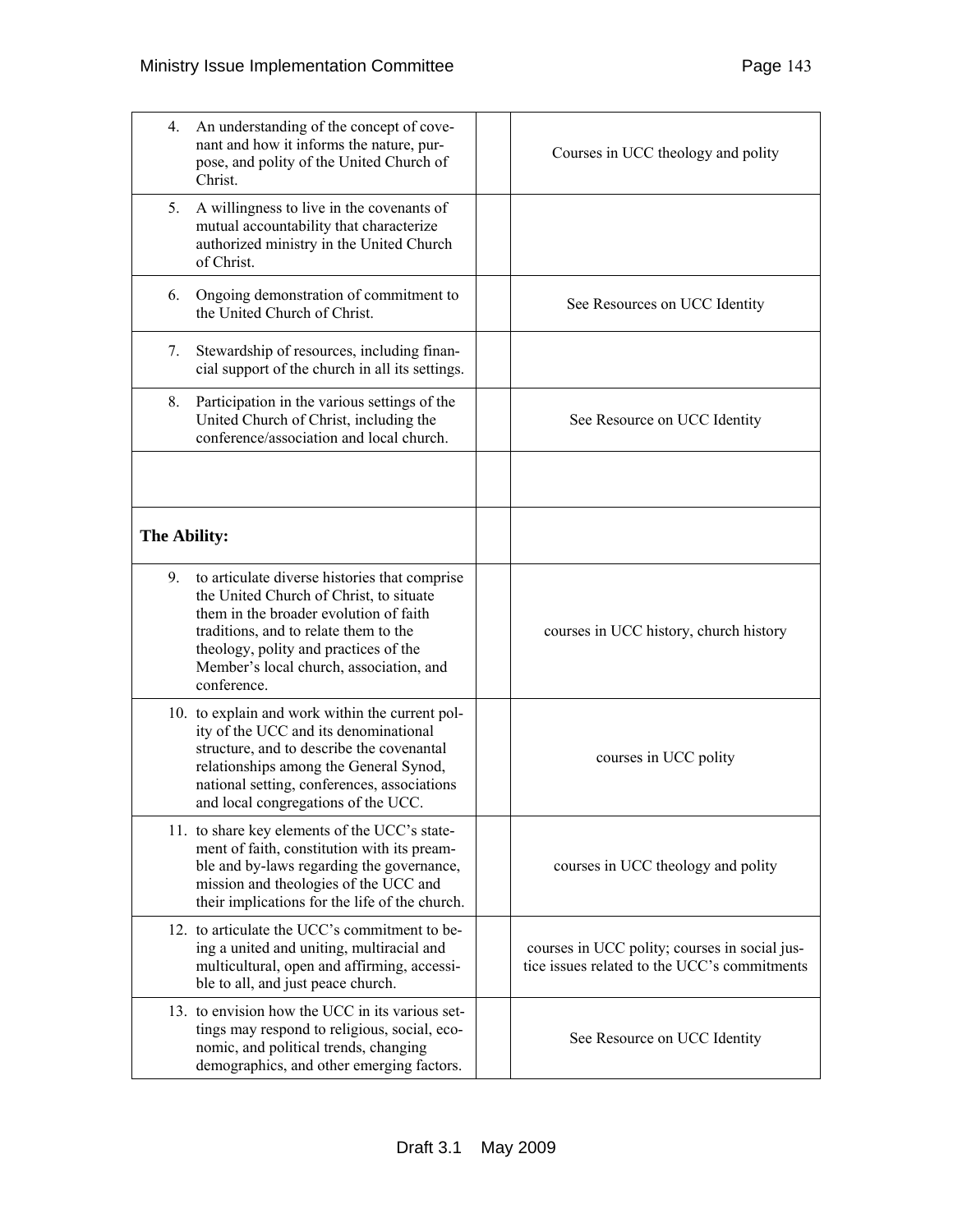| 14. to use and promote the informational and<br>educational resources available through<br>UCC publications and websites. |                                                                                                                                                                      | courses in UCC polity                                                                                                              |
|---------------------------------------------------------------------------------------------------------------------------|----------------------------------------------------------------------------------------------------------------------------------------------------------------------|------------------------------------------------------------------------------------------------------------------------------------|
|                                                                                                                           |                                                                                                                                                                      |                                                                                                                                    |
|                                                                                                                           | PERSONAL AND PROFESSIONAL<br><b>FORMATION FOR MINISTRY</b>                                                                                                           |                                                                                                                                    |
| 1.                                                                                                                        | A healthy sense of self as shaped by God,<br>community and personal experience.                                                                                      |                                                                                                                                    |
| 2.                                                                                                                        | A sense of theological identity and authority,<br>while being responsive to the opinions and val-<br>ues of others, including those whom the Mem-<br>ber will serve. | courses in constructive theology; courses in<br>theological method                                                                 |
| 3.                                                                                                                        | A healthy awareness of strengths, weaknesses<br>and limits, and assumption of responsibility for<br>one's body, mind and spirit.                                     | units of Clinical Pastoral Education (CPE);<br>supervised practice of ministry                                                     |
| 4.                                                                                                                        | Knowledge and observance of personal and<br>professional boundaries in interpersonal,<br>congregational, and community settings.                                     | a basic course in pastoral care; courses in<br>pastoral ethics, courses in ministry; courses in<br>ministerial practice/leadership |
| 5.                                                                                                                        | A commitment to continuing education, profes-<br>sional development, and life-long learning.                                                                         |                                                                                                                                    |
| 6.                                                                                                                        | Demonstrated moral maturity, including integ-<br>rity in personal and public life and responsibil-<br>ity to self, family, church and community.                     | courses in Christian ethics help one think<br>about this, but do not necessarily produce the<br>practice                           |
|                                                                                                                           | The Ability:                                                                                                                                                         |                                                                                                                                    |
|                                                                                                                           | to affirm the identities of others, including<br>others very unlike the one's own self.                                                                              | a basic course in pastoral care                                                                                                    |
| 8.                                                                                                                        | to engage in self-reflection and to seek and use<br>feedback from others appropriately.                                                                              | courses in pastoral care, CPE                                                                                                      |
| 9.                                                                                                                        | to engage productively in public discourse,<br>expecting to grow and be transformed through<br>the exchange of viewpoints.                                           | courses in speech, writing and critical thinking<br>could help                                                                     |
|                                                                                                                           | 10. to take initiative in leadership, and to frame and<br>test a vision in community.                                                                                | courses in pastoral leadership could help;<br>contextual or field education with appropriate<br>supervision and reflection         |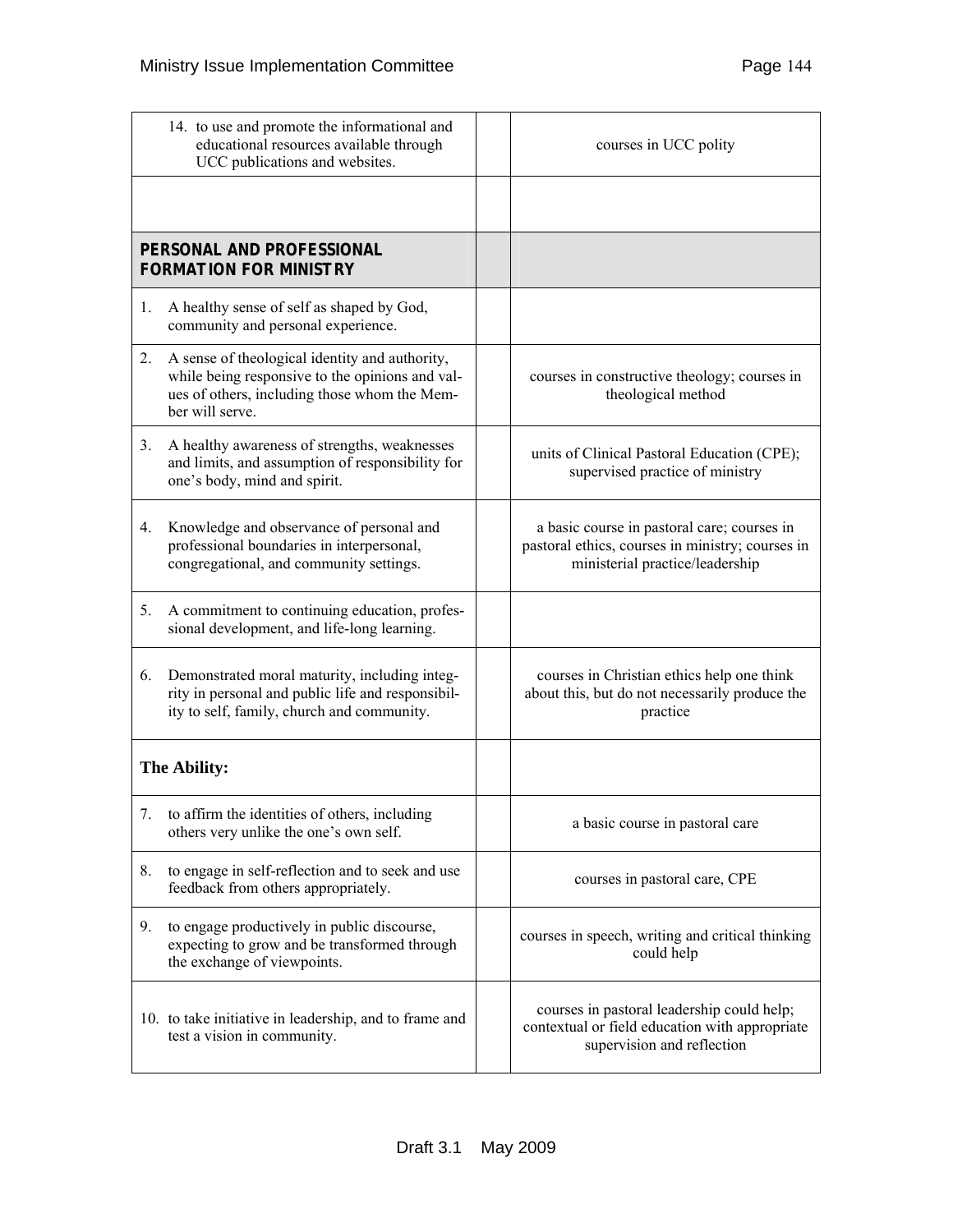| 11. to listen empathically, communicate appropri-<br>ately, and keep appropriate confidences.                                                                                                                                         | a basic course in pastoral care                                                                                                                                                                                                                                                |
|---------------------------------------------------------------------------------------------------------------------------------------------------------------------------------------------------------------------------------------|--------------------------------------------------------------------------------------------------------------------------------------------------------------------------------------------------------------------------------------------------------------------------------|
| 12. to function as part of a team, to give and re-<br>ceive supervision, and to mutually equip and<br>motivate the community of faith.                                                                                                | courses in leadership and/or administration;<br>supervised practice of ministry                                                                                                                                                                                                |
| 13. to be resourceful and adaptable, and know<br>where to locate additional resources and seek<br>consultation when needed.                                                                                                           | courses in leadership and/or administration;<br>supervised practice of ministry                                                                                                                                                                                                |
| 14. to accept and promote diversity, to inspire oth-<br>ers to do so, and to minister in a multi-cultural,<br>multi-racial, open and affirming, just peace, ac-<br>cessible-to-all, united and uniting church.                        | courses in UCC history, theology and polity<br>will educate on these specific commitments;<br>courses on ethical issues related to the named<br>commitments; courses in nurturing and lead-<br>ing multicultural, multiracial congregations<br>may impart more specific skills |
|                                                                                                                                                                                                                                       |                                                                                                                                                                                                                                                                                |
| <b>KNOWLEDGE AND SKILLS FOR MINISTRY</b>                                                                                                                                                                                              |                                                                                                                                                                                                                                                                                |
| <b>General Knowledge and Skills</b>                                                                                                                                                                                                   |                                                                                                                                                                                                                                                                                |
|                                                                                                                                                                                                                                       |                                                                                                                                                                                                                                                                                |
| The Ability:                                                                                                                                                                                                                          |                                                                                                                                                                                                                                                                                |
| 1.<br>to understand and appreciate a variety of per-<br>spectives on life.                                                                                                                                                            |                                                                                                                                                                                                                                                                                |
| to understand the profound differences that<br>2.<br>physical, psychological, gender identity, sexual<br>orientation, age, class, cultural, racial, and<br>ethnic factors make in the ways that human<br>beings experience the world. | psychology courses, cultural studies courses                                                                                                                                                                                                                                   |
| to comprehend the impact of historical change<br>3.<br>upon the thoughts, feelings, and actions of indi-<br>viduals and societies.                                                                                                    | survey courses in history                                                                                                                                                                                                                                                      |
| to perceive how a person's perspectives and<br>4.<br>interests shape communication, and to appreci-<br>ate the virtues and limitations of those perspec-<br>tives and interests.                                                      | literature courses, communications courses,<br>writing courses, courses in critical thinking                                                                                                                                                                                   |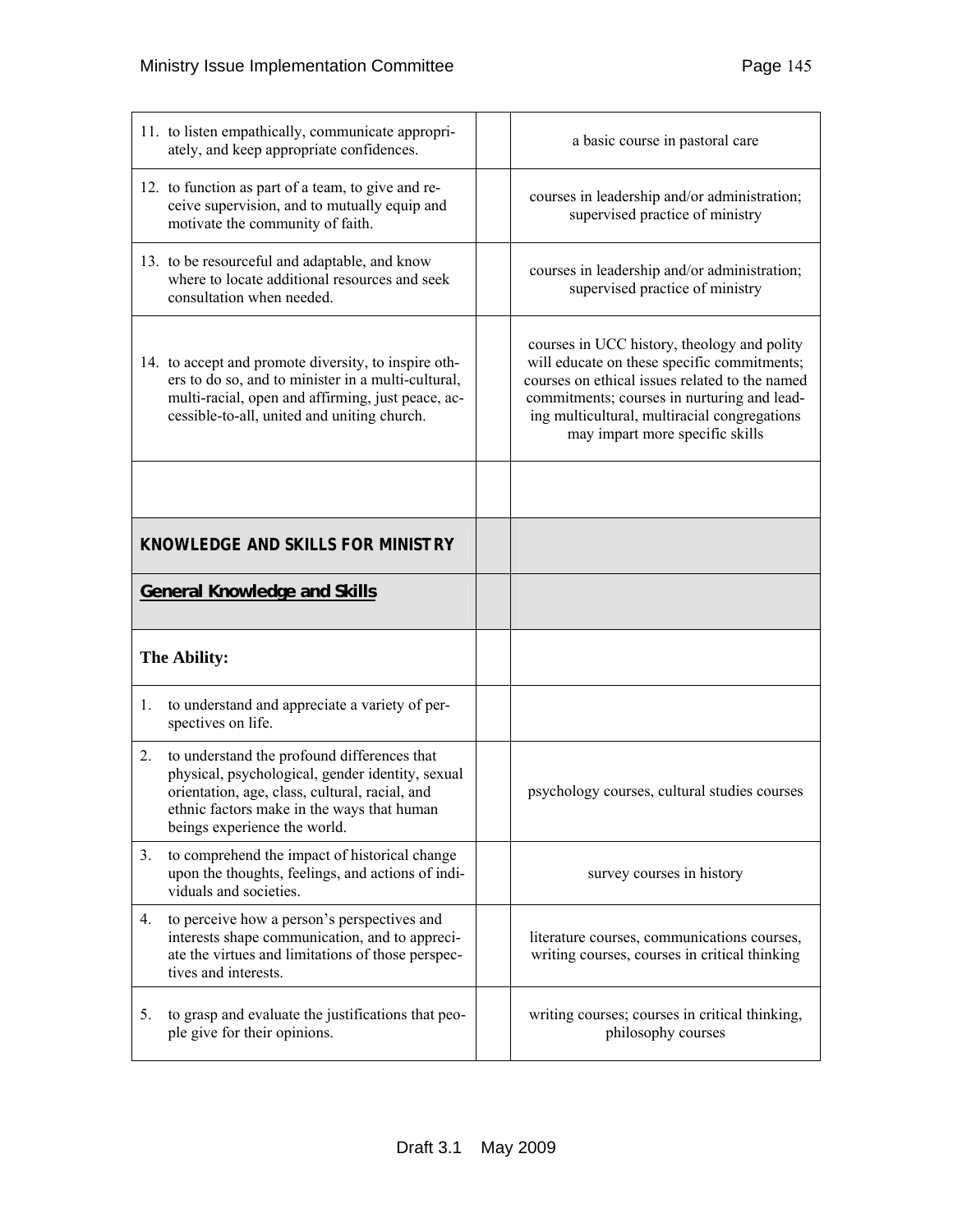| 6. | to apply basic concepts of psychology to the<br>understanding of oneself, others, and human<br>interactions.                                                                                                                                                      | basic psychology courses                                                                                                                                                                               |
|----|-------------------------------------------------------------------------------------------------------------------------------------------------------------------------------------------------------------------------------------------------------------------|--------------------------------------------------------------------------------------------------------------------------------------------------------------------------------------------------------|
| 7. | to appreciate the importance of symbols and<br>images in human culture(s).                                                                                                                                                                                        | art appreciation courses, cultural studies<br>courses, literature courses                                                                                                                              |
| 8. | to understand the various meanings and pur-<br>poses of the arts.                                                                                                                                                                                                 | arts appreciation courses, art history courses                                                                                                                                                         |
| 9. | to analyze social, political, and economic dy-<br>namics, using the tools of the social and natural<br>sciences.                                                                                                                                                  | sociology courses, political science courses,<br>economics courses                                                                                                                                     |
|    | 10. to use respectfully and relationally a basic<br>knowledge of specific human cultures.                                                                                                                                                                         | cultural studies courses, anthropology courses                                                                                                                                                         |
|    | 11. to communicate clearly and cogently with<br>appropriate media and technologies.                                                                                                                                                                               | communications courses, writing courses,<br>speech courses                                                                                                                                             |
|    | <b>Knowledge and Skills Specific to</b><br><b>Authorized Ministry</b>                                                                                                                                                                                             |                                                                                                                                                                                                        |
| 1. | A thorough knowledge of, and personal<br>engagement with, the Bible.                                                                                                                                                                                              | courses in Old Testament literature, history<br>and theology; courses in New Testament lit-<br>erature, history and theology                                                                           |
| 2. | Skill with methods of biblical interpretation,<br>including the historic interpretive traditions of<br>the church and contemporary methods, par-<br>ticularly those from historically underrepre-<br>sented communities.                                          | courses in Old Testament interpretation;<br>courses in New Testament interpretation;<br>courses in Biblical interpretation                                                                             |
| 3. | A deepening familiarity with the global history<br>of the Christian churches through the ages and<br>across cultures, including the newest Christian<br>populations, and an understanding of the evo-<br>lution of Christian communities in the United<br>States. | courses in church history; courses in American<br>church history or religious histories; courses in<br>global Christianity                                                                             |
| 4. | A deepening familiarity with contemporary<br>theological ways of thinking and with the rich<br>and varied theological heritages, creeds, litur-<br>gies, and spiritual practices of the Christian<br>churches.                                                    | courses in historical theology or history of<br>Christian thought; courses in contemporary<br>global theologies; courses in Christian ethics;<br>courses in worship; courses in spiritual<br>practices |
| 5. | An understanding of other religions and their<br>foundational documents.                                                                                                                                                                                          | courses in world religions; courses in specific<br>non-Christian religions                                                                                                                             |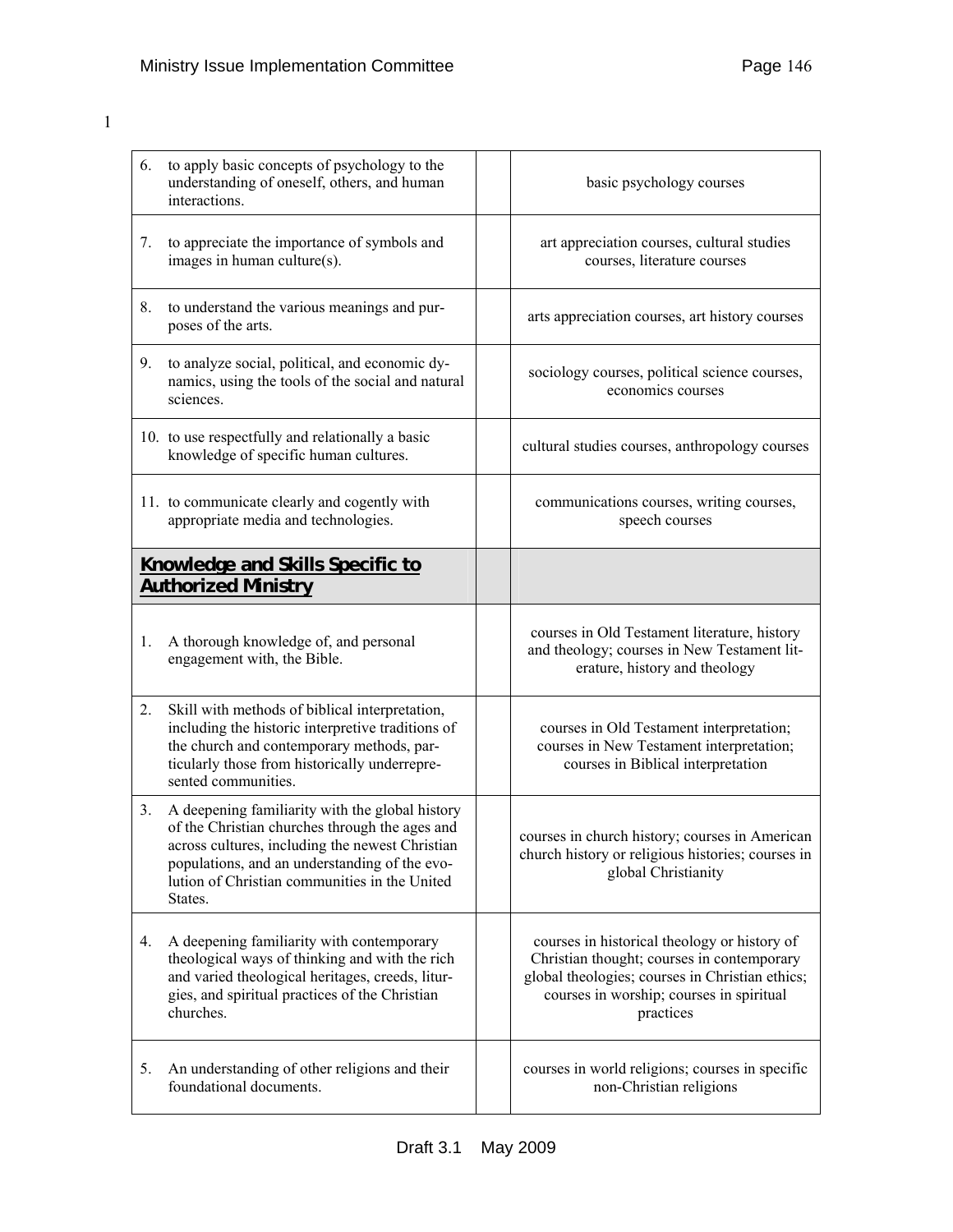| The Ability:                                                                                                                                                                                                             |                                                                                                                               |
|--------------------------------------------------------------------------------------------------------------------------------------------------------------------------------------------------------------------------|-------------------------------------------------------------------------------------------------------------------------------|
| to articulate a theological understanding of<br>6.<br>authorized ministry, and to relate it to the<br>practice of ministry.                                                                                              | UCC history, theology, and polity; course of<br>study about the pastoral office                                               |
| to analyze, evaluate, and integrate the biblical,<br>7.<br>historical, theological, and pastoral disciplines<br>and practices in ways that contribute to fruitful<br>and faithful Christian ministry.                    | constructive theology courses, pastoral theol-<br>ogy courses, integrative courses of various<br>types                        |
| to understand the nature, use, and misuse of<br>8.<br>power and authority, and to exercise them<br>appropriately and effectively in authorized<br>ministry.                                                              | supervised practice of ministry with<br>appropriate reflection; courses in theology,<br>philosophy, social sciences           |
| to engage in community leadership that is col-<br>9.<br>laborative and transformative.                                                                                                                                   | courses in leadership of religious communities                                                                                |
| 10. to engage in respectful ecumenical and inter-<br>faith dialogue.                                                                                                                                                     | courses in ecumenics, courses in comparative<br>religions, courses from an interfaith<br>perspective                          |
| 11. to celebrate the unique features of local faith<br>communities while encouraging them to be re-<br>ceptive to perspectives from the broader church<br>and world.                                                     | courses in congregational dynamics; courses<br>in contextual analysis; courses in the global<br>diversity of faith traditions |
| 12. to appreciate, practice, and pass on traditions of<br>faith while interpreting them in light of the<br>context of a diverse and changing world.                                                                      | courses in historical theology                                                                                                |
| 13. to adapt the practice of ministry to the unique<br>social, cultural, environmental, and ecclesiasti-<br>cal aspects of particular settings.                                                                          | courses in the leadership of religious commu-<br>nities, courses in contextual analysis                                       |
| 14. to discern God's mission in the world and, in<br>response, to lead ministries of compassion,<br>nurture, justice, and proclamation that support<br>fullness of life for all people.                                  | courses in mission, courses in leadership of<br>religious communities, courses in contextual<br>analysis                      |
| 15. to preach the good news, lead worship and<br>participate in the sacraments in a manner<br>faithful to the broader Christian heritage and<br>appropriate to the characteristics of a specific<br>culture and setting. | courses in preaching, courses in worship                                                                                      |
| 16. to provide effective and appropriate pastoral<br>care and Christian education, and to equip and<br>motivate others to share in these ministries.                                                                     | courses in pastoral care, courses in Christian<br>education                                                                   |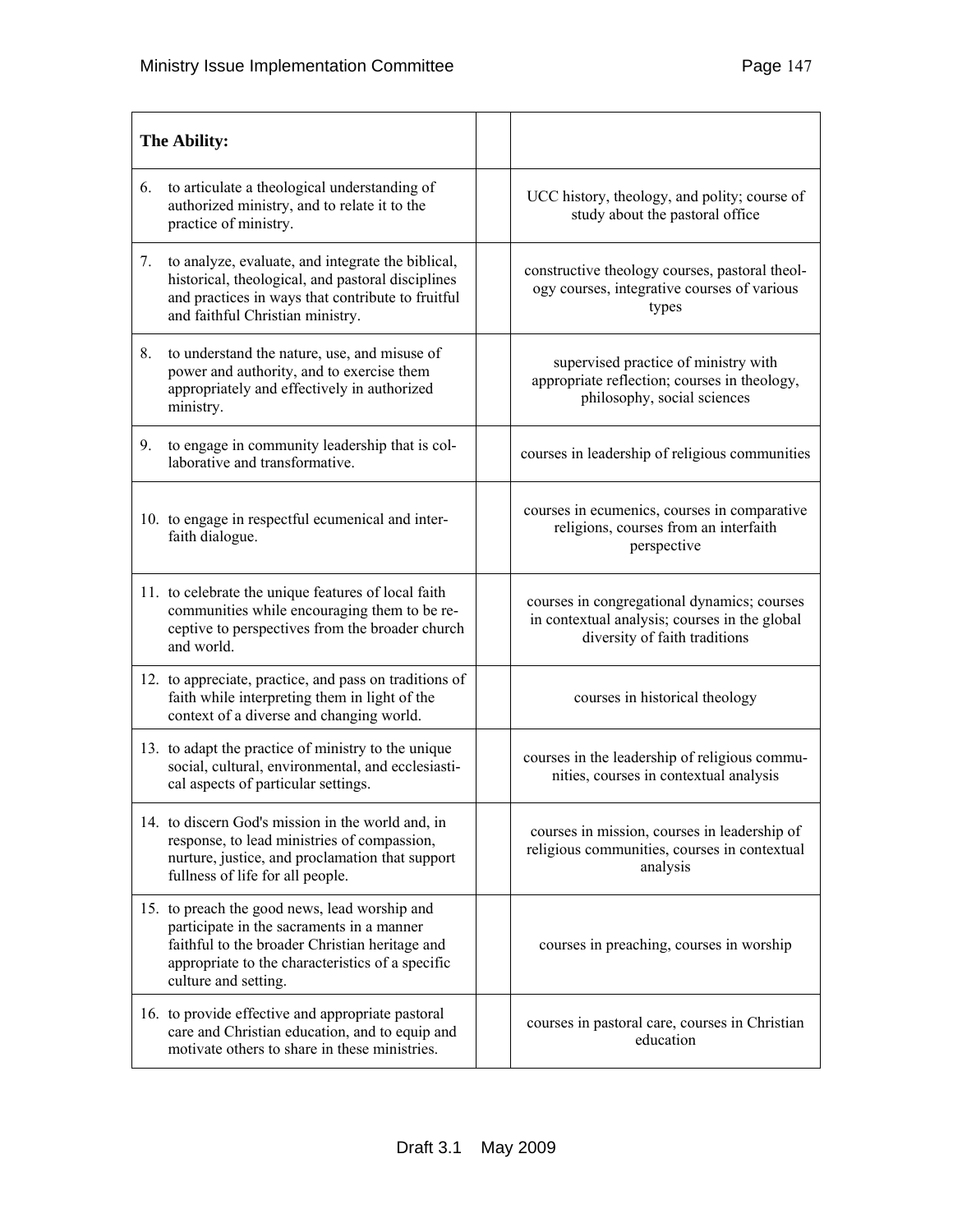| 17. to organize and implement programs, adminis-<br>ter the operations of a complex organization,<br>and initiate change when appropriate. | courses in administration and leadership of<br>religious communities                                                         |
|--------------------------------------------------------------------------------------------------------------------------------------------|------------------------------------------------------------------------------------------------------------------------------|
| 18. to read the contexts of a community's ministry<br>and creatively lead that community through<br>change or conflict.                    | courses in conflict transformation, courses in<br>contextual analysis                                                        |
| 19. to lead and encourage ministries of evangelism,<br>service, stewardship, and social transformation.                                    | courses in evangelism, courses in stewardship,<br>courses in social justice advocacy and mobili-<br>zation, Christian ethics |
| 20. to understand and participate in the financial<br>administration of a church and other religious<br>organizations.                     | courses in organizational finance                                                                                            |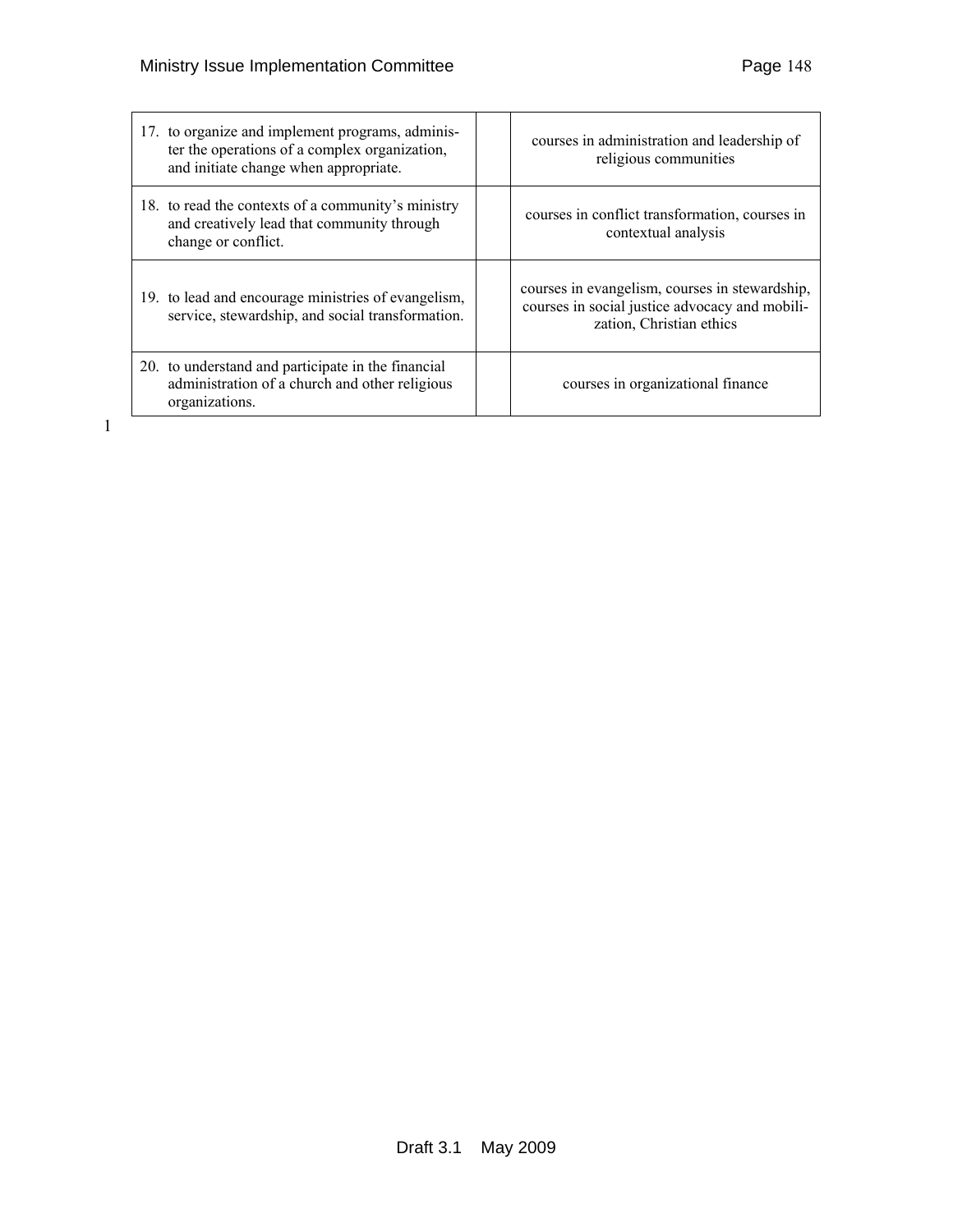# <sup>1</sup>**APPENDIX D**

# $\mathfrak{D}$

<sup>3</sup>**RESOURCES FOR ASSESSMENT OF PERSONS** 

#### 4

## 5 *OBTAINING USEFUL INFORMATION FROM A PERSON'S*  6 *EDUCATIONAL PROGRAM*

7 Committees on the Ministry can gain an enormous amount of helpful information and evaluative 8 material to feed their assessment of persons' readiness for ministry by contacting the educational 9 institutions and programs in which Members in Discernment study. The kinds of information, and 10 the possibilities and processes for a Committee on the Ministry to obtain it will vary depending 11 whether the Member in Discernment is studying in a college or seminary, a regional educational 12 program, a mentoring program or a Clinical Pastoral Education (CPE) program. There will also 13 be some variation from individual program to individual program. The major difference will be 14 between the rules about sharing information about students that regulate colleges, seminaries and 15 CPE programs, and those that regulate Conference-based educational and mentoring programs.

16 Colleges, seminaries and CPE programs are bound by the provisions of Federal privacy law,

17 specifically the Family Educational Rights and Privacy Act (FERPA). This means that they can

18 release documents pertaining to a student's performance to a third party such as a Committee on

19 the Ministry only on the signed, written request of the student. This requirement is most easily

20 met by having the person in care request of the school or program that it send the Committee a

21 copy of whatever record the Committee wishes to see. Some schools are also willing to accept a 22 global authorization to release student records to a Committee on the Ministry so long as this is

23 signed by the student and the school retains a copy to document the authorization. If you have

24 questions about how to proceed with this for a particular school, or have questions about what

25 sort of records would be available under this procedure, the office of the Academic Dean is

26 probably the best first place to direct your questions. The office of the Registrar also is usually a

- 27 good place to receive such questions.
- 28 Most seminaries will record evaluation and feedback offered to students at a variety of points

29 during the M.Div. program, and will record it in a variety of ways and places. These almost

- 30 always include the transcript and field education reports. At many seminaries there are periodic
- 31 evaluations or a student's developing ministerial formation, e.g., annual review, middler (second
- 32 level) review, senior review. At a few seminaries a student's formal academic record will contain
- 33 full page evaluations of a student's performance in each course. All these offer a Committee on

34 the Ministry a far richer picture of the student's development than can be gained from a

35 transcript. In particular the full-page course evaluations, field education reports, and records of

36 periodic reviews will be an especially rich resource for assessing a person's progress in relation

37 the Marks of Faithful and Effective Authorized Ministers.

38 Another way to gain valuable assessment information from a student's educational program is to

39 contact the student's instructors. This may be an especially useful way to gather detailed

40 information concerning a student's manifestation of the Marks of Faithful and Effective

41 Authorized Ministers that pertains to knowledge and skills for ministry. There are least two

- 42 approaches a Committee can take here. One is to have the student request references from
- 43 specific instructors using forms that include the Marks about which you want the instructor to
- 44 comment (see below for more details on this approach). For example, a Biblical studies instructor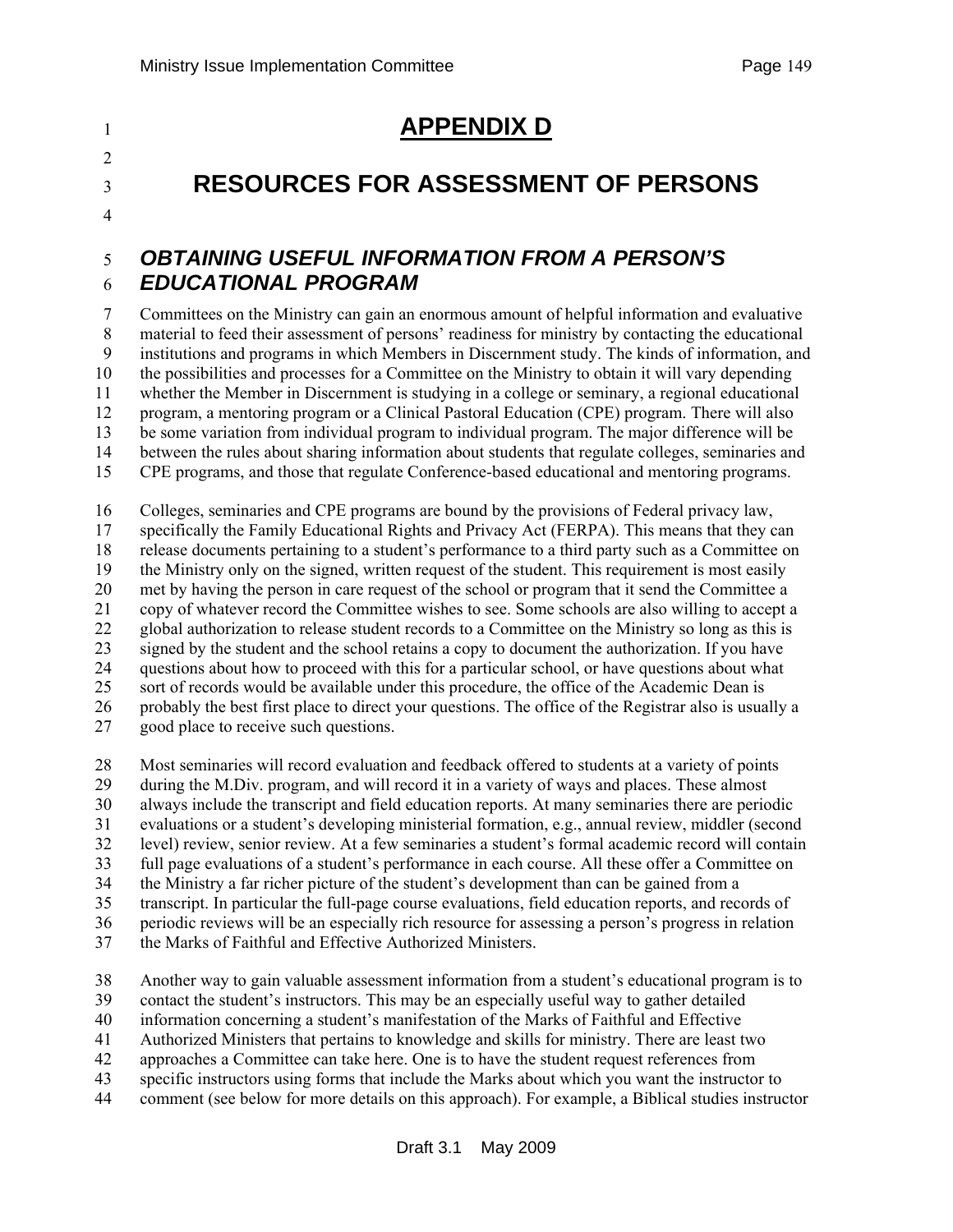1 might be asked to speak to a student's work in relation to the Marks that relate to knowledge and

2 interpretation of the Bible; a Pastoral Care instructor might be asked to speak to Marks relating to

3 pastoral care; and so on. The second approach is to have the student sign an authorization for

- 4 members of the Committee to contact the instructors directly to seek a reference. These direct
- 5 contacts should ask faculty members about the Marks of Faithful and Effective Authorized
- 6 Ministers they are best placed to observe.

7 Conference-based regional educational programs and mentoring programs will most likely have a

8 different dynamic around providing Committees on the Ministry information about students in

9 those programs. On the one hand, as programs that are part of the same legal entity as the 10 Committee, privacy law is much less likely to require special procedures to authorize release of

11 records to the Committee. On the other hand, there are likely to be far fewer written records that

12 can be shared. To obtain detailed assessment information about students in these programs

13 Committees are best advised to take the approach of contacting individual instructors described in

- 14 the previous paragraph.
- 15 Clinical Pastoral Education programs conclude with a very careful evaluative process that can
- 16 provide a Committee on the Ministry rich assessment data on a student in such a program. A

17 student who completes such a program will have a copy of the student's own self-evaluation and

18 their program supervisor's evaluation of them. So perhaps the easiest way for a Committee on the

19 Ministry to see these documents is to ask the person in care for copies. If the Committee

20 specifically wishes to receive a copy of the evaluation directly from the CPE program, they

21 should contact the program about the procedures they must follow to obtain that.

22

# 23 *USING THE MARKS OF READINESS TO OBTAIN MORE*  24 *INFORMATIVE REFERENCES*

25 The Marks of Faithful and Effective Authorized Ministers can be used very directly in soliciting 26 highly informative references concerning a Member in Discernment. A Committee on the 27 Ministry that asks a referee to speak to a person's manifesting of specific Marks rather than just 28 asking for "a reference" will receive a response that much more usefully informs the Committee's 29 own judgment. In seeking such references, the best practice will not be to send the entire list of 30 Marks of Faithful and Effective Authorized Ministers to every referee, but rather to send only 31 those Marks to which the referee is able to speak. For example, a Committee logically would ask 32 a person's Biblical studies instructors about Marks pertaining to knowledge and skills in Biblical studies; a person's preaching instructor or individuals who have heard the person preach about 34 Marks pertaining to knowledge and skills in preaching; a UCC instructor, field supervisor or 35 mentor about Marks pertaining to UCC identity; and so on. A Committee might also want to 36 think about seeking references from persons with different experiences of the Member in 37 Discernment. For example, an instructor or mentor will have one kind of experience of a person's 38 capabilities for ministry, but the recipients of that person's ministry will have a different 39 experience of a person's capabilities. That different experience and point of view will be valuable 40 for the committee.

41

42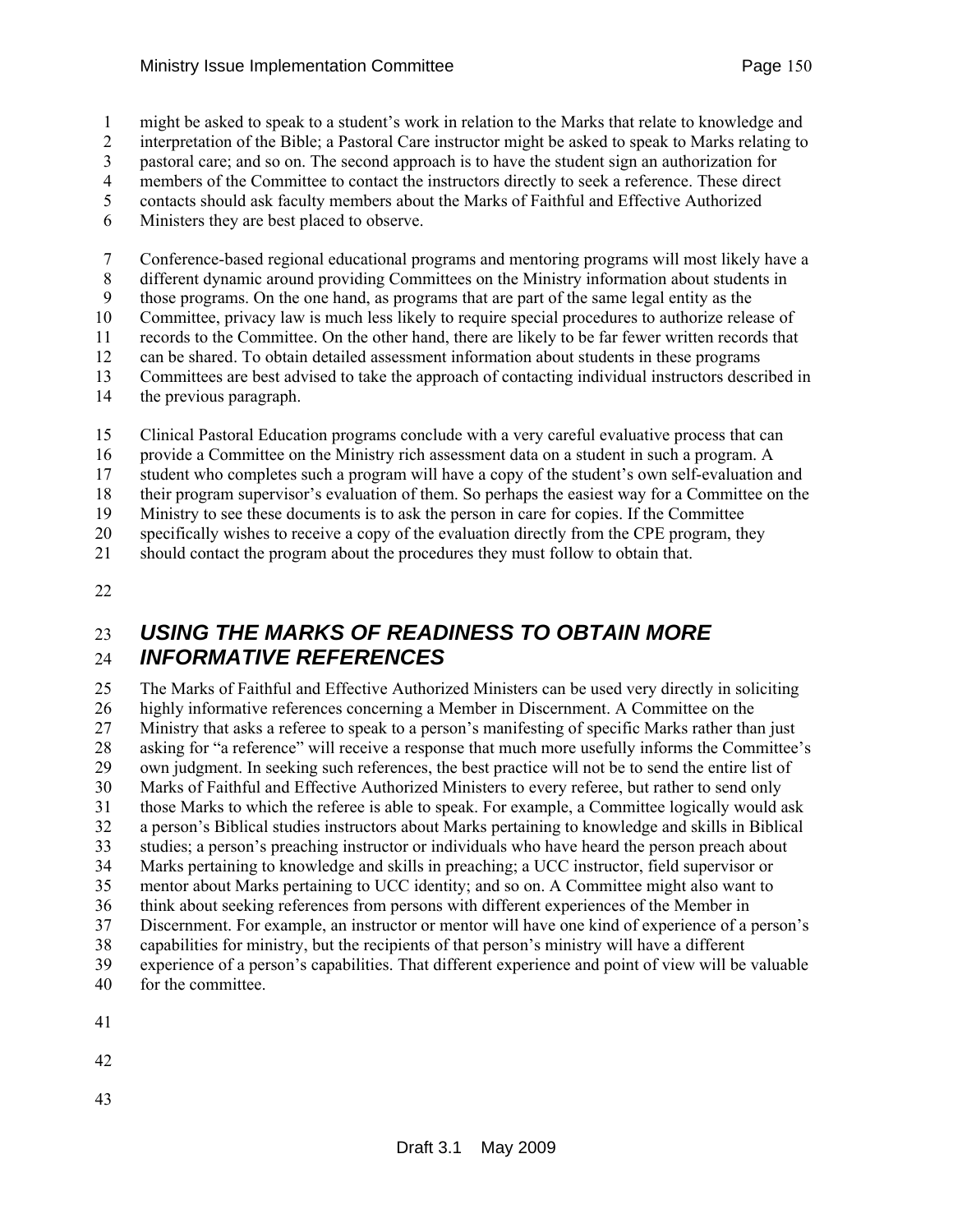## 1 *THE USE OF CASE STUDIES*

2 Committees on Ministry may find case studies an especially effective way of assessing a

3 student's progress in relation to the Marks of Faithful and Effective Authorized Ministers. Case

4 studies are narratives of critical incidents that are suitable for analysis and reflection. The

5 narratives may range in length from a few paragraphs to a few pages. The Association for Case

6 Teaching has developed and promoted their use in the education and preparation of ministers for

7 a number of years, and has compiled hundreds of case narratives. They range from cases related 8 to Biblical studies and church history to every imaginable situation that might arise in

9 contemporary authorized ministry. Case narratives may be fictional or fictionalized real incidents,

10 but they are certainly "true to life" in ways that make them excellent resources for observing the

11 abilities of a Member in Discernment.

12 Committees will doubtless imagine a variety of ways to use cases in discerning a person's

13 readiness for authorization, but at least two are immediately obvious. A committee may give a

14 case to a Member in Discernment with the request to respond to specific questions about it in

15 writing. A committee may ask the Member in Discernment to discuss the case orally with the

16 committee. Which approach the committee takes will depend on the kind of information it seeks,

17 constraints of time and distance, as well as other factors. A committee should be especially

18 attentive to the need to discuss cases orally with persons from oral cultures.

19 Cases of incidents from ministerial practice will be especially useful for committees because they

20 offer the possibility of assessing a person's progress in a way that integrates many aspects of readiness in a fashion that the recipients of the person's ministry might actually experience. T

21 readiness in a fashion that the recipients of the person's ministry might actually experience. This

22 also allows the committee to rely on its experience of good ministerial practice as a resource for

23 evaluation, rather than having to be dependent on technical experts.

24 Committees should be aware that cases built around ministerial practice allow them to assess

25 much more than ministerial practice. For example, a case of an incident at a church council

26 meeting offers a committee the possibility of assessing a person's grasp of leadership issues, but

27 also their grasp of UCC identity, and their theological understanding. A case of a pastoral care

28 incident might also be the occasion to probe a person's theological understanding, as well as their

29 sense of how they might preach and shape worship in ways that cared for persons in the situation

30 described in the case. A case about an adult Bible study class offers an opportunity to assess a

31 person's readiness in relation to Marks having to do with educational ministry, Biblical studies,

32 and perhaps pastoral care. All of these offer opportunities to observe how the Member in

33 Discernment sees the role of ordained minister, and themselves in that role.

## 34 **Sources of Case Studies**

35 A Committee on Ministry may not need to write a single case narrative in order to make full use

36 of this approach to assessment although they certainly may do so if they feel the need. Because of

37 the great value of case narratives in preparation for ministry, many others have done that work.

38 There are published collections of case studies, some of which are listed in the bibliography

39 below. Perhaps even more easily accessible is the collection of hundreds of case narratives

40 developed and maintained by the Association for Case Teaching. This can be accessed online

41 through the Yale Divinity School Library at the following URL:

42 [http://www.library.yale.edu/div/case\\_teaching/case\\_list.html](http://www.library.yale.edu/div/case_teaching/case_list.html)

- 43 That page contains an alphabetical listing of case titles and a link to a search engine. Probably the
- 44 best way to access the collection is through the search engine. Type in the topic for which that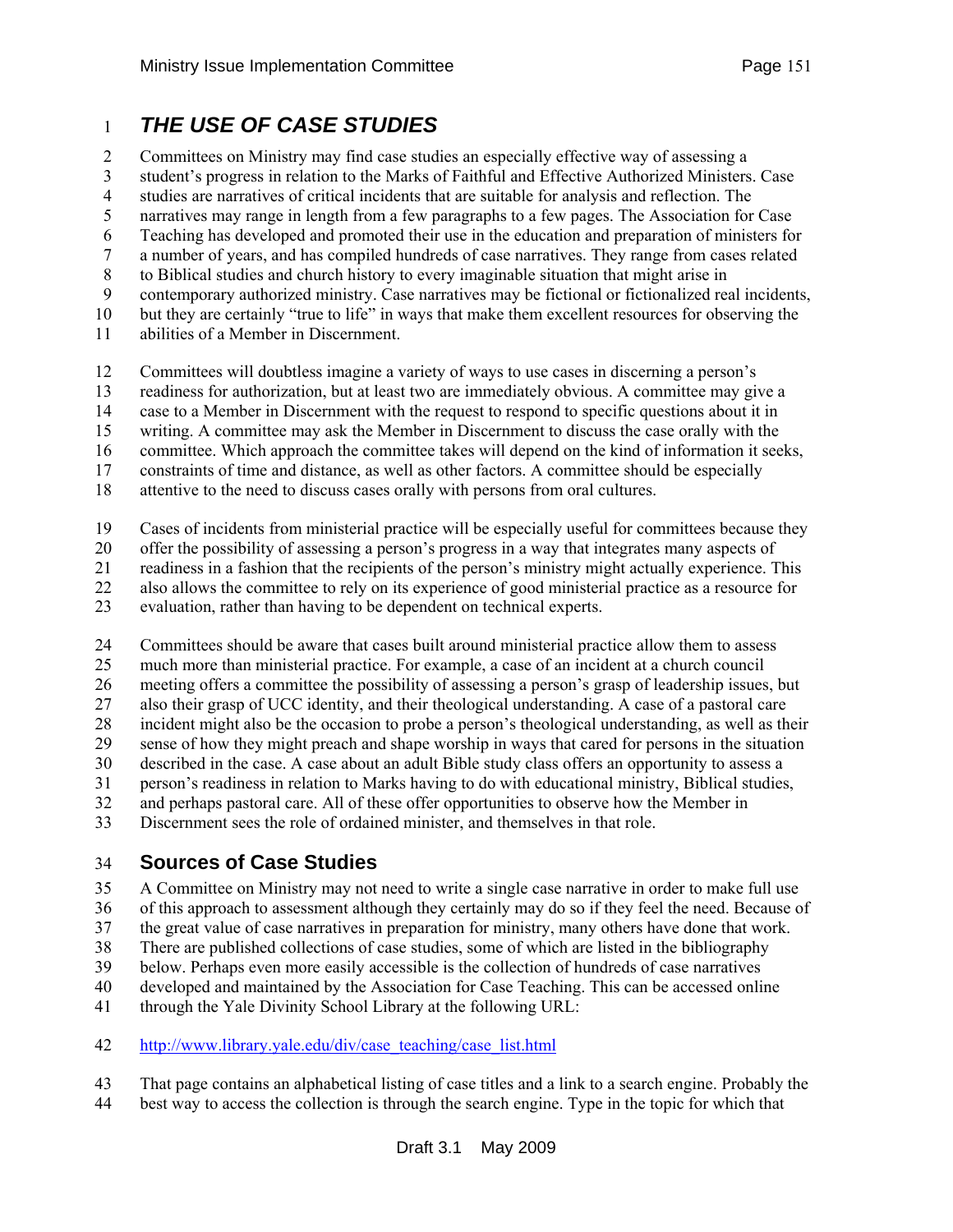1 you want to see cases, and the search process will return a list of all the cases that have to do with 2 that topic. You then can view a summary of the case to decide whether it is something you want 3 to use. You must order the full case, but there is an online order form that you can use for that 4 purpose. Here is a sample of what the summary description of a case from this database looks 5 like: 6 PLEASE FIRE MRS. WILLIAMS 9 475 626 7 Author: Paylor, N.R. 8 Setting: Suburban Community, Community Church, 350 Members, 1959 (field) 9 Date: 1975 10 Length: 4 p. 11 Topics: Interpersonal Relationships, Religious Organizations, Staff Relations, 12 Management of Conflict, Role of Minister 13 The choir at Riverton Church asked Rev. Roberts "as our minister, please fire 14 Mrs. Williams," the church organist/choir director. This was Rev. Roberts' first 15 parish since graduating from seminary and he was uncertain how to handle the 16 request. He sought the help of the church officers, the choir members, and Mrs. 17 Williams herself, in order to bring about satisfactory solution to the problem. 18 Indecision, delay, frustration, and anger were the consequences of his efforts. 19 This case is intended to enable students to confront issues surrounding the 20 personal and professional identity development of the young minister. A portion 21 of an introductory course in pastoral care deals with his identity as a primary 22 factor in his capacity to provide pastoral care to other persons. This case fits 23 within that course segment. The issues in the case include: the pastor's integrity, 24 staff relations and pastoral care, decision-making, sharing responsibilities for 25 leadership with lay persons, and patterns of conflict. No teaching note available. 26 27 Note that the summary also includes an identification of the setting in which the incident 28 occurred, a list of the topics for which the case might have relevance, and a summary of the 29 incident. This particular example also adds a statement of what the case is useful for to the end of 30 the summary of the incident. Many will only summarize the incident. 31 The reference to the case's setting will help identify the cultural community and norms within 32 which the case unfolds. It is possible that a Committee on Ministry needing cases set in a specific 33 cultural community will have difficulty finding them if that community is not part of the

34 dominant culture. In such a situation the committee may have to write its own cases or scenarios

- 35 for use with persons from that cultural community. Committees wishing to take this course of
- 36 action are encouraged to contact PLL staff if they wish assistance in finding or developing such 37 cases or scenarios.
- 38 [Bibliography of collections of case studies to be added at a later date.]
- 39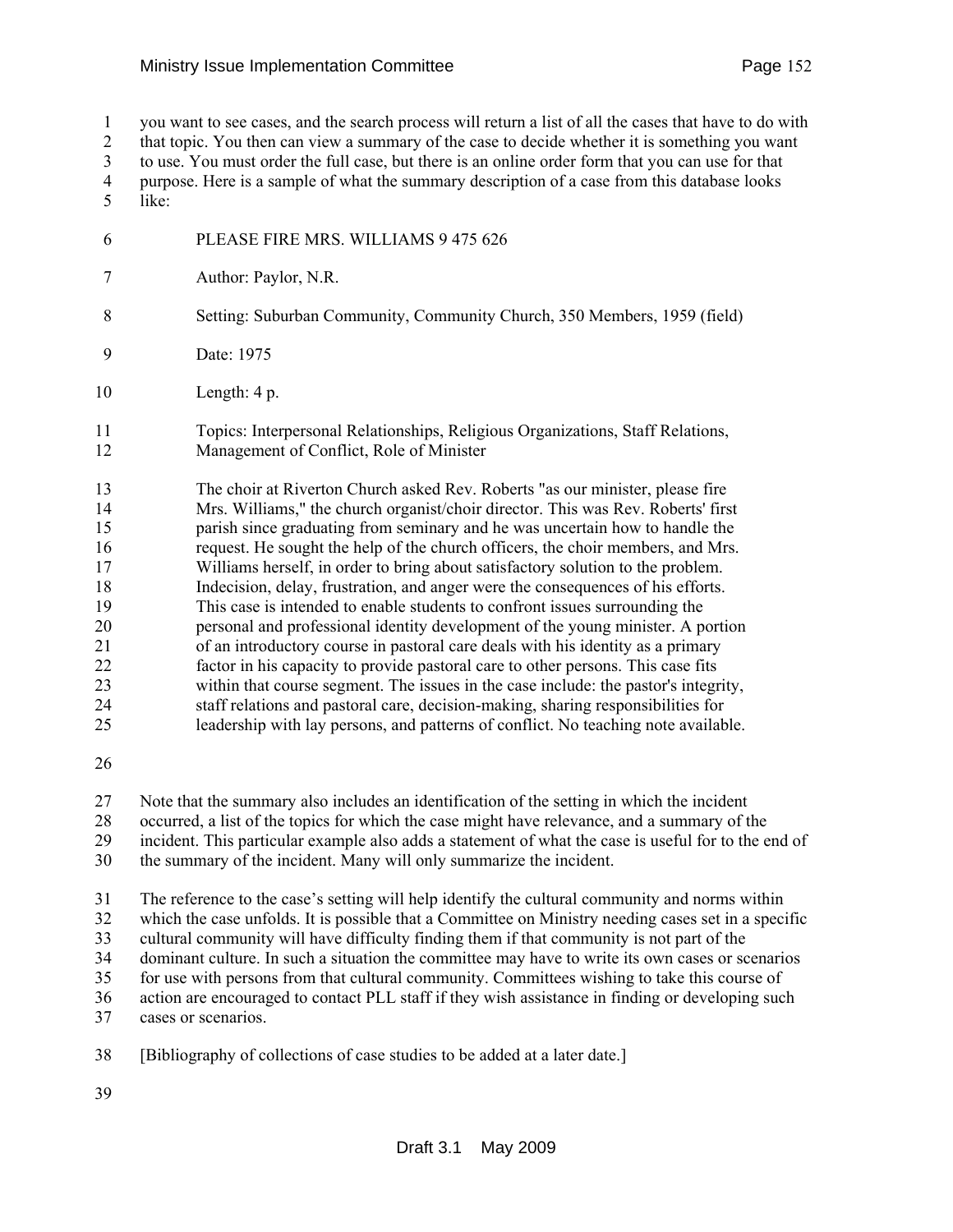## 1 *THE USE OF DIRECT EXPERIENCE OF A PERSON'S MINISTRY*

2 Committees on Ministry can also seek opportunities to experience the ministry of Members in 3 Discernment directly. Even as an occasional occurrence, this can give a Committee on Ministry 4 substantial evidence of a person's progress in relation to the Marks of Faithful and Effective 5 Authorized Ministers. If such occasions were a regular part of a committee's relationship with a 6 Member in Discernment, over time the committee would build up a significant picture of that 7 individual's readiness. Here are some examples of ways Committees on Ministry can experience 8 the Marks of Faithful and Effective Authorized Ministers in a Member in Discernment during the 9 time of that member's Covenant of Discernment and Formation. 10 1) Gatherings of Members in Discernment in social settings: 11 a) a Christmas reception and/or a summer occasion. Request each person to participate in

- 12 providing one of the following: a brief devotional, share a testimony of a positive 13 learning experience, share in conversation with the Committee on the Ministry about joys 14 and concerns of issues in ministry.
- 15 b) a reception at Association and Conference annual meetings for Members in Discernment 16 and others. Involve those who are closest to fulfilling Marks of Faithful and Effective 17 Authorized Ministers to provide introductions, prayers, and other forms of leadership.
- 18 c) a spiritual retreat to mark the beginning of covenant experiences.
- 19 2) Networking:
- 20 a) via messages through an emailing list (e.g., a listserv);
- 21 b) by circulating up-to-date calendars of Associational events
- 22 3) Attendance at events of the Member in Discernment to which he or she appropriately invites 23 his or her Committee on Ministry mentor or the whole committee.
- 24 4) Participate in Association committees, functions, and events as times allows through:
- 25 a) worship leadership;
- 26 b) projects supported by Association;
- 27 c) special partner, ecumenical and interfaith events of the Association;
- 28 d) cross-cultural events.
- 29

## 30 *THE USE OF PSYCHOLOGICAL INVENTORIES*

31 Many Committees on Ministry will be used to the idea of using psychological inventories in

32 working with persons on a path toward ordained ministry. The approach of assessing Members in

33 Discernment in relation to the Marks of Faithful and Effective Authorized Ministers, however,

34 should lead to a change in the way committees use psychological inventories and perhaps even to

35 which inventories are used with which persons.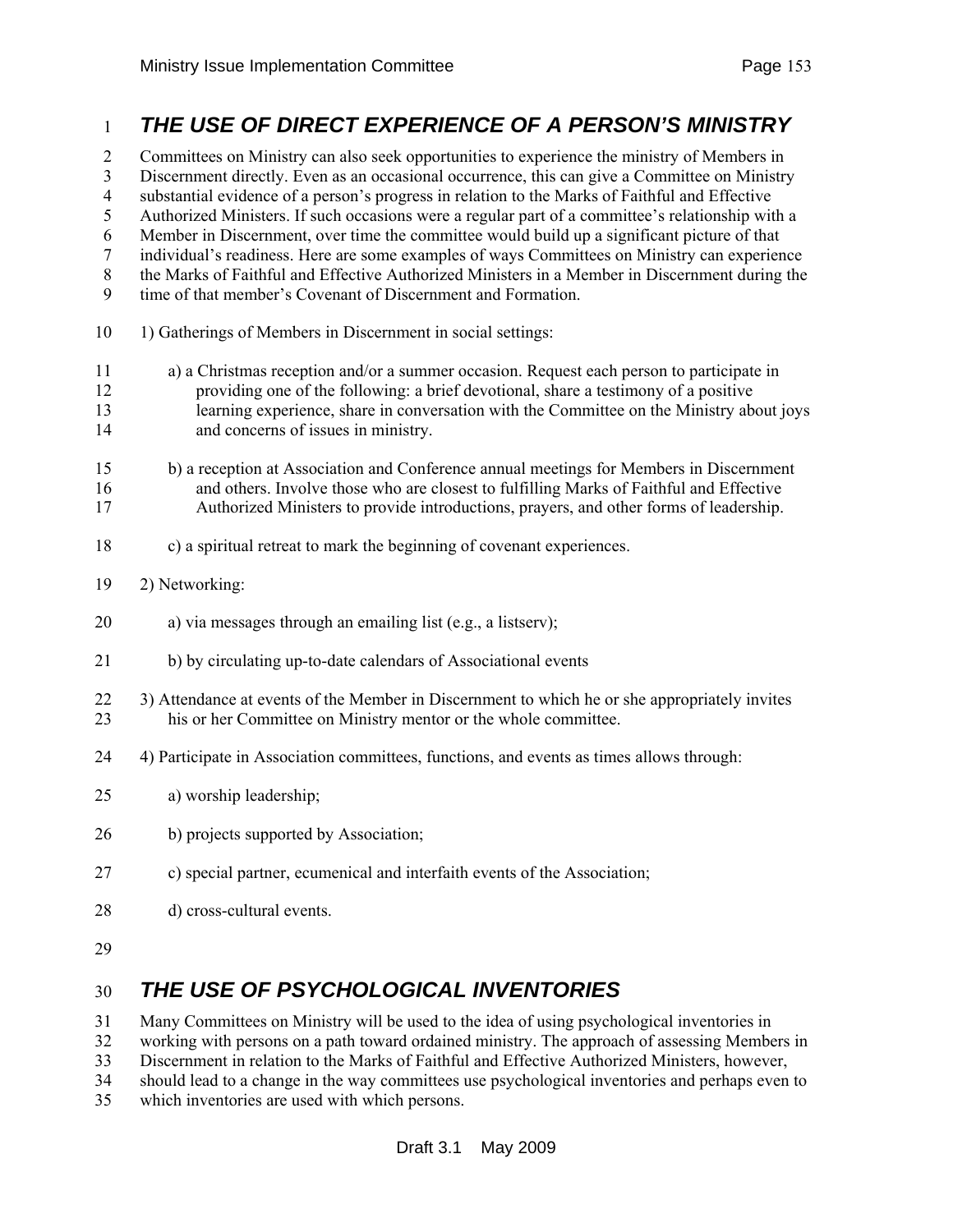1 When Committees on Ministry use the Marks of Faithful and Effective Authorized Ministers as a 2 frame of reference for working with a Member in Discernment throughout their relationship, the 3 Marks create a framework for thinking about individuals developmentally. That is, the Marks 4 help a committee to ask, "Where is this person ready and where do they need to grow in order to 5 become ready for authorization." In this approach psychological inventories serve as tools for 6 identifying areas where a Member in Discernment needs to grow – to develop. In the past the 7 most common use for psychological inventories was instead as a kind of screening mechanism, 8 i.e., to rule out persons regarded as psychologically "unfit" for ministry – to give a kind of 9 "thumbs up" or "thumbs down" verdict on a person. While such an approach can still be 10 maintained in the new relationship that Committees on Ministry are being invited to have with 11 persons who believe that God is calling them to authorized ministry, it will not be very helpful in 12 the long run, and will not contribute much to moving persons toward real readiness for ministry. 13 A developmental approach will be much more useful in that regard.

14 A developmental approach in the use of psychological inventories will lead to different choices 15 about which inventories to use. In the old screening approach to the use of inventories, the MMPI 16 was commonly used, and for those purposes it may sometimes have been suitable since it was 17 designed to identify pathology. In a developmental approach grounded in the Marks of Faithful 18 and Effective Authorized Ministers the MMPI still has a place, but will be rather less useful in 19 some important respects, exactly because of its emphasis on pathology. Instead, instruments such 20 as the Meyers-Briggs, Enneagram, BarOn EQI, California Psychological Inventory, Leadership 21 Effectiveness Assessment, and others will prove much more useful. The annotated list of 22 inventories that follows this discussion will give Committees on Ministry some idea of the 23 possibilities for helpful inventories they might use. This list in no way substitutes for a committee 24 consulting with a qualified counselor concerning the use of psychological inventories, but is in-25 tended to equip committees to enter such consultations with greater clarity about what best meets 26 their needs. By far the best consultant for a Committee on Ministry concerning the use and 27 evaluation of psychological inventories is a Ministry or Career Development Center that is an 28 accredited member of the Ministry Development Council.

- 
- 29 The results of any inventories used should be interpreted to the Member in Discernment and the
- 30 committee by a person who has been properly qualified to do so. Since the goal of the process is
- 31 the development of the Member in Discernment toward greater capacity for ministry,
- 32 interpretation of the results of the inventories to the Member in Discernment in a fashion that
- 33 promotes self-understanding and growth is an indispensable part of the process.
- 34 It is a simple fact of life that psychological inventories are not universally applicable across all 35 cultures. Because psychological and relational health manifest themselves differently in different 36 cultures, inventories must be "normed" and validated for a particular culture before their results 37 can be regarded as useful and reliable. Moreover, for persons who do not come from the 38 dominant culture their results are best interpreted by someone from that individual's culture or 39 someone with the necessary background and skill for cross-cultural interpretation of that/those
- 40 inventory/ies.
- 41 The list that follows identifies psychological inventories that committees might find particularly
- 42 useful in working with Members in Discernment around the Marks of Faithful and Effective
- 43 Authorized Ministers. For each inventory an attempt is made to signal its particular value and the
- 44 extent to which it has been normed and validated for cultures other than the dominant culture.
- 45 [Annotated list of inventories to be added at a later date.]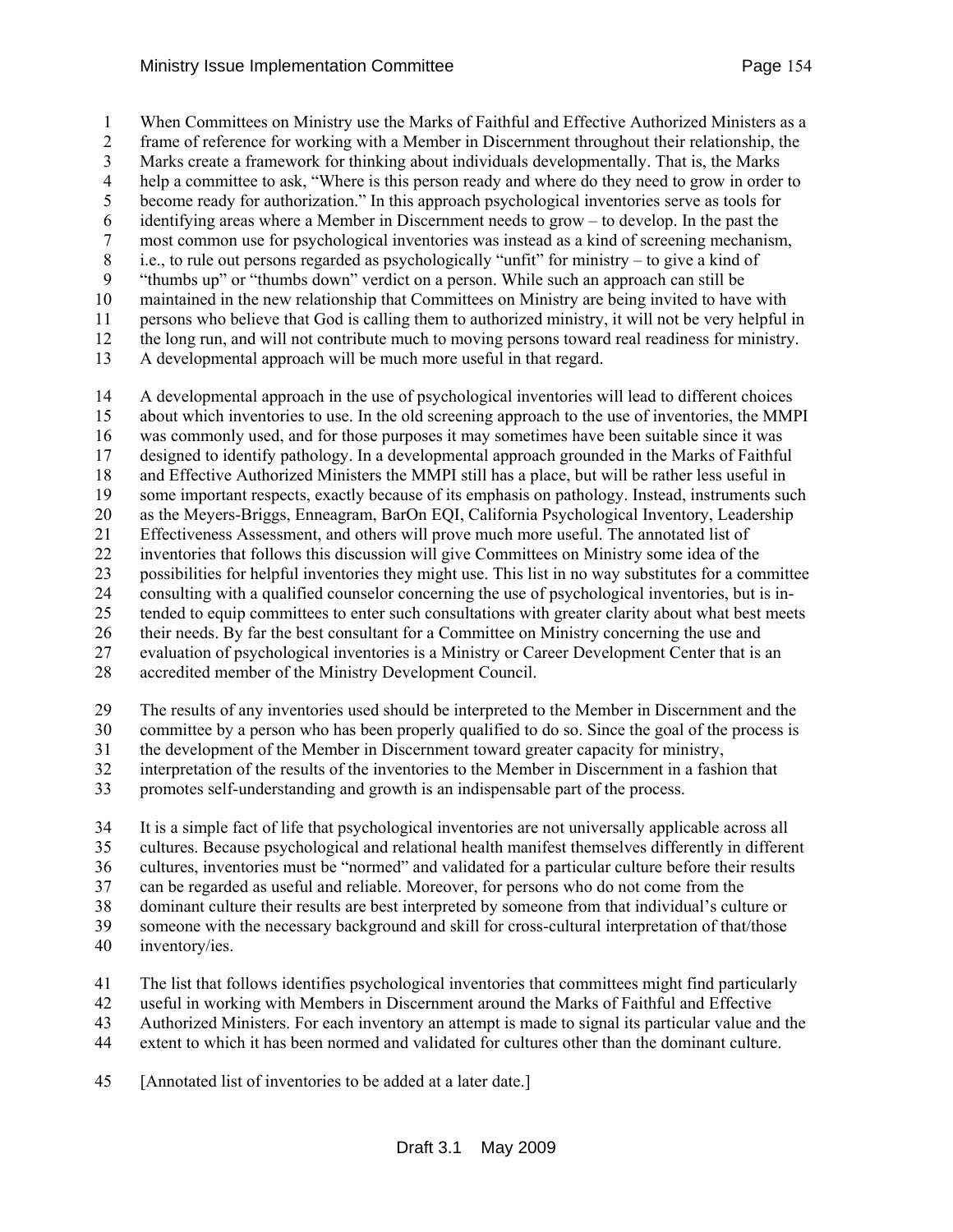#### <span id="page-154-0"></span>1

## 2 *THE USE OF A PERSON'S PROFILE*

3 The pronouncement of the twenty-fifth General Synod has created a situation in which persons 4 will come to Committees on Ministry seeking authorization from different places in the life of the 5 church than before. Some, although perhaps not many, may already have developed a ministerial 6 profile. Of course, persons near the end of their process of preparation will also have developed a 7 ministerial profile in anticipation of seeking a call. In either case, Committees on the Ministry 8 might wish to think of the ministerial profiles of Members in Discernment as another way to learn 9 the degree to which those persons are ready for authorization. For at least some of the Marks of 10 Faithful and Effective Authorized Ministers, the member's own narrative statements and the 11 views of references will be valuable sources of perspective on a member's manifestation of the 12 Marks.

13

## 14 *THE USE OF APPRECIATIVE INQUIRY*

15 Committees on Ministry will probably find an approach know as Appreciative Inquiry (AI)

16 especially helpful in their work of discernment with potential candidates for ordained ministry. A 17 basic definition of Appreciative Inquiry is this:

18 AI is about the coevolutionary search for the best in people, their organizations, and the relevant

19 world around them. In its broadest focus, AI involves systemic discovery of what gives "life" to a<br>20 living system (like a potential candidate for ministry) which it is most alive, most effective, and

living system (like a potential candidate for ministry) which it is most alive, most effective, and

2[1](#page-154-0) most constructively capable in economic, ecological and human terms.<sup>1</sup>

- [2](#page-154-0)2 Appreciative Inquiry is a perspective with ten assumptions:  $2^2$
- 23 1. In every organization like the church, some things work well.
- 24 2. What we focus on becomes our reality.
- 25 3. Asking questions influences the group.
- 26 4. We have more confidence in the journey to the future when we carry forward parts of the 27 past.
- 28 5. If we carry parts of the past into the future, we should be clear about what is best about 29 the past.
- 30 6. It is important to value differences and diversity.
- 31 7. The language we use creates our reality.
- 32 8. Organizations are heliotropic.

-

<sup>&</sup>lt;sup>1</sup> http://appreciativeinquiry.case.edu/intro/whatisai.cfm

<sup>&</sup>lt;sup>2</sup> Mark Lau Branson, Memories, Hopes, and Conversations: Appreciative Inquiry and Congregational Change (Herndon, VA: Alban Institute 2004, p. 24.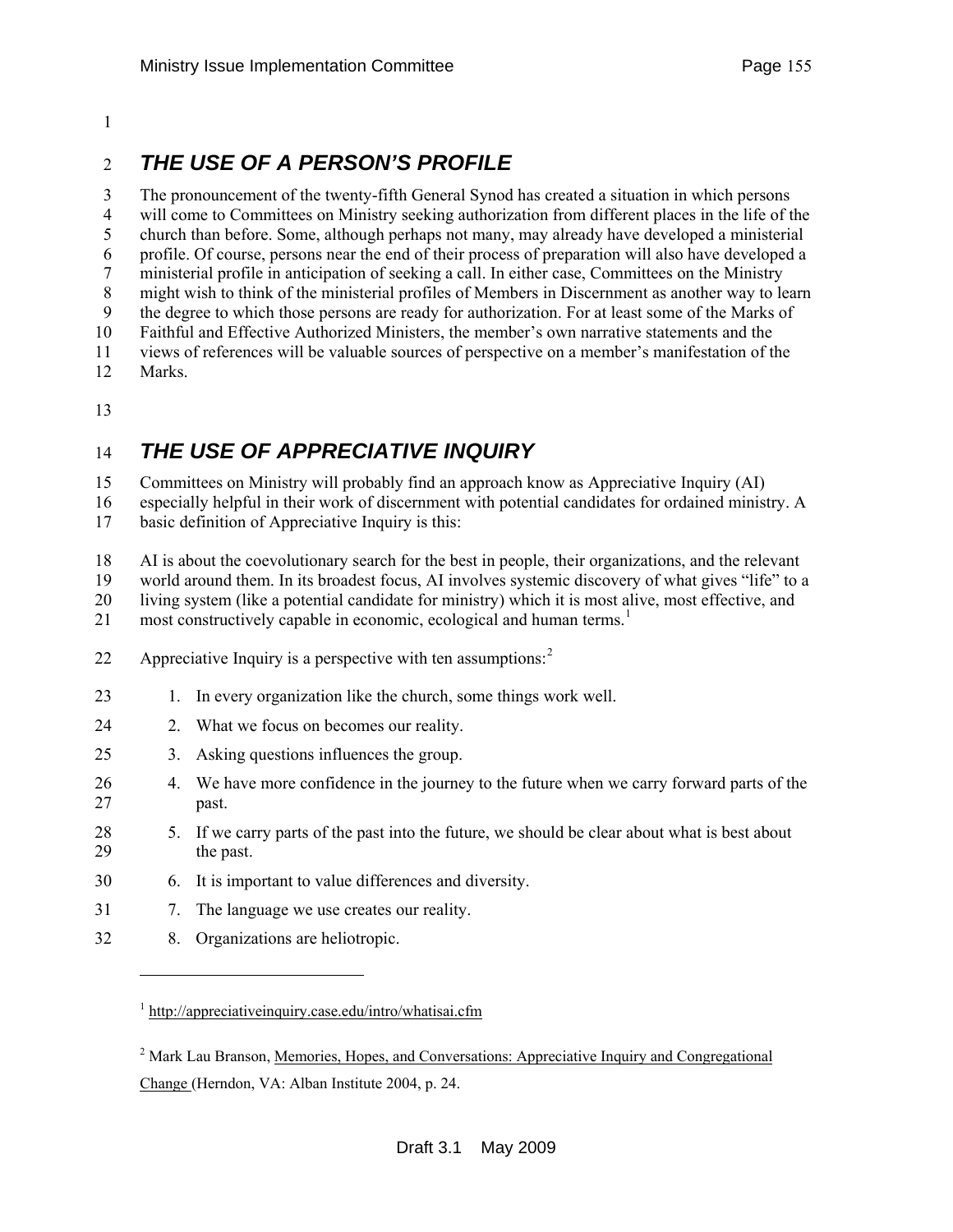- <span id="page-155-0"></span>1 9. Outcomes should be useful.
- 2 10. All steps are collaborative.

3 Appreciative Inquiry is a way for a Committee on Ministry to ask questions of the Member in 4 Discernment that recall the best of the known, give voice to the person's deep values, and aid in 5 helping them to imagine the possibilities the future might hold for them. AI is also about telling

6 and sharing stories—as we remember our past, we are remembered.

7 For Members in Discernment some of the kinds of questions you would use might be framed like 8 this: $3^3$  $3^3$ 

- 9 What attracted you to ministry? What are some of your most positive impressions of 10 ministry prior to this moment?
- 11 Remember a time when you made a difference by doing the work of ministry. Relate to 12 us your story and tell us what happened.
- 13 What do you value most about yourself as a leader? What would others say about you as 14 leader?
- 15 Think of a time when someone else provided you with an opportunity to take a risk, to 16 stretch, or to grow. What happened and what do you value most about the leader in that 17 story?
- 18 Think of a time when you provided someone with an opportunity to take a risk, to stretch, 19 or to grow. What was going on? What do you value most about your leadership in this 20 story? How did you persist in keeping a positive image of potential?
- 21 Can you think of a story or an example that stands out for you, something that ex-22 emplifies the kind of leadership approaches we should aim at more often?
- 23 Imagine and picture the church as you always imagined it could be—the way you believe 24 it ought to be. In terms of church leadership, describe what you see happening. How is it 25 different?
- 26 How can you further develop your gifts for leadership so you can help the church to 27 become what you imagine it could be?

#### 28 **Appreciative Inquiry Resources**

29 Committees on Ministry can find significant resources concerning Appreciative Inquiry and its

30 use in many places. Committees will probably find the following three especially helpful. The 31 first is the web site for the **Clergy Leadership Institute**. The web address for the site is:

32 http://www.clergyleadership.com.

l

- 33 The mission statement of the Clergy Leadership Institute is this:
- 34 The mission of the Clergy Leadership Institute is to increase ministers' ef-
- 35 fectiveness by offering training that integrates theological reflection with
- 36 organizational psychology. The institute believes appreciative processes are the
- 37 most effective way of enabling people to manifest their God-given talents and

<sup>3</sup> From the *Alban Weekly –* Week of 5/27/05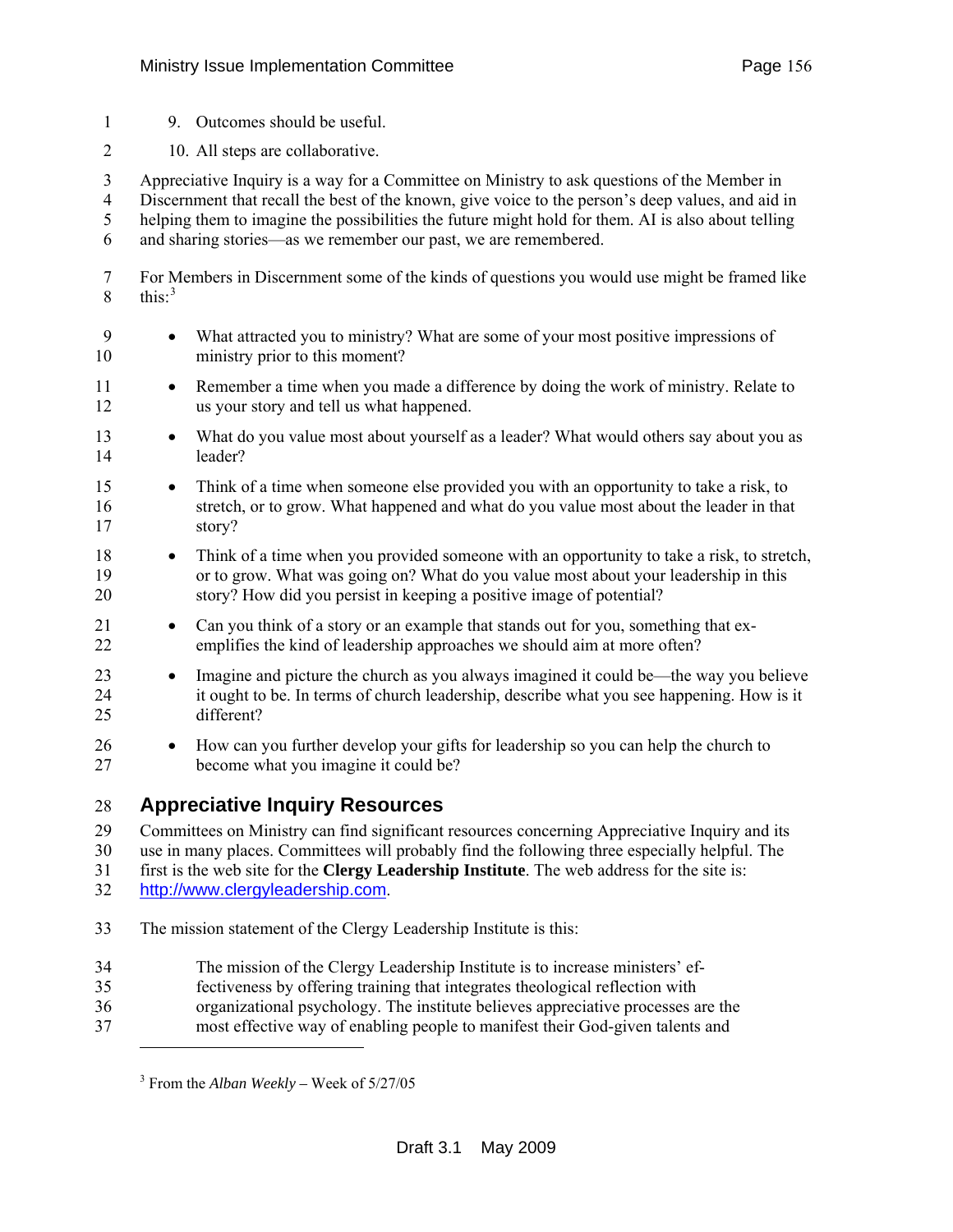- 1 abilities. The Institute's website features detailed information about its AI and
- 2 leadership training programs, clergy sabbatical programs, clergy search
- 3 resources, coaching service for personal and professional development, and
- 4 consulting for congregational development.
- 5 Another major resource is the **Appreciative Inquiry Commons**, a web site of resources
- 6 maintained at Case Western Reserve University in Cleveland. The web address for the
- 7 Appreciative Inquiry Commons is: http://appreciativeinquiry.case.edu/
- 8 The third resource is an excellent **book concerning Appreciative Inquiry**:
- 9 Hammond, Sue Annis, *The Thin Book of Appreciative Inquiry*. Plano, TX: Thin Book Publishing
- 10 Company, 1996.
- 11

# 12 *THE USE OF PORTFOLIOS*

- 13 Members in Discernment and authorized ministers may be asked to assemble and add to a
- 14 portfolio. Portfolios are used in a number of settings, including higher education, business, and
- 15 the arts, to document competencies in particular areas of achievement as well as for the
- 16 assessment of learning. For Members in Discernment and authorized ministers, the Portfolio is a
- 17 way of documenting competencies outlined in the Marks of Faithful and Effective Authorized
- 18 Ministers.
- 19 The use of a portfolio is woven into the processes of initial assessment, on-going assessment and
- 20 assessment for authorization of Members in Discernment. The sections describing those
- 21 processes identify items that would useful contents of that portfolio, and discuss their use with the
- 22 member and the Committee on Ministry.
- 23 However, the portfolio may have others uses as well. For example, individual authorized
- 24 minister may wish to use the portfolio in a process of self-assessment to guide their on-going
- 25 learning and development. Or Committees on Ministry may wish for similar reasons to use a
- 26 portfolio process with ministers already authorized, or in processes with persons seeking
- 27 standing, or with Members in Discernment in some way not already described in the sections on
- 28 assessment of Members in Discernment.
- 29 In these other uses it may be most helpful to organize the Portfolio around the four categories of
- 30 the "Marks," Spiritual Formation, UCC Identity, Personal and Professional Formation, and
- 31 Knowledge and Skills for Ministry. Each category may begin with a brief (one-two page)
- 32 narrative describing the contents of the section and why each entry was chosen for inclusion.
- 33 Each entry, in turn, should include the date, context, and a brief description. For example, a
- 34 sermon should be included with the date of the sermon, the setting in which it was delivered, a
- 35 brief description -- including the Scriptures used as the basis for the sermon -- should appear at
- 36 the beginning of the sermon, and perhaps also a brief reflection on the piece in relation to the
- 37 Marks of Faithful and Effective Authorized Ministers.
- 38 Such a development of a portfolio may be of particular value to Licensed Ministers, especially if
- 39 they serve over an extended period of time or if they are invited to consider serving in more than
- 40 one setting. The Licensed Minister will find it valuable to guide continuing education and a
- 41 helpful tool for reflection upon one's ministry. Moreover, by organizing the Portfolio around the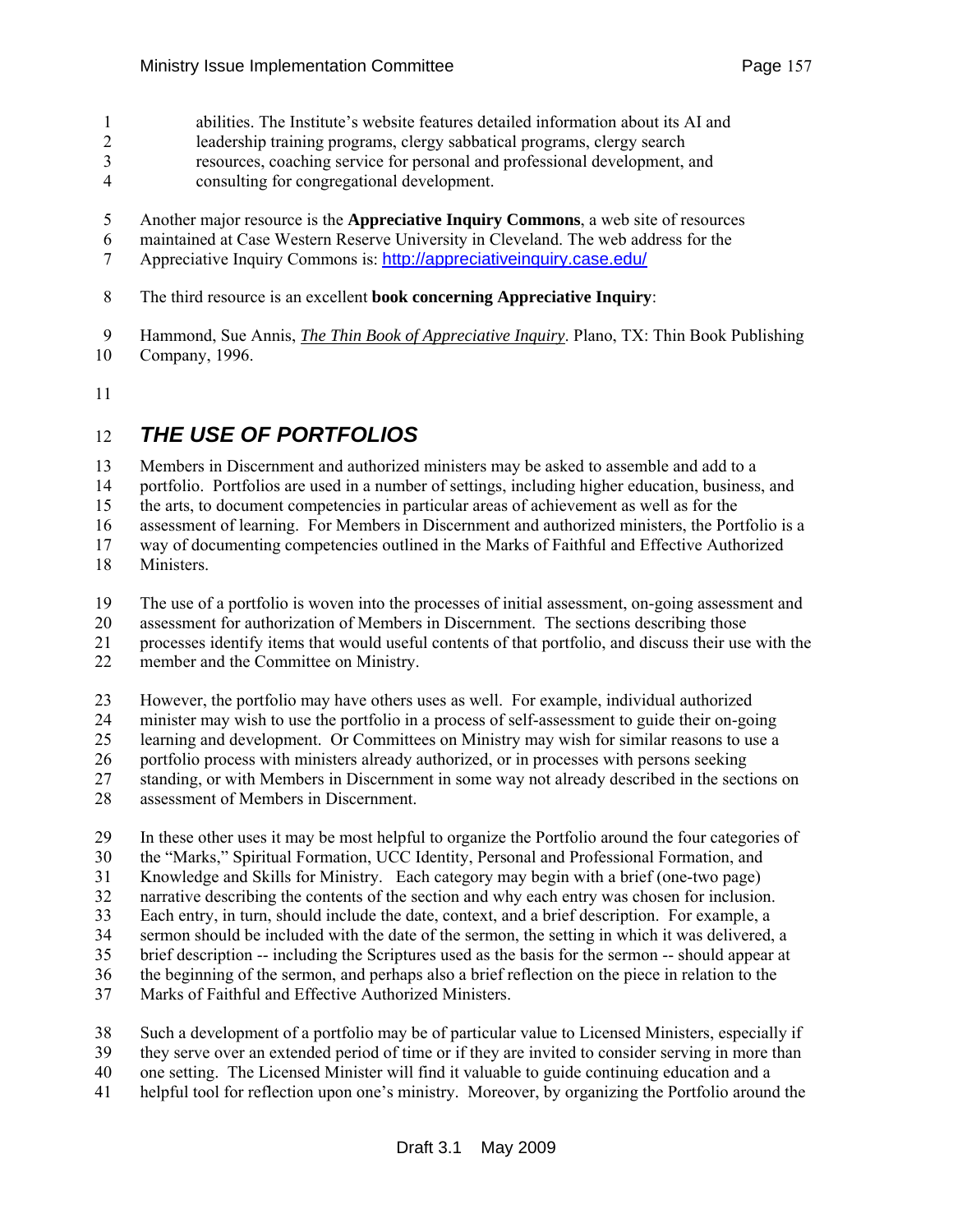- 1 "Marks" the minister can provide a coherent picture of her or his particular gifts and
- 2 competencies for easy use by Committees on Ministry and Local Churches.
- 3 In practical terms a portfolio can be contained in a large binder with dividers although many other
- 4 forms of organization are possible as well. A title page may appear both on the cover of the
- 5 binder and as the first page and should include the Member's name, address, contact information,
- 6 local church, Association, Conference, and the date(s) of the most recent updates. A table of
- 7 contents is recommended.
- 8 Portfolios can be quite variable in content and can be tailored to the particular needs of a person,
- 9 committee or group. Since the United Church of Christ includes and honors much diversity
- 10 among its members, it is anticipated that the Portfolio composition will be particular to the person
- 11 and context represented. The following list illustrates (but does not exhaust) the rich array of 12 materials that could be include in a portfolio:
- 13 1. Narratives of various kinds (e.g., a spiritual autobiography, an account of your call to 14 ministry, statement on ministry, statement of theology)
- 15 2. A current resumé
- 16 3. Audio and/or video recordings
- 17 4. Oral presentations
- 18 5. Official transcripts from undergraduate or graduate institutions attended
- 19 6. Certificates of Completion for training related to ministry and other continuing education 20 experiences
- 21 7. Records from non-credit courses, workshop certificates, documentation and description 22 of workshops presented
- 23 8. UCC history and polity documentation (if earned)
- 24 9. Demonstration of self-directed learning projects, reflective practice, or on-the-job 25 training
- 26 10. Photographs of original artwork, photographs of ministry moments
- 27 11. Works of art (with interpretation, if desired)
- 28 12. Written papers
- 29 13. Case Studies
- 30 14. Letters of recommendation
- 31 15. Interview recordings
- 32 16. Programs from worship services
- 33 17. Performance assessments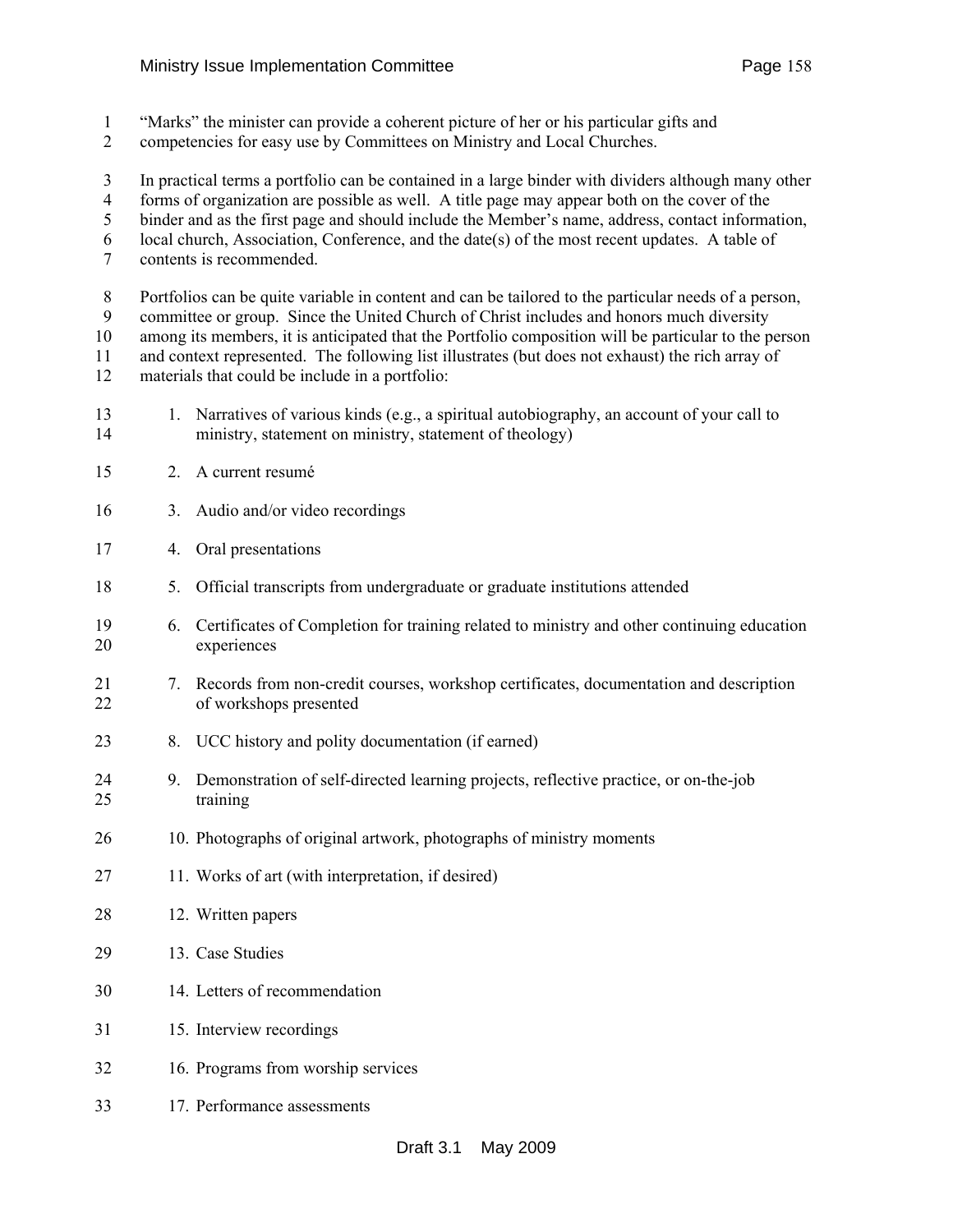| 1                   | 18. Ministerial Profile                                                                                             |
|---------------------|---------------------------------------------------------------------------------------------------------------------|
| $\overline{2}$<br>3 | 19. Summaries of projects undertaken in the local congregation, regional or national church,<br>or community        |
| 4                   | 20. Evidence of related experience, knowledge, skills from other experiences                                        |
| 5<br>6              | 21. Evidence of applicable corporate training (e.g., conflict resolution, financial management,<br>computer skills) |
| 7                   | 22. College level exams such as CLEP and DANTES                                                                     |
| 8                   | 23. Military training and occupations                                                                               |
| 9                   | 24. Corporate/agency training evaluated by ACE/PONSI                                                                |
| 10                  | 25. Contact learning - independent study                                                                            |
| 11                  | 26. Special assessment of all national and state licensing/certificates                                             |
| 12                  | 27. Annotated bibliographies                                                                                        |
|                     |                                                                                                                     |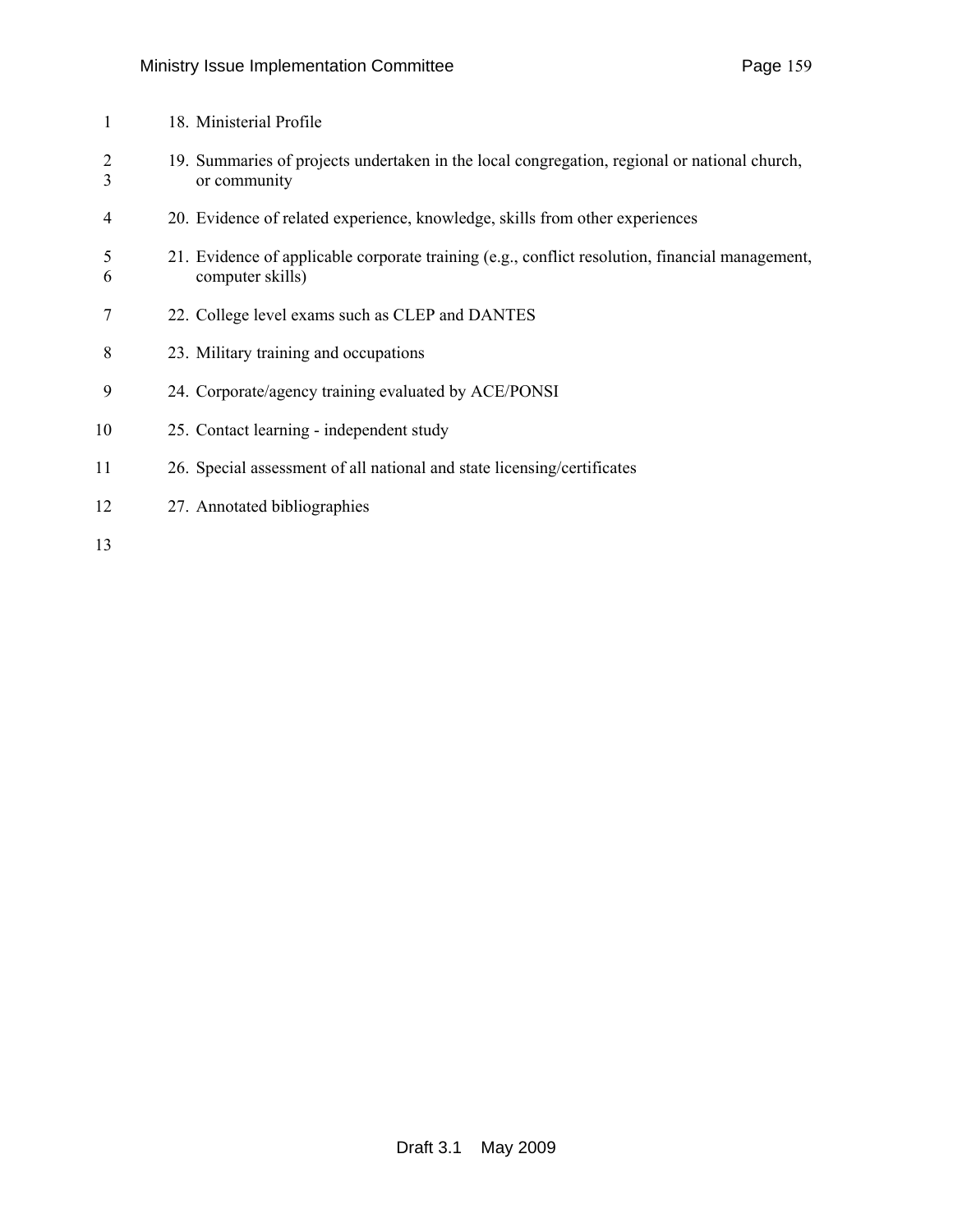# <sup>1</sup>**APPENDIX E**  2 <sup>3</sup>**RESOURCES FOR DESIGNING AND ASSESSING**  <sup>4</sup>**MENTORING PROGRAMS**  5 *INTRODUCTION*  6 In adopting the Pronouncement, "Ministry Issues: Forming and Preparing Pastoral Leaders for 7 God's Church," the twenty-fifth General Synod of the United Church of Christ called upon the 8 Associations and Conferences to provide paths of preparation for authorized ministry which are 9 appropriate to the needs and possibilities of the church and community. One such path is that of 10 mentoring. Mentoring has been demonstrated in the life of the faith community from its 11 beginning. The scriptures are filled with examples: Moses and Joshua, Eli and Samuel, Naomi 12 and Ruth, Elijah and Elisha, Elizabeth and Mary, Jesus and the twelve disciples, and Paul and 13 Barnabas. Through time, mentors have been instrumental in helping people discover who they are

14 and how they are to be in God's service.

15 Mentoring, the one-on-one modeling, instruction, and guidance from a teacher to a learner, is 16 certainly a time honored process for preparing leaders in a variety of settings, including the 17 church. This preparation often takes place in a local context and is less structured than the 18 patterns of most schools. The rhythm of learning is more from season to season and highly 19 dependent on the negotiation and motivation between intentional teacher and learner. The goal of 20 such a mentoring relationship is for the Member in Discernment to prepare for authorized 21 ministry in a community through a variety of hands-on-learning activities whereby he or she can 22 faithfully and effectively teach, preach, evangelize, witness, mobilize social action and minister to 23 the community. The focus is developing personal, professional, and cultural competence under 24 the guidance of wise elders.

25 In selecting mentoring as a part of a member in discernment's path to preparation for authorized 26 ministry, a Committee on the Ministry will need to consider several things, including the 27 appropriateness of this process for the Member in Discernment, the role mentoring will play in 28 the Member in Discernment's plan for developing the Marks of Faithful and Effective Authorized 29 Ministers, the qualities and characteristics of a mentor, the shape and form of the mentoring 30 relationship, the possibility of a team of mentors with particular specialties, the kinds of 31 accountability between mentor and mentee and between the mentor/mentee and the Committee on

32 the Ministry, and selection and preparation of mentors.

# 33 *MENTORS*

34 In the context of a path of preparation for authorized ministry in the United Church of Christ, a

35 mentor is an individual who serves as a model, a supporter, and a teacher of ministry for a

36 Member in Discernment. They are able to be a wise and trusted advisor, teacher, counselor and

37 guide. They are held in high regard in their ecclesial and cultural context and have expertise in the

38 area the member in discernment seeks to explore. They have had life experiences that are reliable 39 for both the guidance and the edification of the mentee. They are able to establish a trusting

40 relationship that is both generative and nurturing for the learning individual.

41 An effective mentor: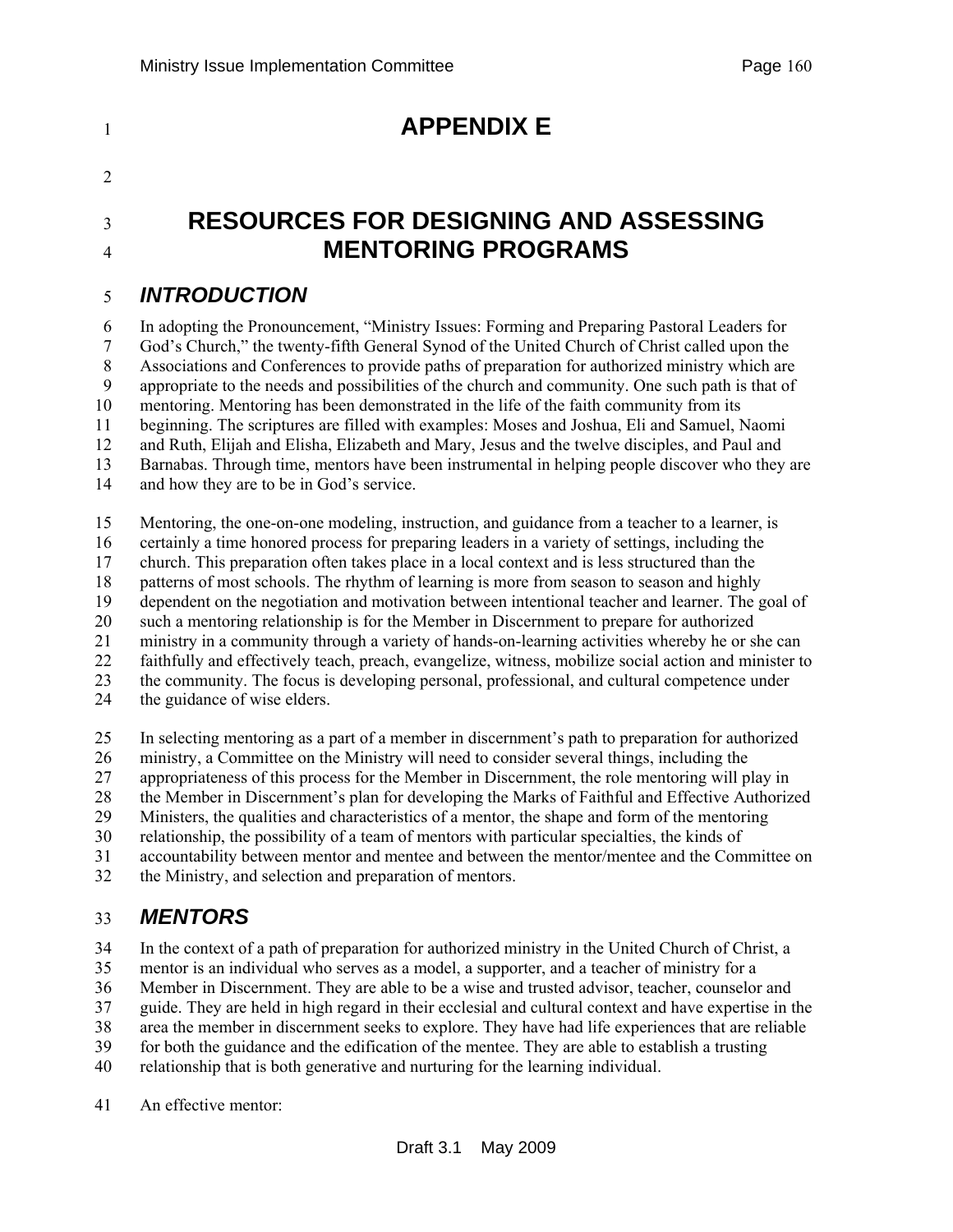- 1 has a mature faith, models effective ministry, and possesses the necessary ability to help 2 individuals discern, develop and grow in the marks of a faithful and effective authorized 3 minister; 4 • helps the member in discernment clarify issues and options and think about what it means 5 to be an authorized minister in their context; 6 • brings experience, wisdom and care to the relationship; 7 • is esteemed, trustworthy, knowledgeable, holds confidences and can be direct and firm; 8 • has experience in the history, culture, and language of the community to which both the 9 mentor and the Member in Discernment belong; 10 • helps persons reflect on their growth in the Marks of Faithful and Effective Ministers; 11 • creates a climate safe for reflection and growth; 12 • listens actively and hears others; 13 • is personally confident and secure and is willing to share appropriately; 14 • is able to exercise appropriate boundaries; 15 • models a deep faith in Christ and exhibits an active spiritual life; 16 • nurtures others with sensitivity and empathy. 17 The relationship between a mentor and mentee is marked by collegiality where the emphasis is 18 relational, where mutual giving and receiving may develop. The relationship is dynamic and not 19 legalistic. As with other paths of preparation, the path of mentoring seeks always to assist the 20 Member in Discernment in developing and maturing in the Marks of a Faithful and Effective 21 Authorized Minister. 22 23 *CREATING AND EVALUATING MENTORING PROGRAMS USING*  24 *CURRENT RESOURCES*
- 25 \*\* This section is still under development. It will be circulated when it is finished. \*\*

26

## 27 *WHAT A MENTORING PROGRAM COULD BE IF ADDITIONAL*  28 *RESOURCES WERE AVAILABLE*

 $29$  \*\* This section is still under development. It will be circulated when it is finished. \*\*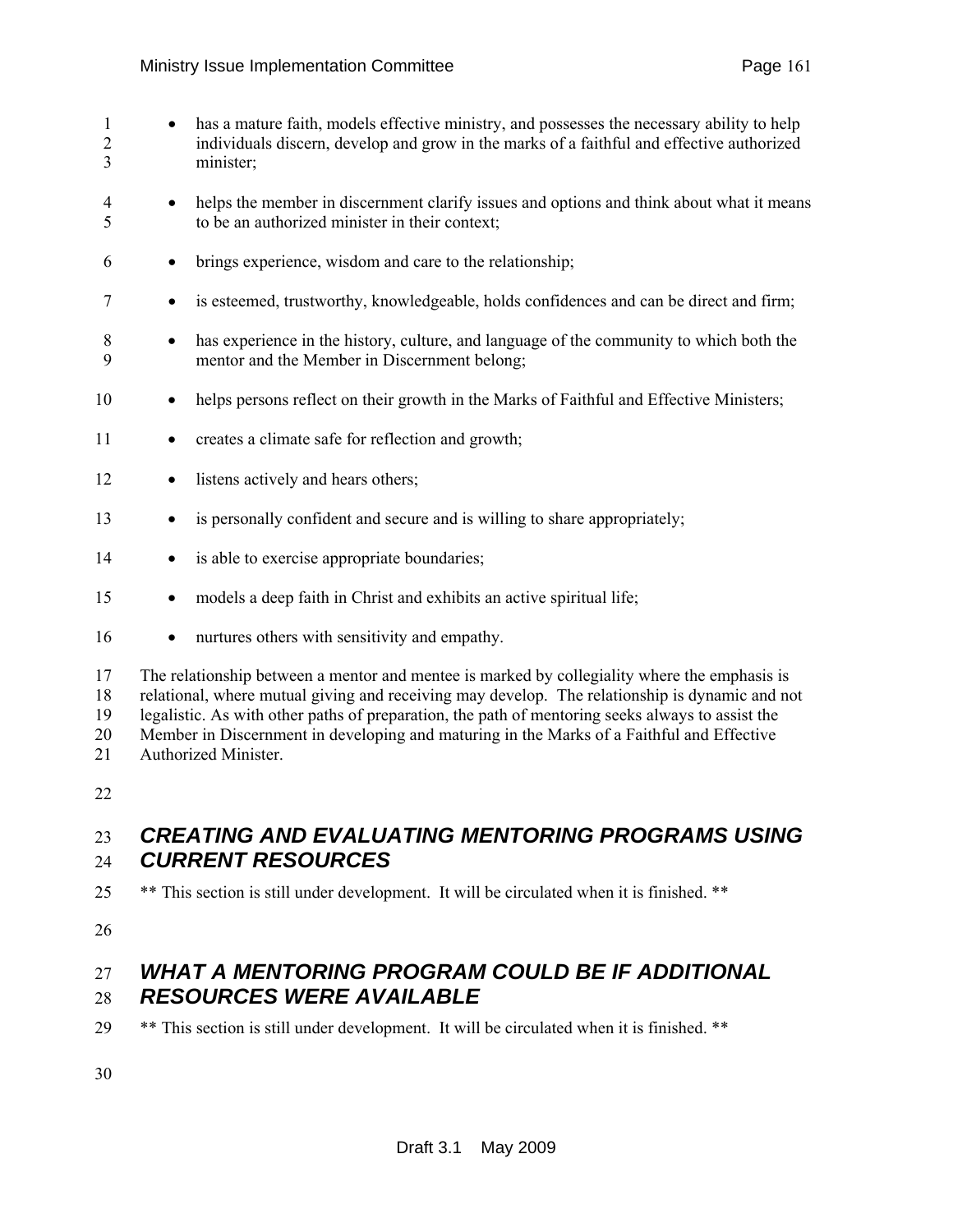# <span id="page-161-0"></span>1 **APPENDIX F** <sup>3</sup>**RESOURCES FOR DESIGNING AND ASSESSING**  <sup>4</sup>**REGIONAL EDUCATIONAL PROGRAMS**  6 When the twenty-fifth General Synod called upon the Associations and Conferences of the

### 5 *INTRODUCTION*

2

7 United Church of Christ to "make available paths of preparation for ordained ministry which are 8 appropriate to the needs and possibilities of the church and community, including: . . . (b) 9 Regional theological formation programs," it was calling for something that to some extent 10 already exists in the life of the church and at the same time offers real opportunities for further 11 development. Regional theological formation programs have existed for some time in many of 12 the Conferences of the United Church of Christ, as well as in the judicatories of other 13 denominations. So there is a strong history of important work in preparing leaders for God's 14 church from which a future can be projected. On the other hand, in the United Church of Christ 15 most of these programs have aimed at preparing persons for licensure in the Associations of the 16 Conference sponsoring a given program, not ordination for the whole church. Such existing 17 programs can be used as the foundation to which other experiences and educational resources are 18 added to build an individual educational plan preparing a member for ordination. At the same 19 time, Conferences may wish to strengthen these existing programs to make them a more 20 substantial foundation for educational plans intended to prepare members for ordination.

- 21 Lance Barker and Edmon Martin, in their study of regional programs of theological education, 22 *Multiple Paths to Ministry: New Models for Theological Education*, state their conviction "that 23 these programs are vital components in the theological landscape.<sup>"[4](#page-161-0)</sup> These programs add 24 important capacity for theological education in the United Church of Christ beyond the resources 25 represented by its seminaries.
- 26 The distinctive contribution of regional educational programs has at least three dimensions. First, 27 they "widen access to the resources of theological education,"<sup>[5](#page-161-0)</sup> making preparation for authorized 28 leadership in the church available to persons whom God has called, but who live outside 29 commuting range from an accredited seminary and whose life circumstances prevent them from 30 moving to a seminary. Second, as Barker and Martin put it, "these programs [are] apt to reinforce 31 the contextual and connectional character of ministry, often resulting in ministries of local 32 empowerment in church and community."<sup>[6](#page-161-0)</sup> Third, "churches that [are] served by graduates of 33 [these] programs time and again [exhibit] renewed energy and self-worth as a result of being
- 34 liberated from having to measure their viability in terms of economic or demographic capital."<sup>[7](#page-161-0)</sup>

l

 $<sup>7</sup>$  Ibid.</sup>

<sup>4</sup> Barker, Lance R. and B. Edmon Martin, eds, *Multiple Paths to Ministry: New Models for Theological Education* (Cleveland: Pilgrim Press, 2004) 7.

<sup>5</sup> Ibid.

 $<sup>6</sup>$  Ibid., 8.</sup>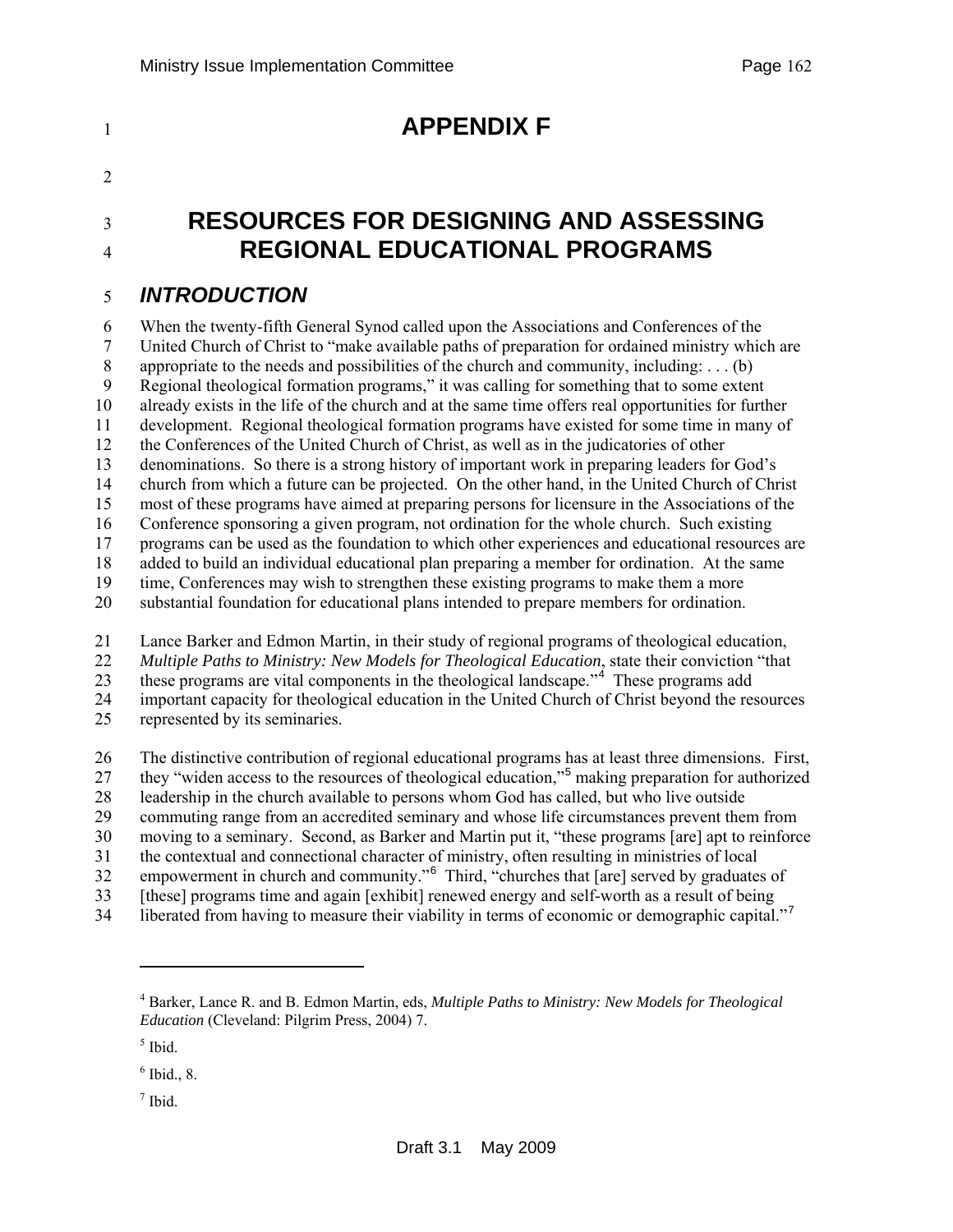<span id="page-162-0"></span>1 Regional educational programs come in a variety of forms and formats. For example, curricula in

2 some programs look like mini-seminary curricula. In other programs the same subject matters

3 have been rearranged into integrated courses built around specific patterns of ministerial practice.

4 Some use courses that meet on weekends; others have courses that meet weekly over an extended 5 period. Some use classic lecture formats; others use learning circles; others use small group

6 action-reflection models of education. Some are primarily initiated, designed and carried out

7 within the bounds of a single judicatory; some operate within an interdenominational setting;

8 others may be related to an accredited seminary. Barker's and Martin's book contains essays

9 describing a wide variety of these programs, and summarizes the results of their study of over one

10 hundred such programs. $\frac{8}{3}$  $\frac{8}{3}$  $\frac{8}{3}$ 

11 All exhibit the essential genius of regional education programs. First, they organize their

12 educational offerings to make theological education accessible to a non-residential population

13 that for varying reasons is unable to engage either in full-time study of any sort, or in regular part-

14 time study at a seminary that exhibits the marks of an effective seminary program. Second, they

15 are adapted to the needs and culture(s) of the community/ies they are designed to serve. In

16 particular, they have a capacity to shape an educational program in a way that is fully integrated

17 into the culture of a particular community, preparing persons to lead in ways that are appropriate 18 to that context. Third, they also tend to have a simple administrative structure that allows them to

19 be quickly responsive to the constituencies they serve.

20 These core strengths of regional educational programs also have other consequences. In some

21 programs the dispersal of students, faculty and administration -- except for the occasions of

22 classroom gatherings -- can make consistency of educational results harder to achieve. The focus

23 of programs on the needs of particular communities or regions sometimes can make it harder to 24 cultivate awareness of the whole United Church of Christ and the global church beyond that –

25 especially an issue in relation to ordination, which is an authorization for the whole church. The

26 programs' location in Conference settings can lead to wide variations in the resources they are

27 able to offer their students, depending on what is available to a given conference.

28 At the time the General Synod adopted the Ministry Issues pronouncement most of the regional 29 educational programs in the United Church of Christ were designed to educate lay persons or 30 those who might be seeking licensure in the Associations of the Conferences sponsoring the 31 programs, and still are. Only a very few aim at preparing persons for ordained ministry. 32 However, the "Biblical, Theological and Ethical Rationale" associated with the pronouncement 33 presumed that the levels of education needed for licensure and ordination differ. Committees on 34 the Ministry may need to strengthen and further develop current regional educational programs 35 and/or to supplement the educational experience they offer if students in those programs are to be 36 able to meet Marks of Readiness for Ordination. Nevertheless, regional education programs are 37 an indispensable component of the church's institutions of theological education, and in particular

38 instances will actually be the best possible form of preparation.

- 40
- 41

l

<sup>39</sup> 

<sup>8</sup> Barker and Martin, *Multiple Paths to Ministry*.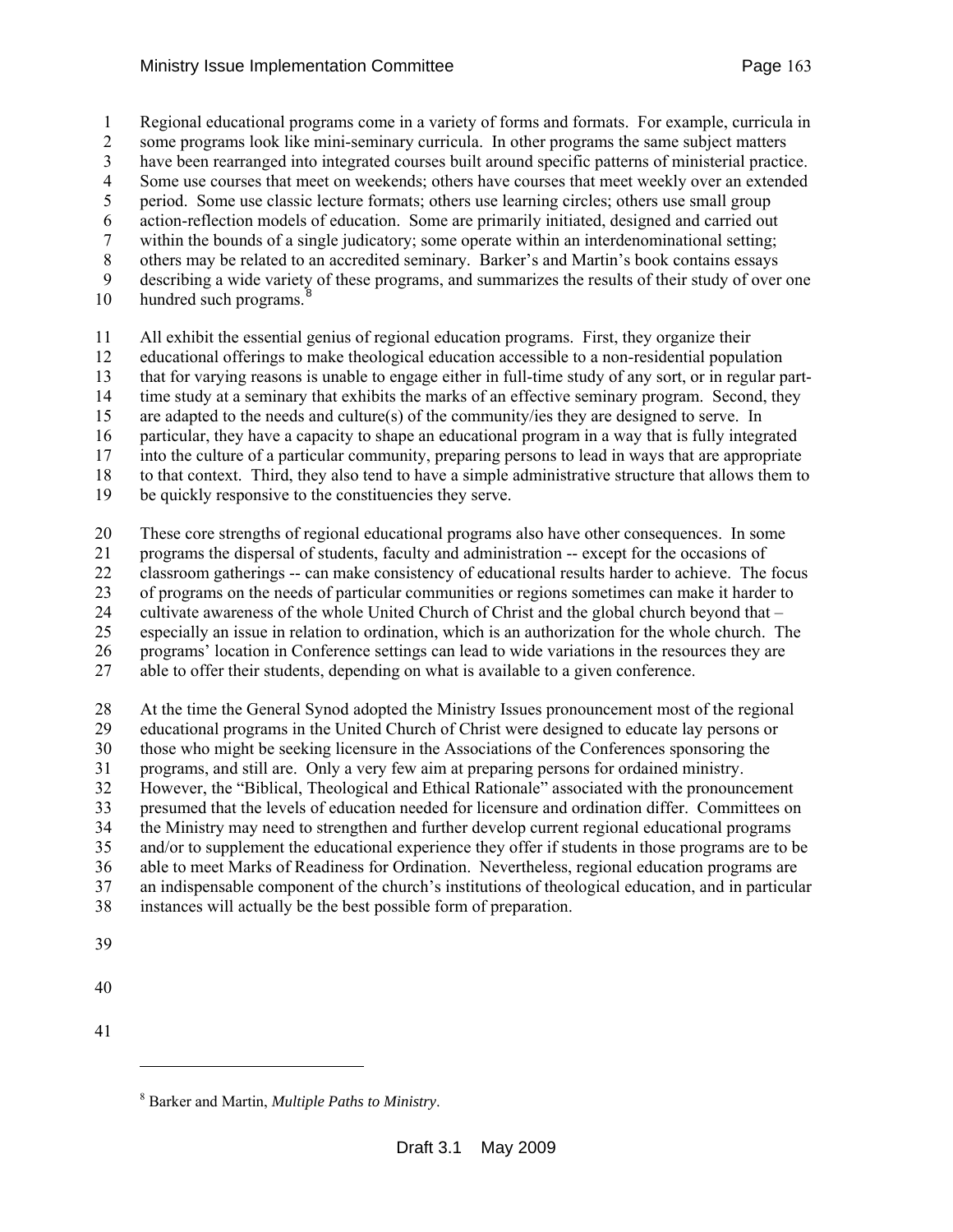## 1 *CHARACTERISTICS OF GOOD REGIONAL EDUCATIONAL*  2 *PROGRAMS*

3 Because of the diversity among regional educational programs, a Committee on the Ministry

4 needs to spend time assessing such a program to determine its appropriateness for a particular

- 5 member in discernment. It is important to know a program's strengths and weaknesses as the
- 6 committee determines what role such a program will play in the educational and formational plan
- 7 as a member in discernment seeks to develop the marks of a faithful and authorized minister.
- 8 Without a common accrediting body for these programs, like the Association of Theological
- 9 Schools for seminaries, each committee will need to do the careful work of assessing and
- 10 evaluating the programs available in order to determine their effectiveness. The material that
- 11 follows is provided to assist you in this process. The same set of questions and criteria also
- 12 constitutes a list of the issues to consider in the design of a new regional educational program.
- 13 The primary aim of your committee's assessment should be to determine how effective the
- 14 regional education program is in developing and nurturing the marks of a faithful and effective
- 15 authorized minister. These marks should always be before you as you consider the various
- 16 program options and seek the best resources for your member in discernment.

## 17 **MARKS OF A GOOD REGIONAL EDUCATIONAL PROGRAM**

- 18 Given the Marks of a Faithful and Effective Authorized Minister, an effective regional program 19 in education will:
- 20 1. enable its students to acquire the bodies of knowledge identified by or implied by the Marks<br>21 of Faithful and Effective Authorized Ministers of the United Church of Christ: of Faithful and Effective Authorized Ministers of the United Church of Christ;
- 22 2. enable its students to acquire the abilities and skills necessary for manifesting the marks of 23 faithful and effective authorized ministers;
- 24 3. cultivate in its students an awareness of and commitment to the United Church of Christ and 25 its essential commitments to be a united and uniting, multiracial and multicultural, accessible 26 to all, open and affirming, just peace church, including
- 27 informing and training students concerning issues that are vital to such a church.
- 28 4. cultivate in its students an awareness of the wider, global church and the ability to engage in 29 ecumenical and interfaith conversations;
- 30 5. cultivate in its students a sensitivity to and awareness of the particularity of context, 31 including:
- 32 the capacity for interpreting, that is, "reading" and analyzing texts, situations and 33 relationships in order to make sense of them for the faith communities to which the 34 student belongs;
- <sup>35</sup> the ability to understand how theological resources, persons, and communities are 36 influenced by the particular social context in which they occur;
- <sup>37</sup> the ability to adapt resources and institutions to new situations and contexts;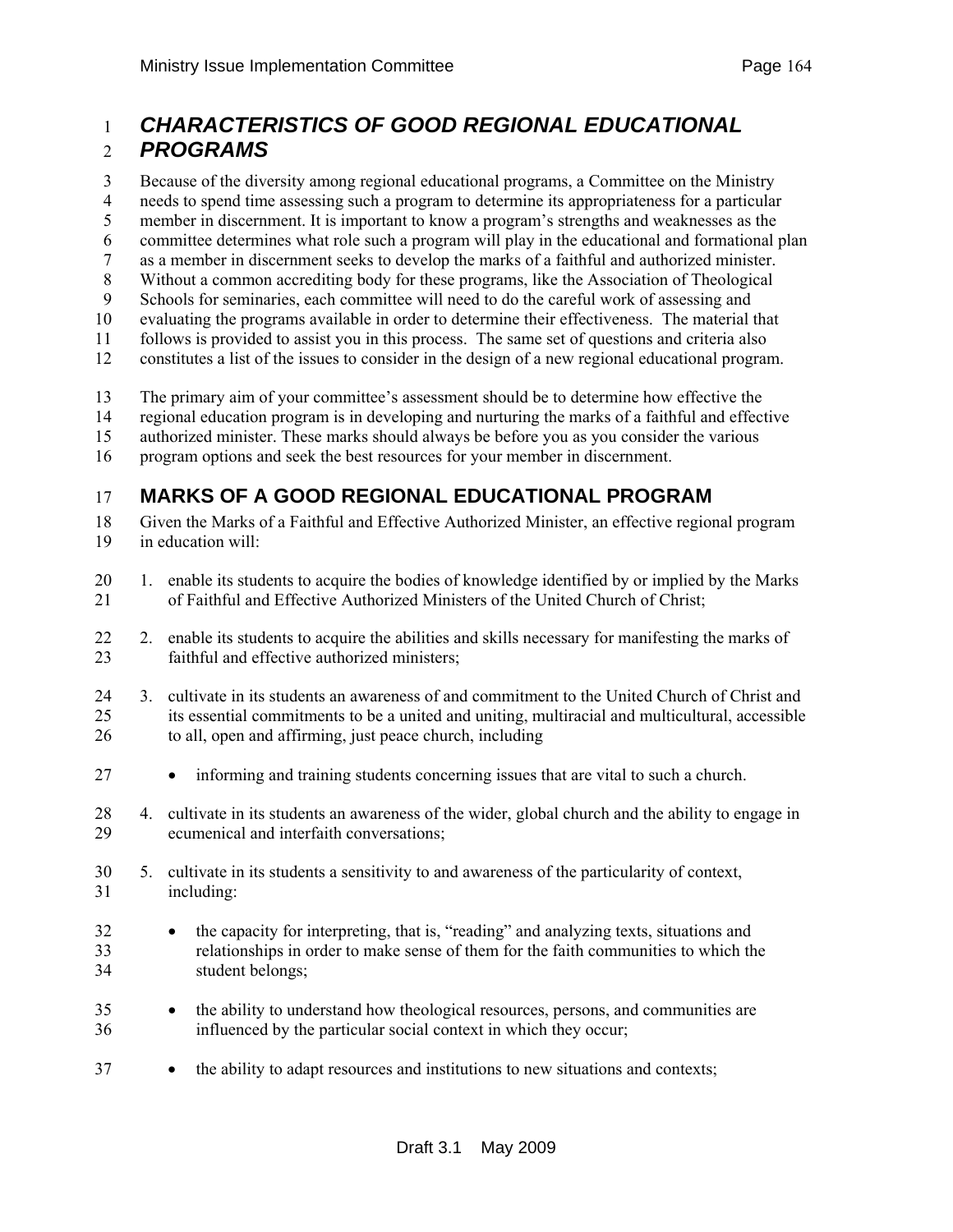- 1 6. cultivate in its students openness to critique, receptivity to the possibility of transformation, 2 empathy with those who are different, and respect for unfamiliar perspectives;
- 3 7. cultivate in its students dispositions and habits that explicitly integrate religious knowledge, 4 skill, ministerial identity and character in patterns of behavior and practice characteristic of 5 authorized ministry, including the public role of authorized ministers in the broader society;
- 6 8. cultivate in its students a mature spiritual life that includes an awareness of God's love and 7 mystery, a deepening relationship with the Creator, gratitude to the Redeemer, and openness 8 to the Holy Spirit;
- 9 9. provide an appropriate educational environment which includes:
- 10 opportunities to learn from appropriately qualified faculty;
- 11 access to a depth and breadth of print and electronic resources for learning;
- 12 an interactive and dialogic peer learning community that encourages the development of 13 personal convictions and interpretations;
- 14 opportunities to learn from experienced UCC ministers;
- 15 opportunities to learn through the performance of ministerial tasks.

16 In addition to the characteristics listed above, there are other important marks of effectiveness 17 that your committee needs to consider when assessing the quality of a regional educational 18 program. These include:

#### 19 **The design of the curriculum:**

- 20 Ask to see the curriculum requirements for the program. The courses offered should be 21 those that enable students to achieve the Marks of Faithful and Effective Authorized 22 Ministers.
- 23 There should be a sufficient number of courses and a sufficient length of time to the 24 program for quality learning to occur.
- <sup>25</sup> It is helpful to have some logic and structure to the courses taken. A collection of courses 26 taken in random order is seldom an effective educational process.
- 27 Ask to see the syllabi for the courses offered. The content of a particular course should be 28 appropriate for achieving the marks it addresses.
- 29 Ask how many hours a course meets. We call these contact hours. The more contact 30 hours the better. While regional programs cannot be expected to meet the typical 31 seminary requirement of 40 contact hours, a sufficient number of hours is important for 32 effective education.
- 33
- 34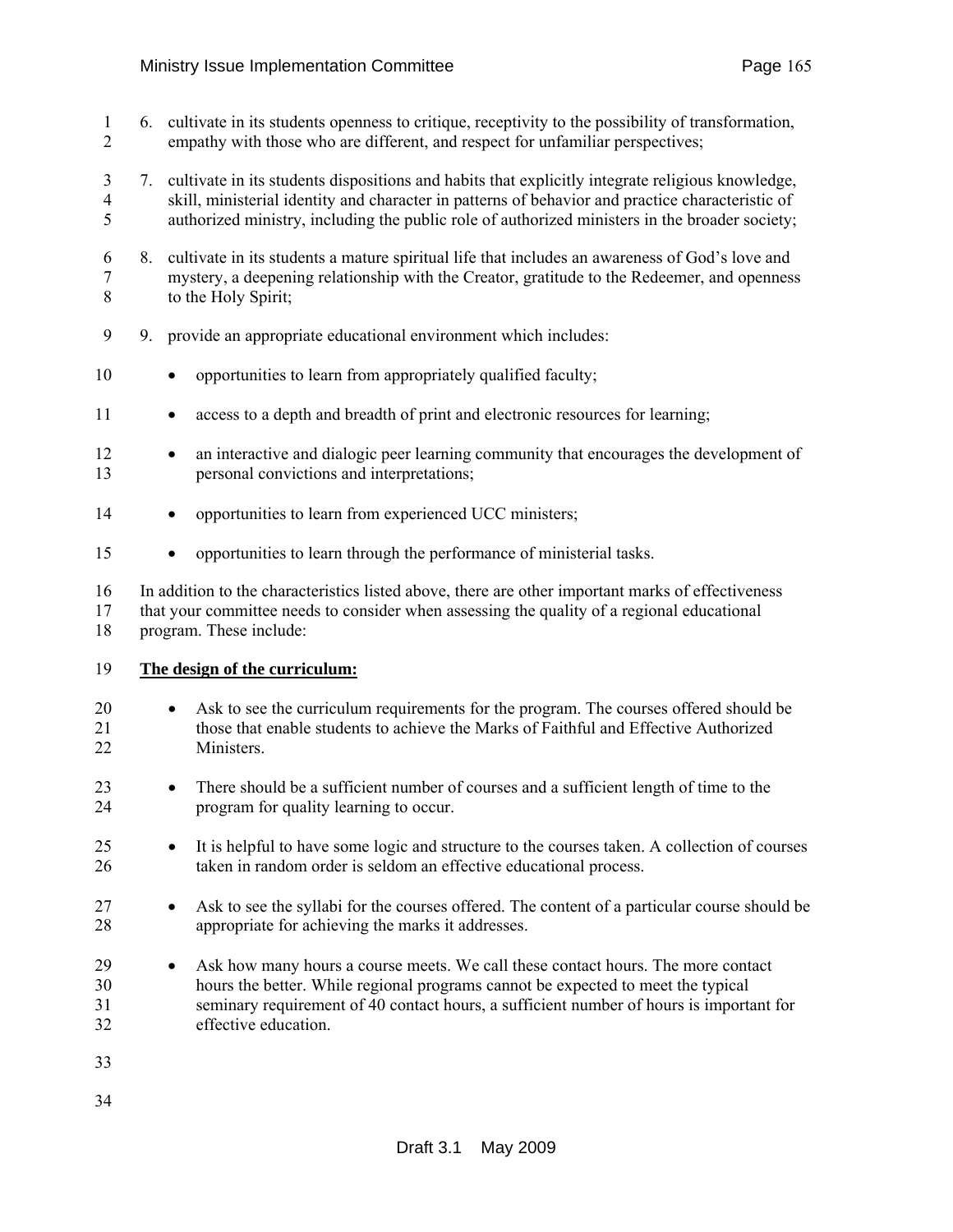#### 1 **Quality teachers:**

- 2 Teachers need to have expertise in the area they are teaching. Generally they should be 3 ordained and have advanced degrees appropriate for their subject matter.
- 4 In addition to formal teachers, the program should provide opportunities for appropriate 5 mentoring relationships with clear guidelines for the conduct of such relationships. An 6 example of such a relationship would be a spiritual director, or a local church pastor who 7 oversees a student's work in a church.

#### 8 **An appropriate learning environment:**

- 9 The program needs to provide the facilities and resources for its classes and experiences 10 that are conducive to the patterns of learning in the program.
- 11 Quality texts, materials, and other necessary resources need to be readily available.
- 12 Opportunities for ready access to teachers outside of classroom contexts are important.
- 13 Opportunities for engagement and dialogue with student peers beyond the formal 14 instructional time are also important.
- 15 Attention is paid to activities for spiritual nurture, growth, and expression.

#### 16 **Admission standards:**

**17** • The program should have explicit admissions standards that seek to ensure that persons 18 entering the program have the needed capacities to attain the marks of faithful and 19 effective ministers and to enter into such ministry on behalf of the church.

#### 20 **Accountability:**

- 21 The program needs to have some standards of accountability for its participants. In other 22 words, there needs to be required reading, the writing of papers and preparation of 23 projects, and criteria for evaluating student work.
- 24 Appropriate means for evaluating student achievement of learning goals need to be used.
- 25 In addition to student accountability, it is important to have clear lines of accountability 26 with the Conference, Association, Committee on the Ministry, and congregations, with 27 all of the covenantal parties involved with the program.
- 28 Throughout the assessment process, it is important to keep before the committee the Marks of 29 Faithful and Effective Authorized Ministers. There are the ultimate criteria by which you will 30 measure the usefulness of a given program. And it is also important to remember and to keep 31 before your member in discernment that the participation in a regional educational program is not 32 the end of their preparation for authorized ministry. Even as they enter into such ministry, they 33 will continue to prepare themselves. Education for ministry is a lifelong process and calls us to 34 continuing effort and faithful work.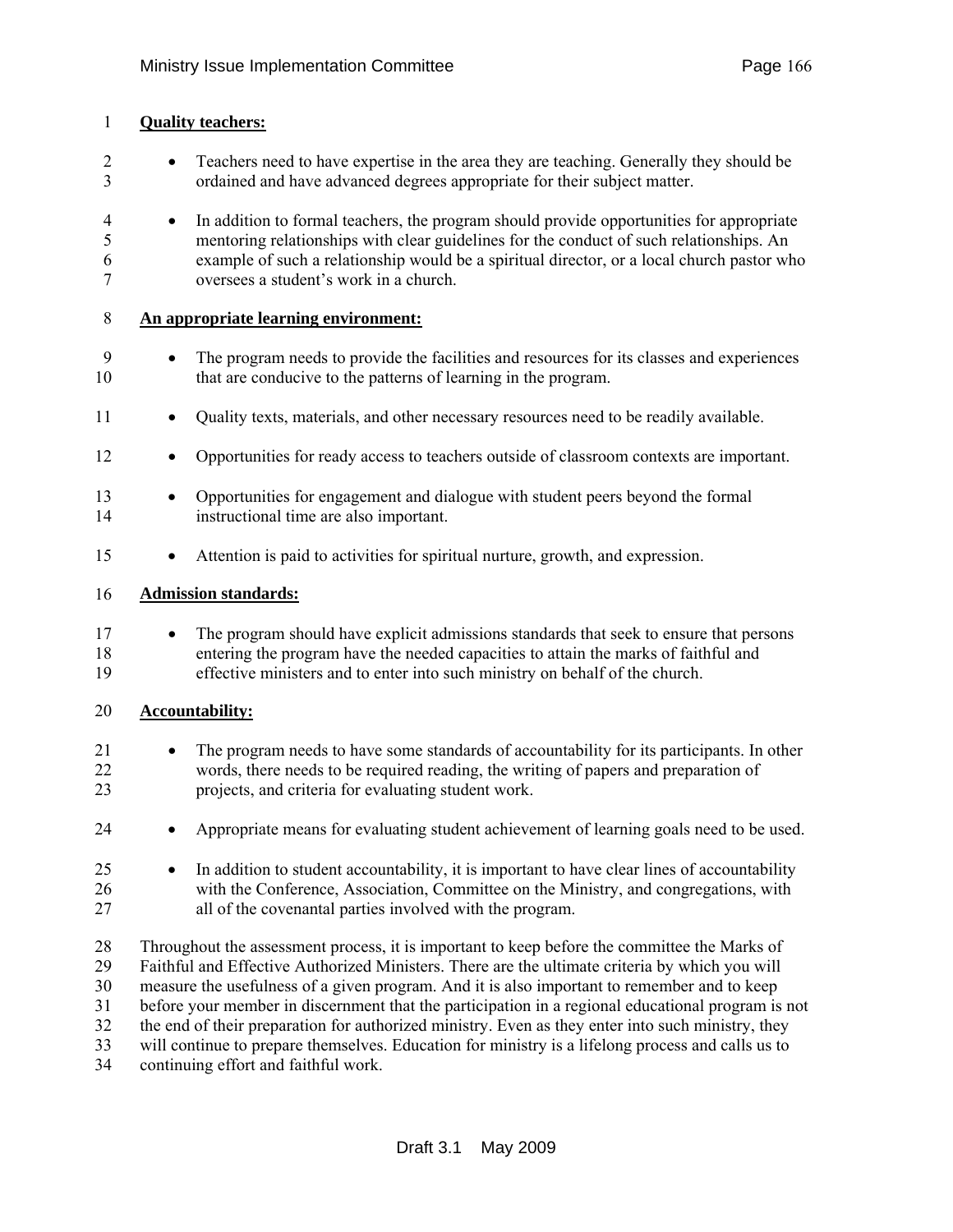## 1 **EXAMPLES OF REGIONAL EDUCATIONAL PROGRAMS:**

- 2 The LEARN program, Iowa Conference, UCC
- 3 The ELM program, Nebraska Conference, UCC
- 4 The Yankton College Licensed Ministry Program, South Dakota Conference, UCC
- 5 The Lay Academy program, Wisconsin Conference, UCC
- 6 The TAP program, Southeast Conference, UCC
- 7 The PLD program, Southern Conference, UCC
- 8 The LIFE program, Illinois South and Missouri Mid-South Conferences, UCC, with Eden
- 9 Seminary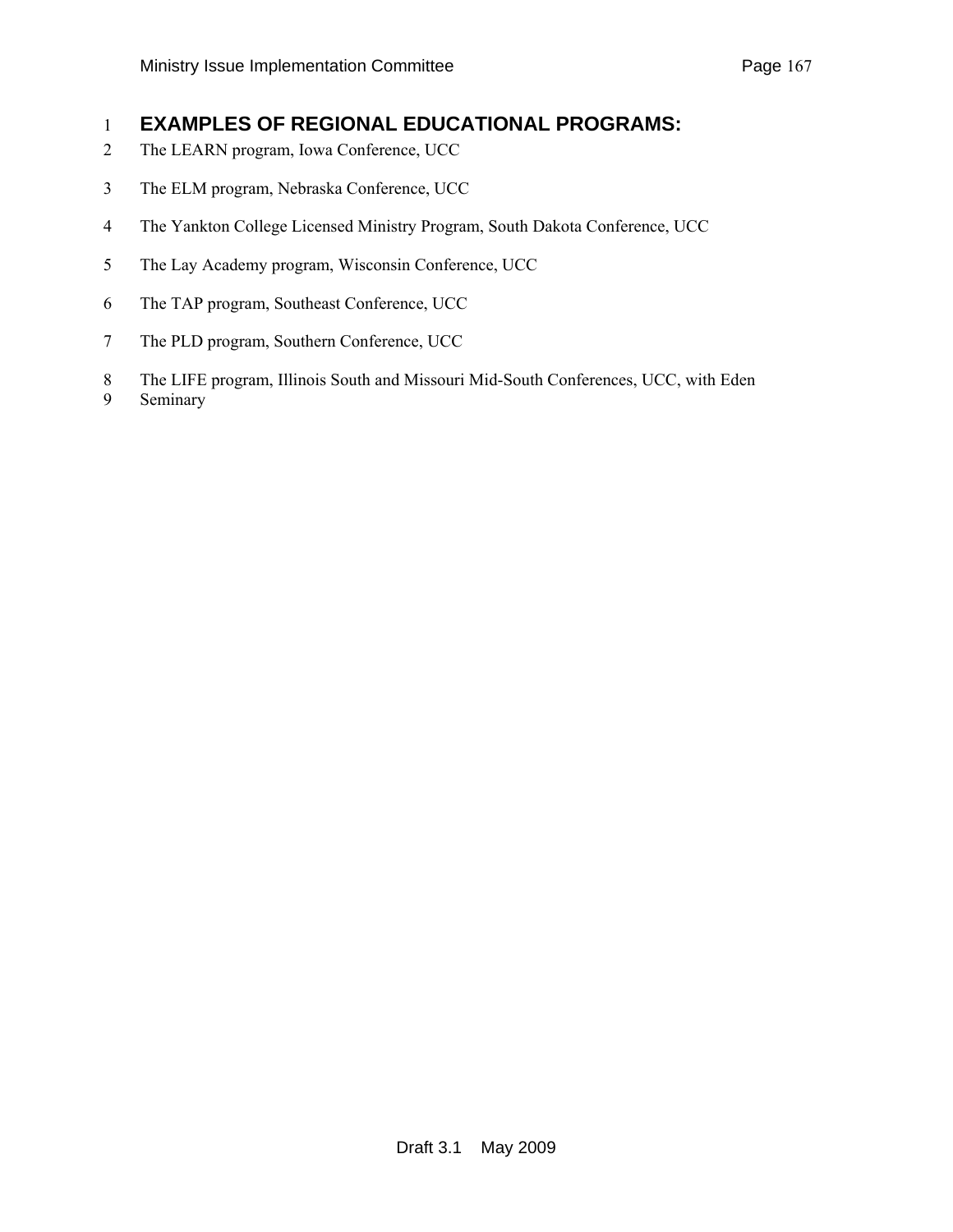# <sup>1</sup>**APPENDIX G**

 $\mathcal{L}$ 

# <sup>3</sup>**RESOURCES FOR ASSESSING COLLEGE and**  <sup>4</sup>**SEMINARY PROGRAMS**

## 5 *INTRODUCTION*

6 For all the similarities from one accredited school to another, colleges and seminaries in the 7 United States and Canada show a tremendous diversity in approach, ethos and quality. For this 8 reason it will pay real dividends if, as a Committee on Ministry, you spend time assessing the 9 colleges and seminaries your Members in Discernment are considering attending or actually are 10 attending. This extra effort on your part will enable to you to better support your Members in 11 Discernment in obtaining the greatest benefit from these educational programs, and that will serve 12 the church by providing it the best prepared leaders possible.

13 For both colleges and seminaries a key aim of your assessment should be to discern how the ethos

14 of any institution your Members in Discernment attend relates to the ethos of the United Church

15 of Christ (i.e., We are a united and uniting church; we are a multiracial and multicultural church;

16 we are a church accessible to all; we are an open and affirming church; we are a just peace

17 church.). This is important because you should assume that your Members in Discernment will

18 attend a variety of institutions, not all of which are connected with the U.C.C.

19 A second key aim of your assessment should be to learn the strengths and weaknesses of the

20 educational opportunity that school represents so that you can identify what supplementary

21 experiences you might need to include in the educational and formational plan of a particular

22 Member in Discernment – for example, whether a particular seminary provides the kind of

23 spiritual formation opportunities you think a particular MID needs.

24 In general, assessment of the educational quality of institutions will be beyond the means of most

25 Committees on Ministry, and in any case the educational accreditation system in the United

26 States does a very good job of assessing and improving the quality of higher education. Your

27 committee can rely on the work of accrediting agencies for quality assessment. A little later we

28 will tell you how to access that information.

29 Of course, Members in Discernment will come to your committee at all stages of their

30 educational process. So you may or may not be able or need to do this work in every case,

31 depending on how much of her or his education a particular MID has completed when they first

32 meet with you.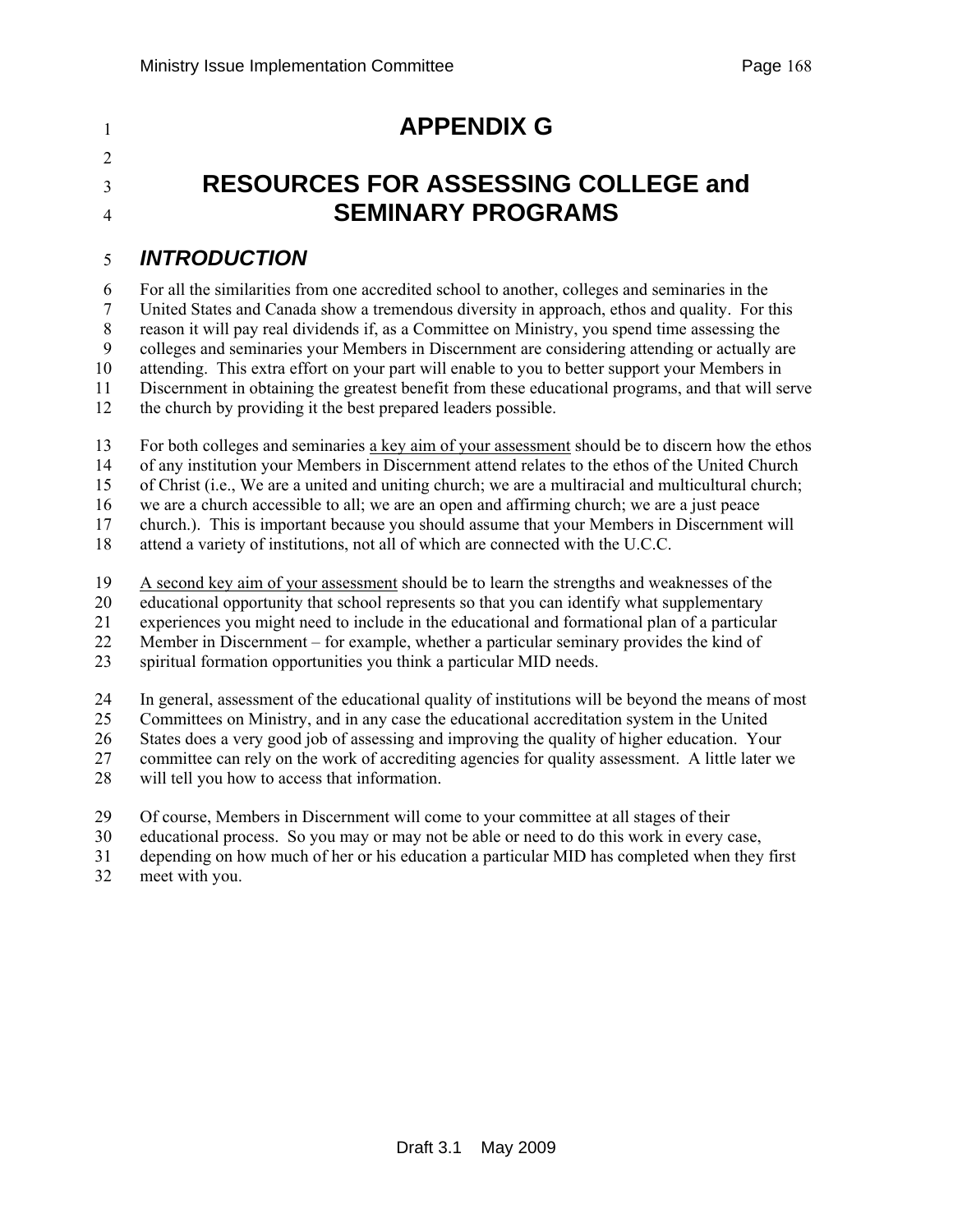## 1 *ASSESSMENT OF COLLEGES*

2 Some Members in Discernment will come before you only after they have already received their

3 college degree. Apart from ensuring that they received it from an accredited institution (see

- 4 below under "Assessment of Quality"), there is nothing more you need to do here with such a
- 5 MID.
- 6 Other Members in Discernment will come before you while they are in the middle of their college
- 7 studies. For these persons the purpose of your assessment is not to contribute to the MID's
- 8 considerations about choosing a college he or she has already done that, but to help you
- 9 understand what opportunities are available to them in that context. That will help you and the
- 10 Member discern whether there are other opportunities for growth and development he or she
- 11 should be seeking out.
- 12 Finally, on occasion, Members in Discernment may come to you at a point where they are
- 13 choosing the college or university they will attend. In such a situation, your aim in this
- 14 assessment is to be able to be an informed guide for the member as to how each school she or he
- 15 is considering might contribute to her or his development toward ministry.

## 16 **Assessment of Quality**

17 It is relatively easy to ensure that the college or university attended by a Member in Discernment

18 provides a baseline of educational quality. Your committee should look for a reference in either

19 the school's catalog or on its web site that it has been accredited by an agency approved by the

20 U.S. Department of Education.

21 In general, you should look to see that the school is accredited by one of the six regional 22 accrediting agencies for institutions of higher education in the U.S. These are:

- 23 Middle States Association of Colleges and Schools, Commission on Higher Education
- 24 New England Association of Schools and Colleges, Commission on Institutions of 25 Higher Education
- 26 North Central Association of Colleges and Schools, The Higher Learning Commission
- 27 Northwest Commission on Colleges and Universities
- 28 Southern Association of Colleges and Schools, Commission on Colleges
- 29 Western Association of Schools and Colleges, Accrediting Commission for Senior 30 Colleges and Universities
- 31 A school accredited by one of these agencies is obligated to publish in its own materials (i.e.,
- 32 catalog and web site) the name, address, telephone and other contact information for that agency.
- 33 If you do not see such a notice, the school is not accredited by a regional accrediting body. If you
- 34 do see such a notice, not only do you know that the school is accredited, but you can now find the
- 35 agency's web site. On their web sites all accrediting agencies maintain lists of accredited
- 36 members with reports of their accreditation status. This allows you, if you should desire to do so,
- 37 to explore the specifics of an individual school's accreditation status.
- 38 There are other accrediting agencies beyond the regional agencies although those six accredit
- 39 most of the colleges and universities your members are likely to attend. The federal Department
- 40 of Education maintains a list of the accrediting agencies it has approved on its web site. You may
- 41 access that through this address: [http://www.ed.gov/admins/finaid/accred/index.html.](http://www.ed.gov/admins/finaid/accred/index.html)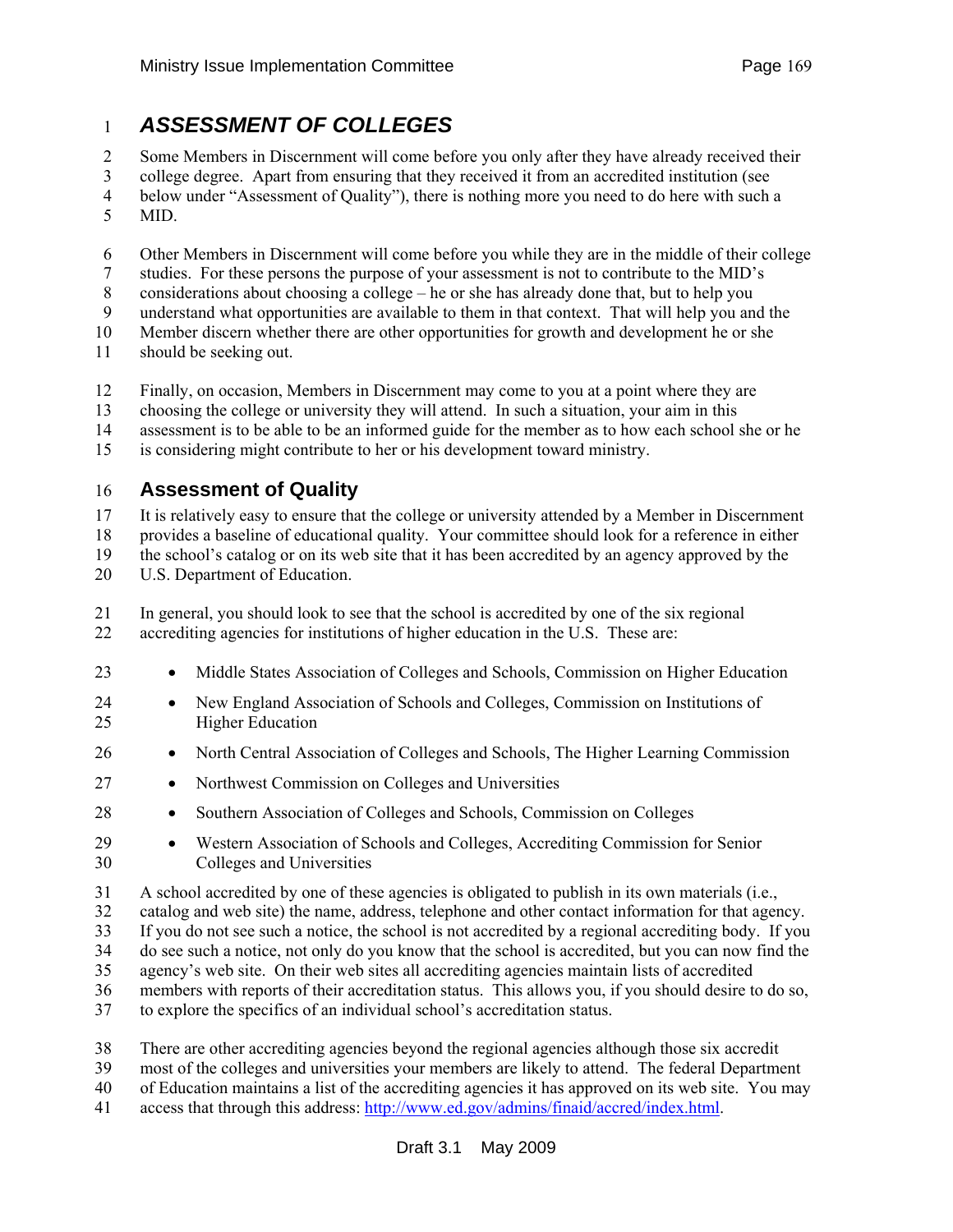#### 1 **Assessment of Ethos**

2 When you are working with a Member in Discernment who is currently enrolled in college or

- 3 university, or who is considering options for college or university study, it is important and useful 4 to ask two questions:
- 5 how does the ethos or climate of a particular school relate to the essential commitments 6 of the United Church of Christ;
- 7 how does the educational environment created by that ethos or climate support a student 8 acquiring the kinds of knowledge, skills and perspectives that the Marks of Faithful and 9 Effective Authorized Ministers expect a MID to develop before reaching seminary, i.e., 10 the section of the Marks titled "General Knowledge and Skills."
- 11 Your answers to such questions are always a judgment call, of course, but they are still worth 12 considering. For a MID who is still deciding where to do undergraduate studies, your judgment 13 about these matters might be valuable perspective that will help him or her make that choice. For 14 a MID who is already attending a college or university, coming to a judgment about these 15 questions will help you support them as they navigate the college experience, and may suggest

16 other opportunities you would encourage the MID to seek out.

17 Where can you find the information you need to make such judgments?

18 If the MID is already attending the college or university, she or he will be your best source of

19 information. When you meet with them, talk over these two questions with them at some length, 20 and see what the MID thinks.

21 In addition, you can find useful information related to these questions in a school's catalog and on 22 its web site. A school's catalog can easily be obtained by contacting its Admissions Office, and 23 sometimes by request through the school's web site. Here are some ideas of what to look for:

- 24 statements about the kinds of students the school seeks
- 25 statements about the kind of graduates they turn out,
- 26 statements about the educational climate they seek to create in their classrooms and on 27 campus,
- 28 statements about their mission,
- 29 statements about their commitment to freedom of inquiry.

30 Look at the school's curricular requirements to see whether they expect students to have a broad 31 grounding in the various fields of human knowledge.

- 32 If the school has a religious commitment or affiliation, you can look for several things that might 33 help your judgment:
- 34 whether it is related to the U.C.C.;
- 35 what other denomination or faith it might be related to;
- 36 descriptions of the nature of that relationship;
- 37 whether the school has a statement of religious beliefs and values that guide it, and, if so, 38 what the content of that is.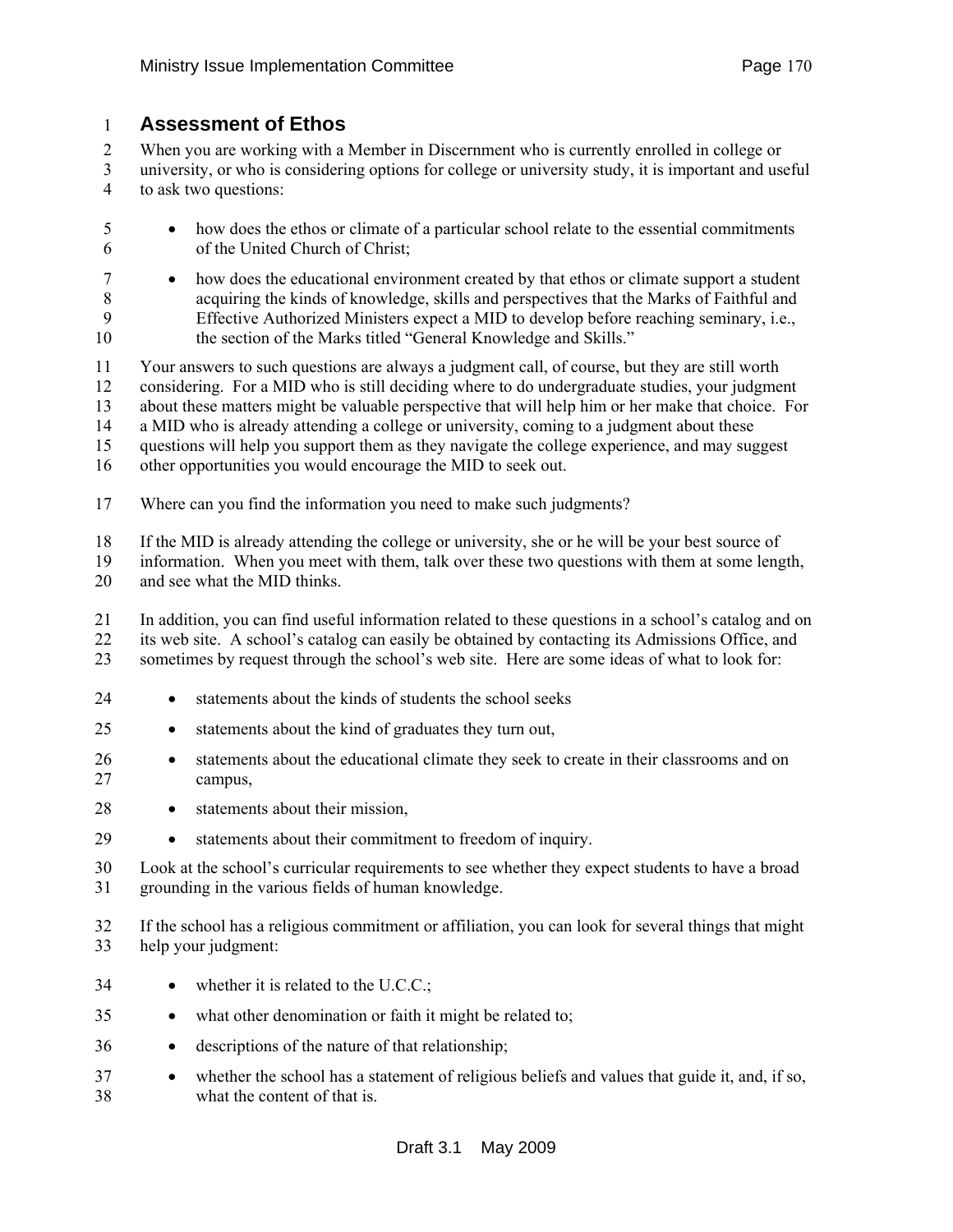## 1 **Assessment of Educational and Formational Resources**

2 Your purpose here should be to identify resources that you might wish to call to the attention of

3 the Member in Discernment with whom you are working. The purpose of this would be to

4 enhance their educational and spiritual development in college or university so that it provides

5 them the best possible foundation for further study toward ministry. Obviously, this is only a

6 concern with members who have not yet completed their undergraduate education.

7 In general, you should be looking for two things:

- 10 2. opportunities for study abroad and/or immersion trips;
- 11 3. extra-curricular and off-campus opportunities that support spiritual growth.

12 The first set of resources (i.e., the courses, etc. in point 1.) are explicit educational opportunities 13 that will support the development of the Marks of Faithful and Effective Authorized Ministers in 14 the category "General Knowledge and Skills that Ordained Ministry Builds Upon." You can find 15 these listed in a school's catalog and on many schools' web sites. Of course, the Member in 16 Discernment, if currently enrolled at the school, can be a source of information about such things 17 too. The point of learning about these opportunities is to be able to counsel with the MID in an 18 informed way about the courses that will best prepare her or him for theological studies. Note, in 19 particular, that the best preparation for theological studies is not necessarily theology or religion, 20 but the study of literature, history, sociology, psychology, various cultures, philosophy, art 21 history, etc. Courses such as these are excellent preparation for theological studies because they 22 teach knowledge and perspectives that theological studies presuppose, but do not themselves 23 teach. Undergraduate study of theology and religion without this broader exposure to the 24 humanities and social sciences may give a student a head start on what will be taught in seminary, 25 but it will leave them without this important foundation. 26 The second set of resources (i.e., the opportunities in point 2.) will exist partly at the school itself

27 and partly off-campus. Here are some suggestions of things to look for:

- 28 Resources for spiritual growth on-campus will include student religious organizations,
- 29 and at some schools chaplains' offices and chapel programs. You can find out about 30 such groups and programs by contacting the Student Services office or Dean of Students 31 office at the college or university.
- 32 Campus ministries are important off-campus resources for students' spiritual life at some 33 colleges and universities. To find out if there is a UCC-related campus ministry at the school your MID is attending, check this web page at www.ucc.org: school your MID is attending, check this web page at [www.ucc.org:](http://www.ucc.org/) 35 [http://www.ucc.org/links/index.html#HIGH\\_ED.](http://www.ucc.org/links/index.html#HIGH_ED)
- 36 Local churches of the United Church of Christ nearby college and university campuses 37 are crucial resources to which to alert your MIDs. To find out which of the local 38 congregations of the UCC serve the campus community, you can contact the relevant 39 Association or Conference staff.

40 The point of learning about these opportunities is to be able in an informed way to help your MID

41 connect with a faith community or communities, and with helpful resources for spiritual guidance 42 during their college time.

<sup>8 1.</sup> courses in the humanities, arts, and social sciences, as well as cross-curricular emphases 9 in areas such as writing and critical thinking;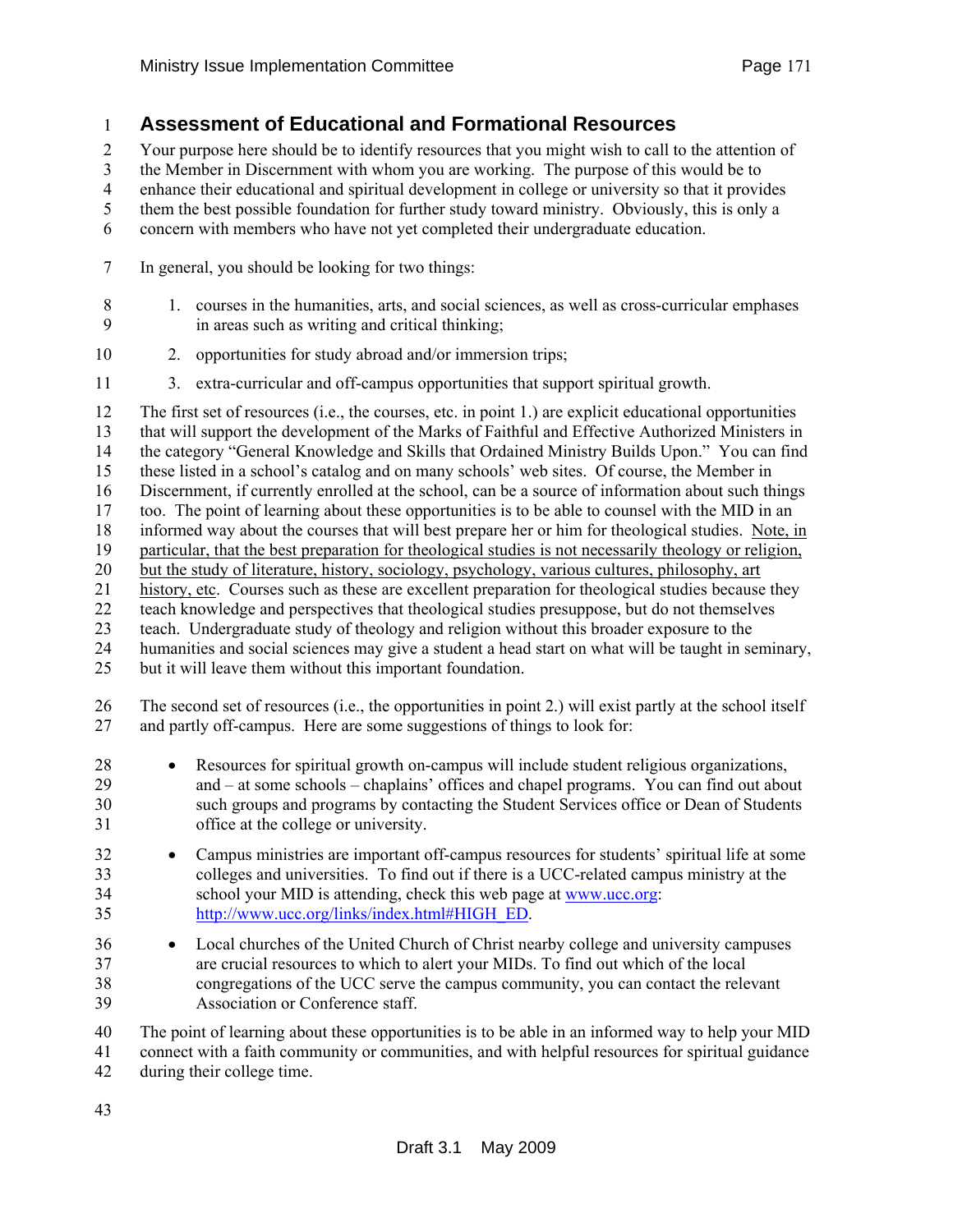## 1 *ASSESSMENT OF SEMINARIES*

2 Assessment of seminaries will loom larger in your work with Members in Discernment than

3 assessment of colleges. This certainly will be true whenever seminary is the central educational

4 program in a MID's path to authorization. It will also be important on those occasions when you

5 think some seminary work should be a component of a MID's path that is primarily built around

- 6 either study in a regional educational program or mentored practice. Your work in assessing the
- 7 quality, ethos and resources of the seminaries that your Members in Discernment attend is
- 8 centrally important to your ability to guide your members in making wise choices about which 9 seminary to attend, and your ability to craft effective educational and formational plans for your
- 10 Members in Discernment. If you know the profile of strengths and limitations for those seminary

11 programs, you will be equipped to be much more helpful to your Members in Discernment.

12 At the same time, there is a realistic limit to the amount of time you will be able to devote to this

- 13 task, so here again you will want to make use of assessments that already exist and take
- 14 advantage of the seminaries' willingness to explain and interpret their programs for you.

## 15 **MARKS OF EFFECTIVE SEMINARY PROGRAMS**

16 The importance of seminary education in the formation of leaders for the United Church of Christ

17 is so significant that it is worth keeping in mind what makes for an effective seminary educational 18 program. Although seminaries will differ, and none is perfect, here are a set of "marks of

19 effective seminary programs" that have been developed out of representative reflection from

- 20 across the United Church of Christ:
- 21 The seminary will be accredited by the Commission on Accrediting of the Association of 22 Theological Schools in the United States and Canada. This accreditation is essential since it 23 ensures a baseline of quality that allows the following list of marks to be much shorter, 24 making the resulting task of evaluation much more practical.
- 25 In addition, an effective M.Div. program will:
- 26 1. enable its students to acquire the bodies of knowledge identified by or implied by the 27 Marks of Faithful and Effective Authorized Ministers;
- 28 2. enable its students to acquire the skills of ordained ministry described in the Marks of 29 Faithful and Effective Authorized Ministers;
- 30 3. cultivate in its students adherence to the norms of the role of ordained ministry as 31 identified in the Marks of Faithful and Effective Authorized Ministers;
- 32 4. consistently provide its students with opportunities to learn from experienced U.C.C. 33 ministers in the supervised practice of ministry;
- 34 5. regularly provide its students two semesters of instruction in U.C.C. history, theology and 35 polity, and will support the attendance of the instructor(s) of those courses at the annual 36 UCC polity-teachers meeting;
- 37 6. inform and train its students concerning issues that are vital to a united and uniting, multi-38 racial, multi-cultural, open and affirming, accessible to all, just peace church;
- 39 7. support the ordination of women to ministerial office, and welcome their distinctive 40 contributions to theological discourse;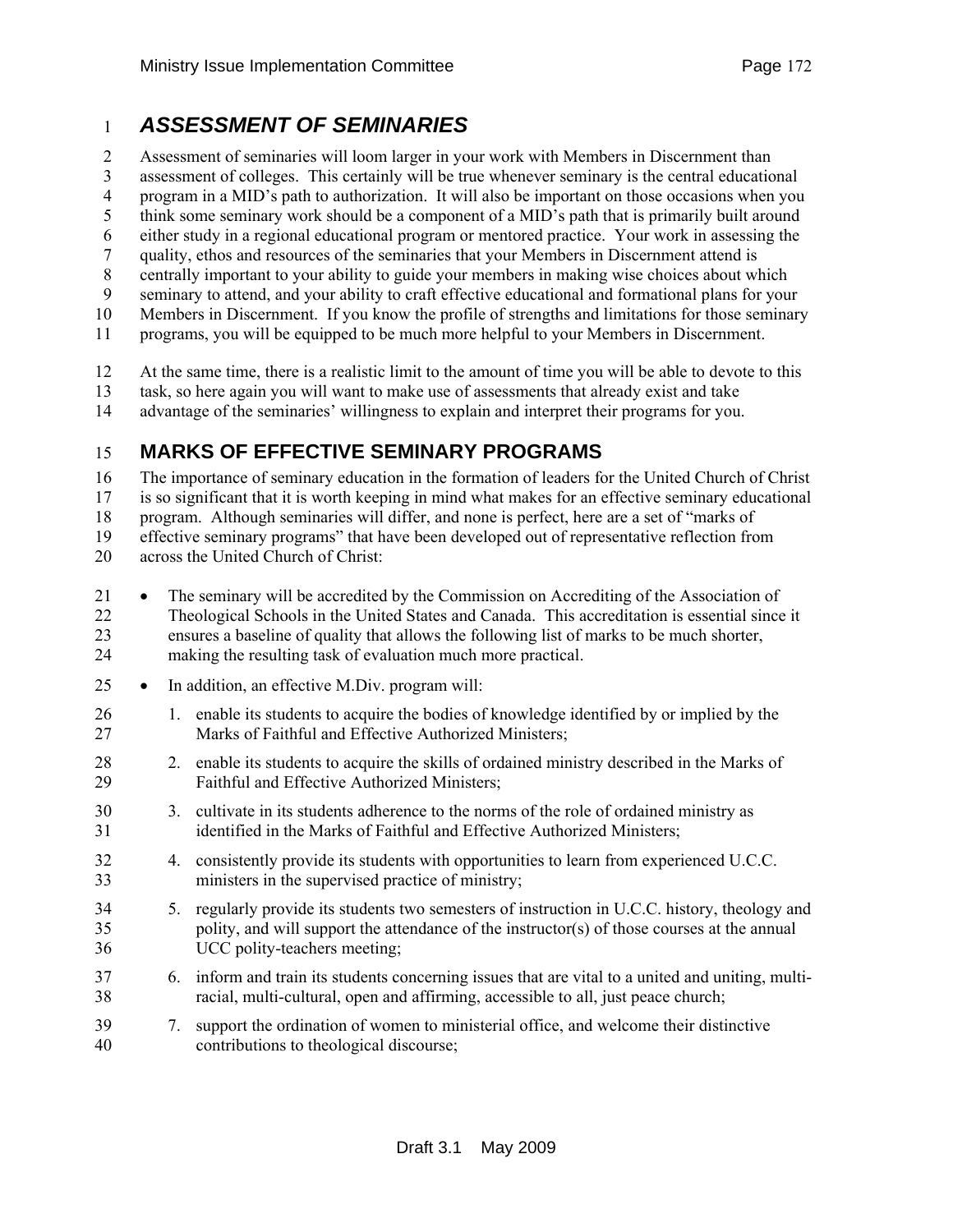- 1 8. be attentive to the particular needs of racial-ethnic churches and their expectations of 2 pastors and develop culturally specific strategies of ministry formation and nurture to 3 meet those needs; 4 9. maintain an open dialogue around LGBT concerns being guided by UCC General Synod 5 Resolutions and policy; 6 10. intentionally include, support and provide accommodation for participants with dis-7 abilities, being guided by UCC General Synod Resolutions and policy and the 8 requirements of the Americans with Disabilities Act of 1990; 9 11. provide its students a comprehensive exploration of the Just Peace Movement in the 10 United Church of Christ. 11 In the following two sections you will find suggestions for where to find the information you 12 need to see how any particular seminary lines up with these characteristics, and some suggestions 13 on how to work with a seminary to ensure that your Members in Discernment studying there get 14 the preparation they need to be ready for leadership in the United Church of Christ.
- 15

#### 16 **HOW TO GET THE INFORMATION YOU NEED ABOUT SEMINARY**  17 **PROGRAMS TO ASSESS THEIR EFFECTIVENESS**

- 18 This section offers advice on who to talk to and what to look for to do two things:
- 19 ensure that a particular seminary is an appropriate choice for a particular Member in 20 Discernment;
- 21 develop a profile of what that seminary offers your MID that supports his or her de-22 velopment so that you know if you need to build additional educational or formational 23 experiences into the MID's educational and formational plan and path to authorization.

## 24 **Assessment of Quality and Educational Resources**

- 25
- 26 THE ESSENTIAL STEP
- 27 The first and essential step in assessing the quality of a seminary program is to check to be sure
- 28 that the school is accredited by the Commission on Accrediting of the Association of Theological 29 Schools in the United States and Canada (ATS). There are two ways to check this.
- 30 One is to look in the seminary's catalog or web site. If it is accredited by the ATS, the school is
- 31 obligated to identify not only the name of that accreditor, but also its address, telephone and other 32 contact information.
- 33 The second way to check is perhaps the one you should prefer since it will get you additional 34 information about the school. If you go to the ATS web site ([www.ats.edu](http://www.ats.edu/)), you will find there a 35 complete list of "Member Schools," i.e., accredited, candidate and associate institutions. If you 36 click on a school's name in that list, you go to a page that gives essential accrediting information 37 about the school as well as the names of the president and dean and contact information. The 38 accrediting information you receive is:
- 39 status (accredited/candidate/associate; you want "accredited");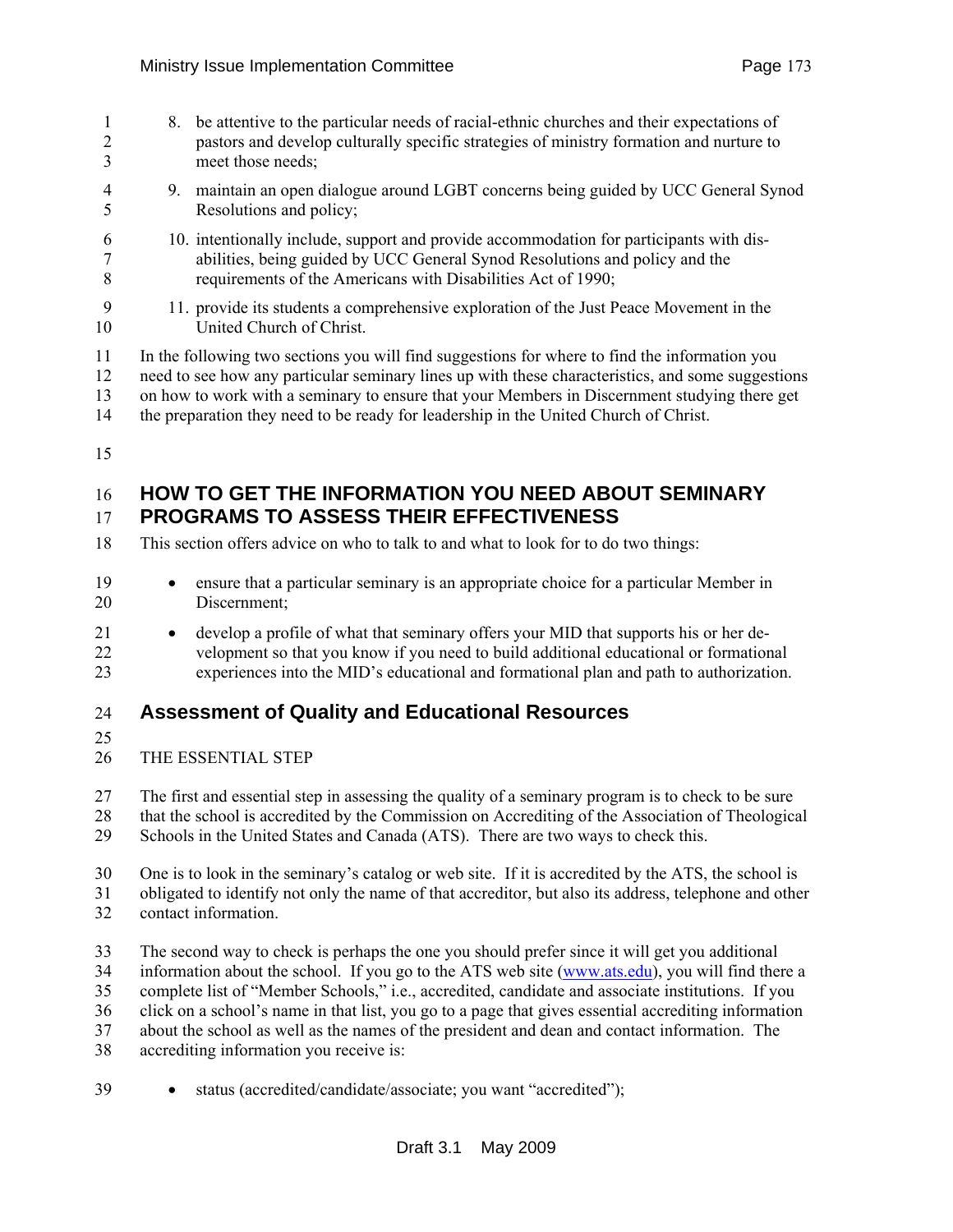- 1 the specific degrees that are approved for that school;
- 2 any notation the school has on its accreditation status.

3 The listing of degrees allows you to check whether the particular degree your MID aims to pursue 4 is approved for that school. The listing of notations informs you of significant departures from 5 accrediting standards that the accreditor has found in the school's operations. You should pay 6 careful attention to any notations about the quality of the school's educational programs. This 7 page will also tell you if the school has more than one location approved for granting degrees. 8 Incidentally, if you click the school name of this page, it will take you to the school's own web 9 site.

#### 10 THE EXTRA MILE

11 If you are motivated to go the extra mile in assessing the quality of education your Members in 12 Discernment receive from the seminaries they attend or plan to attend, you might ask if the 13 seminary will share its own self-assessment results with you. All ATS schools are supposed to be 14 conducting on-going self-assessment of the effectiveness of their educational programs. Perhaps 15 they would be willing to share some of that. About half of the schools in the ATS (and the 16 majority of the seven seminaries of the U.C.C.) collect something called the Graduating Student 17 Questionnaire. Perhaps a school would be willing to share with you their results for the questions 18 that ask students their judgment of the adequacy of their education. If you ask for this, be sure to 19 ask not only for the school's own results, but also for the all-ATS results. These will give you a 20 frame of reference for judging how the particular school did.

#### 21 DISTANCE EDUCATION

22 The ATS web site is also the place to go if you are looking for seminaries that have been 23 approved to offer distance education courses on an on-going basis, up to and including entire 24 degree programs. This list of such approved schools is also found in the "Member Schools"<br>25 section of the ATS web site (www.ats.edu). Clicking on the name of the school in the list wi section of the ATS web site [\(www.ats.edu\)](http://www.ats.edu/). Clicking on the name of the school in the list will 26 take you to the school's information page on the ATS site. You must click on the school's name 27 on that page to go to the school's web site. In order to find just what courses a school offers over 28 the Internet you must go the school's web site and discover that there. The ATS listing simply 29 tells you that the school is approved to do this. If the school is approved, and the Internet course 30 carries credit towards degrees at the school, you may trust that the course has had to pass the 31 same quality standards as a face to face class. You will have to check out the school, however, to 32 determine whether this is one that will serve your MID well (see the section on "Assessment of 33 Ethos").

#### 34 BEYOND THE MINIMUM: DEVELOPING THE PROFILE OF A SCHOOL

35 Beyond the kind of basic quality assessment just described there is a second, and perhaps more 36 important assessment task you need to carry out. This is the one implied by the marks of an 37 effective M.Div. program listed in the previous section. The aim here is to develop a profile of 38 the school's strengths and limitations. Of course, if the limitations are too great, you may want to 39 discourage members from attending there. More commonly this profile will help you determine 40 if you need to add other educational and formational opportunities into a MID's educational plan 41 to supplement what the seminary does. It might also lead you to want to address certain concerns 42 directly with the seminary administration.

43 There are three foci here: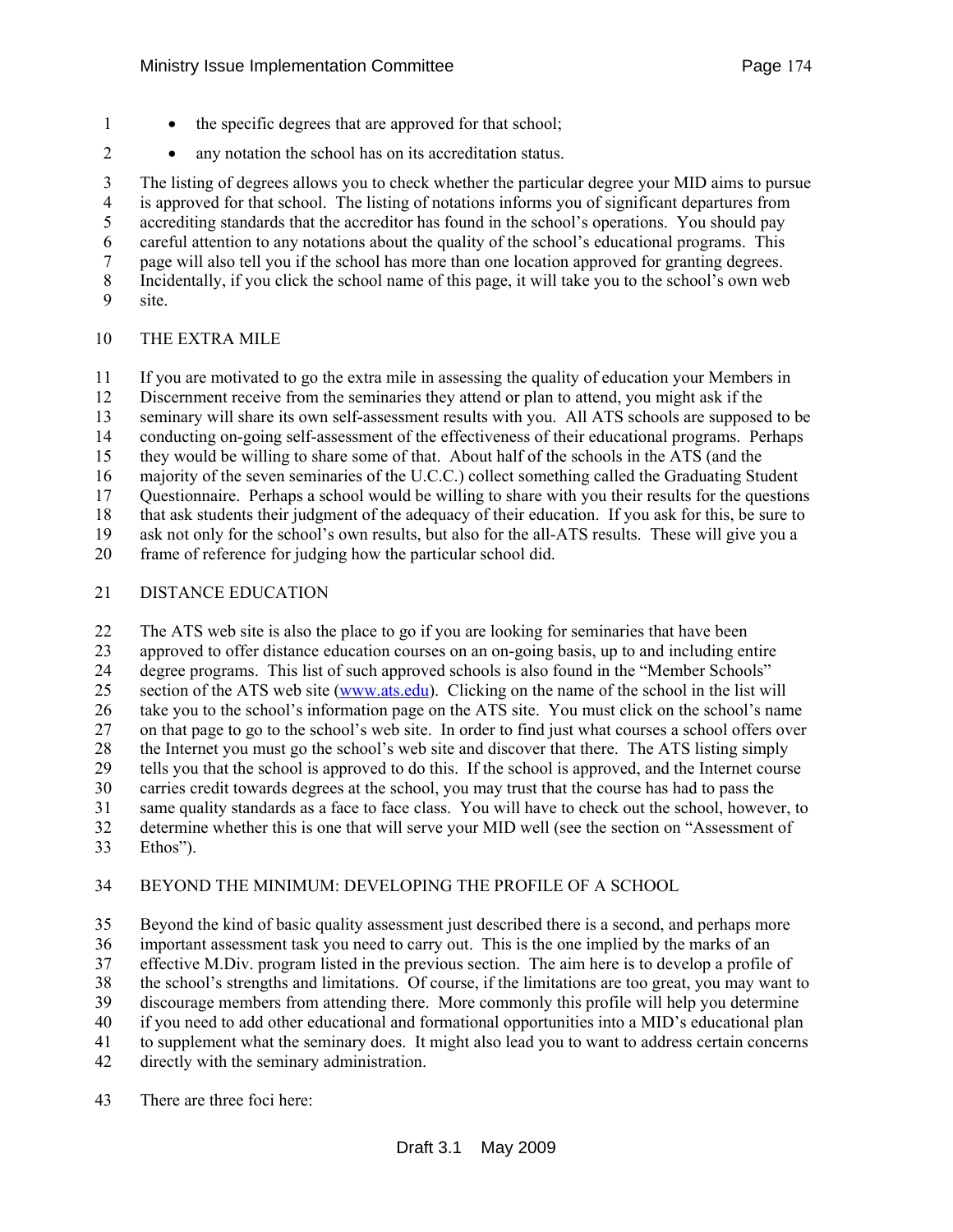| $\mathbf{1}$<br>$\overline{2}$<br>3 |           | 1. How completely does the seminary support a student's development of the Marks of<br>Faithful and Effective Authorized Ministers in the section "Knowledge and Skills"<br>Specific to Authorized Ministry"?                                                                                                                                                                                                              |
|-------------------------------------|-----------|----------------------------------------------------------------------------------------------------------------------------------------------------------------------------------------------------------------------------------------------------------------------------------------------------------------------------------------------------------------------------------------------------------------------------|
| 4<br>5<br>6                         |           | 2. How completely does the seminary support a student's development of the Marks of<br>Faithful and Effective Authorized Ministers in the sections "Spiritual Foundation for<br>Ministry" and "Personal and Professional Formation for Ministry"?                                                                                                                                                                          |
| 7<br>8                              | 3.        | How completely does the seminary support a student's development of the Marks of<br>Faithful and Effective Authorized Ministers in the section "UCC Identity for Ministry"?                                                                                                                                                                                                                                                |
| 9<br>10                             |           | For your assessment in all of these areas there are three major sources of information that you<br>should consider:                                                                                                                                                                                                                                                                                                        |
| 11                                  |           | the seminary's catalog and web site;                                                                                                                                                                                                                                                                                                                                                                                       |
| 12<br>13                            | $\bullet$ | direct conversation with seminary officials, especially the academic dean and instructors<br>of specific courses;                                                                                                                                                                                                                                                                                                          |
| 14<br>15                            |           | experiential knowledge and course materials gained by your MID in the course of<br>studying at the school.                                                                                                                                                                                                                                                                                                                 |
| 16                                  |           | 1. Knowledge and Skills Specific to Ordained Ministry                                                                                                                                                                                                                                                                                                                                                                      |
| 17<br>18                            |           | Here is a set of steps to follow to check how thoroughly the seminary's curriculum covers the<br>knowledge and skills specific to ordained ministry.                                                                                                                                                                                                                                                                       |
| 19<br>20<br>21<br>22                |           | 1. Begin with this section of the list of Marks of Faithful and Effective Authorized<br>Ministers. With that to one side as a kind of check list, go through the requirements for<br>the M.Div. degree at the seminary you are assessing (these will be in the catalog and on<br>the web site), and identify the courses required for the degree.                                                                          |
| 23<br>24<br>25<br>26                | 2.        | Course by course find the course description in the catalog or on the web site. Based on<br>the course descriptions, check off the Marks of Faithful and Effective Authorized<br>Ministers as you find them covered by courses the seminary requires for the M.Div.<br>degree.                                                                                                                                             |
| 27<br>28<br>29                      |           | 3. If you have a MID already enrolled at this seminary, or a recent graduate of this seminary<br>is a member of your association, you might want to verify this list with them based on<br>their experience.                                                                                                                                                                                                               |
| 30<br>31<br>32<br>33<br>34          | 4.        | It is also entirely appropriate for you to contact the school in question to ask how<br>particular topics in the Marks of Faithful and Effective Authorized Ministers are covered<br>in the requirements for its degree. The best person with whom to begin this conversation<br>is the academic dean. If she or he does not know the answer to your question, she or he<br>will know who does and will refer you to them. |
| 35<br>36<br>37<br>38                |           | Ideally, all the Marks of Faithful and Effective Authorized Ministers will be addressed in some<br>way by at least one of the courses required for the M.Div. at this seminary. If there are any<br>Marks for which this is not true, you can always address this by encouraging the MID to find an<br>elective that covers those topics.                                                                                  |
| 39                                  |           | 2. Spiritual Foundation for Ministry, and Personal and Professional Formation for Ministry                                                                                                                                                                                                                                                                                                                                 |

- 40 In this area seminaries are quite uneven in what they require, and so are quite different in the degree to which they support the spiritual, personal and professional formation of their studen
- degree to which they support the spiritual, personal and professional formation of their students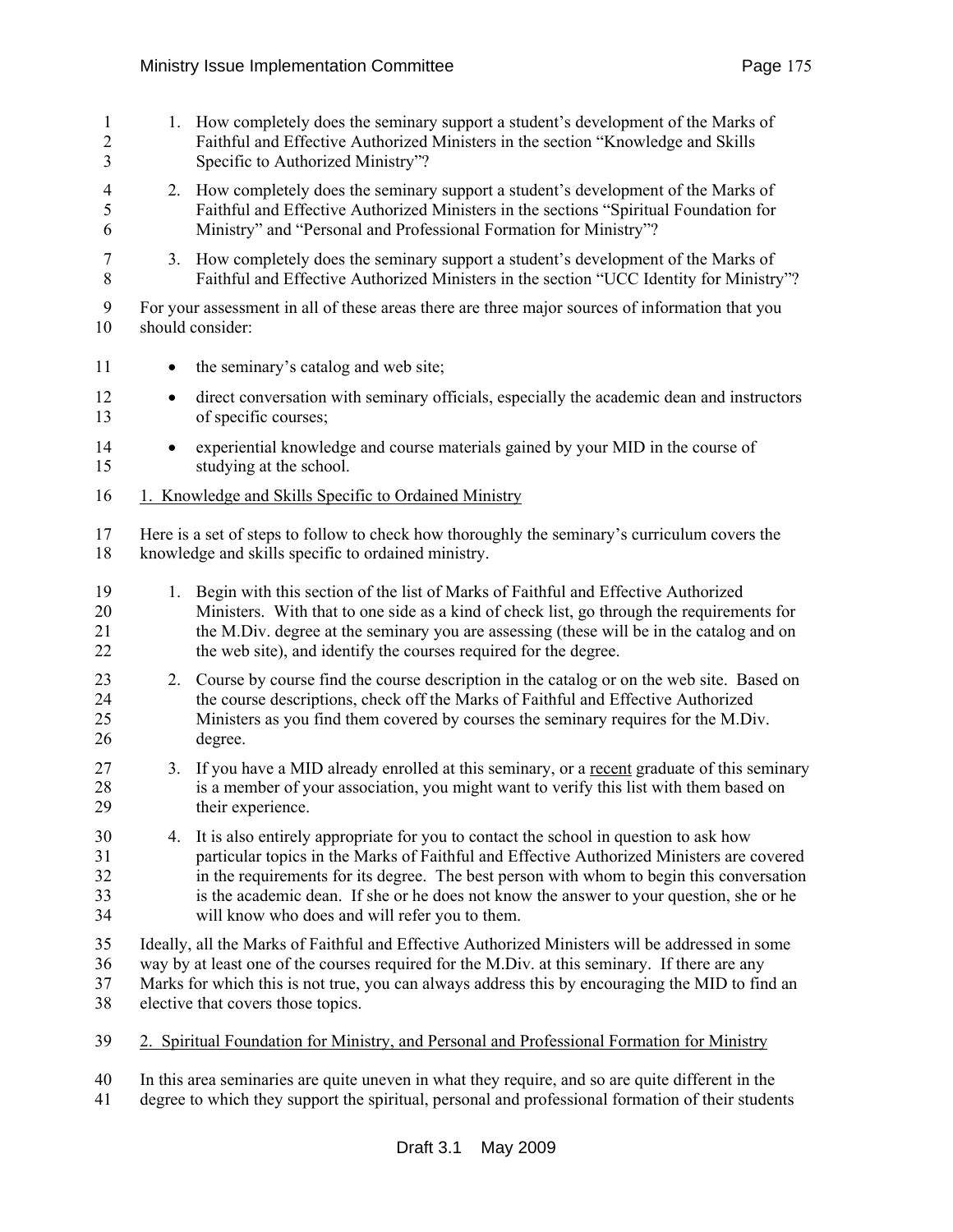- 1 (all the way from "not at all" to "very intensively"). This means that you must pay especially
- 2 careful attention here, as this is one of the areas where you may most need to supplement a
- 3 seminary education for your MIDs depending on the seminary they are attending.

4 Begin with the sections of the Marks of Faithful and Effective Authorized Ministers titled

- 5 "Spiritual Foundation for Ministry, and Personal and Professional Formation for Ministry," as
- 6 well as information about the seminary (starting with catalog and web site). You are looking for
- 7 opportunities and resources that support the kind of spiritual, personal and professional formation
- 8 described in the Marks of Faithful and Effective Authorized Ministers. These opportunities might
- 9 include:
- 10 courses,
- 11 the supervised practice of ministry in field education sites,
- 12 clinical pastoral education (CPE) units,
- 13 spiritual formation groups,
- 14 integrative portfolios,
- 15 regular chapel worship,
- 16 the presence of a chaplain or pastor to students,
- 17 opportunities to learn spiritual disciplines,
- 18 psychological assessments.
- 19 You will want to find out a number of this about these opportunities:
- 20 what is required, and what is optional;
- 21 the extent or frequency with which a particular resource or opportunity is available;
- 22 most importantly, whether the criteria for assessment of students in field education 23 contexts are consistent with the Marks of Faithful and Effective Authorized Ministers in 24 the area of professional formation.
- 25 Some of this information will be available in the school's catalog or on its web site. Some of it 26 you will be able to discover by talking to MIDs attending the seminary or recent graduates in 27 your association. However, some of the information you will only be able to obtain by calling 28 someone at the seminary. Again, the academic dean is a good person to start with. However, if 29 you see from the school's information that it has a director of field education (or contextual 30 studies or supervised ministry), or a chaplain, or a director of spiritual formation, you might do 31 well to contact them directly with your questions.
- 32 As in the previous section, in an ideal world you would discover that the seminary had cared fully 33 for all these matters of spiritual, personal and professional formation, and indeed some do a very 34 good job of this. However, the reality is that you will find some unevenness. These then become 35 areas where you will want to think about adding some supplemental activities to your MID's 36 educational and formational plan.
- 37 3. UCC Identity for Ministry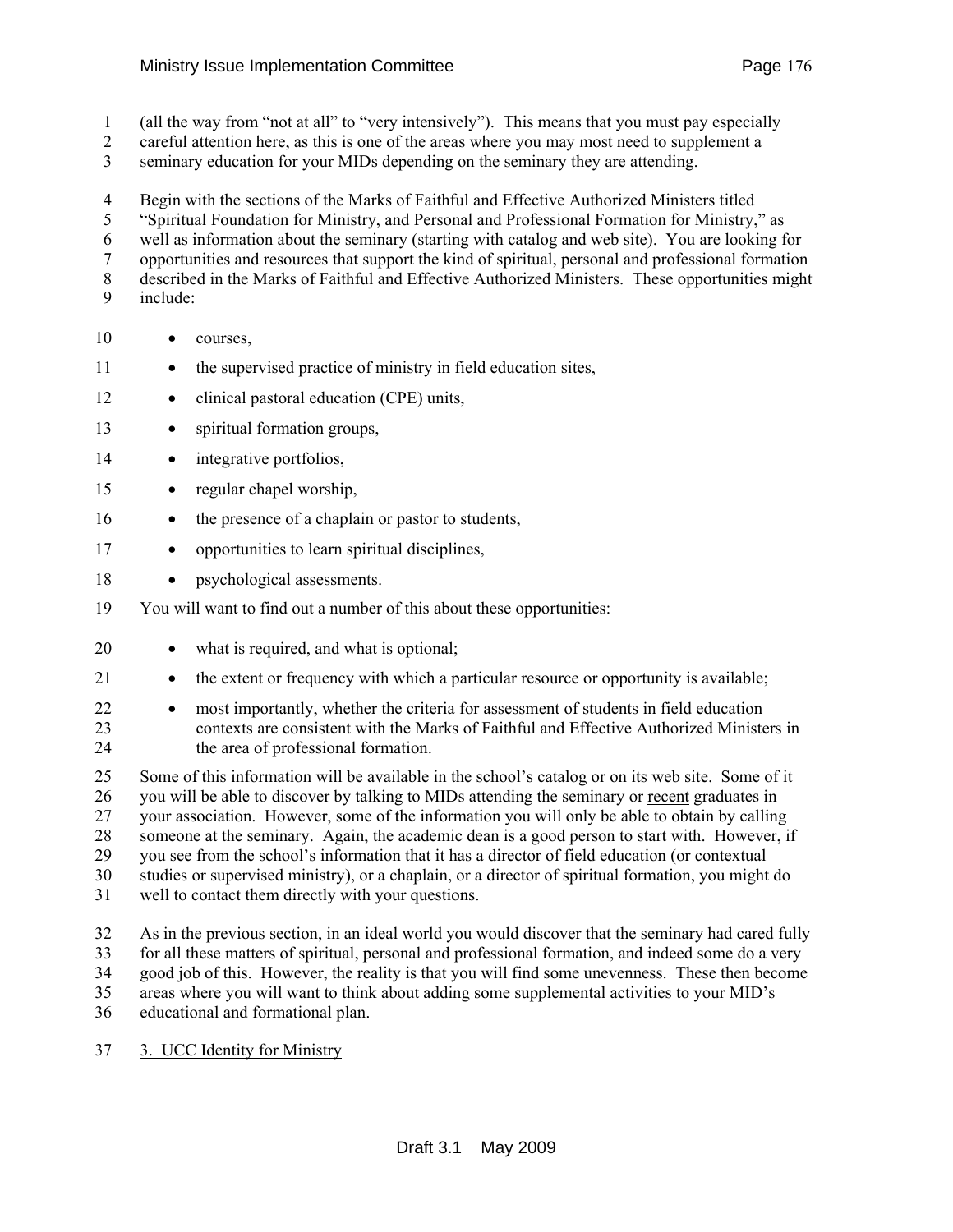- 1 You can, and should, approach assessing a seminary's program in regard the Marks of Faithful
- 2 and Effective Authorized Ministers in the area of UCC Formation for Ministry in the same way as
- 3 for the previous two areas.

4 However, especially for non-UCC seminaries, support for development of these Marks of Faithful

- 5 and Effective Authorized Ministers will tend to be concentrated in two areas, UCC courses and 6 field education. Here effectiveness can be relatively easily measured by focusing on items 4
- 7 through 11 in the list of marks of an effective M.Div. program (see above). Ask:
- 8 whether your students' field education experiences are in UCC contexts and under the 9 supervision of experienced UCC clergy (mark #4),
- 10 and whether there is instruction in UCC history, theology and polity that matches the 11 requirement of mark #5.
- 12 Look for marks 6 through 11 in five ways.
- 13 1. Ask whether these subjects are covered in the two UCC studies courses.
- 14 2. Scan the elective courses listed in the seminary's catalog or web site to see how many 15 deal with the topics and concerns in these marks.
- 16 3. Ask any MID studying at this seminary, and any recent graduates in your Association to 17 what extent these themes are present in coursework and the life of the community at this 18 seminary.
- 19 4. Ask about the degree to which mark #8 is cared for in required courses in areas such as 20 Biblical studies, theology, worship, preaching, administration, Christian education, and 21 pastoral care.
- 22 5. Look at the degree of diversity represented in the faculty, staff, trustees and student body 23 of the seminary.

## 24 **Assessment of Ethos**

25 In considering any particular seminary it is always important to ask how the ethos or climate of 26 that particular seminary relates to the essential commitments of the United Church of Christ. 27 Your answer to this question is always a judgment call, of course, but it is essential that you ask it 28 since the intellectual climate of a school (the implicit curriculum) exerts a considerable formative 29 power on the students who pass through it. That will have a real impact on how well prepared a 30 student is to lead effectively in a UCC ethos.

- 31 Where can you find the information you need to make such a judgment?
- 32 You can find useful information related to this question in a seminary's catalog and on its web
- 33 site. A school's catalog can easily be obtained by contacting its Admissions Office, and
- 34 sometimes by request through the school's web site. Once you have the catalog, here's what to 35 look for:
- 36 statements about the kinds of students the school seeks;
- 37 about the kind of graduates it turns out;
- 38 about the educational climate it seeks to create in its classrooms and on campus;
- 39 about its commitment to freedom of inquiry;